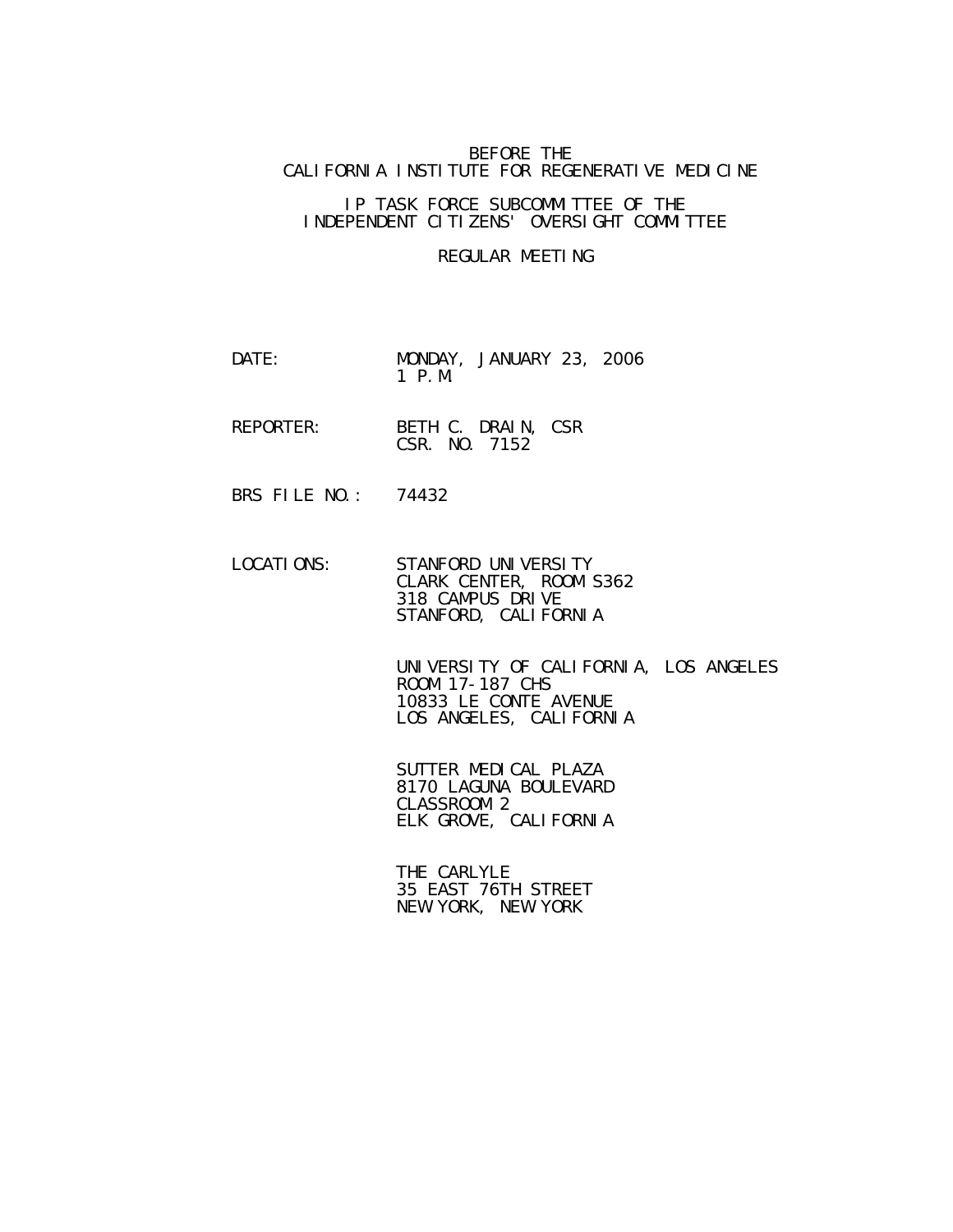## I N D E X

PAGE NO.

| CALL TO ORDER                    |     |
|----------------------------------|-----|
| ROLL CALL                        |     |
| CONSIDERATION OF DRAFT IP POLICY | 5   |
| ADJOURNMENT                      | 153 |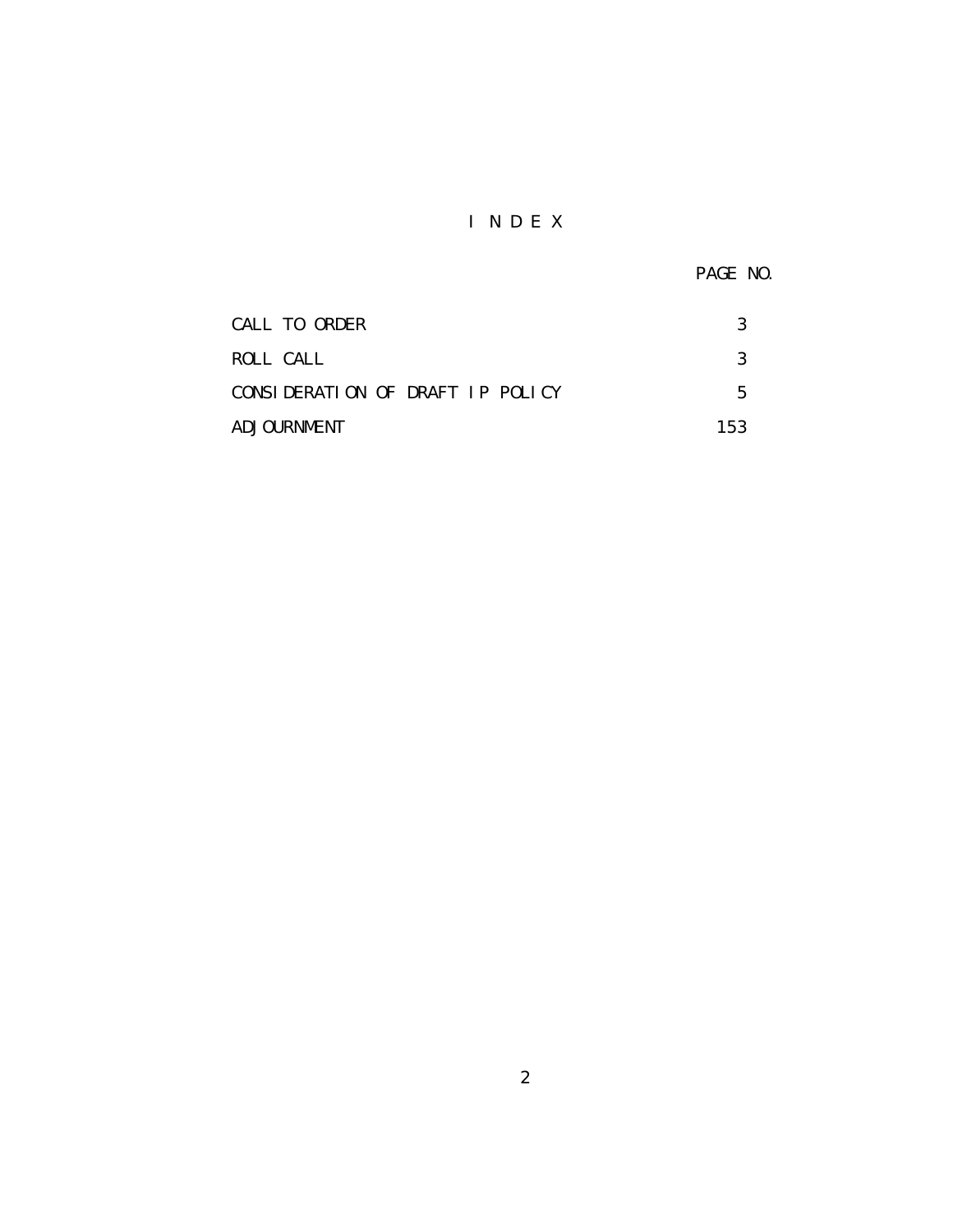| 1              | MONDAY, JANUARY 23, 2006                                             |
|----------------|----------------------------------------------------------------------|
| 2              |                                                                      |
| 3              | CHAI RMAN PENHOET: THE APPOINTED HOUR HAS                            |
| 4              | ARRIVED, SO WE WILL CALL THE MEETING TO ORDER AND ASK                |
| 5              | MELISSA TO CONDUCT A ROLL CALL.                                      |
| 6              | MS. KING: SUSAN BRYANT.                                              |
| $\overline{7}$ | UNI DENTI FI ED SPEAKER: I RVI NE I SHERE. DR.                       |
| 8              | BRYANT WILL BE JOINING.                                              |
| 9              | MS. KING: MICHAEL GOLDBERG. SHERRY LANSING.                          |
| 10             | MS. LANSING: HERE.                                                   |
| 11             | MS. KING: TED LOVE. ED PENHOET.                                      |
| 12             | CHAIRMAN PENHOET: HERE.                                              |
| 13             | MS. KING: PHIL PIZZO. ON HIS WAY, I'M SURE.                          |
| 14             | FRANCISCO PRIETO. I KNOW THAT DR. PRIETO IS JOINING BY               |
| 15             | PHONE PROBABLY REAL SOON. JEANNIE FONTANA FOR JOHN                   |
| 16             | REED. JEFF SHEEHY.                                                   |
| 17             | MR. SHEEHY: HERE.                                                    |
| 18             | MS. KING: OS STEWARD AND JANET WRIGHT.                               |
| 19             | DR. WRIGHT: HERE.                                                    |
| 20             | CHAIRMAN PENHOET: WELL, AT THE MOMENT WE                             |
| 21             | DON'T HAVE A QUORUM; HOWEVER, WE WILL AND WE CAN GO                  |
| 22             | FORWARD WITH THE AGENDA FOR TODAY. COUPLE OF GROUND                  |
| 23             | RULES. WE ARE HERE TO CONSIDER A DRAFT IP POLICY AS                  |
| 24             | THIS TASK FORCE HAS BEEN CHARGED WITH DEVELOPING A                   |
| 25             | DRAFT POLICY TO PRESENT TO THE WHOLE ICOC BOARD.<br>THI <sub>S</sub> |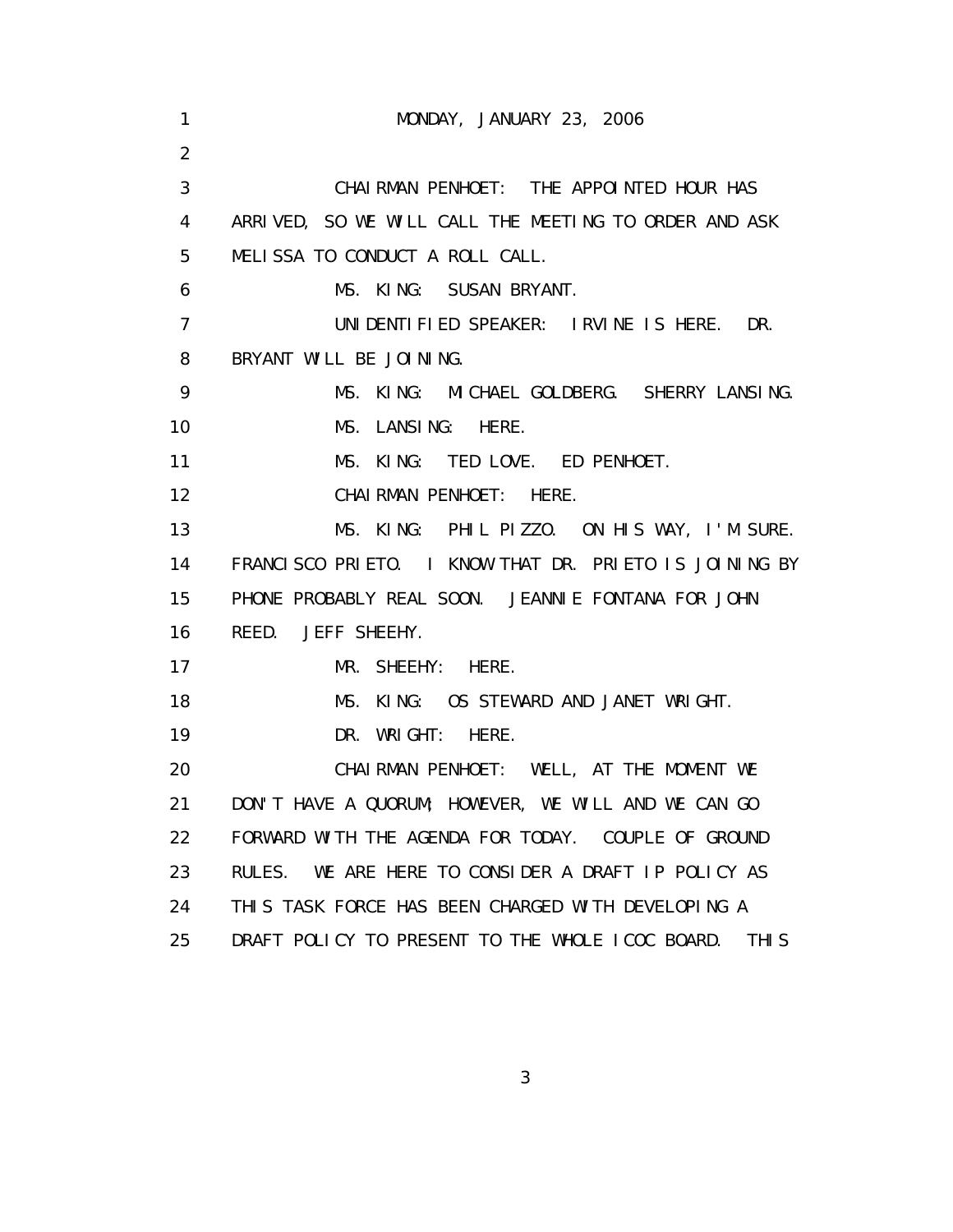1 IS THE THIRD MEETING OF OUR TASK FORCE. WE MET IN 2 OCTOBER; WE MET IN NOVEMBER; AND WE'RE HAVING THIS 3 MEETING TODAY IN JANUARY.

 4 IN CONSIDERATION OF THE CONSIDERABLE WORK 5 THAT SOME OF YOU IN THE AUDIENCE HAVE DONE ON THIS 6 ISSUE, WE HAVE DECIDED TO EXPAND THE TIME FOR PUBLIC 7 COMMENT TO TEN MINUTES FROM THE USUAL THREE MINUTES, SO 8 WE WOULD BE DELIGHTED TO ALLOW THOSE OF YOU WHO WISH TO 9 SPEAK FOR UP TO TEN MINUTES ON THE ISSUES THAT WE'RE 10 DOING TODAY, WE'D BE HAPPY TO HEAR FROM YOU IN AN 11 EXTENDED PUBLIC COMMENT PERIOD.

 12 SINCE WE'VE HAD TWO MEETINGS AND ACTUALLY THE 13 MATTERS BEFORE US TODAY WERE CONSIDERED AT THE LAST 14 ICOC BOARD MEETING, I THOUGHT IT WOULD BE USEFUL FOR US 15 TO REVIEW WHERE WE ARE BEFORE WE START THE MEETING 16 TODAY. I HOPE ALL OF YOU HAVE A COPY OF THE DRAFT IP 17 POLICY IN FRONT OF YOU. AND THE MAJOR FOCUS OF TODAY 18 IS ACTUALLY TWO THINGS. THE MOST IMPORTANT PART IS TO 19 FOCUS ON SECTION II OF THIS DOCUMENT BECAUSE SECTION II 20 ON APPROVAL BY THE FULL ICOC BOARD AND ITS MORPHING, IF 21 YOU WILL, INTO EVENTUAL APA REGULATION WILL BECOME 22 EFFECTIVELY STATE LAW, SO WE THINK THAT'S THE MOST 23 IMPORTANT PART OF THIS.

 24 MUCH OF THE REST WILL BE POLICY WHICH IS NOT 25 GOING TO PART OF STATE LAW, BUT WILL ESSENTIALLY SET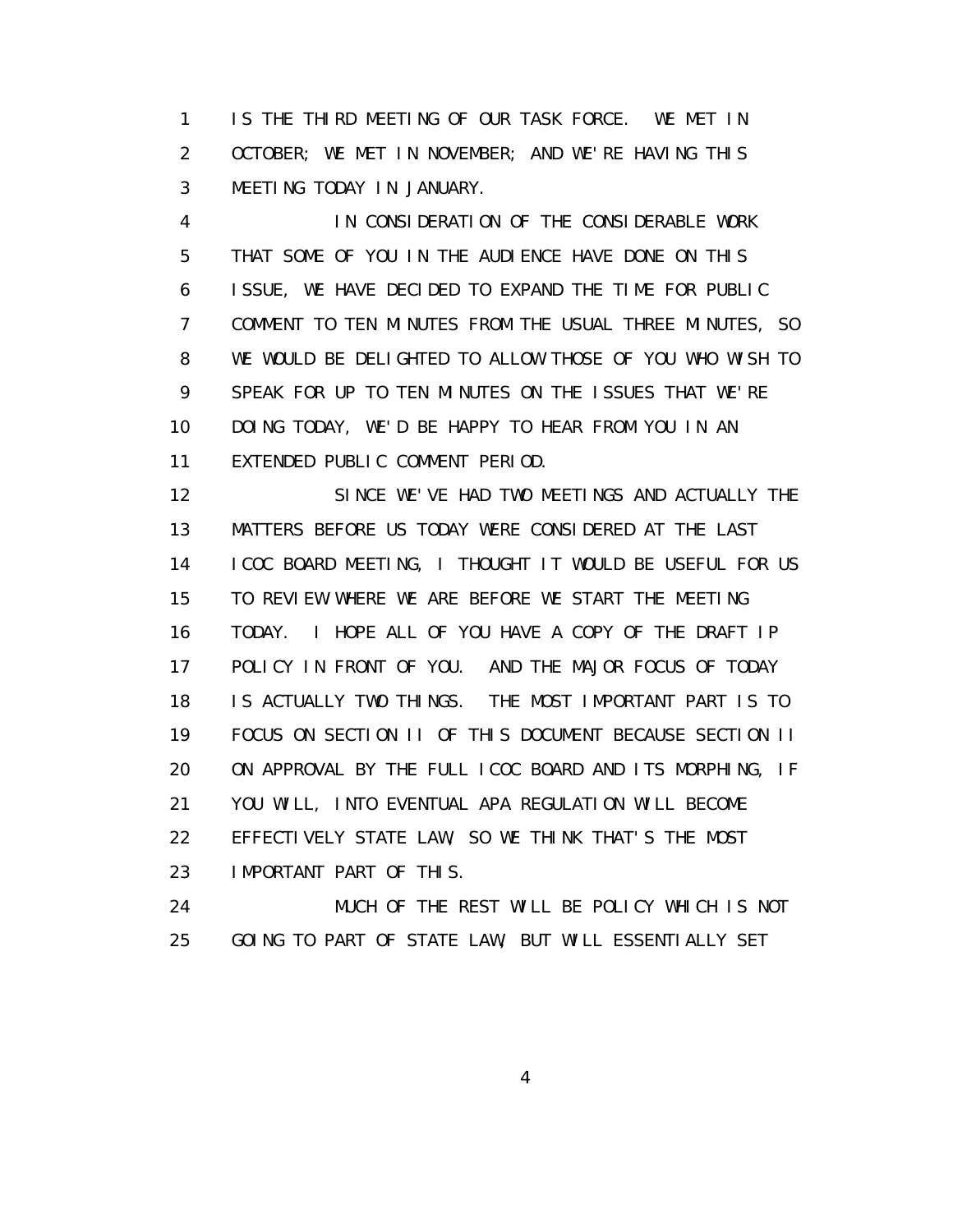1 BACKGROUND FOR PEOPLE WHO WORK IN THIS FIELD SO THAT 2 THEY UNDERSTAND WHAT THE POLICIES ARE OF ICOC GOING 3 FORWARD. AND SO IF ANYBODY IN THE AUDIENCE WOULD LIKE 4 A COPY OF THIS DOCUMENT, IT IS AVAILABLE. IF ANY OF 5 YOU WOULD LIKE COPY OF THE DOCUMENT PUT TOGETHER BY THE 6 FOUNDATION FOR TAXPAYER AND CONSUMER RIGHTS, YOU'RE 7 WELCOME TO TAKE ONE. 8 MS. KING: WHO JUST JOINED US, PLEASE? 9 UNIDENTIFIED SPEAKER: IT'S LOS ANGELES. 10 JEANNIE FONTANA IS ON HER WAY DOWN THE HALL RIGHT NOW. 11 MS. KING: THANK YOU. 12 CHAIRMAN PENHOET: IF WE CAN START PERHAPS 13 WITH A FEW COMMENTS BY SCOTT TOCHER. SCOTT IS AN 14 ATTORNEY WORKING WITH CIRM. THOSE COMMENTS REALLY 15 RELATE TO THE APA PROCESS, AND WE'RE LOOKING FORWARD TO 16 THE DAY WHEN THE ITEMS CONTAINED HERE IN SECTION II 17 BECOMES -- 18 DR. FONTANA: HI, EVERYBODY. I'M HERE. 19 CHAIRMAN PENHOET: THANK YOU. -- STATE LAW. 20 SCOTT CAN GIVE US A LITTLE BRIEFING ON THAT WHAT MEANS. 21 SCOTT. 22 MR. TOCHER: AGAIN, MY NAME IS SCOTT TOCHER. 23 I'M WITH CIRM AND THEIR LEGAL STAFF. AND I KNOW THAT 24 THE TASK FORCE HAD A PRESENTATION BACK IN NOVEMBER, A 25 MUCH MORE DETAILED PRESENTATION, AND DISCUSSED THE

 $\sim$  5  $\sim$  5  $\sim$  5  $\sim$  5  $\sim$  5  $\sim$  5  $\sim$  5  $\sim$  5  $\sim$  5  $\sim$  5  $\sim$  5  $\sim$  5  $\sim$  5  $\sim$  5  $\sim$  5  $\sim$  5  $\sim$  5  $\sim$  5  $\sim$  5  $\sim$  5  $\sim$  5  $\sim$  5  $\sim$  5  $\sim$  5  $\sim$  5  $\sim$  5  $\sim$  5  $\sim$  5  $\sim$  5  $\sim$  5  $\sim$  5  $\sim$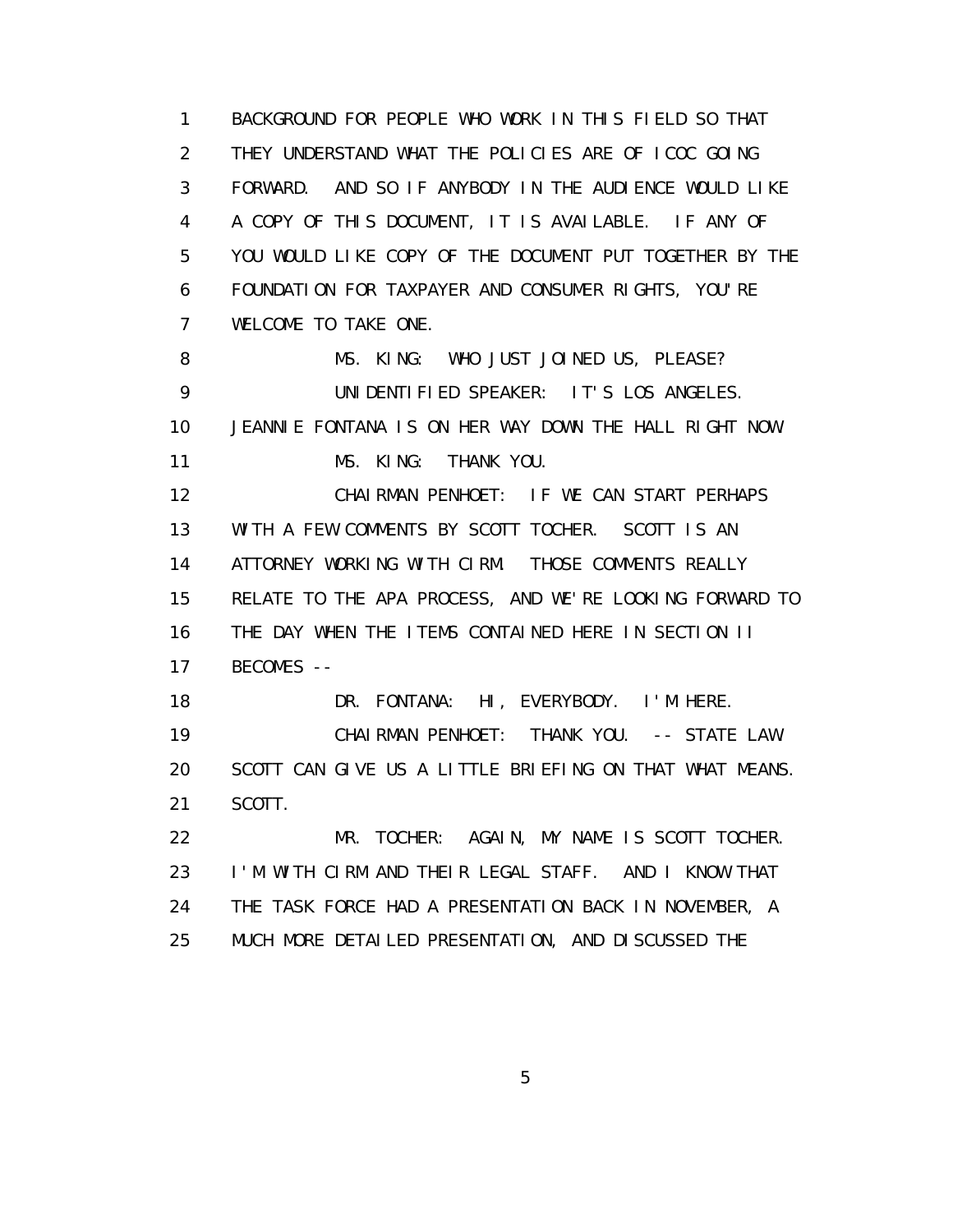1 RULES THAT ARE APPLICABLE BY VIRTUE OF THE 2 ADMINISTRATIVE PROCEDURES ACT THAT GOVERN THE ADOPTION 3 BY STATE AGENCIES OF RULES AND REGULATIONS THAT ARE 4 APPLIED TO THE PUBLIC AND WILL BE A PART OF THE 5 INTELLECTUAL PROPERTY COMPONENTS OF THE CIRM POLICY. 6 BUT STAFF THOUGHT IT MIGHT BE GOOD JUST TO SPEND MAYBE 7 THREE, FOUR MINUTES JUST REITERATING THE BASIC 8 PRINCIPLES NOW THAT EVERYONE HAS IN FRONT OF THEM THE 9 CONCEPT OF AN ACTUAL HARD AND CONCRETE PROPOSAL. 10 SO I THOUGHT I WOULD JUST FIRST BEGIN BY 11 SHOWING YOU THAT TO EMPHASIZE THE POINT THAT EVENTUALLY 12 A REGULATION THAT'S DULY ADOPTED BY A STATE AGENCY 13 PURSUANT TO THE ADMINISTRATIVE PROCEDURES ACT HAS THE

 14 SAME FORCE AND EFFECT AS ANY SORT OF LAW THAT MIGHT 15 OTHERWISE APPLY TO ANY GIVEN CONCEPT. SO ANYTHING 16 PASSED BY THE LEGISLATURE AND A REGULATION THAT'S DULY 17 ADOPTED BY A STATE AGENCY HAS THE SAME FORCE AND EFFECT 18 AS LAW. SO WHEN YOU LOOK AT THE LANGUAGE IN SECTION II 19 OF THE TERMS AND CONDITIONS OF THE IP POLICY, YOU HAVE 20 TO KEEP IN MIND EVENTUALLY THAT THOSE WILL HAVE, IF 21 THEY'RE DULY ADOPTED, THE SAME FORCE AND EFFECT AS IF 22 THEY WERE PASSED BY THE LEGISLATURE.

 23 I'LL GET TO IN A MOMENT THIS SECTION HERE OF 24 AN UNDERGROUND REGULATION, SOMETHING WE WANT TO AVOID. 25 IT'S PROBABLY HELPFUL TO KEEP IN MIND THE

 $\sim$  6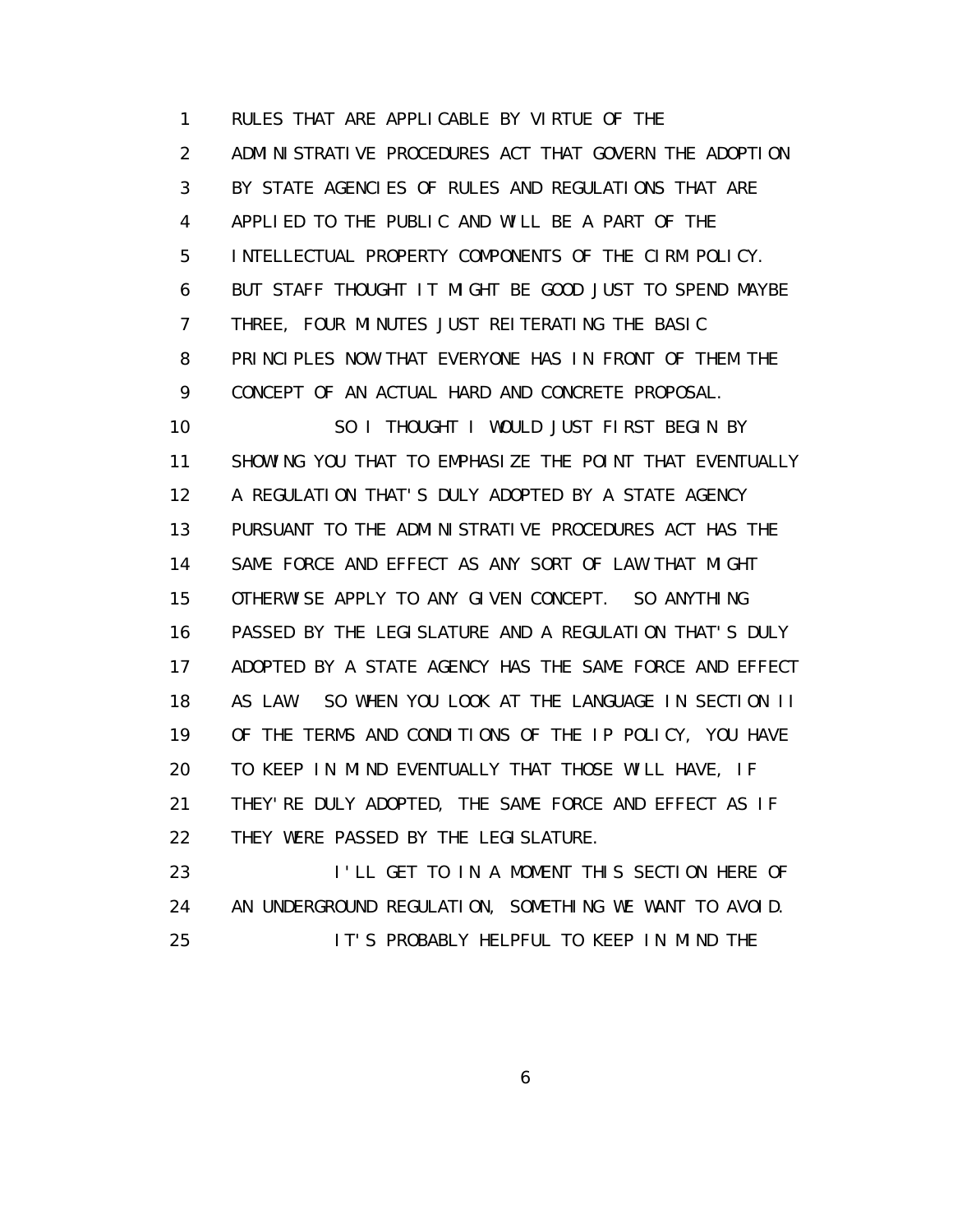1 STANDARD, THEN, BETWEEN WHAT IS A REGULATION AND WHAT 2 ISN'T. THE LANGUAGE HERE IS FROM THE GOVERNMENT CODE, 3 BUT ESSENTIALLY IF YOU THINK OF A REGULATION 4 ESSENTIALLY -- 5 MS. KING: WHO JUST JOINED? 6 DR. PRIETO: MELISSA, THIS IS FRANCISCO 7 PRIETO UP IN SACRAMENTO. I'M HERE WITH JIM WASSERMAN 8 FROM THE SACRAMENTO BEE. 9 MS. KING: THANK YOU, DR. PRIETO. WE'RE 10 RIGHT IN THE MIDDLE OF A PRESENTATION BY SCOTT TOCHER, 11 AN ATTORNEY WORKING WITH THE CIRM ON THE APA PROCESS. 12 DR. PRIETO: OKAY. I HAVE THE MATERIAL THAT 13 JENNIFER SENT THIS MORNING ABOUT THAT. 14 MR. TOCHER: SO ESSENTIALLY THE ELEMENTS ARE 15 ESSENTIALLY EVERY RULE THAT IS ADOPTED BY A STATE 16 AGENCY THAT INTERPRETS OR ENFORCES THE LAW THAT IS 17 ADMINISTERED BY THE AGENCY. BASICALLY WHAT THAT MEANS 18 IS IF THERE IS GOING TO BE A REQUIREMENT ON A GRANTEE 19 THAT IT DO SOMETHING, THE FAILURE TO COMPLY, WHICH 20 WOULD RESULT IN EITHER NOT RECEIVING THE GRANT OR 21 HAVING SOME CORRECTIVE ACTION TAKEN BY THE AGENCY, THEN 22 THAT IS ESSENTIALLY A RULE THAT MUST BE FOLLOWED BY ALL 23 GRANTEES. THEREFORE, SUCH A RULE MUST BE IN PLACE, 24 MUST BE EXPLICIT, AND IT MUST BE ADOPTED PURSUANT TO 25 THE PROCEDURES OF THE APA.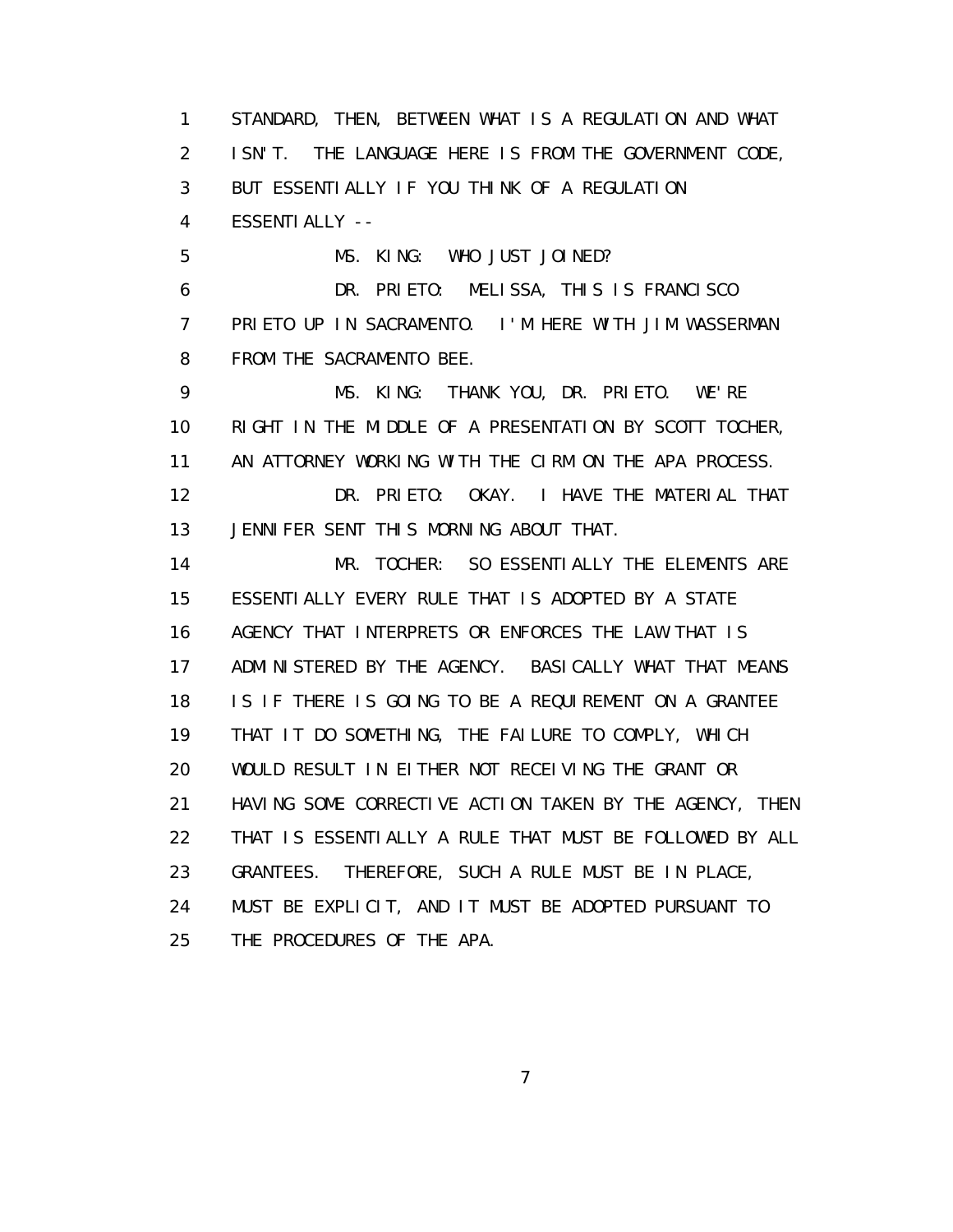1 THE APA REQUIRES THAT THE AGENCY PUBLISH THE 2 PROPOSED REGULATION IN ADVANCE AND ALLOW A MINIMUM OF 3 45 DAYS OF PUBLIC COMMENT BEFORE THE REGULATIONS ARE 4 ADOPTED. NOW, WE'RE IN A PRELIMINARY PHASE RIGHT NOW. 5 WE'RE RECEIVING PUBLIC INPUT, LETTING THE IP TASK FORCE 6 DO ITS WORK ON ASSEMBLING A DRAFT.

 7 WHAT WE'LL BE MOVING TOWARDS IS -- WHAT WE'LL 8 BE MOVING TOWARDS IS A POLICY THAT WILL, ONCE ADOPTED 9 BY THE ICOC IN FEBRUARY, IF THEY SAY, OKAY, WE'RE GOING 10 TO GO FORWARD WITH THESE POLICIES THAT HAVE BEEN 11 RECOMMENDED TO US, THAT WILL START A 270-DAY TIME FRAME 12 DURING WHICH WE WILL TAKE THOSE SECTION II POLICIES, 13 PUT THEM IN FORMAL REGULATORY LANGUAGE, AND BEGIN THE 14 APA PROCESS. SO WE WILL HAVE TO HAVE THAT COMPLETED BY 15 NOVEMBER 7TH IF THEY ARE ADOPTED FEBRUARY 10TH. AND 16 THAT IS A SPECIAL PROCEDURE THAT IS SET FORTH IN THE 17 STEM CELL ACT THAT ALLOWS THE AGENCY TO ADOPT 18 REGULATIONS ON AN EMERGENCY BASIS FOR 270 DAYS. 19 ONE OF THE THINGS TO UNDERSCORE IN ADOPTING 20 THE REGULATIONS IS TO MAKE THE DIFFERENCE BETWEEN 21 SOMETHING THAT IS A GUIDELINE OR A POLICY VERSUS 22 SOMETHING WHICH IS A HARD AND FAST RULE BECAUSE ONE 23 WANTS TO MAKE SURE THAT ANY RULES, ANY REQUIREMENTS OF 24 THE APA GRANT -- EXCUSE ME -- OF THE IP GRANTS POLICY 25 MUST BE CONTAINED AND EXPLICITLY SO IN THE REGULATION.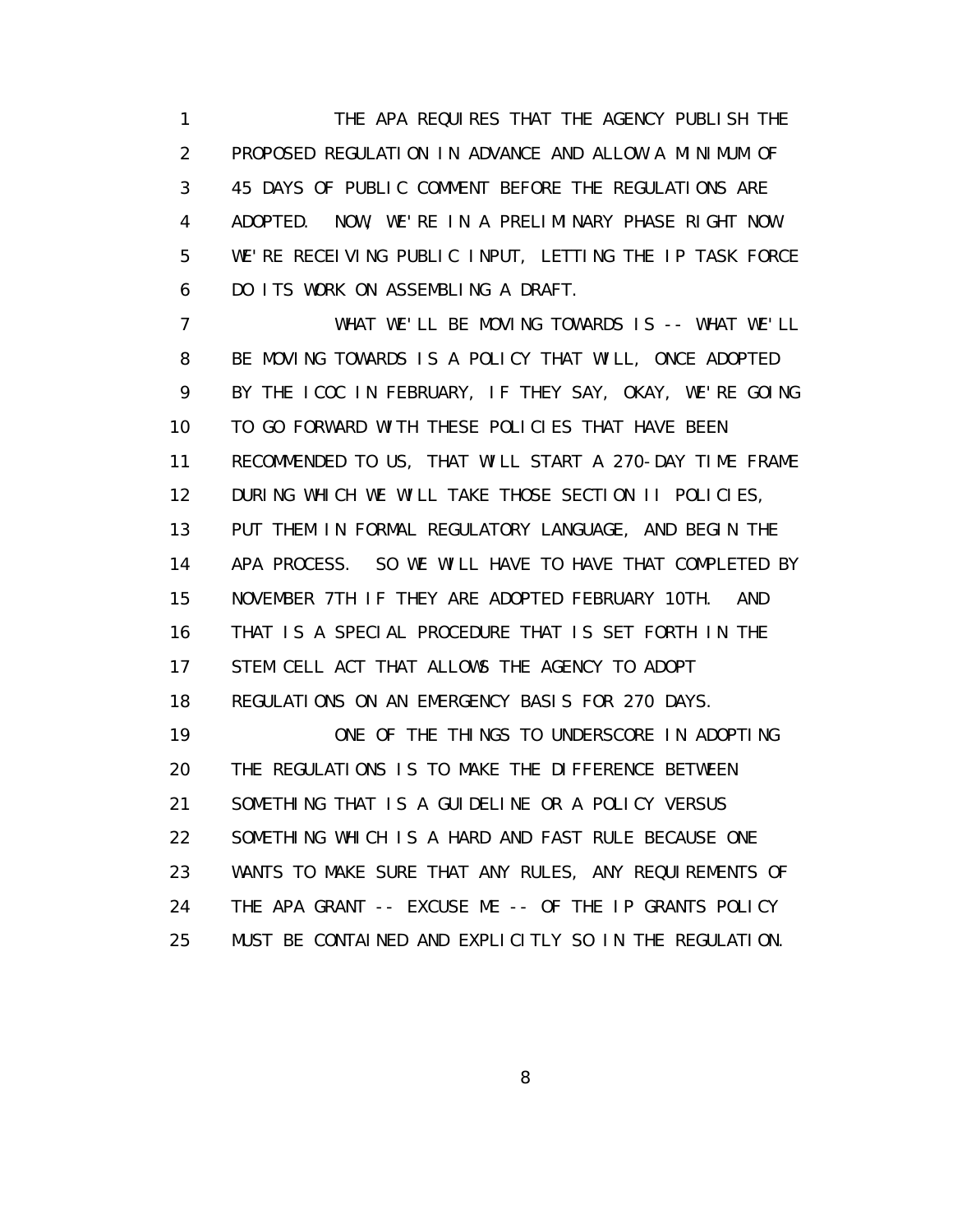1 SO THINGS THAT ARE CONTAINED IN THIS DOCUMENT IN 2 SECTION I AND SECTION III, WHICH FORM THE BACKGROUND, 3 WILL PROVIDE CONCEPTS TO THE RULES WHICH ARE SET FORTH 4 IN SECTION II. THOSE CANNOT SUPPLEMENT, THEY CANNOT 5 ADD TO OR BE DIFFERENT FROM WHAT THE RULES ARE IN THAT 6 SECTION II. SO SECTION II REALLY MUST CONTAIN THE 7 UNIVERSE OF RULES THAT MUST APPLY. OTHERWISE IT 8 BECOMES WHAT THAT BOX IN THAT OTHER SLIDE SHOWED, WHICH 9 IS AN UNDERGROUND REGULATION. AND THAT WOULD BE A 10 POLICY OR RULE THAT AN AGENCY ENDS UP ENFORCING OR 11 APPLYING, BUT ACTUALLY IS SPELLED OUT IN THOSE FORMAL 12 REGULATIONS.

 13 SO SECTION I AND III WILL PROVIDE SORT OF A 14 CONTEXT FOR DISCUSSION HERE TODAY, EVEN IN FEBRUARY, 15 WHEN THE ICOC TAKES UP THE ITEM, BUT EVENTUALLY THAT 16 WILL BE STRIPPED AWAY AND THE REGULATIONS WILL CONTAIN 17 ONLY THE RULES THAT ARE IN SECTION II.

 18 SO FINALLY, WHAT THAT ALSO MEANS IS, FIRST OF 19 ALL, YOU WANT TO MAKE SURE THAT YOUR RULES ARE 20 CONTAINED IN THAT SECTION II BUT, SECONDLY, YOU WANT TO 21 MAKE SURE THAT YOU'RE DILIGENT ABOUT GETTING IT KIND OF 22 RIGHT THE FIRST TIME BECAUSE ANY TIME YOU WANT TO 23 CHANGE ANYTHING, YOU ARE GOING TO HAVE TO GO THROUGH 24 THE APA PROCESS OF SENDING OUT A NOTICE, 45 DAYS, 25 RECEIVING PUBLIC INPUT TO CHANGE THE TERMS OR CHANGE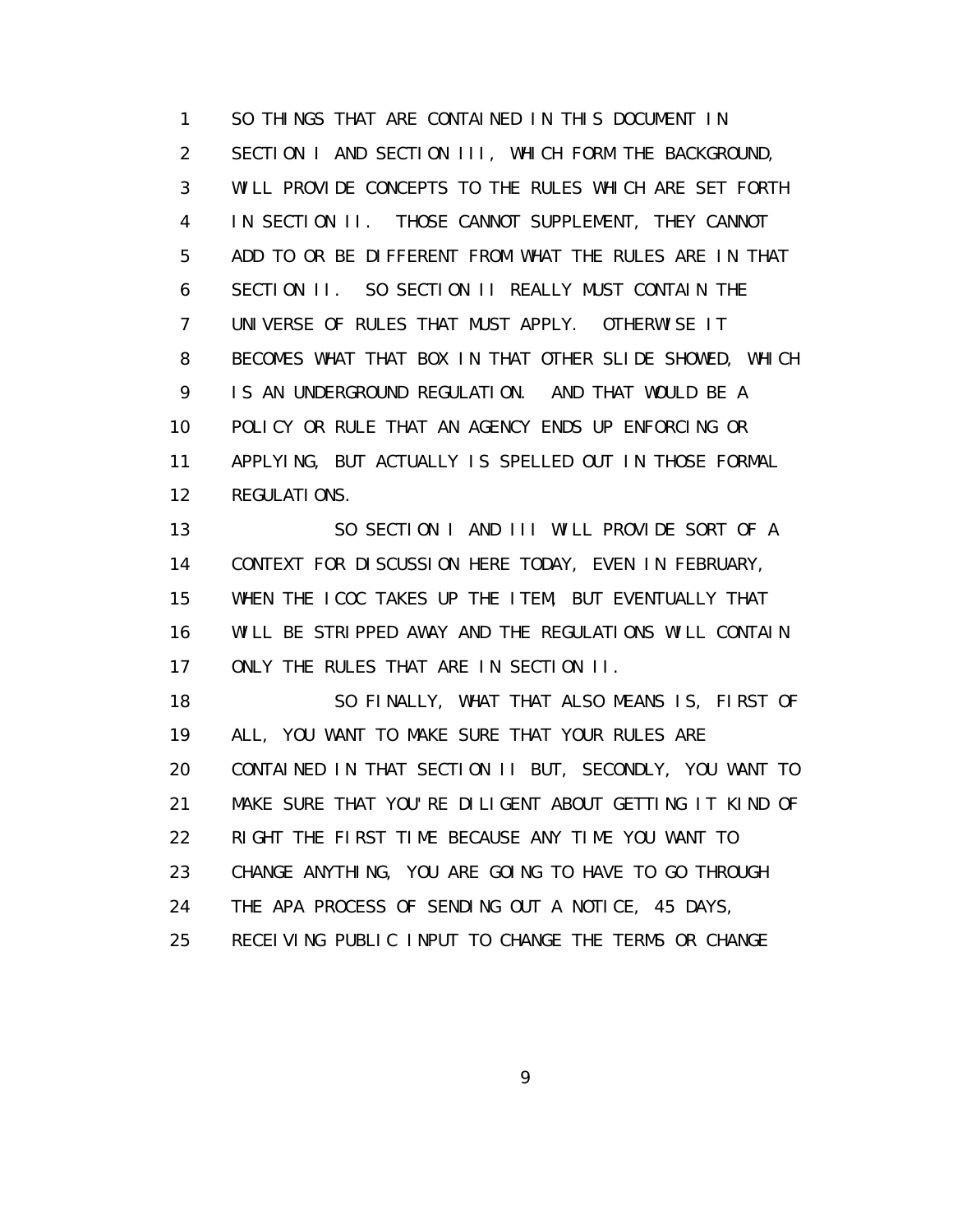1 ANY SPECIFICS WITHIN THOSE REGULATIONS ONCE THEY'RE 2 DULY ADOPTED. ANY QUESTIONS?

 3 DR. PRIETO: I HAVE A QUESTION. UNDER THESE 4 INTERIM RULES, THEN, IS IT UNIQUE TO THE CIRM, OR IS 5 THIS STANDARD OPERATING PROCEDURE IN CALIFORNIA, THAT 6 INTERIM REGULATIONS GO INTO EFFECT DURING THE PUBLIC 7 COMMENT PERIOD?

 8 MR. TOCHER: IT'S ACTUALLY NOT UNIQUE. 9 THERE'S A SEPARATE PROCEDURE SET UP IN THE 10 ADMINISTRATIVE PROCEDURES ACT THAT ALLOWS STATE 11 AGENCIES TO ADOPT REGULATIONS ON AN EMERGENCY BASIS 12 WITHOUT THE TYPICAL ADVANCE NOTICE THAT IS REQUIRED. 13 AS IN THE CIRM OR STEM CELL ACT PROVISIONS, THOSE 14 EXPIRE AUTOMATICALLY, JUST AS CIRM'S WOULD, HOWEVER, 15 THEY EXPIRE IN A SHORTER TIME FRAME OF ABOUT 120 DAYS. 16 AND THAT IS AN ACKNOWLEDGEMENT THAT THERE ARE CERTAIN 17 CIRCUMSTANCES THAT AGENCIES FACE WHERE RULES NEED TO BE 18 ADOPTED, THE PUBLIC NEEDS GUIDANCE; AND WHILE IT HAS 19 THAT EMERGENCY SYSTEM IN PLACE, THE STATE AGENCY GOES 20 ABOUT COMPLYING WITH THE FORMAL RULES OF ADOPTION IN 21 ORDER TO PUT SOMETHING PERMANENTLY IN PLACE. 22 DR. PRIETO: A FOLLOW-UP THEN. THIS MAY BE 23 SEMANTICS, BUT ASSUMING THE ICOC ADOPTS THIS WITH

 24 WHATEVER CHANGES WE RECOMMEND TODAY AT THE FEBRUARY 25 10TH MEETING, ARE WE CALLING THESE INTERIM REGULATIONS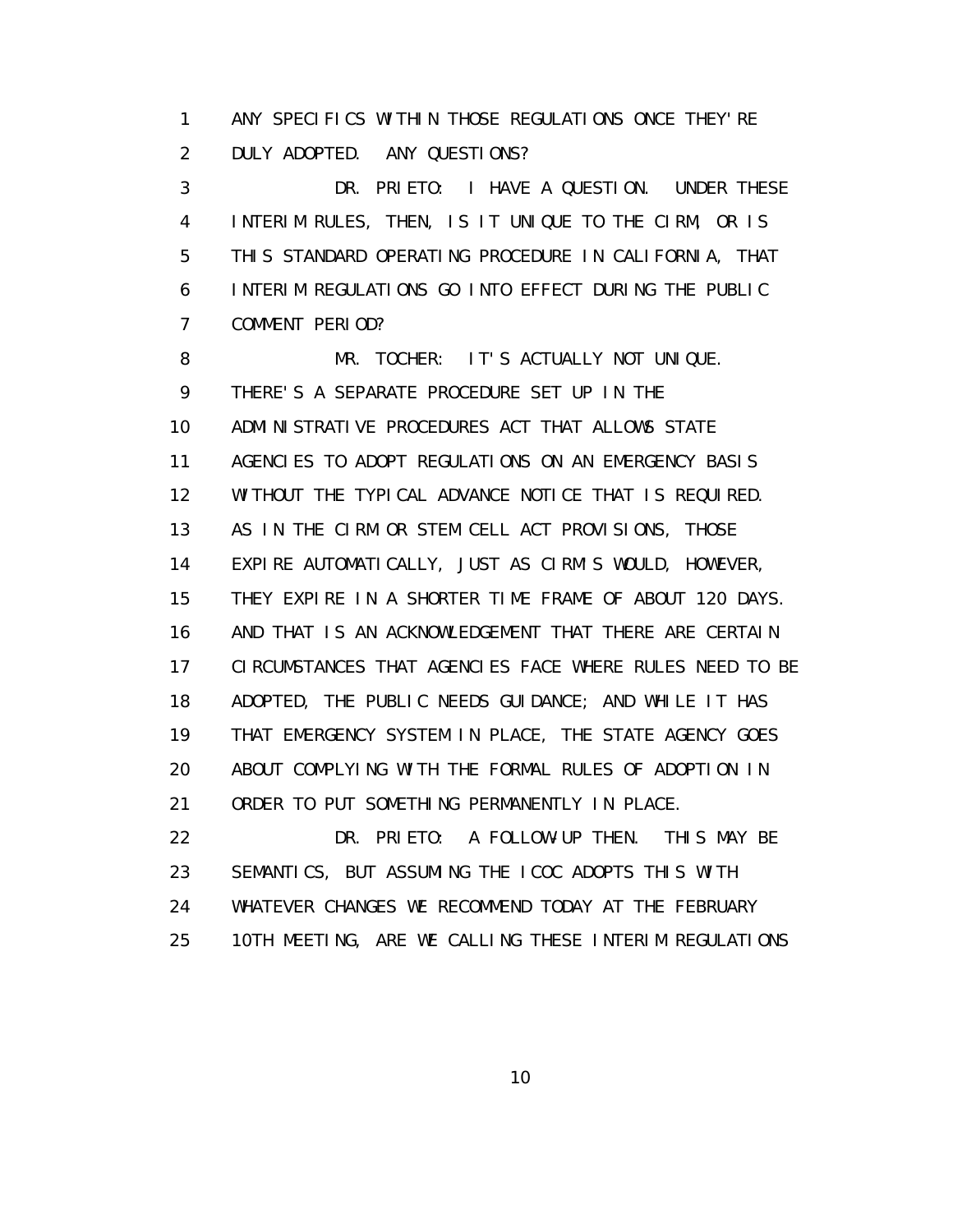1 OR EMERGENCY REGULATIONS?

 2 MR. TOCHER: WELL, THE ACT USES THE TERM 3 "INTERIM," SO THAT WOULD BE THE PHRASE THAT WE WOULD 4 USE, BUT THE EFFECT IS THE SAME. ONCE THEY'RE ADOPTED 5 BY THE BOARD, THEY ARE IN EFFECT FOR 270 DAYS UNLESS 6 AND UNTIL THE ICOC ADOPTS SOMETHING PERMANENTLY 7 PURSUANT TO THE APA. 8 DR. PRIETO: OKAY. 9 CHAIRMAN PENHOET: ANYBODY IN THE AUDIENCE 10 HAVE A QUESTION? OKAY. WE'LL MOVE ALONG THEN. 11 MELISSA, IF WE CAN GO TO OUR PRESENTATION. 12 MS. KING: WHILE I'M DOING THAT, IF I COULD 13 ASK EVERYBODY WHO'S ON THE PHONE, WE ALSO HAVE OUR 14 TRANSCRIBER, BETH DRAIN, ON THE PHONE, AND IF YOU 15 COULD, FOR HER PURPOSES, PLEASE STATE YOUR NAME WHEN 16 YOU'RE ABOUT TO SPEAK, ESPECIALLY A MEMBER OF THE 17 PUBLIC. THAT WOULD BE GREAT IF YOU COULD IDENTIFY 18 YOURSELF. THANK YOU. 19 CHAIRMAN PENHOET: WHILE SHE'S DOING THAT, 20 LET ME THANK ALL OF THE GROUPS WHICH HAVE HELPED US TO 21 GET TO THIS POINT WHERE WE ARE TODAY, BUT CALIFORNIA 22 COMMISSION ON SCIENCE AND TECHNOLOGY HAS PRODUCED A 23 PRELIMINARY REPORT. 24 MS. KING: WE'RE LIVE AND I CAN FLIP THE 25 SLIDES WHEN READY.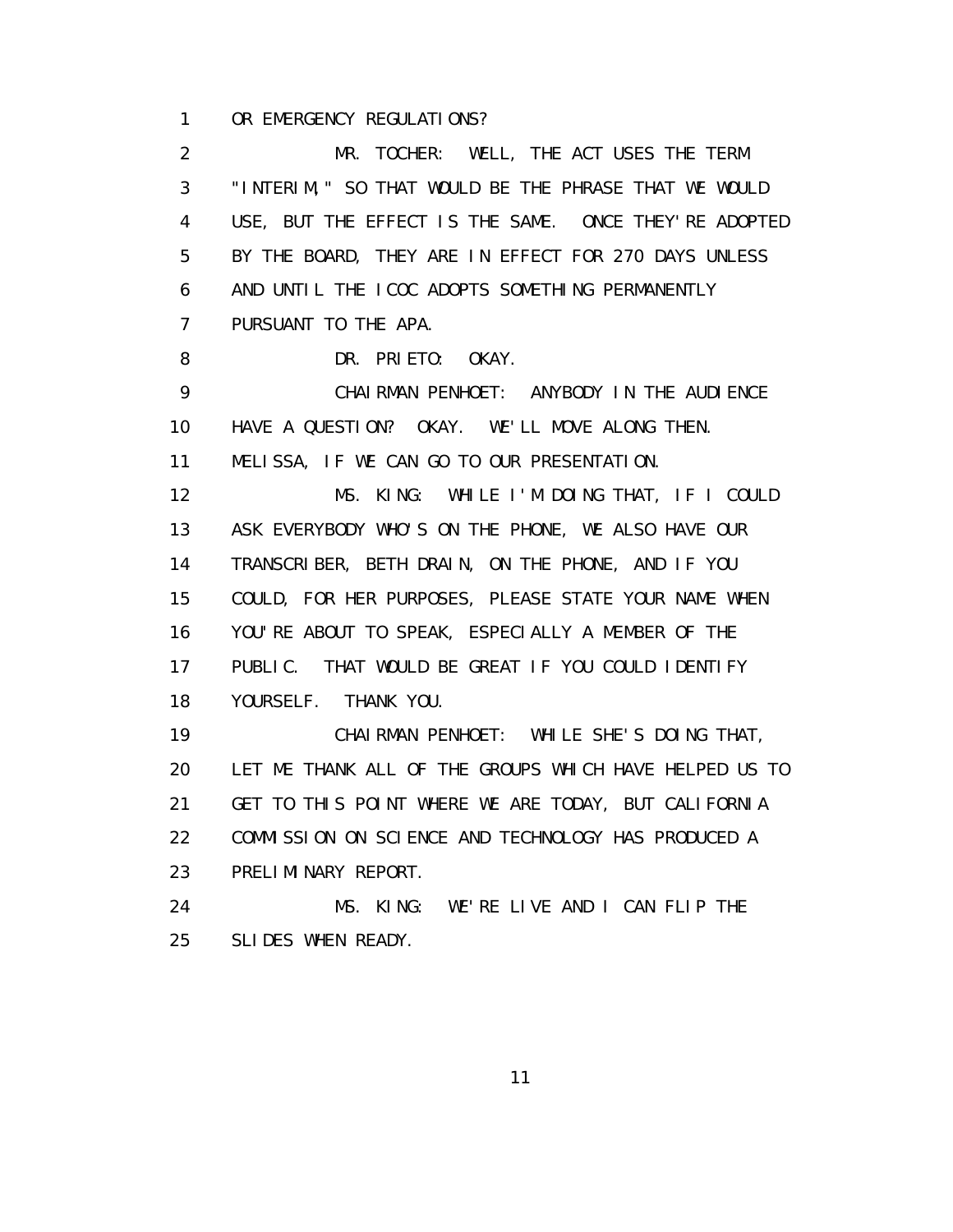1 CHAIRMAN PENHOET: MARY MAXON HAS DONE A 2 YEOMAN'S JOB OF PULLING TOGETHER HUNDREDS OF DOCUMENTS 3 FROM AROUND THE COUNTRY AND AROUND THE STATE AS 4 BACKGROUND READING FOR THIS MATERIAL. SO ALL OF THE 5 MEMBERS OF THIS TASK FORCE HAVE READ A LOT OF IT AND 6 DIGESTED IT AND ARE CONTRIBUTING GREATLY TO WHAT WE'RE 7 HERE TO DISCUSS TODAY.

 8 SO TO BEGIN, I JUST WANT TO RETURN, JUST 9 REVIEW THE WORK THAT HAS LED US TO WHERE WE ARE TODAY. 10 THE FIRST IS THAT IN THE FIRST TWO MEETINGS, WE 11 ARTICULATED WHAT WE THOUGHT WERE THE KEY ISSUES THAT 12 SHOULD GUIDE THE IP DISCUSSION. AND THOSE ARE THE FIVE 13 ISSUES THAT ARE INDICATED HERE ON THIS SLIDE.

 14 FIRST OF ALL, WHO SHOULD OWN ANY INVENTIONS 15 THAT MAY ARISE FROM CIRM FUNDING? THE SECOND BEING HOW 16 SHALL CIRM REQUIRE THE SHARING OF DATA, TOOLS, 17 TECHNOLOGY, AND INTELLECTUAL PROPERTY? THIRD IS SHOULD 18 CIRM CREATE A RESEARCH EXEMPTION FOR THE USE OF 19 INTELLECTUAL PROPERTY FOR BASIC RESEARCH PURPOSES? 20 FOUR, WHAT LICENSING REQUIREMENTS SHOULD BE ADOPTED BY 21 CIRM GRANTEES? AND THEN FINALLY, SHOULD CIRM RETAIN 22 MARCH-IN RIGHTS, WHICH ARE A SET OF RIGHTS THAT ALLOW 23 THE GOVERNMENT, IN THIS CASE STATE GOVERNMENT, TO 24 INTERVENE IF THE INTELLECTUAL PROPERTY AND ITS LICENSEE 25 IS NOT BEING PROPERLY UTILIZED?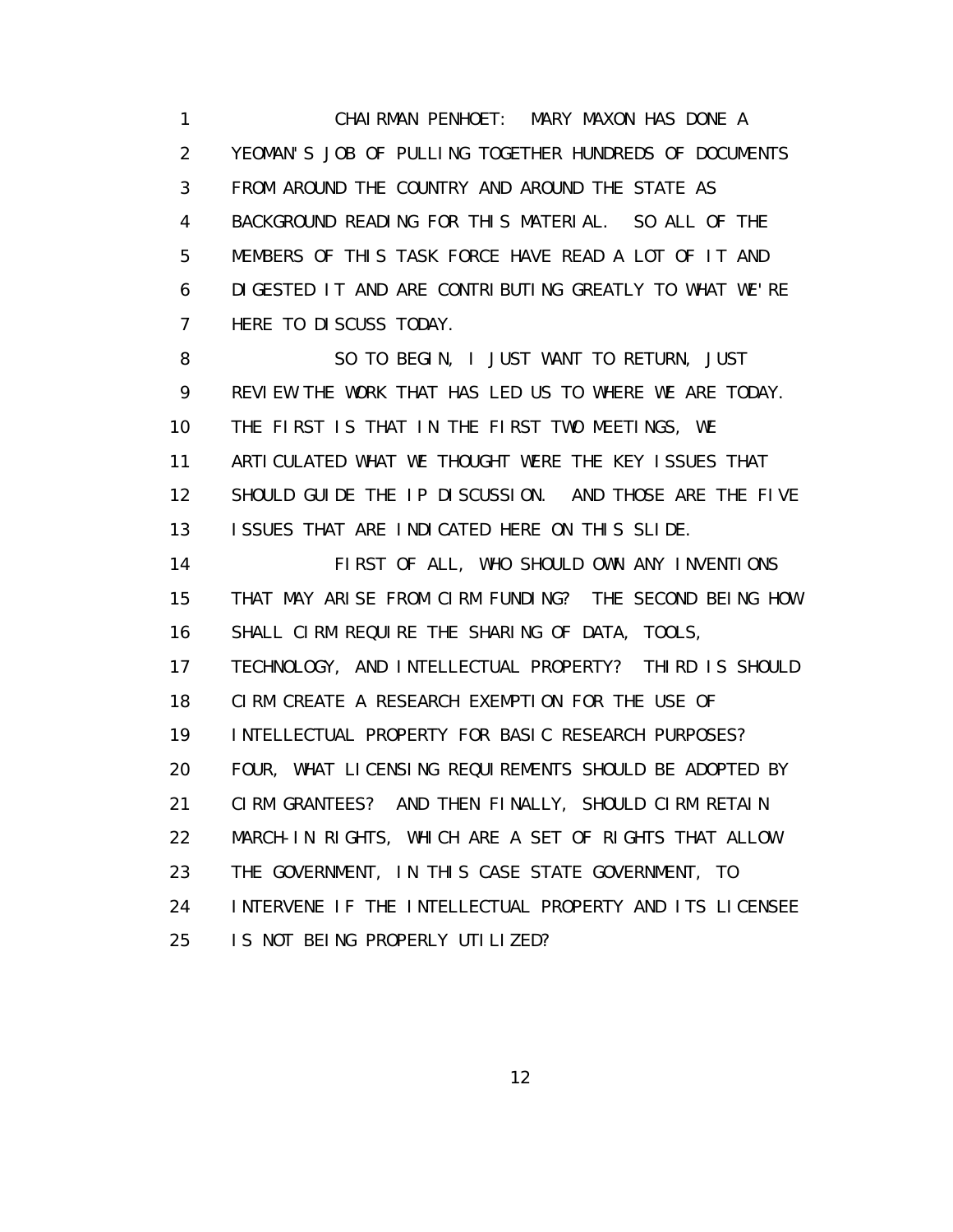1 SO WE DID DISCUSS AT THE LAST ICOC MEETING 2 THESE QUESTIONS AND ARRIVED AT A SERIES OF PRELIMINARY 3 GUIDELINES AT THAT MEETING, WHICH ARE SHOWN IN THE NEXT 4 SLIDE. SO WITH RESPECT TO OWNERSHIP, WE CONCLUDED, FOR 5 A NUMBER OF DIFFERENT REASONS, THAT -- AND I WOULD 6 REMIND YOU TODAY WE ARE HERE DISCUSSING GRANTS TO 7 NONPROFIT ORGANIZATIONS ONLY. SO THIS DISCUSSION 8 DOESN'T HAVE ANYTHING TO DO WITH WHAT OUR POLICY WILL 9 BE FOR A PROFIT-MAKING ORGANIZATION WHO BENEFIT FROM 10 CIRM FUNDING. FOR NON-PROFITS, WE AGREED THAT THE 11 PROFIT -- THAT THE GRANTEE ORGANIZATIONS THEMSELVES 12 SHOULD OWN THE RIGHTS TO INTELLECTUAL PROPERTY CREATED 13 DURING THE PERIOD SUPPORTED BY A CIRM GRANT. 14 SECOND ISSUE WITH RESPECT TO SHARING IS THAT 15 CIRM WILL STRONGLY SUPPORT A BROAD SHARING POLICY, THAT 16 WE EXPECT GRANTEES TO SHARE DATA AND BIOMEDICAL 17 MATERIALS WIDELY AND BEYOND CURRENT PRACTICES. 18 THE THIRD IS THAT CIRM WILL CREATE A RESEARCH 19 EXEMPTION TO ALLOW THE USE OF PATENTED CIRM-FUNDED 20 DI SCOVERIES FOR RESEARCH PURPOSES BY CIRM GRANTEES. 21 THE LAST TWO, I WOULD SAY, BOTH GO 22 SIGNIFICANTLY FURTHER THAN THE FEDERAL GOVERNMENT GOES 23 TODAY IN THIS AREA OF SHARING EITHER NONPATENTED OR 24 PATENTED TECHNOLOGIES FOR RESEARCH PURPOSES. 25 UNDER LICENSING THE BOARD CONCLUDED THAT CIRM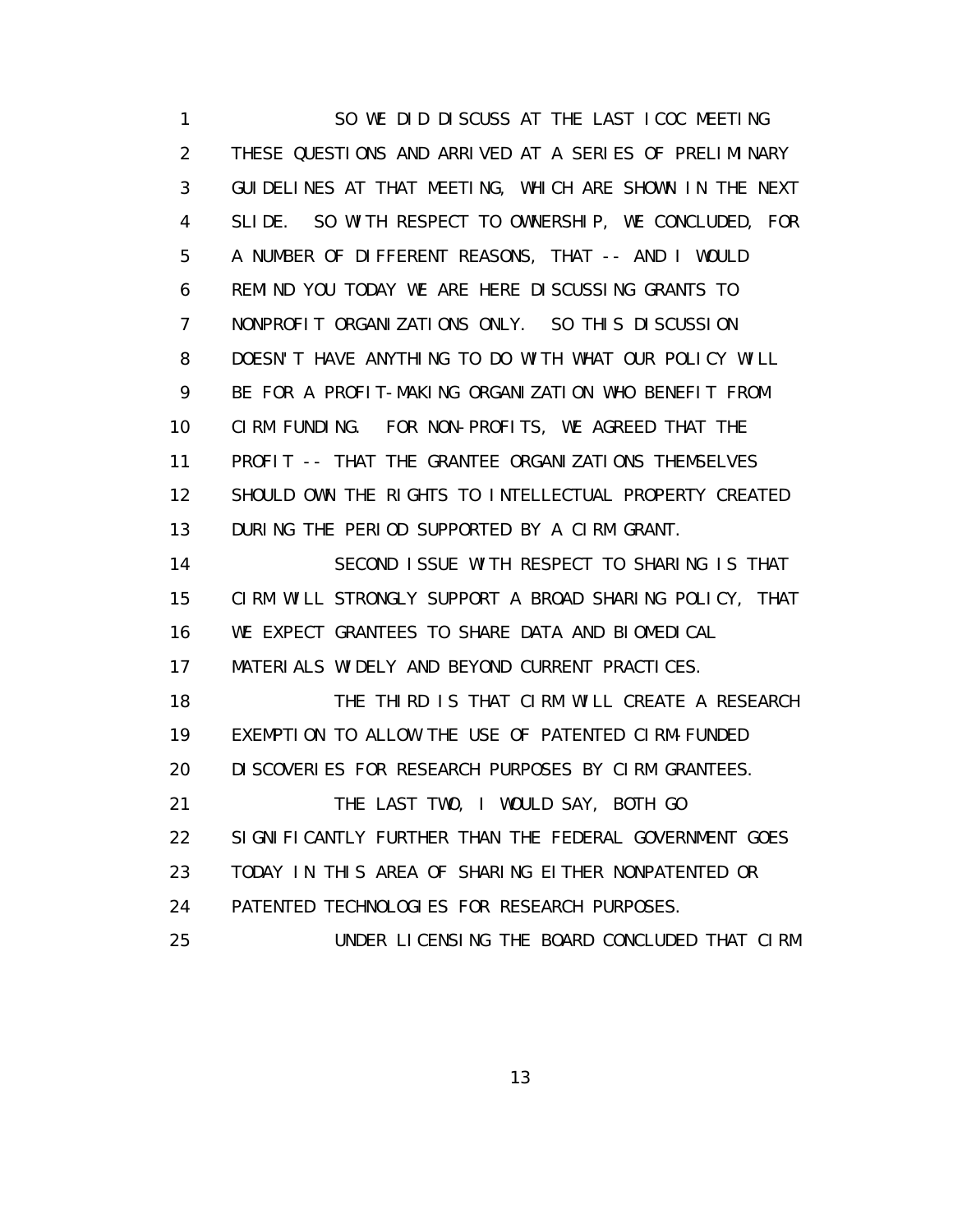1 SHOULD ENCOURAGE THE COMMERCIALIZATION OF CIRM-FUNDED 2 DISCOVERIES. AND IN LICENSING ACTIVITIES, THAT CIRM 3 WOULD REQUIRE THAT, ALL OTHER THINGS BEING EQUAL, 4 PREFERENCE BE GIVEN TO COMPANIES WITH PLANS FOR ACCESS 5 TO RESULTANT THERAPIES FOR UNDERSERVED PATIENT 6 POPULATIONS. IN ADDITION, CIRM WOULD STRONGLY 7 ENCOURAGE THE PRACTICE OF NONEXCLUSIVE LICENSING WHEN 8 POSSIBLE. 9 THE SECOND BULLET POINT, CIRM MAY REQUIRE 10 THAT A PORTION OF THE GRANTEE ORGANIZATION'S SHARE OF 11 LICENSING FEES AND ROYALTIES BENEFIT THE STATE OF 12 CALIFORNIA. 13 AND THEN FINALLY, UNDER MARCH-IN RIGHTS, THAT 14 CIRM WOULD RETAIN MARCH-IN RIGHTS IN THE EVENT OF 15 FAILURE TO DEVELOP OR FOR PUBLIC HEALTH OR SAFETY 16 REASONS. 17 SO THESE WERE THE ANSWERS TO THE FIVE

 18 QUESTIONS POSED TO THE FULL ICOC BOARD AT ITS LAST 19 MEETING IN DECEMBER, AND IT'S ON THE BASIS OF THESE 20 ANSWERS TO THOSE FIVE THINGS THAT WE HAVE GENERATED THE 21 POLICY IN SECTION II THAT WE'RE HERE TO DISCUSS TODAY. 22 SO WE NOW HAVE -- THE DOCUMENT THAT YOU HAVE 23 IN FRONT OF YOU IS ORGANIZED IN THREE SECTIONS. 24 SECTION I IS GENERAL INFORMATION ABOUT IP POLICY. 25 SECTION II IS THE SECTION, AS I SAID BEFORE,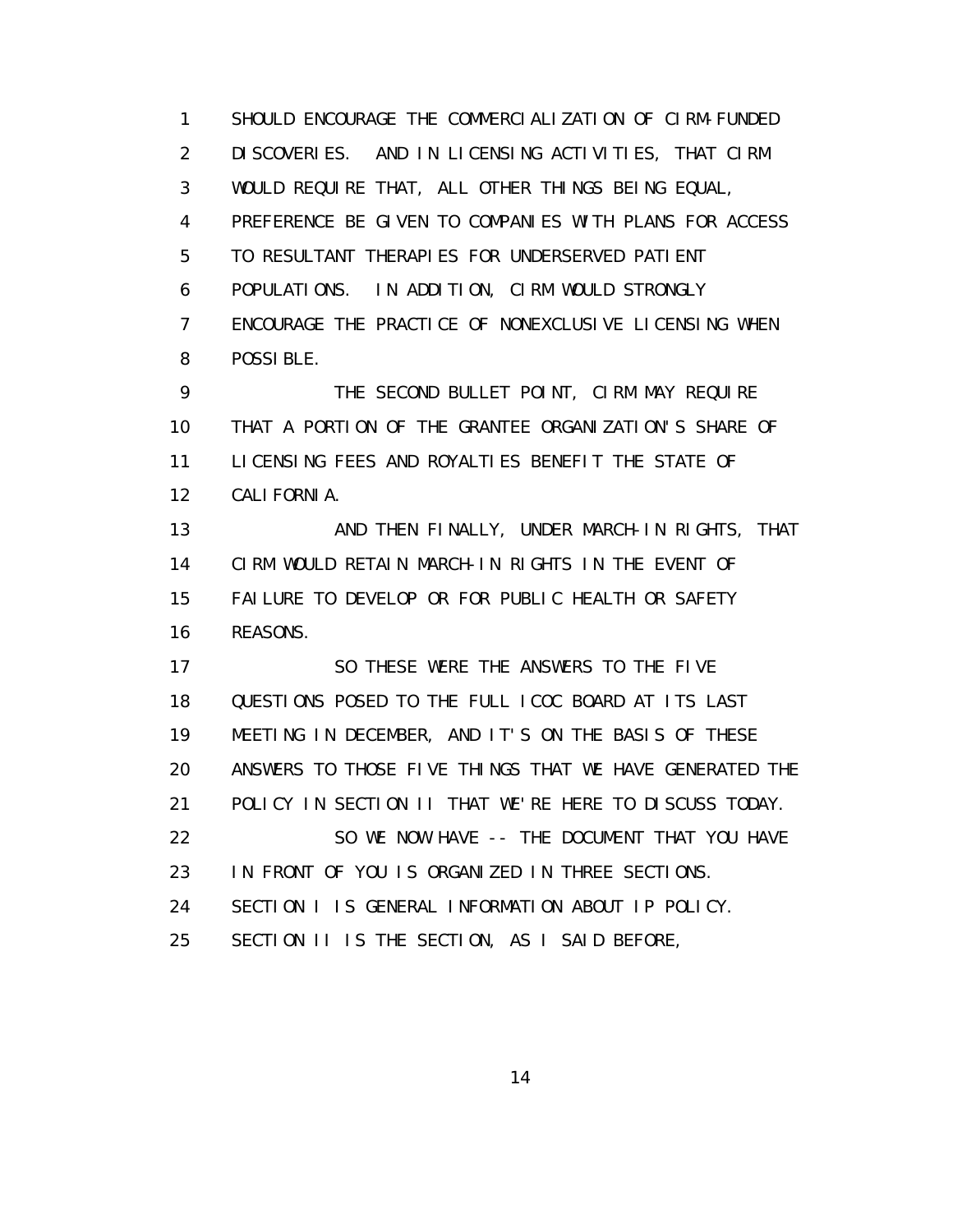1 INTELLECTUAL PROPERTY TERMS AND CONDITIONS. WHATEVER 2 WE DECIDE HERE WILL BE TURNED INTO EFFECTIVELY STATE 3 LAW UNDER THE REGULATIONS IN THE PROCESS THAT SCOTT 4 TOCHER JUST DESCRIBED TO YOU.

 5 THE THIRD IS INTELLECTUAL PROPERTY POLICY, 6 WHICH IS A BROADER DOCUMENT AND MEANT TO SUPPLEMENT 7 SECTION II, BUT NOT ALL OF WHICH WOULD BE TRANSLATED 8 INTO STATE LAW. THE POLICIES ARE WORDED IN THINGS LIKE 9 ENCOURAGE AND THINGS LIKE THAT, BUT SECTION II IS 10 REALLY THE HEART OF WHAT WE'RE SEEKING TO RESOLVE TODAY 11 BECAUSE IT IS SOMETHING THAT THE ICOC AS A WHOLE WILL 12 CONSIDER IN ITS FEBRUARY 10TH MEETING AND WITHIN 270 13 DAYS WILL BE CODIFIED AS REGULATIONS PURSUANT TO THE 14 PROCESS SCOTT OUTLINED FOR YOU.

 15 SO WE WANT TO BEGIN TODAY'S MEETING BY 16 FOCUSING DIRECTLY ON SECTION II. WE THINK, OBVIOUSLY, 17 IT'S THE MOST IMPORTANT PART OF THE MEETING. AND 18 SECTION II IS REALLY DIVIDED INTO THREE PARTS HERE. AS 19 YOU SEE IN THE DOCUMENT, THE INVENTION REPORTING 20 REQUIREMENTS, THE NOTION OF SHARING OF CIRM-FUNDED 21 INTELLECTUAL PROPERTY, AND MARCH-IN RIGHTS. SECTION 22 II, FOR THOSE OF YOU WHO HAVE THE DOCUMENT IN FRONT OF 23 YOU, BEGINS ON PAGE 14 OF YOUR DOCUMENT. 24 I THINK WE'LL DIVE RIGHT INTO THIS AND

25 DISCUSS THE VARIOUS PIECES AND PARTS OF THIS AS WE GO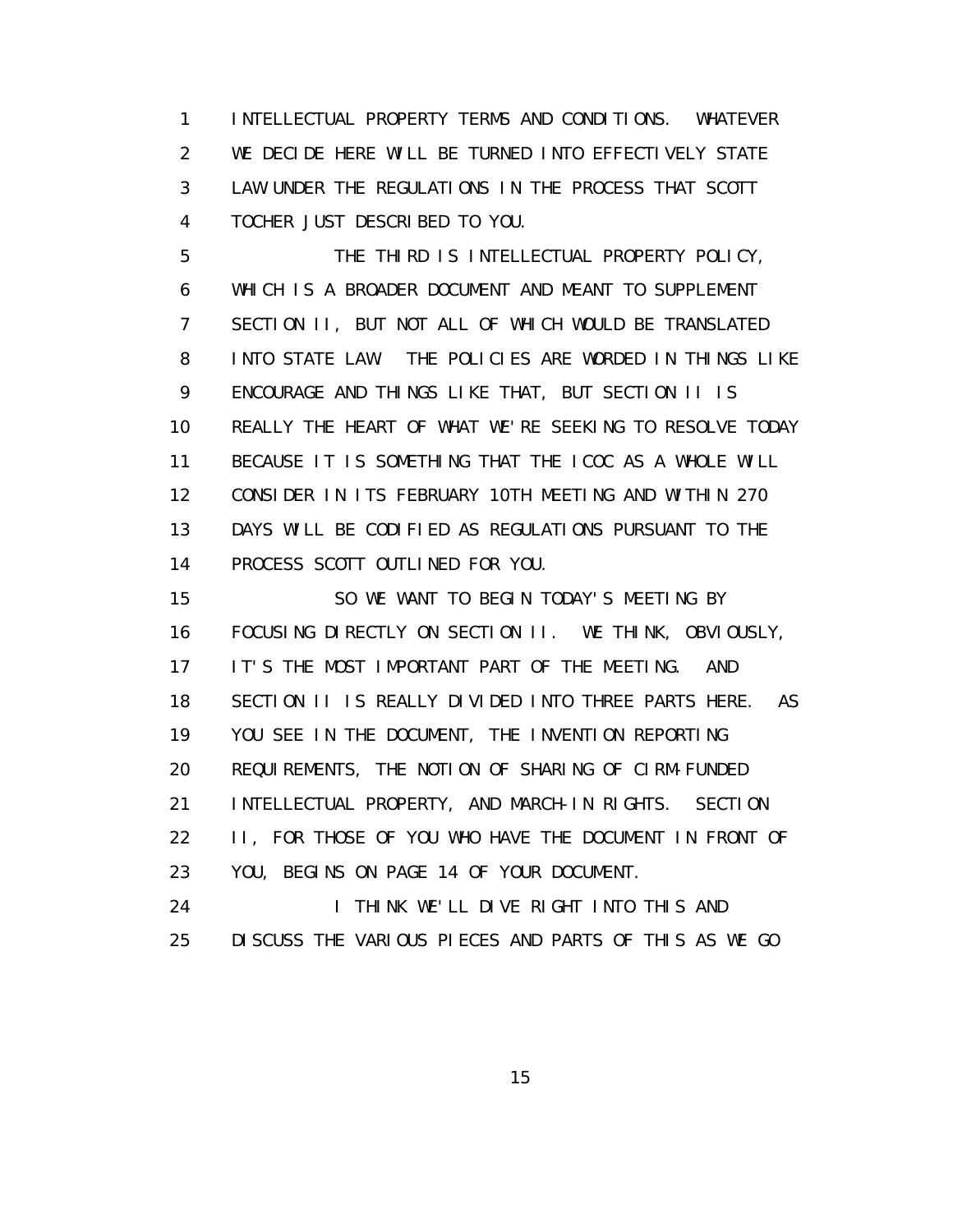1 THROUGH THE DOCUMENT. SO IF WE CAN HAVE THE FIRST 2 UNDER G, THE REPORTING REQUIREMENTS. GRANTEE 3 ORGANIZATIONS ARE REQUIRED -- I MIGHT REMIND EVERYBODY 4 GRANTEE ORGANIZATIONS MEAN ORGANIZATIONS WHICH ARE DULY 5 ORGANIZED TO CARRY OUT RESEARCH IN CALIFORNIA. SO ALL 6 OF THESE FUNDS WILL BE DIRECTED TOWARDS CALIFORNIA 7 ORGANIZATIONS.

8 THEY ARE REQUIRED TO HAVE WRITTEN AGREEMENTS 9 WITH RESEARCHERS, REQUIRING DISCLOSURE OF INVENTIONS 10 MADE IN THE PERFORMANCE OF CIRM-FUNDED RESEARCH. 11 SECOND, THAT GRANTEE ORGANIZATIONS MUST 12 NOTIFY CIRM ANNUALLY OF ALL RELEVANT INVENTION 13 DISCLOSURES THROUGH THE USE OF THE CIRM INVENTION 14 DISCLOSURE. THIS WILL BE A COMMON FORM TO ALL OF OUR 15 GRANTEES, WHICH WILL BE RECEIVED IN CONFIDENCE BY CIRM. 16 THE INVENTION DISCLOSURE FORM SHALL IDENTIFY THE GRANT 17 UNDER WHICH THE INVENTION WAS MADE AND THE INVENTORS. 18 THAT'S THE PERSONS WHO CARRIED OUT THE INVENTIVE ACT. 19 IT SHALL BE SUFFICIENTLY COMPLETE IN TECHNICAL DETAIL 20 TO CONVEY A CLEARING UNDERSTANDING, TO THE EXTENT KNOWN 21 AT THE TIME OF DISCLOSURE, OF THE NATURE, PURPOSE, 22 OPERATION, AND PHYSICAL, CHEMICAL, OR BIOLOGICAL OR 23 ELECTRICAL CHARACTERISTICS OF THE INVENTION. 24 DISCLOSURE SHALL ALSO IDENTIFY WHETHER A MANUSCRIPT 25 DESCRIBING THE INVENTION HAS BEEN SUBMITTED FOR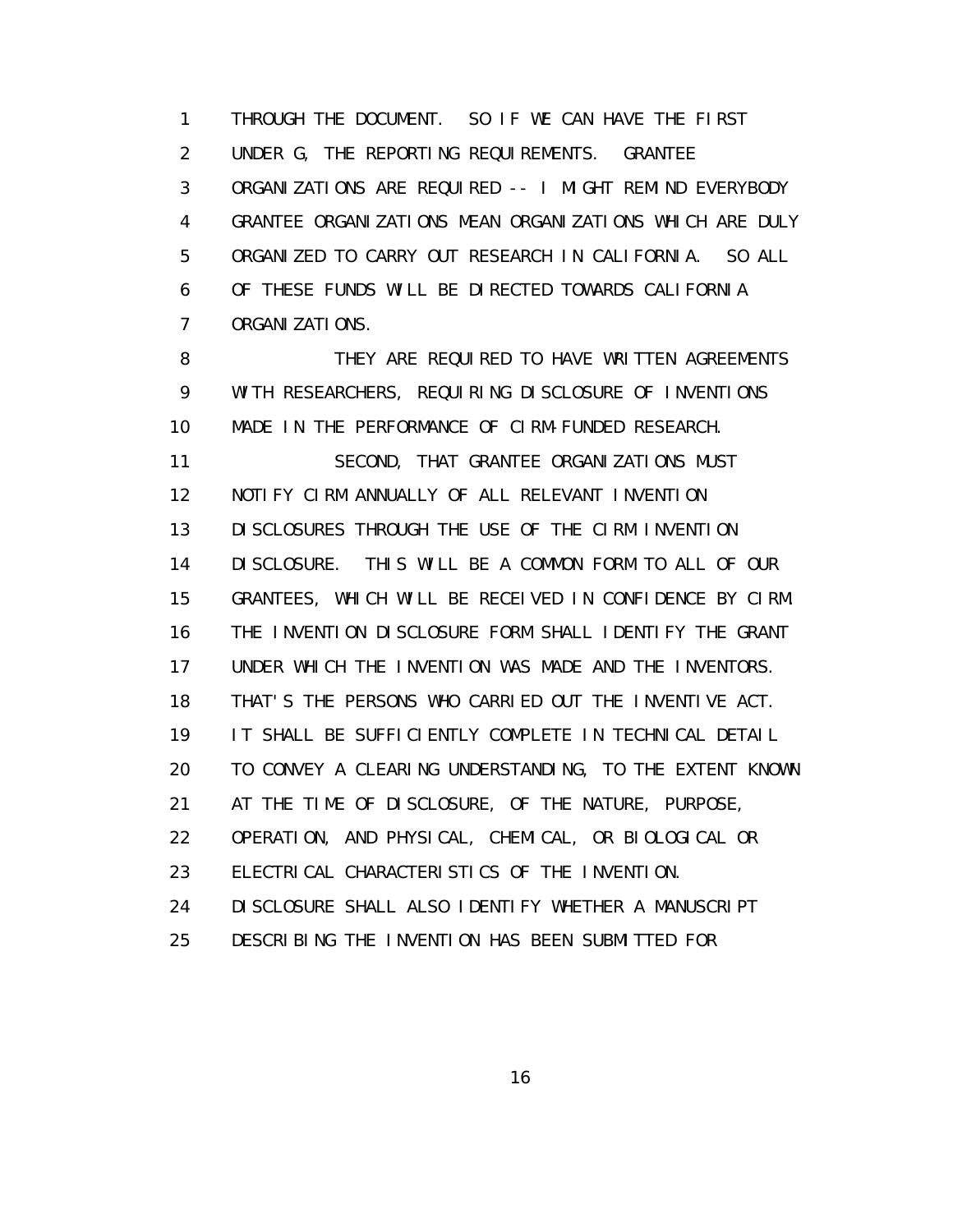1 PUBLICATION; AND IF SO, WHERE IT HAS BEEN ACCEPTED FOR 2 PUBLICATION AT THE TIME OF DISCLOSURE.

 3 SO THIS IS AN ANNUAL REQUIREMENT OF ALL 4 GRANTEES. AS I SAY, THE REASON FOR CONFIDENTIALITY IN 5 THIS CASE IS THAT THE WAY THE PATENT SYSTEM WORKS IS 6 THAT THERE IS A PERIOD WHEN THE PATENTS -- OR THE 7 INVENTION HAS BEEN MADE BEFORE THE PATENTS MIGHT HAVE 8 BEEN PERFECTED. AND THERE'S A CORRESPONDING PERIOD FOR 9 FILING FOR AN APPLICATION FOR PATENTS WHICH REQUIRED 10 EXCLUSIVITY BECAUSE IF YOU DISCLOSE ALL THE INFORMATION 11 UP FRONT, YOU WOULD LOSE YOUR ABILITY SOMETIMES TO 12 PERFECT A PATENT IN SOME JURISDICTIONS. BUT ALL 13 PATENTS END UP BEING PUBLISHED. IN THE CASE OF THE 14 UNITED STATES, 18 MONTHS AFTER THE DATE OF FILING, 15 PATENTS GET PUBLISHED AND ARE AVAILABLE TO THE GENERAL 16 PUBLIC. SO THERE'S NO ATTEMPT HERE TO ESSENTIALLY MAKE 17 SOMETHING A PRIVATE COMMUNICATION EXCEPT TO PROTECT THE 18 ABILITY TO PERFECT THE PATENT. 19 SO THESE ARE THOSE FIRST TWO ITEMS. THE LAST

 20 HERE, THAT THEY MUST NOTIFY US ON AN ANNUAL BASIS 21 REGARDING THE FILING OF PATENT APPLICATIONS THAT CLAIM 22 INVENTIONS DEVELOPED BY CIRM-FUNDED RESEARCH, THAT THE 23 ORGANIZATION MUST NOTIFY CIRM ON AN ANNUAL BASIS 24 REGARDING EXECUTION OF ANY LICENSING AGREEMENTS OF 25 INVENTIONS DEVELOPED IN THE PERFORMANCE OF CIRM-FUNDED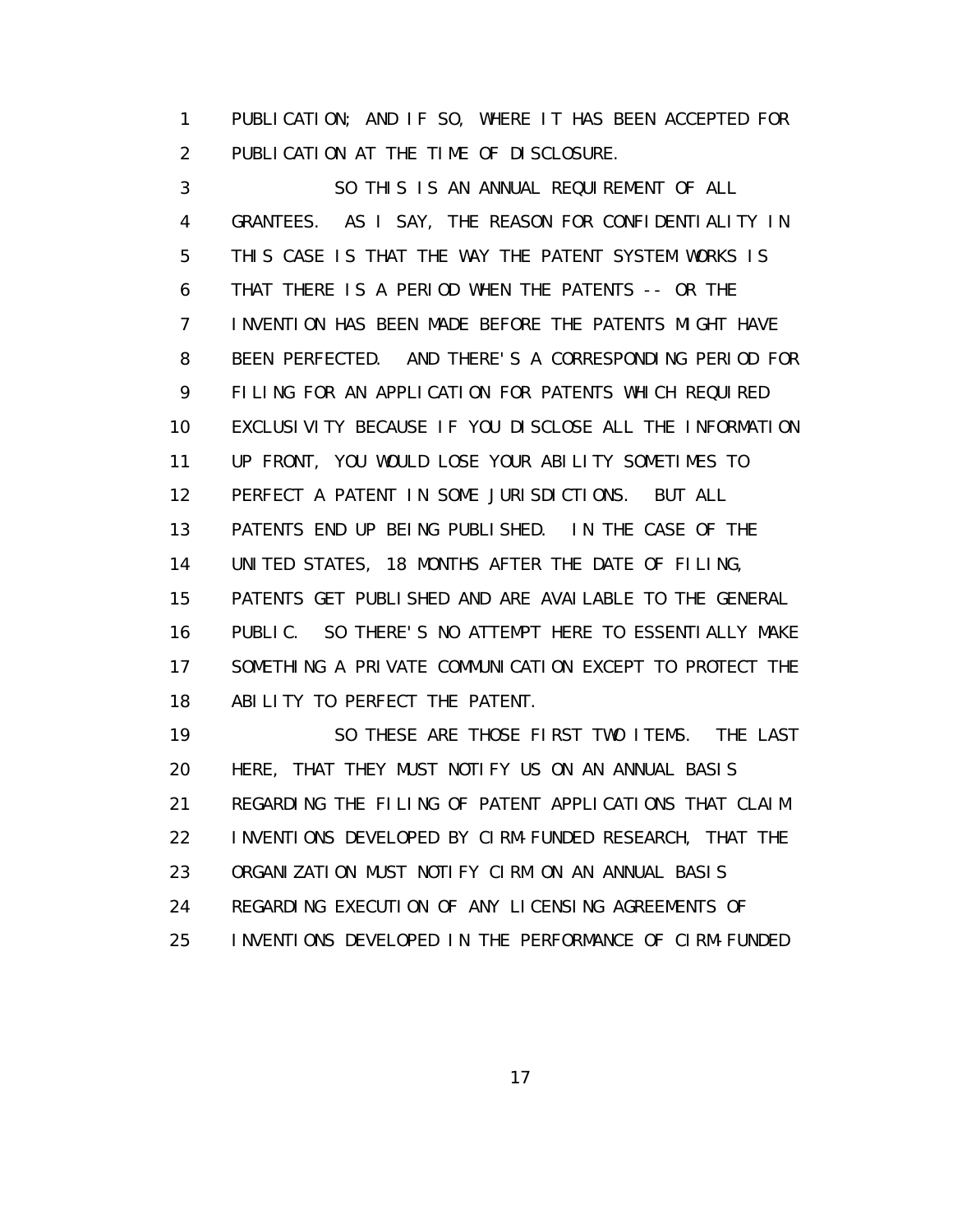1 RESEARCH. AND THEN FINALLY, IF RELEVANT, GRANTEE 2 ORGANIZATIONS MUST SUBMIT ANNUALLY THE INVENTION 3 UTILIZATION REPORT THAT LISTS ALL CIRM-FUNDED 4 INVENTIONS, PATENTS CLAIMING SUCH INVENTION, AND A 5 STATEMENT OF EFFORTS MADE TO UTILIZE CIRM-FUNDED 6 INVENTIONS. SUCH REPORTS SHALL INCLUDE INFORMATION 7 ABOUT THE STATUS OF DEVELOPMENT, THE DATE OF FIRST 8 COMMERCIAL SALE OR USE, AND THE ANNUAL SUM OF ANY 9 LICENSING FEES AND/OR GROSS ROYALTIES RECEIVED BY THE 10 GRANTEE ORGANIZATION UNDER THE LICENSES OF CIRM-FUNDED 11 PATENTED INVENTIONS.

12 SO THOSE FIVE I TEMS CONSTITUTE THE TOTALITY 13 OF THE REPORTING REQUIREMENTS UNDER THE INTELLECTUAL 14 PROPERTY POLICY. BUT I THINK, RATHER THAN GO THROUGH 15 THE ENTIRE DOCUMENT, WE WILL STOP AT THIS POINT AND 16 HAVE SOME DISCUSSION ON THIS FIRST ITEM. YOU'VE ALL 17 BEEN GIVEN COPIES OF THIS IN ADVANCE, SO I'LL ASK JEFF 18 AND JANET HERE IN THE ROOM WHETHER EITHER OF YOU HAVE 19 ANY COMMENTS ON THIS SECTION OF THE DOCUMENT.

20 QUESTIONS?

 21 MR. SHEEHY: THIS IS JEFF SHEEHY. THIS LOOKS 22 GREAT TO ME SO FAR. I COMMEND MARY FOR THE TREMENDOUS 23 WORK PULLING TOGETHER THE DOCUMENTS. IT DOESN'T -- THE 24 ONLY THING THAT, ON AN ANNUAL BASIS SEEMS FINE WITH ME, 25 BUT OTHERS MAY HAVE OPINIONS ON WHETHER THAT'S OFTEN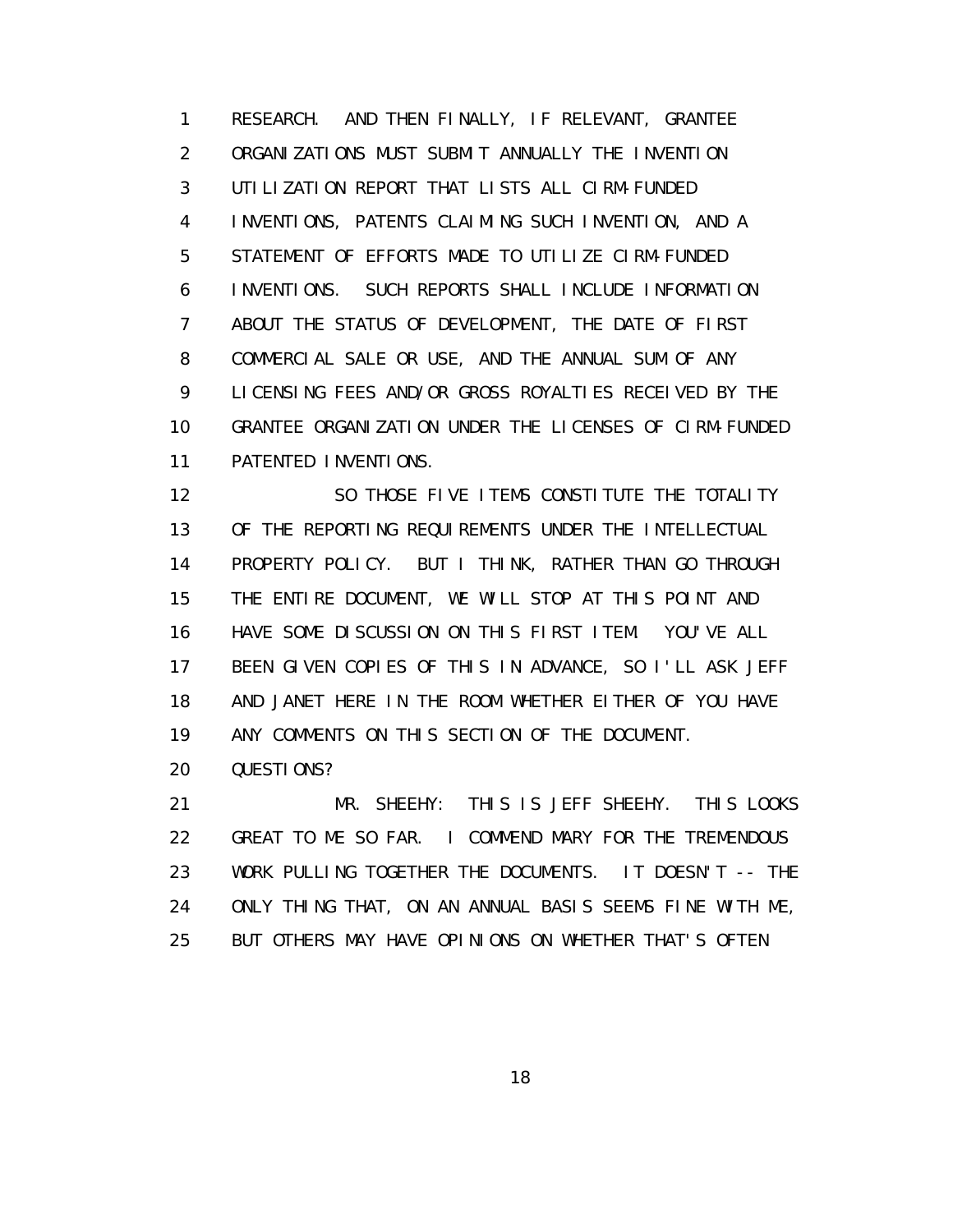1 ENOUGH OR NOT. BUT I THINK THERE IS QUESTION ABOUT OUR 2 ABILITY TO ABSORB INFORMATION AND WHETHER THERE'S ANY 3 BENEFIT TO BE DERIVED FROM DOING THIS ON A MORE OFTEN 4 BASIS THAN AN ANNUAL BASIS. BUT ANNUAL BASIS AT THIS 5 POINT SEEMS FAIRLY REASONABLE TO ME, BUT THAT WOULD BE 6 MY ONLY COMMENT.

 7 CHAIRMAN PENHOET: IN ANSWER TO YOUR COMMENT, 8 WHICH IS AN AREA THAT WE DID DO A FAIR AMOUNT OF 9 CONSULTATION AND BACKGROUND WORK WITH, THE NIH REQUIRES 10 GRANTEES TO GIVE INVENTION REPORTS WITHIN A CERTAIN 11 PERIOD OF TIME AFTER THE INVENTION IS DISCLOSED, 12 USUALLY THREE MONTHS, IF I REMEMBER CORRECTLY. THAT 13 WOULD MAKE IT ON A MORE FREQUENT BASIS. BUT WE'RE TOLD 14 IN PRACTICE THAT IT'S TURNED OUT TO BE IMPRACTICAL FOR 15 PEOPLE TO DIGEST THE INFORMATION ON THE RECEIVING END 16 OF THAT AND THAT AN ANNUAL REPORT REALLY IN THE SENSE, 17 BECAUSE THE PATENTS DON'T GET PUBLISHED FOR 18 MONTHS 18 AND HAS TO BE A CONFIDENTIAL REPORT, OTHERWISE YOU 19 MIGHT IN SOME WAY -- DISCOURAGE IS NOT THE RIGHT WORD, 20 BUT YOU MIGHT INTERFERE WITH THE PATENTING PROCESS, WE 21 CAME TO THE CONCLUSION THAT IT WAS PROBABLY A MORE 22 PRACTICAL APPROACH TO DO 12 MONTHS AND ON AN ANNUAL 23 BASIS BECAUSE OTHER REPORTS WOULD ALSO BE DUE ON THE 24 SAME BASIS. SO IT WAS, IN A SENSE, TRYING TO MAKE THE 25 PROCESS TO SOME DEGREE SIMPLER FOR OUR GRANTEE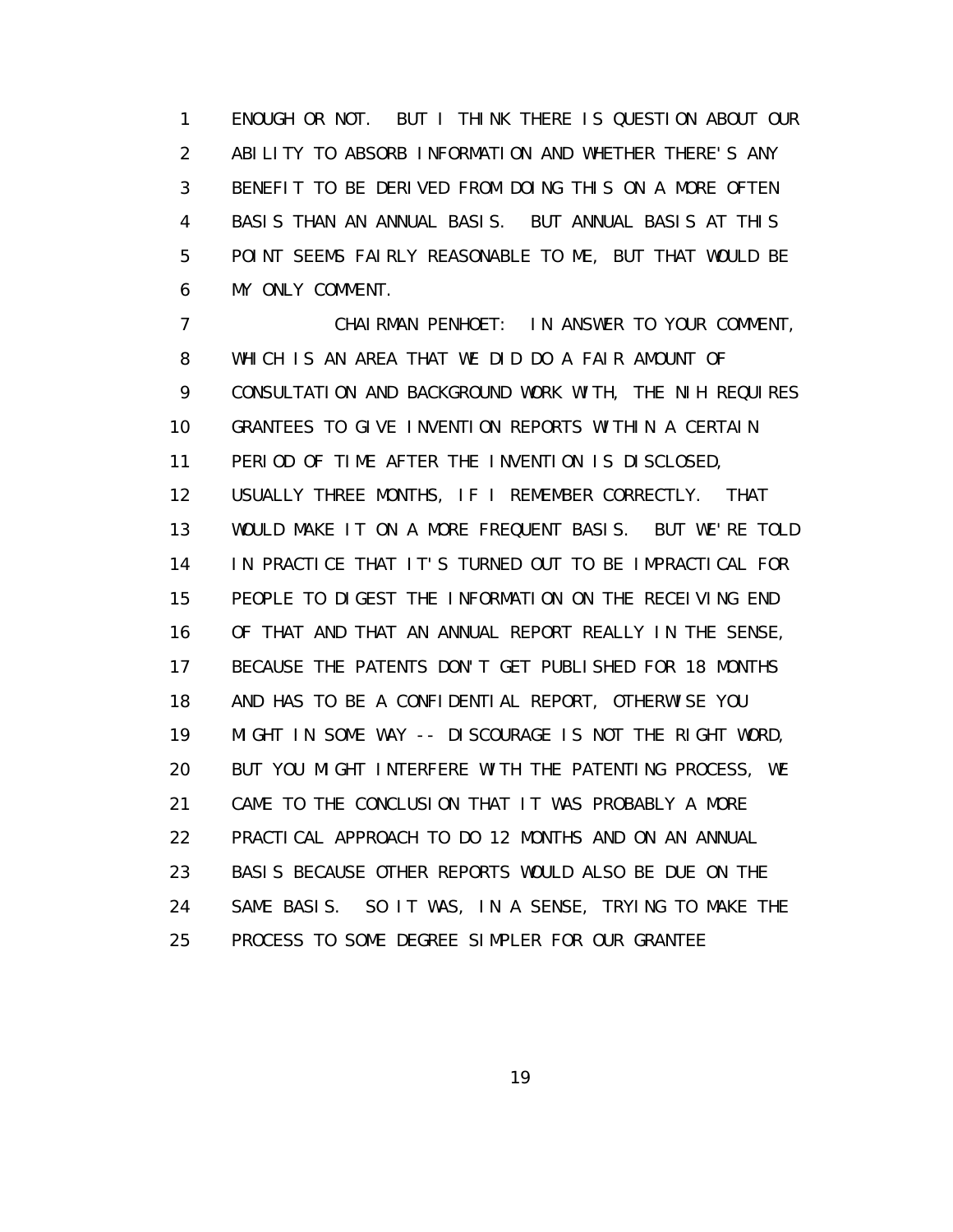1 ORGANIZATIONS AND AT THE SAME TIME NOT COMPROMISE OUR 2 ABILITY TO KEEP TRACK OF WHAT'S GOING ON IN THAT TIME 3 PERIOD.

 4 DR. PRIETO: JUST A QUESTION. DOES THE NIH 5 OR ANY OF THE LARGER PUBLIC FOUNDATIONS THAT RETAIN 6 MARCH-IN RIGHTS REQUIRE ANNUAL OR MORE OR LESS FREQUENT 7 REPORTING? WHAT IS THE STANDARD HERE?

 8 CHAIRMAN PENHOET: AS I SAID, NIH IS ACTUALLY 9 TWO MONTHS, I'M REMINDED BY MARY. SO THAT'S MORE 10 FREQUENT THAN WE'RE ASKING FOR HERE. AND OTHERS DO IT 11 ON AN ANNUAL BASIS. THERE'S A MIX OF THESE THINGS. 12 BUT WE HAVE LEARNED THAT ALTHOUGH NIH ASKS FOR IT EVERY 13 TWO MONTHS, THEY TAKE ACTION ONLY SORT OF ON ANNUAL 14 BASIS WHEN THEY PULL ALL THESE THINGS TOGETHER. SO WE 15 THOUGHT THERE'S NO NEED TO IMPOSE A MORE FREQUENT 16 DISCLOSURE, PARTICULARLY SINCE THE DISCLOSURE ITSELF 17 WOULDN'T BE MADE PUBLIC UNTIL THE TIME WHEN THE PATENTS 18 HAVE ACTUALLY BEEN FILED AND THE 18 MONTHS HAVE GONE 19 BY. SO WE THOUGHT THIS WAS A GOOD COMPROMISE, BUT I 20 DON'T THINK THERE'S ANY STANDARD PRACTICE, UNLESS YOU 21 SAY WHAT NIH DOES FORMS THE STANDARD.

 22 BUT WE HAVE BEEN INFORMED THAT IN PRACTICE 23 THE NIH STANDARD DOESN'T HAVE A LOT OF MEANING BECAUSE 24 THE NIH DOESN'T HAVE A GROUP OF PEOPLE AT WORK TO 25 REVIEW THEM THAT FREQUENTLY THEMSELVES.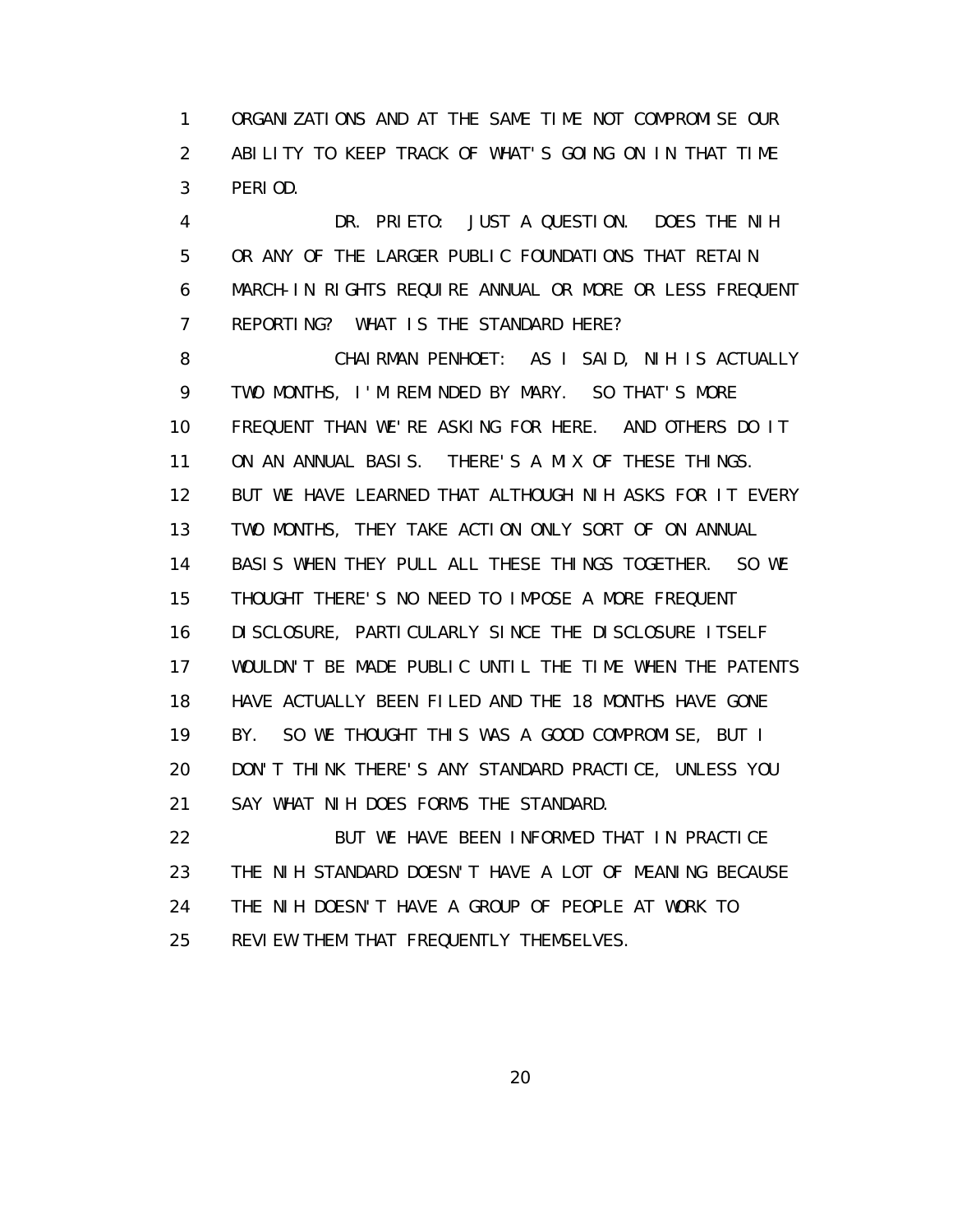1 **ANY OTHER QUESTIONS ABOUT THIS PART?**  2 DR. FONTANA: IT'S JEANNIE FONTANA IN LOS 3 ANGELES. WE HAVE SOME QUESTIONS TOO ABOUT THE TIME 4 FRAME OF REPORTING. AND I GUESS REALLY WHAT WE WOULD 5 LIKE TO SEE HAPPEN IS THAT THERE'S AN OPEN FORM OF 6 COMMUNICATION BETWEEN SCIENTISTS. AND I JUST DON'T 7 KNOW IF YOU DON'T REQUIRE IT, THEN HOW WILL IT GET 8 DONE? THAT'S QUESTION NO. 1. 9 QUESTION NO. 2 IS WHO WILL BE POLICING THESE 10 REQUIREMENTS? 11 CHAIRMAN PENHOET: CIRM WILL BE POLICING THE 12 REQUIREMENTS BECAUSE IT'S AN OBLIGATION. IT WILL 13 BECOME STATE LAW ESSENTIALLY, THAT THEY PROVIDE THESE 14 ON WHATEVER TIME SCHEDULE WE DECIDE UPON. 15 DR. FONTANA: OKAY. 16 CHAIRMAN PENHOET: BUT, AGAIN, WE'RE TALKING 17 HERE INVENTIONS ARE PATENTED INVENTIONS. WE WILL GET 18 AN ANNUAL SUMMARY OF THE WORK CONDUCTED UNDER A GRANT, 19 AND THE NORMAL MECHANISM THAT PEOPLE HAVE OF GOING TO 20 MEETINGS, DISCUSSING THEIR WORK, PUBLISHING, ETC., WILL 21 GO ON AS IT ALWAYS HAS DONE IN THIS COMMUNITY WITH THE 22 EXCEPTION THAT WE WILL COME IN LATER SECTIONS IN THE 23 DISCUSSION TODAY TO SOME NOVELTY TO OUR PROGRAM WHICH 24 PUSH THE SHARING FURTHER THAN IT HAS TRADITIONALLY BEEN 25 PUSHED IN THE COUNTRY.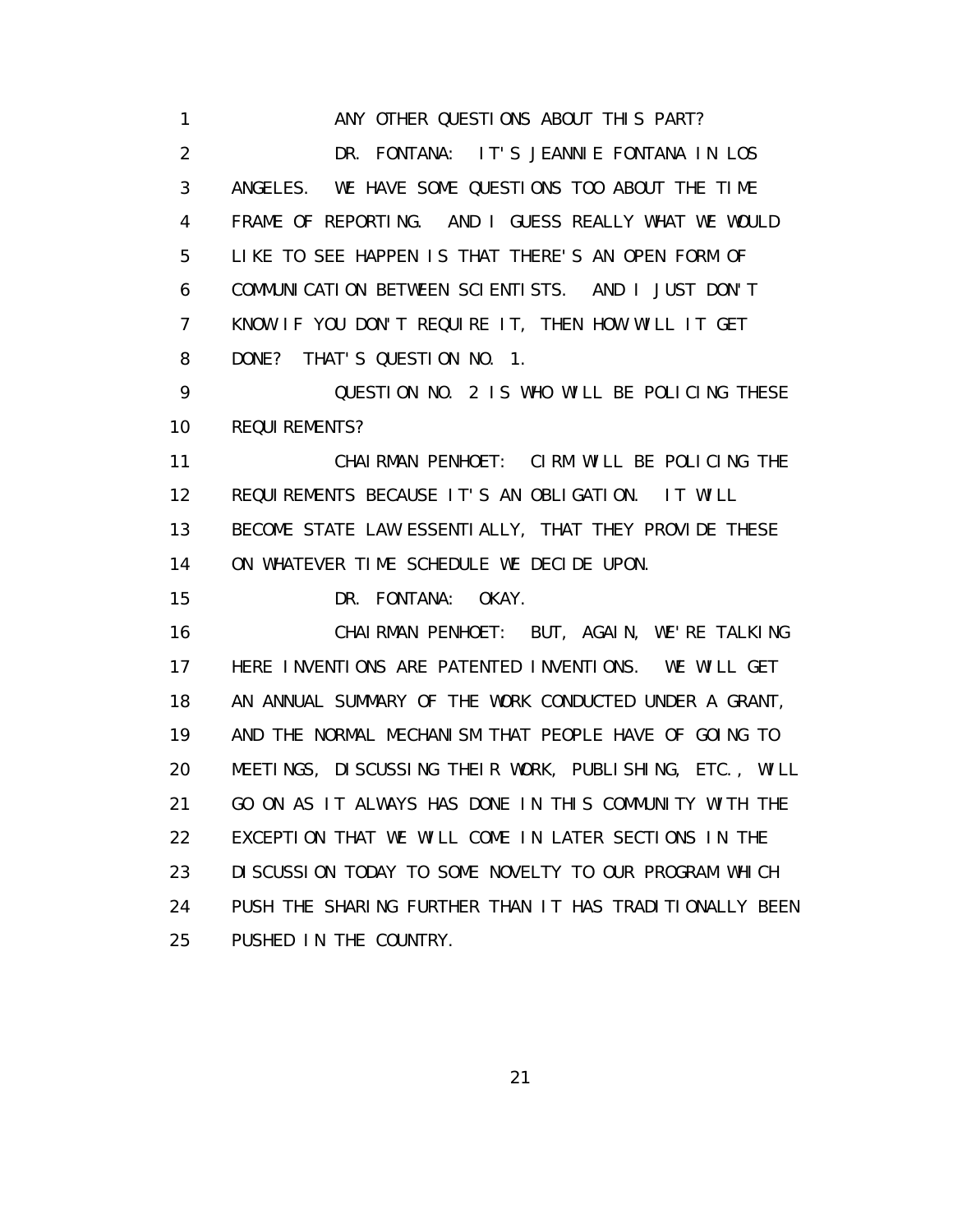1 MS. LANSING: I JUST ALSO WANT TO COMMEND YOU 2 AND MARY. I THINK THE WHOLE DOCUMENT IS REALLY, REALLY 3 WELL THOUGHT OUT. AND THIS PARTICULAR SECTION I ALSO 4 THINK IS EXTREMELY WELL WORKED OUT. I GUESS I'M 5 COMFORTABLE WITH LEAVING IT ON ANNUAL BASIS, AND WE 6 CAN -- IF THEY NEED TO HAVE MORE MEETINGS, THEN THEY 7 CAN ASK FOR THEM. I MEAN THIS IS THE VERY LEAST THAT 8 THEY CAN DO, RIGHT?

 9 CHAIRMAN PENHOET: WELL, YOU KNOW, THE 10 GRANTEES, IF THEY TAKE NIH MONEY, ARE USED TO DOING IT 11 EVERY TWO MONTHS, BUT WE WERE TOLD THAT THAT DOESN'T 12 HAVE MUCH UTILITY, SO WE'RE TRYING TO COME UP WITH A 13 PRACTICAL SOLUTION THAT DOESN'T MAKE OUR GRANTEES GO 14 THROUGH A LOT OF PAPERWORK THAT'S NOT GOING TO BE ACTED 15 UPON. SO THIS IS A COMPROMISE BETWEEN THE SHORTEST 16 TIME THAT PROBABLY MAKES SENSE, WHICH IS TWO MONTHS, TO 17 IN OUR VIEW THEY HAVE TO WRITE AN ANNUAL REPORT ANYWAY, 18 SO THEY COULD INCLUDE ALL OF THIS IN THE ANNUAL REPORT 19 TO THE CIRM.

 20 MS. LANSING: I AGREE WITH YOU. IF IT'S NOT 21 ENOUGH MEETINGS, THEN I THINK THEY TAKE IT UPON 22 THEMSELVES TO REPORT EARLIER.

 23 CHAIRMAN PENHOET: OKAY. THEN MAYBE WE ARE 24 READY TO MOVE ALONG TO SECTION H.

25 MR. FEYER: ROBERT FEYER FROM ORRICK,

<u>22</u>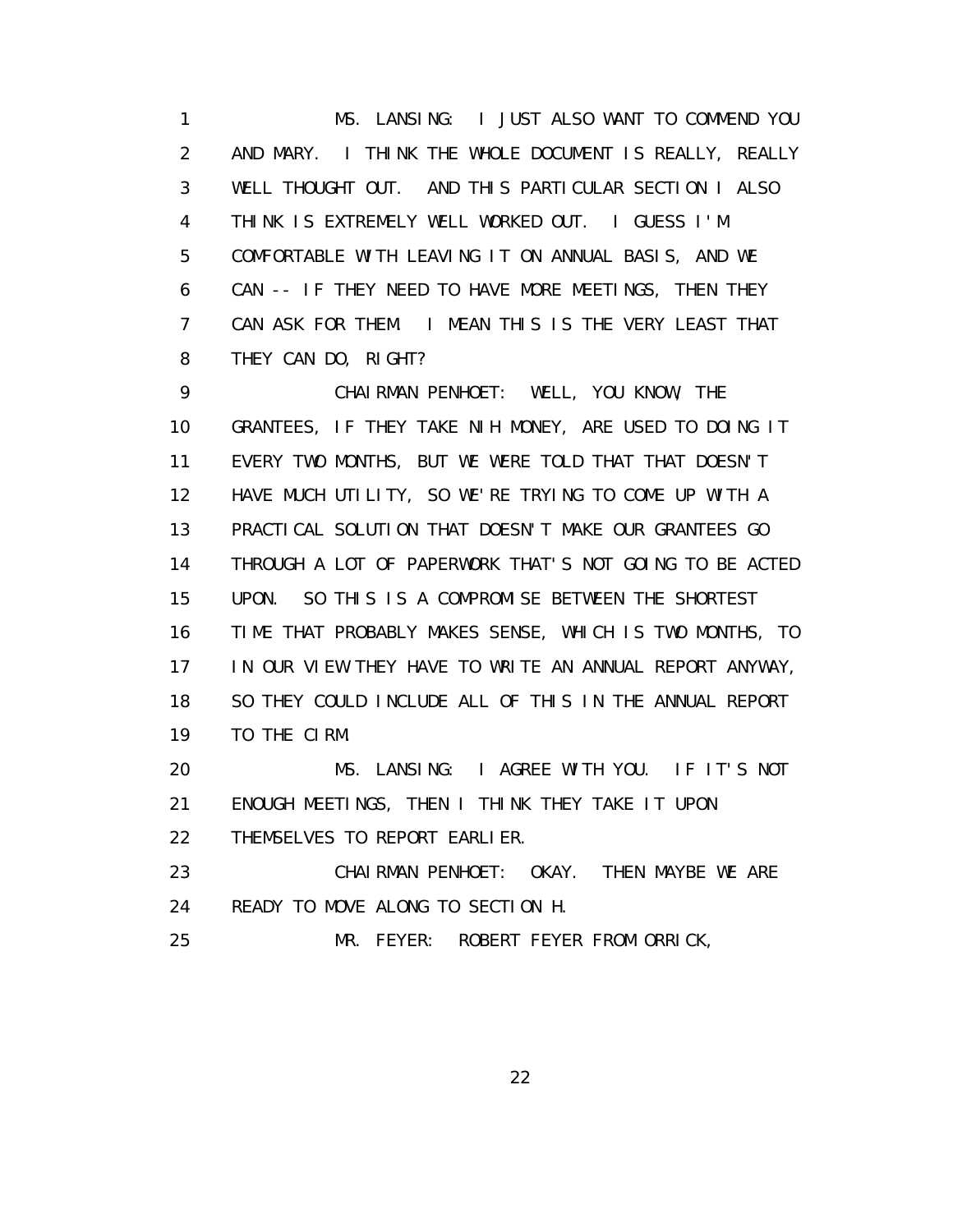1 HERRINGTON & SUTCLIFFE. ONE QUESTION REALLY HERE FOR 2 COUNSEL. YOU MENTIONED THAT THESE REPORTS WOULD BE 3 RECEIVED IN CONFIDENCE. IS IT CLEARLY PRODUCTION FROM 4 THE CALIFORNIA PUBLIC RECORDS ACT UNDER EITHER THE PROP 5 71 OR GENERALLY THAT WOULD ALLOW YOU TO PROMISE A 6 GRANTEE THAT THESE REPORTS ARE KEPT CONFIDENTIAL? 7 CHAIRMAN PENHOET: IT'S A GOOD POINT. IN 8 GRANTEES FROM THE STATE OF CALIFORNIA THAT THE PATENT 9 PORTFOLIO OF OUR GRANTEES BECOMES COMPROMISED, SO -- 10 AND THEY WILL BECOME PUBLIC WHEN THE PATENTS ARE 11 PUBLISHED, SO IT WILL BECOME PUBLIC INFORMATION. SO 12 WE'LL HAVE AN ANSWER TO THAT QUESTION. 13 MS. STREITZ: WENDY STREITZ, UNIVERSITY OF 14 CALIFORNIA. I HAVE A COMMENT, BUT FIRST -- WENDY 15 STREITZ, UNIVERSITY OF CALIFORNIA. IN ANSWER TO THAT, 16 IN OUR TECH TRANSFER OPERATION, WE ARE ROUTINELY ABLE 17 TO REDACT PATENT APPLICATIONS AND INVENTION INFORMATION 18 BEFORE THE PATENT ISSUES WERE PUBLISHED. 19 CAN WE GO BACK TO G(2) FOR A SECOND? 20 CHAIRMAN PENHOET: SURE. 21 MS. STREITZ: THANK YOU. I THINK THE POINT 22 OF THAT FIRST SENTENCE, WE HAVE TO NOTIFY CIRM ANNUALLY 23 OF RELEVANT, YOU'RE LOOKING FOR US TO TELL YOU ABOUT 24 INVENTIONS THEMSELVES, RIGHT? INVENTION DISCLOSURE IS 25 DEFINED IN THE DEFINITIONS AS A PUBLIC DISCLOSURE. SO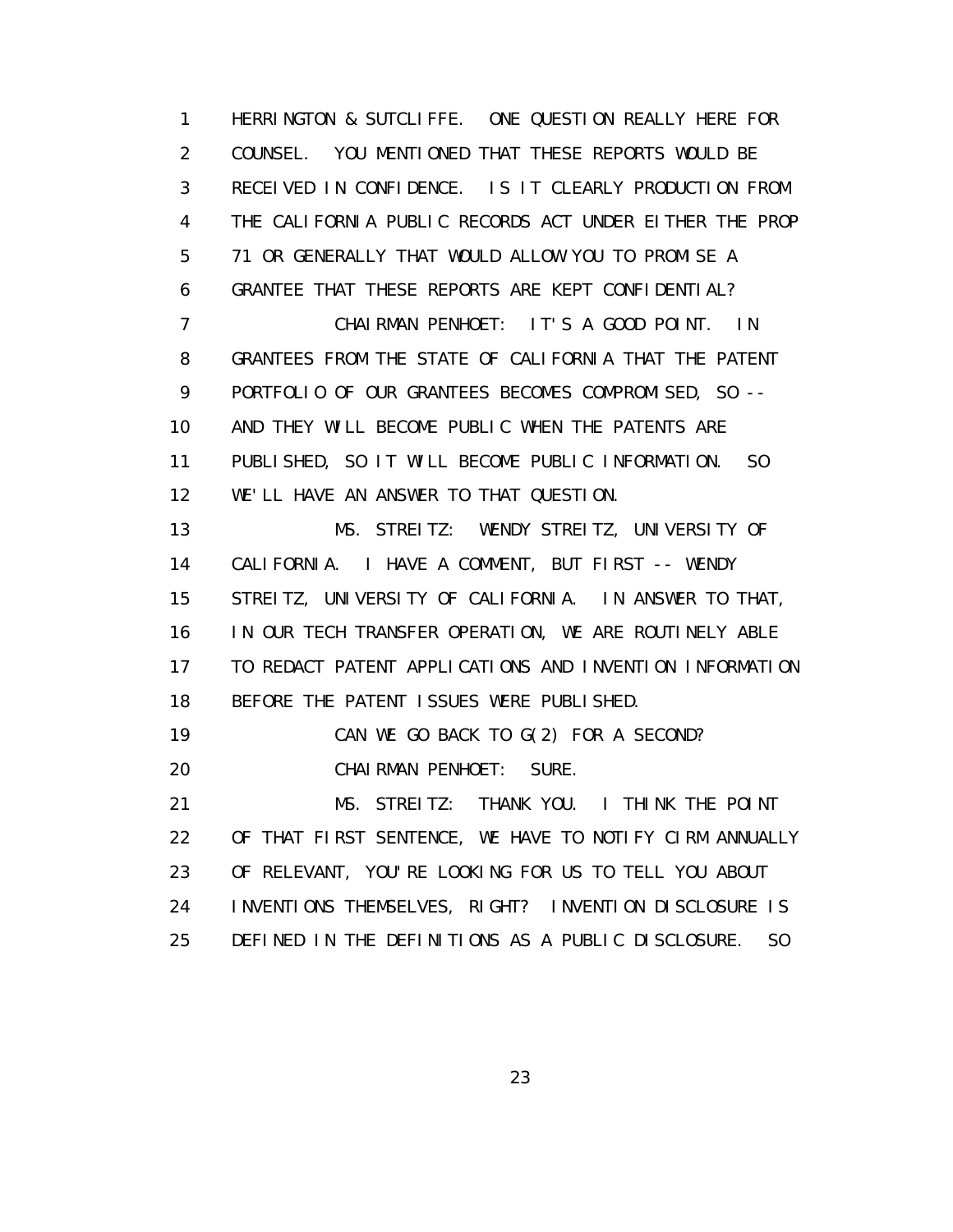1 WHAT THIS READS LIKE IS THAT YOU WANT US TO TELL YOU 2 ABOUT EVERY PUBLICATION, EVERY PRESENTATION, EVERY 3 PUBLIC DISCLOSURE WHEN I THINK WHAT YOU REALLY WANT TO 4 SAY IS ANNUALLY ALL RELEVANT INVENTIONS MADE THROUGH 5 THE USE OF CIRM FUNDS OR SOMETHING LIKE THAT. I CAN 6 SEE INVENTIONS IN THERE, NOT INVENTION DISCLOSURE. 7 CHAIRMAN PENHOET: I THINK WE CAN STRIKE THE 8 WORD "DISCLOSURES" AND IT WOULD HAVE THE SAME MEANING. 9 DR. PRIETO: IS THIS G(2) THAT WE'RE 10 DISCUSSING? 11 CHAIRMAN PENHOET: YES. 12 DR. PRIETO: THANK YOU. STRIKE DISCLOSURES? 13 CHAIRMAN PENHOET: ALL RELEVANT INVENTIONS. 14 DR. PRIETO: THANK YOU. 15 MR. SIMPSON: JOHN SIMPSON, FOUNDATION FOR 16 TAXPAYER AND CONSUMER RIGHTS. FIRST A QUESTION AND 17 THEN A COMMENT. YOU SAID THAT UNDER G(2), THAT WOULD 18 BE FILED IN CONFIDENCE. I UNDERSTAND THAT. WOULD THE 19 OTHER ONES, THREE, FOUR, AND FIVE, ALSO BE IN 20 CONFIDENCE, OR ARE THOSE PUBLIC RECORDS? WASN'T CLEAR 21 TO ME WHAT THE INTENT WAS THERE. 22 CHAIRMAN PENHOET: IF THEY FILE PATENT 23 APPLICATIONS, I THINK THE FACT THAT THEY HAVE FILED THE 24 APPLICATION, IT DOES BECOME A PUBLIC RECORD. 25 MR. SIMPSON: SO PRESUMABLY THE REST OF THEM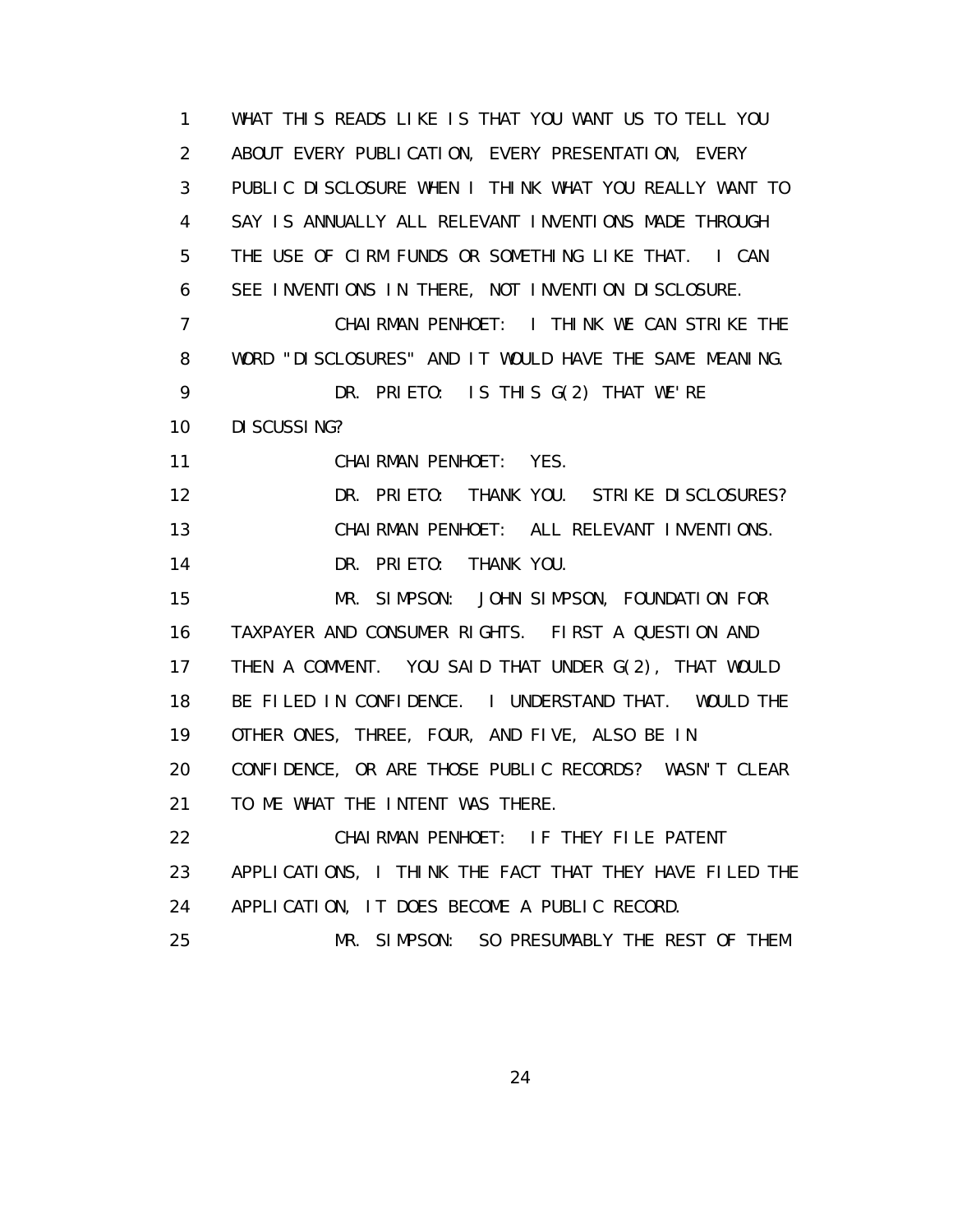1 WOULD BE PUBLIC RECORD.

 2 THE OTHER THING IS MY COMMENT, AND THAT IS I 3 GATHER FROM WHAT YOU WERE SAYING, MR. CHAIRMAN, WAS 4 THAT NIH HAS SOME VERY GOOD RULES THAT THEY DON'T 5 BOTHER TO FOLLOW, WHICH IS A CONCERN. AND I WOULD 6 SUGGEST WHAT WE NEED TO DO HERE IS GET IT RIGHT FOR 7 CALIFORNIA, WHICH I THINK YOU'RE TRYING TO DO, BUT I 8 GUESS ON THE TIME FRAME, I'M A LITTLE SKEPTICAL ABOUT A 9 YEAR. A YEAR IS A LONG TIME IN MY LIFE. SO I WOULD 10 LEAN MORE TOWARDS PERHAPS YOU SHOULD BE LOOKING AT 11 QUARTERLY OR SEMIANNUALLY AT LEAST. A LOT CAN HAPPEN 12 IN A YEAR.

 13 CHAIRMAN PENHOET: WELL, FIRST OF ALL, I 14 DIDN'T MEAN TO IMPLY THAT NIH DOESN'T FOLLOW ITS RULES. 15 THEY STILL REQUIRE THAT PEOPLE SUBMIT THEM EVERY TWO 16 MONTHS, BUT THEY REVIEW THEM ON A LESS FREQUENT BASIS 17 BECAUSE TWO MONTHS IS A STAGGERED TWO MONTHS, SO THEY 18 HAVE THESE COMING IN EVERY DAY AT THE NIH. SO IT'S 19 PRETTY HARD FOR THEM TO INVEST THE CAPABILITY TO 20 ACTUALLY READ THEM. SO WHAT WE'RE TRYING TO AVOID IS 21 MAKE WORK IF WE DON'T HAVE THE CAPACITY TO ACTUALLY 22 STAY UP WITH THE FLOW.

23 BUT I THINK THE ISSUE OF THE FREQUENCY OF 24 REPORTING IS SOMETHING THAT IS OPEN FOR DISCUSSION 25 HERE. WE TRIED TO COME UP WITH WHAT WE THOUGHT WAS A

<u>25 and 25 and 26 and 26 and 26 and 26 and 26 and 26 and 26 and 26 and 26 and 26 and 26 and 26 and 26 and 26 and 26 and 26 and 26 and 26 and 26 and 26 and 26 and 26 and 27 and 27 and 27 and 27 and 27 and 27 and 27 and 27 a</u>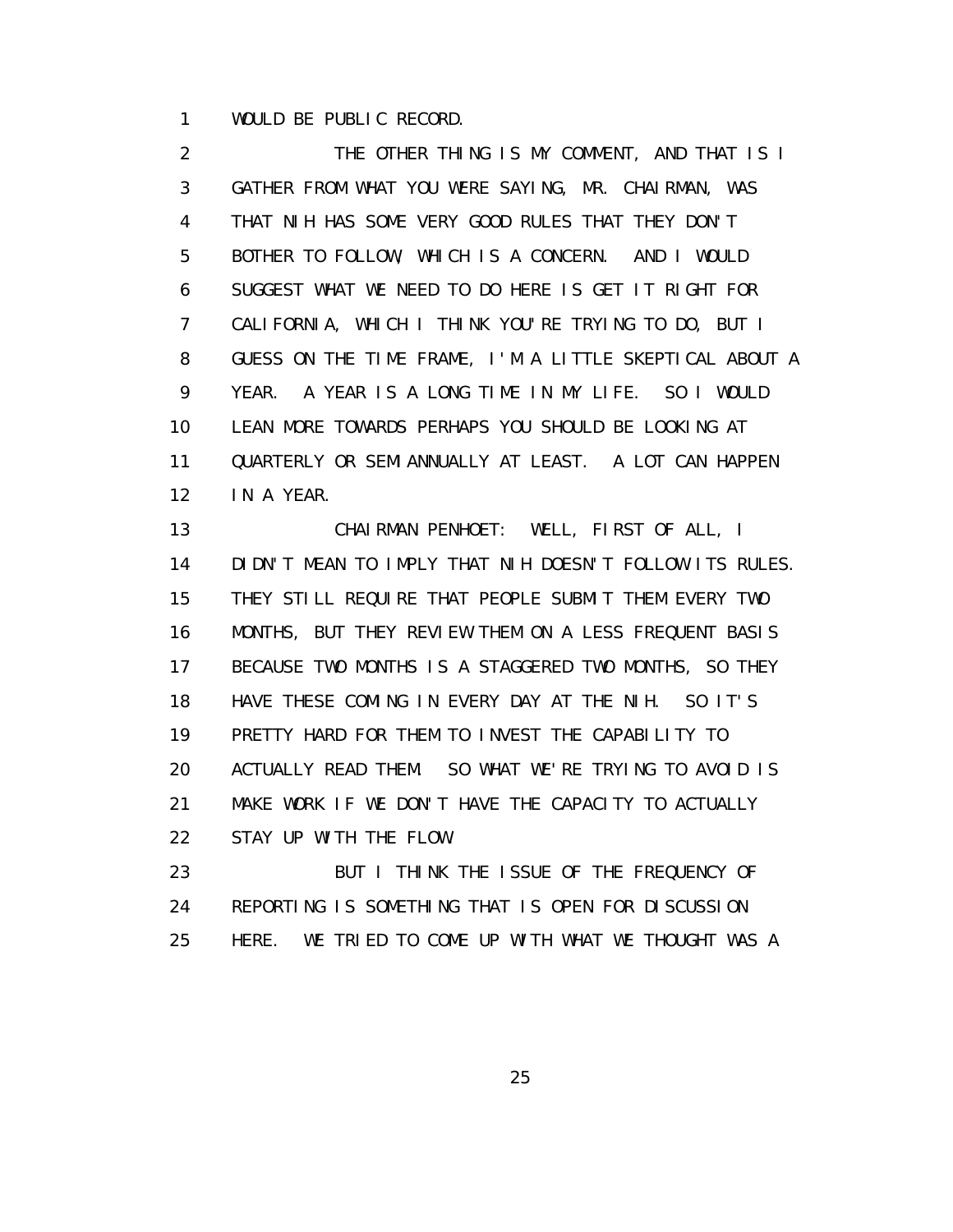1 PRACTICAL ANSWER, AND WE AGREE WITH YOU. WE SHOULD 2 COME UP WITH WHAT'S BEST FOR CALIFORNIA.

 3 MR. ASTIN: DAVE ASTIN, PETERS BERNEY. I 4 THINK YOU'RE CONFLATING TWO DIFFERENT REQUIREMENTS. 5 UNDER ITEM 2, YOU ARE TALKING ABOUT WHEN AN INVENTION 6 DISCLOSURE SHOULD BE REPORTED TO CIRM. YOU DON'T 7 ACTUALLY GIVE A DATE HERE. BUT MY UNDERSTANDING IS 8 THAT THE FEDERAL REGULATIONS HAVE A TWO-MONTH DEADLINE. 9 WHEN YOU REPORT AN INVENTION DISCLOSURE, THERE'S A 10 REASON FOR THAT BECAUSE PATENT RIGHTS LAW SAYS IF 11 THERE'S NO ACTION TAKEN WITHIN A YEAR. SO THERE'S A 12 FAIRLY TIMELY REQUIREMENT THAT THE DISCLOSURE BE 13 FORWARDED.

14 UTILIZATION REPORTING, WHICH IS EXACTLY THE 15 TERM USED UNDER FEDERAL FUNDING, IS ONCE A YEAR. AND 16 THOSE ARE THE RULES. AND IF SO YOU AMENDED POINT 2 TO 17 REQUIRE A 60-DAY DISCLOSURE OF INVENTIONS, THEN YOU 18 WOULD BE CONSISTENT WITH FEDERAL.

 19 SECOND QUESTION, THE REPORT ON FINANCIAL 20 INFORMATION OF LICENSES ISN'T CLEAR TO ME WHETHER THAT 21 SHOULD BE CONFIDENTIAL OR NOT. AND I THINK IT SHOULD 22 BE IF IT'S IDENTIFIED FOR A PARTICULAR LICENSE. IT'S 23 NOT CLEAR HERE. IF YOU ACCUMULATE ALL OF THE INCOME 24 AND GIVE IT HERE UNDER ALL CIRM INVENTIONS, THEN THAT 25 WOULD BE TRADE SECRET INFORMATION, BUT I THINK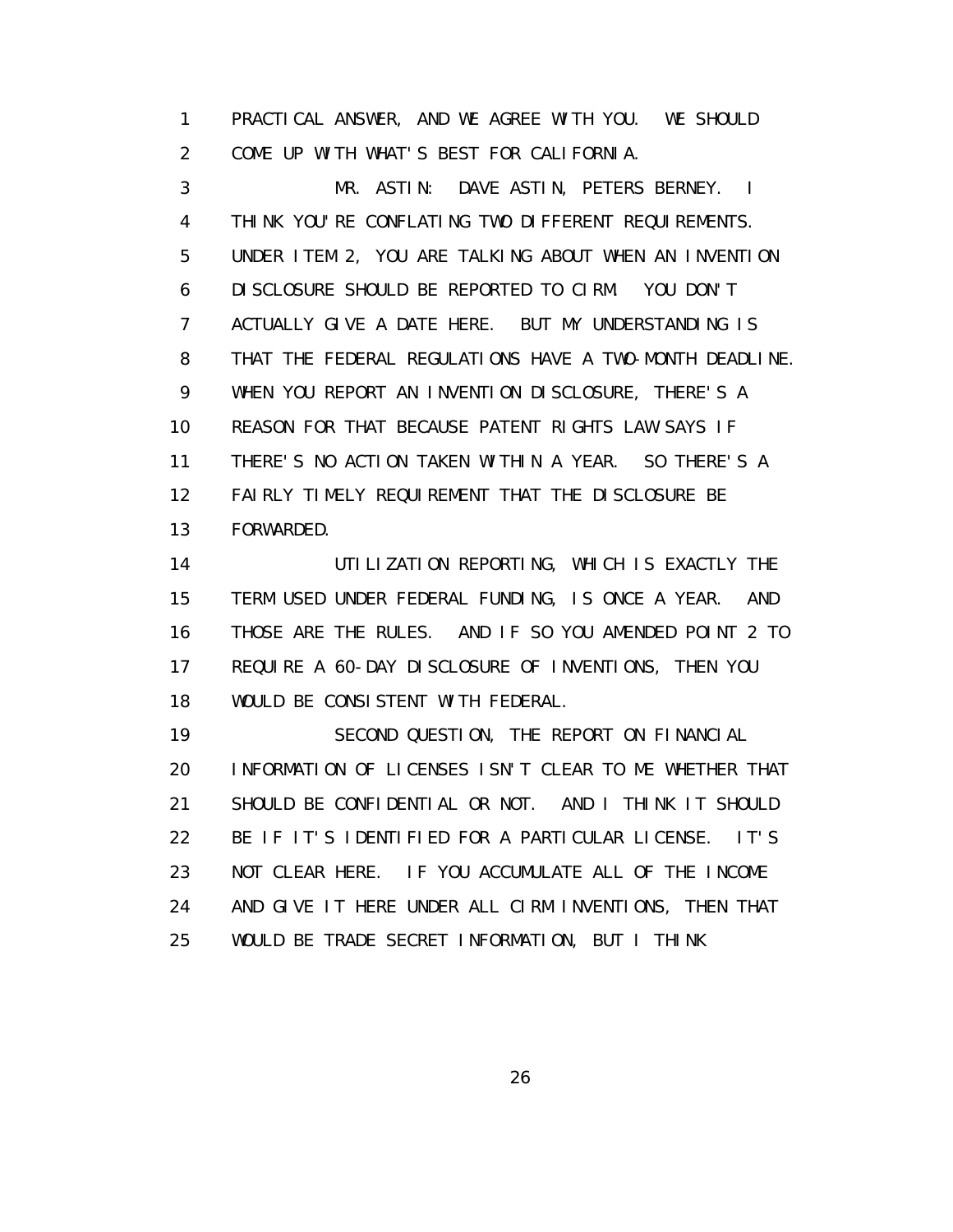1 COMPANIES MIGHT BE A LITTLE, AND UNIVERSITIES, BE A 2 LITTLE SENSITIVE TO THAT FINANCIAL INFORMATION BEING 3 PUBLISHED.

 4 CHAIRMAN PENHOET: WELL, IT'S NOT NECESSARILY 5 PROSPECTIVE. WHAT IT DOES SAY IS INFORMATION ABOUT THE 6 STATUS OF DEVELOPMENT, THE DATE OF COMMERCIAL SALE OR 7 USE, AND THE ANNUAL SUM OF ANY LICENSING FEES OR GROSS 8 ROYALTIES. I THINK THOSE ARE AVAILABLE GENERALLY. IT 9 DOESN'T SAY SPECIFICALLY ABOUT THE DETAILED TERMS OF 10 THE AGREEMENT.

11 I'LL TURN TO A UNIVERSITY REPRESENTATIVE. WE 12 HAVE SEVERAL. WOULD IT BE ONEROUS FOR YOU TO FOLLOW 13 THE SAME DISCLOSURE RULES AS THE NIH HAS? IT WOULD 14 NOT.

 15 MS. AURITI: THAT'S THE INITIAL DISCLOSURE. 16 CHAIRMAN PENHOET: YES. I THINK ACTUALLY, 17 THOUGH, GOING BACK TO ITEM 2 AGAIN, THAT'S PROBABLY 18 WHAT WE INTENDED HERE WAS THE INVENTION DISCLOSURES, 19 THE WORD WE JUST STRUCK. BUT IF WE'RE TALKING ABOUT 20 THE DISCLOSURE BY THE INVENTOR TO THE INSTITUTION, 21 THAT'S THE TWO-MONTH RULE.

 22 MS. AURITI: BUT WHEN YOU DEFINE TERMS, IT'S 23 NOT DEFINED THAT WAY.

 24 CHAIRMAN PENHOET: OKAY. THEN WE OUGHT TO 25 CHANGE THE DEFINED TERM. SO WE HAVE A SUGGESTION THAT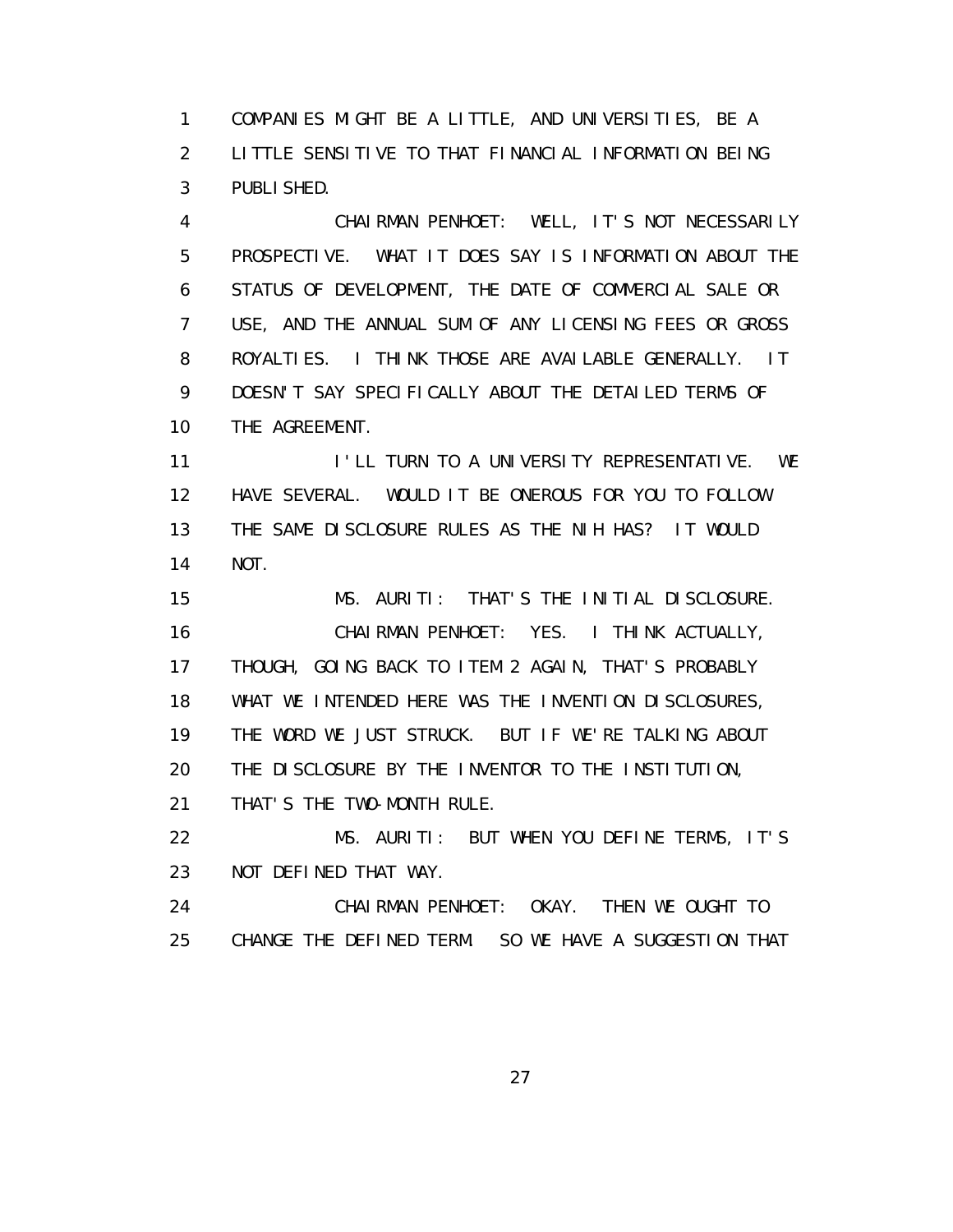1 THE INVENTION DISCLOSURE BY THE INVENTOR TO THE 2 INSTITUTION BE CONFORMED TO EXISTING NIH POLICY, AND 3 WE'LL TRY TO IDENTIFY RESOURCES THAT CAN KEEP UP WITH 4 THE FLOW AT CIRM.

 5 DR. PRIETO: ARE WE SAYING, THEN, THAT WE'LL 6 EXPECT EVERY TWO-MONTH REPORTING?

 7 CHAIRMAN PENHOET: NO. THEY'LL HAVE TO SEND 8 IT WITHIN 60 DAYS OF A DISCLOSURE, WHENEVER THAT 9 OCCURS. SO IT OCCURS ALL YEAR LONG. IT DOESN'T 10 NECESSARILY MEAN EVERY TWO MONTHS.

 11 DR. PRIETO: OKAY. BUT WITHIN 60 DAYS FOR 12 INITIAL INVENTION.

 13 CHAIRMAN PENHOET: SO THE WAY IT WORKS IS IF 14 A SCIENTIST OR CLINICIANS ARE WORKING AWAY ON A PROJECT 15 AND THEY BELIEVE THEY HAVE INVENTED SOMETHING, THE 16 FIRST STEP IS THAT THEY DISCLOSE TO THEIR OWN 17 INSTITUTION THAT THEY HAVE MADE AN INVENTION. THAT 18 STARTS THE 60-DAY CLOCK RUNNING, AND THE INSTITUTION 19 HAS TO THEN TAKE THAT INTO ACCOUNT AND WITHIN 60 DAYS 20 NOTIFY US THAT THEY HAVE BEEN INFORMED BY ONE OF THEIR 21 INVENTORS THAT THAT PERSON BELIEVES HE OR SHE HAS MADE 22 AN INVENTION. THAT'S HOW IT WORKS. THEY'LL BE COMING 23 IN PERHAPS EVERY DAY, WE HOPE.

 24 DR. PRIETO: ED, QUESTION. WILL WE RETAIN OR 25 IS THERE SOME LANGUAGE THAT WE COULD USE -- MAYBE I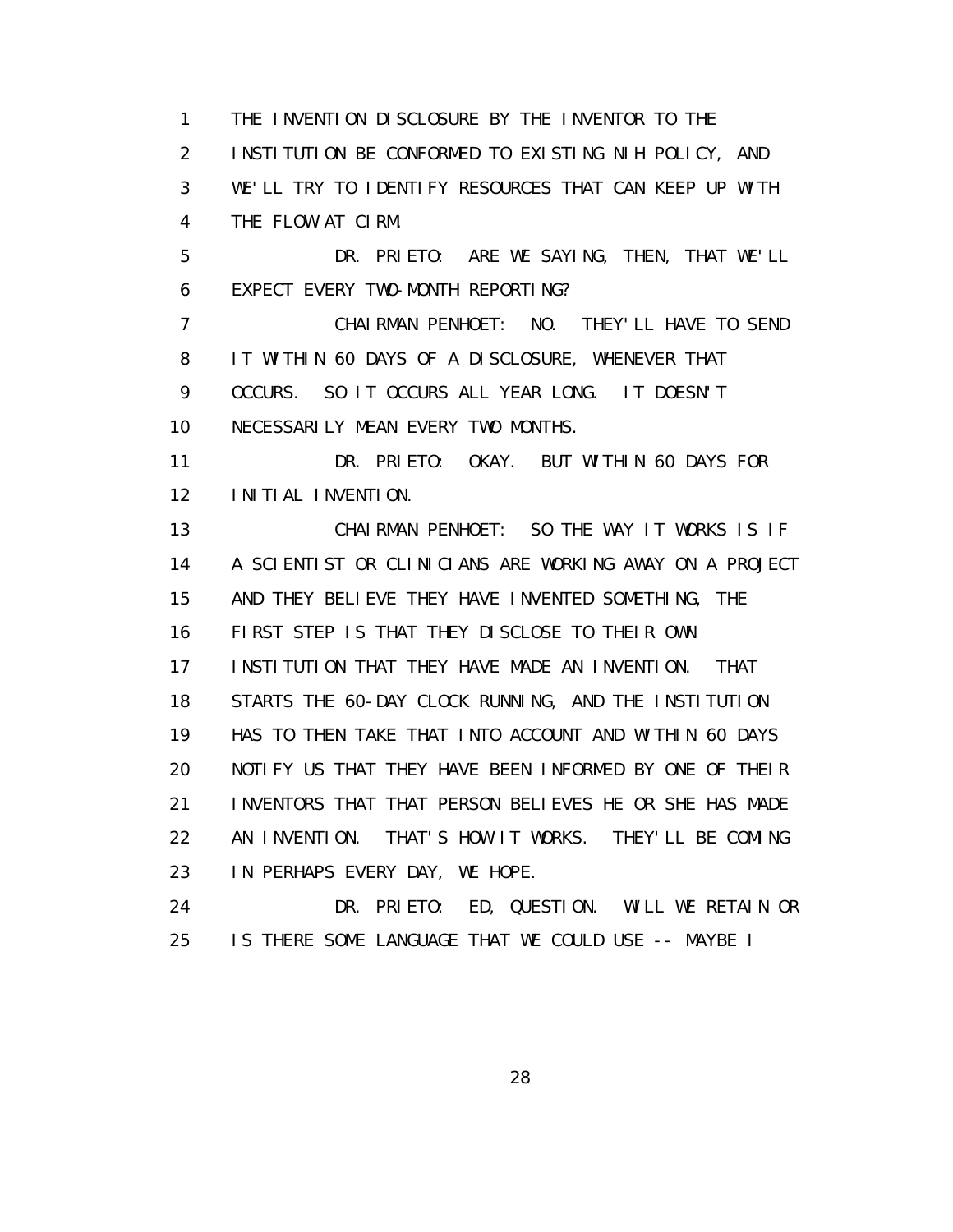1 MISSED IT -- THAT WOULD RETAIN THE RIGHT FOR US TO 2 REQUEST, IF WE SUSPECTED THAT SOMETHING WAS OR WAS NOT 3 BEING DONE WITH REGARDS TO AN INVENTION? IN OTHER 4 WORDS, REPORTING ON DEMAND.

 5 CHAIRMAN PENHOET: THEY HAVE A GENERAL 6 OBLIGATION TO PURSUE PATENTING, AND WE'D HAVE THE 7 ABILITY TO AT LEAST HAVE A CONVERSATION WITH THEM ABOUT 8 WHY NOT. WE DON'T HAVE THE CAPABILITY OURSELVES. 9 WE'LL NOT HAVE THE CAPABILITY IN THE FUTURE TO BE 10 A PATENT FILING AGENCY AT CIRM. WE DON'T INTEND TO OWN 11 THE TECHNOLOGY.

 12 DR. PRIETO: I'M THINKING MORE WITH REGARDS 13 TO, YOU KNOW, FULFILLING THEIR TERMS OF THE AGREEMENT, 14 WHETHER WE CAN ASK FOR REPORTING AHEAD OF THE ANNUAL 15 DEADLINE.

 16 CHAIRMAN PENHOET: YES, WE CAN. WE CAN ASK 17 FOR IT ON THIS TWO-MONTH SCHEDULE. THEY HAVE 60 DAYS 18 TO TELL US ABOUT AN INVENTION.

 19 UNDER THE DUE DILIGENCE PROVISIONS, THEY 20 HAVE -- BUT STILL, AT THE END, THE DISCRETION WHETHER 21 TO FILE A DISCLOSURE OR NOT HAS TO BE LEFT TO THE 22 INSTITUTION. IF WE SEE SOME EGREGIOUS CASES WHERE NO 23 PATENTS ARE BEING FILED, THEN WE HAVE AN OPINION, THAT 24 WOULD BE AN ADMINISTRATIVE MATTER, I THINK, TO 25 INTERVENE, BUT IT'S HARD TO IMAGINE. WE WON'T HAVE THE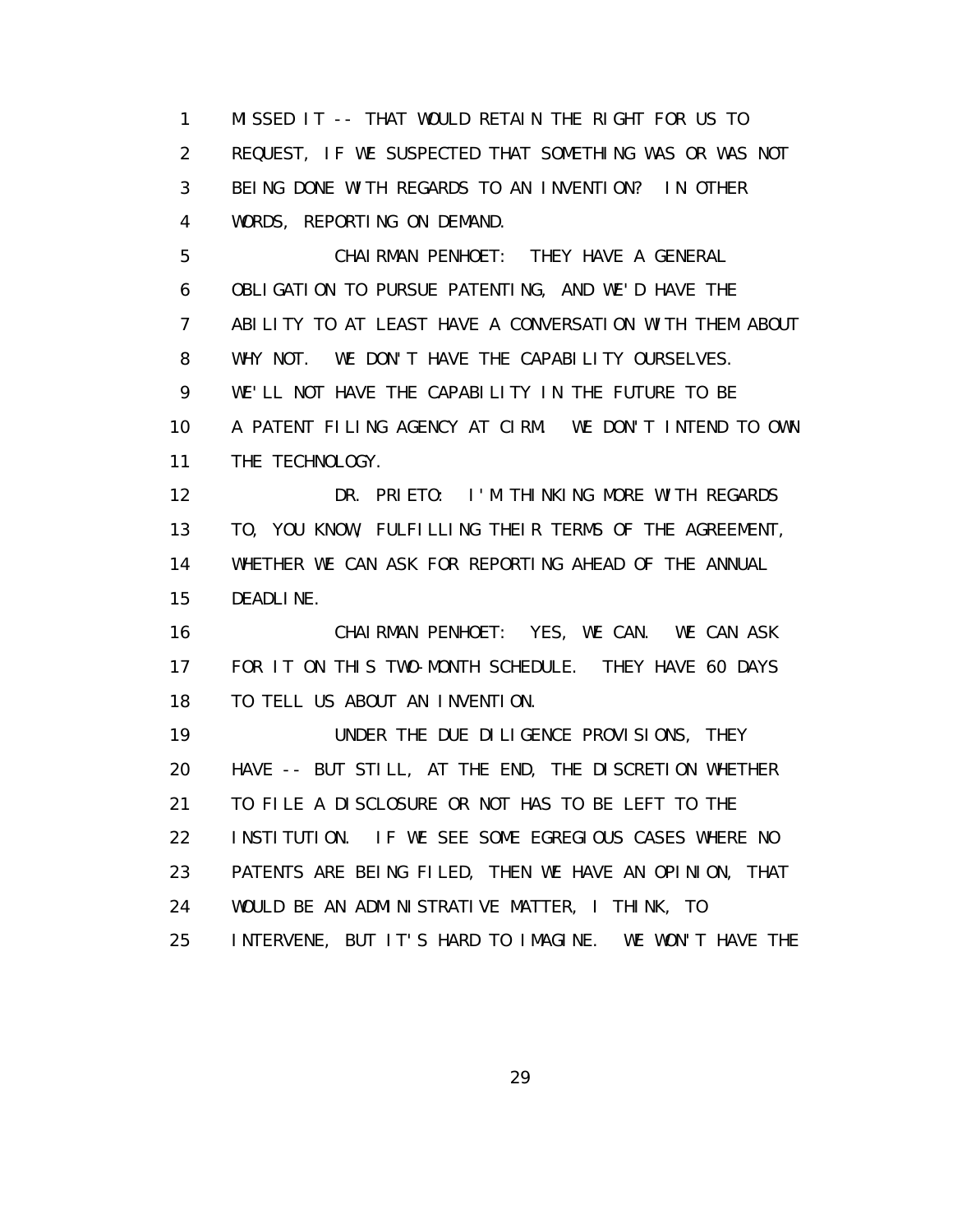1 CAPABILITY OURSELVES TO ESSENTIALLY GO THROUGH EVERY 2 INVENTION DISCLOSURE AND DETERMINE WHETHER IT'S AN 3 APPROPRIATE INVENTION OR NOT OR WHETHER THERE'S BEEN 4 PRIOR ART. CIRM SIMPLY WON'T HAVE THE FINANCIAL 5 WHEREWITHAL TO HAVE A PATENT DEPARTMENT THAT'S CAPABLE 6 OF DOING THOSE THINGS. WE HAVE TO IN THE END LOOK TO 7 OUR GRANTEES WHO TODAY HAVE THAT CAPABILITY ALREADY IN 8 PLACE TO CARRY OUT THAT WORK.

9 AT LEAST IN THIS, BY HAVING THIS PROVISION, 10 WE'LL BE INFORMED ABOUT THE TOTALITY OF THE INVENTIONS 11 WHICH HAVE BEEN DISCLOSED OUT THERE, AND WE'LL HAVE THE 12 ABILITY TO ENTER INTO CONVERSATIONS WITH GRANTEES ABOUT 13 THEIR ADHERENCE TO THE GENERAL POLICY OF PURSUING 14 PATENTS OF INVENTIONS.

15 DR. PRIETO: OKAY.

 16 MS. AURITI: ELLEN AURITI FROM THE UNIVERSITY 17 OF CALIFORNIA. I HAVE MAYBE A TECHNICAL QUESTION 18 RAISED BY THE LAST POINT ABOUT DEFINITION OF INVENTION 19 DISCLOSURE. MY QUESTION MAYBE IS FOR SCOTT TOCHER. 20 WILL THE DEFINITIONS THAT ARE IN SECTION I BE 21 INCORPORATED INTO THE REGULATIONS IN SECTION II THAT 22 ARE EVENTUALLY ENACTED THROUGH THE APA? 23 MR. TOCHER: I THINK THAT'S A GOOD QUESTION. 24 THAT'S SOMETHING THAT WE WILL BE LOOKING AT AS WE START 25 TO PULL EVERYTHING INTO A FINAL FORM. WHAT TERMS CAN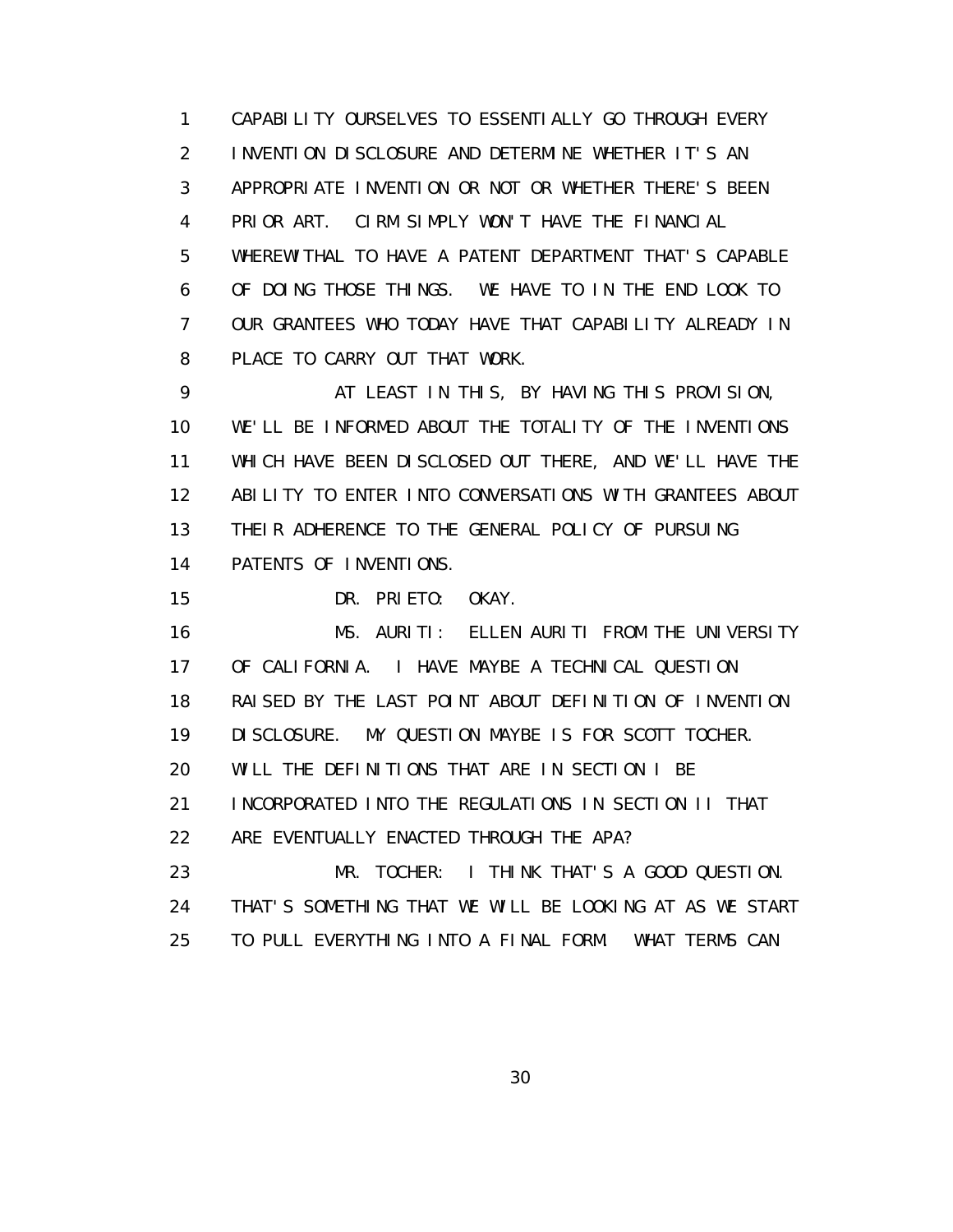1 BELONG SORT OF IN A BROADER GAP POLICY THAT SAY WHICH 2 TERMS NEED TO BE MORE SPECIFICALLY DEFINED IN THE 3 CONTEXT OF THE IP POLICY. THAT'S SOMETHING THAT WE'RE 4 SORT OF DUELING THROUGH RIGHT NOW. I THINK THAT TERM 5 THERE WOULD BE A CANDIDATE FOR A VERY SPECIFIC 6 DEFINITION WITHIN THE IP POLICY. 7 CHAIRMAN PENHOET: OKAY. JEFF. 8 MR. SHEEHY: I'M JUST WONDERING IN TERMS OF 9 PROCESS. SHOULD WE HAVE A MOTION AND VOTE TO ACCEPT 10 THIS CHANGE OR DO YOU WANT TO -- 11 CHAIRMAN PENHOET: MAYBE IT WILL BE EASIER 12 FOR US TO DO IT ONE BATCH AT A TIME RATHER THAN AN 13 OMNIBUS AT THE END. I THINK IT'S APPROPRIATE IF YOU 14 WANT TO MAKE THAT MOTION. 15 MR. SHEEHY: SO I DON'T KNOW -- MAYBE WE DO 16 ANOTHER PUBLIC COMMENT -- HOW YOU WANT TO HANDLE THE 17 PUBLIC COMMENT? 18 CHAIRMAN PENHOET: WE'VE HAD OPPORTUNITY, BUT 19 HAPPY TO GIVE ANYBODY ELSE ANOTHER OPPORTUNITY. 20 MR. SHEEHY: MAYBE WE CAN MAKE ONE MOTION AND 21 KIND OF CAPTURE ALL THE THINGS WE NEED TO DO. 22 MR. JENSEN: DAVID JENSEN, CALIFORNIA STEM 23 CELL REPORT. MAYBE I MISSED IT IN HERE, BUT WHEN YOU 24 TALK ABOUT ANNUALLY, WHAT DO YOU MEAN? THERE'S A 25 CALENDAR YEAR, FISCAL YEAR. ARE THERE SANCTIONS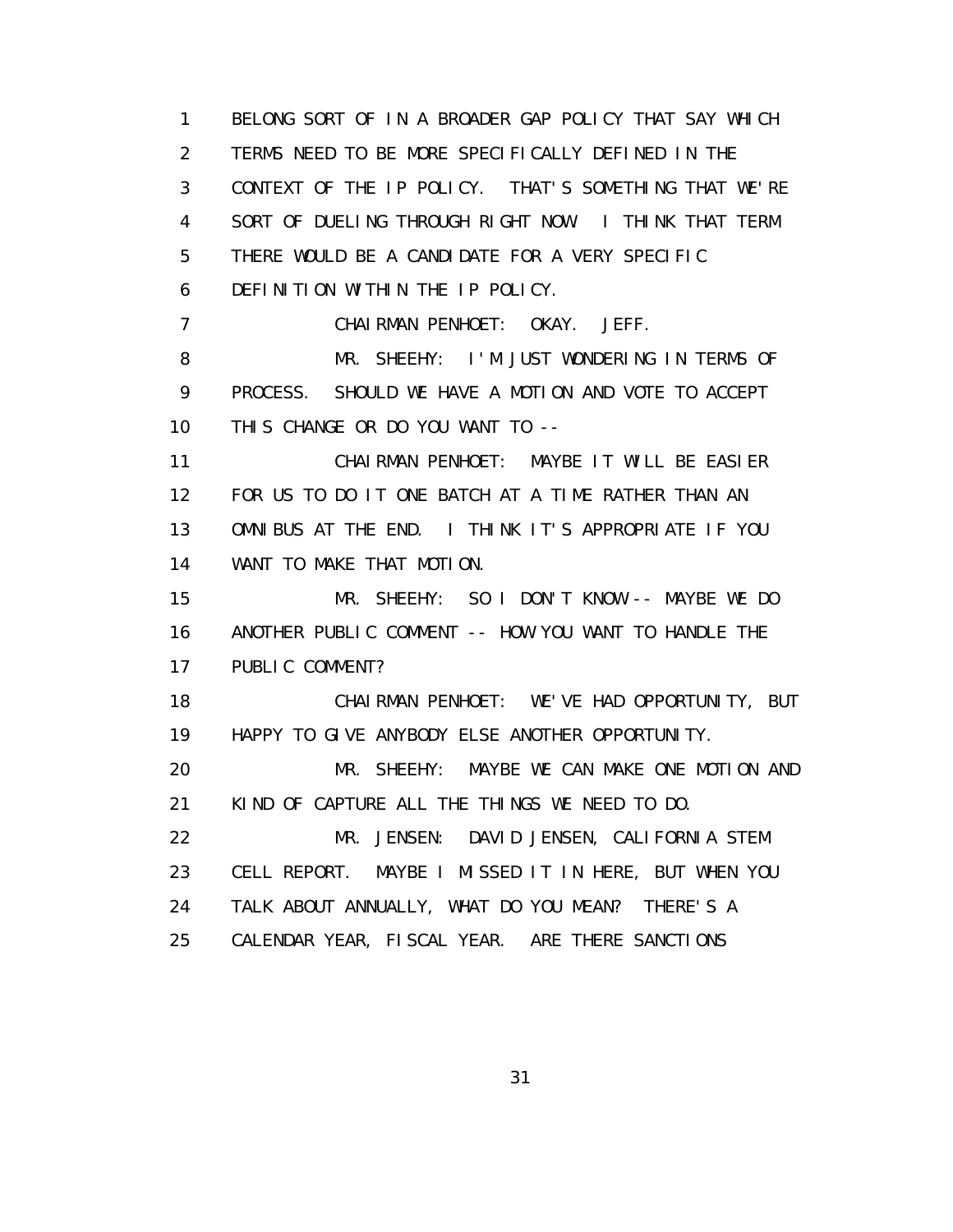1 PROVIDED FOR FAILURE TO COMPLY?

 2 CHAIRMAN PENHOET: WELL, FAILURE TO COMPLY IN 3 THIS CASE WOULD BE A VIOLATION OF STATE LAW. SO THE 4 REGULATIONS ARE -- IN THIS SENSE WHAT WE'RE -- THIS IS 5 NEW -- NIH REGULATIONS ARE NOT FEDERAL LAW. THEY'RE 6 POLICY AND THEY'RE GUIDELINES FOR GRANTEES. SO THIS IS 7 A MUCH HARDER REGULATION. IF THEY DON'T SEND IT IN, 8 THEY'RE IN VIOLATION OF THE LAW IN CALIFORNIA. SO THAT 9 PROVIDES NUMEROUS REMEDIES THAT ARE NOT AVAILABLE TO 10 PEOPLE WHO ARE NOT IN CONFORMANCE WITH FEDERAL 11 REGULATIONS TODAY. 12 MR. SIMPSON: DOES THAT MEAN THE ATTORNEY 13 GENERAL GOES -- THIS IS JOHN SIMPSON FROM THE 14 FOUNDATION FOR TAXPAYER AND CONSUMER RIGHTS. DOES THE 15 AG GO AFTER THEM AND PROSECUTE THEM? DO YOU TURN THAT 16 OVER TO THEM? 17 CHAIRMAN PENHOET: YOU'VE ASKED ME A QUESTION 18 I DON'T KNOW, BUT MAYBE SCOTT KNOWS THE ANSWER. 19 MR. TOCHER: GENERALLY SPEAKING, THE 20 PROCEDURE WHICH IS OUTLINED IN A POLICY THAT WILL BE 21 PRESENTED IS CALLED SORT OF THE GENERAL PRINCIPLES THAT 22 WILL APPLY TO GRANTS THAT WILL BE BEFORE THE ICOC AT 23 THE FEBRUARY 10TH MEETING HAS A PROVISION THAT WILL 24 DESCRIBE THE REMEDIES THAT ARE AVAILABLE TO THE STATE 25 AGENCY, TO CIRM, IN DEALING WITH PEOPLE WHO FAIL TO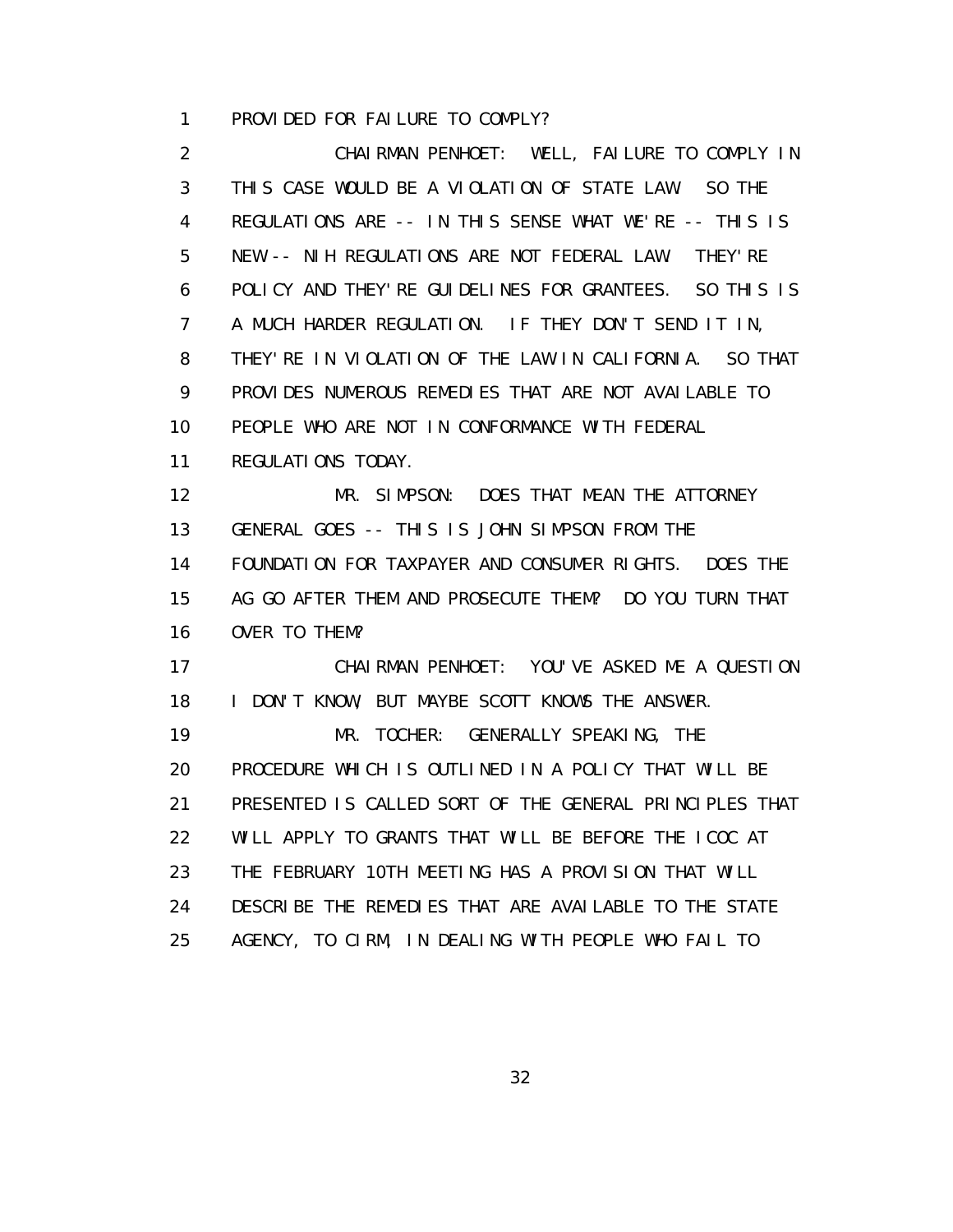1 COMPLY WITH ALL OF THE ASPECTS OF THESE REGULATIONS AND 2 RULES.

 3 WHAT PARTICULAR ATTORNEY GENERAL JURISDICTION 4 WOULD BE FOR SOMETHING LIKE THAT IS A THING YOU WOULD 5 HAVE TO DIRECT TO THAT OFFICE.

 6 MS. STREITZ: WENDY STREITZ, UNIVERSITY OF 7 CALIFORNIA AGAIN. JUST SOMETHING FOR YOUR 8 CONSIDERATION. THE ANNUAL REPORTING WOULD BE MUCH 9 EASIER ON YOUR GRANTEE INSTITUTIONS IF IT WAS ONCE A 10 YEAR INSTEAD OF -- I CAN PICTURE THE ANNIVERSARY OF AN 11 AWARD HAPPENING SEVERAL TIMES DURING THE YEAR. WITH 12 THE FEDERAL GOVERNMENT WE DO IT ONCE A YEAR AND WITH 13 SOME OF THE FOUNDATIONS THAT REQUIRE ANNUAL REPORTING 14 WE DO IT ONCE A YEAR. EITHER WE DO IT ON THEIR FISCAL 15 YEAR OR WHATEVER.

 16 CHAIRMAN PENHOET: I SEE. SO IF YOU HAVE A 17 GRANT WHICH HAS BEEN IN BUSINESS FOR ONE MONTH, YOU 18 WOULD REPORT ON EVERYTHING THAT'S -- YOU COLLAPSE ALL 19 THE PRIOR DATES INTO A SINGLE DATE EACH YEAR FOR THE 20 ANNUAL REPORTING?

21 MS. STREITZ: THAT'S CORRECT.

22 CHAIRMAN PENHOET: IS THAT THE WAY IT'S DONE?

23 MS. STREITZ: THAT'S CORRECT.

24 CHAIRMAN PENHOET: IS THERE AN ARGUMENT --

25 DR. CHIU: SO IT'S JUST LIKE AN ANNUAL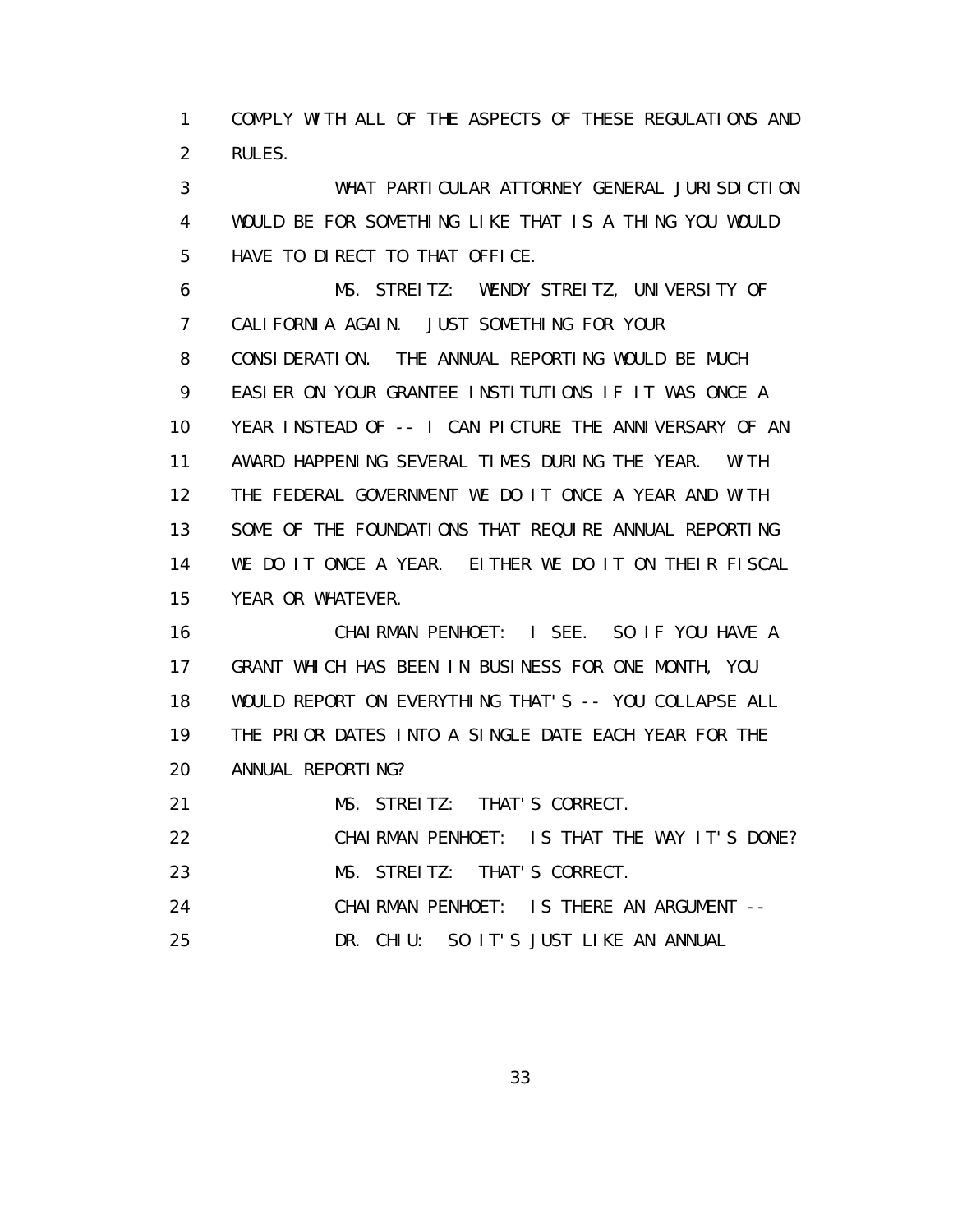1 REPORTING OF PATENTS. WE SHOULD TALK ABOUT ANNUAL 2 REPORTING (INAUDIBLE) AS WELL. SO WE SHOULDN'T CONFUSE 3 THE TWO ISSUES.

 4 MS. KING: NEXT TIME YOU HAVE A COMMENT, THAT 5 MICROPHONE DOES NOT WORK. IT'S GOING TO HAVE TO BE ONE 6 OF THE TWO FOR THE SPEAKER PHONE. SORRY. TECHNICAL 7 DIFFICULTIES. I APOLOGIZE TO EVERYBODY, BUT I NEED YOU 8 TO COME TO THESE TWO LITTLE BABY MICROPHONES WHEN YOU 9 HAVE SOMETHING TO SAY AND TELL BETH WHO ARE YOU ARE. 10 THANK YOU VERY MUCH.

11 CHAIRMAN PENHOET: OKAY.

 12 MR. SHEEHY: SO I'D LIKE TO MOVE THAT WE 13 ADOPT SECTION G WITH THE INCLUSION OF LANGUAGE TO BE 14 DRAFTED BY STAFF TO ALLOW FOR 60-DAY DISCLOSURE OF 15 INVENTIONS BY THE INSTITUTION TO CIRM, AND THEN WE 16 WANTED TO DROP THE LANGUAGE IN SECTION II WHERE IT SAYS 17 DISCLOSURES AND CHANGE THAT WORD TO MAY. AND I THINK 18 THAT'S IT. WERE THERE ANY OTHER -- IS ANYTHING HANGING 19 OUT THERE THAT I NEED TO INCLUDE IN THIS MOTION? 20 THAT'S THE MOTION.

21 CHAIRMAN PENHOET: DO WE HAVE A SECOND TO

22 JEFF'S MOTION?

23 DR. WRIGHT: SECOND.

24 CHAIRMAN PENHOET: MADE BY JEFF SHEEHY,

25 SECONDED BY DR. WRIGHT. ANY OTHER FURTHER DISCUSSION?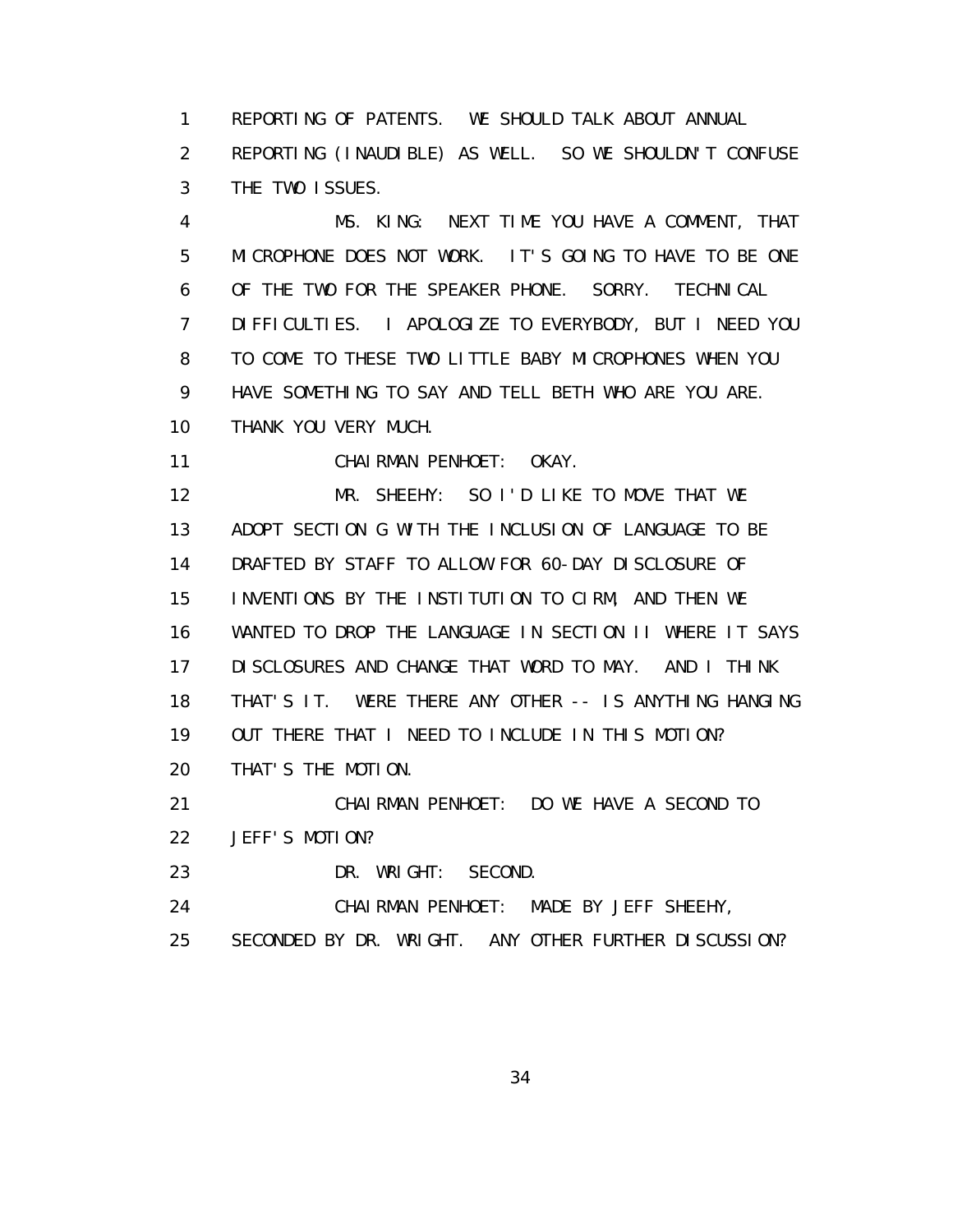1 SO WE HAVE A VOTE ON SECTION G. DON'T HAVE A QUORUM. 2 MS. KING: AS OF RIGHT NOW WE DON'T. 3 UNFORTUNATELY DR. PIZZO IS SICK, SO WE DON'T HAVE A 4 QUORUM RIGHT NOW. WE DO HAVE A COUPLE OTHER PEOPLE 5 JOINING US SOON THOUGH, SO WE WILL HAVE A QUORUM SOON. 6 UNFORTUNATELY WE ARE GOING TO HAVE TO WAIT ON THAT 7 MOTION.

 8 CHAIRMAN PENHOET: I MIGHT SAY IN THE 9 UNFORTUNATE CIRCUMSTANCE THAT WE DON'T HAVE A QUORUM 10 TODAY, IT'S NOT NECESSARY FOR US TO TAKE ACTION ON 11 THESE ITEMS OFFICIALLY IN PREPARATION FOR THE ICOC 12 MEETING IN FEBRUARY. THE ICOC AS A WHOLE WILL CONSIDER 13 ALL OF THESE ITEMS WHETHER OR NOT WE VOTE ON THEM 14 TODAY, BUT WE WERE HOPING TO HAVE AN OFFICIAL 15 RECOMMENDATION AND HOPEFULLY WE WILL.

16 MS. LANSING: CAN WE TAKE A VOTE WITHOUT A 17 QUORUM JUST SO WE CAN REPORT BACK TO THE ICOC?

 18 CHAIRMAN PENHOET: APPARENTLY NOT. SCOTT IS 19 SHAKING HIS HEAD.

 20 MS. LANSING: OKAY. I JUST HAVE TO REMIND 21 YOU I HAVE TO LEAVE AT SIX, SO YOU'RE GOING TO LOSE ONE 22 MORE PERSON. WE'LL DO THE BEST WE CAN.

 23 CHAIRMAN PENHOET: THANK YOU FOR BEING WITH 24 US AS LONG AS YOU CAN.

25 THE NEXT IS SECTION H. SECTION H DEALS WITH

<u>35 and 2012 and 2013 and 2014 and 2014 and 2014 and 2014 and 2014 and 2014 and 2014 and 2014 and 2014 and 201</u>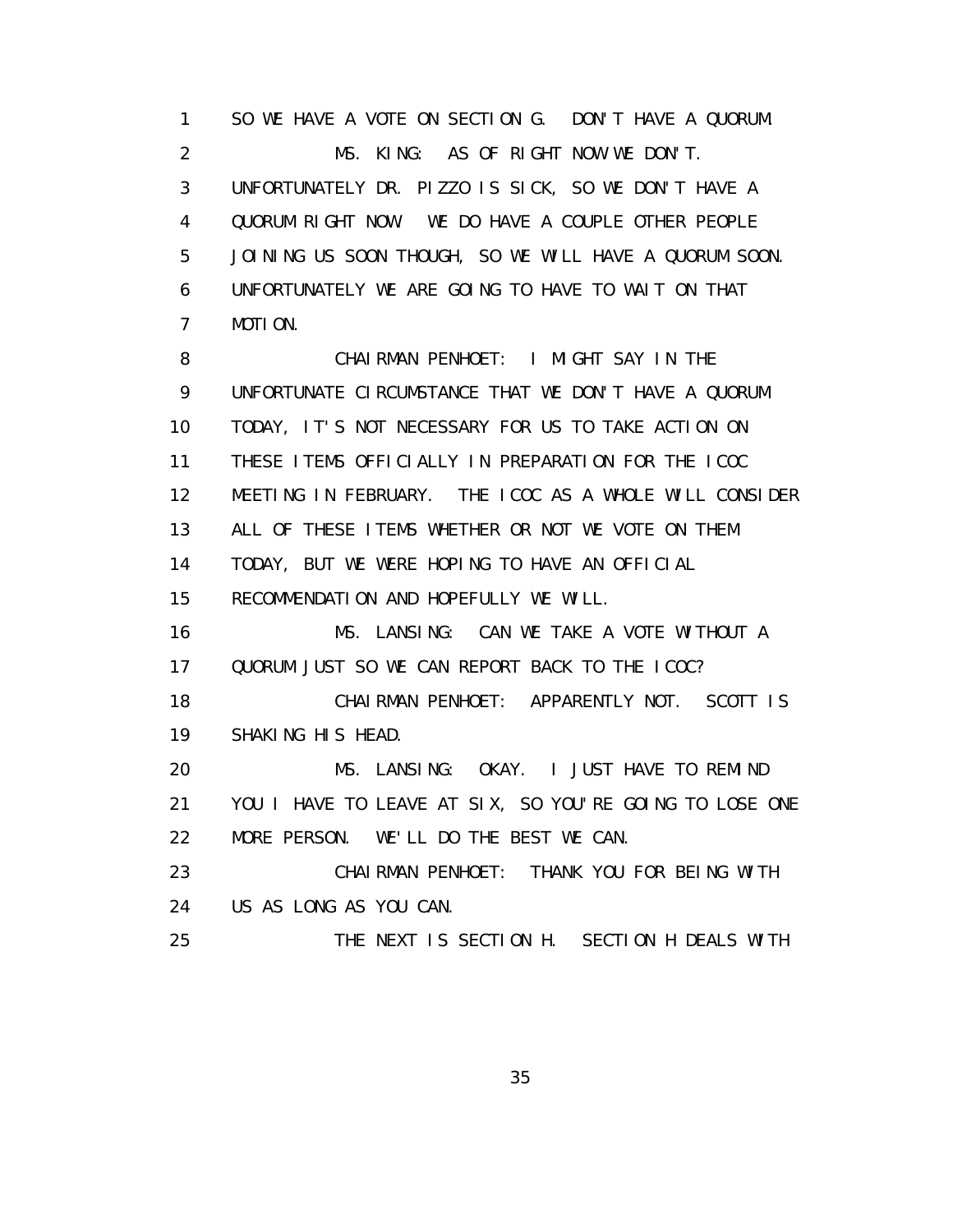1 SHARING OF CIRM-FUNDED INTELLECTUAL PROPERTY. THE 2 FIRST PART IS PUBLICATION REQUIREMENTS. SO WHAT IT 3 SAYS IS WITHIN TWO MONTHS OF PUBLICATION OF A RESEARCH 4 RESULT IN A JOURNAL, PI'S, THAT'S THE PRINCIPAL 5 INVESTIGATORS, MUST SUBMIT TO CIRM A 500-WORD ABSTRACT 6 WRITTEN FOR THE GENERAL PUBLIC THAT HIGHLIGHTS THE 7 FINDINGS OF THE PUBLISHED BODY OF WORK. 8 THE ABSTRACT WILL BE DEPOSITED INTO THE 9 PUBLICLY ACCESSIBLE CELR, WHICH IS THE CIRM ELECTRONIC 10 LIBRARY REPOSITORY, TO BE ACCESSED VIA THE CIRM 11 WEBSITE. 12 SO I THINK THIS ONE WE DISCUSSED A LOT AND 13 REALLY HOPE THAT THESE 500-WORD ABSTRACTS WILL HELP 14 INFORM THE PUBLIC ABOUT THE NATURE OF WHAT'S GOING ON. 15 SECOND ONE, COPY OF EACH PUBLICATION 16 RESULTING FROM WORK PERFORMED UNDER A CIRM GRANT MUST 17 ACCOMPANY THE MANDATORY ANNUAL PROGRESS REPORT. 18 THIRD, IN THE FINAL MANUSCRIPT AUTHORS MUST 19 INCLUDE THE URL OF A WEBSITE WHERE THE CIRM MTA CAN BE 20 ACCESSED TO FACILITATE REQUESTS FOR PUBLICATION-RELATED 21 MATERIAL. 22 AND THEN NO. 4, CIRM GRANTEES MUST 23 ACKNOWLEDGE CIRM'S SUPPORT OF RESEARCH FINDINGS IN 24 PUBLICATIONS, ANNOUNCEMENTS, PRESENTATIONS, OR PRESS 25 RELEASES BY THE GRANTEES. AN ACKNOWLEDGEMENT SHOULD BE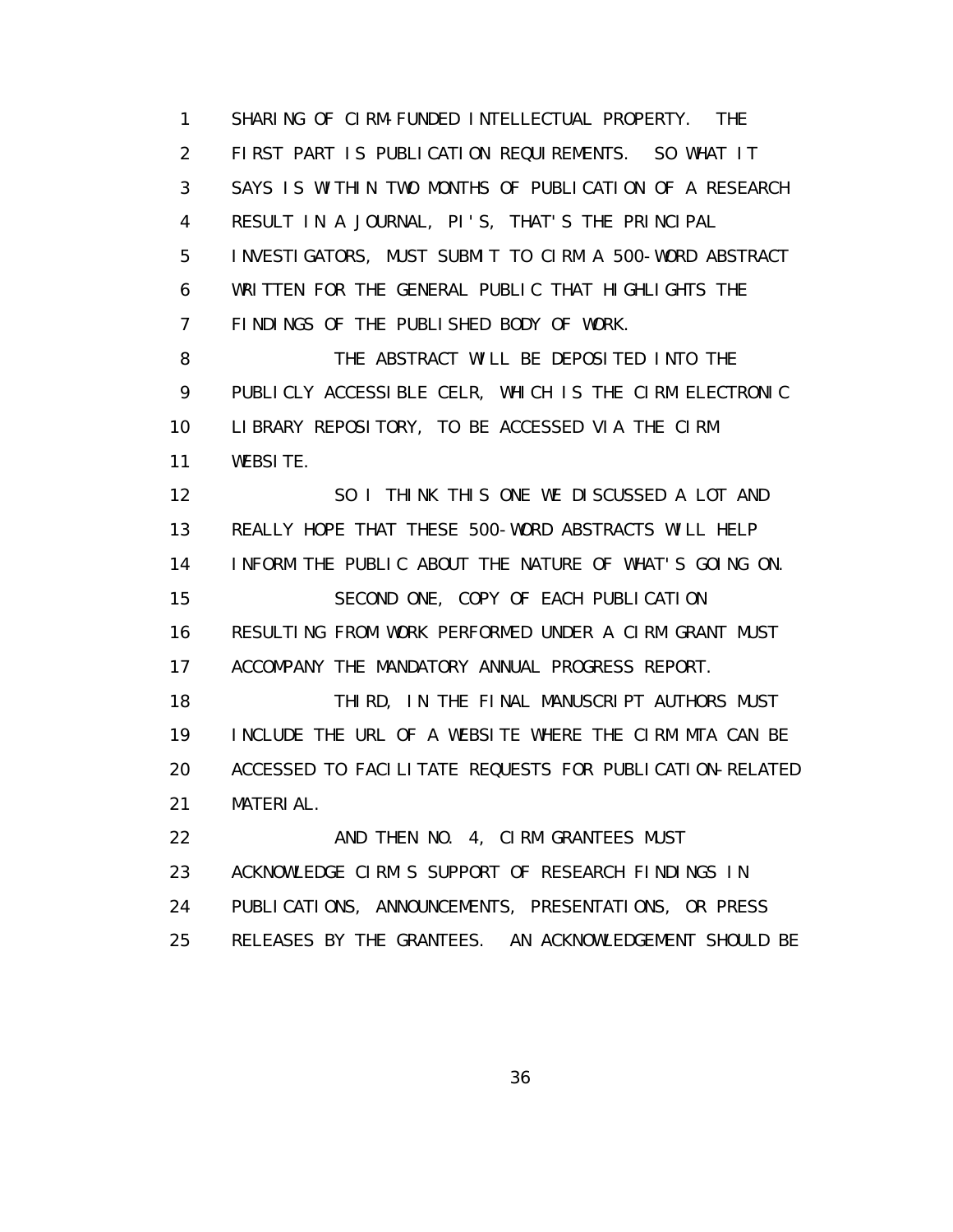1 TO THE EFFECT THAT, AND THEN YOU SEE THE QUOTES IS VERY 2 COMMON FOR ESSENTIALLY ATTRIBUTION OF THE FUNDING BY 3 CIRM.

 4 SECOND PART OF THIS, PART B, IS 5 PUBLICATION-RELATED BIOMEDICAL MATERIALS REQUIREMENTS. 6 GRANTEES SHALL SHARE BIOMEDICAL MATERIALS DESCRIBED IN 7 PUBLISHED SCIENTIFIC ARTICLES WITHIN 60 DAYS OF RECEIPT 8 OF A REQUEST FOR RESEARCH PURPOSES AND WITHOUT BIAS AS 9 TO THE AFFILIATION OF THE REQUESTER. UNDER SPECIAL 10 CIRCUMSTANCES, EXTENSIONS BEYOND 60 DAYS MAY BE 11 POSSIBLE WITH THE APPROVAL OF THE SPO. THAT'S THE 12 SCIENTIFIC PROGRAM OFFICER AT CIRM. ALTERNATIVELY, 13 AUTHORS MAY PROVIDE REQUESTERS WITH INFORMATION ON HOW 14 TO RECONSTRUCT OR OBTAIN THE MATERIAL. MATERIALS ARE 15 TO BE SHARED WITHOUT COST. UNDER SUCH CIRCUMSTANCES 16 WHERE SIGNIFICANT EXPENSES ARE REQUIRED TO GENERATE THE 17 MATERIALS, THE GRANTEES MAY RECOVER THOSE EXPENSES AND 18 ONLY THOSE FROM THE REQUESTER. 19 THE THIRD PART, PATENT APPLICATIONS 20 REQUIREMENTS. GRANTEE ORGANIZATIONS SHALL BEAR 21 RESPONSIBILITY FOR COSTS ASSOCIATED WITH PATENTS AND 22 PATENT APPLICATIONS CLAIMING THEIR CIRM-FUNDED

23 INVENTIONS.

 24 TWO, GRANTEE ORGANIZATIONS SHALL REPORT 25 FILINGS OF SUCH PATENT APPLICATIONS THAT CLAIM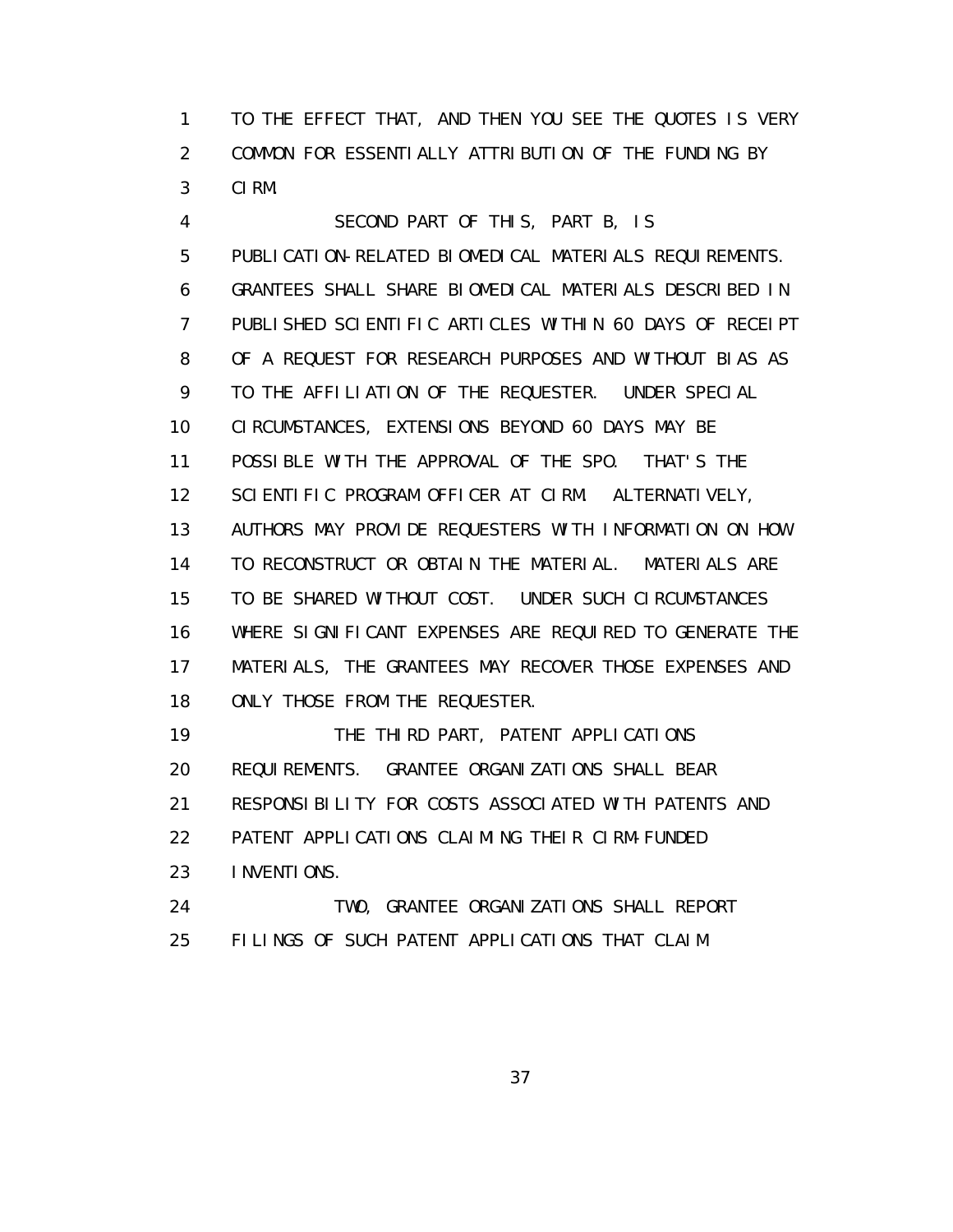1 INVENTIONS DEVELOPED IN THE PERFORMANCE OF CIRM-FUNDED 2 RESEARCH ON, AND HERE AGAIN, THIS IS THE ANNUAL BASIS, 3 AND I THINK IT'S THE DISCLOSURES THAT WILL BE DONE 4 WITHIN TWO MONTHS, BUT THE FILINGS THEMSELVES WILL BE 5 AGGREGATED ON THE ANNUAL BASIS. THAT'S THE INTENT OF 6 THIS LANGUAGE.

 7 SECTION D WILL BE REQUIREMENTS FOR LICENSING 8 OF CIRM-FUNDED PATENTED INVENTIONS. GRANTEE 9 ORGANIZATIONS SHALL ASSUME RESPONSIBILITY FOR LICENSING 10 ACTIVITIES, INCLUDING IDENTIFICATION OF POTENTIAL 11 LICENSEES, NEGOTIATION OF LICENSING AGREEMENTS, AND 12 DOCUMENTATION OF DEVELOPMENT PROGRESS FOR LICENSES 13 RELATED TO CIRM-FUNDED PATENTED INVENTIONS. GRANTEE 14 ORGANIZATIONS ARE REQUIRED TO SUBMIT A LICENSING 15 ACTIVITIES REPORT RELEVANT TO THE CIRM-FUNDED PATENT 16 INVENTIONS ON AN ANNUAL BASIS.

 17 TWO, GRANTEE ORGANIZATIONS SHALL NEGOTIATE 18 NONEXCLUSIVE LICENSES OF CIRM-FUNDED INVENTIONS 19 WHENEVER POSSIBLE.

20 THREE, NOTWITHSTANDING THE ABOVE, GRANTEE 21 ORGANIZATIONS MAY NEGOTIATE AND AWARD EXCLUSIVE 22 LICENSES IF THEY ARE NECESSARY TO PROVIDE ECONOMIC 23 INCENTIVES REQUIRED TO ENABLE COMMERCIAL DEVELOPMENT 24 AND AVAILABILITY OF THE INVENTION. IN GRANTING 25 EXCLUSIVE LICENSES, GRANTEE ORGANIZATIONS SHOULD

<u>38 and 2012 and 2013 and 2014 and 2014 and 2014 and 2014 and 2014 and 2014 and 2014 and 2014 and 2014 and 201</u>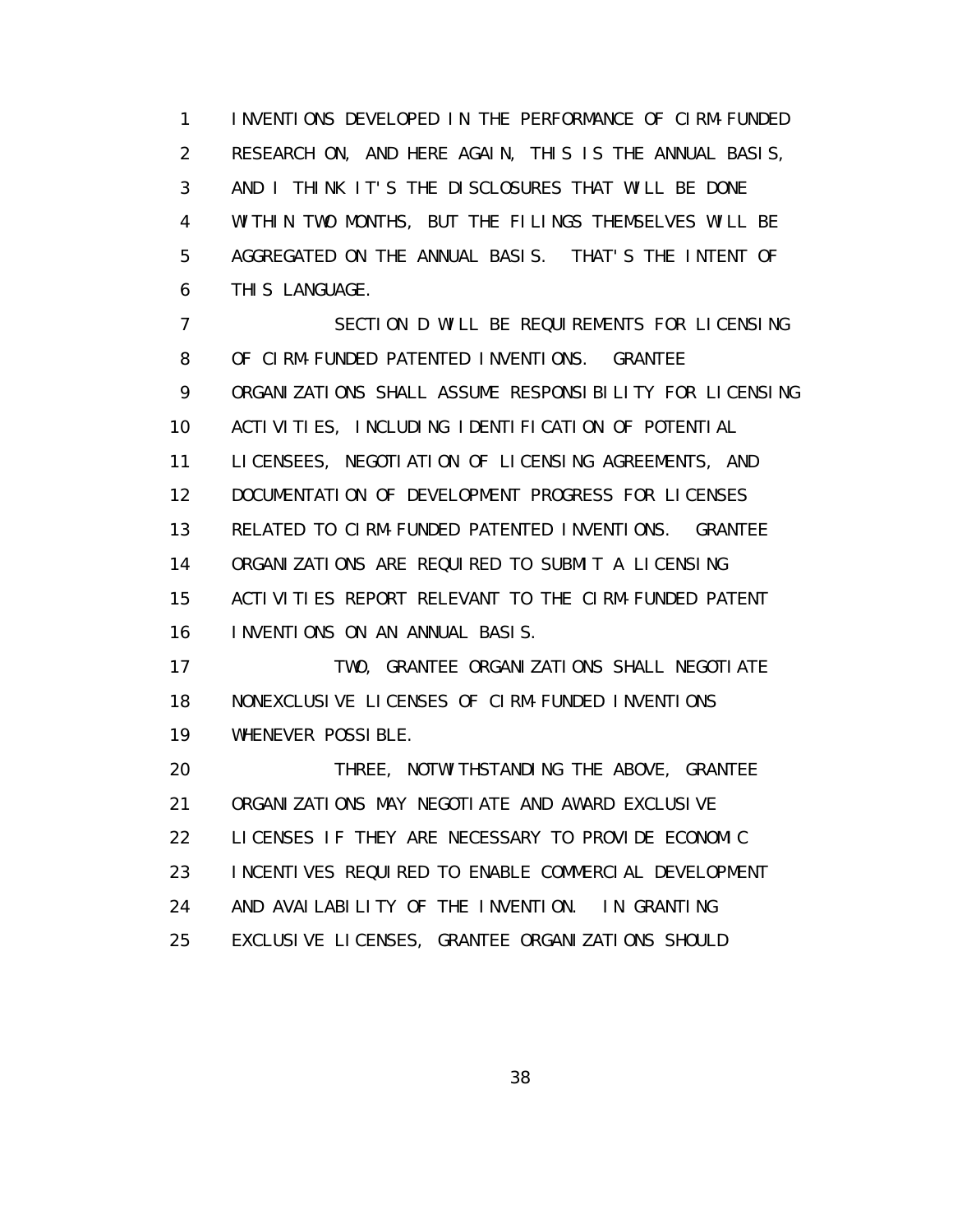1 CONSIDER DEVELOPMENT AND COMMERCIALIZATION CAPABILITIES 2 OF THE INTENDED LICENSEE.

 3 IN EXCLUSIVE LICENSE AGREEMENTS, GRANTEE 4 ORGANIZATIONS SHALL INCLUDE TERMS FOR COMMERCIAL 5 DEVELOPMENT PLANS TO BRING THE INVENTION TO PRACTICAL 6 APPLICATION. SUCH PROVISIONS SHALL INCLUDE COMMERCIAL 7 DEVELOPMENT MILESTONES AND BENCHMARKS SO THAT 8 DEVELOPMENT CAN BE ASSESSED AND MONITORED. 9 FIVE, GRANTEE ORGANIZATIONS SHALL GRANT 10 LICENSES INVOLVING CIRM-FUNDED PATENTED INVENTIONS TO 11 ORGANIZATIONS WITH PLANS FOR ACCESS TO RESULTANT 12 THERAPIES FOR MEDI-CAL AND UNINSURED CALIFORNIA PATIENT 13 POPULATIONS. 14 AND NO. 6, GRANTEE ORGANIZATIONS SHALL 15 MONITOR THE PERFORMANCE OF LICENSEES OF CIRM-FUNDED 16 PATENTED INVENTIONS TO ENSURE THAT LICENSED TECHNOLOGY 17 IS DEVELOPED IN A TIMELY FASHION. REMEDIES FOR FAILURE

 18 TO DEVELOP MAY INCLUDE MODIFICATION OR TERMINATION OF A 19 LICENSE IN THE EVENT THAT THE LICENSEE IS UNABLE TO 20 FULLY DEVELOP THE RIGHTS GRANTED.

 21 AND THEN LITTLE I, GRANTEE ORGANIZATION SHALL 22 NEGOTIATE RELEVANT AND SPECIFIC GROUNDS FOR 23 MODIFICATION OR TERMINATION OF LICENSE. EXAMPLES WOULD 24 INCLUDE FAILURE TO MEET AGREED-UPON COMMERCIALIZATION 25 BENCHMARKS, FAILURE TO KEEP THE LICENSED INVENTION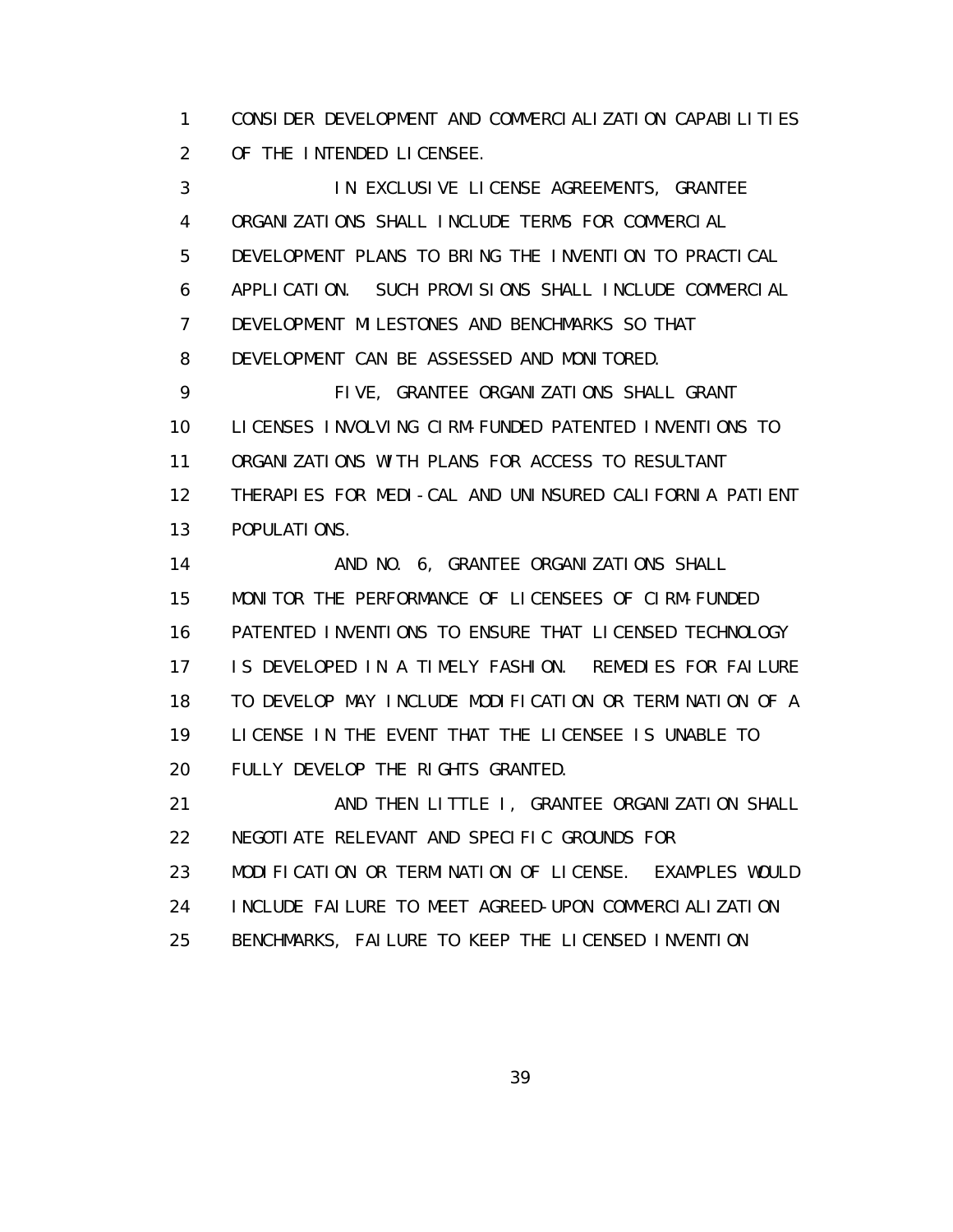1 REASONABLY ACCESSIBLE TO THE PUBLIC FOR RESEARCH 2 PURPOSES, AND FAILURE TO REASONABLY MEET THE 3 AGREED-UPON PLAN FOR ACCESS TO RESULTANT THERAPIES BY 4 MEDI-CAL AND UNINSURED CALIFORNIA PATIENT POPULATIONS. 5 GRANTEE ORGANIZATIONS SHALL MONITOR THE 6 COMMERCIAL DEVELOPMENT ACTIVITIES OF A LICENSEE TO 7 DETERMINE THE COMPLIANCE WITH THE TERMS OF THEIR 8 LICENSE AGREEMENT AND INCLUDE REPORTS OF MONITORING 9 ACTIVITIES ANNUALLY. 10 AND THEN III, GRANTEE ORGANIZATIONS SHALL

 11 TAKE ADMINISTRATIVE ACTION TO MODIFY OR TERMINATE 12 LICENSE RIGHTS WHERE NECESSARY AND REPORT SUCH ACTION 13 TO SPO.

 14 LETTER E, REQUIREMENTS TO ENABLE RESEARCH 15 EXEMPTION FOR CIRM-FUNDED PATENTED INVENTION. GRANTEE 16 ORGANIZATIONS SHALL MAKE THEIR CIRM-FUNDED PATENTED 17 INVENTIONS AVAILABLE AT NO COST FOR FURTHER RESEARCH BY 18 CALIFORNIA RESEARCH INSTITUTIONS. THIS REQUIREMENT OF 19 THE GRANTEE INSTITUTION ALSO EXTENDS TO ANY LICENSEES 20 OF CIRM-FUNDED INVENTIONS.

 21 THIS IS AN AREA WHERE ESSENTIALLY WE GO 22 BEYOND CURRENT PATENT LAW IN THE UNITED STATES OR 23 PRACTICE OF THE NATIONAL INSTITUTES OF HEALTH.

 24 REVENUE SHARING REQUIREMENTS. IN THE EVENT 25 OF THE CREATION OF REVENUE STREAMS FROM CIRM-FUNDED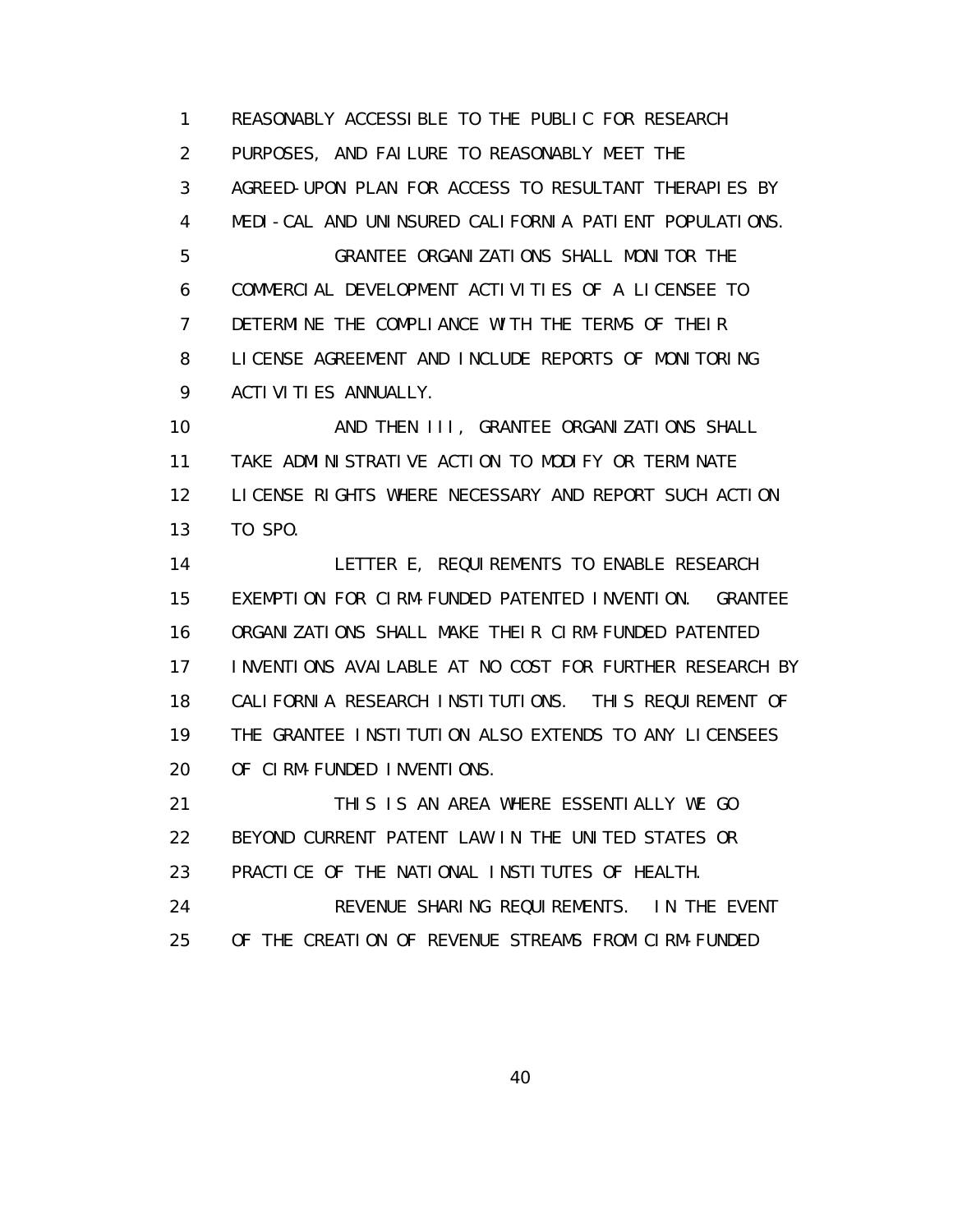1 PATENTED INVENTIONS, ONE, GRANTEE ORGANIZATIONS SHALL 2 SHARE A FRACTION OF ANY ROYALTY REVENUES WITH THE 3 INVENTOR IN ACCORDANCE WITH ESTABLISHED PRACTICES. 4 TWO, 25 PERCENT OF GRANTEE ORGANIZATION'S 5 SHARE OF ANY REVENUES RECEIVED UNDER A LICENSE 6 AGREEMENT OF CIRM-FUNDED PATENTED INVENTIONS IN EXCESS 7 OF \$500,000 SHALL BE RETURNED TO THE STATE OF 8 CALIFORNIA FOR USE IN RESEARCH AND EDUCATION. 9 THREE, IF FUNDING SOURCES IN ADDITION TO CIRM 10 WERE USED IN THE CREATION OF A CIRM-FUNDED PATENTED 11 INVENTION, THE RETURN TO THE STATE OF CALIFORNIA OF ANY 12 RESULTANT REVENUES SHALL BE TO THE SUPPORT PROVIDED BY 13 CIRM FOR THE DISCOVERY OF THE INVENTION. 14 G, PRESS RELEASE REQUIREMENTS, BASICALLY A 15 REQUIREMENT THAT GRANTEES NOTIFY CIRM ABOUT ANY 16 LICENSES. WE CAN ALL READ THE LANGUAGE THERE. 17 SO IT'S A LOT OF MATERIAL IN THIS SECTION H. 18 I THINK THE BEST WAY TO PROCEED, WITH YOUR AGREEMENT, 19 WOULD BE SIMPLY TO GO DOWN THROUGH HERE SECTION BY 20 SECTION AND SEE IF WE HAVE ANY MODIFICATIONS THAT WE 21 WOULD LIKE TO MAKE. 22 FIRST OF ALL, UNDER PART A, PUBLICATION 23 REQUIREMENTS, ARE THERE ANY COMMENTS BY ANY OF YOU ON 24 THE TASK FORCE ABOUT THE PUBLICATION REQUIREMENTS? 25 DR. PRIETO: ED, JUST UNDER A(1), I REALLY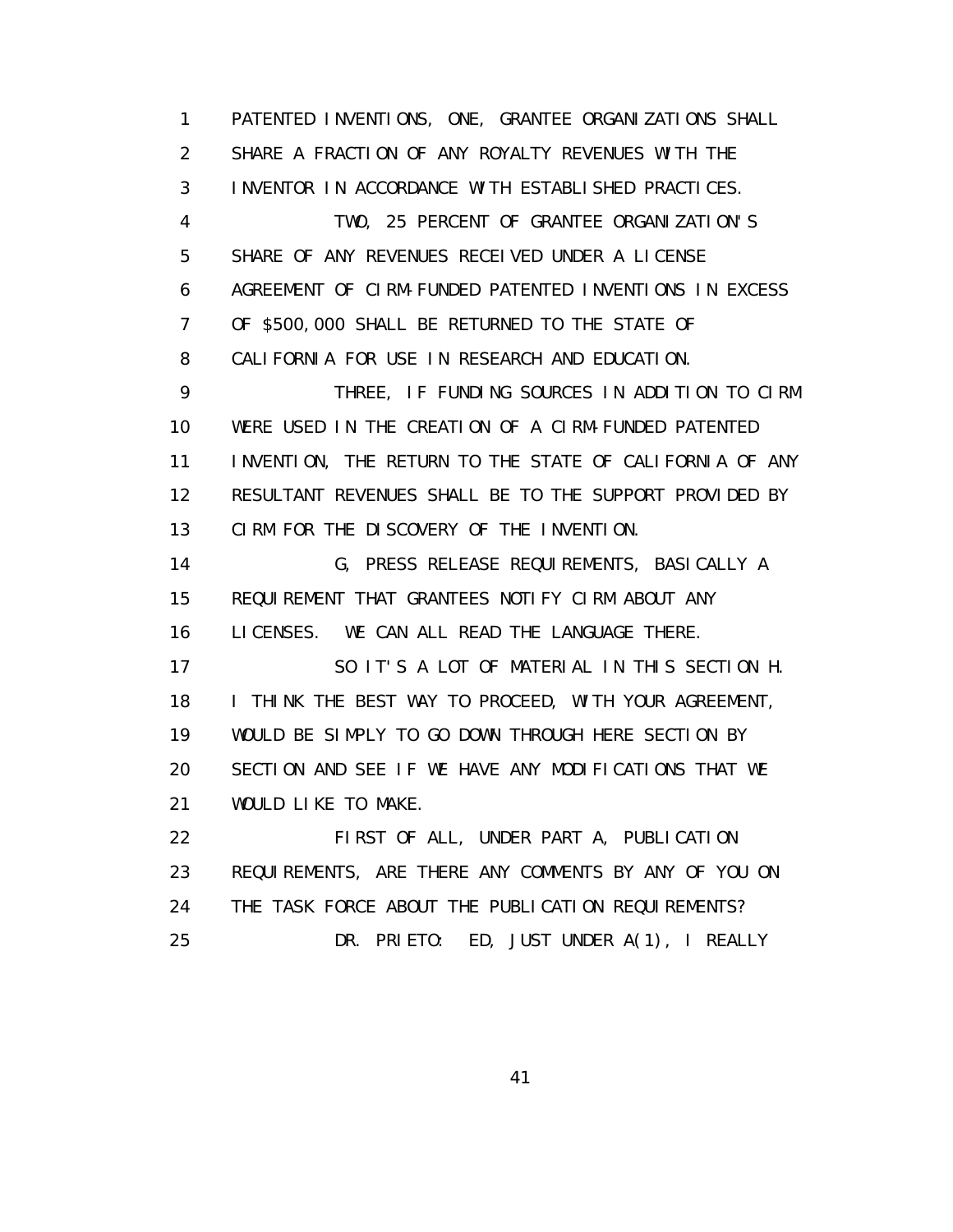1 LIKE THIS IDEA OF THE ABSTRACT WRITTEN FOR THE GENERAL 2 PUBLIC. I JUST WONDER IS THIS SOMETHING WE'RE 3 INVENTING, OR IS THERE A PRECEDENT FOR THAT? 4 CHAIRMAN PENHOET: I DON'T KNOW THE PRECEDENT 5 FOR IT ACTUALLY. 6 DR. PRIETO: IT'S A GOOD IDEA. 7 CHAIRMAN PENHOET: WE THINK IT'S A GOOD IDEA 8 ACTUALLY. IT'S AN EFFORT TO BE TRANSPARENT ABOUT 9 WHAT'S GOING ON IN LANGUAGE THAT THE LAY PUBLIC CAN 10 UNDERSTAND. 11 DR. PRIETO: OKAY. 12 CHAIRMAN PENHOET: DO I HAVE COMMENTS FROM 13 THE AUDIENCE? 14 MR. FEYER: ROBERT FEYER FROM ORRICK, 15 HERRINGTON. IN PARAGRAPH 4 IN THE ACKNOWLEDGEMENT 16 PARAGRAPH THERE, I'D RECOMMEND RIGHT AT THE LAST 17 SENTENCE, OFFICIAL VIEWS OF, AFTER CIRM, ADD THE WORDS 18 "FOR THE STATE OF CALIFORNIA" JUST TO MAKE IT CLEAR. 19 CHAIRMAN PENHOET: WE ARE A STATE AGENCY, SO 20 WE MUST CONTINUE TO REINFORCE THAT NOTION. OKAY. 21 THANK YOU. 22 ANY OTHER COMMENTS ABOUT THE PUBLICATION 23 SECTION? 24 MR. SIMPSON: JOHN SIMPSON, FOUNDATION FOR 25 TAXPAYER AND CONSUMER RIGHTS. I JUST WANT TO REITERATE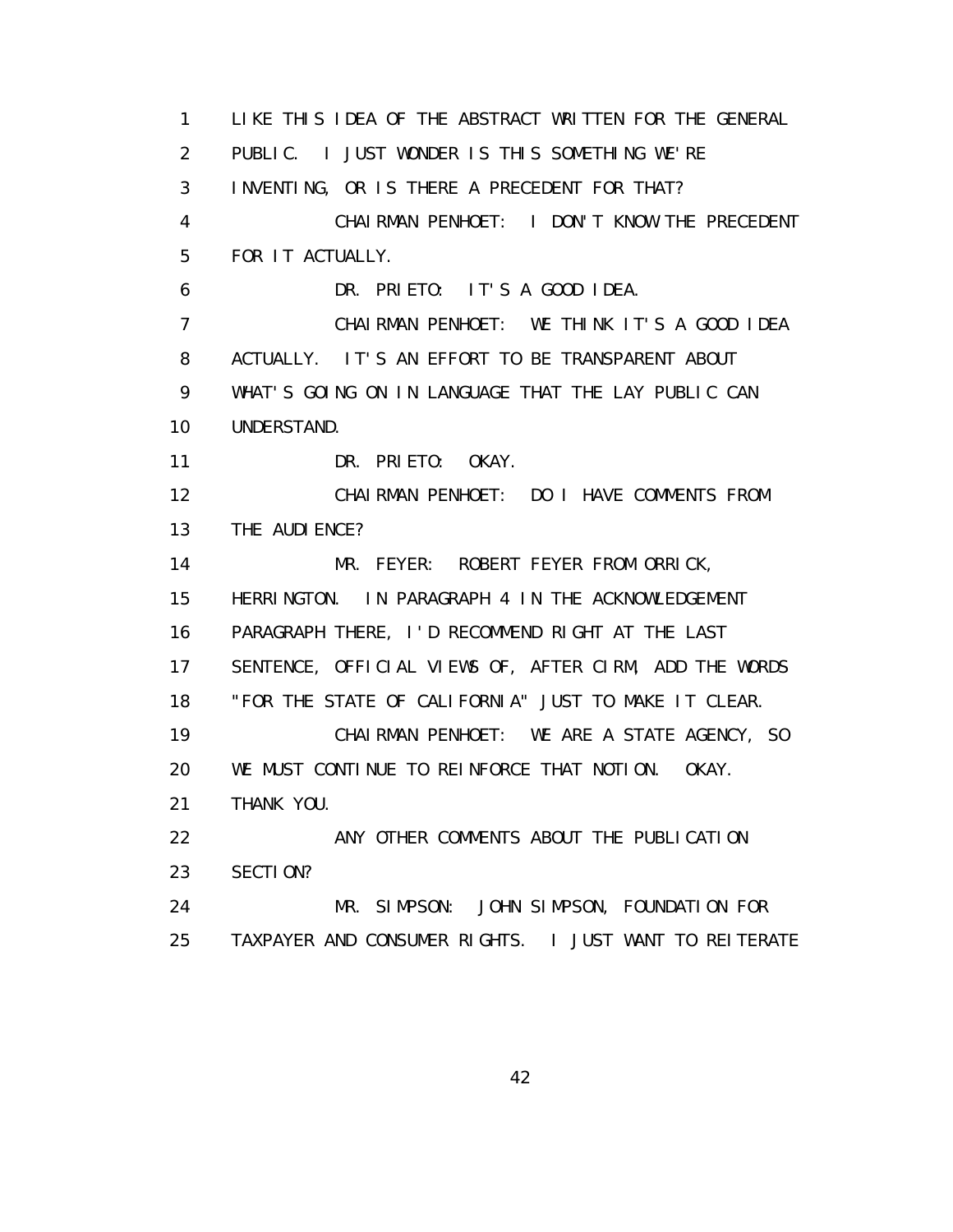1 THAT NO. 1 IS AN EXCELLENT IDEA, AND THE TASK FORCE 2 SHOULD BE COMMENDED FOR INCLUDING IT. THAT'S 3 WONDERFUL.

 4 THE ONLY THING I WOULD ALSO SUGGEST WITH THAT 5 IS THAT PERHAPS FROM TIME TO TIME SUCH ABSTRACTS TO BE 6 BROUGHT TOGETHER AND ISSUED AS A PRESS RELEASE BY YOUR 7 COMMUNICATIONS OFFICE, SOME SORT OF A PUBLICATION OR 8 SOMETHING TO GET IT OUT IN A PUBLIC VIEW.

 9 CHAIRMAN PENHOET: THANK YOU. THANK YOU FOR 10 YOUR COMMENT.

 11 OKAY. LET'S MOVE ALONG TO THE NEXT SECTION, 12 PUBLICATION-RELATED BIOMEDICAL MATERIALS REQUIREMENTS. 13 SO THIS IS A REQUIREMENT ABOUT SHARING OF MATERIALS 14 WITH OTHER GROUPS. I MIGHT EXPLAIN THE REASON ABOUT 15 SIGNIFICANT EXPENSES AND EMPOWERING OTHERS TO DO THIS. 16 THERE ARE CERTAIN BIOMEDICAL MATERIALS WHICH ARE VERY 17 EXPENSIVE TO PRODUCE AND VERY DIFFICULT TO PRODUCE, AND 18 IT WOULD BE VERY ONEROUS TO MAKE AN ABSOLUTE 19 REQUIREMENT ON EVERY GRANTEE THAT THEY, NOT ONLY SHARE 20 THE KNOW-HOW, BUT THEY ACTUALLY HAVE TO DO THE WORK IN 21 THEIR OWN LABS TO MAKE THIS AVAILABLE. SO THIS 22 LANGUAGE ATTEMPTS TO PUT SOME OF THAT BURDEN IF THE 23 MATERIALS ARE REPLICATABLE; THAT IS, SOMEBODY PRACTICED 24 IN THE ART CAN GO AWAY AND DO IT FOR THEMSELVES, THAT 25 THEY EMPOWER THEM TO DO IT, BUT NOT REQUIRE THAT THEY,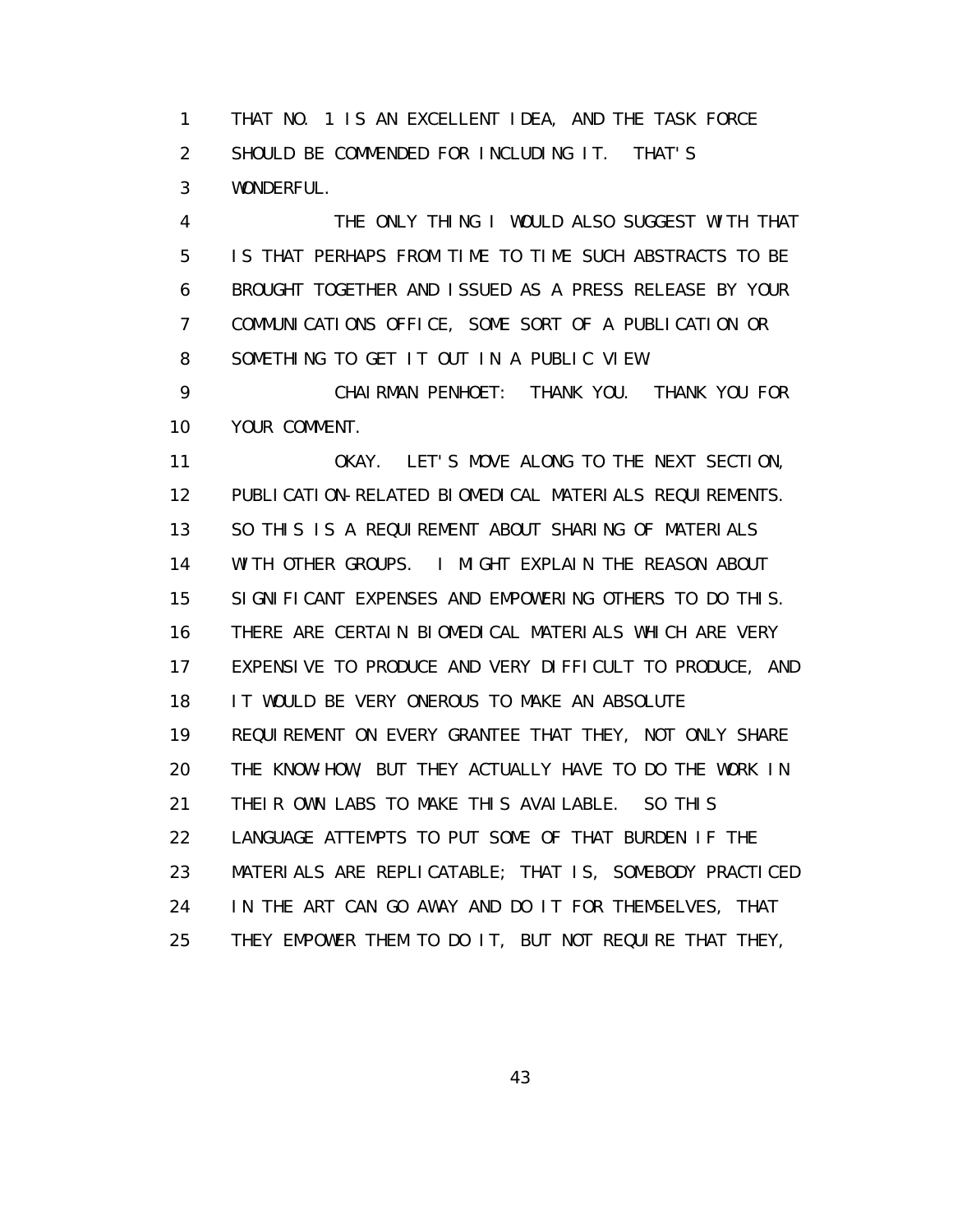1 FOR EXAMPLE, MAKING A MONOCLONAL ANTIBODY AS A REAGENT 2 CAN BE VERY EXPENSIVE AND TIME-CONSUMING. I THINK IT 3 COULD BE AN ENORMOUS BURDEN ON A LABORATORY TO PRODUCE 4 ALL THOSE. THAT'S THE REASON FOR THAT LANGUAGE IN 5 THERE. AND WE WORKED HARD TO FIND A REASONABLE BALANCE 6 HERE BETWEEN PUSHING THE SHARING, BUT AT THE SAME TIME 7 NOT FORCING SOME OF OUR GRANTEES TO GO FULL TIME INTO 8 MANUFACTURE OF REAGENTS FOR EVERYBODY IN THE COMMUNITY. 9 ARE THERE ANY COMMENTS ON PART B FROM THE 10 MEMBERS OF THE TASK FORCE? 11 DR. FONTANA: HI, ED. IT'S JEANNIE FONTANA

 12 FROM LOS ANGELES. I GUESS I AGREE WITH THE PRINCIPLE 13 AND THE CONCEPT, BUT THE DEVIL IS ALWAYS IN THE 14 DETAILS. WHAT IS EXPENSIVE TO YOU MAY BE INEXPENSIVE 15 TO ME. DID YOU HAVE SOME IDEA HOW YOU WOULD CLARIFY 16 WHAT IS EXPENSIVE?

 17 CHAIRMAN PENHOET: WELL, I THINK THE LANGUAGE 18 HERE ANTICIPATES THE INVOLVEMENT OF THE SCIENTIFIC 19 PROGRAM OFFICER FROM THE FOUNDATION IN ANY SUCH 20 DISCUSSION. SO IT WOULD BE A THIRD PARTY, AND THAT 21 PERSON TODAY IS ARLENE CHIU. AND HOPEFULLY IT WILL BE 22 ARLENE FOR THE FULL TEN YEARS OF OUR PROJECT, BUT SOME 23 INVOLVEMENT IN CIRM IN ADJUDICATING THE FAIRNESS. 24 DR. FONTANA: SO IT'S YET TO BE DETERMINED? 25 CHAIRMAN PENHOET: WELL, THE SPO IS CALLED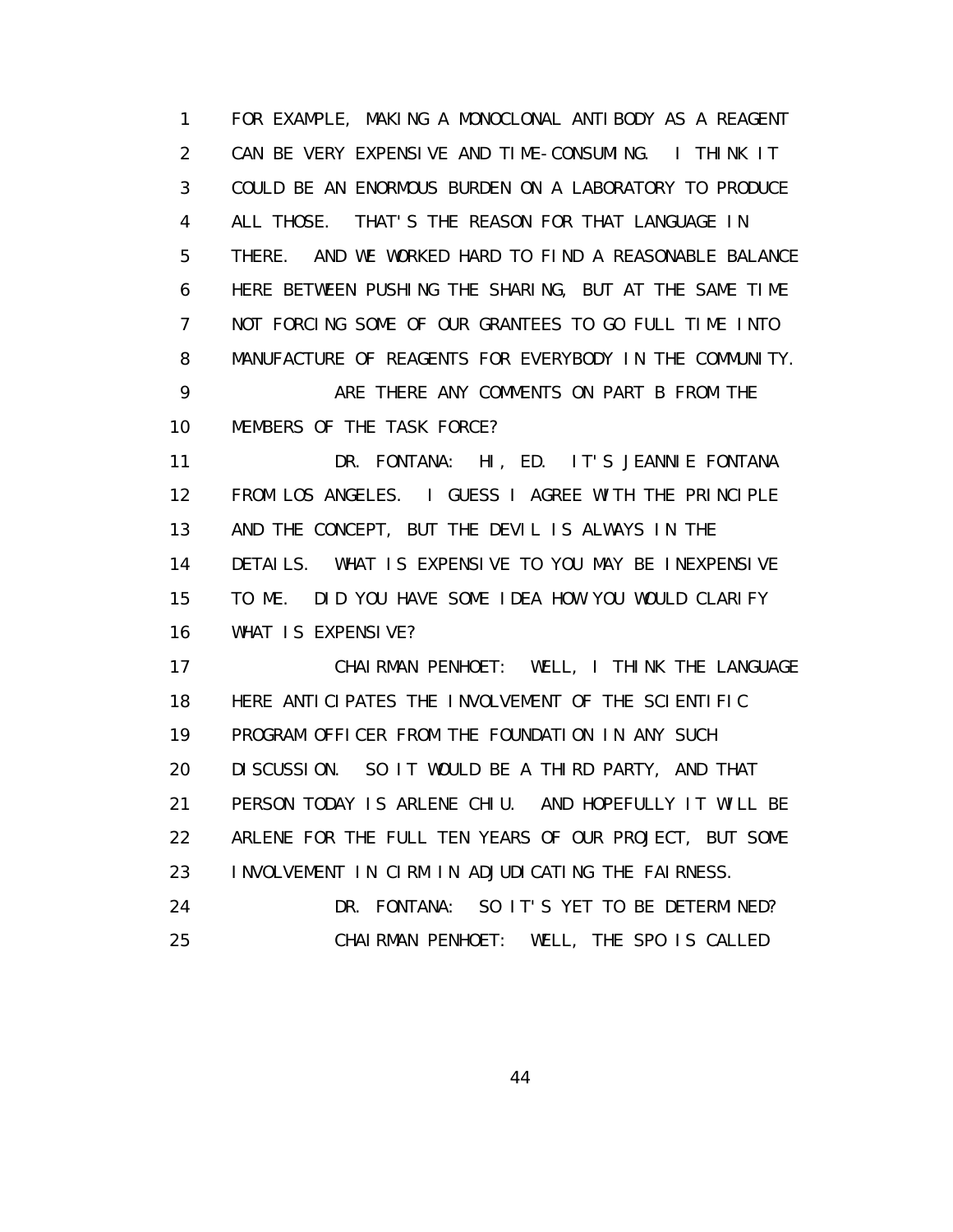1 OUT IN THIS AS THE PERSON THAT DOES THAT.

2 DR. FONTANA: OKAY.

 3 CHAIRMAN PENHOET: WE HAVE A COMMENT FROM THE 4 UNIVERSITY OF CALIFORNIA.

 5 MS. STREITZ: ACTUALLY IT CALLED OUT THE 6 TERMINATION OF EXTENSIONS BEYOND THE 60-DAY PERIOD. 7 IT'S NOT CALLED OUT FOR THE TERMINATION WE CAN EXPECT 8 AND THAT'S PROBABLY A GOOD IDEA.

 9 CHAIRMAN PENHOET: OKAY. THAT'S A NUANCE I 10 DIDN'T QUITE PICK UP ON. ANY OTHER COMMENTS? COMMENTS 11 FROM THE AUDIENCE? KEN TAYMOR.

 12 MR. TAYMOR: I JUST HAVE THREE QUESTIONS. IS 13 THERE A DIFFERENT STANDARD FOR SHARING WITH ENTITIES 14 INSIDE CALIFORNIA AND OUTSIDE CALIFORNIA? WOULD THERE 15 BE A DIFFERENT STANDARD FOR SHARING WITH COMMERCIAL 16 ENTITIES FOR COMMERCIAL PURPOSES AS OPPOSED TO RESEARCH 17 PURPOSES? AND IF AN ENTITY -- A GRANTEE SHARED 18 BIOLOGICAL MATERIALS WITH SOME COMMERCIAL SOURCES, 19 COULD IT STILL ELECT THE ALTERNATIVE TO SAY TO OTHER 20 ENTITIES, EITHER COMMERCIAL OR NONCOMMERCIAL, THAT 21 HERE'S HOW YOU CAN GO OUT AND MAKE THESE OR RECONSTRUCT 22 THESE MATERIALS? 23 AND THEN LAST, IF A GRANTEE HAS SOME

24 AFFILIATION WITH A COMMERCIAL ENTITY, CAN IT REFER THE

25 REQUEST TO ITS AFFILIATED COMMERCIAL ENTITY FOR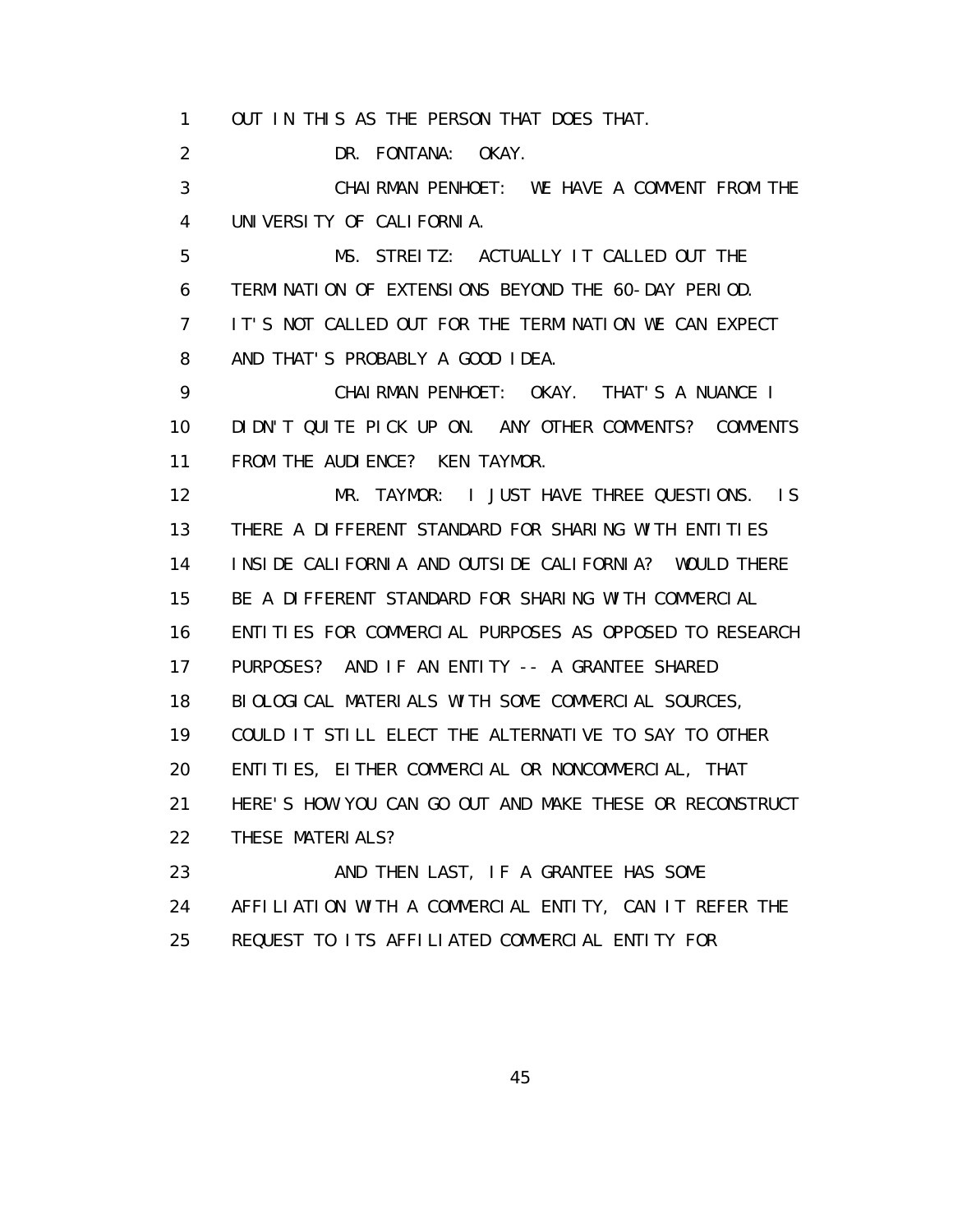1 PURCHASE OR ACQUISITION OF THE BIOLOGICAL MATERIALS? 2 CHAIRMAN PENHOET: ALL GOOD QUESTIONS. I 3 THINK THE WORD "WITHOUT BIAS" MEANS IT WOULD INCLUDE 4 ALL PARTICIPANTS, INCLUDING COMMERCIAL ORGANIZATIONS 5 THAT ARE ENGAGED IN RESEARCH. THE REQUIREMENT WHETHER 6 IT'S -- AS WRITTEN, IT DOES NOT CONFINE THIS TO THE 7 STATE OF CALIFORNIA. SO IT'S IN A SENSE PUSHING 8 NATIONAL POLICY IN THIS DIRECTION. THAT'S ONE REASON. 9 YOU HAVE TO BE CAREFUL ABOUT THE COST BURDENS 10 ASSOCIATED WITH DOING THIS RATHER THAN EMPOWERING 11 SOMEBODY TO DO IT THEMSELVES BECAUSE IT SOON BECOMES A 12 VERY LARGE BURDEN IF YOU ARE SUPPLYING THE ENTIRE WORLD 13 WITH BIOMEDICAL MATERIAL THAT YOU INVENTED.

 14 DO YOU HAVE A SPECIFIC RECOMMENDATION IN MIND 15 AMONG THOSE FOUR THINGS THAT YOU BROUGHT UP THAT WE 16 SHOULD ADD? WITHOUT BIAS MEANT THAT. I THINK WE CAN 17 CLARIFY WHAT WITHOUT BIAS MEANS. TO SOME DEGREE, I 18 WOULD POINT OUT THAT SOME PEOPLE HAVE POINTED OUT TO US 19 WE MAY BE SELECTIVELY DISADVANTAGED VIS-A-VIS THE REST 20 OF THE COUNTRY BY HAVING THIS REQUIREMENT FOR OPEN 21 SHARING BECAUSE THE REST OF THE COUNTRY IS NOT REQUIRED 22 TO SHARE WITH US.

 23 ON THE OTHER HAND, WE THINK WE HAVE TO SET A 24 TONE FOR SHARING, AND HOPEFULLY THIS WILL BE SOMETHING 25 WHICH TURNS OUT NOT TO BE ONEROUS FOR OUR PEOPLE. AND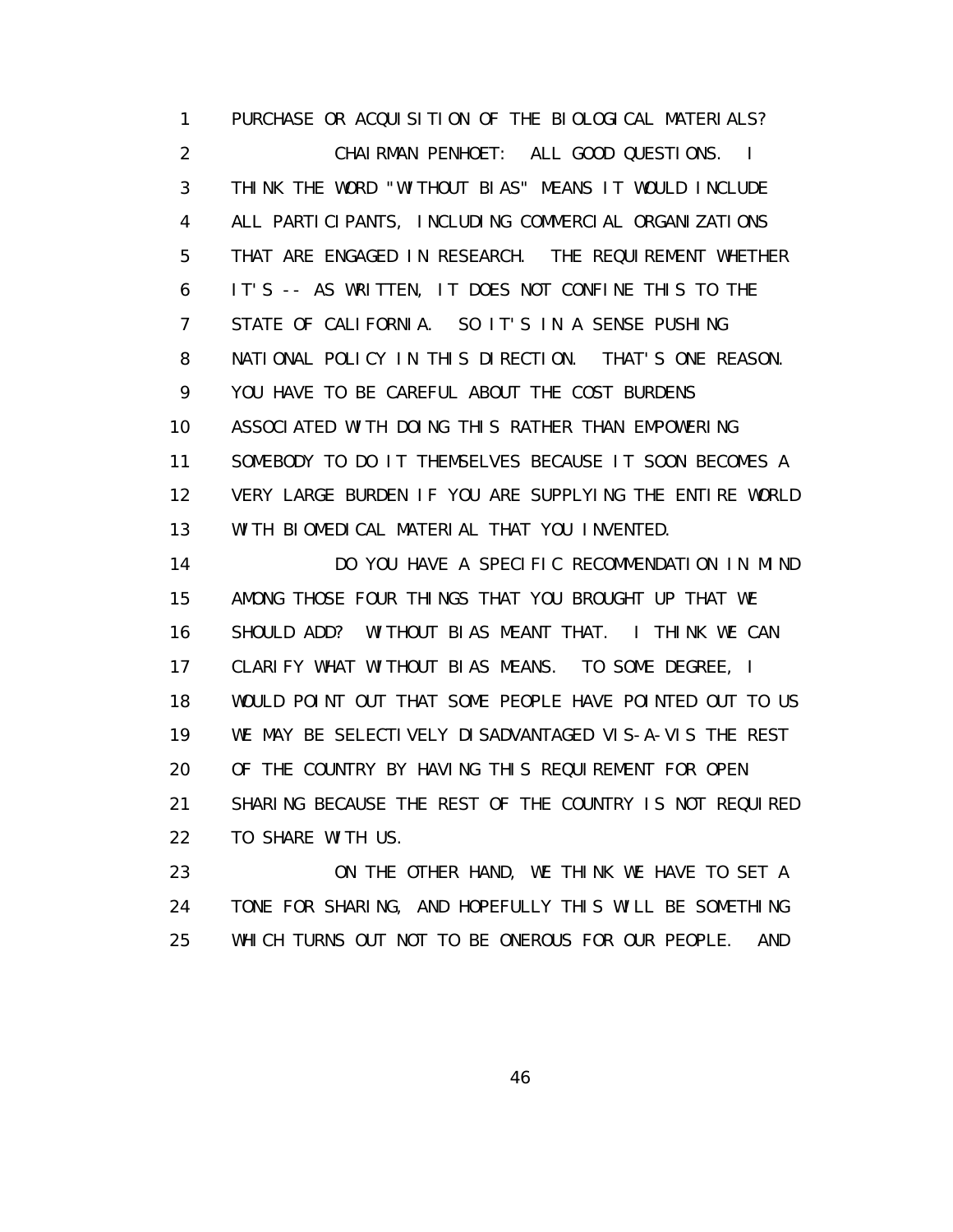1 WE HAVE WORKED HARD TO TRY TO PUSH THE ENVELOPE OF 2 SHARING, BUT AT THE MOMENT THIS, BY DESIGN, DOESN'T SAY 3 WILL SHARE WITH OTHER CALIFORNIA INSTITUTIONS.

 4 DR. PRIETO: ED, DO WE WANT TO INCLUDE, THEN, 5 OR ADD A RECIPROCITY CONDITION; THAT IS, THAT WE WILL 6 SHARE ASSUMING THAT THE ENTITIES WILL ALSO SHARE? I 7 ASKED THAT QUESTION TO ENTITIES OUTSIDE THE STATE OF 8 CALIFORNIA NOT COVERED BY CIRM CONDITIONS OR CIRM 9 FUNDED.

 10 CHAIRMAN PENHOET: IT WOULD REQUIRE GRANTEES 11 TO ENTER INTO AGREEMENTS WITH A LOT OF OTHER 12 INSTITUTIONS TO DO THAT, BUT IT'S CERTAINLY POSSIBLE 13 THAT WE COULD DO THAT.

 14 MS. STREITZ: SPEAKING ON BEHALF OF THE 15 UNIVERSITY OF CALIFORNIA, I THINK WE WOULD PREFER TO 16 TAKE THE HIGH ROAD AND SHARE WITH EVERYBODY REGARDLESS. 17 CHAIRMAN PENHOET: OKAY. THANK YOU. 18 MR. SHEEHY: I WAS GOING TO ADD, BECAUSE WE 19 DISCUSSED AT THE LAST MEETING, AND THERE WAS KIND OF AT 20 THE END A TONE THAT AT LEAST AT THE OUTSET WE SHOULD 21 TRY TO SET A HIGH BENCHMARK. THEN IF IT DOESN'T GET 22 MET, PERHAPS WE CAN READDRESS IT. 23 DR. PRIETO: OKAY.

24 CHAIRMAN PENHOET: OKAY. THANK YOU.

25 THE NEXT ONE IS PATENT APPLICATION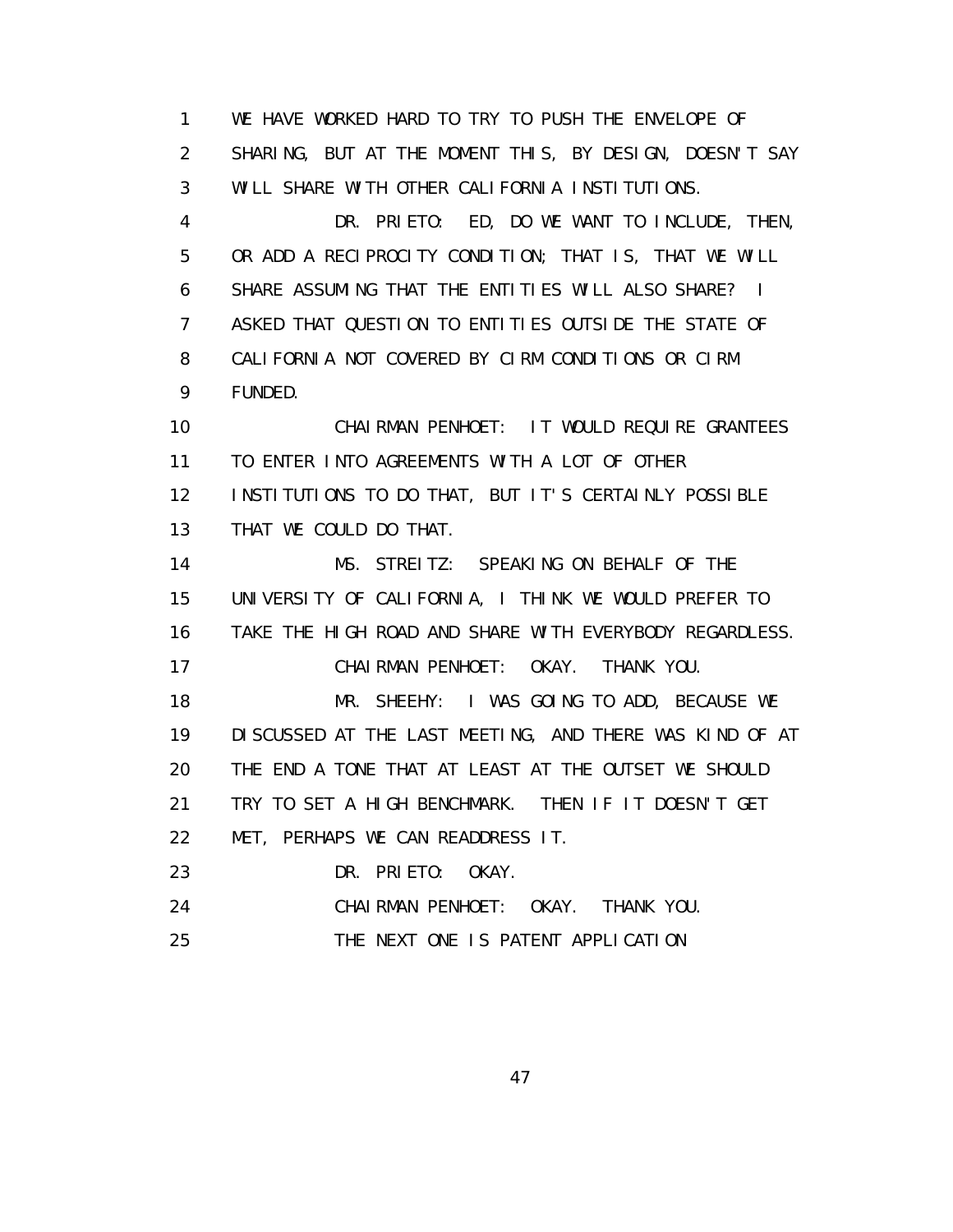1 REQUIREMENTS, SECTION C.

 2 THE GRANTEE ORGANIZATIONS BEAR THE COSTS AND 3 THE BURDEN, AND THAT THEY SHOULD REPORT THESE. WE'RE 4 SHORT A SECTION. UNDER ITEM H, ANY COMMENT ON H(C)? 5 MOVING ALONG TO D. D IS QUITE LONG, SO WE'LL 6 HAVE TO PARSE D. SO D(1), THAT THE GRANTEE INSTITUTION 7 SHALL ASSUME RESPONSIBILITY FOR LICENSING ACTIVITIES 8 AND EVERYTHING THAT THAT ENTAILS AND REPORT TO US ON AN 9 ANNUAL BASIS THE LICENSING ACTIVITIES THEY'VE 10 UNDERTAKEN. ANY COMMENTS ABOUT THAT? FROM THE 11 AUDIENCE? 12 GRANTEE ORGANIZATION SHALL NEGOTIATE 13 NONEXCLUSIVE LICENSES WHEREVER POSSIBLE. ANY COMMENTS? 14 JOHN SIMPSON. 15 MR. SIMPSON: HOW DO YOU DEFINE WHENEVER 16 POSSIBLE? I HAVE DIFFICULTY UNDERSTANDING HOW THAT 17 TRANSLATES INTO A REGULATION THAT YOU CAN HOLD SOMEONE 18 TO. CAN'T THEY JUST ALWAYS SAY, BUT IT WASN'T 19 POSSIBLE? IT WASN'T POSSIBLE. 20 CHAIRMAN PENHOET: WELL, PRESUMABLY THEY 21 WOULD HAVE TO BACK THAT UP WITH SOME GOOD FAITH EFFORT 22 TO HAVE DONE SO. AND STILL, OF COURSE, TWO AND THREE 23 ARE LINKED IN THIS CONCEPT. SO WHY DON'T WE GO ON AND 24 DISCUSS THREE. 25 NOTWI THSTANDING THE ABOVE, GRANTEE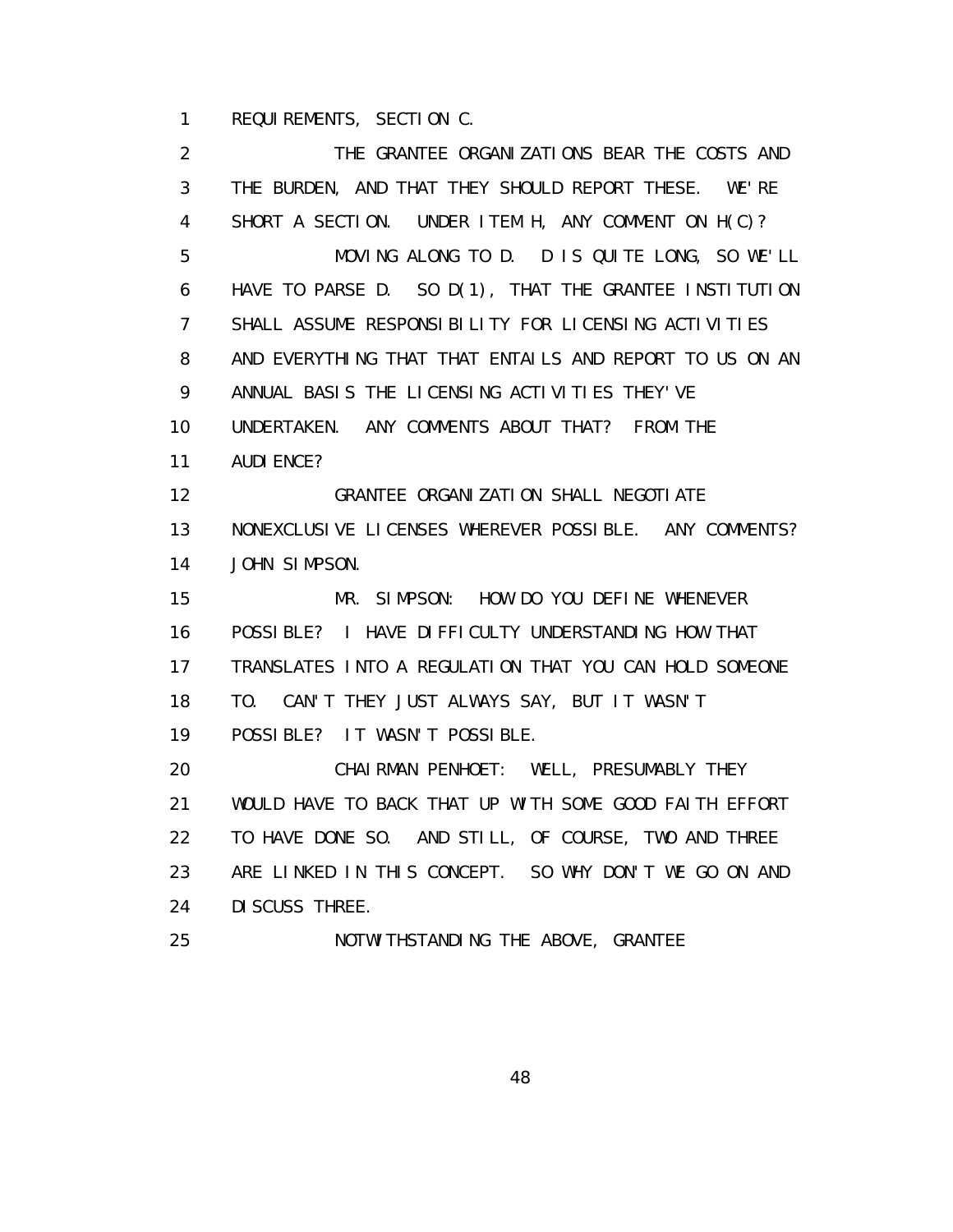1 ORGANIZATIONS MAY NEGOTIATE AND AWARD EXCLUSIVE 2 LICENSES IF THEY ARE NECESSARY TO PROVIDE ECONOMIC 3 INCENTIVES REQUIRED TO ENABLE COMMERCIAL DEVELOPMENT 4 AND AVAILABILITY OF THE INVENTION. IN GRANTING 5 EXCLUSIVE LICENSEES, GRANTEE ORGANIZATIONS SHOULD 6 CONSIDER DEVELOPMENT AND COMMERCIALIZATION CAPABILITIES 7 OF THE INTENDED LICENSEE. AND THEN FURTHER, IN 8 GRANTING EXCLUSIVE LICENSES UNDER 4, GRANTEE 9 ORGANIZATIONS SHALL INCLUDE TERMS FOR COMMERCIAL 10 DEVELOPMENT PLANS TO BRING THE INVENTION TO PRACTICAL 11 APPLICATION. SUCH PROVISIONS SHALL INCLUDE MILESTONES 12 AND BENCHMARKS SO THAT IT CAN BE ASSESSED AND 13 MONITORED.

 14 SO THESE TWO, THREE, AND FOUR WORKING 15 TOGETHER ESSENTIALLY EMBODY THE SERIES OF CONCEPTS 16 HERE. I THINK CERTAINLY NO. 2 MAKES IT EXPLICIT THAT 17 THAT'S THE FIRST ATTEMPT. YOU KNOW, TO SOME DEGREE 18 THESE ARE NUANCED DISCUSSIONS WITH THE COMMERCIAL WORLD 19 THAT ARE ENTERED INTO BY, FOR THE MOST PART, 20 UNIVERSITIES, SO MAYBE FOR THE SAKE OF THE DISCUSSION, 21 WE'LL USE UNIVERSITIES TO REPRESENT THE BULK OF THE 22 NONPROFITS THAT WE'RE TALKING ABOUT HERE. WE STRUGGLED 23 OBVIOUSLY WITH THIS ISSUE. STRUGGLING TO, FIRST OF 24 ALL, PUT SOME WEIGHT BEHIND THE STATEMENT ABOUT 25 NONEXCLUSIVE LICENSES BECAUSE I THINK THERE'S A GENERAL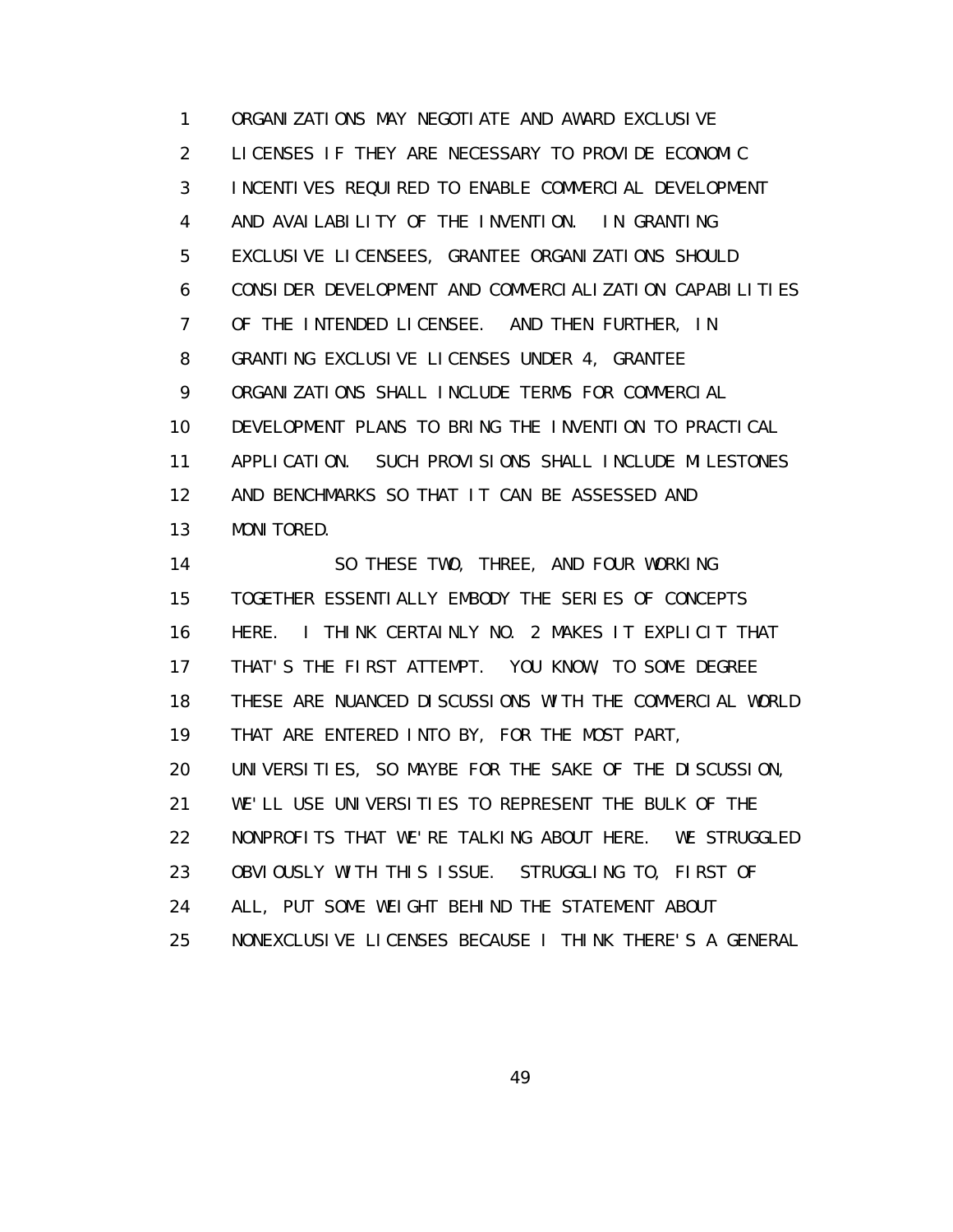1 FEELING THAT THE BROADEST UTILIZATION OF THIS 2 TECHNOLOGY WOULD BE VALUABLE.

 3 HAVING SAID THAT, I THINK MANY YEARS OF 4 EXPERIENCE HAS TAUGHT PEOPLE IN THE LICENSING WORLD 5 THAT OFTENTIMES, UNLESS THEY ARE PREPARED TO MAKE 6 EXCLUSIVE LICENSEES, ESPECIALLY FOR THERAPIES WHICH 7 REQUIRE AN ENORMOUS INVESTMENT ON THE PART OF THE 8 LICENSEE TO BRING IT TO MARKET, THAT THE INVENTIONS 9 WON'T BE PURSUED. SO WE TRIED HERE TO BALANCE A 10 PRESSURE TO DO LICENSING BROADLY WITH THE REALITY THAT 11 THERE ARE CIRCUMSTANCES. IF HISTORY IS A TEACHER IN 12 THIS REGARD, THERE ARE CIRCUMSTANCES WHEN TECHNOLOGY 13 WON'T BE DEVELOPED UNLESS YOU PROVIDE A LICENSEE WITH 14 AN OPPORTUNITY FOR EXCLUSIVITY. SO THAT'S THE BALANCE 15 WE SOUGHT TO ACHIEVE HERE IN THESE THINGS.

16 I DON'T KNOW WHETHER ANY OF YOU WHO HAVE 17 DIRECT EXPERIENCE IN THE UNIVERSITY WORLD WOULD WANT TO 18 COMMENT FURTHER ON THAT. THAT'S THE ESSENCE OF WHAT WE 19 TRIED TO DO. MAYBE FIRST, JOHN, IF WE COULD HAVE 20 COMMENTS FROM THE MEMBERS OF THE TASK FORCE ON TWO, 21 THREE, AND FOUR TOGETHER SINCE THEY ALL ARE SORT OF 22 COMMINGLED AND INTERACT WITH ONE ANOTHER. 23 NO COMMENTS FROM THE TASK FORCE, THEN FROM

24 THE AUDI ENCE.

25 MR. SIMPSON: IT'S TREMENDOUSLY DIFFICULT. I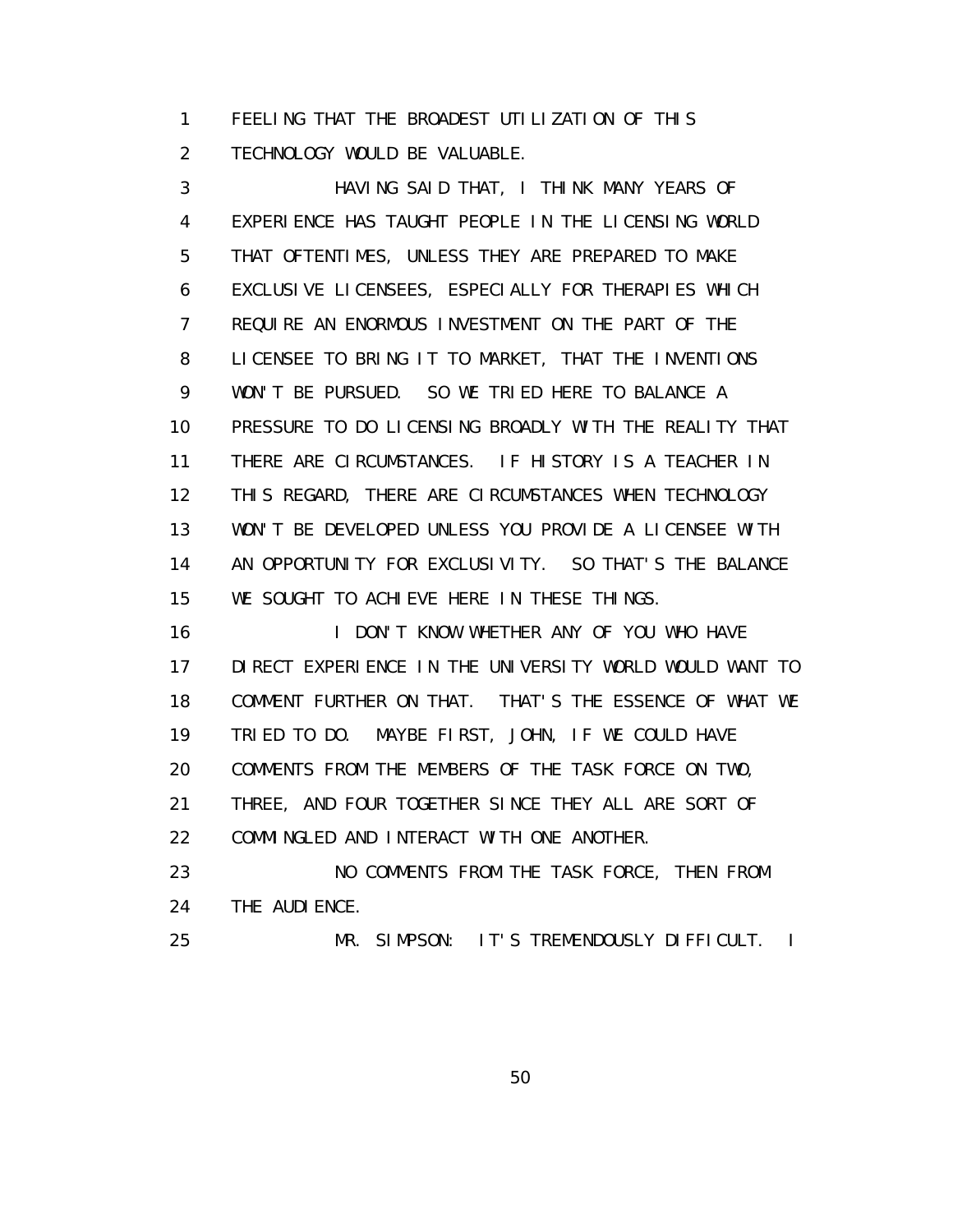1 UNDERSTAND THAT. I JUST RAISE THE ISSUE OF HOW YOU 2 PULL THAT. THE OTHER THING I WOULD ADD TO THE MIX 3 THERE IS THAT YOU MAY WANT TO CONSIDER A PROVISION WHEN 4 YOU'RE TALKING ABOUT LICENSING EXCLUSIVELY, THAT IT 5 SHOULD BE FOR DISEASE-SPECIFIC EXCLUSIVITY. SO THERE 6 ARE POTENTIALLY TIMES WHEN SOMEONE WOULD COME IN AND IF 7 YOU GAVE THEM A LICENSE FOR ALL SPECIFIC THERAPIES FROM 8 THAT PARTICULAR PATENT, IT PROBABLY WOULD ONLY WORK AT 9 DEVELOPING ONE OF THEM AT A TIME, AND IT MIGHT SLOW 10 THEM TO MARKET. SO YOU MIGHT WANT TO HAVE SOME SORT OF 11 LANGUAGE ABOUT DISEASE-SPECIFIC EXCLUSIVE LICENSING 12 RATHER THAN BROAD. I'M NOT SURE.

 13 CHAIRMAN PENHOET: THAT'S AN INTERESTING 14 SUGGESTION. I MEAN ONE WAY TO DO THAT WOULD BE IN THE 15 DILIGENCE REQUIREMENT. SO WE COULD SAY THAT IN THE 16 DILIGENCE REQUIREMENT UNDER SUCH LICENSEES 17 CONSIDERATION WOULD BE GIVEN TO MAXIMIZING USE FOR THE 18 VARIETY OF DISEASES WHICH WERE POSSIBLE. DOES THAT 19 ADDITION MAKE SENSE TO YOU? WE'LL HAVE TO REFINE THE 20 LANGUAGE AROUND THAT, BUT THAT COULD CERTAINLY BE PART 21 OF THE DUE DILIGENCE REQUIREMENTS.

22 ANY COMMENTS ON JOHN SIMPSON'S SUGGESTED 23 CHANGE FROM THE TASK FORCE? OTHER COMMENTS FROM THE 24 AUDIENCE?

25 MS. HOWARD: ELIZABETH HOWARD OF ORRICK.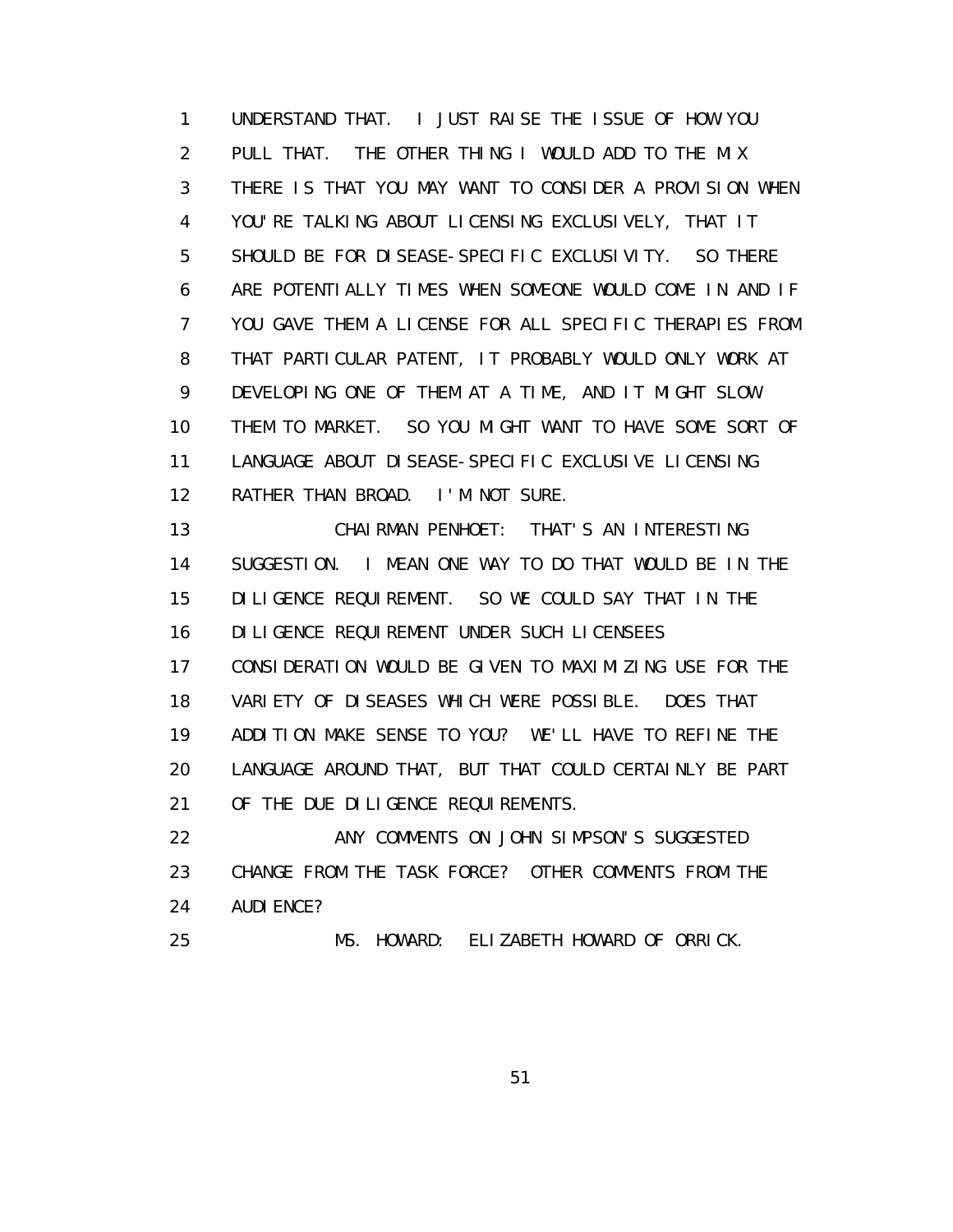1 SPEAKING TO TWO AS APPLIES TO THREE AND FOUR, THE 2 COMMENT WE JUST HEARD OF FIVE, I THINK THAT THIS 3 NEEDS TO BE -- TWO NEEDS TO BE TIED TO THREE. FOR 4 EXAMPLE, IF IT WERE TO SAY GRANTEE ORGANIZATIONS SHALL 5 NEGOTIATE NONEXCLUSIVE LICENSES FOR CIRM-FUNDED 6 INVENTIONS UNLESS THE SHOWING THAT THREE AND FOUR BELOW 7 ARE MET. OTHERWISE THERE ARE TWO THINGS THAT CAN 8 HAPPEN. ONE IS THAT WE DON'T GET ENOUGH NONEXCLUSIVE 9 LICENSES; BUT IN ADDITION, WHENEVER THERE IS AN 10 EXCLUSIVE LICENSE, THIS IS GOING TO HAVE THE EFFECT OF 11 LAW, WHENEVER POSSIBLE FOR THE STANDARD THAT THREE AND 12 FOUR COULD NEVER OCCUR. 13 CHAIRMAN PENHOET: THAT OKAY WITH EVERYBODY?

 14 THANK YOU. LET'S SEE. WE'VE BEEN JOINED BY JESSE 15 REYNOLDS HIMSELF.

 16 MR. REYNOLDS: JESSE REYNOLDS FROM THE CENTER 17 FOR GENETICS AND SOCIETY. I SUPPOSE I SHARE A LITTLE 18 BIT OF MR. SIMPSON'S CONCERNS ABOUT BALANCING OUT THE 19 NONEXCLUSIVE AND THE EXCLUSIVE LICENSES. AND THE 20 STATEMENT SEEMS TO -- WELL, I MEAN SOMETIMES THE 21 EXCLUSIVE LICENSES ARE PREFERABLE FOR GETTING PRODUCTS 22 TO MARKET AND SO FORTH THAN SOMETIMES NONEXCLUSIVE ARE. 23 THIS STATEMENT SEEMS TO EXPRESS AN APPROPRIATE 24 PREFERENCE FOR NONEXCLUSIVE LICENSING. I'M JUST 25 CONCERNED ABOUT A SITUATION WHERE WHAT'S BEST FOR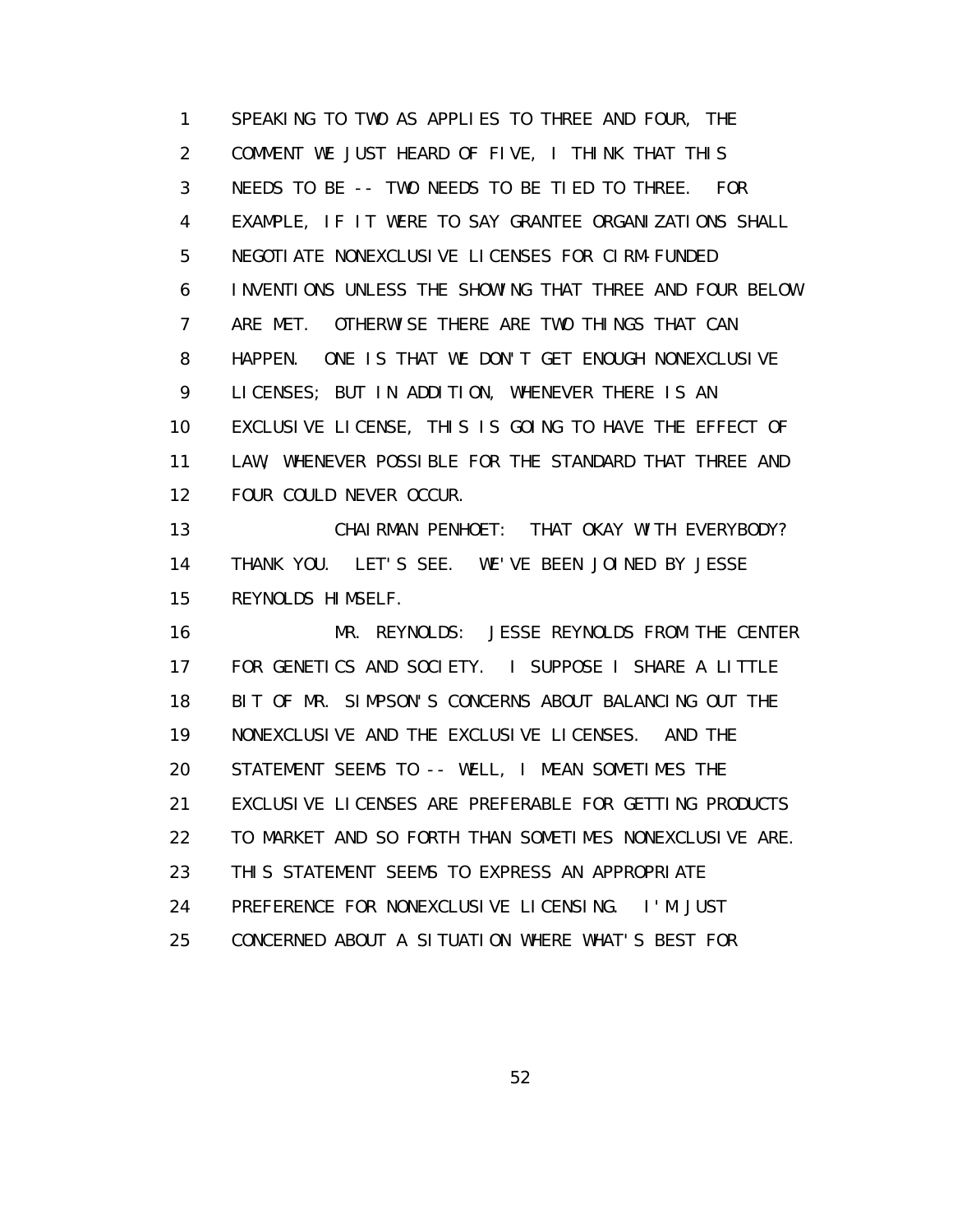1 CALIFORNIA AS A WHOLE DOESN'T NECESSARILY COINCIDE WITH 2 WHAT'S IN THE INTEREST OF THE GRANTEE AND THE LICENSEE. 3 SO IN THAT REGARD, PERHAPS WHAT COULD BE 4 BENEFICIAL HERE IS TO HAVE SOME PERSON BE RESPONSIBLE 5 FOR CHECKING THIS STATEMENT OF PREFERENCE, STATEMENT OF 6 BALANCE, BE IT WITHIN THE CIRM OR WITHIN THE BROADER 7 STATE GOVERNMENT.

8 CHAIRMAN PENHOET: ANY OTHER COMMENTS FROM 9 THE AUDI ENCES? KEN TAYMOR.

 10 MR. TAYMOR: FOLLOWING UP ON THE COMMENTS 11 ABOUT WHENEVER POSSIBLE, FOR CLARIFICATION, IF A 12 NONEXCLUSIVE -- IF AN EXCLUSIVE LICENSE WERE GRANTED, 13 AND I WAS ACCOMPANIED -- I WAS A LAWYER REPRESENTING A 14 COMPANY THAT WANTED TO CHALLENGE THAT LICENSE AS A 15 VIOLATION OF THIS REGULATION, WOULD A SIMPLE AFFIDAVIT 16 FROM THAT COMPANY SAYING WE WOULD BE WILLING TO LICENSE 17 THAT INVENTION ON A NONEXCLUSIVE BASIS THEREBY BE 18 ACTIONABLE? IT SEEMS TO ME THAT IT WOULD BE HELPFUL 19 PERHAPS TO HAVE SOMEONE WITHIN CIRM, SOMEONE WITHIN THE 20 STATE ULTIMATELY TO MAKE THE DETERMINATION. RATHER 21 THAN BE A NECESSITY DETERMINATION, REALLY JUST SAY IN 22 THE, YOU KNOW, OPINION OF THE INSTITUTION, THE GRANTEE 23 INSTITUTION, AFTER A DILIGENT CHECKLIST, AFTER GOING 24 THROUGH SOME PROCESS THAT REACHED A DETERMINATION, 25 THEY -- YOU WILL HAVE A TRACK RECORD. YOU'LL BE ABLE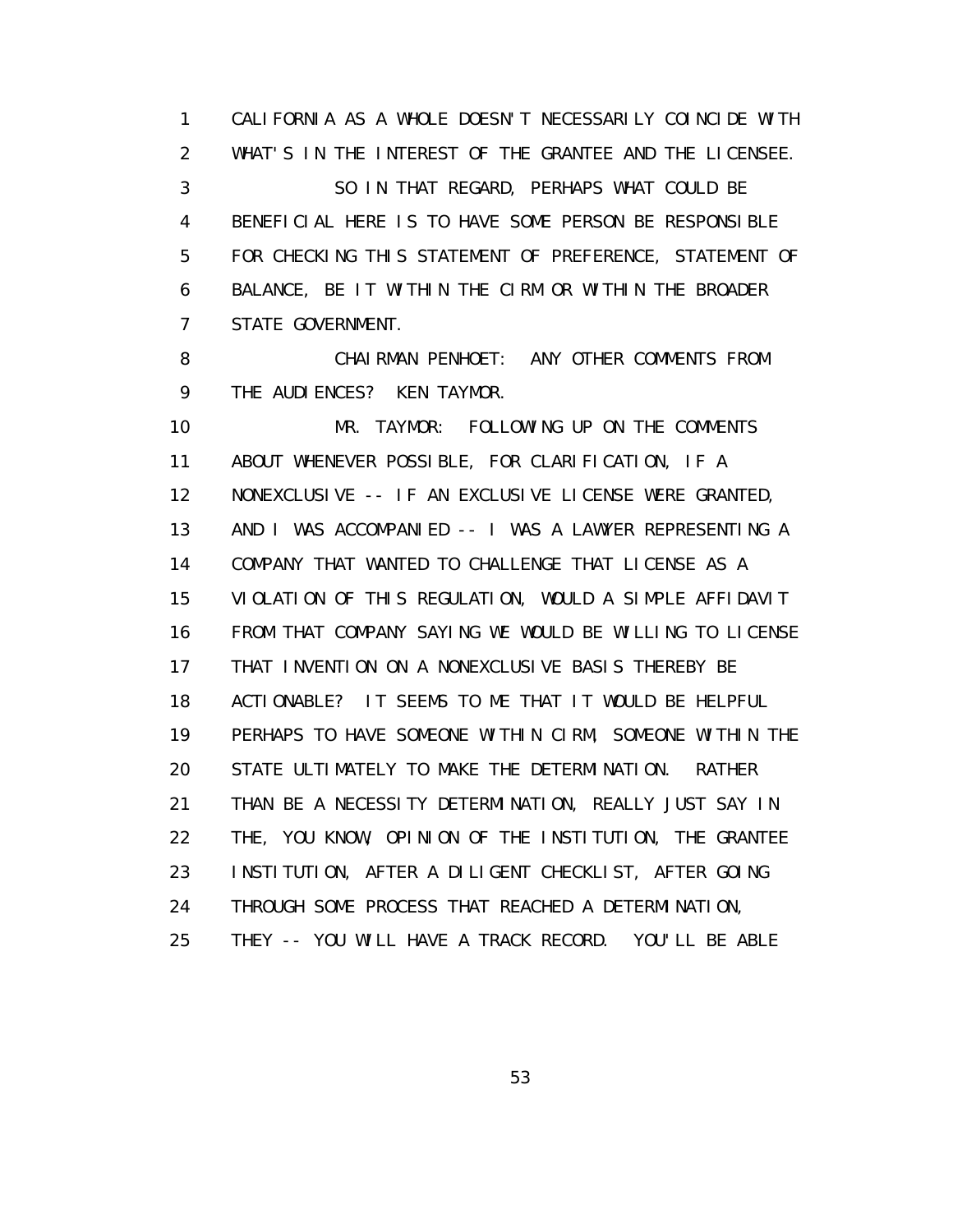1 TO VIEW THESE PEOPLE IN ACTION. YOU'LL BE ABLE TO, IF 2 YOU FEEL THAT THEY'RE GIVING TOO MANY EXCLUSIVE 3 LICENSES, YOU FEEL THAT THIS WILL BE CHALLENGED BY THE 4 PUBLIC WITH A GREAT DEAL OF TRANSPARENCY, IT MAY BE 5 BETTER TO TAKE THE RISK THAT ONE OR TWO CASES MAY BE 6 DONE IMPROPERLY BY A GRANTEE INSTITUTION THAN TO OPEN 7 THIS UP TO A TREMENDOUS AMOUNT OF LITIGATION AND 8 UNCERTAINTY ON THE PART OF POTENTIAL LICENSEES. 9 CHAIRMAN PENHOET: GOOD POINT IN DRAFTING 10 FINAL REGULATIONS, TO BE SURE. ANY FURTHER COMMENT? 11 OKAY. 12 FIVE, GRANTEE ORGANIZATIONS SHALL GRANT 13 LICENSES INVOLVING CIRM-FUNDED PATENTED INVENTIONS TO 14 ORGANIZATIONS WITH PLANS FOR ACCESS TO RESULTANT 15 THERAPIES FOR MEDI-CAL AND UNINSURED CALIFORNIA PATIENT 16 POPULATIONS.

 17 DR. WRIGHT: THIS IS JANET WRIGHT. I HAVE A 18 QUESTION ABOUT THE INTENT, AND I DON'T HAVE LANGUAGE TO 19 OFFER, BUT I'M QUESTIONING DOES THIS MEAN SHALL GRANT 20 PREFERENTIALLY, GRANT LICENSES PREFERENTIALLY? 21 CERTAINLY DOESN'T MEAN SOLELY.

 22 CHAIRMAN PENHOET: I THINK IT MEANS THAT ANY 23 GRANT -- ANY LICENSE WOULD HAVE TO BE ACCOMPANIED BY A 24 PLAN FOR ACCESSING THESE THERAPIES TO THESE TWO PATIENT 25 POPULATIONS.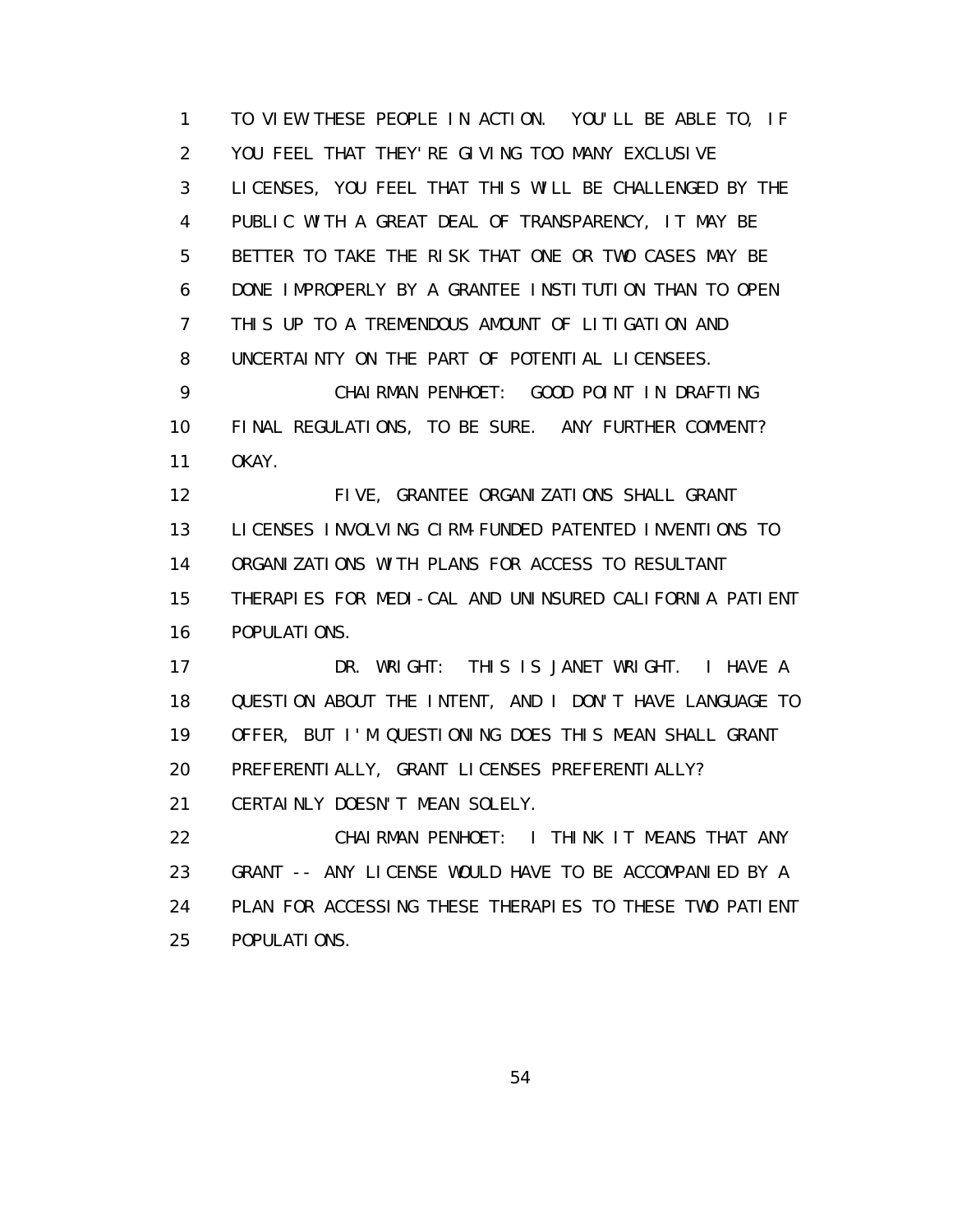1 DR. WRIGHT: ALL LICENSES. 2 CHAIRMAN PENHOET: ALL LICENSES. ALL 3 EXCLUSIVE LICENSES. ALL LICENSES JUST GENERALLY. WHY 4 NOT? 5 DR. WRIGHT: LET'S NOT SEPARATE. 6 CHAIRMAN PENHOET: JUST ALL LICENSES. SO 7 EVERY GROUP WOULD HAVE TO COME UP WITH A PLAN. IT'S 8 HARD TO SPECIFY EXACTLY IN ADVANCE WHAT THAT PLAN MIGHT 9 BE, BUT PUTS PRESSURE ON ORGANIZATIONS TO GET THOSE 10 PLANS. 11 DR. PRIETO: I READ THAT THIS APPLIES TO ALL 12 LICENSES, BUT THE QUESTION I HAVE IS WHO OVERSEES OR 13 EVALUATES THOSE PLANS? 14 CHAIRMAN PENHOET: WELL, THE GRANTEE 15 INSTITUTIONS THEMSELVES HAVE THE GENERAL OBLIGATION. 16 WE WILL BE INFORMED AS TO THE CONTENT OF THE 17 APPLICATIONS IN THE ANNUAL REPORTS -- I MEAN THE 18 LICENSES IN THE ANNUAL REPORTS. SO CIRM WILL HAVE SOME 19 OVERSIGHT IN A SENSE, AT LEAST KNOWLEDGE OF WHAT'S 20 GOING ON, THE ABILITY TO SIT DOWN WITH GRANTEES AND 21 DISCUSS THIS. BUT THERE'S NO, YOU KNOW, OFFICIAL BOARD 22 OR SOMETHING THAT WOULD RENEW ALL THE LICENSES. 23 DR. PRIETO: I WONDER WHETHER THIS WILL END 24 UP COMING BACK AS A KIND OF CONTENTION OR AN ISSUE 25 BEFORE THE ICOC OR, YOU KNOW, IN THE PUBLIC IN GENERAL,

<u>55 September 2006 September 2006 September 2006 September 2006 September 2006 September 2006 September 2006 S</u>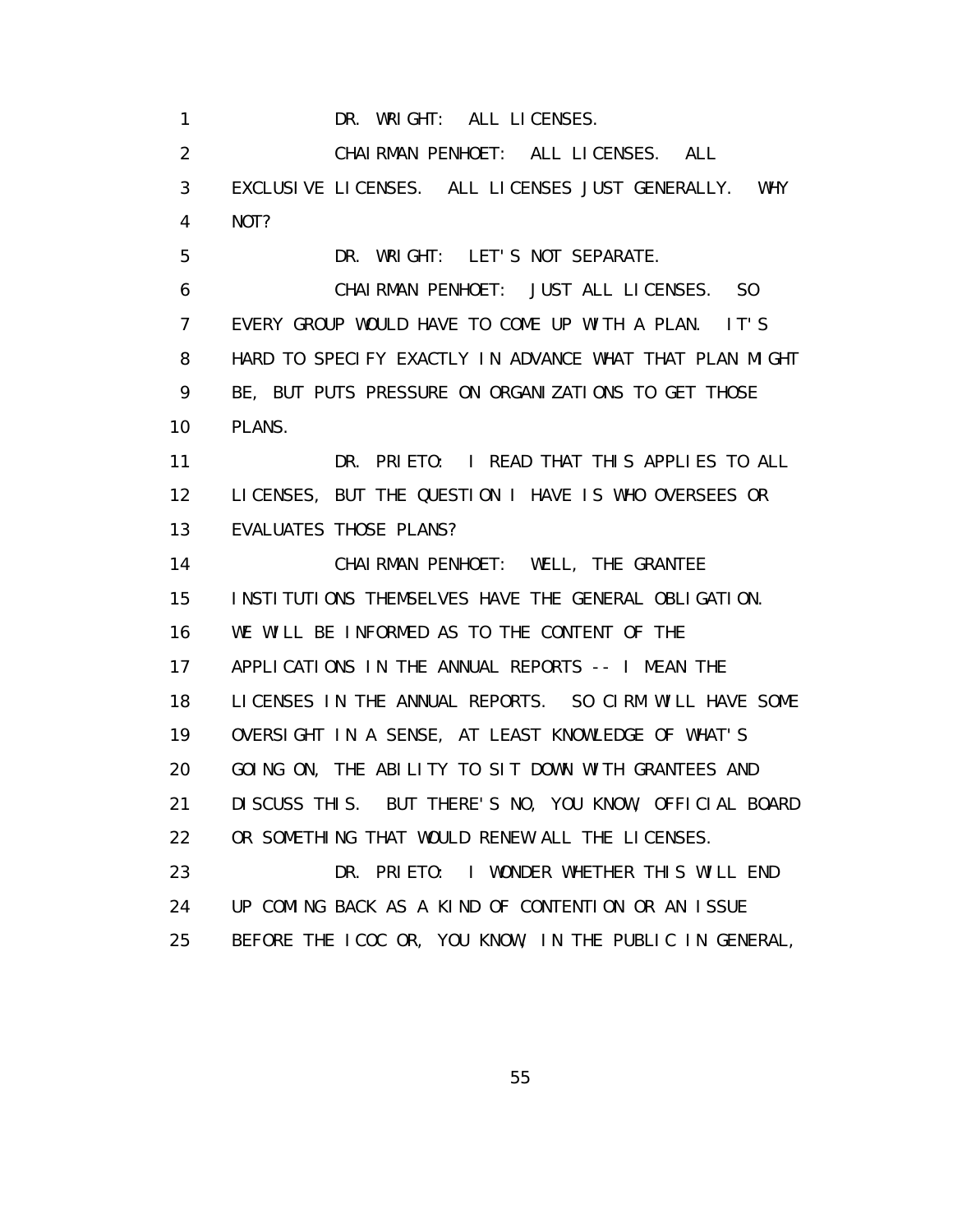1 YOU KNOW, WHETHER THE PLANS ARE ADEQUATE OR NOT. I 2 JUST WOULD LIKE TO SEE SOME WAY OF EVALUATING THESE 3 ADEQUATELY.

 4 CHAIRMAN PENHOET: WHY NOT -- WE'RE TRYING TO 5 BALANCE, AND I'M TRYING TO THINK -- MAYBE SOME OF THE 6 OTHER PEOPLE HAVE AN IDEA ON THIS SUBJECT. THE ISSUE 7 IS THE RELATIVELY MODEST RESOURCES OF THE CIRM ITSELF 8 AND, YOU KNOW, TO SOME DEGREE FORCE OF LAW, THERE WILL 9 BE A BODY IN THE REGULATIONS TO ESSENTIALLY DRIVE 10 ORGANIZATIONS TO BEHAVE IN THIS WAY. I MEAN THERE WAS 11 IN -- WE DISCUSSED EARLIER IN THE REPORT BROUGHT TO US 12 TODAY BY THE CONSUMER GROUP, THERE WAS A PROVISION 13 ABOUT PRICING, THAT COMPANIES WOULD MAKE THEIR PRODUCTS 14 AND RESULTANT THERAPIES AVAILABLE AT THE LOWEST 15 AVAILABLE COMMERCIAL PRICE. THAT IS SOMETHING THAT 16 PERHAPS MR. SIMPSON WILL BRING UP. IT WAS PART OF 17 THEIR REPORT. THAT IS SOMETHING WE DISCUSSED BEFORE. 18 THAT'S ONE POSSIBILITY. 19 BUT IT'S THE ISSUE REALLY OF ENFORCEMENT 20 HERE. ALSO MAYBE KEN TAYMOR'S CONCERN IS THAT IF THERE

21 IS VAGUENESS HERE, IT COULD BE CHALLENGED IN COURT

22 LATER AS BEING UNLAWFUL FOR ONE REASON OR ANOTHER BY A

23 SUITOR WHO WANTED TO HAVE THE TECHNOLOGY AND SAYS I

24 HAVE A BETTER PLAN THAN YOU.

25 DR. PRIETO: THAT'S A GOOD POINT. I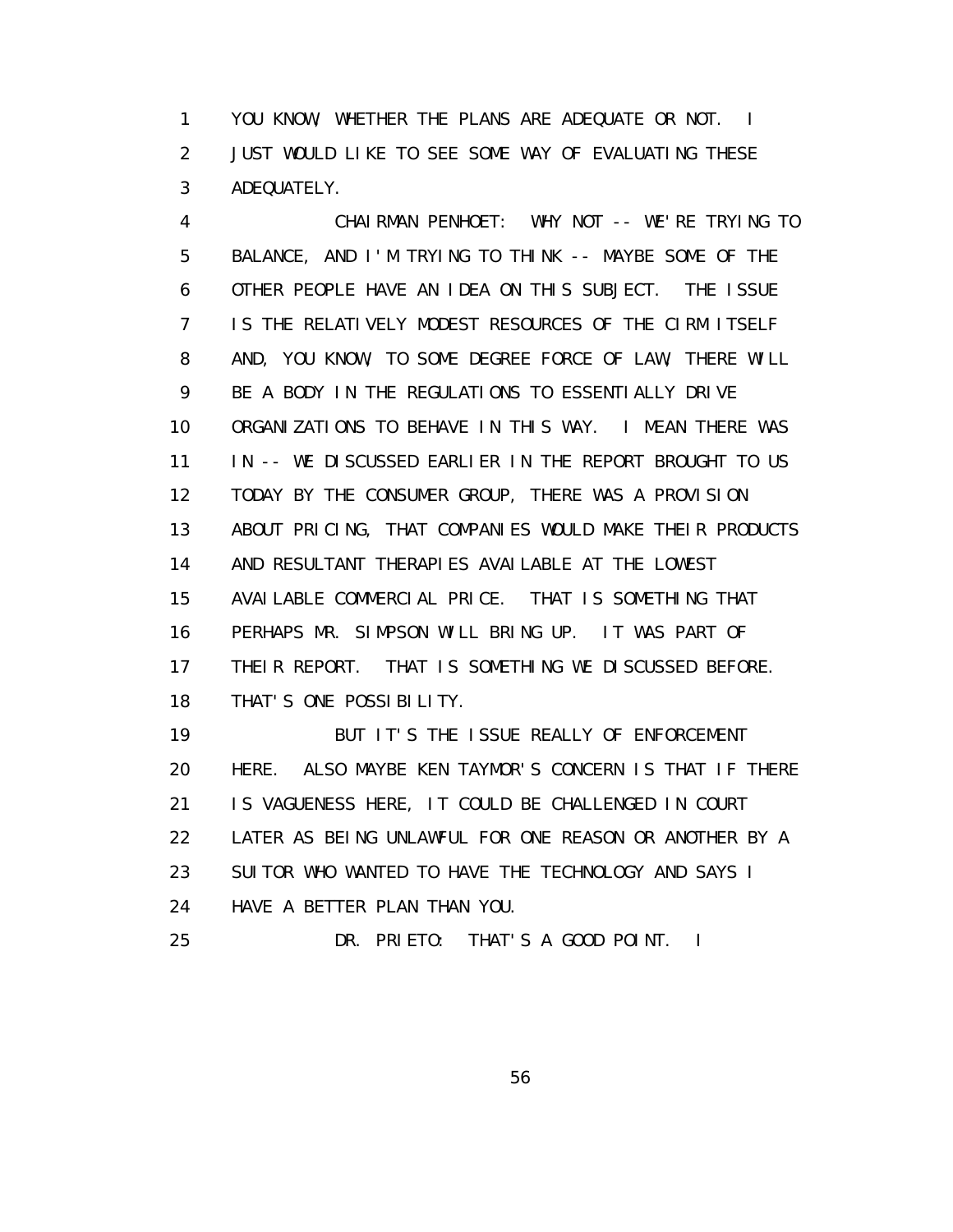1 CERTAINLY DON'T WANT TO OPEN ANYTHING UP FOR MORE 2 LITIGATION, BUT I JUST -- I WANT THE LANGUAGE TO BE 3 PRECISE ENOUGH FOR PEOPLE TO UNDERSTAND THEIR 4 EXPECTATIONS AND FOR US TO HAVE SOME REASONABLE 5 EXPECTATIONS OF PEOPLE. I DON'T WANT TO IMPOSE MORE ON 6 CIRM STAFF BECAUSE WE DON'T HAVE ENOUGH STAFF TO POLICE 7 THAT, BUT I JUST WOULD LIKE THE EXPECTATIONS TO BE 8 CLEAR.

 9 CHAIRMAN PENHOET: MAYBE IT'S THE TIME TO ASK 10 FOR SOME COMMENT BY THE PUBLIC. YOU WANT TO COMMENT, 11 MR. SIMPSON?

 12 MR. SIMPSON: WE DID MAKE THE PROPOSAL THAT 13 YOU REFERRED TO, SPECIFICALLY A REQUIREMENT THAT THE 14 GRANTEES WOULD SELL AT THEIR BEST COMMERCIAL PRICE TO 15 THE STATE, THINGS LIKE MEDI-CAL. WE THINK THAT'S A 16 GOOD, SOUND PROPOSAL. THERE ARE SOME OTHER MODELS FOR 17 THAT WITH THE FEDERAL GOVERNMENT WITH THE VETERAN'S 18 ADMINISTRATION AND MEDICARE, AS I UNDERSTAND IT. WE 19 THINK THAT'S A GOOD SPECIFIC MODEL. IT GOES, AGAIN, TO 20 THE POINT OF WHATEVER REGULATIONS YOU END UP WITH, I 21 THINK THEY NEED TO BE SPECIFIC AND CLEAR. AND PERHAPS 22 THE POSITIVE SIDE OF THE LITIGATION THAT'S GOING ON NOW 23 IS THAT THERE IS A LITTLE BIT OF TIME TO GET THESE 24 REGULATIONS RIGHT.

25 CHAIRMAN PENHOET: WE CERTAINLY HAVE 270 DAYS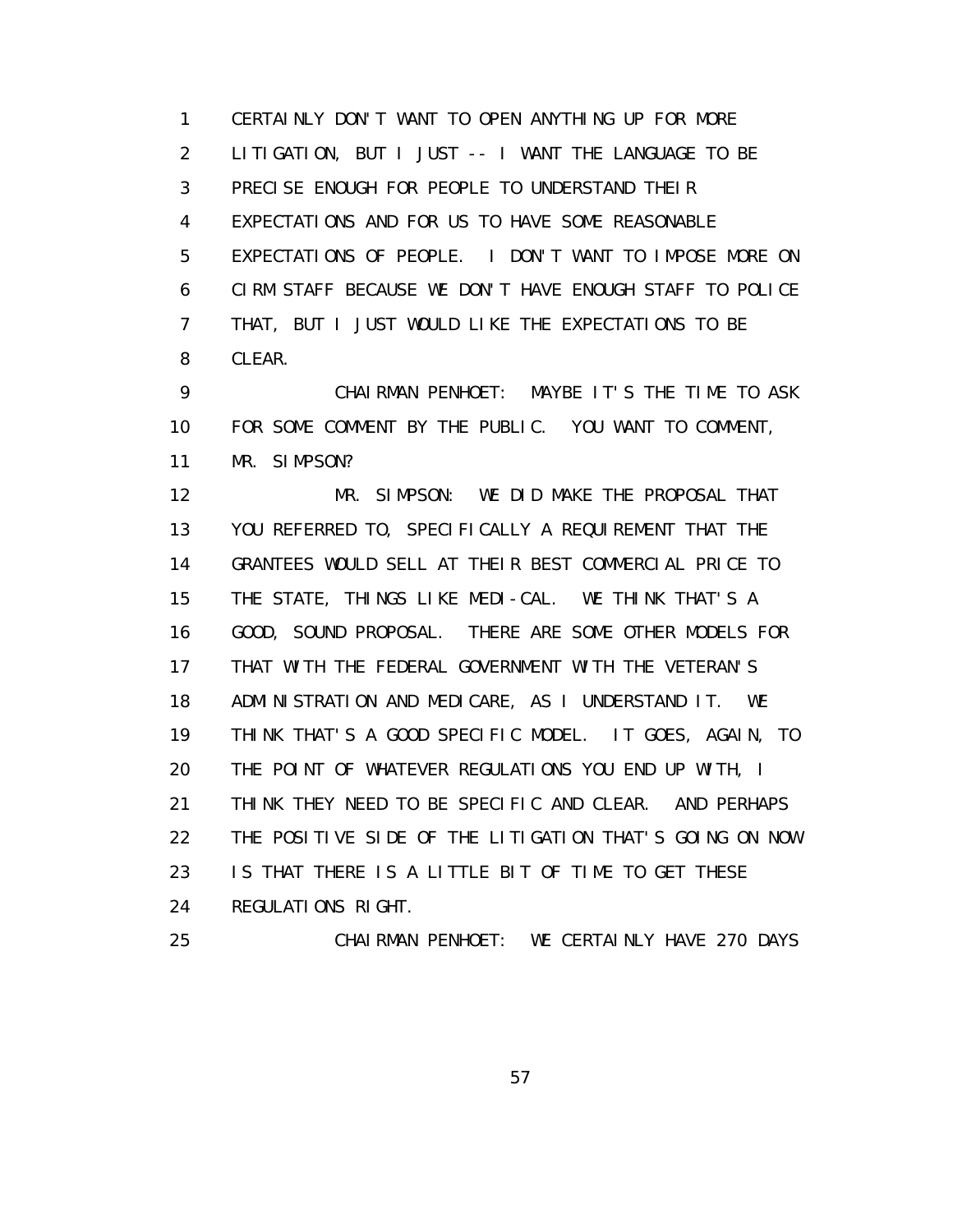1 TO REFINE ALL THESE CONCEPTS. THAT'S FOR SURE. I 2 THINK THAT IS A PROPOSAL FROM THAT GROUP. LOWEST 3 AVAILABLE U.S. COMMERCIAL PRICE WOULD BE A SPECIFIC 4 BENCHMARK. SO JUST AS A PRACTICAL MATTER, IN THE WAY 5 PRICING WORKS, IT WOULD BE HARD TO SAY THAT IT WILL BE 6 A PRICE LESS THAN THE LOWEST AVAILABLE COMMERCIAL PRICE 7 BECAUSE MANY OF THE OTHER GROUPS LIKE THE VETERANS 8 ADMINISTRATION HAVE A MOST FAVORED NATION CLAUSE IN 9 THEIR PURCHASING, SO PRETTY SOON THE PRICE WOULD GO TO 10 ZERO IF YOU FOLLOWED IT DOWN QUICKLY ENOUGH. BUT 11 MATCHING THE LOWEST AVAILABLE COMMERCIAL PRICE FOR 12 THESE TWO POPULATIONS WOULD BE REALISTIC. 13 DR. PRIETO: I DON'T KNOW IF THE PRICE GOES 14 TO ZERO, BUT PRETTY SOON EVERYBODY GETS THAT SAME 15 LOWEST PRICE, BUT THERE ARE OTHER WAYS OF PROVIDING -- 16 MAKING TREATMENTS AVAILABLE WITHOUT SPECIFICALLY 17 DISCUSSING PRICING. I KNOW BOB HAS BROUGHT UP THE 18 ISSUE OF PILOT PROJECTS, AND THERE ARE VARIOUS WAYS 19 THIS COULD BE DONE. I JUST WOULD LIKE TO SEE SOMETHING 20 IN THE LANGUAGE, AND MAYBE IT DOESN'T HAVE TO BE IN THE 21 INITIAL VERSION, TALKING ABOUT HOW THESE PLANS ARE 22 LOOKED AT JUST SO THAT THEY DO GET SOME EVALUATION. 23 CHAIRMAN PENHOET: I'M TRYING TO THINK HARD 24 ABOUT WHO WOULD DO THAT. 25 DR. PRIETO: I REALIZE IT'S A PROBLEM.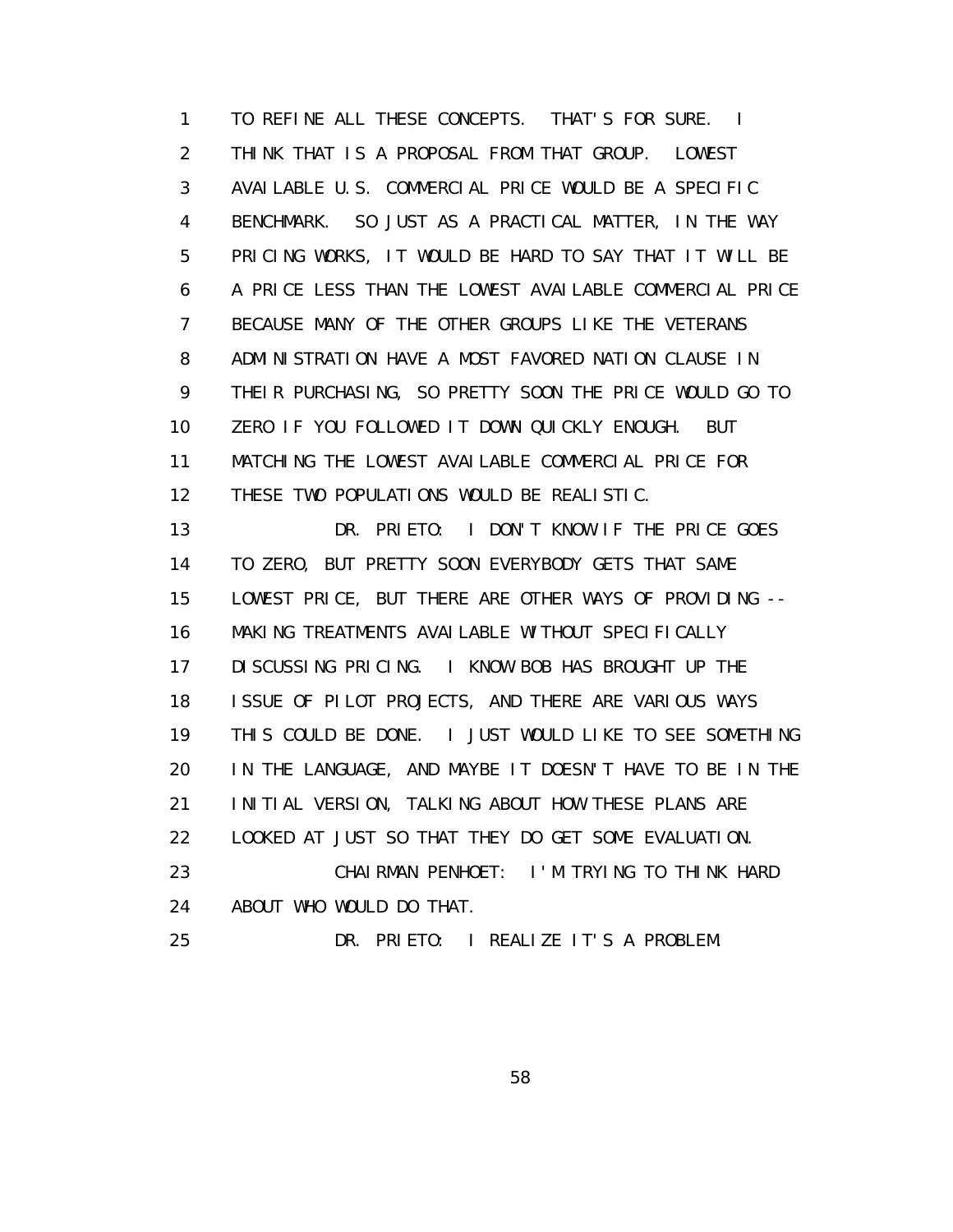1 CHAIRMAN PENHOET: I MUST SAY PERSONALLY I 2 DON'T HAVE AN AVERSION TO THE LOWEST AVAILABLE U.S. 3 COMMERCIAL PRICE AS SOMETHING -- FOR THESE TWO 4 POPULATIONS. THIS IS NOT FOR ALL CALIFORNIANS. IT'S 5 FOR UNINSURED CALIFORNIANS AND MEDI-CAL RECIPIENTS. I 6 DON'T KNOW WHETHER THAT WOULD BE A FEATURE THAT WOULD 7 PRECLUDE -- WHAT YOU WORRY ABOUT WHEN YOU LOAD TOO MANY 8 OF THESE THINGS ON IS THAT WE WON'T FIND BUYERS FOR OUR 9 TECHNOLOGY AND, THEREFORE, THE TECHNOLOGY WON'T BE 10 DEVELOPED. THAT'S THE CONCERN ON THE OTHER SIDE. 11 DR. PRIETO: RIGHT. 12 CHAIRMAN PENHOET: WE HAVE WENDY FROM THE UC. 13 MS. STREITZ: THIS IS ONE OF OUR BIG CONCERNS 14 WITH THIS KIND OF CLAUSE IN GENERAL IS THAT IT WILL 15 SCARE COMPANIES AWAY AND WE WON'T BE ABLE TO GET 16 ANYTHING TURNED INTO A TREATMENT AND OUT TO THE PUBLIC. 17 ONE OF THE BEAUTIES ABOUT THIS THING WITH 18 REQUIRING THE COMPANIES THEMSELVES TO COME UP WITH A 19 PLAN IS THEY CAN BE VERY CREATIVE AND VERY FLEXIBLE. 20 THEY KNOW THEIR MARKET AND WHAT THEY CAN AND CAN'T DO, 21 AND THIS WOULD ENCOURAGE THEM TO BE VERY FLEXIBLE. NOT 22 HAVING TO TELL THEM IN ADVANCE HOW TO DO IT WITHOUT 23 TELLING THEM IN ADVANCE HOW TO DO IT, SO THAT'S A PLUS 24 HERE. 25 ONE CONCERN ABOUT -- I HAVE A NUMBER OF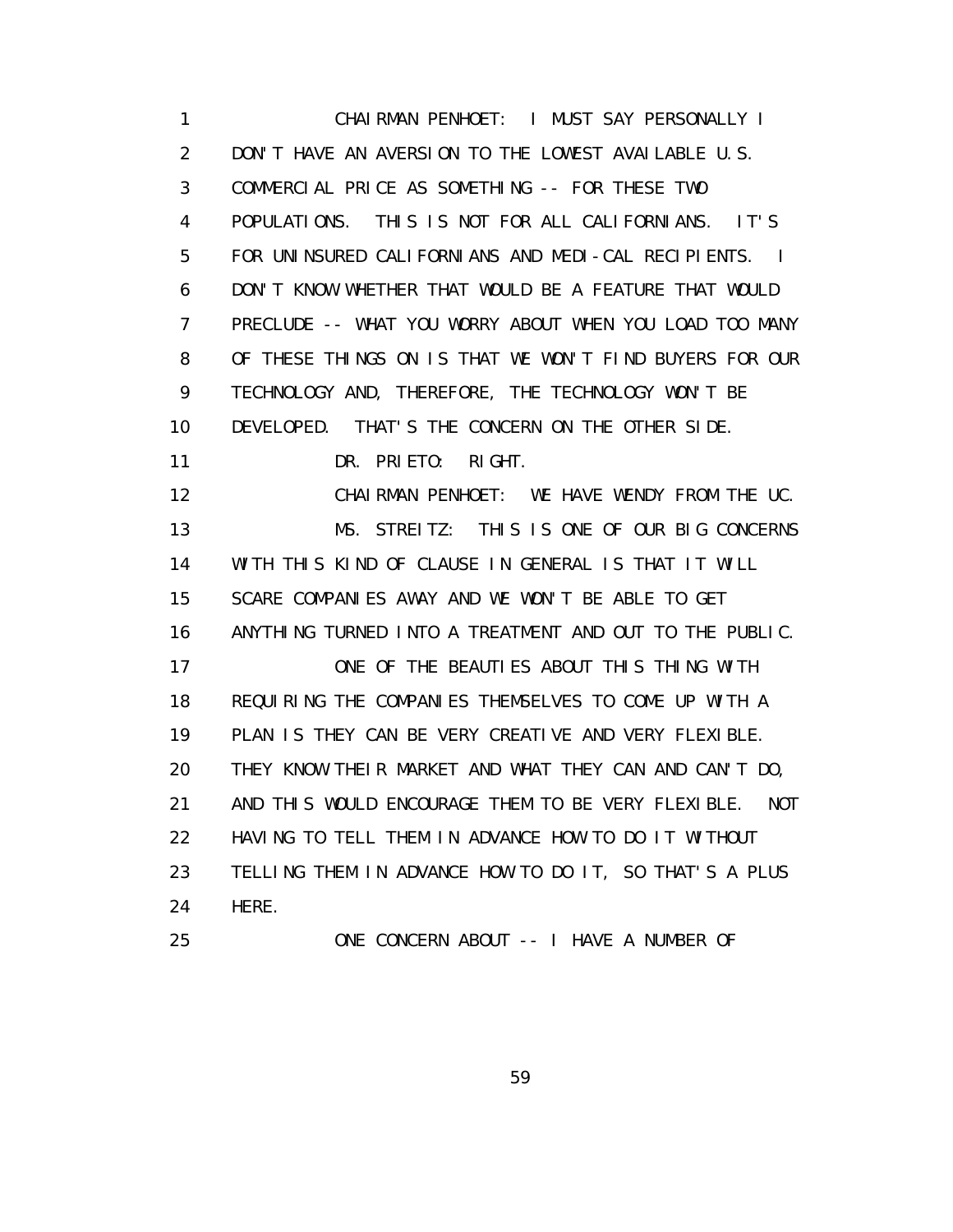1 POINTS. I'M TRYING TO THINK WHICH ONES I WANT TO MAKE 2 RIGHT NOW. CONTRARY TO POPULAR BELIEF, WE DON'T HAVE 3 COMPANIES LINED UP OUTSIDE OUR DOOR WAITING TO LICENSE 4 OUR INVENTIONS. WE'RE LUCKY TO HAVE ONE COMPANY. 5 THAT'S A HIT. IF WE HAVE SOMEBODY THAT WANTS TO 6 LICENSE AN INVENTION, THAT'S A GOOD THING. SO WE DON'T 7 ALWAYS HAVE MULTIPLE BIDDERS. IN FACT, WE RARELY HAVE 8 MULTIPLE BIDDERS.

 9 ONE OF MY CONCERNS WITH THIS IS IF YOU 10 REQUIRE THAT EVERY LICENSEE HAVE A PLAN, IF THE ONLY 11 COMPANY THAT'S WILLING TO STEP UP TO THE PLATE AND 12 INVEST THE MONEY TO DEVELOP THE INVENTION SAYS WE'RE 13 NOT DOING A PLAN, THEN WHAT DO WE DO? DO WE SHELF THE 14 TECHNOLOGY AND NOBODY GETS IT? SO YOU MAY WANT -- WHAT 15 I WAS THINKING HERE THAT MAY WORK IS SOMETHING ALONG 16 THE LINES OF WHAT BAYH-DOLE DOES FOR SMALL BUSINESSES. 17 THEY SAY THAT WE HAVE TO BASICALLY GIVE THEM AN 18 ADVANTAGE AND WE HAVE TO SEEK THEM PREFERENTIALLY. WE 19 HAVE TO PREFERENTIALLY LICENSE TO SMALL BUSINESSES. 20 AND THAT MIGHT BE A GREAT WAY TO GO HERE IS TO SAY THAT 21 WE HAVE TO PREFERENTIALLY LICENSE TO THOSE WITH A PLAN 22 FOR ACCESS TO THESE POPULATIONS. YOU CAN SAY WITH THE 23 BEST PLAN FOR ACCESS, ASSUMING THAT WE'RE FORTUNATE TO 24 GET TWO COMPANIES THAT EACH HAVE PLANS FOR ACCESS. 25 MR. TOCHER: WOULD YOU SAY, THEN, THAT THE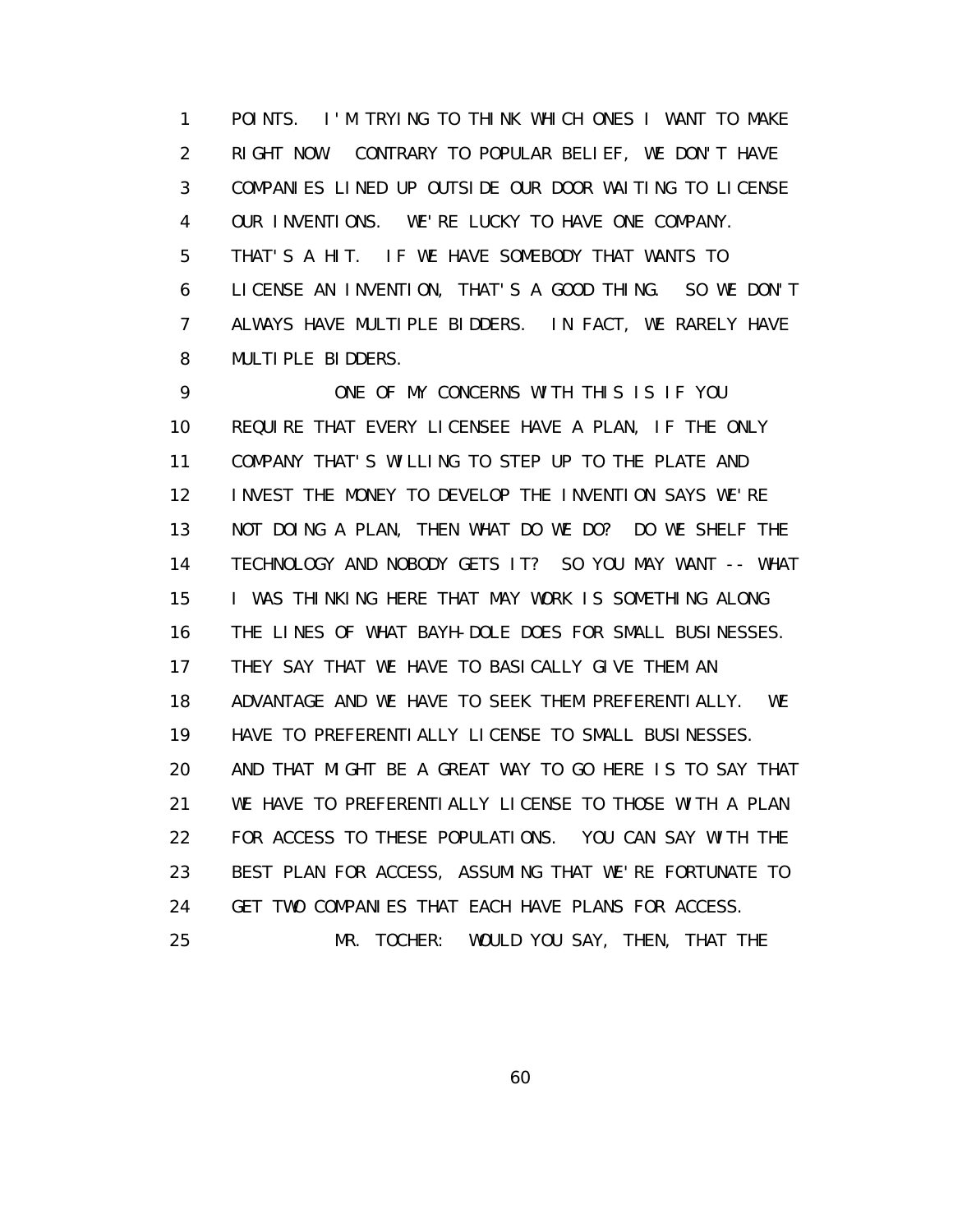1 LOWEST AVAILABLE U.S. COMMERCIAL PRICE, THEN, INFRINGES 2 TOO MUCH ON THE FLEXIBILITY THAT YOU WERE SAYING THE 3 CURRENT DRAFT EMBODIES?

 4 MS. STREITZ: I THINK THERE ARE COMPANIES OUT 5 THERE WHO MIGHT COME UP WITH CREATIVE APPROACHES WE 6 HAVEN'T THOUGHT OF THAT DON'T INVOLVE THE LOWEST 7 COMMERCIAL PRICE. YEAH.

 8 CHAIRMAN PENHOET: WELL, COULD THERE BE SOME 9 LANGUAGE INSTEAD. PLANS WHICH MAY INCLUDE AVAILABILITY 10 AT THE LOWEST AVAILABLE COMMERCIAL PRICE TO AT LEAST 11 PUT SOME BENCHMARK IN THERE?

 12 MR. TOCHER: YOU CAN ALWAYS PROVIDE GUIDANCE 13 AS A PERMISSIBLE SORT OF EXAMPLE, THAT SORT OF THING, 14 WHICH CAN BE HELPFUL. IT DEPENDS ON HOW YOU PHRASE IT, 15 OR YOU CAN MAKE IT EXCLUSIVE, THIS OR SOMETHING ELSE. 16 HOWEVER, THE OR SOMETHING ELSE IS ALREADY ITSELF SO 17 BROAD, WHATEVER YOU WANT (INAUDIBLE).

 18 CHAIRMAN PENHOET: WE COULD HAVE LANGUAGE 19 THAT SAID ACCEPTABLE PLAN OR A COMMITMENT TO MAKE 20 THERAPIES AVAILABLE AT THE LOWEST AVAILABLE COMMERCIAL 21 PRICE.

22 MR. TOCHER: RIGHT.

 23 MR. REED: I'M A PATIENT ADVOCATE. I'M 24 CONCERNED ABOUT ANYTHING THAT MAY OFFER NEW GROUNDS FOR 25 LAWSUITS THAT SLOW US DOWN. I WONDER IF THERE'S A WAY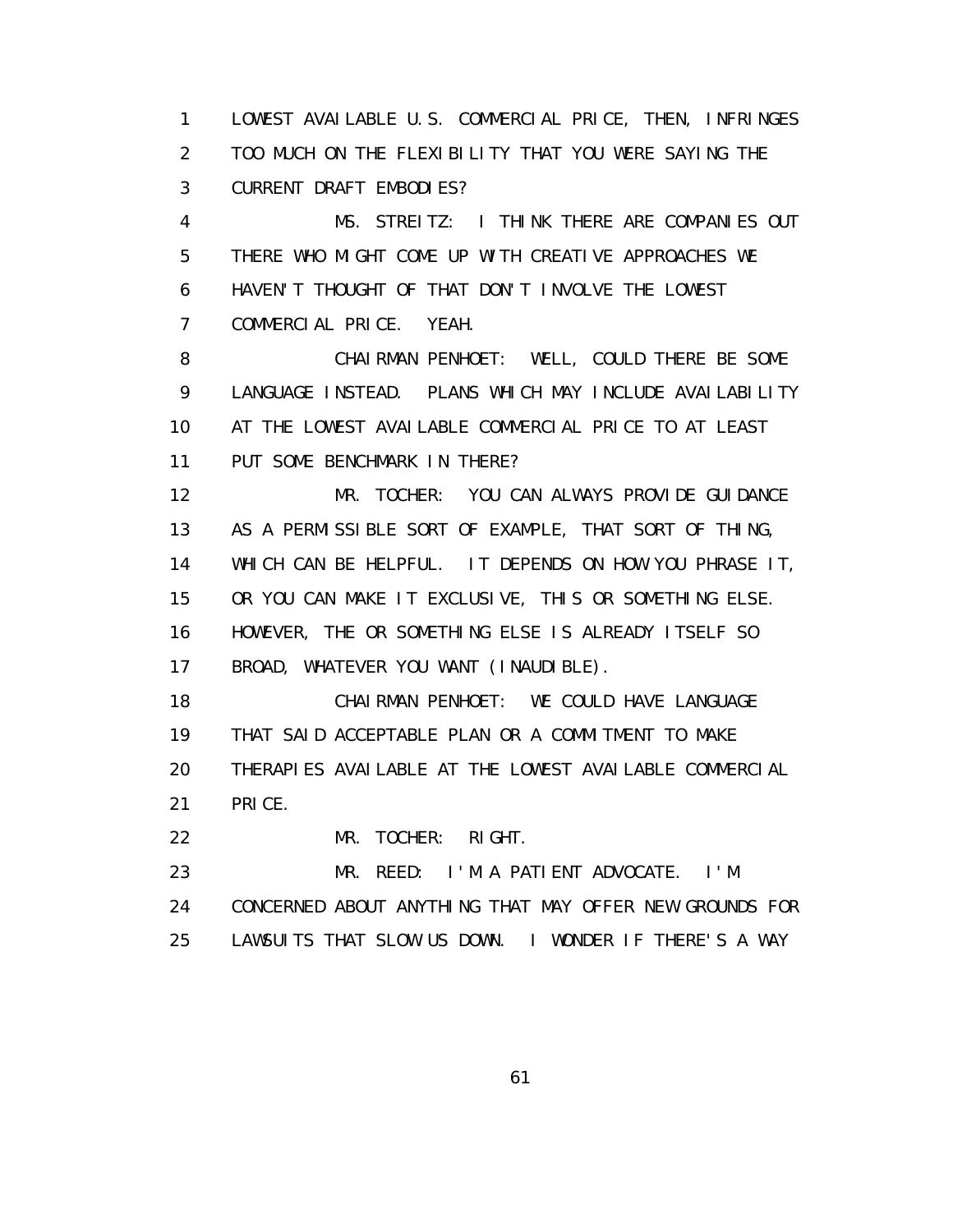1 THAT WE CAN PUT SOMETHING IN THERE THAT GRANTEE 2 ORGANIZATIONS SHALL GIVE PREFERENCES TO PROPOSALS WITH 3 PLANS FOR ACCESS OR IN SOME WAY PREFERENTIALLY TO 4 ENCOURAGE THEM TO COME UP WITH CREATIVE WAYS, BUT 5 NOTHING THAT BINDS US IN WORDS OF IRON, WHICH WILL 6 IMMEDIATELY BE GROUNDS FOR A LAWSUIT.

 7 CHAIRMAN PENHOET: UNFORTUNATELY SOMETIMES 8 WORDS OF IRON ARE THE BEST WAY TO AVOID A LAWSUIT, BUT 9 THAT'S A GOOD POINT, DON.

 10 MR. SHEEHY: I JUST HAVE A CONCERN ABOUT THE 11 FIXATION ON BEST COMMERCIAL PRICE. IF YOU ARE TALKING 12 ABOUT UNINSURED PATIENTS, THAT ISN'T NECESSARILY A 13 RELEVANT CONCEPT. IN FACT, MANY COMPANIES DO VERY WELL 14 WITH EXPANDED ACCESS PROGRAMS FOR UNINSURED. AND I 15 WONDER IF WE DRAFT THIS LANGUAGE USING BEST COMMERCIAL 16 PRICE, THE WAY IN WHICH LANGUAGE HAS BEEN TALKED ABOUT 17 WAS FOR MEDI-CAL AND UNINSURED PATIENT POPULATIONS. 18 JUST BEING ABLE TO GET IT CHEAPER ISN'T GOING TO MAKE 19 IT NECESSARILY MORE ACCESSIBLE.

 20 AND WHILE THE IDEA OF THE BEST PLAN SEEMS 21 REALLY -- HAVING MORE GENERIC LANGUAGE SEEMS KIND OF 22 MUDDY. SOME COMPANIES DO DO VERY WELL ON MAKING THEIR 23 THERAPIES ACCESSIBLE TO PEOPLE WHO REALLY NEED THEM FOR 24 FREE. AND WE CAN'T -- I'M CONCERNED ABOUT WRITING THIS 25 IN A WAY THAT FORECLOSES GOOD CITIZENS FROM CONTINUING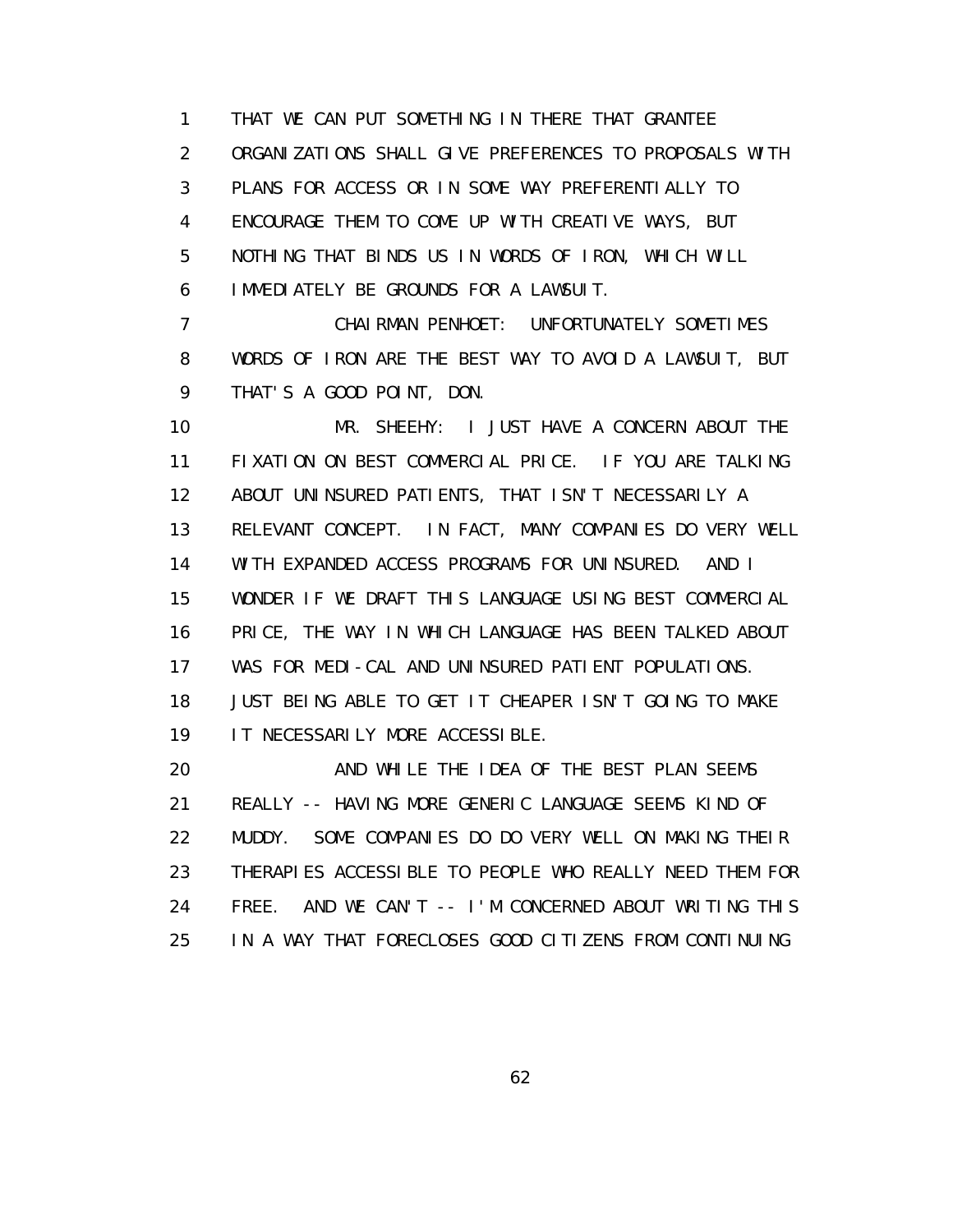1 TO BEHAVE AS GOOD CITIZENS, AND WITH THE GOAL OF 2 FOCUSING EXCLUSIVELY ON PRICE. SO THAT IS MY CONCERN 3 ABOUT REALLY ZEROING IN ON THE BEST COMMERCIAL PRICE. 4 MS. LANSING: YOU DON'T WANT TO TAKE THE 5 PRICE THING OUT BECAUSE JUST THAT GOES HAND IN HAND 6 WITH ACCESSIBILITY AS WELL. 7 MR. SHEEHY: PARDON ME? 8 MS. LANSING: YOU WANT TO ADD TO IT. YOU 9 DON'T WANT TO TAKE THE PRICING OUT, THAT THEY DO IT FOR 10 THE MEDI-CAL AND UNINSURED. YOU WANT TO ADD TO IT. AM 11 I MI SUNDERSTANDING YOU? 12 MR. SHEEHY: YOU KNOW, TO BE HONEST, I KIND 13 OF LIKE THE LANGUAGE -- YOU KNOW, IN GENERAL I LIKE THE 14 IDEA OF PUTTING THE BURDEN ON THE COMPANY TO BE 15 CREATIVE BECAUSE, FIRST OF ALL, WE DON'T KNOW WHAT THE 16 THERAPIES ARE GOING TO BE. SO THE LANGUAGE AS IT IS 17 WITH SOME TUNING ALMOST MAKES MORE SENSE TO ME THAN TO 18 BE TALKING ABOUT PRICING IN THIS PARTICULAR. I GET 19 UNCOMFORTABLE WHEN WE START TALKING SPECIFICALLY ABOUT 20 PRICING. 21 MS. LANSING: YOU'RE TALKING ABOUT LEAVING IT 22 AS IT IS WITH SOME FINE-TUNING. 23 MR. SHEEHY: WELL, A LITTLE BIT OF TUNING. I 24 DO THINK THAT FRANCISCO HAS RAISED SOME VALID POINTS

63

25 ABOUT HOW ARE WE GOING TO KNOW THAT WE'RE GETTING THE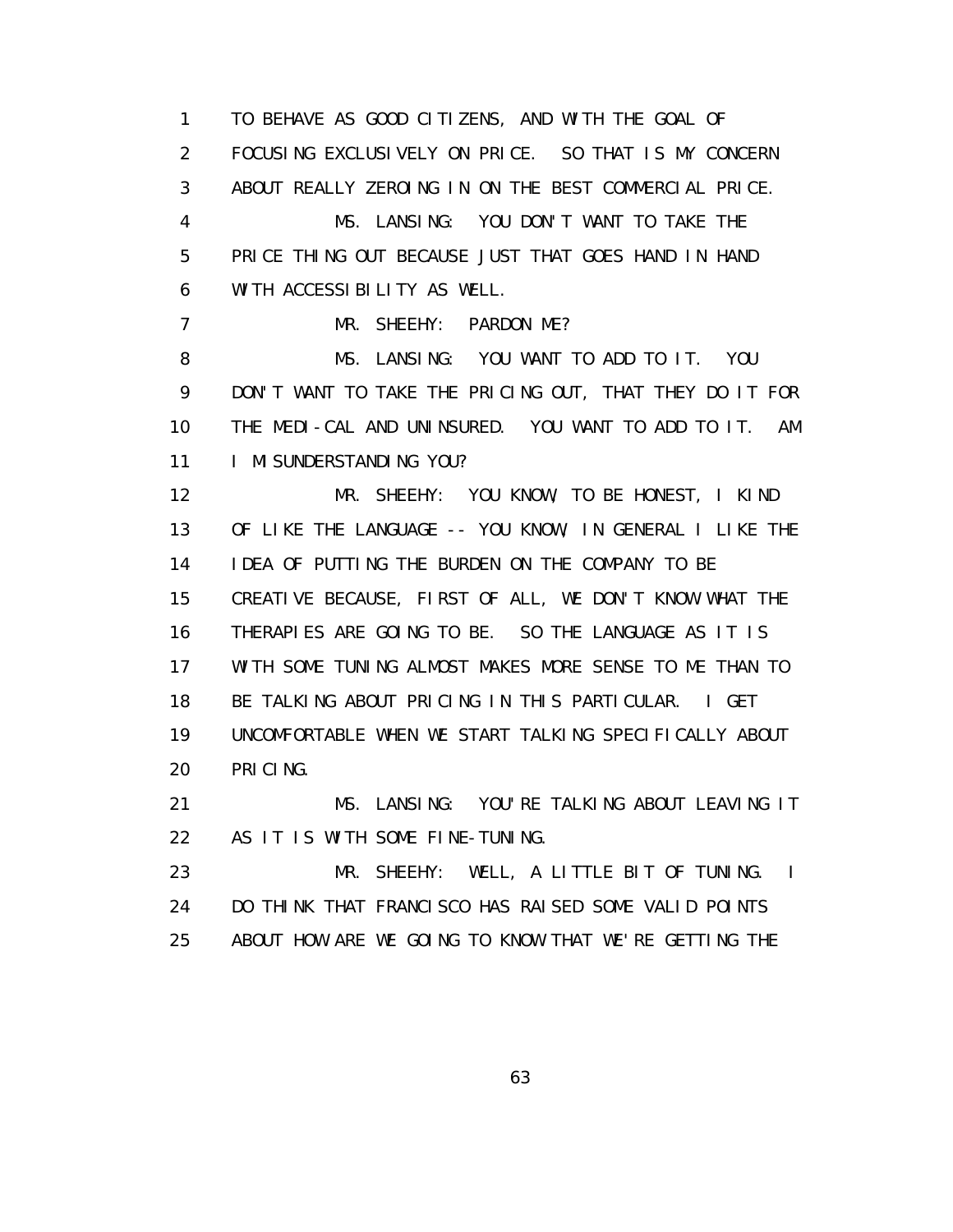1 BEST PLANS, THAT THERE'S SOME DILIGENCE TO MAKE SURE 2 THAT -- THAT THERE'S BEEN AN EFFORT TO FIND A 3 COMPETITOR WITH A PLAN. THERE MAY BE COMPANY A THAT 4 MAY BE THE RESEARCHER'S OWN COMPANY THAT SAYS I WANT TO 5 DEVELOP THIS AND I DON'T WANT TO COME UP WITH A PLAN. 6 YOU MIGHT BE ABLE TO OFFER IT TO OTHER FOLKS WHO, BIG 7 PHARMA, FOR INSTANCE, MIGHT BE WILLING TO COME UP WITH 8 A PLAN. I'M NOT -- I THINK THIS IS A TOUGH POINT, BUT 9 I THINK THAT THERE'S A DEGREE OF GENERALIZATION THAT IS 10 GOOD HERE.

 11 MS. LANSING: I'M VERY COMFORTABLE WITH THE 12 LANGUAGE. I DON'T MIND ADDING TO THE LANGUAGE, BUT I 13 ACTUALLY THOUGHT THE LANGUAGE AS IS WAS VERY GOOD. I 14 UNDERSTAND WHAT FRANCISCO IS SAYING. I JUST THINK -- 15 I'M VERY COMFORTABLE WITH WHAT IS HERE. IF YOU WANT TO 16 ADD SOMETHING, BUT I WOULDN'T WANT TO ANY WAY -- 17 DR. PRIETO: IF I CAN ADD SOMETHING. I THINK 18 I TEND TO AGREE WITH JEFF. I'M A LITTLE WARY OF USING 19 WORDS LIKE PRICING OR AFFORDABILITY. IN A SENSE IT 20 MIGHT EVEN GIVE SOME LICENSEES TOO EASY AN OUT. THEY 21 CAN JUST INSERT A CLAUSE, OKAY, WE WILL GRANT THE 22 LOWEST COMMERCIAL PRICE TO MEDI-CAL AND UNINSURED 23 POPULATIONS. AND THERE ARE SOME MORE IMAGINATIVE AND 24 BETTER PLANS OUT THERE, AND THEY'VE EXISTED FOR A

25 NUMBER OF THERAPIES, AND WE DON'T WANT TO DISCOURAGE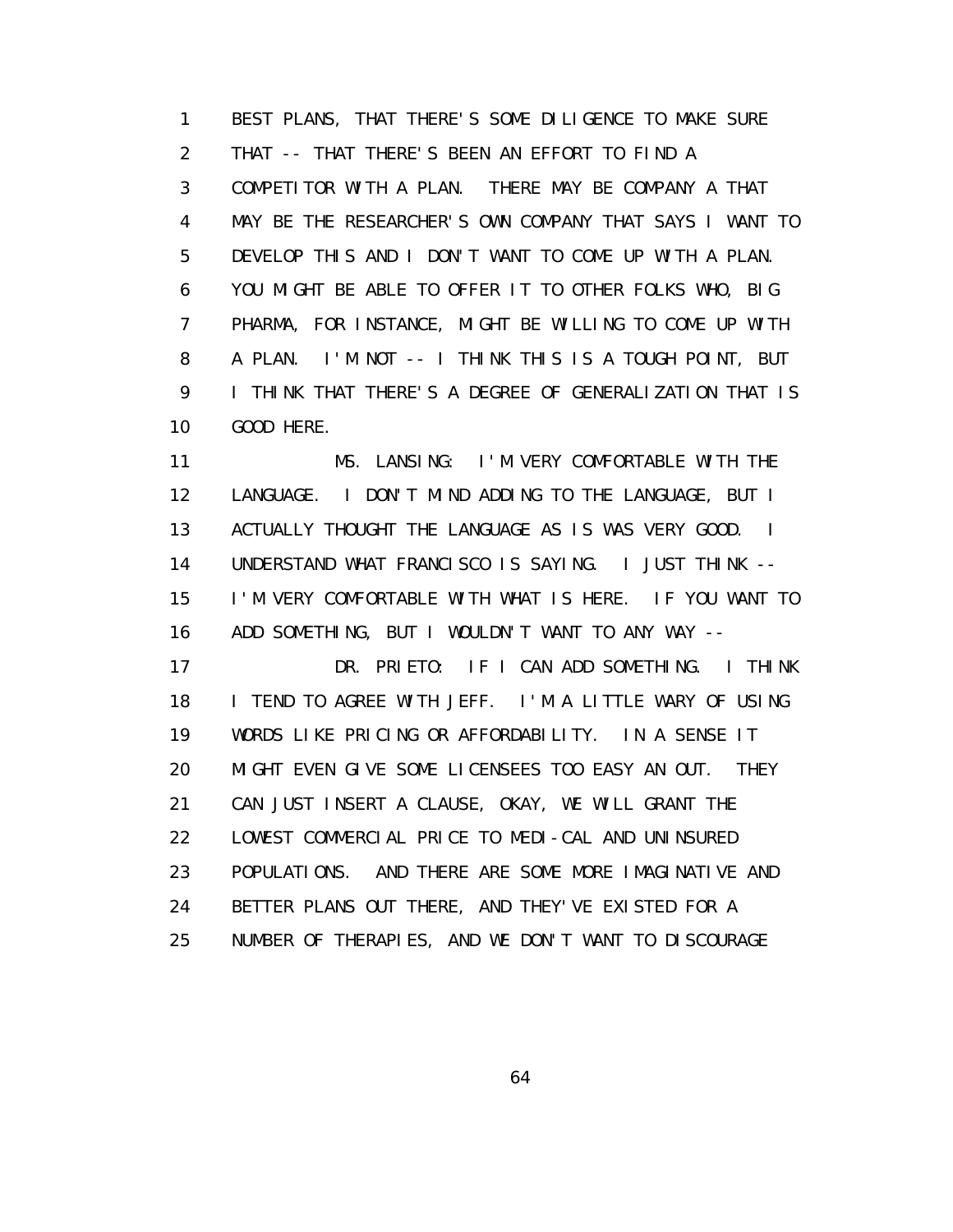1 THAT KIND OF CREATIVITY. MY ONLY POINT REALLY WAS THAT 2 I THOUGHT SOMEBODY SHOULD LOOK CRITICALLY. I DON'T 3 KNOW IT NECESSARILY NEEDS TO BE THE CIRM, BUT THAT 4 THERE NEEDS TO BE SOME OVERSIGHT OF THE PLANS JUST TO 5 SAY, OKAY, THIS IS GOOD OR THIS REALLY ISN'T VERY GOOD. 6 MS. LANSING: I UNDERSTAND. I UNDERSTAND. 7 CHAIRMAN PENHOET: MAYBE I COULD MAKE A 8 SUGGESTION, THAT I THINK MEDI-CAL AND UNINSURED, AND 9 THEY'RE TWO DIFFERENT PATIENT POPULATIONS. 10 MS. LANSING: SAY THAT AGAIN. I DIDN'T HEAR 11 YOU. 12 CHAIRMAN PENHOET: WE HAVE LOTS OF MEDI-CAL 13 AND UNINSURED IN THE SAME SENTENCE HERE, AND THEY'RE 14 ACTUALLY TWO DIFFERENT PATIENT POPULATIONS. ONE 15 POSSIBILITY WOULD BE TO INCLUDE THE LOWEST AVAILABLE 16 COMMERCIAL PRICE LANGUAGE WHEN IT REFERS TO MEDI-CAL 17 RECIPIENTS BECAUSE MEDI-CAL DOES PAY FOR THERAPIES. 18 AND PLANS FOR ACCESS TO UNINSURED, WHICH ARE MORE 19 OPEN-ENDED, BECAUSE JEFF IS RIGHT. MANY COMPANIES, 20 BIOTECH AND PHARMA, TODAY PROVIDE FREE GOODS TO 21 UNINSURED PATIENTS. 22 MS. LANSING: THAT COVERS THE BASES. 23 CHAIRMAN PENHOET: SO IF WE SPLIT MEDI-CAL 24 AND UNINSURED AND PUT SOME LANGUAGE ABOUT ESSENTIALLY 25 LOWEST AVAILABLE U.S. COMMERCIAL PRICE INTO THE

 $\sim$  65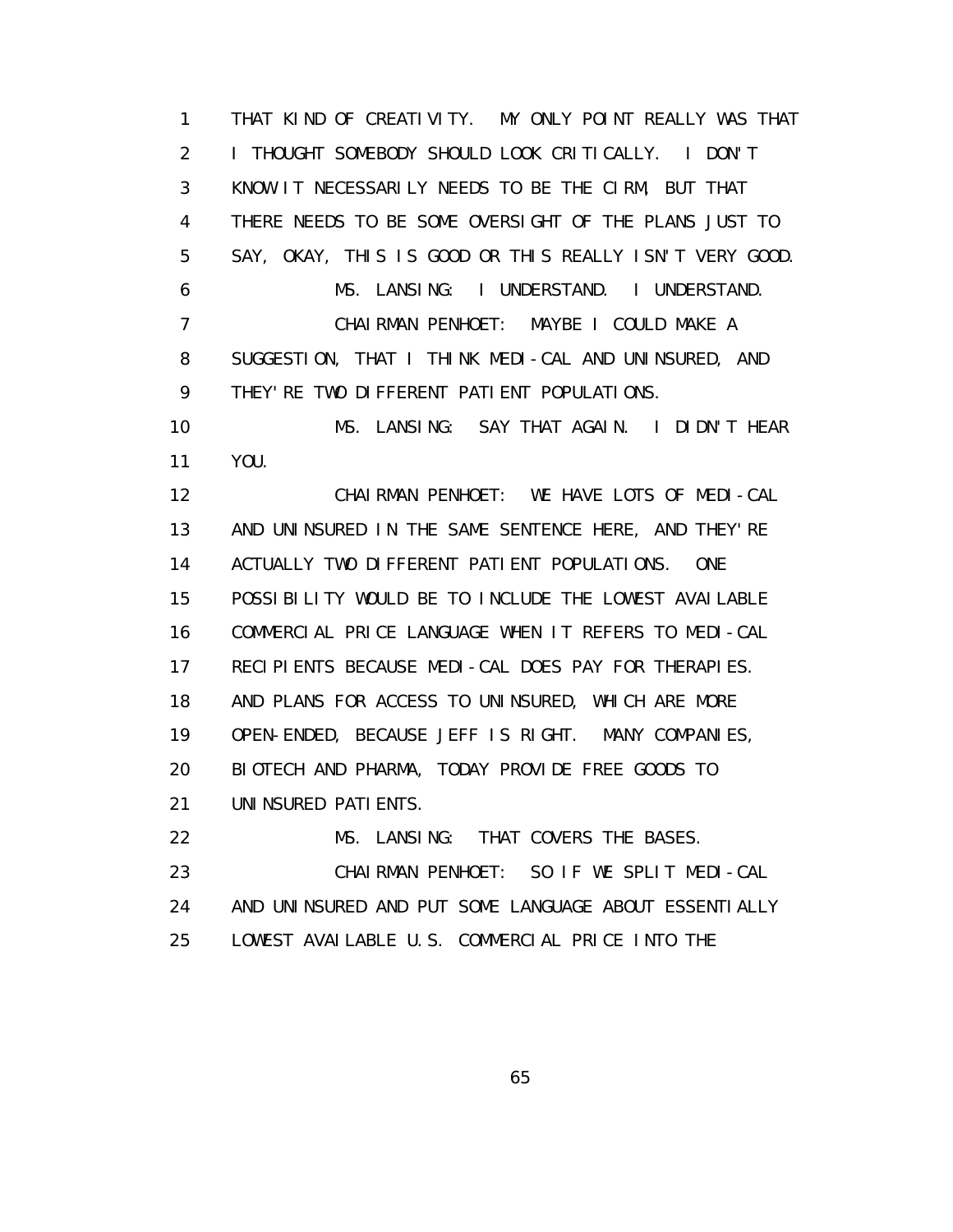1 MEDI-CAL PIECE AND LEFT OPEN TO THE CREATIVITY OF THE 2 WORLD TO ADDRESS THE OTHER ISSUE. I ALSO THINK WITH 3 RESPECT TO THE LAST ITEM IF WE SAID THAT THAT APPLIES 4 TO UNINSURED POPULATIONS IN CALIFORNIA, WE COULD HAVE 5 AN ANNUAL REPORT TO THE ICOC ON WHAT THOSE ARE. AND IF 6 THEY TURN OUT AFTER A FEW YEARS NOT TO BE ADEQUATE, WE 7 CAN ALWAYS READDRESS IT AGAIN. BUT WE DON'T IMPOSE A 8 HEAVY HAND ON THAT RIGHT UP FRONT, BUT NEVERTHELESS 9 MONITOR IT OVER TIME. WE CERTAINLY CAN HAVE THAT 10 REPORT AVAILABLE IN A PUBLIC MEETING. 11 DR. PRIETO: I LIKE THAT IDEA. 12 CHAIRMAN PENHOET: DO YOU LIKE THE IDEA OF 13 SPLITTING IT THEN TOO, ABOUT PRICING WITH MEDI-CAL AND 14 PLANS FOR UNINSURED? 15 DR. PRIETO: YES. I THINK THAT'S REASONABLE. 16 CHAIRMAN PENHOET: WE'LL TRY TO DO THAT. 17 MS. LANSING: I ALSO LIKE THE IDEA OF THE 18 REPORT. I HAVE TO SAY I THINK IT'S REALLY GOOD, ED, 19 WHAT YOU CAME UP WITH. IT COVERS BOTH BASES. I ALSO 20 LIKE THE IDEA OF THE REPORTS BECAUSE IT MAKES PEOPLE 21 ACCOUNTABLE. 22 CHAIRMAN PENHOET: OKAY. 23 DR. FONTANA: WHAT ABOUT THE COMPANIES THAT 24 ARE IN THE EARLY STAGES OF TECHNOLOGY WHERE THERE MAY 25 NOT BE DIRECT APPLICATIONS TO DRUG DEVELOPMENT? ARE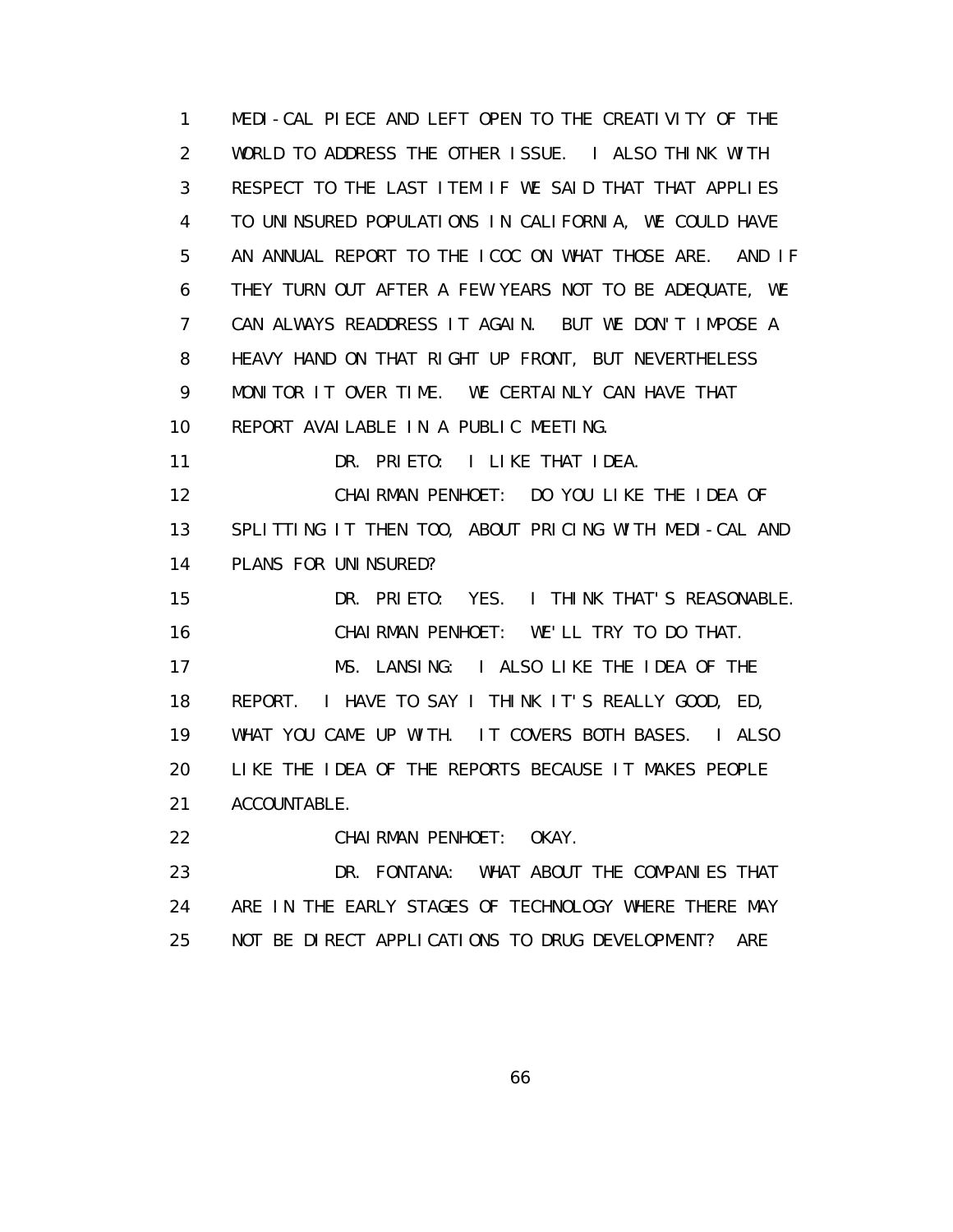1 YOU GOING TO REQUIRE THEM TO MAKE A PLAN? 2 CHAIRMAN PENHOET: I THINK THESE ARE FOR 3 THERAPIES AND DIAGNOSTICS, AND MAYBE WE SHOULD MAKE 4 THAT CLEAR, NOT FOR RESEARCH TOOLS AND OTHER. 5 DR. FONTANA: MAKE SOME EXEMPTION. 6 DR. PRIETO: I THINK -- 7 CHAIRMAN PENHOET: WE'LL CLARIFY THAT 8 LANGUAGE. 9 DR. FONTANA: AND THEN WE HAVE ONE MORE 10 QUESTION. 11 MS. DELAURENTIS: HI, ED. THIS IS SUSAN 12 DELAURENTIS FROM THE ALLIANCE FOR STEM CELL RESEARCH. 13 I JUST WANTED CLARIFICATION ON SOMETHING. WITH THE 14 POSSIBILITY THAT THERE'S ONE COMPANY IN THE WORLD OR IN 15 THE COUNTRY OR IN CALIFORNIA, WHEREVER IT IS, THAT CAN 16 BE LICENSED FOR A PARTICULAR THERAPY AND THEY REFUSE TO 17 PROVIDE ACCESSIBILITY, IS THAT SOMETHING THAT WE WILL 18 DENY THEM THEN? 19 CHAIRMAN PENHOET: WELL, YOU KNOW, WE'VE LEFT 20 THEM A LOT OF LATITUDE TO WHAT CONSTITUTES A PLAN AT 21 THE MOMENT. IF WE GET THAT KIND OF INFORMATION, WE'LL 22 SAY THAT. A PLAN DOESN'T HAVE TO BE AN EBULLIENT PLAN. 23 IT CAN BE A MODEST PLAN. HOPEFULLY IT WOULD BE AN 24 AGGRESSIVE PLAN, BUT WE'LL HAVE TO MONITOR THAT WITH 25 TIME. WE'RE NOT PROSCRIBING TODAY WHAT THE PLAN WOULD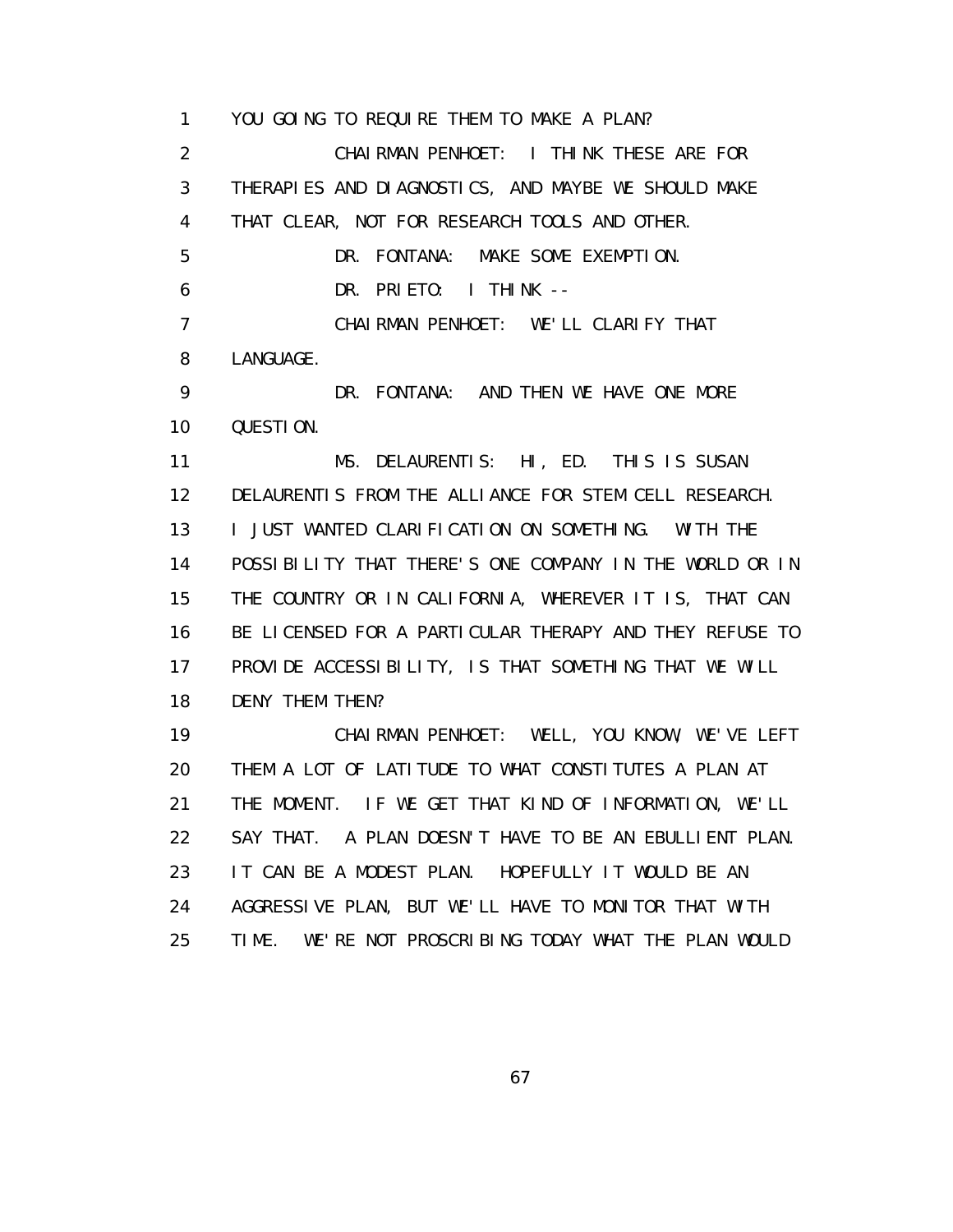1 HAVE IN IT.

 2 MS. LANSING: BUT IT IS OUR INTENT. THIS IS 3 A BIG THING, YOU KNOW, IS TO PROVIDE ACCESSIBILITY OF 4 WHAT COMES OUT OF THIS TO PEOPLE WHO ARE UNINSURED OR 5 MEDI-CAL PATIENTS.

 6 DR. PRIETO: YOU KNOW, WE DO HAVE THE 7 LEVERAGE, IF YOU WILL, ALTHOUGH THESE ARE GOING TO BE 8 COMPANIES DOWNSTREAM OF THE ORIGINAL RESEARCH, OF GOING 9 TO THEM AND SAYING, LISTEN, THIS TECHNOLOGY YOU 10 PROPOSED TO COMMERCIALIZE ONLY EXISTS BECAUSE OF THE 11 INVESTMENT ON THE PART OF THE CITIZENS OF CALIFORNIA, 12 AND THIS IS A REQUIREMENT WE PUT IN PLACE. I THINK 13 THAT ANY REASONABLE COMPANY WILL MAKE AN EFFORT. ANY 14 REASONABLE COMPANY WE WOULD WANT TO DO BUSINESS WITH 15 WILL MAKE AN EFFORT TO COME UP WITH SOME SORT OF A GOOD 16 FAITH PLAN.

17 MS. LANSING: I AGREE.

 18 MR. SHEEHY: COULD I MAKE JUST ONE MORE 19 POINT? IF WE'RE GOING TO DO A PRICING THING AND 20 SPECIFY MEDI-CAL, WE SHOULD MAYBE DO A LITTLE RESEARCH 21 AND INCLUDE OTHER. I THINK HEALTHY FAMILIES ALSO IS A 22 PURCHASER OF THERAPIES. AND NOT TO BE PAROCHIAL, BUT 23 WE DO HAVE THE AIDS DRUG ASSISTANCE PLAN, WHICH IS A 24 PURCHASER OF THERAPIES. AND THERE MAY BE OTHERS. 25 THOSE ARE THE TWO THAT I KNOW OF OFF THE TOP OF MY

 $\sim$  68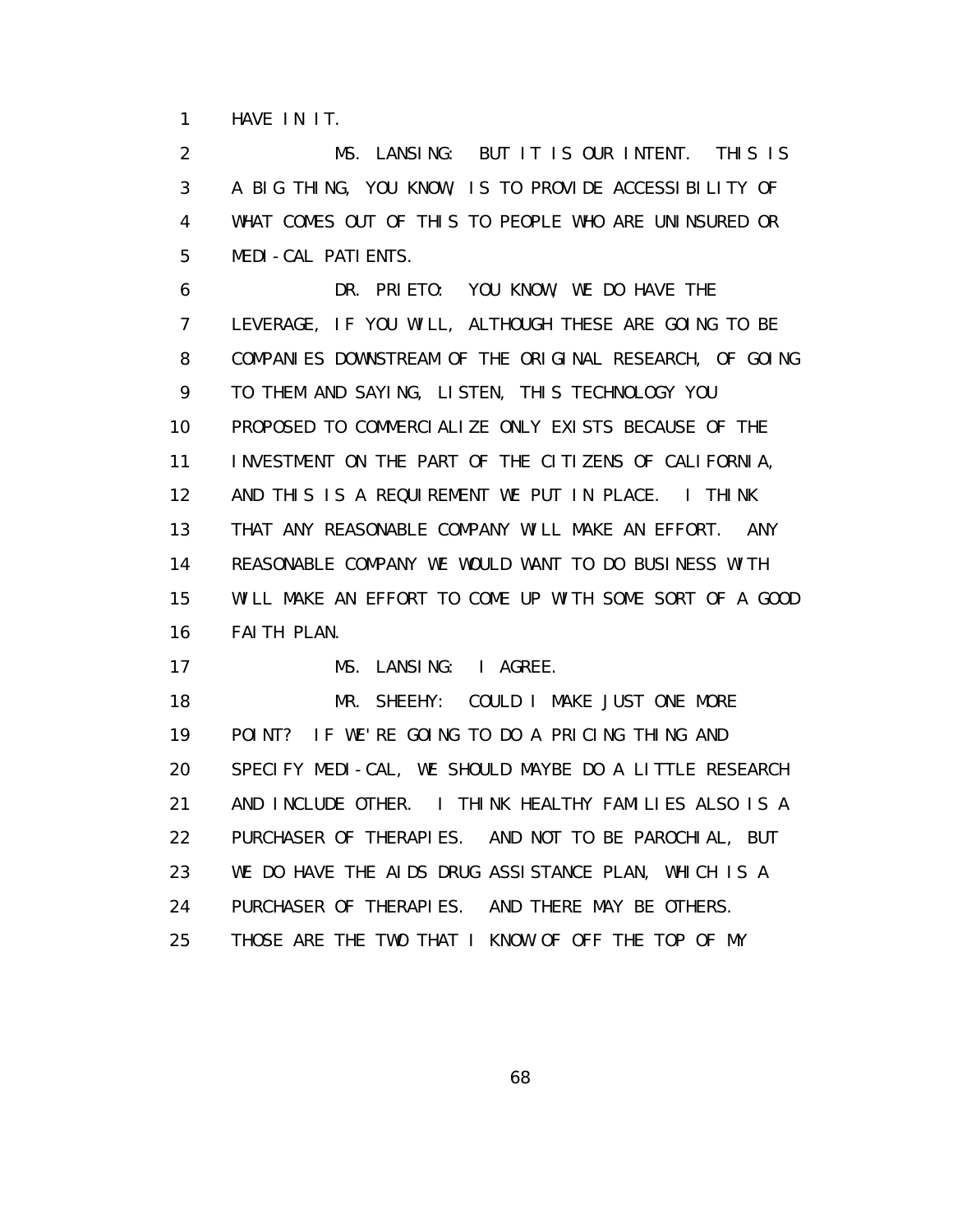1 HEAD.

 2 CHAIRMAN PENHOET: GOOD. MR. REYNOLDS. 3 MR. REYNOLDS: THANK YOU. A LOT OF THE 4 THINGS I WAS GOING TO BRING UP WERE RECENTLY BROUGHT UP 5 BY THE MEMBERS OF THE BOARD. WHAT WE'RE BALANCING HERE 6 IS WE'RE BALANCING ON THE ONE HAND, TRYING TO ACHIEVE 7 ACCESSIBLE PRICE STRUCTURES AND ACCOUNTABILITY TO THAT 8 STANDARD WITH THE FLEXIBILITY ON THE PART OF THE 9 LICENSEES. AND WHAT I'VE HEARD IS THAT SOME COMPANIES 10 WANT TO BE CREATIVE AND BE FLEXIBLE AND PROPOSE NEW 11 IDEAS AND OTHERS MIGHT NOT WANT THAT. SO ONE 12 POSSIBILITY WOULD BE TO HAVE SOMETHING OF A DEFAULT IN 13 BOTH CASES, MEDI-CAL AND UNINSURED POPULATION. PERHAPS 14 HAVE THE LOWEST AVAILABLE PRICE AS THE DEFAULT AND THEN 15 HAVE THE OPTION OF SUBMITTING A CREATIVE PLAN FOR THOSE 16 LICENSEES THAT WISH TO DO THAT. 17 SECOND, I WOULD SUGGEST THAT THOSE PLANS BE 18 APPROVED BY SOMEBODY OUTSIDE OF THE GRANTEE 19 INSTITUTION, WHETHER THAT BE SOMEONE AT CIRM OR THE 20 BROADER STATE GOVERNMENT. 21 AND THIRD, I WAS GOING TO BRING UP WHAT I 22 THINK DR. PENHOET -- I DON'T THINK IT WAS YOU 23 ORIGINALLY -- BROUGHT UP THE IDEA OF AN ANNUAL REPORT, 24 SOME SORT OF PUBLIC DOCUMENT PARTICULARLY ABOUT THE 25 EXCEPTIONS TO THE CREATIVE PLANS, EXCEPTIONS TO MOST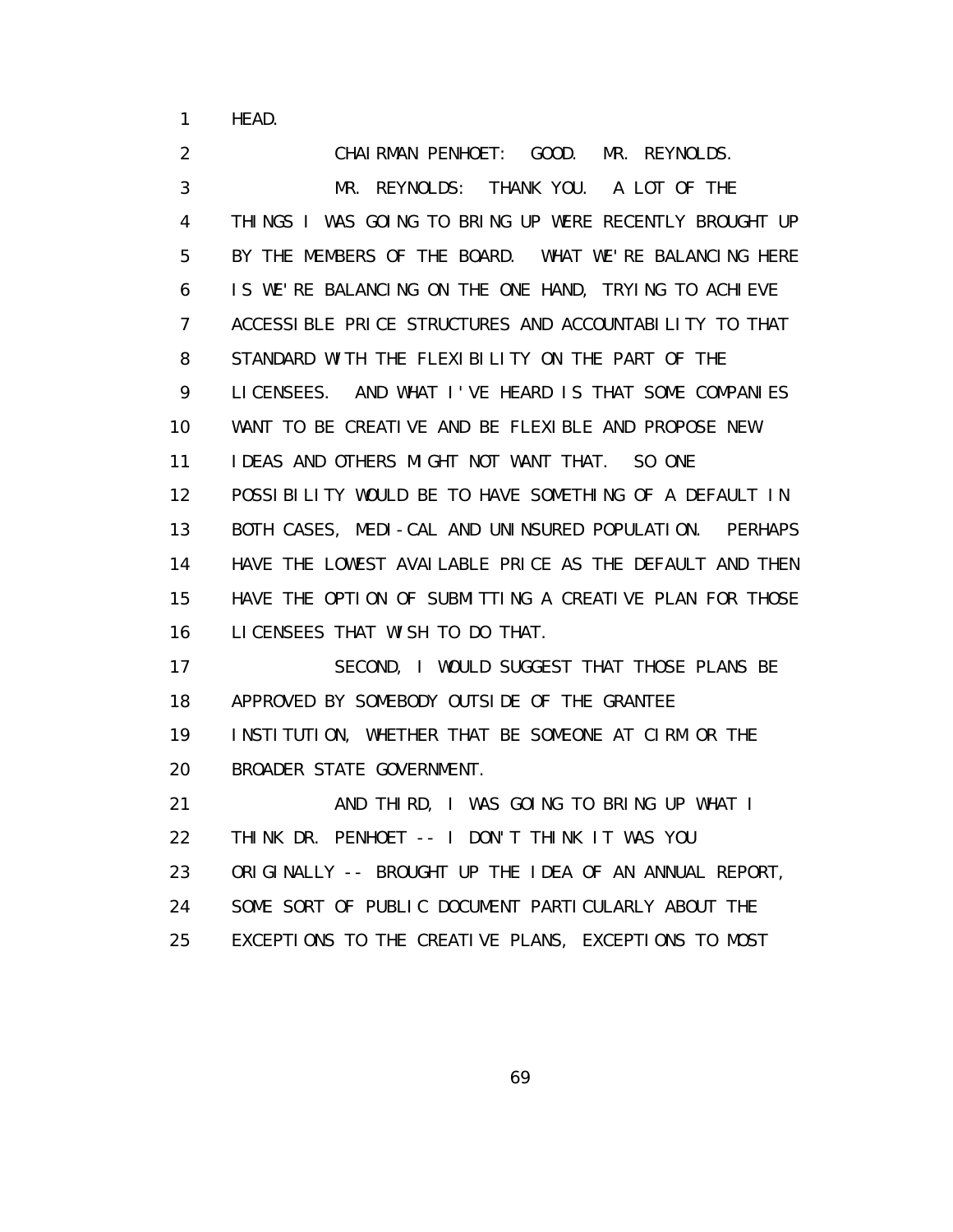1 AFFORDABLE PRICE, SO THAT THERE CAN BE SOME SORT OF 2 PUBLIC ACCOUNTABILITY AND SEE WHETHER THAT'S FOLLOWED 3 THROUGH OR NOT.

 4 CHAIRMAN PENHOET: THANK YOU. ANY OTHER 5 COMMENTS?

 6 MR. TAYMOR: FIRST, JUST A TECHNICAL 7 QUESTION. IF IT'S YOUR INTENTION THAT EACH LICENSE OF 8 A CIRM-FUNDED IP, THE SUBJECT OF THIS RULE, THEN IT 9 SHOULD BE SOMETHING ALONG THE LINES THAT EACH LICENSE 10 GRANTED BY THE GRANTEE ORGANIZATION SHALL INVOLVE 11 BECAUSE AS THIS IS DRAFTED THE GRANTEE ORGANIZATION 12 COULD COMPLY. SINCE THEY HAVE A PORTFOLIO OF 10 OR 15 13 PIECES OF IP, IT WOULD QUALIFY BY ONLY GRANTING ONE OR 14 TWO.

15 SOMETHING I THINK IS PERHAPS MORE 16 SUBSTANTIVE. MANY THERAPIES HAVE MULTIPLE COMPONENTS 17 OF IP AND ALSO MULTIPLE COMPONENTS IN TERMS OF ACTUAL 18 RECEIPT BY THE PATIENT. IF YOU HAVE A PARTICULAR 19 THERAPEUTIC THAT HAS BOTH OF THE COMPONENTS OF THE 20 CIRM-FUNDED IP, NON-CIRM-FUNDED IP, DOES THE CIRM 21 LICENSE HAVE TO HAVE TERMS IN IT, AS I BELIEVE THIS 22 WOULD SAY IT DOES, THAT IT TRUMPS ALL OTHER LICENSES. 23 SO THAT IF YOU HAVE ANY PIECE OF CIRM IP IN YOUR 24 RESULTING THERAPEUTIC, WHATEVER LANGUAGE YOU COME UP 25 WITH TODAY ABOUT MOST FAVORED PRICING AND SO FORTH

<u>70</u>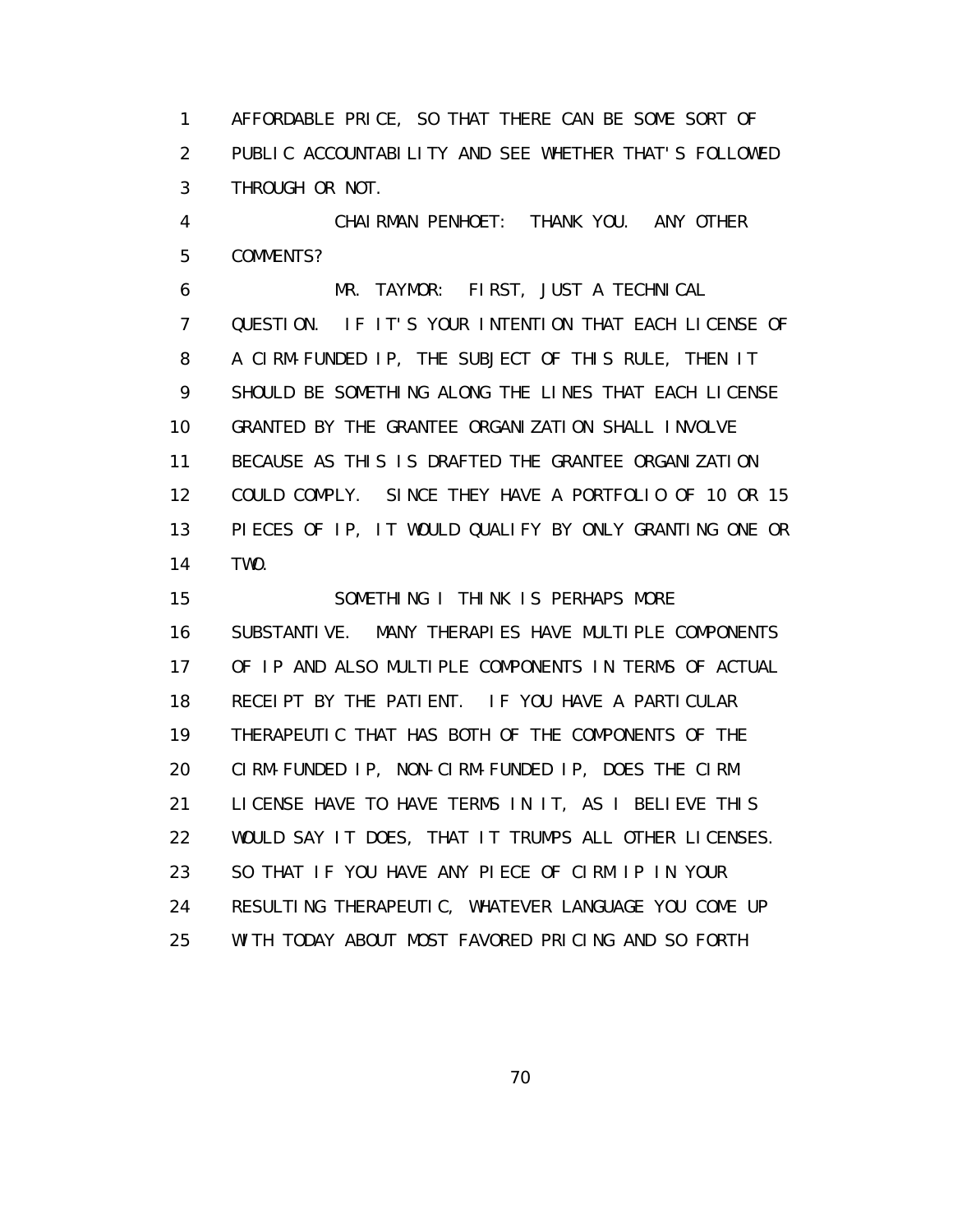1 WOULD HAVE TO APPLY TO THAT PARTICULAR PIECE OF IP. 2 SECONDLY, I THINK IT WOULD BE WORTH EXPLORING 3 THERAPIES WHERE THE ACTUAL COST OF THE MATERIAL AND SO 4 FORTH IS ONLY A SMALL PORTION OF THE OVERALL COST OF 5 GETTING THE THERAPY TO THE TARGET PATIENT POPULATION. 6 I BELIEVE THAT AT LEAST IN STEM CELL THERAPIES THAT WE 7 HAVE IN THE MARKETPLACE TODAY, THE ACTUAL OVERALL COST 8 TO A PATIENT OF RECEIVING THAT PARTICULAR THERAPEUTIC 9 AGENT IS SMALL. AND THIS MAY NOT HAVE THE DESIRED 10 EFFECT OF GETTING THIS TYPE OF THERAPIES AVAILABLE TO A 11 BROAD RANGE OF LOWER INCOME PATIENTS IN CALIFORNIA IF 12 THAT ELEMENT'S NOT ADDRESSED. 13 SO I GUESS THE TWO QUESTIONS ARE, ONE, THE 14 SORT OF MULTIPLE IP INVOLVEMENT IN THE THERAPEUTIC, 15 AND, SECOND, A THERAPEUTIC THAT'S ONLY A SMALL PORTION 16 OF THE OVERALL DELIVERY COST. 17 CHAIRMAN PENHOET: ANY OTHER COMMENTS? I 18 GUESS THE SENSE OF THE GROUP IS PROBABLY THAT OUR RULES 19 WOULD TRUMP. AND WITH RESPECT TO COSTS, IF YOU WANT TO 20 SCARE AWAY GRANTEES, I THINK IT'S A VERY HARD TO ISSUE 21 TO GET INTO. YOU CAN DEAL WITH PRICING IN A SENSE MORE 22 STRAIGHTFORWARDLY THAN COST. COSTS ARE HARD TO 23 DETERMINE OFTENTIMES. 24 DOES ANYBODY WANT TO RESPOND TO THAT? 25 MR. SHEEHY: I DON'T THINK PROP 71'S PURPOSE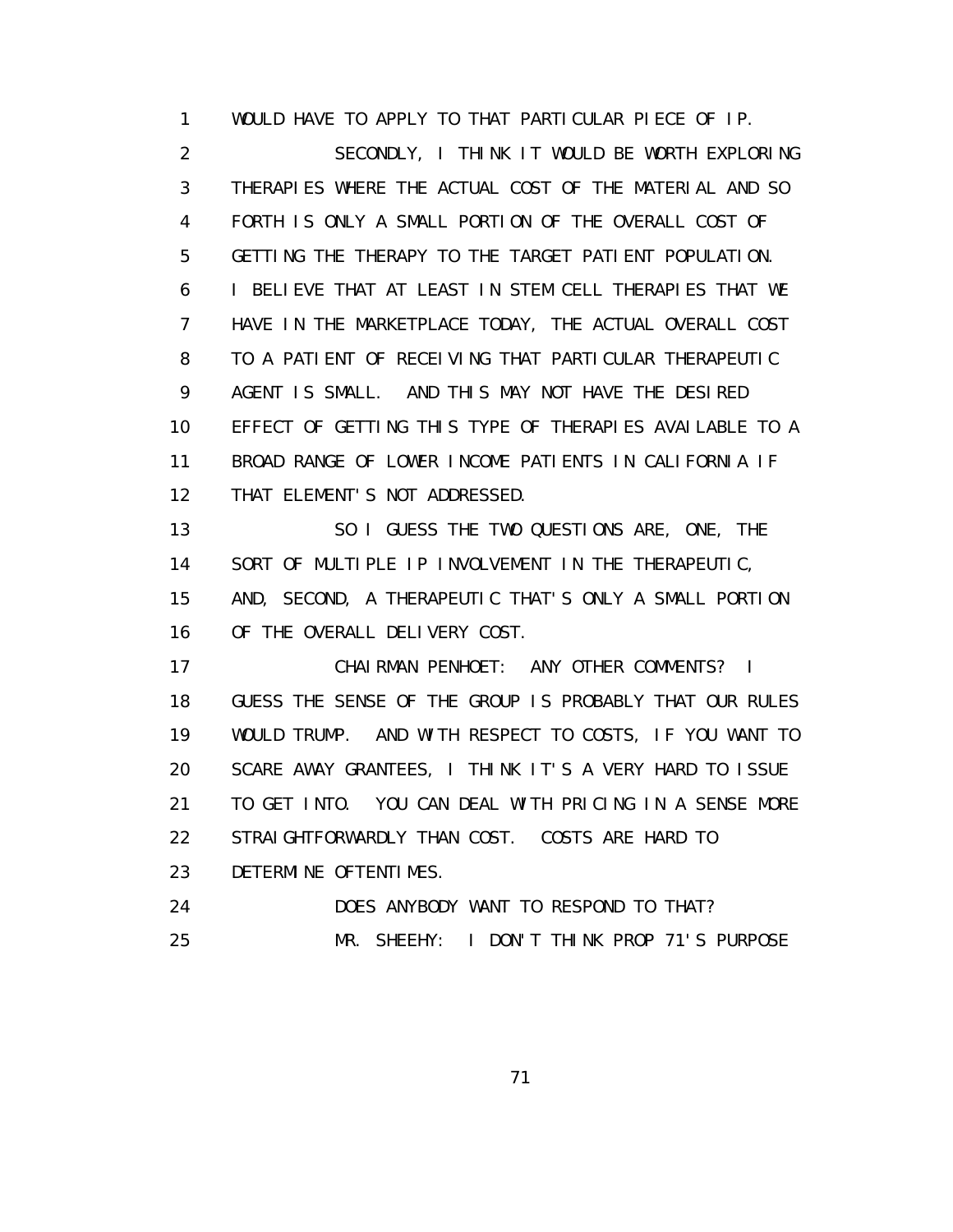1 IS TO RETAIN HEALTHCARE COSTS. ALL WE CAN DO IS TRY TO 2 IMPACT THE PRICE OF THE GOODS THAT ARE DEVELOPED. YOU 3 ARE TALKING ABOUT REACHING AN ADVOCATE COMPANY. I CAN 4 IMAGINE THAT SOME OF THESE THERAPIES MAY BE SURGICAL. 5 SO YOU'RE GOING TO REACH IN AND TELL THE COMPANY THAT 6 THEY'RE GOING TO TELL THE SURGEON WHAT PRICE HE'S GOING 7 TO CHARGE TO DO THE SURGERY. WE CAN'T SOLVE -- I THINK 8 IF WE ARE ADDRESSING SOME ACCESS AND SOME PRICE ISSUES, 9 I THINK WE'RE TAKING A STEP FORWARD.

 10 I DON'T KNOW -- I WAS JUST LOOKING AT MY PROP 11 71 COPY BEFORE I CAME OVER HERE. THE IRONY THAT PROP 12 72, WHICH DIDN'T PASS, IS INCLUDED IN THAT, WHICH WOULD 13 HAVE MANDATED EMPLOYER HEALTH CARE FOR EVERYBODY -- 14 EVERY EMPLOYEE IN CALIFORNIA. THE IRONY IS NOT LOST ON 15 ME. SO I DO THINK THAT THE VOTERS DID HAVE THAT 16 OPTION, AND THAT PROP 71, AS MUCH AS I WOULD LIKE IT TO 17 SOLVE THE HEALTH EQUITY PROBLEMS OF CALIFORNIA, THAT'S 18 NOT -- IT'S TO FUND RESEARCH. 19 CHAIRMAN PENHOET: OKAY. SHERRY, MINDFUL -- 20 IS SHERRY LANSING THE LAST PERSON, IF WE LOSE SHERRY, 21 WE NO LONGER HAVE A QUOROM?

22 MS. LANSING: I'M HERE.

 23 MS. KING: WE ACTUALLY DON'T HAVE ONE RIGHT 24 NOW. WE WILL SOON.

25 MS. LANSING: I HAVE TO LEAVE IN 15 MINUTES

<u>72</u>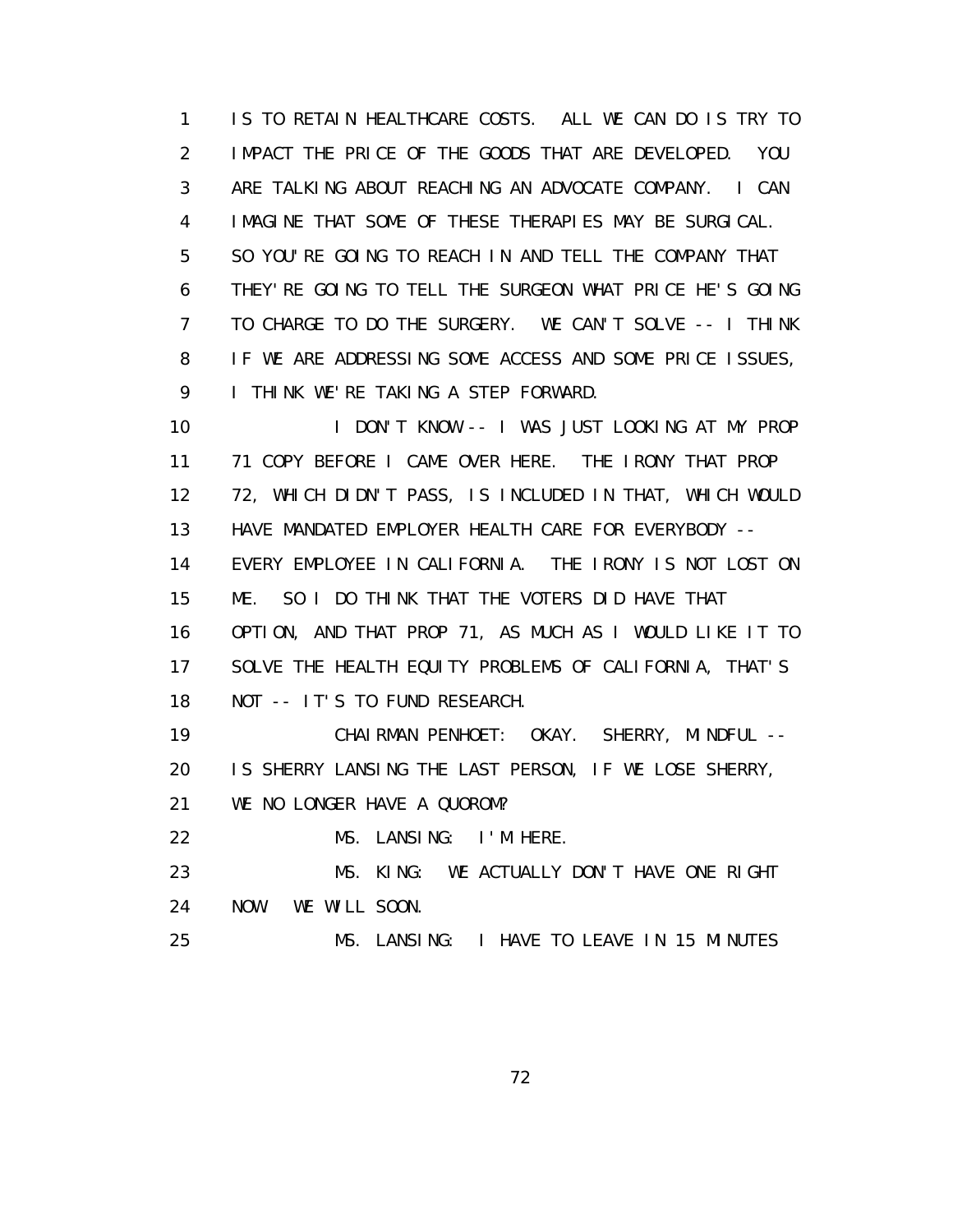1 UNFORTUNATELY.

 2 CHAIRMAN PENHOET: LET'S GO TO ITEM 6 ABOUT 3 MONITORING. ANY COMMENTS ABOUT -- PUTS THE ONUS ON 4 GRANTEE ORGANIZATIONS TO MONITOR THESE LICENSEES AND TO 5 TAKE ADMINISTRATIVE ACTIONS TO MODIFY OR TERMINATE THE 6 LICENSE WHERE NECESSARY IN ORDER TO ENSURE ESSENTIALLY 7 DUE DILIGENCE ASSOCIATED WITH THIS. ANY COMMENTS FROM 8 THE TASK FORCE MEMBERS? 9 MR. SHEEHY: I WOULD HOPE THE LANGUAGE IN 10 5 -- IT'S KIND OF OBVIOUS, JUST AS STATED, THAT 11 LANGUAGE IN 1 AND LANGUAGE IN 5 SHOULD BE SIMILAR. 12 CHAIRMAN PENHOET: OKAY. AUDIENCE COMMENTS 13 ON THIS PARTICULAR. WE'RE NOW ON 6, YES, SIR. 14 MR. SIMPSON: AS I UNDERSTAND THIS, YOU'RE 15 ASKING GRANTEE ORGANIZATIONS TO MONITOR PERFORMANCE OF 16 THEIR LICENSE? 17 CHAIRMAN PENHOET: THAT'S CORRECT. 18 MR. SIMPSON: OBVIOUSLY THEY SHOULD BE DOING 19 THAT, BUT IT WOULD SEEM TO ME THERE SHOULD BE SOME 20 ADDITIONAL OVERSIGHT BEYOND THAT EITHER AT THE CIRM OR 21 ELSEWHERE IN THE STATE GOVERNMENT TO SEE THAT LICENSEES 22 WERE BEING APPROPRIATELY ADMINISTERED BY THE GRANTEE 23 ORGANIZATIONS. 24 CHAIRMAN PENHOET: WE DO HAVE THEIR ANNUAL 25 REPORTS ON THEIR LICENSES, ETC. WE CAN ALSO ASK THEM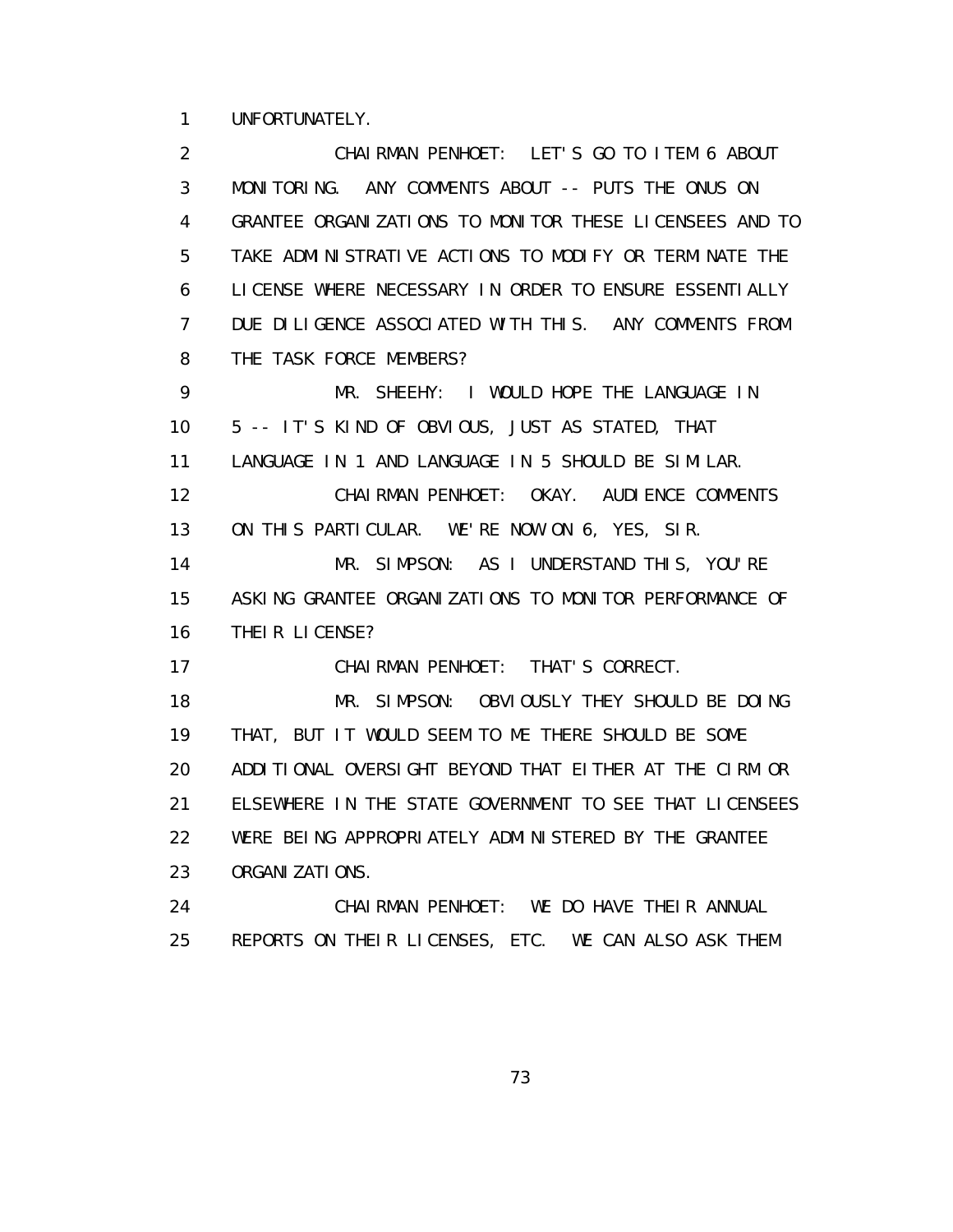1 TO REPORT ANNUALLY ON THE PERFORMANCE OF THEIR 2 LICENSEES UNDER THE AGREEMENTS. WE CAN ADD THAT 3 LANGUAGE.

 4 MR. SIMPSON: AGAIN, I WOULD SAY THAT MIGHT 5 BE A TIME WHEN YOU MIGHT WANT A QUARTERLY RATHER THAN 6 ANNUALLY. A YEAR IS A LONG TIME FOR THINGS. 7 CHAIRMAN PENHOET: NOT IN DRUG DEVELOPMENT, 8 UNFORTUNATELY, OR CELL THERAPY. WE DON'T WANT TO 9 BURDEN THEM -- YOU KNOW, WE'RE STARTING TO ADD A LOT OF 10 THINGS TO THE BURDEN, BUT IT'S A GOOD POINT. 11 DR. PRIETO: UNDER ROMAN NUMERAL II OF 6, IT 12 DOES SAY THE GRANTEE ORGANIZATIONS SHALL MONITOR THE 13 COMMERCIAL AND DEVELOPMENT ACTIVITIES OF THE LICENSEES 14 AND INCLUDE REPORTS OF MONITORING ACTIVITIES ANNUALLY. 15 CHAIRMAN PENHOET: THAT'S RIGHT. IT IS 16 ANTICIPATED HERE. 17 OKAY. ANY OTHER COMMENTS? ITEM E, NO. 1, 18 GRANTEE ORGANIZATION SHALL MAKE THEIR FUNDED PATENTED 19 INVENTIONS AVAILABLE AT NO COST FOR FURTHER RESEARCH BY 20 CALIFORNIA RESEARCH INSTITUTIONS. THIS REQUIREMENT 21 EXTENDS TO ANY LICENSEES OF CIRM-FUNDED INVENTIONS. SO 22 THIS IS A BROAD SCALE RESEARCH EXEMPTION. WE ARE IN

 23 NEW TERRITORY HERE. 24 THE ARGUMENT I HAVE HEARD AGAINST THIS HAS

25 BEEN THAT IT MIGHT DISCOURAGE PATENTING AND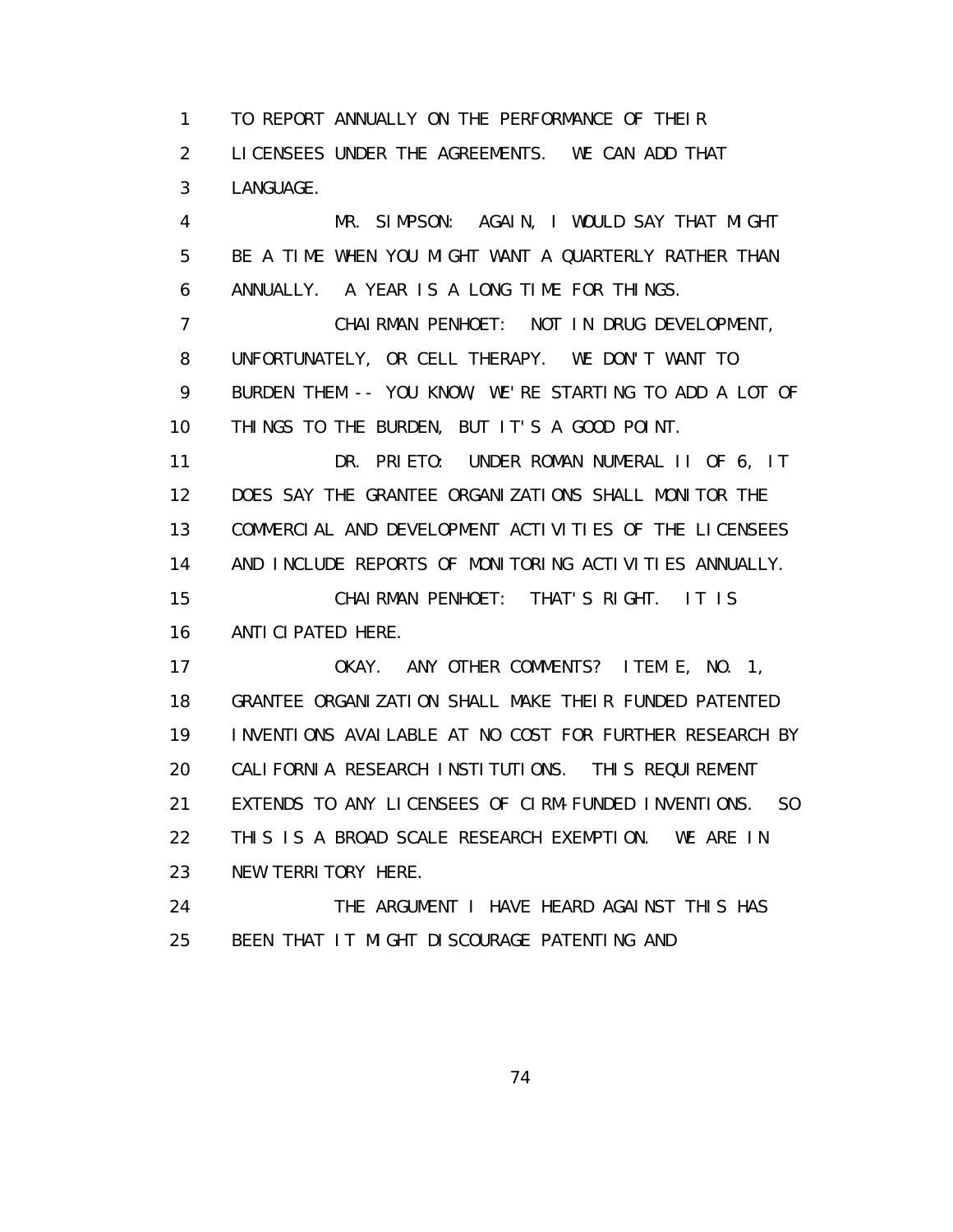1 COMMERCIALIZATION OF TOOLS AND REAGENTS FOR THIS FIELD. 2 SO A NUMBER OF US HAVE DISCUSSED THIS BACK AND FORTH. 3 THIS IS A RECOMMENDATION THAT THE STAFF HAS IN SPITE OF 4 THAT CONCERN, BUT THAT'S A CONCERN I'VE HEARD BEFORE 5 ABOUT THIS PROVISION.

 6 MR. HALUIN: DOES THIS MEAN THAT FOR 7 CALIFORNIA RESEARCH INSTITUTIONS, THEY WOULD NOT PAY A 8 ROYALTY FOR RESEARCH TOOLS, BUT INSTITUTIONS IN OTHER 9 STATES, HARVARD, MIT, WOULD PAY FOR OTHER INSTITUTIONS 10 AND COMPANIES TO PAY FOR RESEARCH TOOLS?

 11 CHAIRMAN PENHOET: THIS WAS NOT, AGAIN, 12 GEOGRAPHICALLY RESTRICTIVE ALONG THE LINES OF WHAT WE 13 DISCUSSED EARLIER FOR SHARING BIOMEDICAL MATERIALS, BUT 14 IT'S A QUESTION THAT WE SHOULD ADDRESS HERE. THIS SAYS 15 WE WOULD REQUIRE -- THERE'S A RESEARCH EXEMPTION FOR 16 ALL CIRM-FUNDED RESEARCH THAT SAYS THAT IT WOULD BE 17 AVAILABLE BROADLY FOR RESEARCH, THAT THEY WOULD BE 18 AVAILABLE FOR RESEARCH PURPOSES WITHOUT -- 19 DR. PRIETO: IT DOES SAY CALIFORNIA. 20 CHAIRMAN PENHOET: EXCUSE ME. 21 MR. HALUIN: THAT WAS MY QUESTION. 22 CALIFORNIANS ARE EXEMPT. THOSE OUTSIDE OF CALIFORNIA 23 ARE GOING TO HAVE TO PAY. 24 CHAIRMAN PENHOET: IN THIS CASE IT MEANS JUST 25 WHAT IT SAYS, FOR CALIFORNIA. WE HOPE THAT THIS WILL

<u>75 and 2012 and 2013 and 2014 and 2014 and 2014 and 2014 and 2014 and 2014 and 2014 and 2014 and 2014 and 20</u>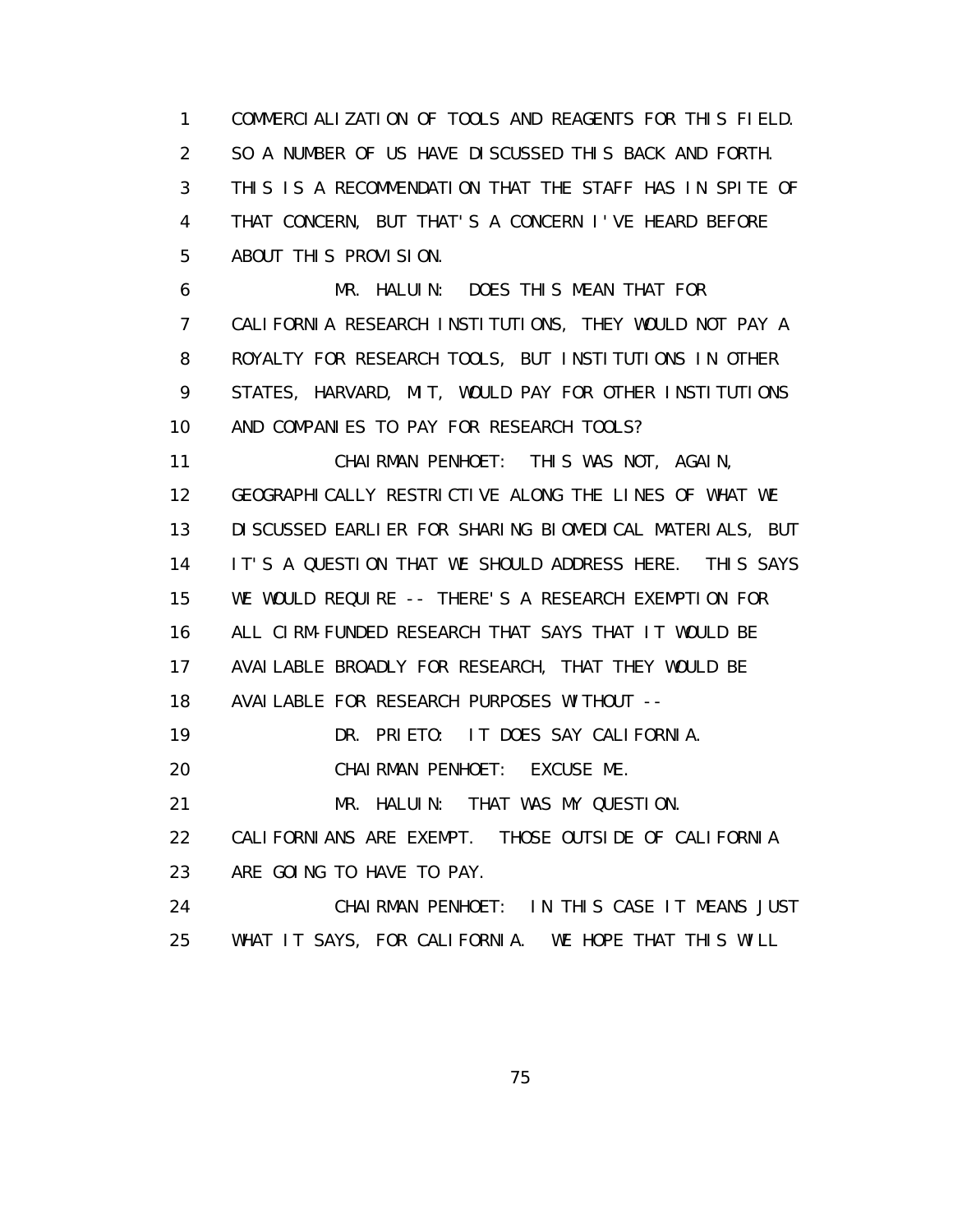1 SPUR A NATIONAL MOVEMENT TO CREATE A NATIONAL RESEARCH 2 EXEMPTION, BUT RIGHT NOW THIS IS -- AND THIS WAS A 3 ISSUE OF RECIPROCITY ON PATENTED INVENTIONS. 4 MR. TAYMOR: COULD I SUGGEST THAT THE 5 COMMITTEE COME UP WITH A DEFINITION OF RESEARCH 6 INSTITUTION, WHETHER THAT'S MEANT TO BE ACCREDITED 7 UNIVERSITIES, NONPROFITS, WHETHER IT WOULD INCLUDE ANY 8 INSTITUTION THAT WAS SET UP BY A COMMERCIAL ENTITY. 9 THIS ENTITY IS SET UP TO DO RESEARCH, BUT THE ENTITY IS 10 CAPTIVE BY A COMMERCIAL ENTITY AND THEREBY GETS A 11 RESEARCH EXEMPTION, BUT LICENSING TO DO WHATEVER IT 12 WANTS. I GATHER WHAT YOU WANTED IT TO BE FOR 13 RESEARCH -- INSTITUTIONS WHO WE COMMONLY THINK OF AS 14 RESEARCH INSTITUTIONS, ABOUT, AGAIN, LOOKING AT THIS AS 15 A LAWYER, I COULD COME UP WITH -- RESEARCH INSTITUTION 16 IS PROBABLY NOT WHAT YOU HAD IN MIND. 17 CHAIRMAN PENHOET: ACTUALLY WE DID NOT INTEND 18 TO EXCLUDE COMMERCIAL ENTITIES OPERATING IN CALIFORNIA 19 FROM THIS DEFINITION IN PART BECAUSE IF WE MAKE GRANTS 20 TO THEM, THEN WE'LL EXPECT THEM TO DO THE SAME THING. 21 SO WE DIDN'T SEE ANY REASON TO EXCLUDE FOR-PROFIT

 22 ORGANIZATIONS FROM THIS DEFINITION IF THEY'RE CARRYING 23 OUT BASIC RESEARCH.

 24 MR. TAYMOR: THEN I THINK YOU SHOULD FOLLOW 25 UP ON WHAT HAL SAID. SAY WHAT DOES IT MEAN TO BE A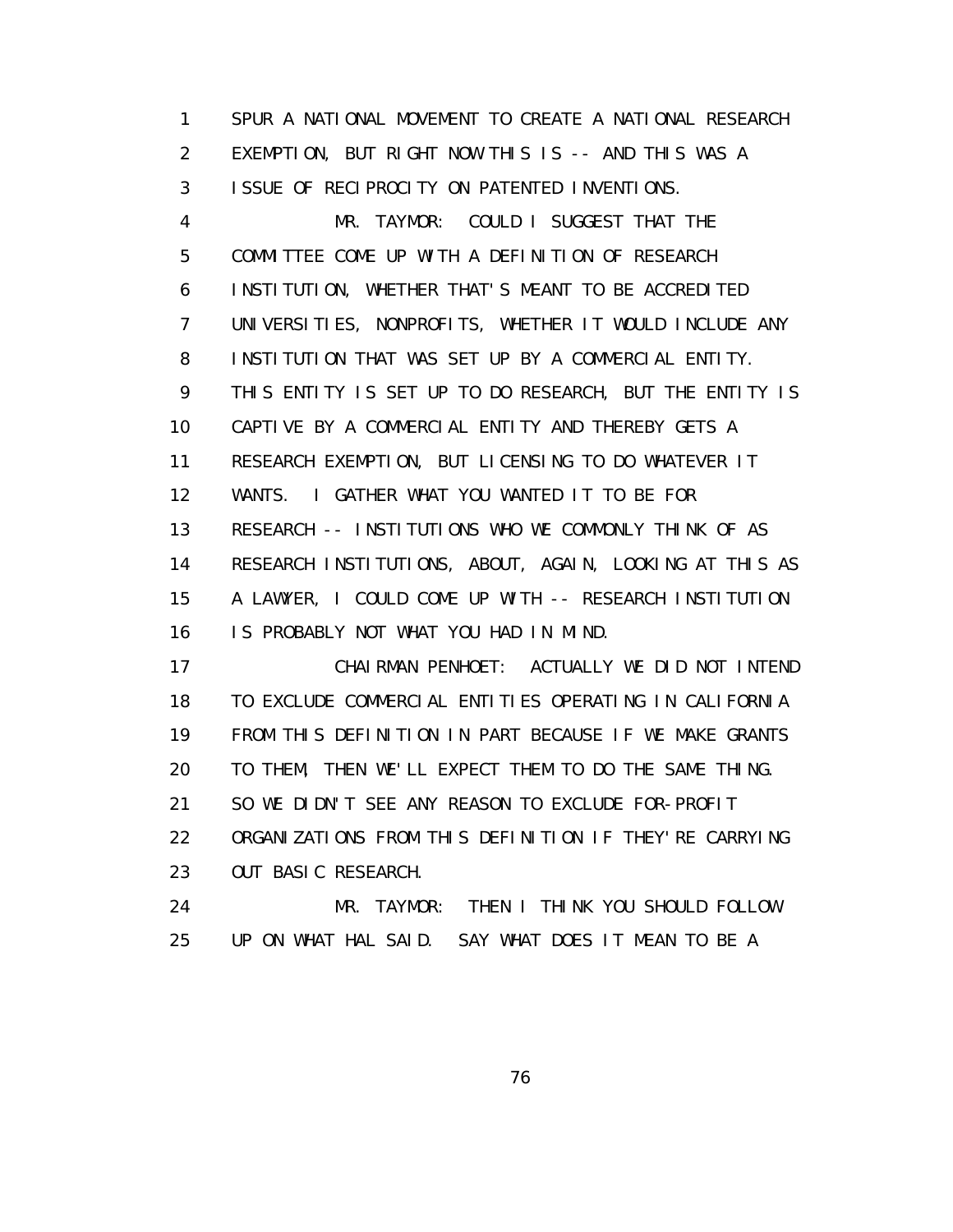1 CALIFORNIA RESEARCH INSTITUTION THEN. IF HARVARD WERE 2 TO OPEN UP A MAILBOX AND SAY PLEASE --

 3 CHAIRMAN PENHOET: WELL, THERE IS A 4 DEFINITION IN PROP 71 OF WHAT CONSTITUTES A CALIFORNIA 5 INSTITUTION. AND SO IT WOULD HAVE TO BE -- WE'LL MAKE 6 IT COMPATIBLE WITH THAT, AND YOU CAN'T DO THAT BY 7 OPENING A MAILBOX.

 8 MR. SIMPSON: THIS, I THINK, MAY BE THE POINT 9 WHERE THIS SHOULD BE CONSIDERED. JOHN SIMPSON, 10 FOUNDATION FOR TAXPAYER AND CONSUMER RIGHTS. THIS 11 SEEMS TO ME TO BE A REALLY GOOD IDEA. I ALSO WONDER 12 WHETHER YOU SHOULDN'T HAVE LANGUAGE WHICH WOULD ALLOW 13 CIRM IN SOME INSTANCES TO SAY THIS PARTICULAR KIND OF 14 RESEARCH IS SOMETHING FOR WHICH NO PATENT IS AVAILABLE. 15 IT SHOULD JUST RIGHT UP FRONT BE KNOWN AS BASIC 16 RESEARCH, AND YOU SHOULD RESERVE THE RIGHT TO BE ABLE 17 TO DO THAT. IF SOMEONE COMES IN AND SAYS WE WANT TO 18 EXPLORE THIS PARTICULAR KIND OF ENDEAVOR, YOU SAY FINE. 19 HERE'S THE MONEY, BUT WE DON'T EXPECT THERE TO BE ANY 20 PATENT ON THIS. YOU SHOULD BE ABLE TO WITHHOLD THAT 21 RIGHT.

 22 MIGHT ALSO BE A TIME TO RAISE THE QUESTION AS 23 TO WHETHER YOU SHOULD NOT BE REQUIRING A PATENT POOL, 24 AT LEAST SOME. 25 CHAIRMAN PENHOET: ANYBODY WANT TO RESPOND TO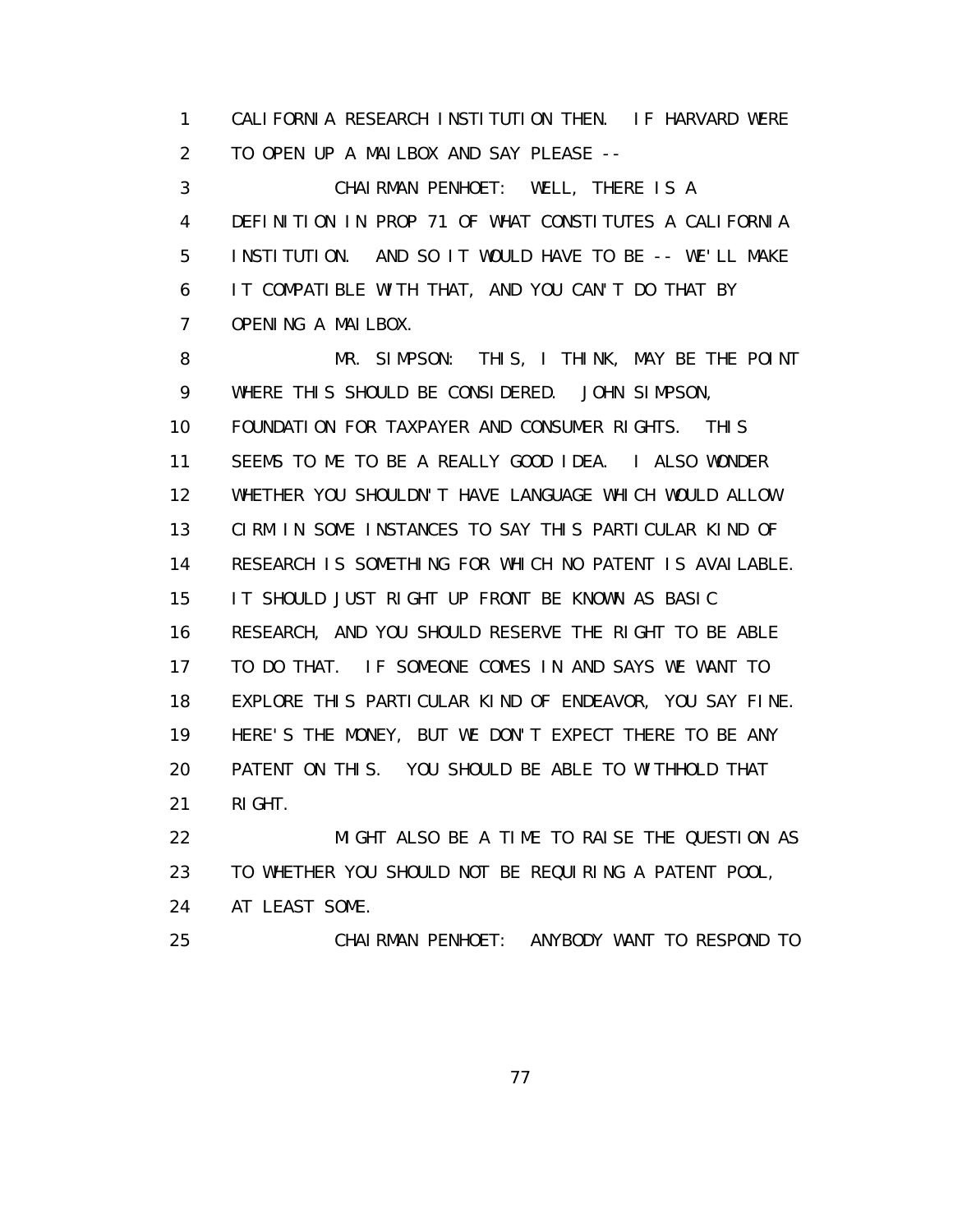1 THAT? ONE THING -- I'LL TELL YOU WHAT'S HARD ABOUT 2 INVENTIONS. IN ORDER TO GET A PATENT, YOU HAVE TO 3 PROVE THAT IT HAS NOVELTY. SO IT MEANS BY DEFINITION 4 IT'S IMPOSSIBLE TO PREDICT IT IN ADVANCE. SO I THINK 5 THERE MIGHT BE A PRACTICAL PROBLEM WITH THAT. AND, YOU 6 KNOW, I DO -- THE VAST MAJORITY OF INVENTIONS ARE NOT 7 PATENTED IN OUR FIELD. I THINK, AGAIN, IT WOULD 8 REQUIRE US TO REVIEW ALL THESE THINGS GOING FORWARD. 9 WITH RESPECT TO PATENT POOLING, IT WAS 10 DISCUSSED IN EXTENSO AT THE MEETING THAT DEBORAH ORTIZ 11 HAD. WE'VE DISCUSSED, AS HAVE YOU, WITH MANY GROUPS. 12 I THINK MOST PEOPLE I'VE SPOKEN WITH, I'LL SPEAK FOR 13 MYSELF, HAVE FELT THAT IT'S PREMATURE BECAUSE WE DON'T 14 HAVE ANY PATENTS TO POOL, BUT IT'S SOMETHING WE SHOULD 15 KEEP IN THE BACK OF OUR MINDS, THAT IT MAY BE USEFUL 16 FOR THIS EFFORT SOMEDAY IN THE FUTURE. SO THAT'S SORT 17 OF HOW I VIEW THAT.

 18 MR. SHEEHY: I ALSO THINK THAT WITH THE STATE 19 COMING UP PURPORTEDLY WITH INTELLECTUAL PROPERTY RULES 20 FOR ALL STATE-FUNDED RESEARCH, THAT IF THEY WERE TO DO 21 THAT, THAT PATENT POOLING SEEMS LIKE AN IDEA, LIKE UC 22 DAVIS IS ALREADY DOING THAT ON SOME AGRICULTURAL 23 PATENTS, THAT THE STATE COULD IMPOSE THAT FRAMEWORK FOR 24 ALL STATE-FUNDED RESEARCH SO THAT WE COULD FLOW INTO 25 THAT. OUR ABILITY WITH OUR SET ASIDE FOR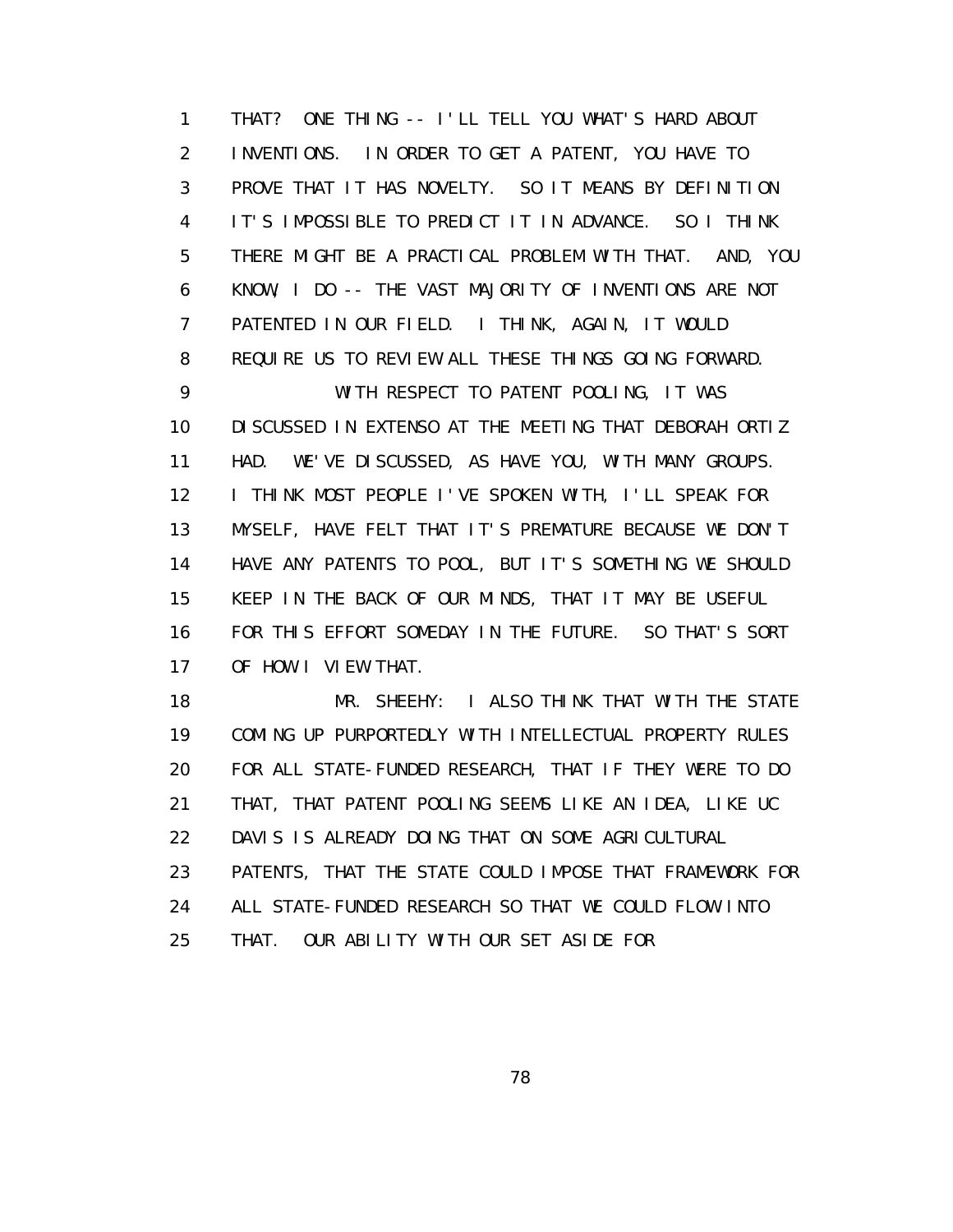1 ADMINISTRATIVE COSTS WOULD NOT ALLOW US TO ADMINISTER 2 PATENT LAW. IF THE STATE WERE SET UP PATENT POOLS FOR 3 ALL STATE-FUNDED RESEARCH AND THEN PROVIDE THE FUNDS TO 4 ADMINISTER THAT, WE COULD EASILY GLOM ONTO THAT EFFORT. 5 THAT'S WHAT THE CCST REPORT WAS ORIGINALLY FOR WAS FOR 6 ALL STATE-FUNDED RESEARCH. WE JUST KIND OF CAME IN AT 7 THE TAIL END.

 8 SO IF THE STATE COULD TAKE LEADERSHIP IN 9 DOING THAT, THAT WOULD BE A MODEL THAT WE COULD EASILY, 10 I THINK, FIT INTO AND WOULD BE WILLING TO, BUT WE CAN'T 11 ADMINISTER THAT FINANCIALLY WITH OUR 6 PERCENT. 12 CHAIRMAN PENHOET: ANY OTHER COMMENTS? 13 MS. HOWARD: I JUST THINK THAT THE LANGUAGE 14 PERHAPS IS A LITTLE BIT AMBIGUOUS. WHEN YOU SAY 15 GRANTEE ORGANIZATIONS SHALL MAKE THEIR CIRM-FUNDED 16 PATENTED INVENTIONS AVAILABLE AT NO COST, THAT SOUNDS 17 LIKE THE BIOMEDICAL MATERIALS (INAUDIBLE). I THINK IF 18 IT WERE TO SAY THAT GRANTEE ORGANIZATIONS PROVIDE A 19 NONEXCLUSIVE RESEARCH EXEMPTION OF THEIR CIRM-FUNDED 20 PATENTED INVENTIONS AT NO COST, THAT IT WOULD BE LESS 21 AMBIGUOUS. 22 CHAIRMAN PENHOET: OKAY. SOMEONE JOIN US?

23 MS. STREITZ: IN THE UNIVERSITY OF 24 CALIFORNIA, WE DON'T A TREMENDOUS BUDGET FOR MANAGING 25 INVENTIONS. AND TO MANAGE ONES THAT AREN'T --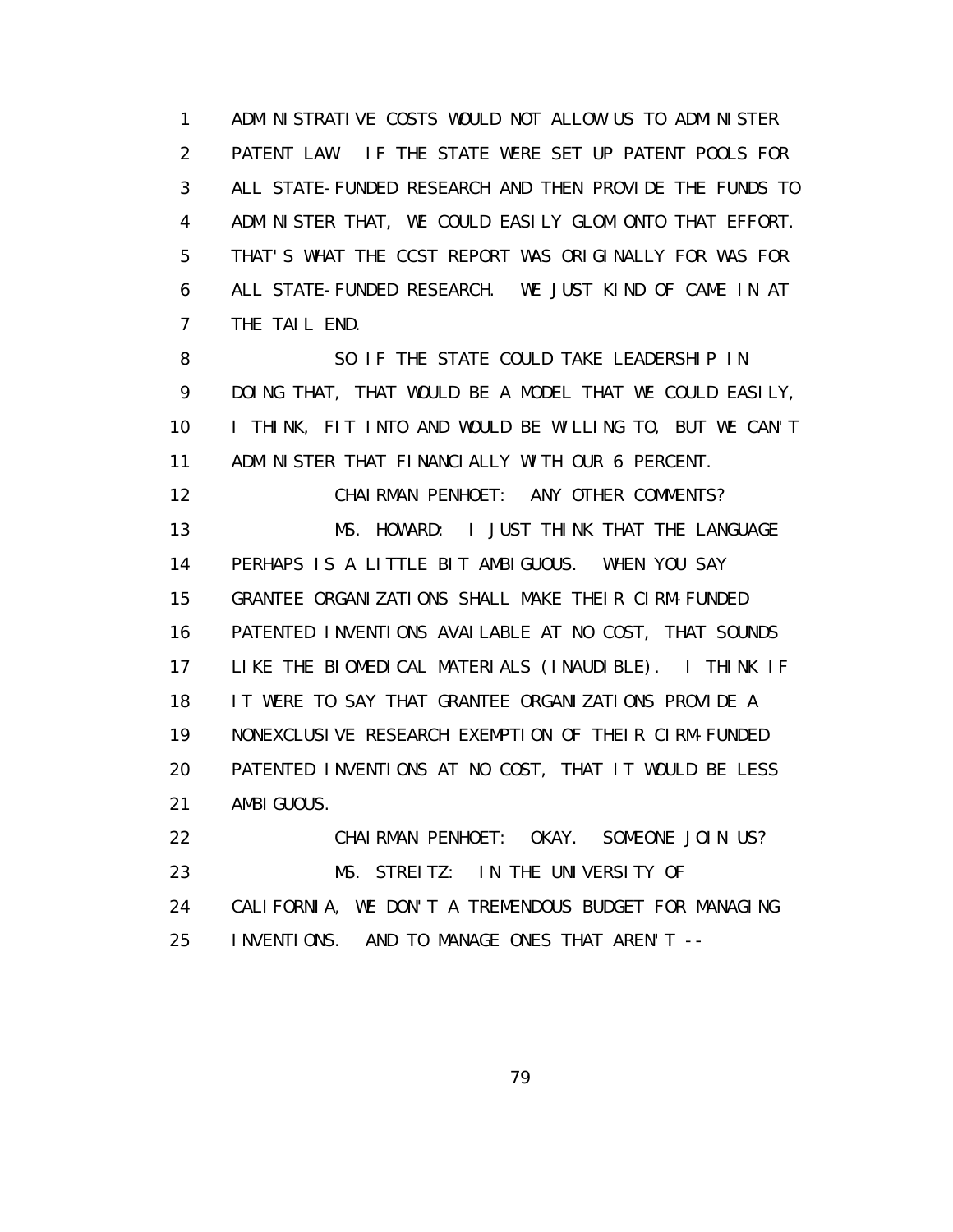1 IMPLEMENT LICENSES AND MANAGE THAT PROCESS FOR 2 INVENTIONS THAT WE'RE NOT GOING TO SPEND MONEY FOR 3 WOULD MAKE NO SENSE. WE DO ROUTINELY SHARE OUR 4 INVENTIONS WITH OTHER NONPROFIT RESEARCH INSTITUTIONS, 5 BUT WE DON'T DO IT BY MEANS OF A LICENSE. IF YOU CAN 6 IMAGINE UNDER COHEN BOYER PUTTING LICENSES IN PLACE FOR 7 EVERY RESEARCH INSTITUTION THAT WANTED TO USE THAT, 8 WE'D HAVE BEEN DOING NOTHING BUT THAT. SO WHAT WE 9 USUALLY DO IS WE JUST DON'T ASSERT.

 10 AND IN OUR EXCLUSIVE LICENSES, AND THIS IS 11 TRUE FOR MOST UNIVERSITIES, IN OUR EXCLUSIVE LICENSES 12 WE RESERVE THE RIGHT TO USE THE TECHNOLOGY OURSELVES 13 AND TO ALLOW OTHER NONPROFIT RESEARCH INSTITUTIONS TO 14 USE IT AS WELL, BUT WE DON'T USUALLY FOLLOW THROUGH AND 15 ISSUE LICENSES BECAUSE IT'S TOO MUCH OF AN 16 ADMINISTRATIVE BURDEN. WE WOULD WITH THE FOR-PROFIT 17 COMMUNITY.

 18 MS. HOWARD: MY ONLY CONCERN IS THAT THIS 19 COULD BE TAKEN -- READ SO IT SHOWS A BURDEN TO PROVIDE 20 MATERIAL. SO IF IT WERE WRITTEN IN A WAY THAT THAT WAS 21 CLEAR.

 22 CHAIRMAN PENHOET: OKAY. THANK YOU. ANY 23 OTHER COMMENTS? OKAY. REVENUE SHARING REQUIREMENTS. 24 I'M MINDFUL OF THE FACT THAT WE'RE GOING TO LOSE SHERRY 25 IN FOUR MINUTES, SO CAN YOU DO A QUICK ROLL CALL AND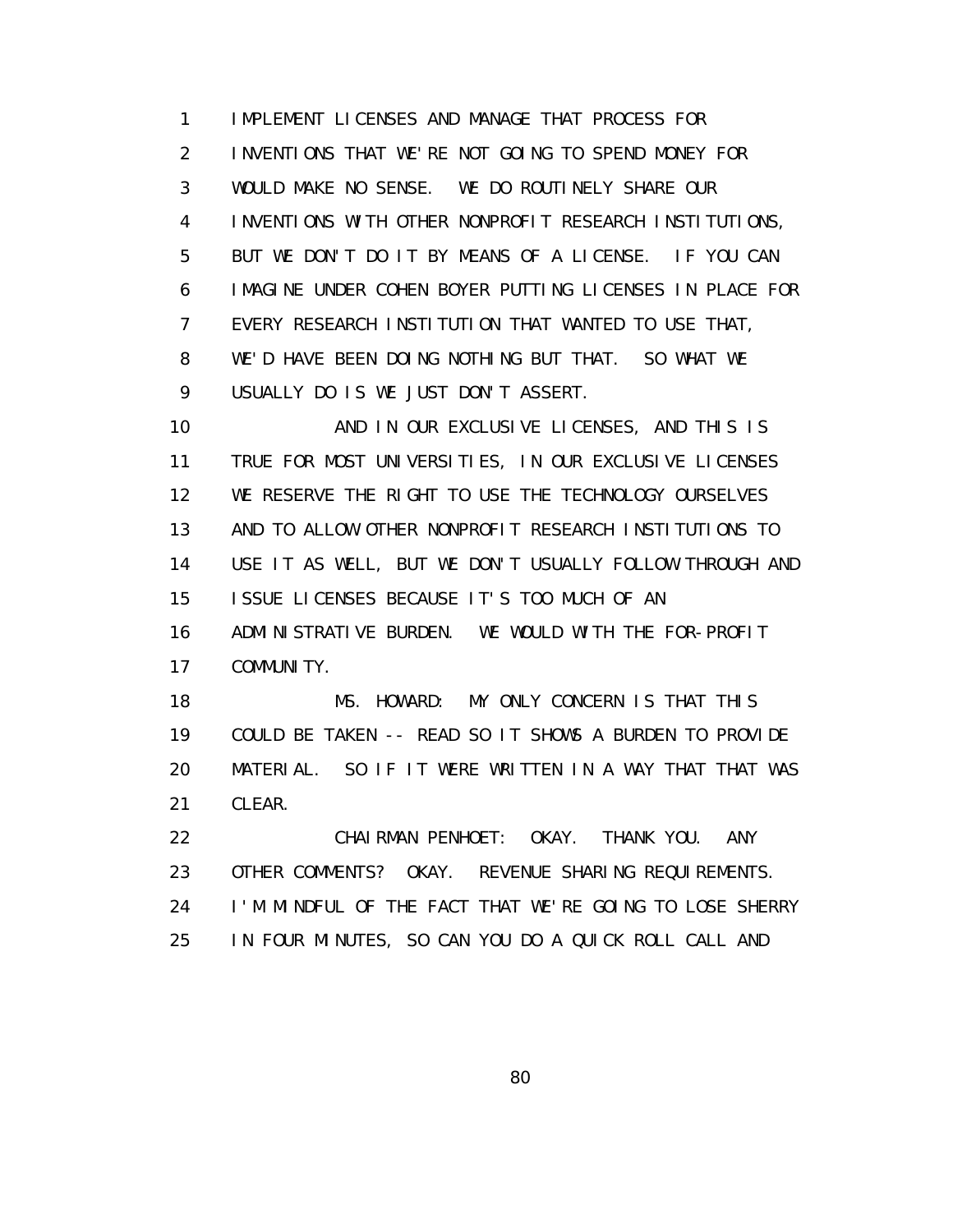| 1              | SEE WHETHER WE DO OR DO NOT HAVE A QUORUM AT THIS POINT |
|----------------|---------------------------------------------------------|
| $\overline{2}$ | IN TIME?                                                |
| 3              | MS. KING: SUSAN BRYANT.                                 |
| 4              | MS. INGELS: SHE'LL BE HERE IN ABOUT 15                  |
| 5              | MI NUTES.                                               |
| 6              | MS. KING: MICHAEL GOLDBERG. SHERRY LANSING.             |
| $\overline{7}$ | TED LOVE. ED PENHOET.                                   |
| 8              | CHAIRMAN PENHOET: YES.                                  |
| 9              | MS. KING: PHIL PIZZO. FRANCISCO PRIETO.                 |
| 10             | DR. PRIETO: YES.                                        |
| 11             | MS. KING: JEANNIE FONTANA.                              |
| 12             | DR. FONTANA: YES.                                       |
| 13             | MS. KING: JEFF SHEEHY.                                  |
| 14             | MR. SHEEHY: YES.                                        |
| 15             | MS. KING: OS STEWARD. JANET WRIGHT.                     |
| 16             | DR. WRIGHT:<br>YES.                                     |
| 17             | CHAIRMAN PENHOET: WE DON'T HAVE A QUORUM.               |
| 18             | OKAY. WE'LL CONTINUE OUR WORK AND MAKE AN UNOFFICIAL    |
| 19             | RECOMMENDATION TO THE ICOC HOPEFULLY AT THE MEETING ON  |
| 20             | FEBRUARY 10TH.                                          |
| 21             | NEXT, REVENUE SHARING REQUIREMENTS. IN THE              |
| 22             | EVENT OF CREATION OF REVENUE STREAMS, THE GRANTEE       |
| 23             | ORGANIZATION SHALL SHARE A FRACTION OF ANY ROYALTY      |
| 24             | REVENUES WITH THE INVENTORS IN ACCORDANCE WITH THEIR    |
| 25             | ESTABLISHED POLICY. SO THIS IS CLEAR.<br>WE DON'T WANT  |

e a construction and the construction of the State of the State of the State of the State of the State of the S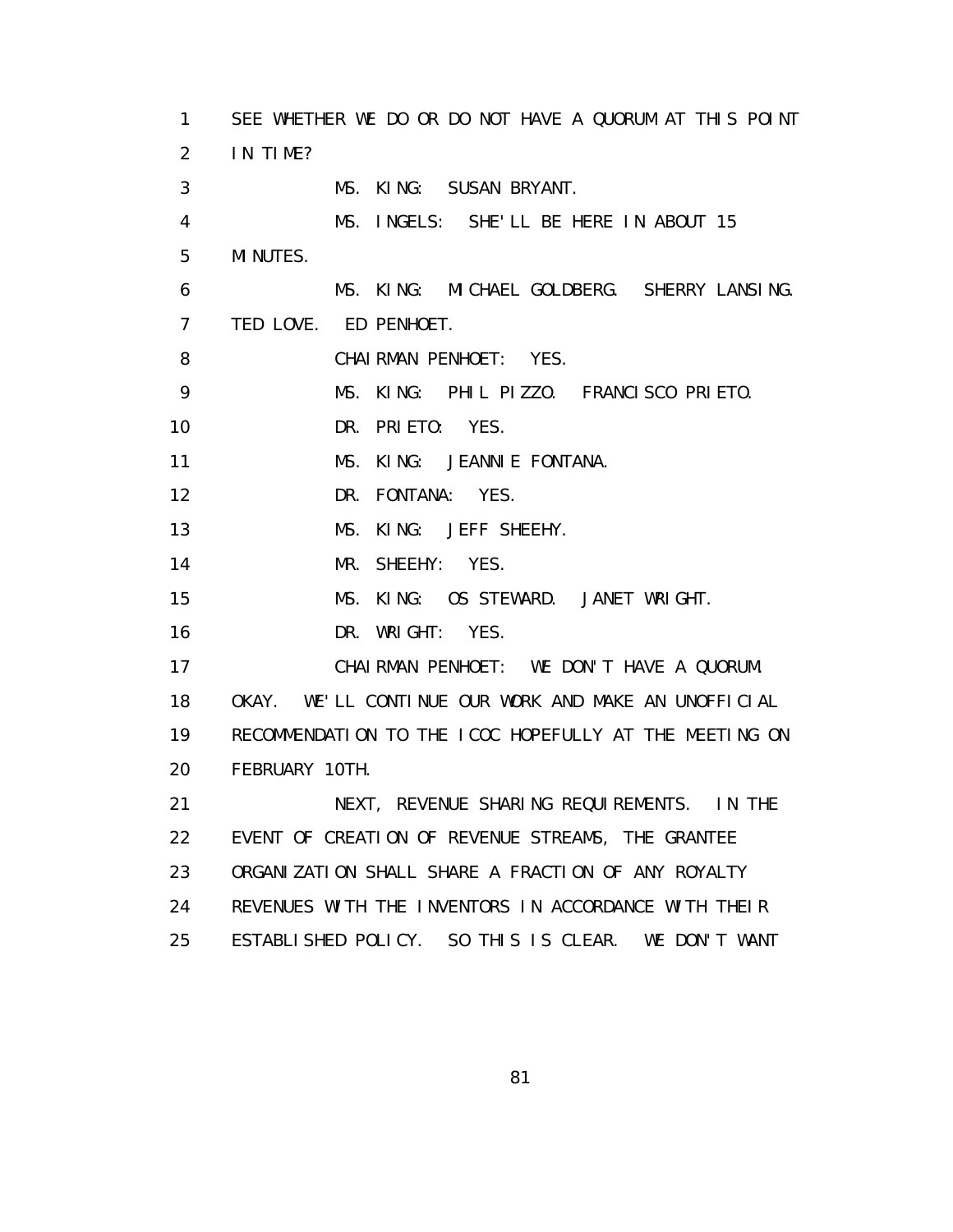1 ORGANIZATIONS TO START NEW POLICIES JUST FOR

2 CIRM-INVENTED TECHNOLOGIES.

 3 TWENTY-FIVE PERCENT OF THE GRANTEE 4 ORGANIZATION'S SHARE OF ANY REVENUES RECEIVED UNDER A 5 LICENSE AGREEMENT OF CIRM-FUNDED PATENTED INVENTIONS IN 6 EXCESS OF \$500,000 SHALL BE RETURNED TO THE STATE OF 7 CALIFORNIA FOR USE IN RESEARCH AND EDUCATION.

 8 FINALLY, THE LAST NO. 3 IS A PROPORTIONAL 9 PARTS PROPOSAL IF IT WAS FUNDED BY OTHERS AS WELL. 10 THIS HAS BEEN A TOPIC OF A GREAT DEAL OF CONVERSATION 11 AND DISCUSSION IN THE LAST FEW MONTHS, TO BE SURE. AND 12 THIS IS OUR PROPOSAL AFTER A LOT OF CONSIDERATION OF 13 VARIOUS DIFFERENT POINTS OF VIEW ON THIS SUBJECT.

 14 THE NUMBER OF 25 PERCENT WAS ARRIVED AT 15 BASICALLY TRYING TO COME UP WITH A MEANINGFUL NUMBER 16 WHICH WOULD ADDRESS THE INTENT TO HAVE A RETURN TO THE 17 STATE WHILE AT THE SAME TIME PROVIDING SOME INCENTIVE 18 AND, FRANKLY, PROVIDING THE OPPORTUNITY FOR THE GRANTEE 19 ORGANIZATIONS TO RECOUP SOME OF THEIR CONSIDERABLE 20 EXPENSES THAT THEY WILL INCUR IN ACTUALLY COMPLYING 21 WITH THE GENERAL OBLIGATION TO FILE PATENTS AND LOOK 22 FOR GRANTEES AND CONDUCT LICENSES, ETC.

 23 THE \$500,000 NUMBER COMES FROM A SURVEY OF, 24 FIRST OF ALL, THE EXPENSES INCURRED IN GENERAL BY 25 GRANTEE ORGANIZATIONS IN PURSUING THIS AND LOOKING AT

<u>82 and 2014 and 2014 and 2014 and 2014 and 2014 and 2014 and 2014 and 2014 and 2014 and 2014 and 2014 and 201</u>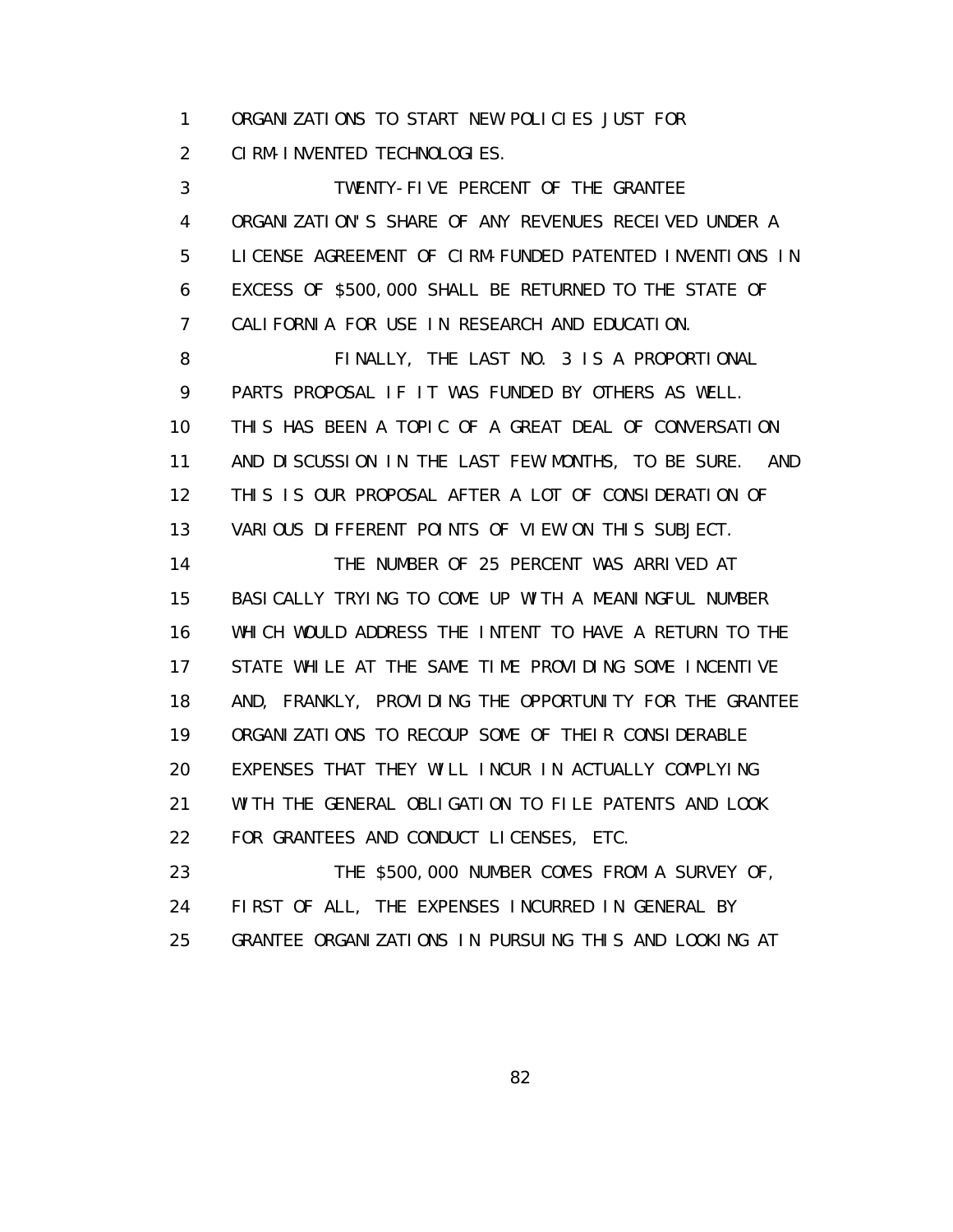1 THE POLICIES OF A NUMBER OF OTHER INVENTORS OTHER THAN 2 THE FEDERAL GOVERNMENT WHO, IN FACT, FROM TIME TO TIME 3 DO GET RETURNS ON THEIR INVENTIONS. AND SO THIS NUMBER 4 SEEMS TO BE VALIDATED BY A NUMBER OF THIRD PARTIES AS 5 ESSENTIALLY THE AVERAGE COST OF KEEPING A PATENT 6 PORTFOLIO IN BUSINESS AND GOING THROUGH ALL THE 7 LICENSING AND PATENTING, ETC. SO THAT'S HOW THE 8 \$500,000 NUMBER WAS CHOSEN. IT'S A NUMBER USED BY THE 9 AMERICAN HEART ASSOCIATION, BY THE AMERICAN CANCER 10 SOCIETY, AND I THINK BY OTHERS. PROBABLY THEY GOT THE 11 NUMBER FROM WORKING WITH SIMILAR GRANTEE ORGANIZATIONS 12 IN THE PAST. SO THAT'S THE PROPOSAL FOR THAT. FIRST 13 OF ALL, FROM THE TASK FORCE.

 14 MR. SHEEHY: I HAD TWO QUESTIONS. ONE IS 15 THAT IF WE WERE MODELING BAYH-DOLE LANGUAGE, THE 16 RESEARCH AND EDUCATION PIECE IS ACTUALLY FOR THE 75 17 PERCENT THAT REMAINS AT THE INSTITUTION, AND THAT WE 18 SHOULD BE RETURNING THE FUNDS TO THE GENERAL FUND FOR 19 THE LEGISLATURE TO APPROPRIATE, BUT THAT WE SHOULD 20 MAINTAIN THE BAYH-DOLE LANGUAGE THAT REQUIRES THE 21 GRANTEE TO REINVEST IN RESEARCH AND EDUCATION SO IT'S 22 NOT JUST FREE MONEY. DOESN'T BAYH-DOLE REQUIRE THE 23 PROFITS -- THAT RETURN ON THE ROYALTIES BE REINVESTED 24 IN RESEARCH AND EDUCATION OF THE RECIPIENT 25 INSTITUTIONS?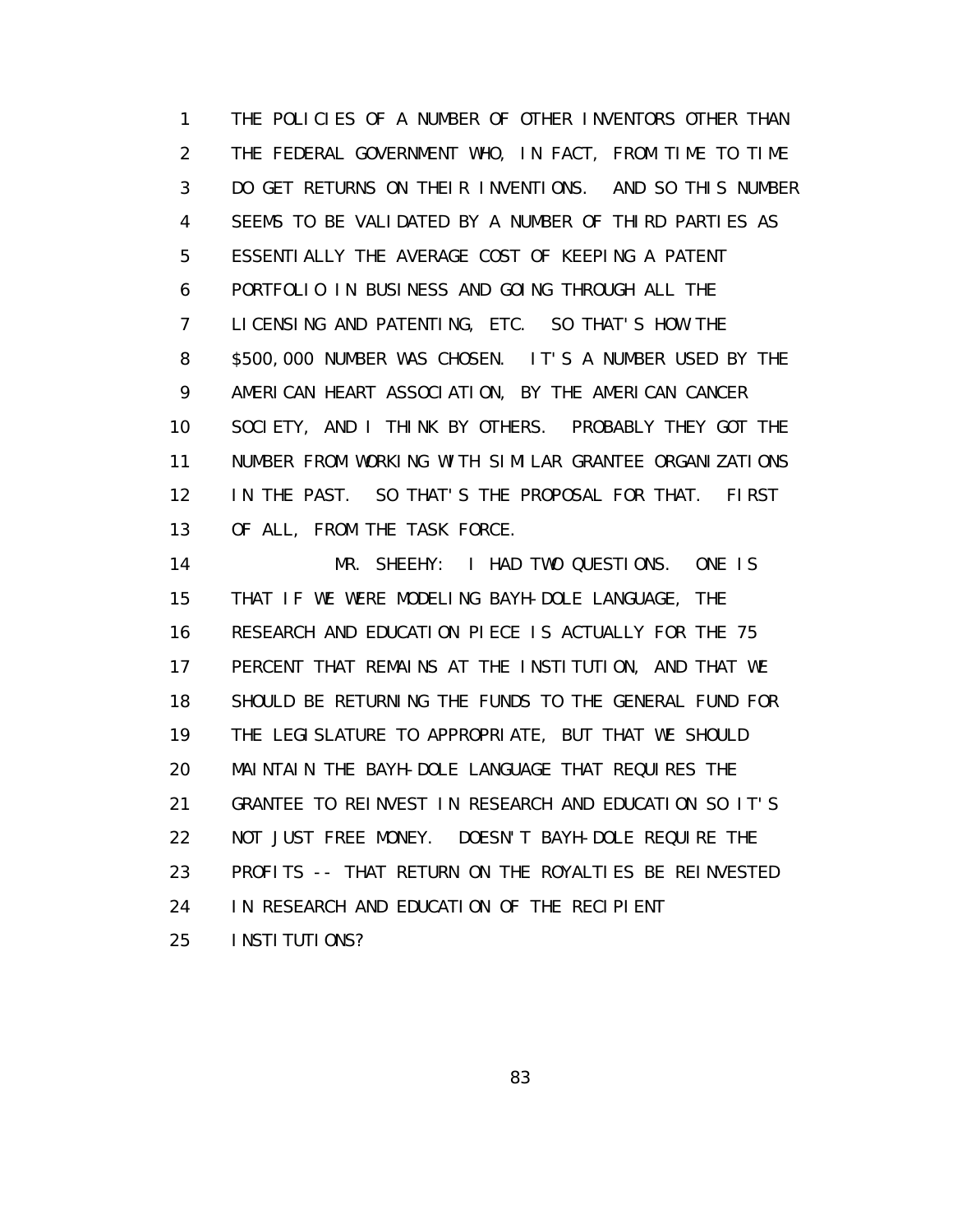1 **I THINK WE SHOULD MAINTAIN THAT LANGUAGE, BUT**  2 I DO THINK WE SHOULDN'T ASSERT -- APPROPRIATE A RULE 3 FOR OURSELVES. WE SHOULD RETURN IT TO THE GENERAL 4 FUND. I WOULD HOPE THAT THE LEGISLATURE WOULD USE IT 5 TO FUND THERAPIES OR FURTHER RESEARCH OR WHATEVER, BUT 6 PREVENTION MIGHT BE THE BEST USE, TO BE PERFECTLY 7 HONEST. THAT WOULD BE HOW I MIGHT CHANGE THAT. 8 CHAIRMAN PENHOET: LET ME REMIND EVERYONE 9 THAT THE PRINCIPLE THAT WE'VE USED HERE IS TO TRY TO 10 FIND A SYSTEM OF IP WHICH IS COMPATIBLE WITH BAYH-DOLE, 11 BUT NOT NECESSARILY IDENTICAL TO BAYH-DOLE, SO THERE 12 ARE A NUMBER OF DIFFERENCES, BUT NOT INCOMPATIBLE. 13 WE'RE NOT A HUNDRED PERCENT SURE WHETHER THERE'S A 14 REACH-THROUGH PROVISION IN THE BAYH-DOLE THAT SAYS THAT 15 25 PERCENT SHOULD BE USED FOR THIS PURPOSE. 16 THERE WAS SOME THOUGHT THAT SINCE THE GENERAL 17 FUND IS EXPENDED ON RESEARCH AND EDUCATION IN LARGE 18 MEASURE, THAT THE FUNDS COULD BE SET ASIDE FOR THAT. 19 MONEY IS FUNGIBLE. THEY CAN USE OTHER PARTS, BUT I 20 THINK YOUR PROPOSAL IS ONE THAT MANY PEOPLE HAVE 21 DISCUSSED. 22 MS. STREITZ: UNIVERSITY OF CALIFORNIA. 23 WE'VE EXPLORED THIS WITH OUR GENERAL COUNSEL BECAUSE WE 24 REALLY WANT TO MAKE SURE THAT THERE'S SOMETHING LIKE

25 THIS IN THERE, THAT WITHOUT THE RESEARCH AND EDUCATION,

<u>84 and 2012 and 2013</u>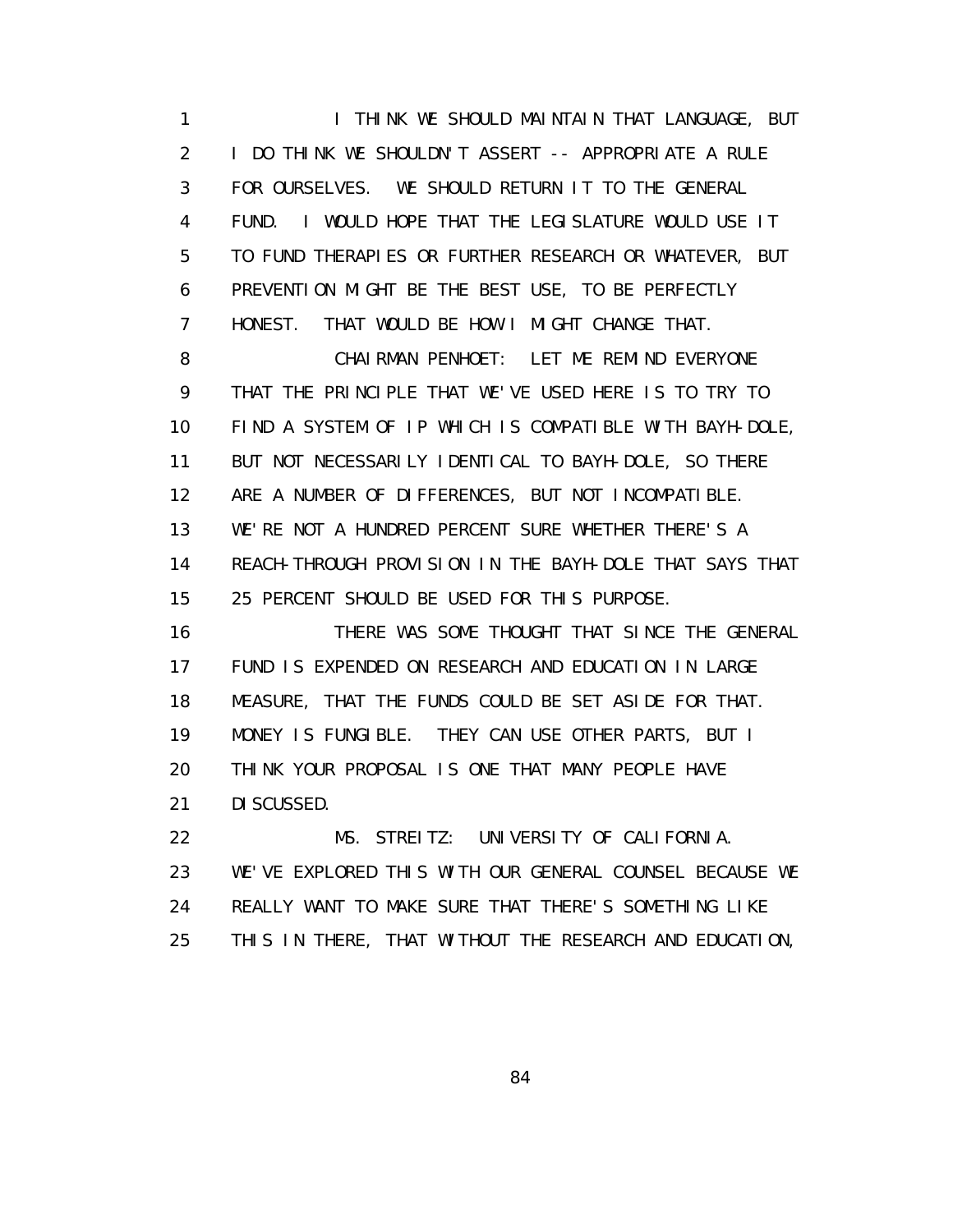1 THAT WE WOULD BE ABLE TO ACCEPT THE FUNDS. AND THEY 2 BASICALLY SAID THAT THE BAYH-DOLE REQUIREMENT, IF THERE 3 WERE FEDERAL FUNDS INVOLVED ALSO, OF COURSE, IF THERE 4 AREN'T FEDERAL FUNDS INVOLVED, THEN THIS DOESN'T MATTER 5 AT ALL, IF THERE WERE FEDERAL FUNDS INVOLVED ALSO, WHAT 6 IT SAYS IS WE CAN RECOVER OUR EXPENSES, WE PAY OUR 7 INVENTORS, EVERYTHING ELSE HAS TO GO TO RESEARCH AND 8 EDUCATION. THAT WOULD INCLUDE THIS 25 PERCENT. 9 THE BOTTOM LINE QUESTION WE POSED TO OUR 10 GENERAL COUNSEL WAS THAT IF WE KNEW THERE WERE FEDERAL 11 FUNDS INVOLVED IN THE RESEARCH, WOULD WE ABLE TO ACCEPT 12 CIRM FUNDS IF WE KNEW THAT THIS 25 PERCENT WASN'T GOING 13 NECESSARILY TO RESEARCH AND EDUCATION, AND HE SAID NO. 14 MR. SHEEHY: MY POINT IS WE'D LET YOU OFF THE 15 HOOK FOR THE 75 PERCENT FOR RESEARCH. 16 MS. STREITZ: BUT THE FEDERAL GOVERNMENT 17 DOESN'T LET US OFF THE HOOK FOR THIS FUNDING. 18 MR. SHEEHY: YEAH, BUT WE'RE NOT -- THE 19 FEDERAL GOVERNMENT'S NOT FINANCING THIS RESEARCH. SO 20 IN THIS INITIAL PERIOD, YOU WOULD BE OFF THE HOOK AND 21 YOU COULD USE THAT 75 PERCENT FOR WHATEVER YOU WANTED. 22 MS. STREITZ: IF THE INVENTIONS HAVE ANY 23 FEDERAL DOLLARS FUNDING IT, THE FEDERAL GOVERNMENT -- 24 MR. SHEEHY: YEAH, BUT IN THE ABSENCE OF -- 25 UNLESS -- I WOULD NOT BE COMFORTABLE, AS MUCH AS I LOVE

<u>85 and 2008 and 2008 and 2008 and 2008 and 2008 and 2008 and 2008 and 2008 and 2008 and 2008 and 2008 and 200</u>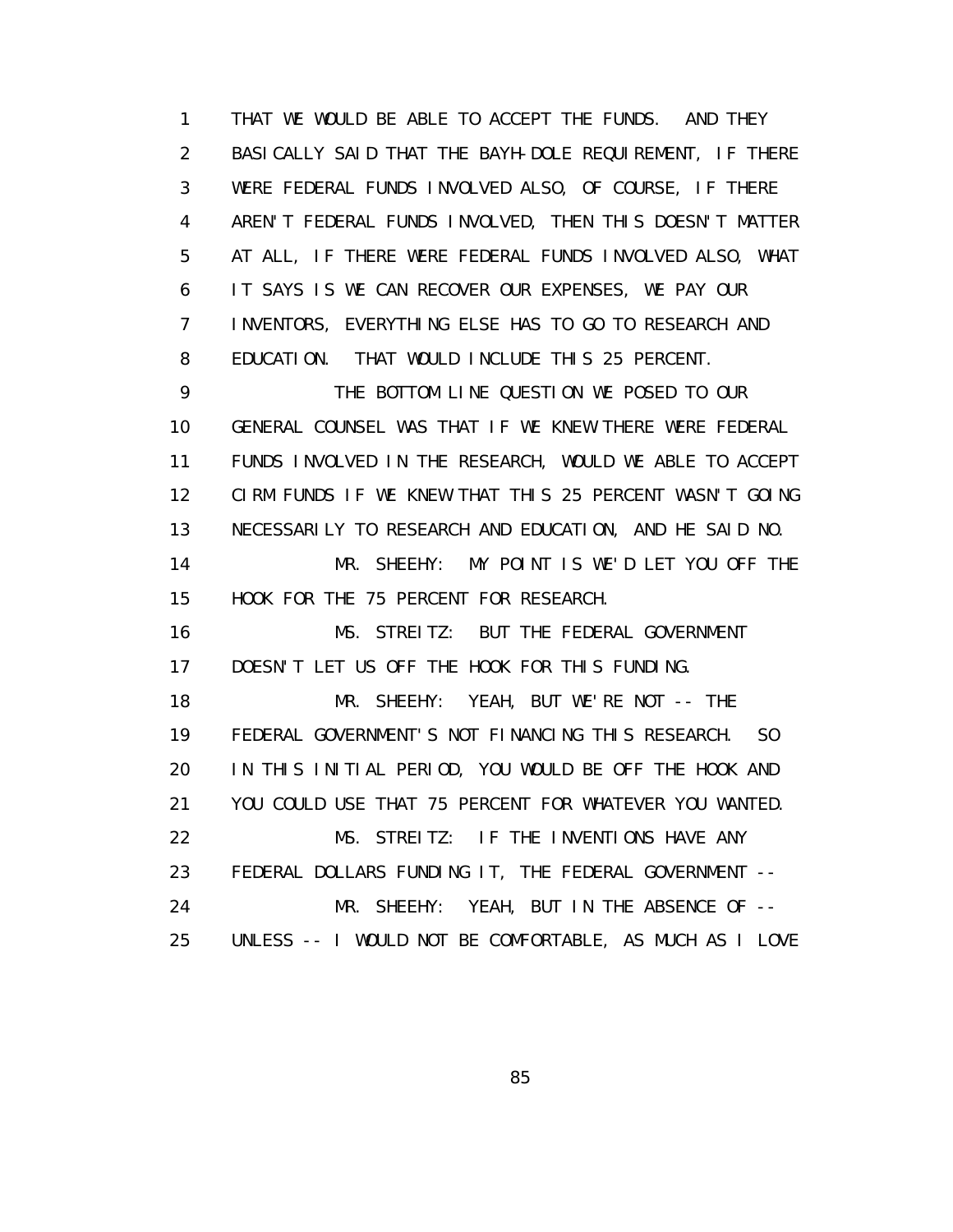1 UC, GIVING UC 75 PERCENT OF THE RETURN ON AN INVENTION 2 WITHOUT HAVING EARMARKED IT FOR RESEARCH AND EDUCATION. 3 THEY CAN USE IT FOR SALARIES. THEY CAN USE IT FOR -- I 4 THINK THAT THAT 75 PERCENT SHOULD HAVE THE SAME 5 BAYH-DOLE REQUIREMENT, THAT IT GET REINVESTED IN 6 RESEARCH AND EDUCATION. IT SHOULDN'T BE FREE MONEY. 7 MS. STREITZ: I MISUNDERSTOOD YOU. 8 MR. SHEEHY: AS FOR THE 25 PERCENT, I DO NOT 9 SEE OUR ROLE, AND MAYBE THE LEGISLATURE WILL HAVE TO 10 ADDRESS THIS AS BEING INAPPROPRIATE, I DON'T SEE HOW WE 11 CAN TAKE WHAT WE RECEIVE BACK AND DIRECT THE USE OF IT 12 AT THE STATE LEVEL. THAT'S WHY I DIDN'T SUPPORT -- 13 EVEN IF IT'S NOT COMPATIBLE WITH BAYH-DOLE, I KNOW 14 THAT'S PROBLEMATIC, BUT I THINK THE ATTORNEYS CAN GIVE 15 US A RULING THAT SAYS IT HAS TO BE THAT WAY. I'D BE 16 HAPPY TELLING THE STATE OF CALIFORNIA TO USE IT FOR 17 RESEARCH AND EDUCATION, BUT I'M NOT SURE WE CAN. 18 CHAIRMAN PENHOET: MAYBE ONE FIX TO THIS 19 WOULD BE, WE'VE GOT ONE STATEMENT OF WHAT THE UC 20 GENERAL COUNSEL HAS TOLD THEM, WHICH IS THERE'S A 21 LOOK-THROUGH TO THE FINAL USE OF THE DOLLARS IS WHAT 22 THEY SAID, WHICH WOULD OBLIGATE THE STATE TO USE IT, 23 COULD NOT BE IN VIOLATION OF BAYH-DOLE. I SUPPOSE A 24 FIX TODAY FOR THAT COULD BE 25 PERCENT RETURNED TO THE 25 GENERAL FUND UNLESS SUCH USE WAS IN VIOLATION OF A

<u>and the second second second second second second second second second second second second second second second second second second second second second second second second second second second second second second sec</u>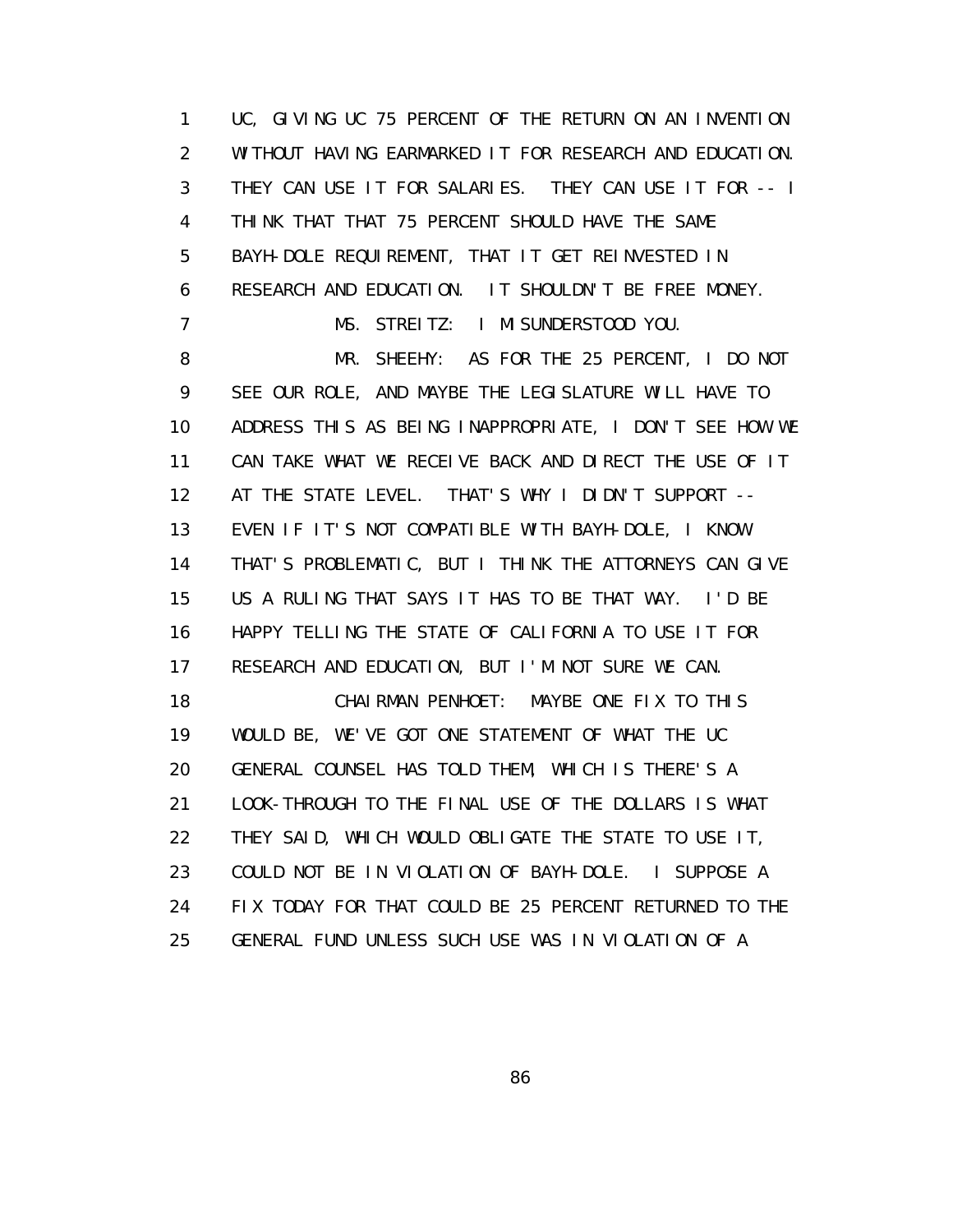1 FEDERAL LAW, WHATEVER IT IS. THE REALITY IS THAT MANY 2 OF OUR GRANTEES WILL HAVE COMMINGLED FUNDS WITH FEDERAL 3 DOLLARS, WE HOPE INCREASINGLY OVER TIME.

 4 MR. SHEEHY: WE'LL PUT THE SENTENCE THAT THEY 5 HAVE TO TAKE THEIR RETURN AND INVEST IT IN RESEARCH AND 6 EDUCATION. WE'RE GOING TO PUT THAT PART IN.

 7 CHAIRMAN PENHOET: WELL, SOMETHING GOES TO 8 THE INVENTOR, BUT THE REMAINDER --

 9 MS. O'NEIL: SALLY O'NEIL FROM STANFORD 10 UNIVERSITY. I DID HAVE A QUESTION IN THE FIRST LINE, 11 THE 25 PERCENT SHARE OF ANY REVENUES. AND I'M 12 INTERESTED TO KNOW WHAT THE DEFINITION OF ANY REVENUES 13 IS. WOULD A UNIVERSITY OR OTHER NONPROFIT GRANTEE BE 14 ABLE TO DEDUCT COSTS OR ANY OTHER COST? 15 CHAIRMAN PENHOET: THAT'S THE \$500,000 16 EXEMPTION THAT WE'VE GIVEN YOU. ON TOP OF THE 17 \$500,000, I BELIEVE OUR INTENT WAS ALL OTHER MONIES 18 RECOVERED, LICENSING PAYMENTS, ROYALTIES, OR OTHER 19 PAYMENTS ASSOCIATED WITH THE LICENSES IN EXCESS OF 20 \$500,000. 21 DR. STEWARD: THIS IS OS STEWARD. I JUST 22 JOINED YOU. JUST WANTED TO LET YOU KNOW. 23 CHAIRMAN PENHOET: THANK YOU, OS. GREAT. 24 MR. REED: COULD WE PUT SOMETHING IN THERE TO

25 THE EFFECT THAT UNLESS THERE IS A CONFLICT WITH FEDERAL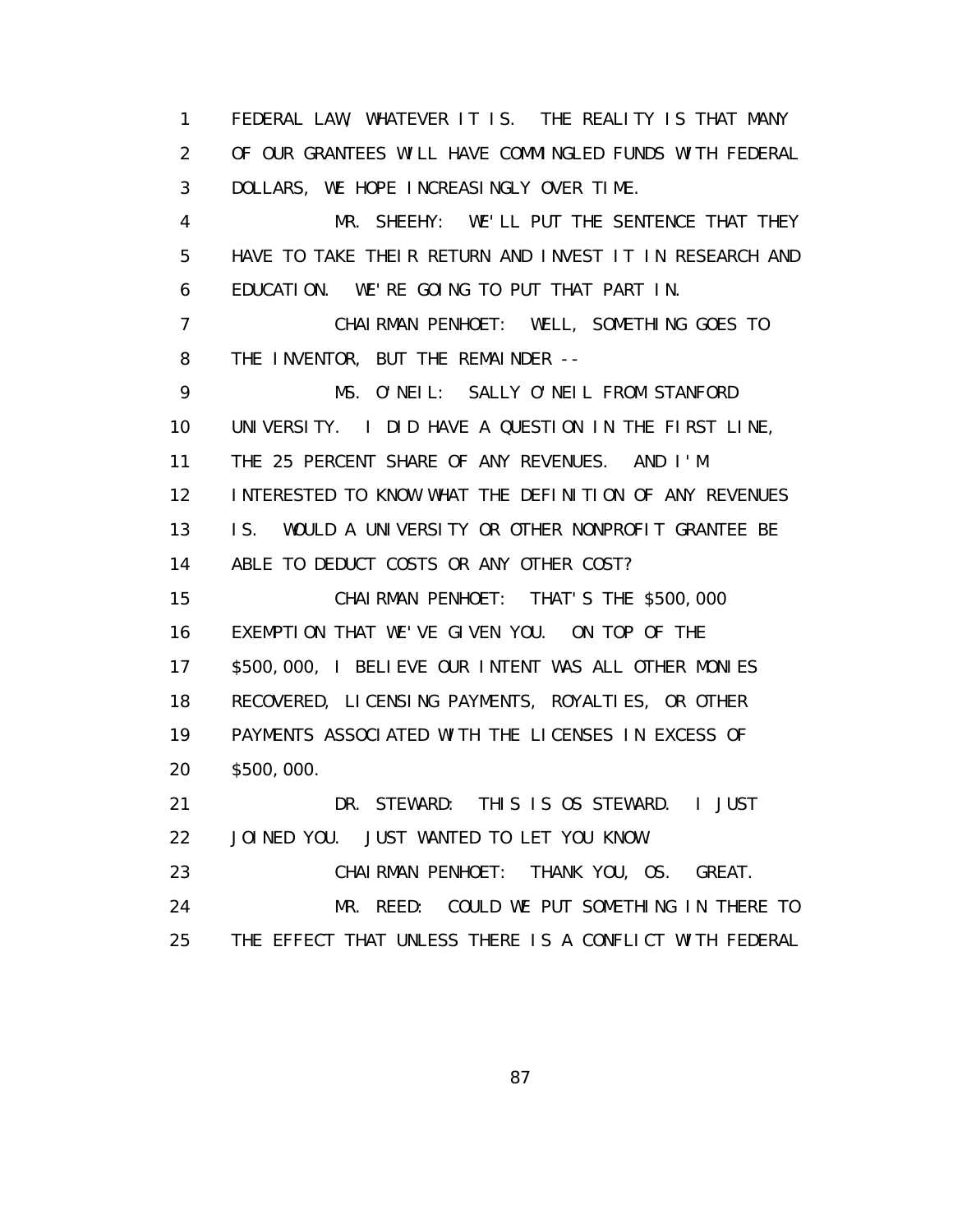1 LAW IN THE LANGUAGE?

2 CHAIRMAN PENHOET: YES. YES.

 3 MS. KING: WE'RE ON PAGE 17 OF THE DOCUMENT, 4 SECTION F, AS IN FRANK, REVENUE SHARING REQUIREMENTS, 5 DR. STEWARD.

6 DR. STEWARD: THANK YOU.

 7 CHAIRMAN PENHOET: WE DID HAVE A LONG 8 DISCUSSION WITH BOND COUNSEL ON THIS ISSUE OF THE 25 9 PERCENT. WE WERE INFORMED THAT THERE ARE A NUMBER OF 10 WAYS TO FUND THIS PROGRAM WITH THIS PROVISION IN PLACE 11 THAT DO NOT REQUIRE THE SALE OF TAXABLE BONDS IN ITS 12 ENTIRETY. SOME OF THE BONDS IN SOME TIME PERIODS MAY 13 HAVE TO BE TAXABLE, BUT STATE TREASURER'S OFFICE HAS 14 GIVEN US REASONABLE ASSURANCE THAT THEY BELIEVE THERE 15 ARE WAYS IN WHICH THIS FUNDING COULD OCCUR WITHOUT 16 HAVING IT ALL HAVE TO BE TAXABLE BONDS. SUBSTANTIAL 17 FRACTION COULD BE NONTAXABLE BONDS EVEN WITH THE 25 18 PERCENT. ESPECIALLY SINCE IN ALL CIRCUMSTANCES THE 19 UNIVERSITY OF CALIFORNIA IS A STATE AGENCY, WHICH HAS 20 SAID MAY BE OF THE TOTAL FUNDING. THAT'S BEEN 21 CLARIFIED WITH CERTAINTY NOW, THAT THE UNIVERSITY OF 22 CALIFORNIA IS A STATE AGENCY.

 23 MS. HOWARD: ELIZABETH HOWARD, ORRICK. JUST 24 TO CLARIFY WITH RESPECT TO THE 500,000, THAT REFERRED 25 TO REVENUES RECEIVED BY THE INSTITUTE UNDER A GIVEN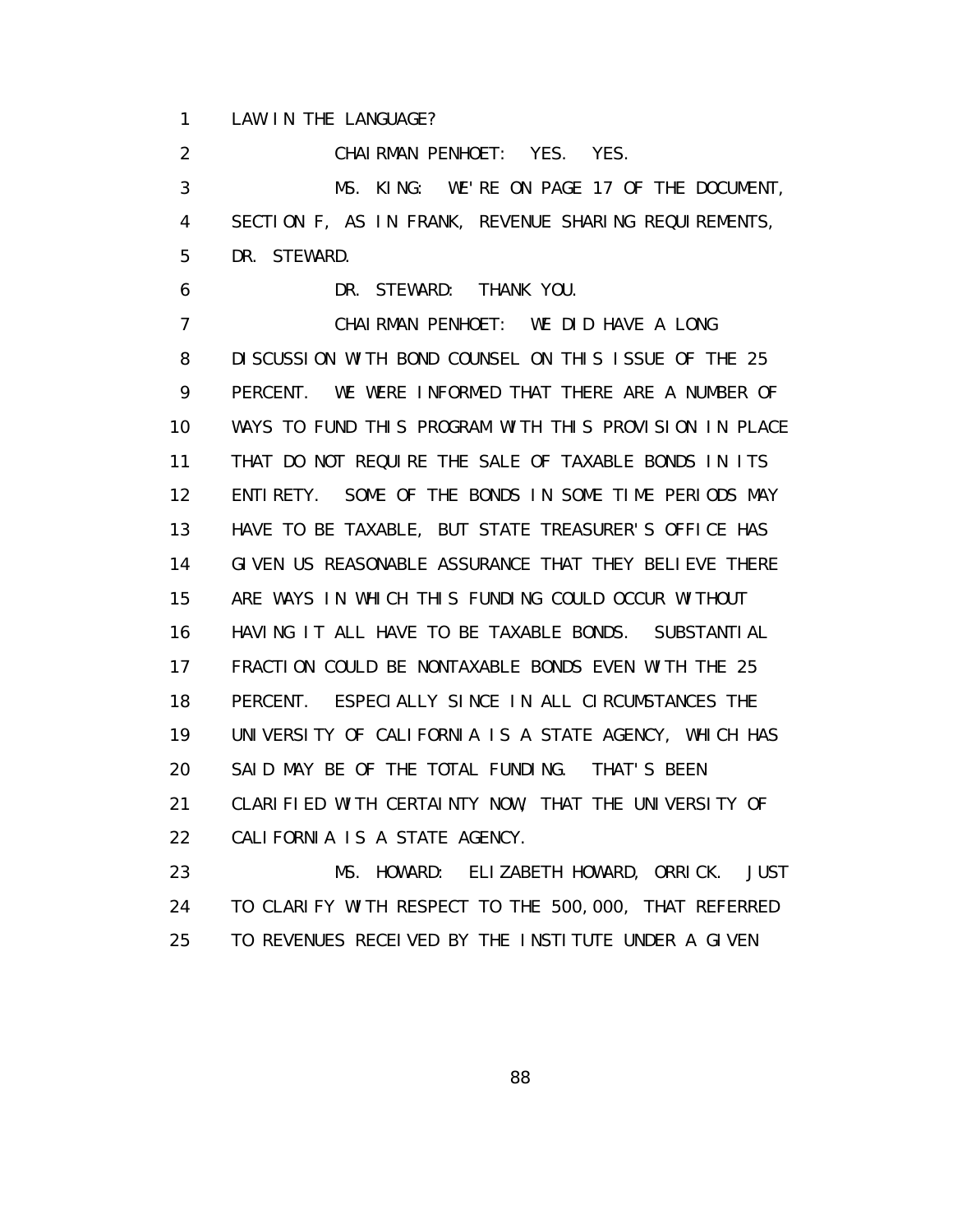1 LICENSE AGREEMENT.

 2 CHAIRMAN PENHOET: PER LICENSE AGREEMENT. 3 MS. HOWARD: AND MULTIPLE INVENTIONS, PER 4 INVENTION. 5 CHAIRMAN PENHOET: PER INVENTION. 6 MS. HOWARD: IT COULD BE THREE DIFFERENT 7 THINGS. 8 CHAIRMAN PENHOET: WE COULD HAVE AN OMNIBUS 9 LICENSE FOR MORE THAN ONE INVENTION. I THINK IT'S 10 PROBABLY PER LICENSE, ISN'T IT? 11 MR. FEYER: ROBERT FEYER. I THINK, ALSO 12 AGAIN FOR CLARITY, YOU MIGHT WANT TO SAY IN EXCESS OF 13 \$500,000 IN THE AGGREGATE, SO THERE'S NO IMPLICATION. 14 THE OTHER COMMENT I HAVE IN RELATION TO THE 15 COMMENT SHE MADE, IT'S A TECHNICALITY, BUT ASSUME 16 THERE'S NO -- EVEN IN AN INVENTION THAT HAS NO FEDERAL 17 FUNDS, THEY'RE JUST STRAIGHT CIRM POLICY THAT WAS 18 INVOLVED HERE, I WOULD THINK THAT IF, IN FACT, IT 19 REQUIRES THE INSTITUTION TO SPEND MORE THAN \$500,000 TO 20 OBTAIN A PATENT TO DO THE DEVELOPMENT, THAT ALTHOUGH 21 THEY WOULD HAVE TO START THE 25 PERCENT SHARING WITH 22 THE STATE OVER THE \$500,000 THRESHOLD, THEY MIGHT BE 23 ALLOWED TO COLLECT THE BALANCE, RECOUP THE BALANCE OF 24 THEIR ACTUAL DEVELOPMENT COSTS RATHER THAN HAVING TO 25 APPLY THE REST TO RESEARCH AND EDUCATION, AS I BELIEVE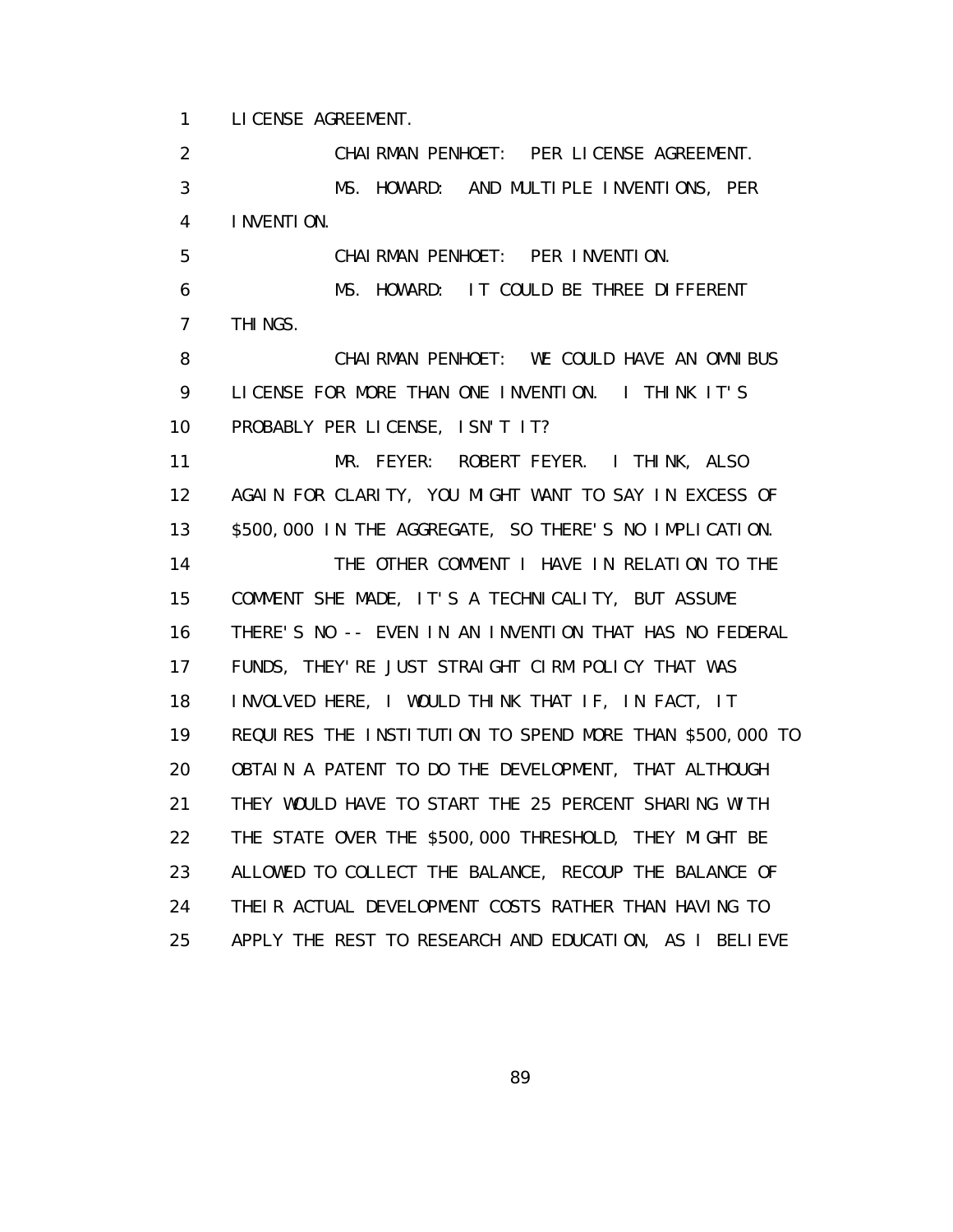1 BAYH-DOLE WOULD ALLOW. ANYWAY, THIS IS A TECHNICALITY 2 FOR THE SCIENTISTS. 3 CHAIRMAN PENHOET: INTERESTING NUANCE I 4 HADN'T THOUGHT ABOUT. ANY OTHER COMMENTS THIS SECTION? 5 MR. TAYMOR: JUST WHETHER -- YOU MAY WANT TO 6 CONSIDER WHETHER YOU WANT TO MAKE SOME PRESENT DOLLAR 7 VALUE FOR THE 500,000, WHETHER IT'S 2006 DOLLARS. 8 THESE LICENSES -- LAWS WILL APPLY TO LICENSES 20 YEARS 9 FROM NOW. 10 CHAIRMAN PENHOET: THAT'S TRUE. 11 MR. TAYMOR: LEGAL FEES AREN'T LIKELY TO GO 12 DOWN. 13 CHAIRMAN PENHOET: THE ONLY THING WE CAN 14 COUNT ON. OKAY. 15 PRESS RELEASE REQUIREMENTS. ANY COMMENTS 16 ABOUT PRESS RELEASE REQUI REMENTS? 17 THEN I BELIEVE WE HAVE FINISHED OUR 18 DISCUSSION OF SECTION H. SO LET'S GO BACK HERE AND SEE 19 IF WE CAN SUMMARIZE THE REQUESTED CHANGES. 20 DR. MAXON: I'M KEEPING TRACK OF THEM, BUT 21 THEY'RE MOSTLY IN MY HEAD. 22 GREGG: WITH DR. STEWARD'S JOINING US, DOES 23 THAT MEAN WITH DR. BRYANT'S ARRIVAL WE'LL HAVE A 24 QUORUM? 25 MS. KING: THAT IS ABSOLUTELY CORRECT, AND WE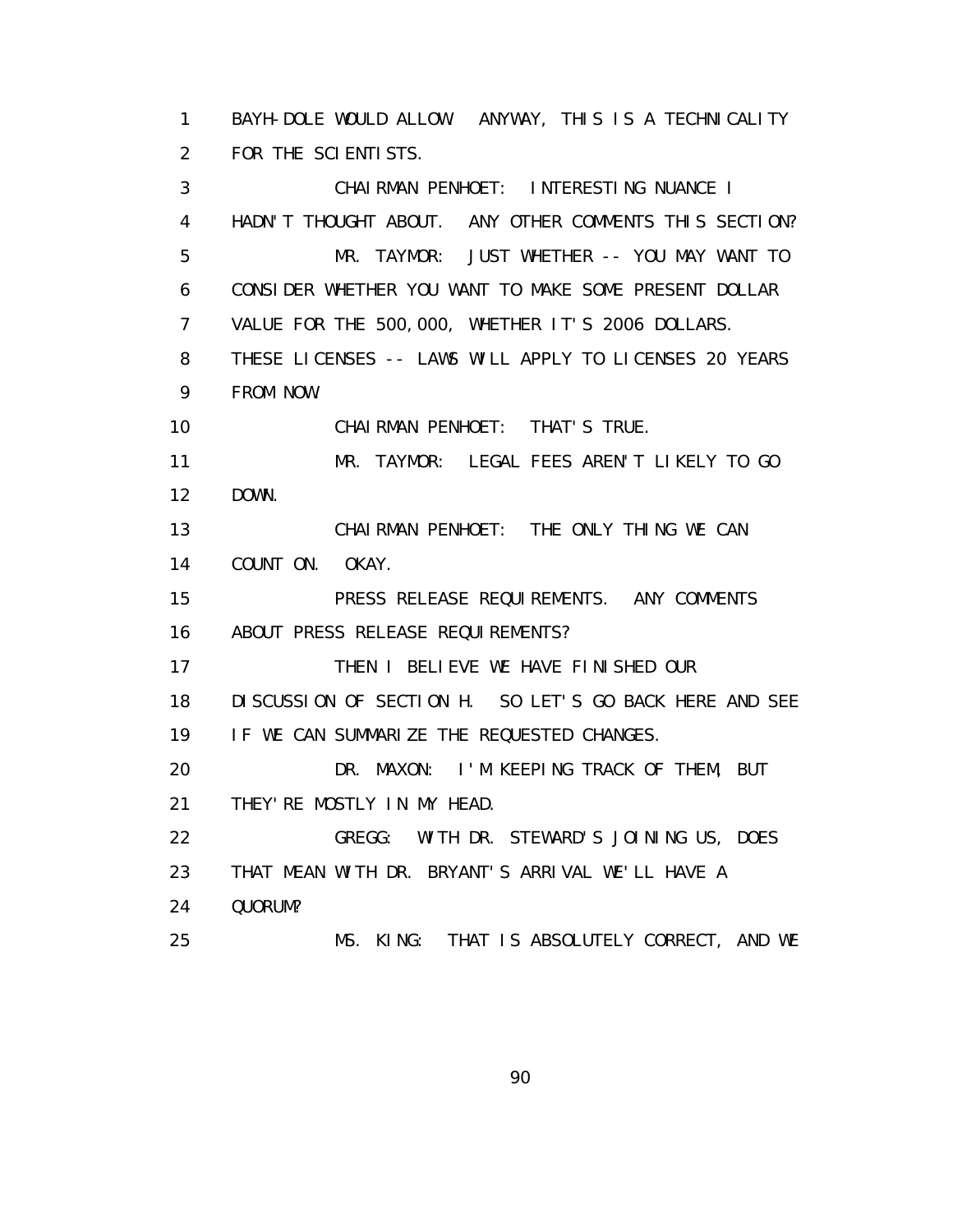1 WOULD LOVE HER TO BE HERE AS SOON AS SHE CAN. 2 CHAIRMAN PENHOET: IF WE HAVE A 3 REQUIREMENT -- NO. H(A)(4), OFFICIAL VIEWS OF CIRM OR 4 STATE OF CALIFORNIA. 5 PUBLICATION-RELATED BIOMEDICAL MATERIALS. WE 6 SAID THAT THEY'D SHARE THEM PROMPTLY, AND THE APPROVAL 7 OF THE SPO IS REQUIRED FOR THE WHOLE SET OF THINGS 8 UNDER THAT. 9 (INTERRUPTION IN PROCEEDINGS.) 10 DR. WRIGHT: IN THAT FIRST SECTION, H(A), 11 THERE WAS THAT SUGGESTION ABOUT COLLECTING THE 12 ABSTRACTS INTO SORT OF A COMPENDIUM. 13 CHAIRMAN PENHOET: ANNUAL REPORT. THANK YOU. 14 PATENT APPLICATION REQUIREMENTS. GRANTEE 15 ORGANIZATIONS BEAR THE COST. THEY REPORT FILINGS ON AN 16 ANNUAL BASIS. 17 IN D, REPORTS ON AN ANNUAL BASIS. GRANTEE 18 ORGANIZATIONS SHALL -- NOW, WE HAVE DECIDED TO COMBINE 19 TWO AND THREE INTO A SINGLE PARAGRAPH, AND WE HAVE 20 AGREED IT'S NO LONGER WHENEVER POSSIBLE. IT'S GOING TO 21 ADD SOME LANGUAGE THAT LINKS THE NONEXCLUSIVE LICENSEES 22 DI RECTLY TO THE NOTWITHSTANDING LANGUAGE IN THREE. IS 23 THAT WHAT WE AGREED? 24 MS. KING: THAT WAS SECTION H(D) FOR THOSE OF 25 YOU ON THE PHONE.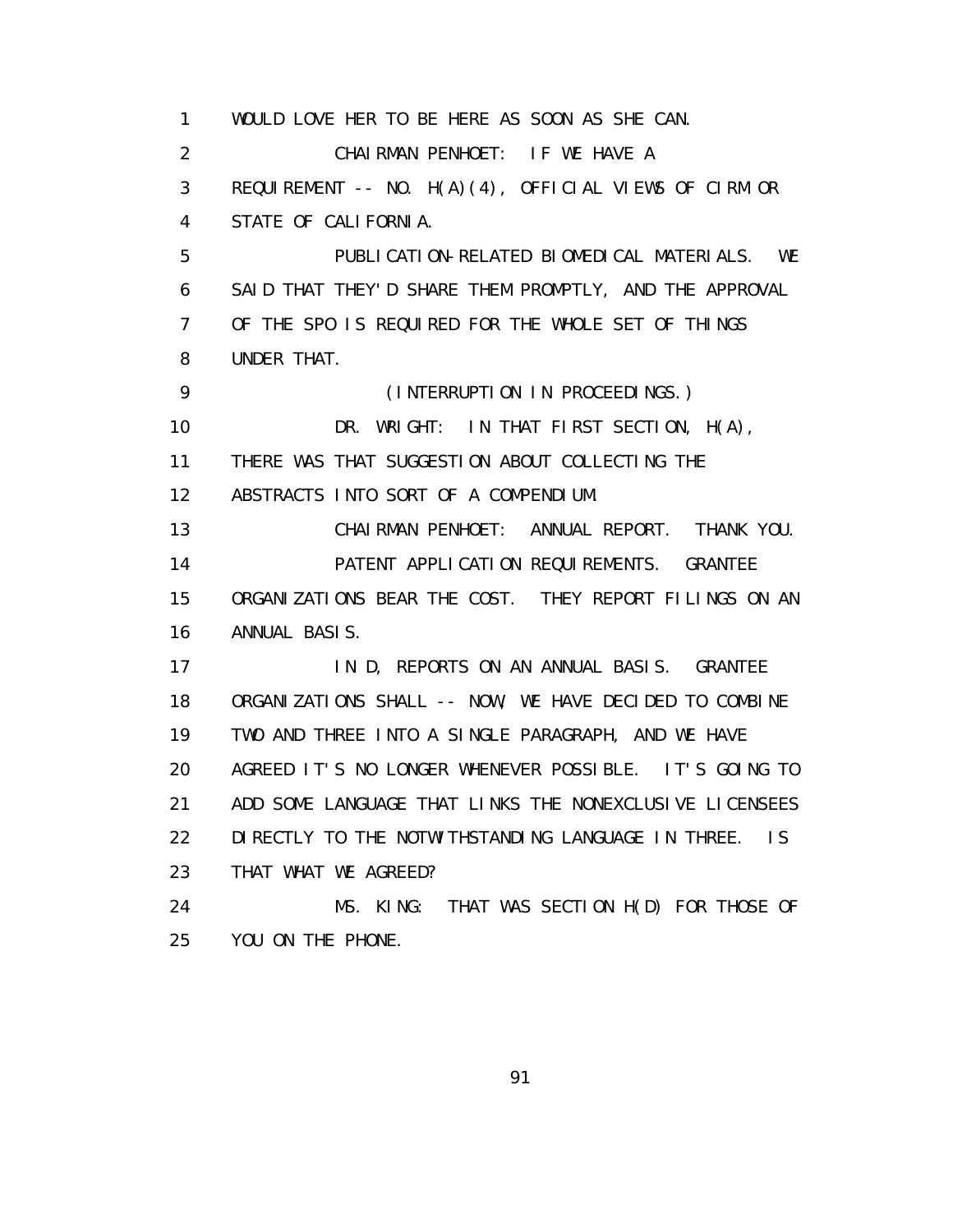1 CHAIRMAN PENHOET: H(D)(2) AND (3) ARE NOW 2 GOING TO BE COMBINED. 3 NO. 4, I BELIEVE, WAS AS STATED. 4 NO. 5, MY UNDERSTANDING, AT LEAST OF THE 5 PROPOSAL THAT WE HAVE HEARD, IS TO SPLIT THIS INTO ONE 6 FOR MEDI-CAL AND OTHER PROVIDERS, STATE-FUNDED 7 PROVIDERS OF -- PURCHASERS. FOR THAT ONE WE WOULD 8 INCLUDE THE LANGUAGE PROPOSED BY MR. SIMPSON AND HIS 9 GROUP ABOUT LOWEST AVAILABLE COMMERCIAL PRICE, U.S. 10 COMMERCIAL PRICE. AND FOR UNINSURED PATIENT 11 POPULATIONS, WE WOULD ASK FOR PLANS FROM ANY LICENSEE, 12 AND THAT WE WOULD REVIEW THOSE PLANS ANNUALLY AT ICOC. 13 DR. WRIGHT: WHERE IT SAYS THERAPIES AND 14 DIAGNOSTICS. 15 CHAIRMAN PENHOET: THERAPIES AND DIAGNOSTICS, 16 NOT ALL LICENSES. 17 AND THEN UNDER SIX. 18 MR. TOCHER: MULTILICENSE SITUATIONS, CIRM 19 LICENSES AS WELL. 20 CHAIRMAN PENHOET: I THINK EXISTING LANGUAGE 21 IMPLIES THAT. I'M NOT SURE WE WANT TO BE SO BALD-FACED 22 ABOUT TRUMPING OTHER PEOPLE. 23 THEN MONITOR PERFORMANCE. 24 6(I), WE'LL AMEND THE LANGUAGE TO MATCH WHAT 25 WE TALKED ABOUT IN 5. ANY OTHER CHANGES TO 6?

<u>92 and 2011 and 2012 and 2012 and 2012 and 2012 and 2012 and 2012 and 2012 and 2012 and 2012 and 2012 and 201</u>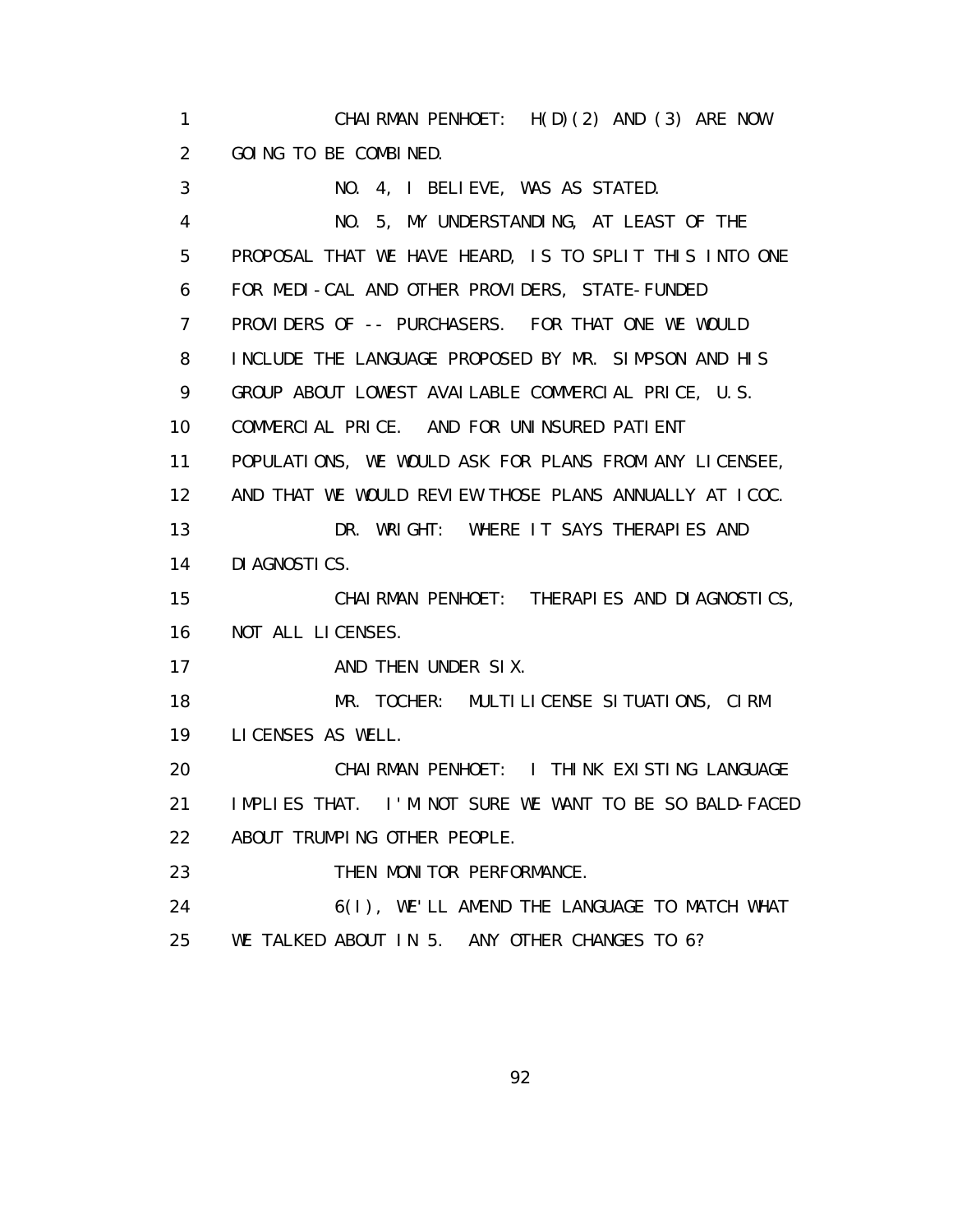1 MR. SHEEHY: WHERE DID WE HAVE THE LANGUAGE 2 ABOUT WHEN -- IT WAS KEN TAYMOR'S COMMENT ABOUT THERAPY 3 MAY HAVE APPLICATIONS TO MANY DISEASES. 4 CHAIRMAN PENHOET: OH, YES. 5 MR. SHEEHY: WHAT'S YOUR FORMULATION FOR 6 THAT? MY HANDWRITING -- 7 CHAIRMAN PENHOET: IN THE DUE DILIGENCE 8 PROVISION, THERE WOULD BE A REQUIREMENT THAT THEY 9 DILIGENTLY PURSUE ALL DISEASES FOR WHICH A TECHNOLOGY 10 IS APPLICABLE. I THINK THAT WAS THE ESSENCE OF YOUR 11 PROPOSAL. 12 MR. SIMPSON: I GOT AT IT ANOTHER WAY, AND 13 THEN YOU CAME BACK WITH THAT. I WAS SAYING IF IT WAS 14 AN EXCLUSIVE LICENSE, IT WOULD BE SPECIFIC, BUT YOU 15 SAID THE DUE DILIGENCE. 16 CHAIRMAN PENHOET: THE REMEDY WOULD BE THEY 17 INCLUDE THE LICENSE FOR THOSE DISEASES. 18 AND THEN (E) WE HAD A -- 19 DR. FONTANA: WHAT ABOUT THE ANNUAL REPORT, 20 ED? DIDN'T YOU HAVE THAT IN 6? 21 DR. MAXON: WE GOT IT. 22 CHAIRMAN PENHOET: IT'S 6 TWO LITTLE I'S IS 23 THE ANNUAL REPORT. 24 AND THE RESEARCH EXEMPTION IS WELL CLARIFIED, 25 THAT IT'S FOR HOWEVER WE DEFINE RESEARCH INSTITUTIONS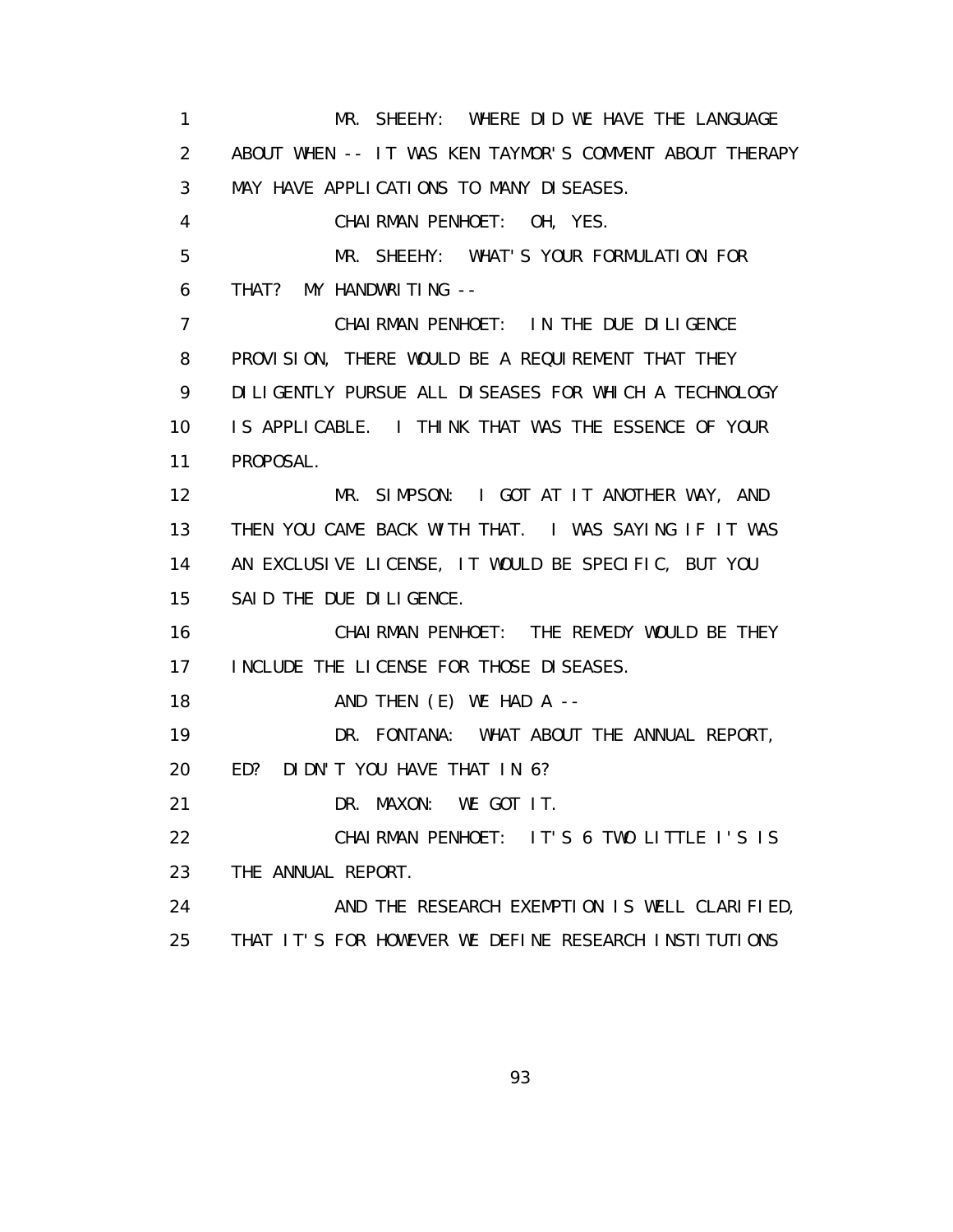1 BROADLY IN PROP 71, AND WE MADE THE POINT THAT BURDEN 2 OF PROVIDING LICENSES TO EVERY ORGANIZATION TO THEIR 3 PATENTING TECHNOLOGY WOULD BE OVERWHELMING. AND THAT'S 4 PROBABLY TRUE. SO JUST MAKE IT AVAILABLE. I'M TRYING 5 TO REMEMBER WHAT SPECIFIC LANGUAGE. 6 DR. MAXON: ELIZABETH HOWARD SAID THAT WE 7 NEED TO CLARIFY THAT THIS DOESN'T REFER TO BIOMEDICAL 8 MATERIAL. 9 CHAIRMAN PENHOET: OKAY. DEFINITELY DOES 10 NOT. ALL RIGHT. 11 AND THEN THE REVENUE SHARING REQUIREMENTS, IT 12 WOULD BE FOR USE IN THE GENERAL FUND UNLESS SUCH USE IS 13 PRECLUDED BY FEDERAL LAW. THAT WHAT WE SAID? I THINK 14 SO. 15 MR. SHEEHY: WE HAD THE MATCH TO THE GRANTEE 16 ORGANIZATION, 75 PERCENT TO MATCH BAYH-DOLE. 17 CHAIRMAN PENHOET: THEIR 75 PERCENT. 18 MR. TOCHER: AFTER FULL RECOUPMENT OF COSTS. 19 DR. MAXON: I MAY BE WRONG, BUT I THINK THEY 20 ALREADY HAVE THAT OBLIGATION. AM I RIGHT? 21 MR. SHEEHY: ONLY IF THEY'RE FEDERAL FUNDS. 22 DR. MAXON: JEFF IS RECOMMENDING THAT WE 23 PRESCRIBE USE OF THE 75 PERCENT FOR RESEARCH AND 24 EDUCATION PURPOSES. MY UNDERSTANDING IS YOU ALREADY 25 HAVE THAT AS A CONDITION OF BAYH-DOLE.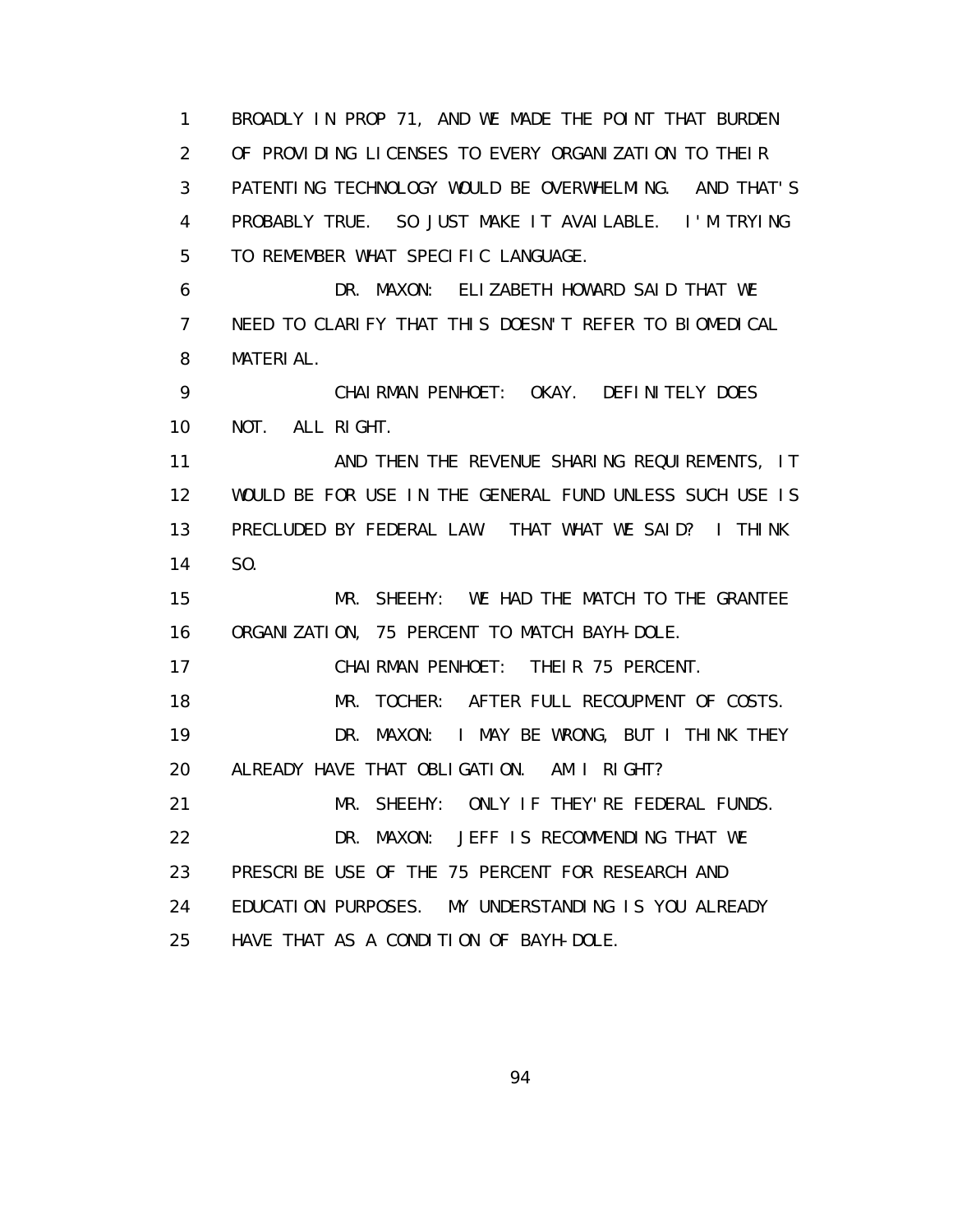1 MS. STREITZ: MOST INSTITUTIONS THAT 2 RECEIVE -- WE HAVE ONE FORMULA FOR DISTRIBUTING 3 LICENSING INCOME, AND IT CONFORMS TO BAYH-DOLE, AND WE 4 APPLY IT WHETHER THEY'RE FEDERAL FUNDS OR NOT. 5 CHAIRMAN PENHOET: IT'S A SUSPENDERS AND 6 BELTS APPROACH. 7 MR. SHEEHY: THAT'S UC. WE'RE GOING TO BE 8 FUNDING A LOT OF DIFFERENT ORGANIZATIONS. 9 MR. TOCHER: IN THE AGGREGATE TO THE 500,000. 10 DR. MAXON: CLARIFICATION FOR 2006 DOLLARS. 11 DR. FONTANA: COULD YOU EXPLAIN WHAT THE 2006 12 DOLLARS IS? 13 CHAIRMAN PENHOET: WELL, IF INFLATION HAPPENS 14 AND THE DOLLAR IS WORTH 20 CENTS -- 15 DR. FONTANA: GOT IT. 16 CHAIRMAN PENHOET: -- IN 2015, THEN IT WOULD 17 BE GROSSED UP BY THAT AMOUNT. 18 DR. FONTANA: IT WOULDN'T BE FAIR JUST TO SAY 19 DEDUCTING ALL COSTS FOR PATENT FILING OR LICENSING 20 FILING? 21 CHAIRMAN PENHOET: IT WOULD BE FAIR, BUT IT'S 22 MUCH MORE CUMBERSOME. AND THIS NUMBER SEEMS TO BE ONE 23 THAT'S BEEN VETTED BY A NUMBER OF DIFFERENT 24 ORGANIZATIONS. I THINK THEIR CONCERN IS IT'S AN 25 AVERAGE NUMBER TO SOME DEGREE. OBVIOUSLY, UNIVERSITIES

<u>95 and the state of the state of the state of the state of the state of the state of the state of the state of the state of the state of the state of the state of the state of the state of the state of the state of the st</u>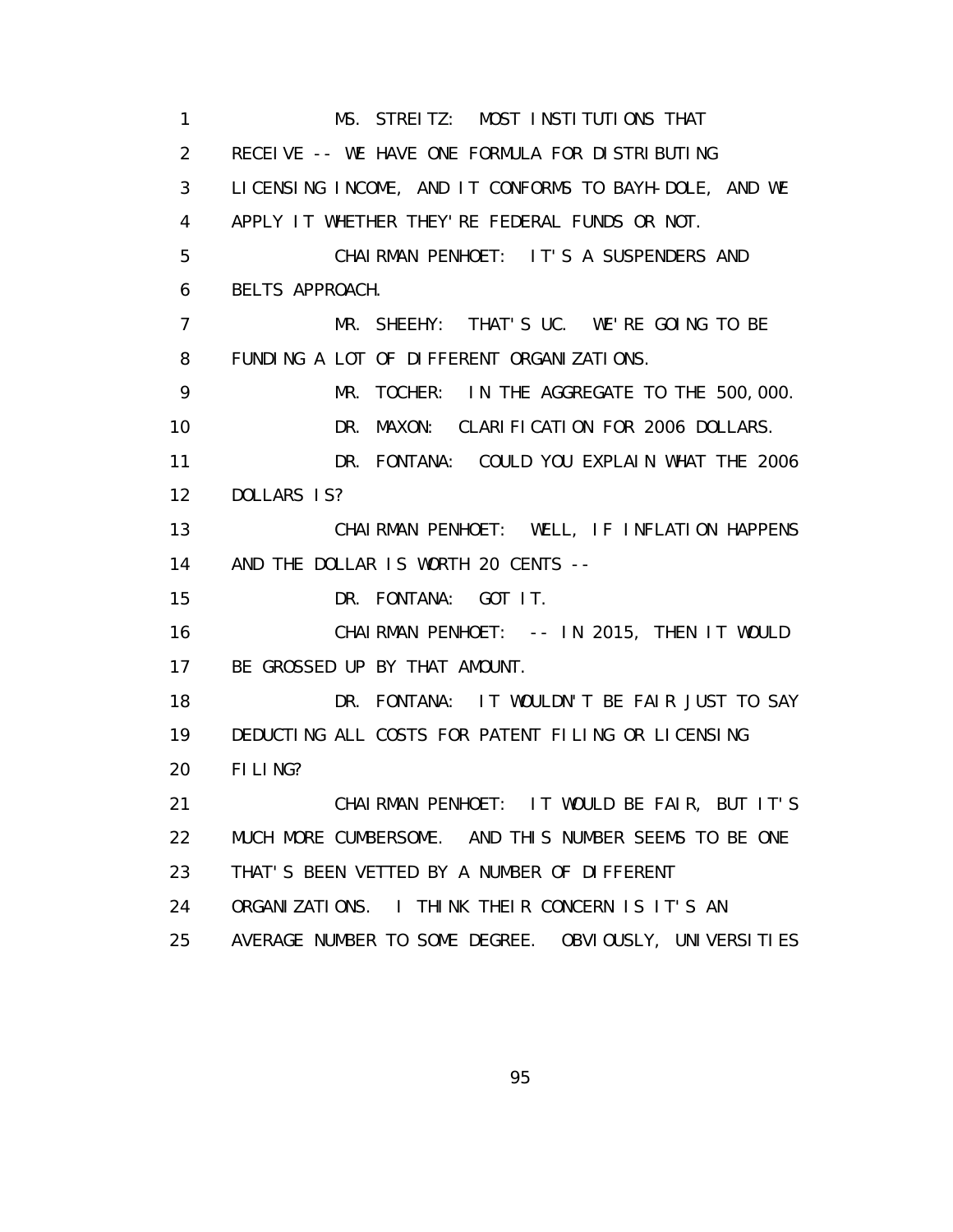1 DO SPEND A LOT OF MONEY SOMETIMES PURSUING PATENTS 2 WHICH NOBODY EVER TAKES A LICENSE TO. AND SO IF YOU 3 USE THE ACTUAL COSTS ASSOCIATED WITH EACH LICENSE, IT 4 MIGHT DISADVANTAGE THEM OR ADVANTAGE THEM. IT DEPENDS. 5 IT'S HARD TO KNOW THE CIRCUMSTANCES. 6 AND MARY DID A LOT OF THE CALLING AROUND AND 7 HOMEWORK, AND YOU HAVE SOME OF IT IN FRONT OF YOU ON 8 THESE CHARTS, WHAT OTHER GROUPS DO. 9 DR. FONTANA: OKAY. 10 CHAIRMAN PENHOET: OKAY. FOR THOSE OF YOU 11 WHO HAVE JUST JOINED US, WE TRIED TO PARSE THIS SECTION 12 II INTO THREE PIECES. G, AND WE DISCUSSED G AND 13 APPROVED G, I THINK. WE DID NOT HAVE A QUORUM. 14 MS. KING: WE ACTUALLY HAVE A QUORUM NOW, I 15 BELIEVE. DR. BRYANT, HAVE YOU JOINED US? 16 MS. INGELS: SUE BRYANT IS HERE NOW. 17 MS. KING: EXCELLENT. DR. BRYANT HAS JOINED 18 US. I COULD TAKE A ROLL CALL; AND IF WE HAVE A QUORUM, 19 WE MIGHT WANT TO GO BACK THROUGH AND -- 20 CHAIRMAN PENHOET: SO THEN WE SHOULD GO BACK 21 TO G. REPORTING REQUIREMENTS ARE IN G. 22 MS. KING: WE'RE LOOKING AT PAGE 14 OF THE 23 POLICY DRAFT, SECTION G, INVENTION REPORTING 24 REQUIREMENTS. 25 CHAIRMAN PENHOET: THE PRINCIPAL MODIFICATION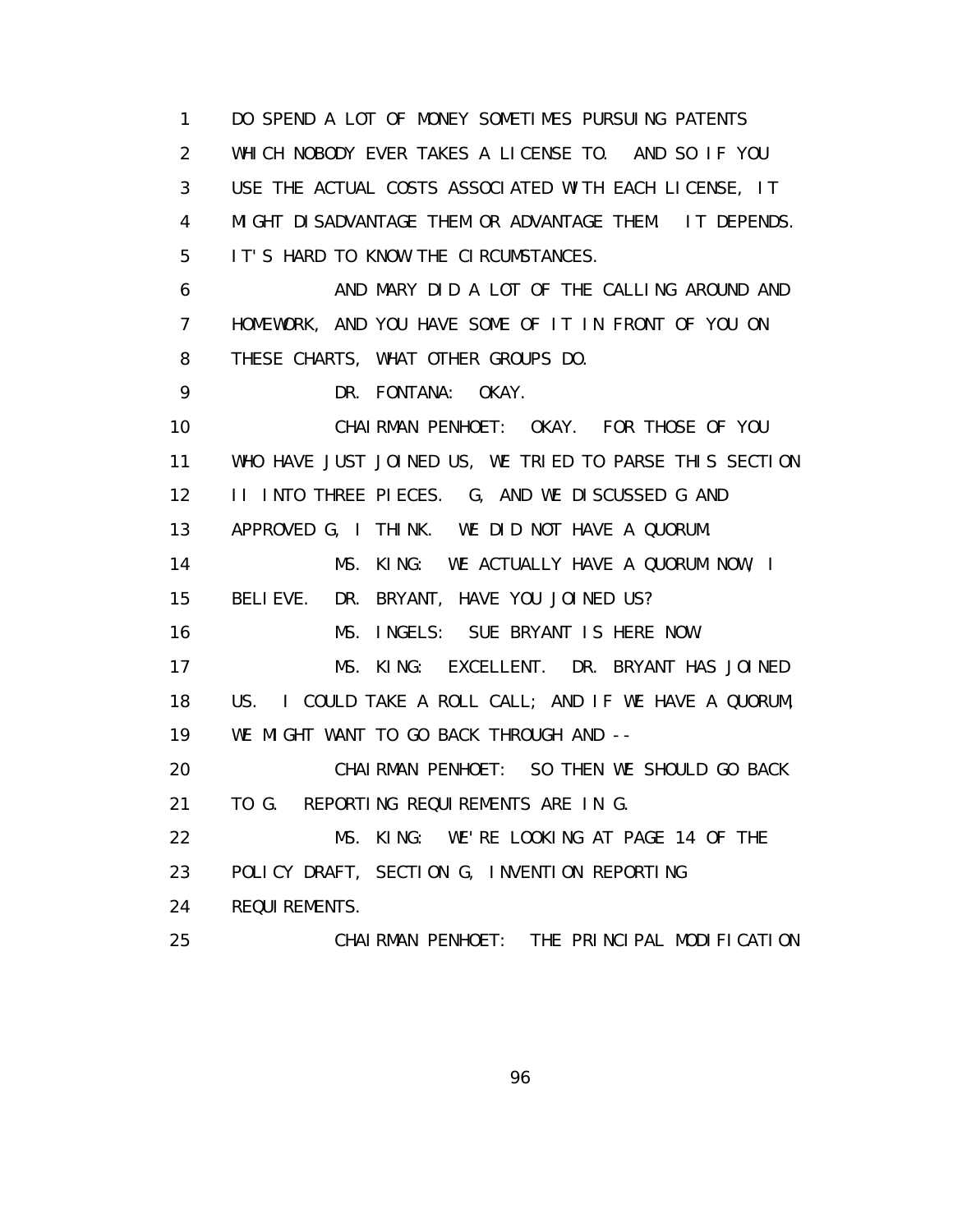1 WE MADE TO THIS IS THAT DISCLOSURES OF INVENTIONS BY 2 INVENTORS TO THE INSTITUTION SHOULD BE REPORTED TO THE 3 CIRM WITHIN 60 DAYS OF THE TIME OF SUCH DISCLOSURE. SO 4 THAT WAS ADDED TO THIS SECTION. I BELIEVE THAT WAS THE 5 ONLY SUBSTANTIAL CHANGE WE MADE TO G. 6 SO DO WE HAVE A MOTION TO APPROVE G WITH A 7 QUORUM PRESENT? 8 DR. WRIGHT: SO MOVED. 9 MR. SHEEHY: SECOND. 10 CHAIRMAN PENHOET: MOVED BY JANET WRIGHT, 11 SECOND BY JEFF SHEEHY. WE NEED A ROLL CALL. 12 MS. KING: SUSAN BRYANT. 13 DR. BRYANT: YES. 14 MS. KING: MICHAEL GOLDBERG. SHERRY LANSING. 15 TED LOVE. ED PENHOET. 16 CHAIRMAN PENHOET: YES. 17 MS. KING: PHIL PIZZO. FRANCISCO PRIETO. 18 DR. PRIETO: YES. 19 MS. KING: JEANNIE FONTANA. 20 DR. FONTANA: YES. 21 MS. KING: JEFF SHEEHY. 22 MR. SHEEHY: YES. 23 MS. KING: OS STEWARD. 24 DR. STEWARD: YES. 25 MS. KING: JANET WRIGHT.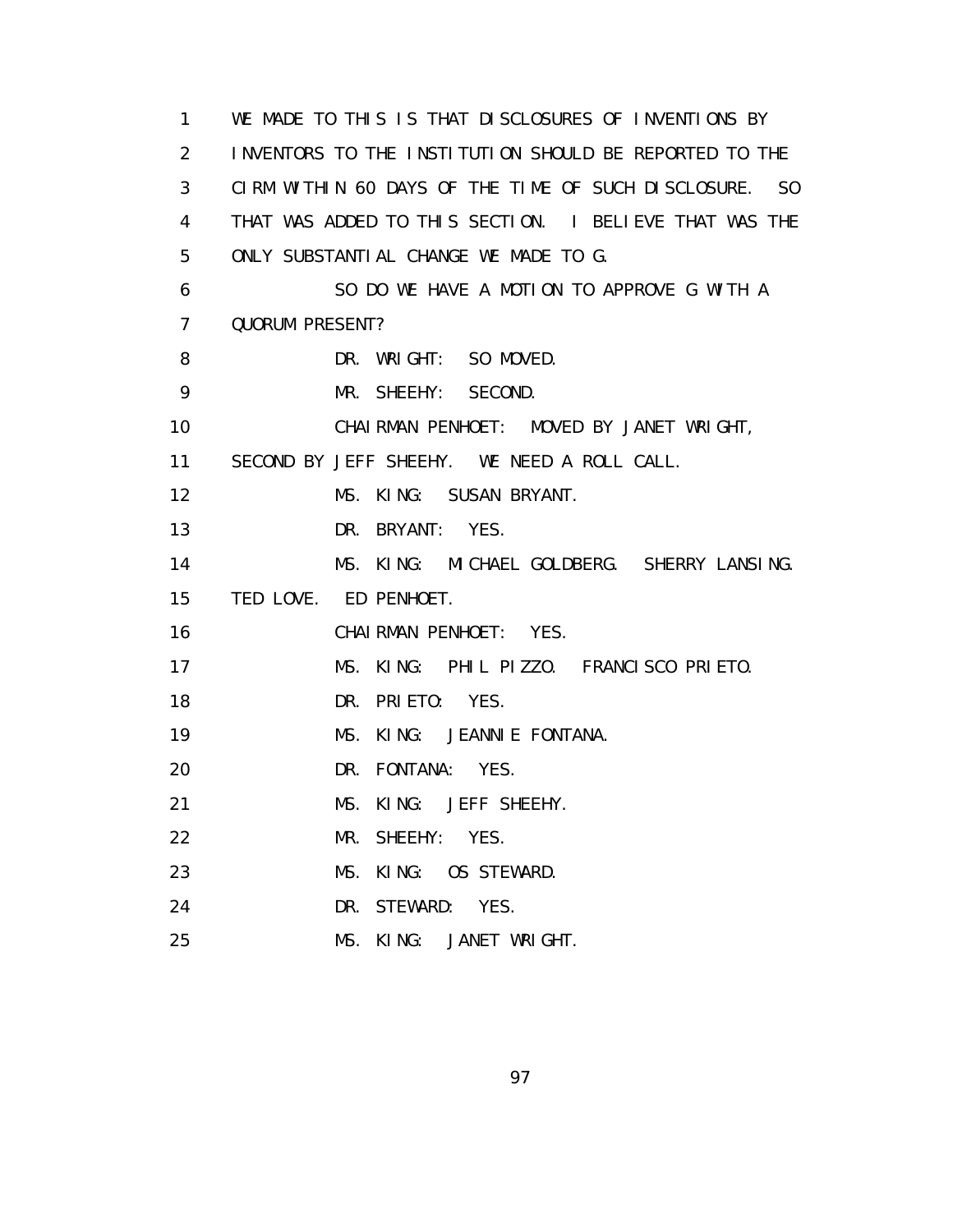1 DR. WRIGHT: YES. 2 MS. KING: MOTION CARRIES. 3 CHAIRMAN PENHOET: SECTION H, MUCH MORE 4 EXTENSIVE CHANGES. WE JUST WENT THROUGH THEM. 5 OBVIOUSLY BEFORE THE ICOC MEETING, WE WILL GET ALL THE 6 LANGUAGE HOPEFULLY RIGHT. BUT FOR THE PURPOSES OF THIS 7 MEETING, I THINK WE HAVE A CLEAR STATEMENT OF INTENT OF 8 WHAT THE LANGUAGE IS SUPPOSED TO SAY. SO A MOTION 9 WOULD BE IN ORDER TO APPROVE SECTION H AS AMENDED WITH 10 THE NUMEROUS AMENDMENTS THAT WE HAVE MADE HERE TODAY. 11 MR. SHEEHY: SO MOVED. 12 DR. WRIGHT: SECOND. 13 CHAIRMAN PENHOET: MOVED BY SHEEHY, SECOND BY 14 WRIGHT. CALL THE ROLL, MELISSA. I'M SORRY. STILL 15 NEED TO ASK FOR COMMENT. WE'VE HAD LOTS OF COMMENTS AS 16 WE'VE GONE ALONG HERE TODAY. 17 MS. KING: COMMENTS OR QUESTIONS FROM ANYONE 18 ON THE PHONE? 19 DR. FONTANA: NONE HERE. 20 MS. KING: SO I WILL TAKE THE ROLL CALL. 21 SUSAN BRYANT. 22 DR. BRYANT: YES. 23 MS. KING: MICHAEL GOLDBERG. SHERRY LANSING. 24 TED LOVE. ED PENHOET. 25 CHAIRMAN PENHOET: YES.

e de la construction de la construction de la construction de la construction de la construction de la constru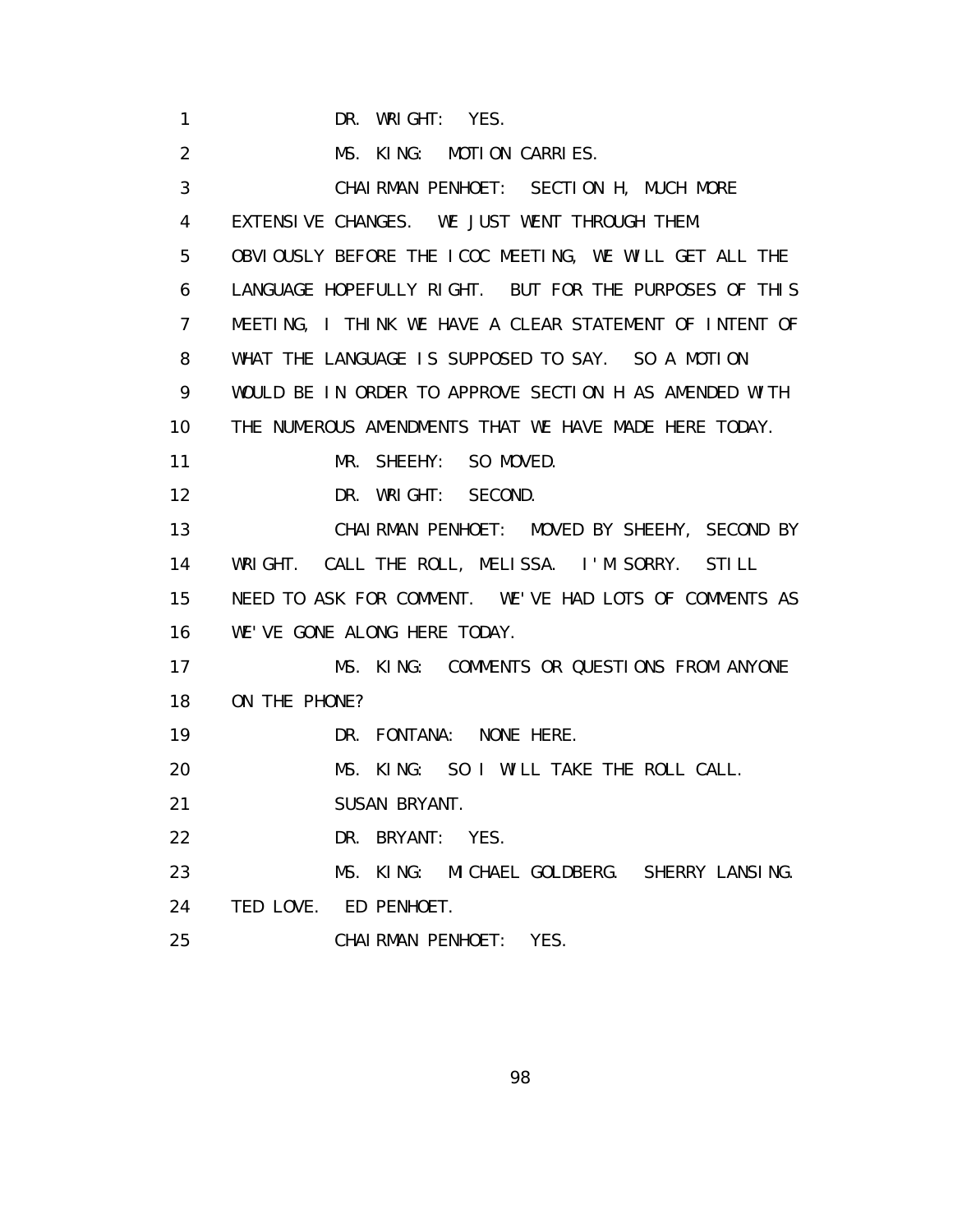1 MS. KING: PHIL PIZZO. FRANCISCO PRIETO. 2 DR. PRIETO: YES. 3 MS. KING: JEANNIE FONTANA. 4 DR. FONTANA: YES. 5 MS. KING: JEFF SHEEHY. 6 MR. SHEEHY: YES. 7 MS. KING: OSWALD STEWARD. 8 DR. STEWARD: YES. 9 MS. KING: JANET WRIGHT. 10 DR. WRIGHT: YES. 11 CHAIRMAN PENHOET: OKAY. NOW WE MOVE TO I, 12 MARCH-IN REQUIREMENTS. 13 MS. KING: WHICH THOSE OF YOU ON THE PHONE, 14 WE HAVE NOT YET DISCUSSED IN ANY DEPTH. 15 CHAIRMAN PENHOET: WE HAVEN'T DISCUSSED AT 16 ALL EVEN, WHICH INCLUDES ANY DEPTH. OKAY. CAN YOU 17 MOVE THE SLIDE TO THE NEXT ONE, MARCH-IN RIGHTS. WITH 18 REGARD TO CIRM-FUNDED PATENTED INVENTIONS, CIRM SHALL 19 HAVE THE RIGHT TO REQUIRE THE GRANTEE ORGANIZATION OR 20 EXCLUSIVE LICENSEE OF A CIRM-FUNDED INVENTION TO GRANT 21 A NONEXCLUSIVE, PARTIALLY EXCLUSIVE, OR EXCLUSIVE 22 LICENSE IN ANY FIELD OF USE TO A RESPONSIBLE APPLICANT 23 OR APPLICANTS, UPON TERMS THAT ARE REASONABLE UNDER THE 24 CIRCUMSTANCES; AND IF THE GRANTEE ORGANIZATION, 25 NONEXCLUSIVE LICENSEE, OR EXCLUSIVE LICENSEE REFUSES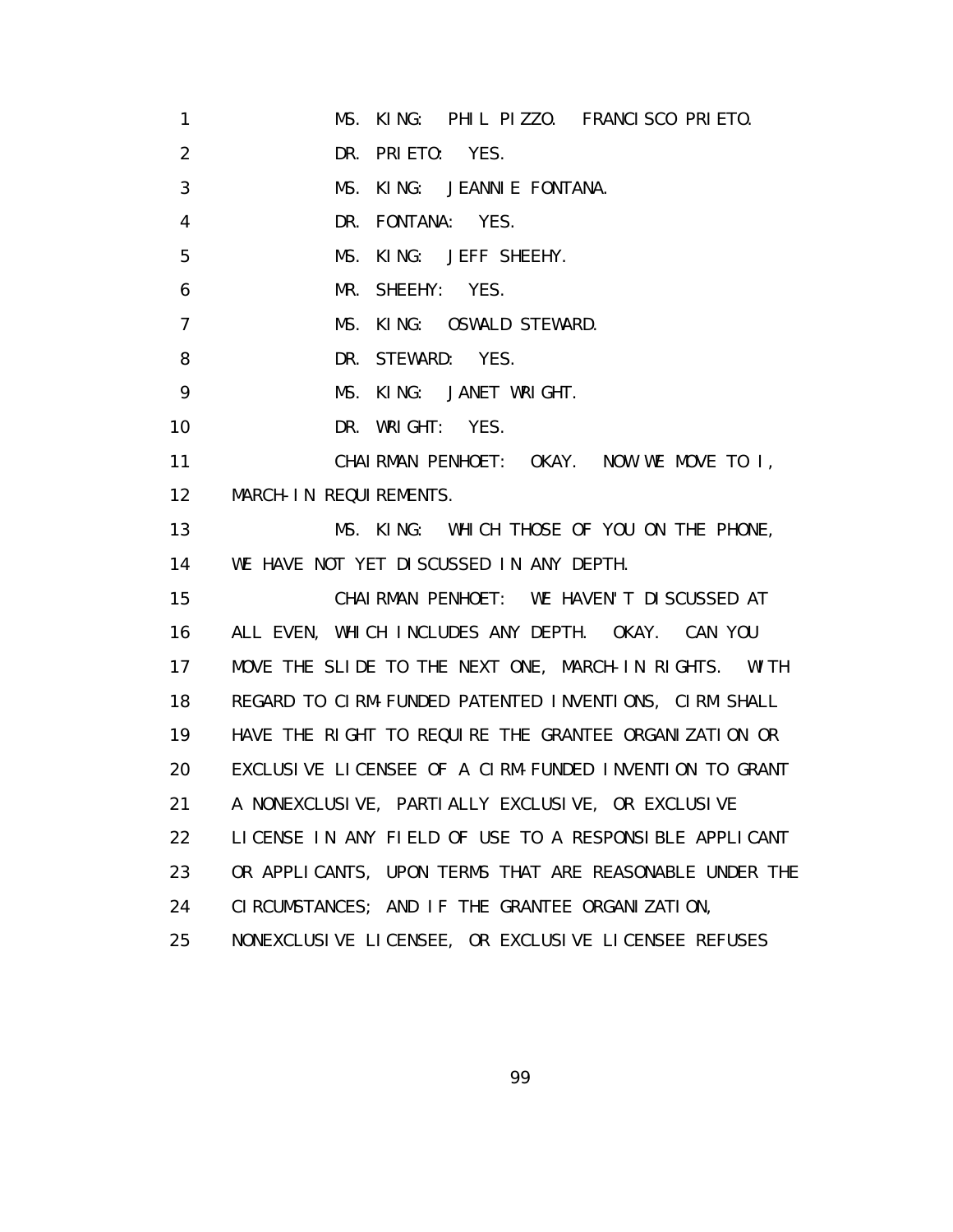1 SUCH REQUEST TO GRANT SUCH A LICENSE ITSELF, IF THE 2 CIRM DETERMINES THAT SUCH AN ACTION IS REQUIRED: ONE, 3 BECAUSE THE GRANTEE ORGANIZATION OR THE LICENSEE HAS 4 NOT MADE RESPONSIBLE EFFORTS IN A REASONABLE TIME TO 5 ACHIEVE PRACTICAL APPLICATION OF A CIRM-FUNDED 6 INVENTION. 7 TWO, TO MEET REQUIREMENTS FOR PUBLIC USE AND 8 THE REQUIREMENTS HAVE NOT BEEN SATISFIED BY THE GRANTEE 9 ORGANIZATION OR ITS LICENSEES. 10 THREE, TO ALLEVIATE HEALTH AND SAFETY NEEDS 11 WHICH ARE NOT REASONABLY SATISFIED BY THE GRANTEE 12 ORGANIZATION OR ITS LICENSEE. 13 THOSE ARE THE THREE CONDITIONS UPON WHICH 14 CIRM, STATE OF CALIFORNIA, COULD MARCH IN. ARE THERE 15 ANY COMMENTS FROM THE BOARD MEMBERS? JEFF SHEEHY. 16 MR. SHEEHY: I'M WONDERING IF WE WANT TO 17 PERHAPS INCLUDE -- WE HAVE A LOT OF STUFF IN HERE ABOUT 18 SHARING, IF YOU TO WANT PUT SOMETHING IN AT THIS POINT 19 BECAUSE THIS IS OUR MAIN ENFORCEMENT MECHANISM, AS I 20 UNDERSTAND IT. SO IF THEY'RE NOT SHARING. I'M JUST 21 PUTTING THIS OUT THERE. LANGUAGE THAT WOULD COVER NOT 22 SHARING ACCORDING TO THIS DOCUMENT. 23 AND THEN I THINK IF THEY COME UP -- IF THE 24 LICENSEE DOESN'T FULFILL THE PLAN FOR ACCESS AND FOR

25 AFFORDABILITY, I WONDER IF THAT MIGHT BE A MARCH-IN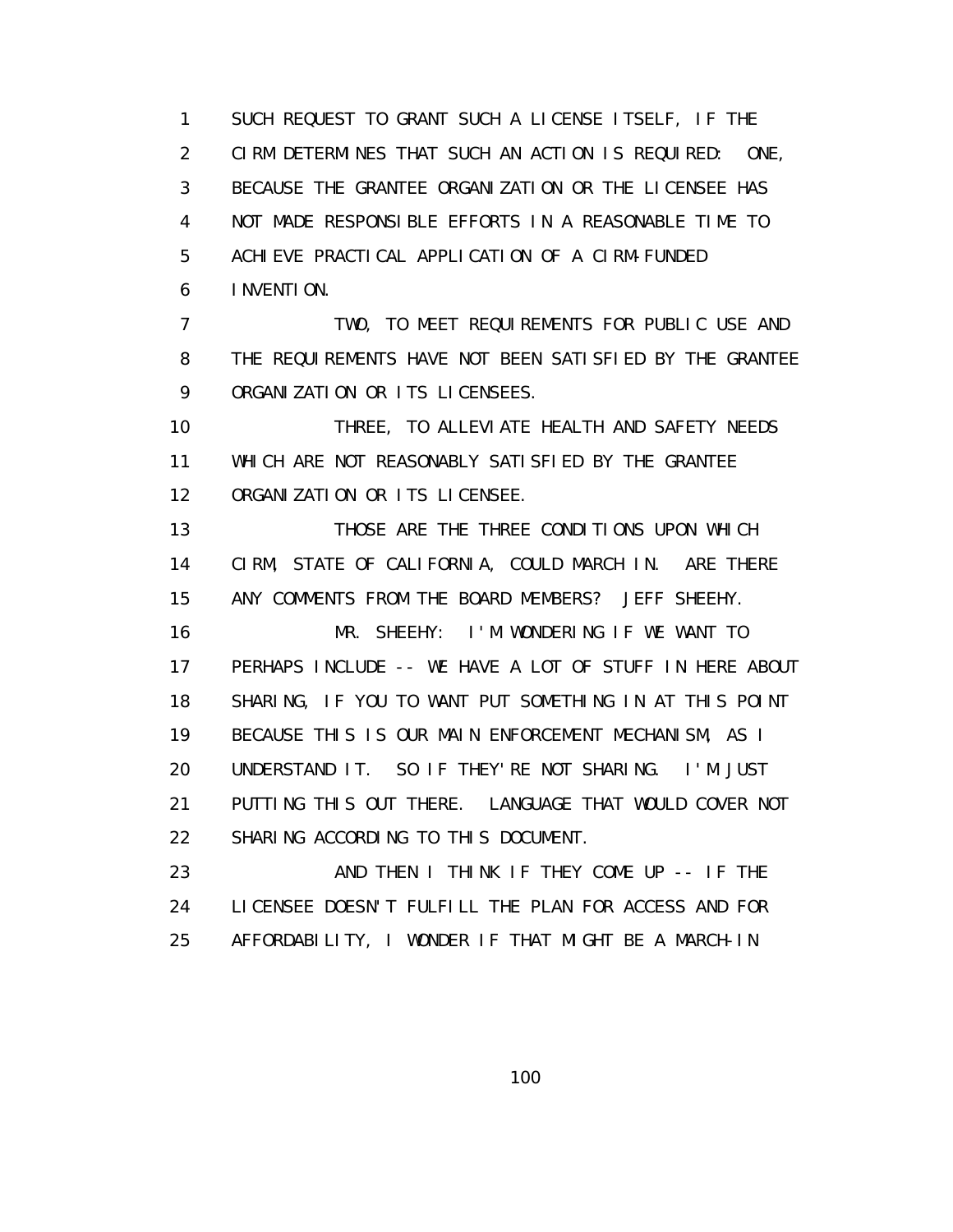1 POINT AS WELL. GIVEN THAT THEY'VE PRESENTED US WITH A 2 PLAN AND THEN THEY DON'T FULFILL THEIR PLAN, IT SEEMS 3 REASONABLE TO SAY TO THEM, WELL, WE'RE GOING TO LICENSE 4 THIS TO SOMEONE WHO WILL FULFILL AT A MINIMUM THE PLAN 5 THAT YOU PUT FORTH. DOES THAT SOUND REASONABLE? 6 CHAIRMAN PENHOET: THESE ARE THE TEETH LOTS 7 OF OTHER PEOPLE HAVE BEEN ASKING FOR. SO, JEFF, YOU 8 MADE TWO SUGGESTIONS. NO. 1 IS THAT WE ADD THAT THEY 9 COMPLY WITH THE SHARING OBLIGATIONS INDICATED ELSEWHERE 10 UNDER G, I BELIEVE IT IS. IT'S SECTION H -- I'M 11 SORRY -- H, NO. 1. AND NO. 2, THAT WE ADD ONE THAT 12 THEIR FAILURE TO COMPLY WITH THE AGREED-UPON PLAN FOR 13 ACCESS. 14 ANY OTHER COMMENTS FROM THE BOARD? FROM THE 15 AUDIENCE? LET'S SEE. JOHN SIMPSON. 16 MR. SIMPSON: FROM THE FOUNDATION FOR 17 TAXPAYER AND CONSUMER RIGHTS. I JUST WANTED TO 18 UNDERSCORE THE NEED TO HAVE WHAT JEFF JUST SAID ADDED. 19 I THINK IT'S VERY IMPORTANT THAT YOU MARCH IN ON THOSE 20 THINGS. 21 I WOULD ALSO -- IN OUR REPORT WE RAISE WHAT 22 WE THINK AS THE APPROPRIATENESS OF HAVING -- 23 ACKNOWLEDGING THAT CIRM DOES NOT HAVE THE STAFF TO DO 24 THE MARCH-IN. WOULD IT BE SPECIFICALLY THE ATTORNEY 25 GENERAL WHO WOULD DO THAT, COULD DETERMINE IF THE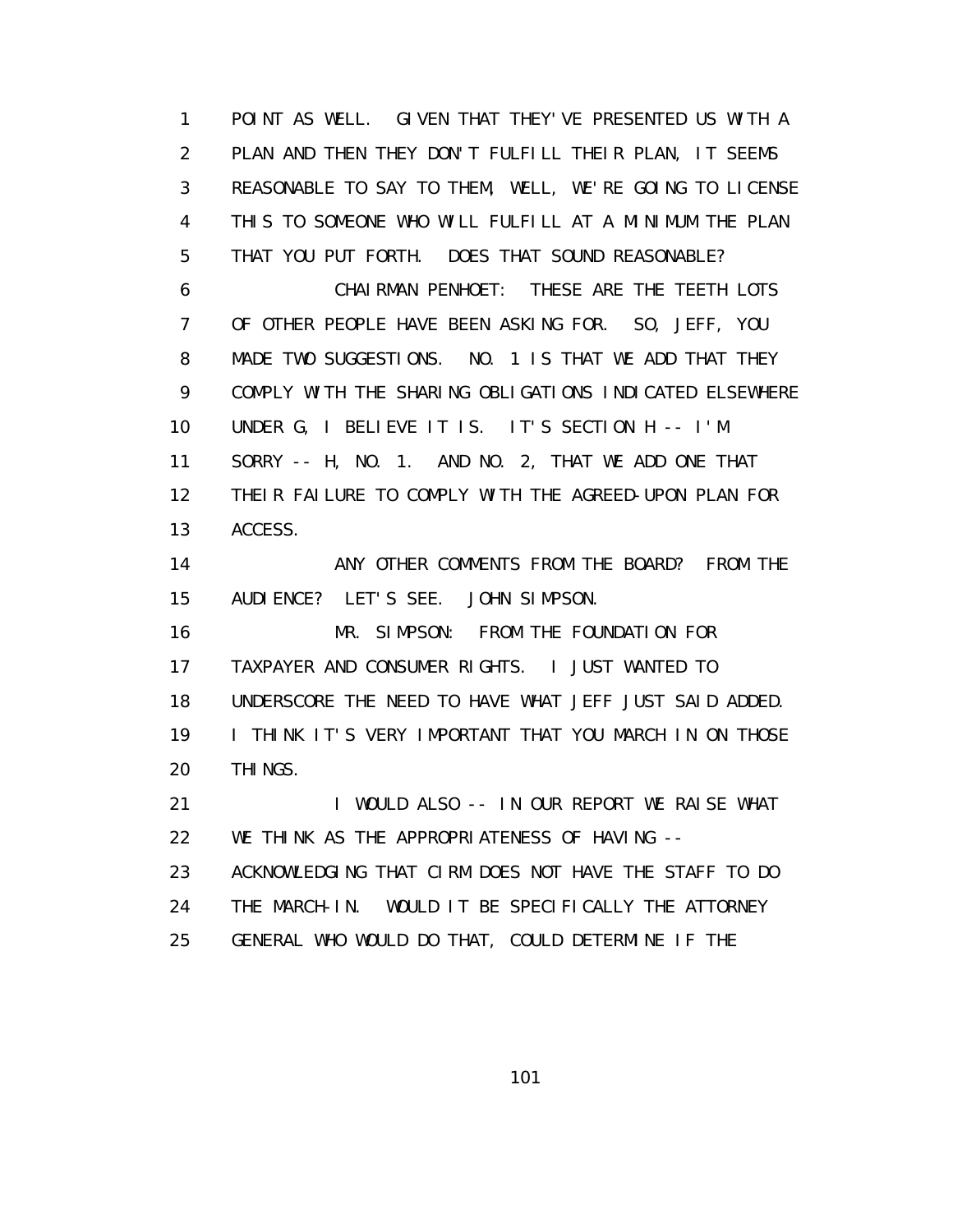1 OBLIGATIONS WERE NOT BEING MET.

 2 THE OTHER PROPOSAL WOULD BE SUGGESTING THAT 3 ALSO SOME SORT OF MARCH-IN RIGHT THAT WOULD GO ALONG 4 WITH EXCESSIVE PRICING IF THAT WERE FOUND TO BE THE 5 CASE OF A PARTICULAR THERAPY. IF IT WAS SHOWN THAT IT 6 WAS PRICED IN AN UNREASONABLE WAY, IF IT COULD BE 7 DETERMINED AND THEN BE A MARCH-IN RIGHT. 8 CHAIRMAN PENHOET: ANY OTHER COMMENTS? 9 MS. STREITZ: WENDY STREITZ, UNIVERSITY OF 10 CALIFORNIA. THERE WERE A COUPLE THINGS IN 11 CONSIDERATION. ONE WAS THE SUGGESTION OF MARCH-IN IF 12 NOT SHARING. IF THE GRANTEE RESERVES THE RIGHT TO 13 SHARING, THEN LICENSEE DOESN'T HAVE TO SHARE, RIGHT? 14 YOU DON'T NECESSARILY NEED TO MARCH IN ON THE LICENSEE 15 IF THE GRANTEE HAS RESERVED THE RIGHT TO DO THE SHARING 16 WITH PEOPLE. AND THE ONUS IS ON THE GRANTEE IN THESE 17 TERMS AND CONDITIONS TO MAKE SURE THAT THE SHARING 18 HAPPENS, SO I'M NOT SURE THAT MARCH-IN IS THE RIGHT 19 SOLUTION THERE. 20 WE ALSO TALKED ABOUT NOT FULFILLING THE PLANS

 21 FOR ACCESS. THAT IS -- WE TALKED ABOUT EARLIER, THAT 22 IS A MEANS FOR THE -- THE GRANTEE HAS TO BUILD INTO 23 THEIR LICENSE, AS WE DISCUSSED EARLIER, THAT THEY CAN 24 MODIFY OR REVOKE THE LICENSE IF THE GRANTEE IS NOT 25 MEETING THEIR ACCESS PLANS ALREADY. SO THAT'S ALREADY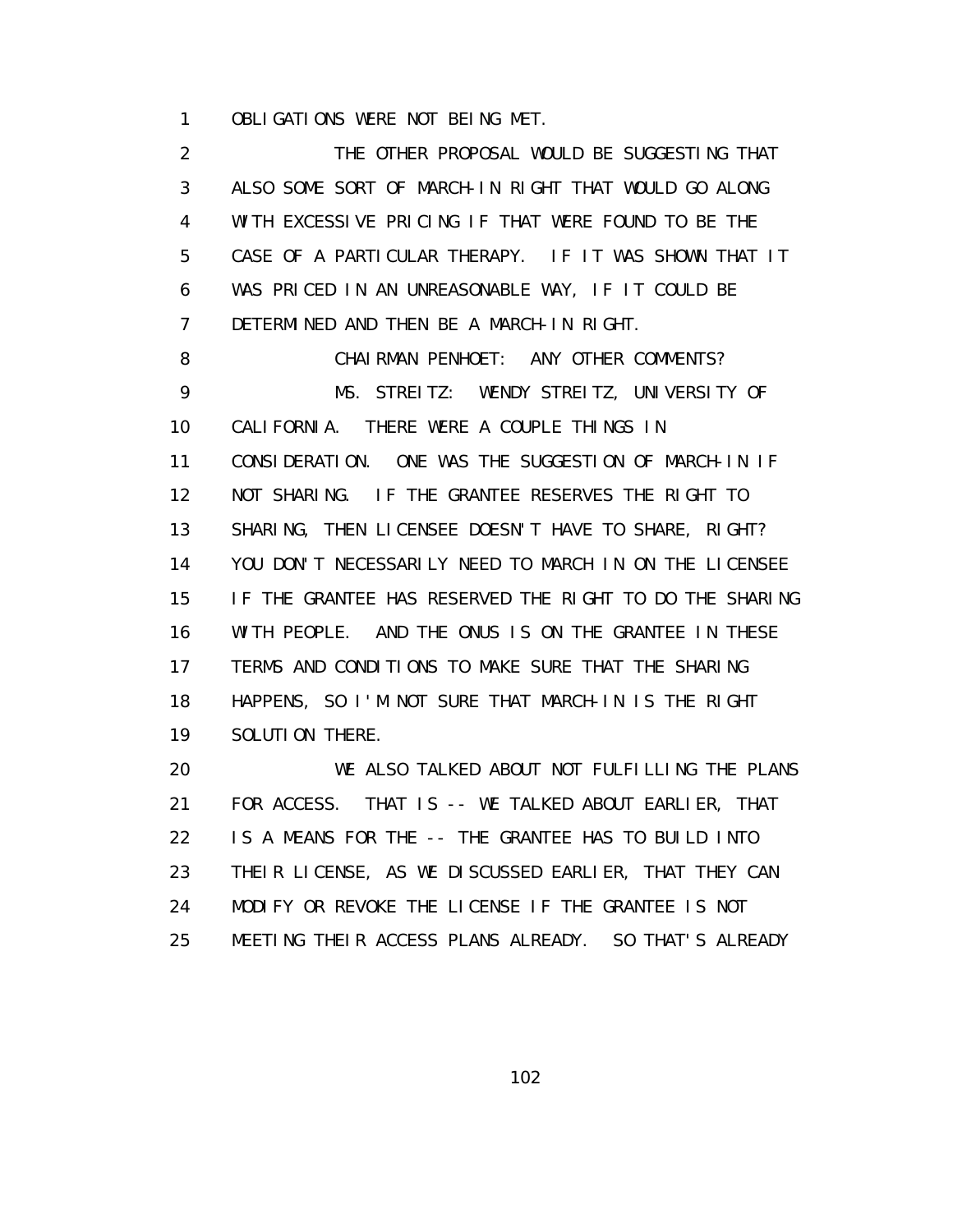1 IN THERE AND IS GOING TO BE A REQUIREMENT OF LAW. SO 2 I'M NOT SURE. MY MAIN CONCERN WITH THE MARCH-IN IS 3 WHETHER WE'RE GOING TO BE ABLE TO GET COMPANIES TO 4 TOUCH THE TECHNOLOGY BECAUSE OF THE UNCERTAINTY. AND 5 THESE ARE CONCEPTS, THESE THREE ARE CONCEPTS THAT 6 COMPANIES ARE FAMILIAR WITH THROUGH BAYH-DOLE ALREADY. 7 THEY WON'T KNOW HOW CIRM IS GOING TO IMPLEMENT THEM, SO 8 THERE'S A LITTLE BIT OF UNCERTAINTY THERE. BUT THESE 9 OTHERS WE'VE DEALT WITH ELSEWHERE, AND MAYBE WE CAN 10 LEAVE THEM DEALT WITH ELSEWHERE SO WE'RE NOT INCREASING 11 THE (INAUDIBLE) --

12 **AND THAT WOULD BE MY COMMENT WITH THE**  13 EXCESSIVE PRICING TOO. WHAT IS -- WHO DETERMINES -- 14 DOES IT TELL YOU UP FRONT WHAT'S GOING TO BE THE 15 CRITERIA FOR DETERMINING EXCESSIVE PRICING SO THEY KNOW 16 GOING IN WHAT THEY'RE GETTING INTO?

 17 DR. WRIGHT: I WOULD JUST SAY THAT MULTIPLE 18 TIMES DURING THIS DISCUSSION THIS AFTERNOON, WE'VE 19 TALKED ABOUT AUDIT FUNCTIONS OF THE CIRM OR POLICING 20 FUNCTIONS. I THOUGHT EARLIER THAT'S HOW MARY GOT HER 21 TITLE AS DEPUTY CHAIR. BUT SERIOUSLY, IT IS A BALANCE 22 TO PROVIDE ENCOURAGEMENT/ENFORCEMENT OF THESE 23 REGULATIONS, BUT ALSO PROVIDE ENOUGH FREEDOM TO 24 ENCOURAGE THE RESEARCH. AND ALTHOUGH I AGREE, JEFF, 25 WITH THE THINGS THAT YOU SUGGESTED, IT SOUNDS LIKE YOUR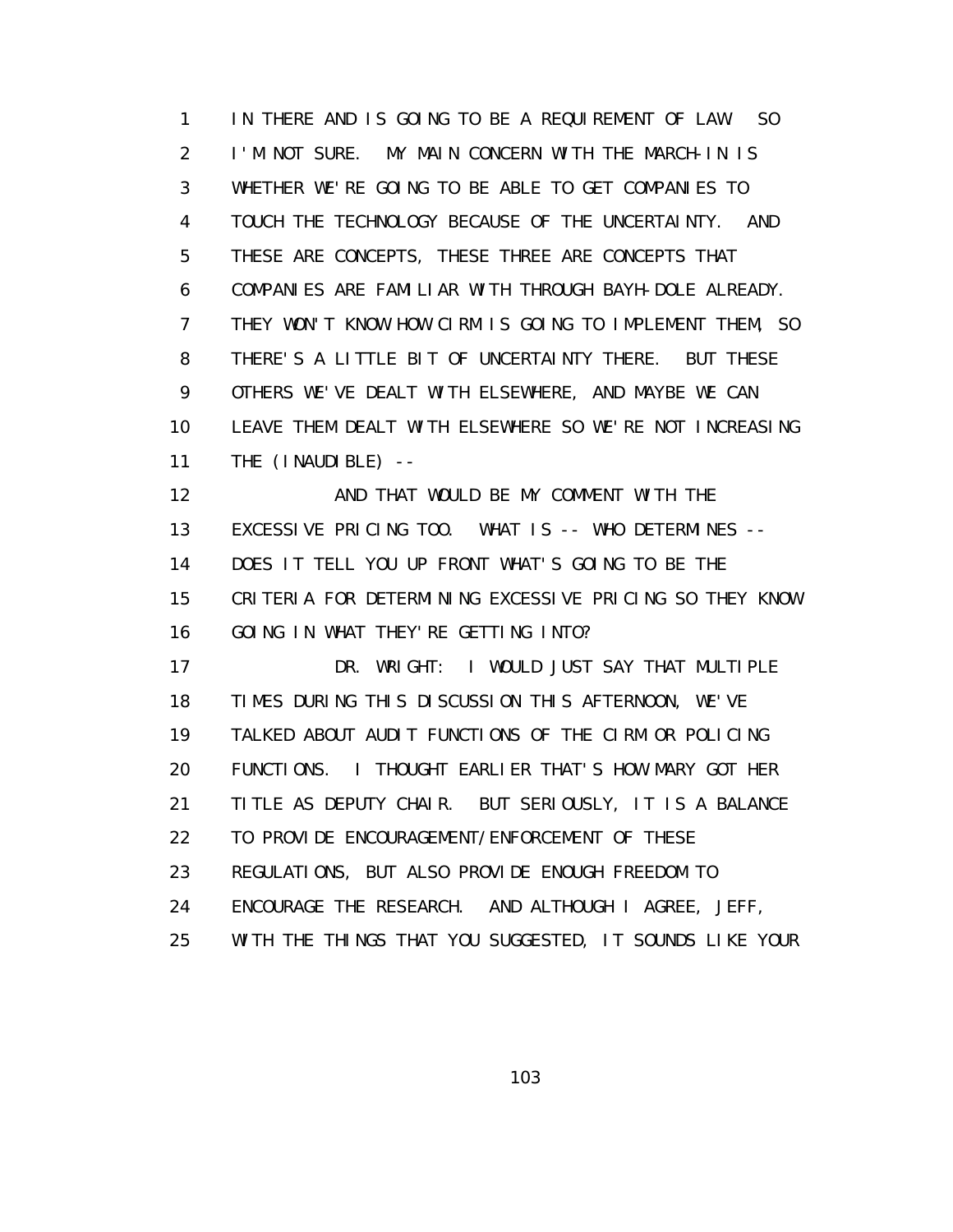1 COMMENT TELLS US THAT WE HAVE POLICE IN THE FIELD. WE 2 HAVE POLICE THROUGH THE GRANTEE ORGANIZATIONS WHEREIN 3 THIS RESPONSIBILITY ACTUALLY LIES. SO MAYBE THAT'S 4 MORE APPROPRIATE FOR THE TWO ITEMS THAT YOU HAD. 5 MR. SHEEHY: I WOULD CONCEDE SHARING BECAUSE 6 IT DOES SEEM LIKE A GRANTING RESPONSIBILITY. 7 CONSIDERING WHAT WE'RE DOING WITH NONPROFIT ACADEMIC 8 INSTITUTIONS, WHICH I THINK DO HAVE A BIAS ANYWAY, I 9 HOPE NOT ALWAYS, BUT I DO FEEL LIKE IF WE'RE GOING TO 10 GO TO COMPANIES AND THEY'RE GOING TO GIVE US A PLAN 11 THEY'VE PUT TOGETHER, WE OUGHT -- WE'LL HEAR ABOUT IT. 12 WE DON'T NECESSARILY HAVE TO HAVE POLICE IN THE FIELD; 13 BUT IF WE HEAR THAT A COMPANY IS NOT FULFILLING THEIR 14 PLAN, I'D RATHER JUST GO OVER THE HEADS OF OUR GRANTEES 15 AND SAY, LOOK, THE LICENSE IS TAKEN BACK AND WE'RE 16 GIVING IT TO SOMEBODY WHO'S GOING TO DO IT. 17 **IF WE'RE GOING TO GO THAT STEP AND LET THEM**  18 PROVIDE A PLAN, I THINK WE HAVE TO HAVE -- REALLY 19 INDICATE THAT WE EXPECT THEM TO FULFILL THAT PLAN. 20 CHAIRMAN PENHOET: ANY OTHER COMMENTS FROM 21 THE BOARD MEMBERS? 22 DR. BRYANT: YES. I THINK THAT WHAT WENDY 23 SAID IS A SERIOUS CONCERN. I THINK WE NEED TO KNOW 24 WHETHER THAT WOULD, IN FACT, INHIBIT COMPANIES FROM 25 COMING IN. BECAUSE I THINK THE ULTIMATE GOAL HERE IS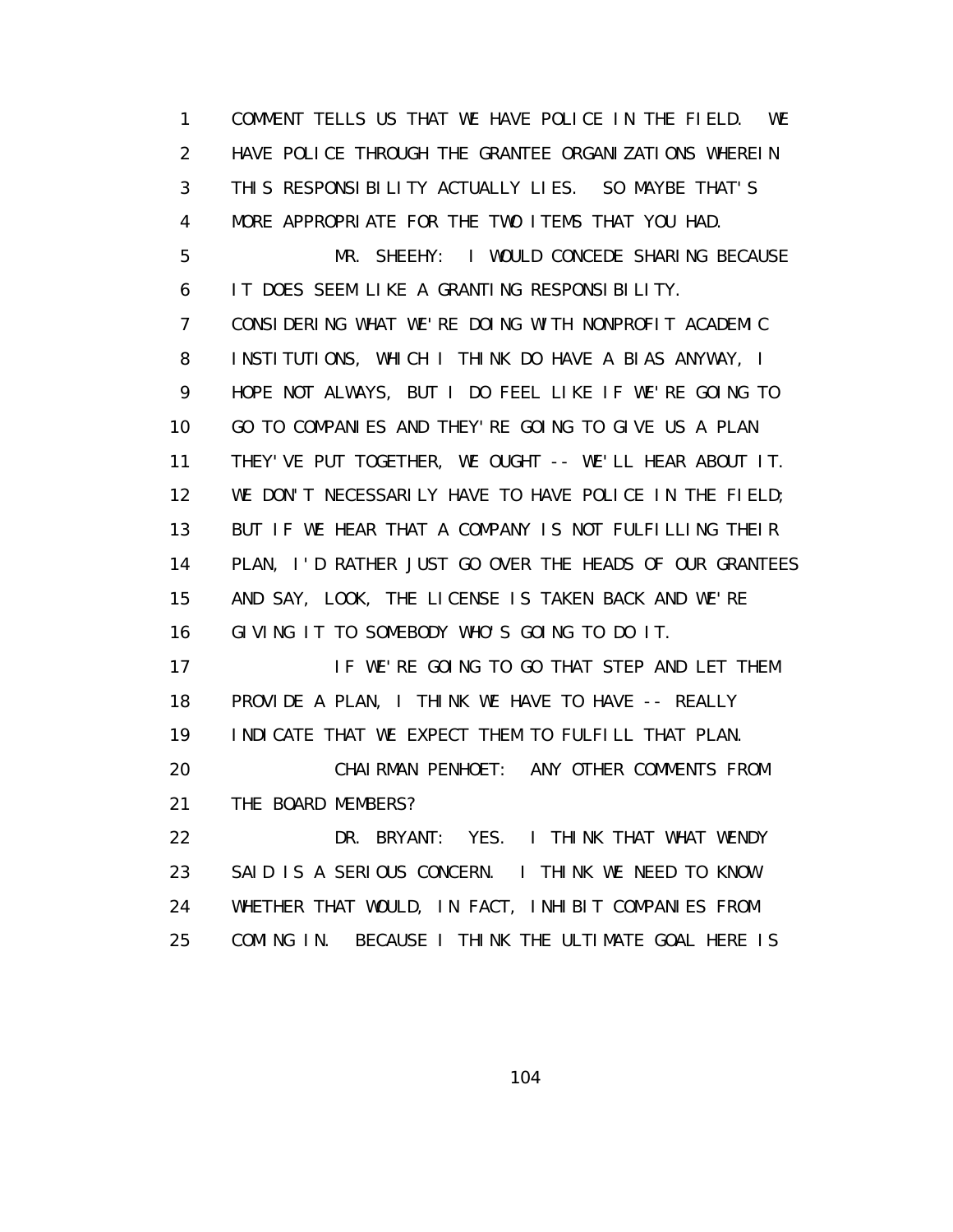1 TO GET COMPANIES TO COME AND TO DEVELOP THEM INTO 2 PRODUCTS. IF WE'RE PUTTING ROADBLOCKS IN THE WAY, AS 3 LONG AS THERE IS A PROTECTION IN THERE ELSEWHERE IN THE 4 LANGUAGE AGAINST THAT, SO I JUST I WOULD BE CONCERNED. 5 CHAIRMAN PENHOET: MY VIEW, FOR WHAT IT'S 6 WORTH, IS THAT IF A COMPANY HAS -- IT'S A 7 SELF-GENERATED PLAN BY THE COMPANY, SO ALL WE'RE ASKING 8 THEM TO DO IS LIVE UP TO THEIR OWN PLAN. I DON'T THINK 9 THAT SHOULD PRESENT A BARRIER. IT'S A KNOWN QUANTITY 10 TO THEM UP FRONT. IT'S NOT -- WHAT THEY FEAR MOST, IN 11 MY EXPERIENCE, IS THE UNKNOWN. THEY CAN COME IN HERE 12 FOR SOME REASON THEY MAKE UP AND TAKE MY LICENSE AWAY. 13 BUT IF THEY PUT THE PLAN FORWARD AND AGREE TO THE PLAN 14 UP FRONT, I THINK -- DON. 15 MR. REED: CAN WE PUT IN SOMETHING SO THEY 16 CAN BE WARNED BEFORE MARCH-IN? YOU WILL HAVE SIX 17 MONTHS TO FULFILL IF THEY'RE IN VIOLATION. SO IF THEY 18 UNKNOWINGLY GO INTO VIOLATION, THAT THEY COULD HAVE 19 TIME TO FIX IT. 20 CHAIRMAN PENHOET: SURE. YOU CAN SAY AFTER A 21 REASONABLE CURE PERIOD, NOT TO EXCEED ONE YEAR, OR 22 SOMETHING LIKE THAT. YOU CAN ALWAYS -- 23 MR. SHEEHY: I DO THINK WE NEED TO HAVE THAT 24 IN THERE THOUGH. 25 CHAIRMAN PENHOET: THAT COULD BE A GENERAL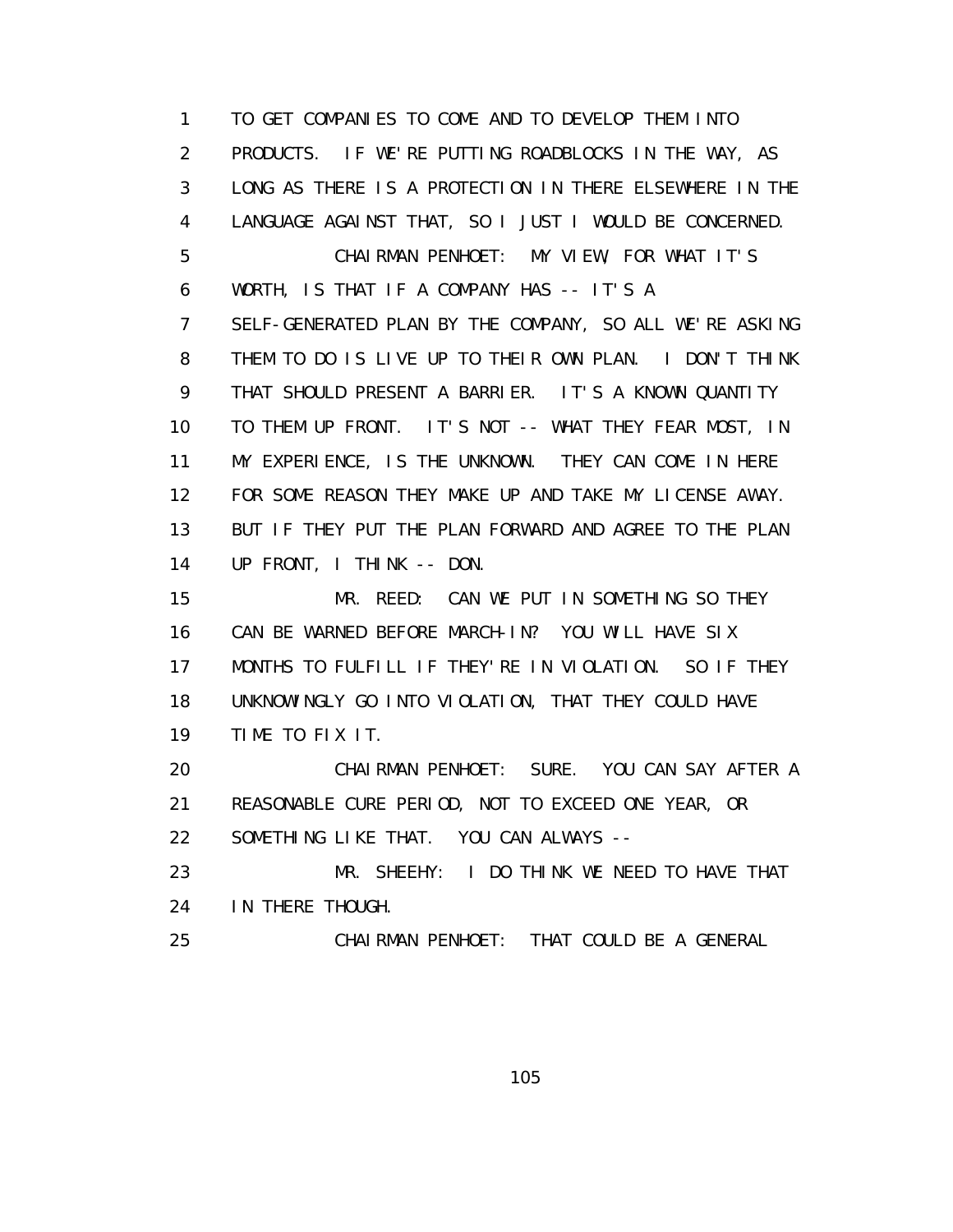1 STATEMENT ABOUT ALL THREE OF THESE, FRANKLY. MAYBE IT 2 SHOULD BE. 3 DR. BRYANT: I THINK THAT'S A GREAT IDEA. 4 CHAIRMAN PENHOET: ANY OTHER COMMENTS? 5 DR. FONTANA: I THINK YOU'VE DONE A GREAT 6 JOB. THANK YOU. 7 CHAIRMAN PENHOET: SO THEN WE HAVE A PROPOSAL 8 TO ADOPT THIS WITH TWO AMENDMENTS. ONE IS THAT WE 9 EMBODY A CURE PERIOD IN THE LANGUAGE OF NOT MORE THAN 10 ONE YEAR. IS THAT A REASONABLE NUMBER FOR YOU PEOPLE? 11 DR. WRIGHT: NOT MORE THAN ONE YEAR. 12 CHAIRMAN PENHOET: GET A YEAR TO CURE, BUT 13 NOT MORE, AND THAT WE USE A BELT AND SUSPENDERS 14 APPROACH AGAIN TO THIS ISSUE OF LIVING UP TO THEIR 15 PLAN. THAT'S THE SHEEHY AMENDMENT. 16 MR. SHEEHY: I MIGHT HAVE A SHORTER CURE 17 PERIOD FOR THAT ONE. I WOULD SAY SIX MONTHS SIMPLY 18 BECAUSE IF YOU JUST IMAGINE WHAT THE CIRCUMSTANCES 19 WOULD BE WHEREBY WE MIGHT DECIDE WE WANT TO MARCH IN. 20 I DON'T KNOW. THAT MEANS THAT SOMEBODY NEEDS THIS 21 THERAPY, THEY'RE NOT GETTING IT, THE INSTITUTION IS 22 UNABLE. I THINK WE NEED TO SHOW THAT WE ARE SERIOUS 23 ABOUT COMPANIES FULFILLING THEIR PLANS TOO SO THAT THEY 24 TAKE IT SERIOUSLY AS AN OBLIGATION AT THE OUTSET.

25 WE'RE NOT TELLING THEM WHAT THEY HAVE TO BE, BUT WE'RE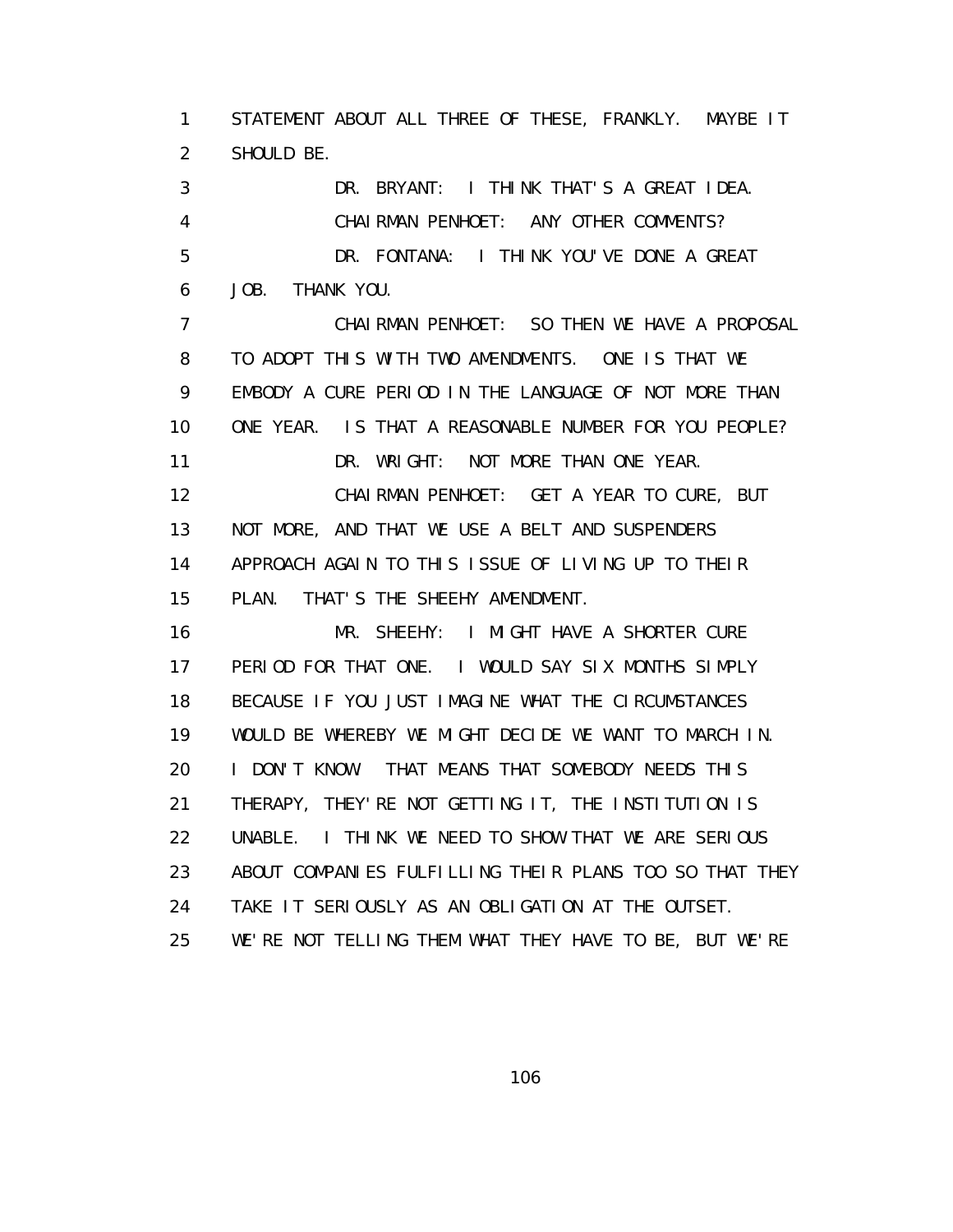1 ASKING THEM TO COME FORWARD WITH THAT. I THINK A YEAR 2 IS A LONG TIME.

 3 CHAIRMAN PENHOET: YOU WANT SIX MONTHS ACROSS 4 THE BOARD?

 5 MR. SHEEHY: JUST ON ONE. THE OTHERS I'M 6 FINE IF YOU WANT TO DO A YEAR, BUT AT LEAST FOR THAT 7 ONE.

 8 CHAIRMAN PENHOET: OKAY. WE CAN DRAFT THAT. 9 ANY COMMENTS BY THE PUBLIC?

 10 MR. TAYMOR: YOU HAVE A ONE-YEAR CURE FOR ANY 11 MARCH-IN FOR ANY HEALTH AND SAFETY NEEDS. SO EVEN IF 12 THERE'S A PUBLIC EMERGENCY. IT'S UNLIKELY THEY'LL SELL 13 YOU THE THERAPY UNDER THE BAYH-DOLE CONTEXT, BUT WE'D 14 BE LOOKING AT THAT TYPE OF EMERGENCY. BUT IF CELLULAR 15 THERAPIES OF THE TYPE PROGRESSED TO THE POINT WHERE, IN 16 FACT, THEY ARE ESSENTIAL, YOU'RE STILL SAYING TO A 17 COMPANY THERE WILL BE A ONE-YEAR DELAY BEFORE MARCH IN 18 BECAUSE OF PUBLIC HEALTH AND SAFETY.

 19 CHAIRMAN PENHOET: THAT'S THE PROPOSAL ON THE 20 TABLE. IT'S HARD TO COVER EVERY EVENTUALITY.

 21 MR. SHEEHY: I'M NOT THAT COMFORTABLE WITH 22 THE CURE PROVISION ACTUALLY. I REALLY FEEL LIKE THAT 23 THIS IS GOING TO BE BUMPED UP TO US. IT'S GOING TO BE 24 CIRM AND ICOC. WHEN THIS HAPPENS, THIS IS NOT GOING TO 25 BE ROUTINE. I FEEL LIKE IT'S GOING TO BE LIKE WHEN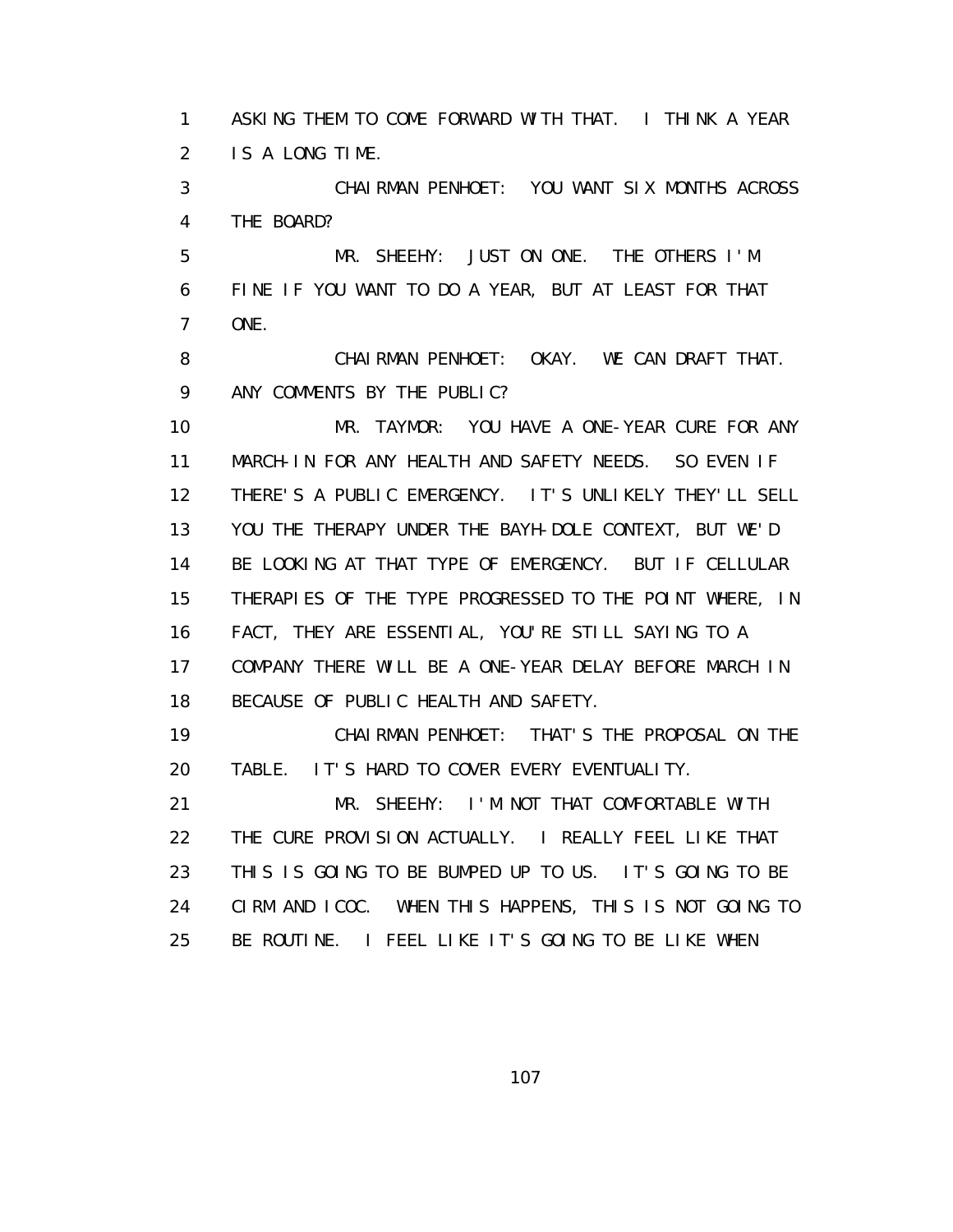1 SOMETHING HAS GONE WRONG. I JUST DON'T THINK WE'RE 2 GOING TO BE SITTING ON TOP OF PEOPLE LIKE THIS. THE 3 FEDERAL GOVERNMENT HAS NEVER ACTUALLY INVOKED MARCH-IN 4 RIGHTS. FOR US TO ACTUALLY STEP UP AND DO THAT, IT'S 5 GOING TO BE IN THE CONTEXT OF SOME PERCEIVED GROSS 6 FAILURE OR GROSS NEED. AND I JUST DON'T SEE THAT IT 7 NEEDS A CURE PERIOD.

 8 CHAIRMAN PENHOET: COUNTERARGUMENT TO THAT, 9 JEFF, WOULD BE NO ONE KNOWS TODAY WHO THE ICOC WILL BE 10 IN THE FUTURE AND WHAT THEY MIGHT DO AND ON WHAT 11 GROUNDS THEY WOULD DO IT. SO THIS IS A GUIDING 12 DOCUMENT TO THE FUTURE.

13 AND SECOND OF ALL, I DO THINK MOST LICENSE 14 AGREEMENTS THAT I'M FAMILIAR WITH DO HAVE A CURE PERIOD 15 IF YOU'RE ON TRACK BECAUSE SOMETIMES PEOPLE GET OFF 16 TRACK FOR LOTS OF DIFFERENT REASONS. AND SO IF THERE'S 17 A HEALTH EMERGENCY AT RISK, THEN MAYBE SOMETHING COULD 18 BE DONE. I THINK TO THE DEGREE TO WHICH YOU EXPOSE 19 ORGANIZATIONS TO TOTALLY UNKNOWN SET OF CIRCUMSTANCES 20 WITH NO OPPORTUNITY TO CURE, MEANING SOMEBODY CAN DRIVE 21 IN THERE ANY DAY AND SAY, OH, YOU'RE DONE, IT MAKES IT 22 MUCH HARDER. I THINK I'M SPEAKING FOR ALL YOU GUYS. 23 TRYING TO FIND SOME REASONABLE BALANCE IN HERE, AND I 24 THINK A CURE PERIOD IS A WAY TO STRIKE. AT LEAST 25 COMPANIES HAVE A CHANCE TO RESPOND.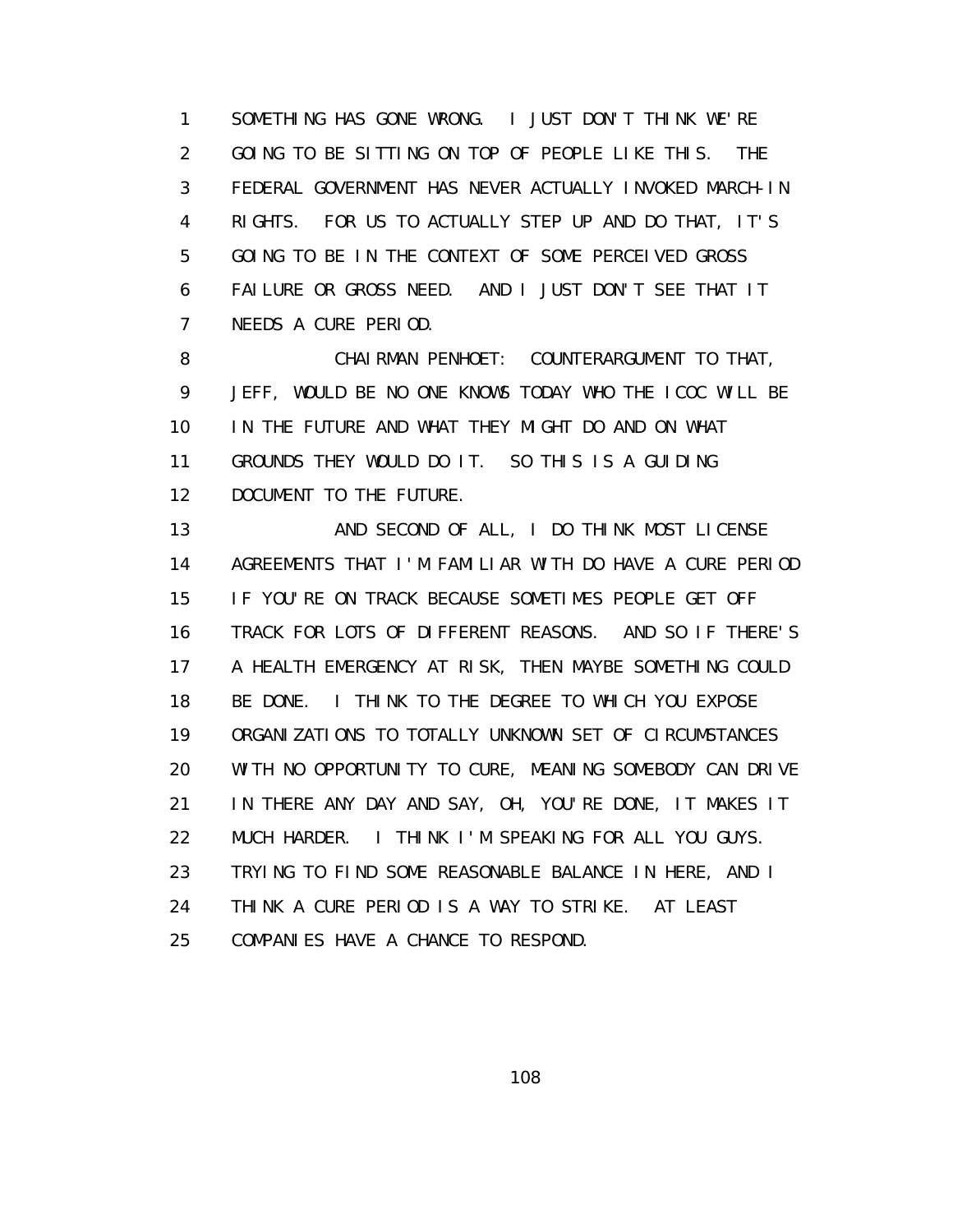1 MR. REED: AND AGAIN, ON THE LAWSUITS, I 2 THINK THERE ARE PEOPLE WHO REALLY WANT TO SHUT US DOWN 3 BY ANY MEANS NECESSARY. IF THEY CAN FIND SOME 4 TECHNICALITY AND SUE, BOOM. I THINK WE HAVE TO HAVE 5 SOME MODICUM OF TIME TO ALLOW THEM TO ADJUST IN CASE 6 SOMETHING COMES UP THEY DIDN'T FORESEE.

 7 MS. HOWARD: ELIZABETH HOWARD, ORRICK. THAT 8 TAKES US BACK TO THE LANGUAGE ACTUALLY WHERE, FOR 9 EXAMPLE, YOU WERE SPEAKING OF GROSS NEGLIGENCE OR 10 SOMETHING LIKE THIS. WE'VE GOT REASONABLE -- FAILURE 11 TO MAKE THESE EFFORTS IN A REASONABLE TIME. IT'S NOT 12 GROSS NEGLIGENCE. IF THEY FAIL TO MEET THAT STANDARD, 13 IF THAT'S THE STANDARD TO BE ENFORCED, THEN WE NEED TO 14 HAVE SORT OF TIME TO REMEDY. IF THAT'S NOT THE 15 STANDARD THAT WE WANT, THEN MAYBE WE NEED TO RETHINK IN 16 ORDER TO NOT HAVE TOO MUCH OF A CHILLING EFFECT. 17 MR. SHEEHY: I CONCEDE ON THE CURE POINT. I

 18 WOULD GO FOR THE SHORTEST WINDOW THAT PEOPLE FEEL IS 19 REASONABLE.

 20 DR. WRIGHT: LET ME HEAR WHAT ARE THE 21 CHANNELS AND THE CONDUITS FOR INFORMATION BACK TO US 22 AND AT WHAT INTERVALS? WE'RE GOING TO BE GETTING 23 ANNUAL REPORTS WITH A LOT OF CONTENT, AND WE'VE ADDED 24 TO THAT CONTENT TODAY, APPROPRIATELY SO, BUT WHAT OTHER 25 MEANS DO WE HAVE TO ASSESS THESE THINGS THAT WE ARE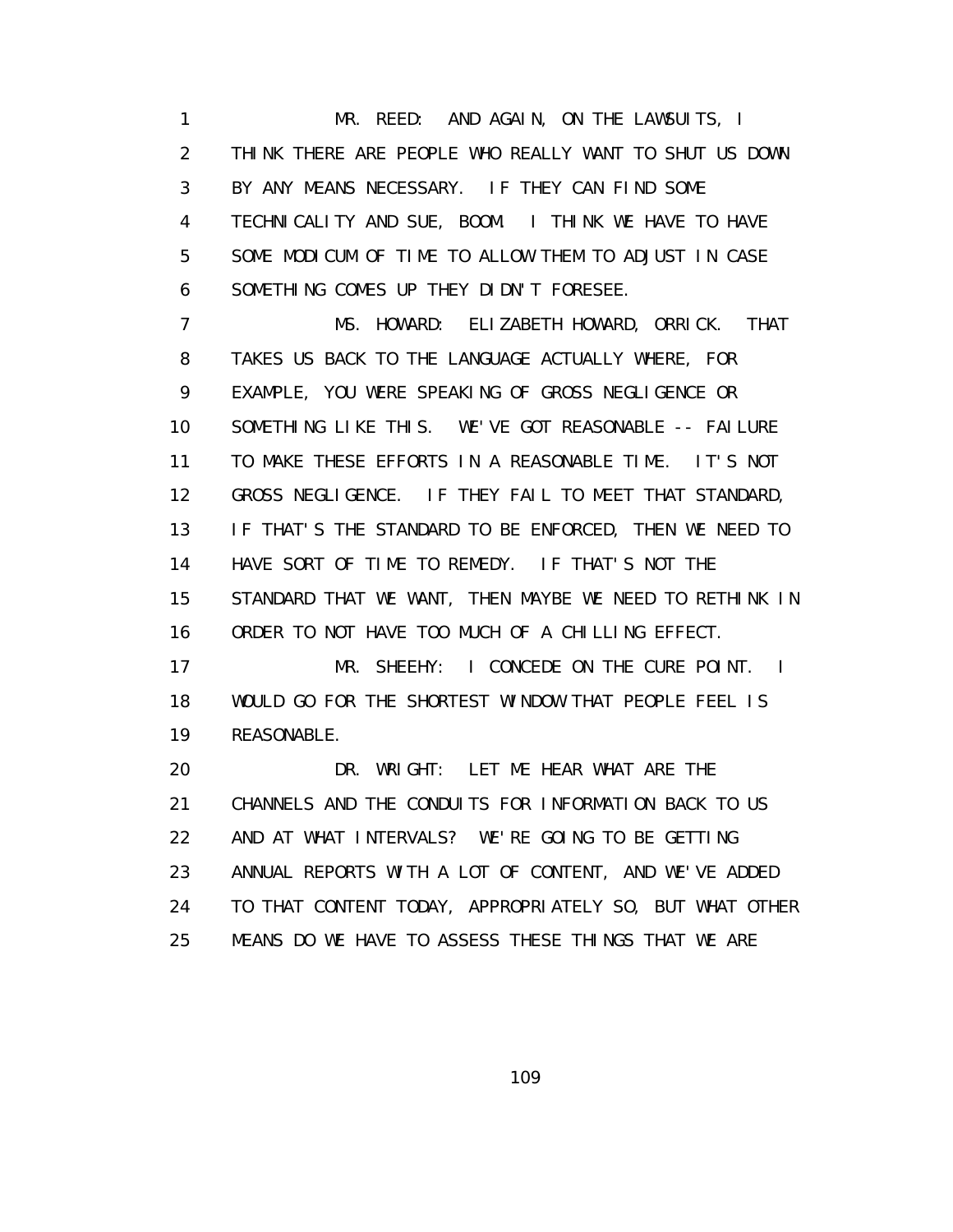1 MEASURING? HOW WILL WE GATHER THAT INFORMATION BECAUSE 2 IT SEEMS TO ME OUR PERIOD OF RESPONSE AND OUR CURE 3 PERIOD OUGHT TO BE IN SYNC WITH THOSE.

 4 CHAIRMAN PENHOET: THE CONDUIT WILL BE THE 5 ANNUAL REPORT, AND LICENSEES HAVE TO REPORT,

 6 PRESUMABLY, PRIMARILY ON AN ANNUAL BASIS ON GRANTEE 7 ORGANIZATIONS.

 8 DR. WRIGHT: SO IT LEADS US TO, LIKE YOU 9 SAID, NOT MORE THAN A YEAR. WE'RE BACK TO THAT LONG 10 PERIOD, BUT SHOULD WE HAVE SOME LANGUAGE ABOUT AN 11 EMERGENCY SITUATION THAT WOULDN'T PERMIT SUCH A LONG 12 INTERVAL FOR CURE?

 13 CHAIRMAN PENHOET: SURE. WE CAN EASILY 14 DEFINE THE TERM "EMERGENCY SITUATION." IT'S POSSIBLE 15 TO DO THAT.

 16 MR. TOCHER: TO THE EXTENT THAT THERE'S A 17 TENSION BETWEEN ADDRESSING A CRISIS, BUT ALSO ALLOWING 18 A CURE FOR A SITUATION THAT THE GRANTEE OR LICENSEE MAY 19 NOT HAVE BEEN AWARE OF AND MAY BE FULLY CAPABLE OF 20 ADDRESSING, THEN YOU CAN CERTAINLY BUILD THAT IN AS AN 21 OPTION, SUCH AS ALLOWING WHAT YOUR PERIOD OF CURE IS IN 22 THE CIRCUMSTANCES, EXCEPT WHEN THE ICOC DETERMINES AN 23 EMERGENCY OR CRISIS EXISTS, IN WHICH CASE... 24 CHAIRMAN PENHOET: THAT'S GOOD.

25 DR. WRIGHT: YOU DO THIS FOR A LIVING.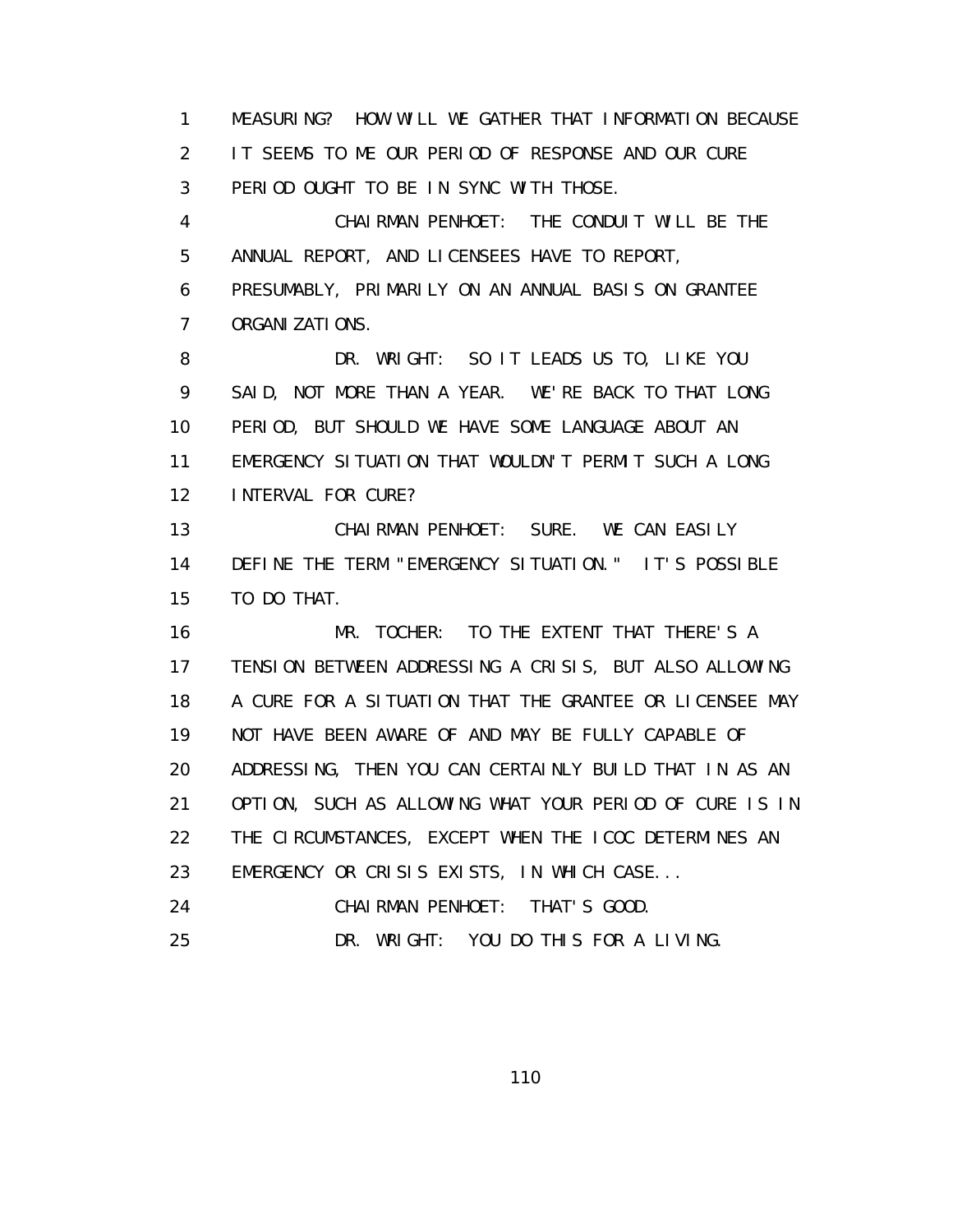1 CHAIRMAN PENHOET: ANY OTHER COMMENTS BY 2 BOARD MEMBERS? COMMENTS BY THE AUDIENCE? 3 MS. STREITZ: YOU MIGHT WANT TO ADD TO THAT. 4 IF YOU HAVE YOUR CURE PERIOD, WHATEVER YOU DETERMINE, 5 YOU MIGHT JUST WANT TO SAY EXTENDED UPON MUTUAL 6 AGREEMENT OF CIRM AND WHATEVER. 7 THE REPORTER: I COULDN'T HEAR THAT. 8 MS. STREITZ: I WAS JUST SAYING THAT IN 9 ADDITION TO WHAT WAS JUST SAID, YOU COULD MAYBE ADD 10 THAT CURE PERIOD COULD BE EXTENDED BY MUTUAL AGREEMENT 11 OF CIRM AND THE COMPANY IF THE CIRCUMSTANCES WARRANT. 12 IT WOULD GIVE THEM A LITTLE BIT MORE MEASURE. 13 CHAIRMAN PENHOET: OKAY. LET ME SEE IF I CAN 14 FIGURE OUT WHERE WE ARE. WE HAVE A PROPOSAL TO ADD A 15 FOURTH ITEM, WHICH IS FAILURE TO FOLLOW THE PLANS FOR 16 ACCESS. WE HAVE A DESIRE FOR ONE YEAR ACROSS THE 17 BOARD. OKAY. SUBJECT, HOWEVER, TO -- 18 MR. TOCHER: I COC DETERMINATION. 19 MR. SHEEHY: BUT IT'S WENDY'S LANGUAGE 20 ALLOWING -- FOR A NEGOTIATED LONGER PERIOD. 21 CHAIRMAN PENHOET: BY MUTUAL AGREEMENT. 22 MR. REYNOLDS: JESSE REYNOLDS. JUST BRIEFLY, 23 I THINK IT MIGHT BE BENEFICIAL TO CLARIFY WHO WOULD 24 NECESSARILY BE RESPONSIBLE FOR DETERMINING AND THEN 25 FOLLOWING THROUGH WITH THE POTENTIAL MARCH-IN. I'M NOT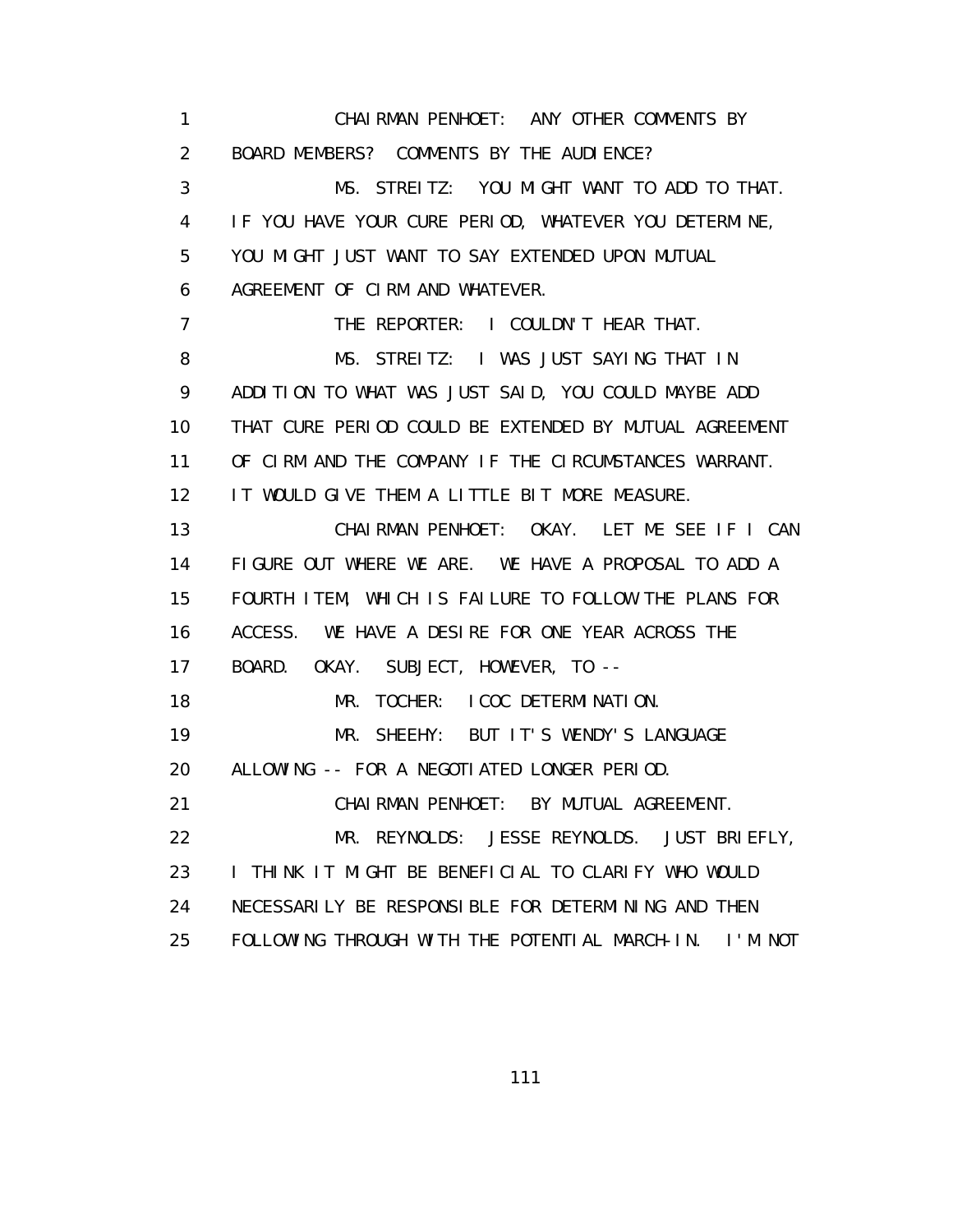1 SURE WHETHER THIS NEEDS TO BE SPELLED OUT IN THE 2 REGULATION OR JUST CLARIFY IT AS A MATTER OF PRACTICE. 3 **I THINK IT IS KEY TO HAVE THE ATTORNEY**  4 GENERAL HAVE A ROLE IN THIS BECAUSE I THINK IT MIGHT BE 5 A STRANGE POSITION TO PUT THE ICOC IN A POSITION OF 6 DETERMINING, FOR EXAMPLE, WHETHER A PUBLIC HEALTH 7 CRISIS EXISTS OR NOT. I THINK THAT THAT, AS WELL AS 8 PURSUING THE PUBLIC INTEREST, MAY BE A MORE NATURAL 9 ROLE FOR THE ATTORNEY GENERAL'S OFFICE, FOR EXAMPLE. 10 CHAIRMAN PENHOET: OKAY. I'M NOT SURE WE 11 HAVE THE EXPERTISE, NOR DO WE HAVE THE AGREEMENT OF THE 12 ATTORNEY GENERAL TO DO ANY OF THIS STUFF FOR US. 13 MR. REYNOLDS: IT COULD BE A REQUEST. 14 CHAIRMAN PENHOET: SO WE'LL TAKE THAT UNDER 15 ADVISEMENT BETWEEN NOW AND THE 10TH OF FEBRUARY WHEN WE 16 HAVE THE ICOC MEETING AND GET SOME CLARIFICATION OF WHO 17 THE ENFORCEMENT OFFICE WILL BE FOR THE STATE. 18 MR. REYNOLDS: THANK YOU. 19 MR. SIMPSON: I GUESS WE'D WANT TO UNDERSCORE 20 THAT'S -- JOHN SIMPSON, FOUNDATION FOR TAXPAYER AND 21 CONSUMER RIGHTS. THAT ESSENTIALLY WAS OUR PROPOSAL IN 22 THE REPORT WE SENT YOU LAST WEEK, THAT IT SHOULD BE AN 23 ELECTED OFFICIAL, AND WE SUGGESTED THE ATTORNEY 24 GENERAL. 25 CHAIRMAN PENHOET: KEN TAYMOR.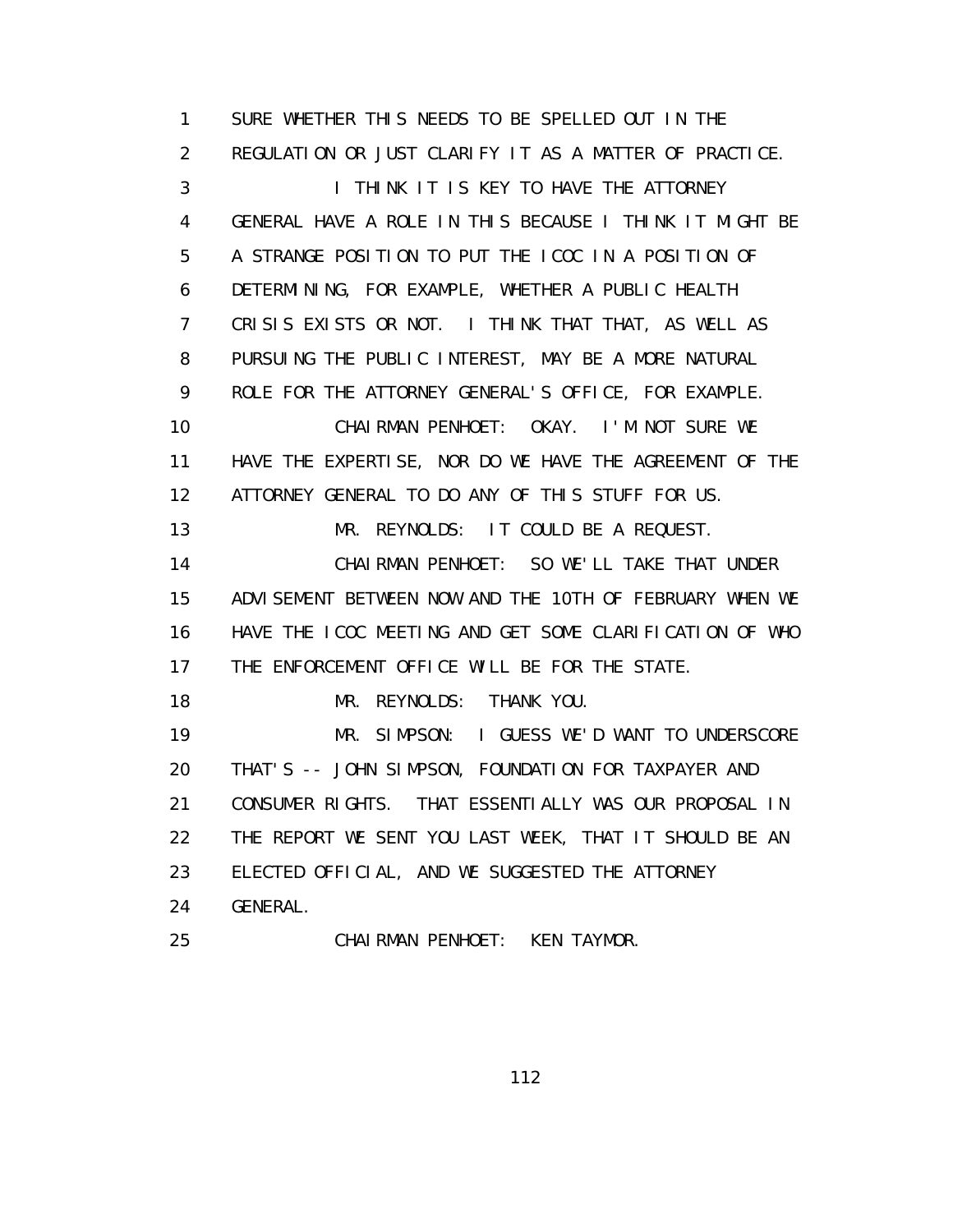1 MR. TAYMOR: IN EXPLORING WHETHER OR NOT THE 2 ATTORNEY GENERAL IS THE APPROPRIATE OFFICIAL, I'D JUST 3 ASK THAT CIRM LOOK AT THE PAST ATTORNEY GENERALS THAT 4 CALIFORNIA HAS HAD AND THINK AS TO WHETHER EACH AND 5 EVERY ONE OF THEM WOULD BE AN OFFICIAL WITH WHOM WE 6 FELT THAT CIRM HAD A SHARED GOAL. 7 CHAIRMAN PENHOET: WE WILL SEEK LOTS OF 8 ADVICE ON THIS ISSUE IN THE NEXT THREE WEEKS. OKAY. 9 SO WITH -- ALL RIGHT. WE NEED A MOTION, THEN, I GUESS, 10 TO APPROVE SECTION I AS STATED AND AMENDED BY JEFF 11 SHEEHY TO INCLUDE A FOURTH ITEM, WHICH IS FAILURE TO 12 ADHERE TO THE PLANS FOR ACCESS DEVELOPED BY THE 13 LICENSEE AND THE LANGUAGE TO DEAL WITH THE CRISIS, 14 WHOEVER WE END UP DEFINING IT OR PURSUING IT, WE HAVE 15 TO ADD THAT, AND A CURE PERIOD OF ONE YEAR. 16 DR. WRIGHT: MORE THAN ONE YEAR. 17 CHAIRMAN PENHOET: NOT MORE THAN ONE YEAR 18 EXCEPT BY AGREEMENT OF THE PARTIES. 19 DR. WRIGHT: SO MOVED. 20 CHAIRMAN PENHOET: MOVED BY WRIGHT. 21 DR. FONTANA: SECOND. 22 CHAIRMAN PENHOET: SECONDED BY JEANNIE 23 FONTANA. CALL THE ROLL. ANY OTHER COMMENTS? 24 SUSAN BRYANT. 25 DR. BRYANT: YES.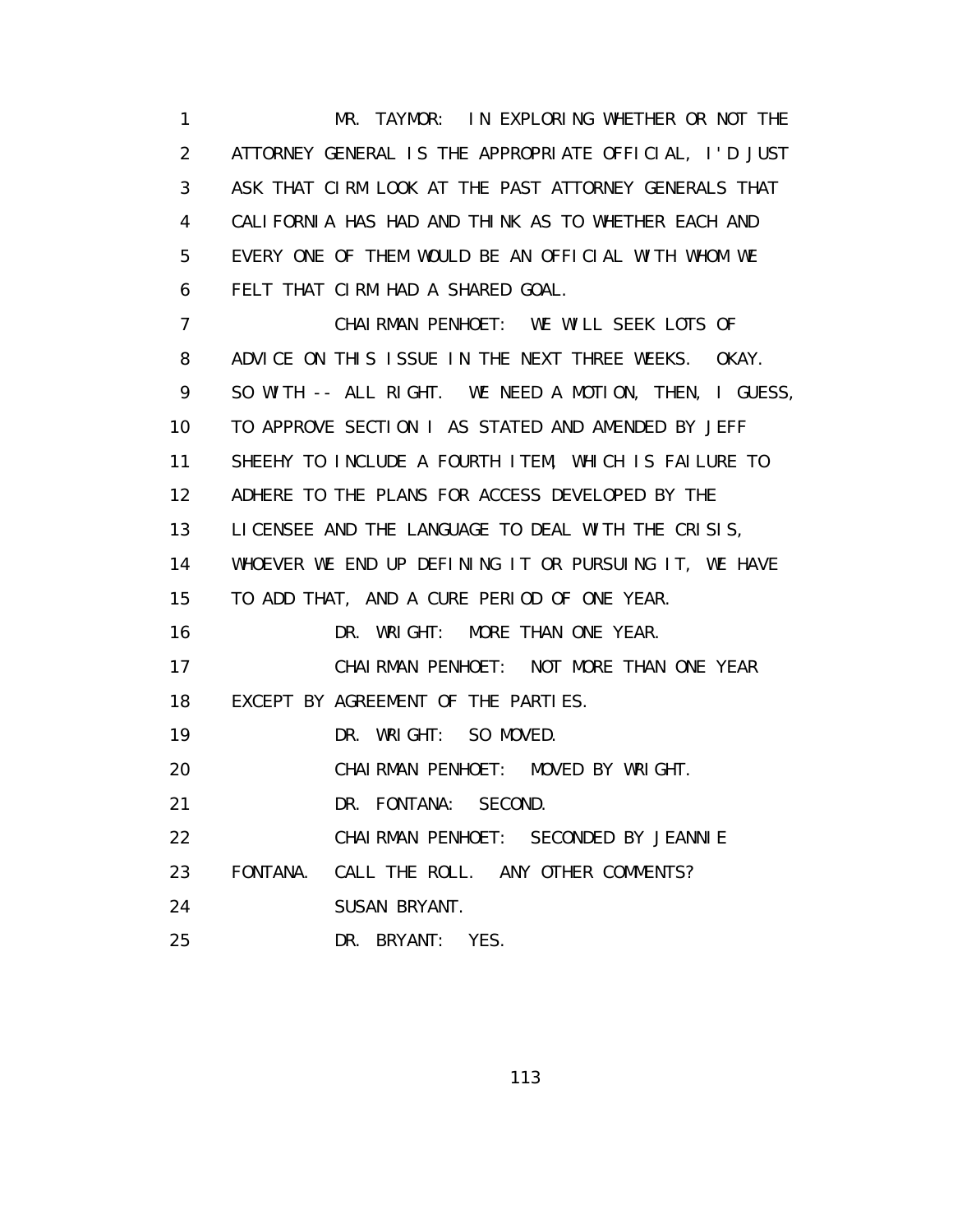| 1              | MS. KING: MICHAEL GOLDBERG. SHERRY LANSING.             |
|----------------|---------------------------------------------------------|
| $\overline{2}$ | TED LOVE. ED PENHOET.                                   |
| 3              | CHAIRMAN PENHOET: YES.                                  |
| 4              | MS. KING: PHIL PIZZO. FRANCISCO PRIETO.                 |
| 5              | DR. PRIETO: YES.                                        |
| 6              | MS. KING: JEANNIE FONTANA.                              |
| $\overline{7}$ | DR. FONTANA: YES.                                       |
| 8              | MS. KING: JEFF SHEEHY.                                  |
| 9              | MR. SHEEHY: YES.                                        |
| 10             | MS. KING: OSWALD STEWARD.                               |
| 11             | DR. STEWARD: YES.                                       |
| 12             | MS. KING: JANET WRIGHT.                                 |
| 13             | DR. WRIGHT: YES.                                        |
| 14             | MS. KING: THAT MOTION CARRIES.                          |
| 15             | CHAIRMAN PENHOET: OKAY. THAT CONCLUDES WHAT             |
| 16             | I THINK IS THE MOST IMPORTANT PART OF TODAY'S WORK      |
| 17             | BECAUSE PART OF THIS WILL EVENTUALLY BECOME APA         |
| 18             | REGULATIONS AND, THEREFORE, LAW IN THE STATE OF         |
| 19             | CALIFORNIA. WE DO HAVE TWO OTHER PARTS TO THIS          |
| 20             | DOCUMENT, THE GENERAL INFORMATION SECTION AND THE       |
| 21             | POLICIES. OBVIOUSLY THE POLICY PARTS WE'LL HAVE TO      |
| 22             | CONFORM WITH WHAT WE NOW CHANGED IN SECTION II.         |
| 23             | MARY HAS WHISPERED TO ME THAT MANY PEOPLE IN            |
| 24             | THIS ROOM MAY LIKE A FIVE-MINUTE BREAK.<br>WHY DON'T WE |
| 25             | TAKE A FIVE-MINUTE BREAK AND COME BACK REALISTICALLY IN |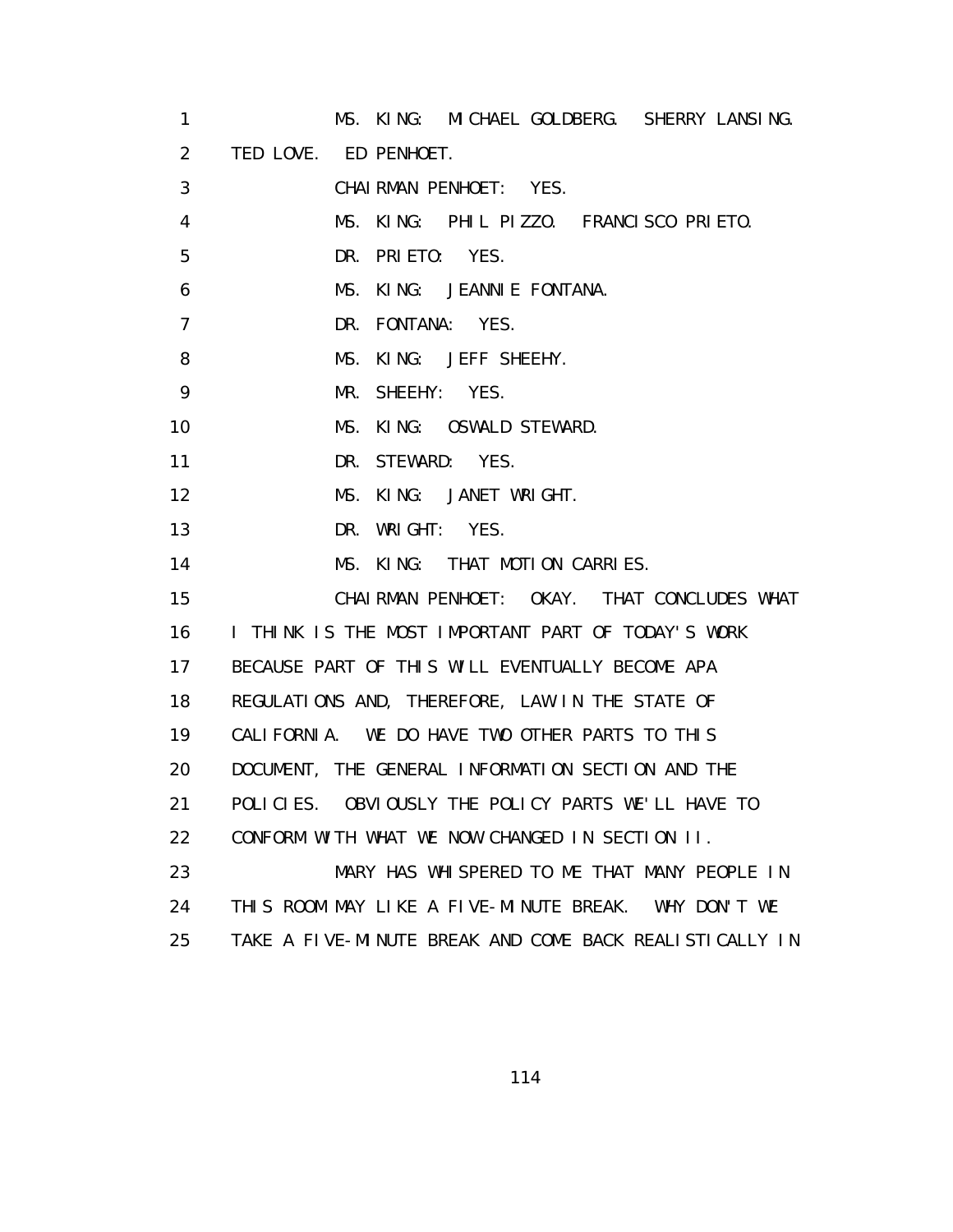1 TEN MINUTES.

 2 DR. FONTANA: ED, CAN YOU GIVE ME A FORECAST 3 OF WHAT'S TO COME?

 4 CHAIRMAN PENHOET: A DISCUSSION OF -- WELL, 5 BASICALLY SECTION I IS INFORMATION. SO JUST TO GET 6 YOUR COMMENTS ON HOW WE MIGHT IMPROVE THIS GENERAL 7 INFORMATION SECTION BEFORE WE PRESENT IT TO THE WHOLE 8 ICOC. AND THEN SECTION III IS INTELLECTUAL PROPERTY 9 POLICY. A PROPOSED SECTION II WHICH WILL BECOME APA 10 REGULATIONS. SECTION III IS A SORT OF MORE FULSOME 11 DISCUSSION OF THESE ITEMS AND CONTAIN SOME NONLEGAL 12 LANGUAGE ABOUT ADMONITION AND COURAGE AND THINGS LIKE 13 THAT THAT WILL NOT BECOME PART OF THE LAW, BUT WILL 14 BECOME PART OF THE POLICIES OF CIRM. SO IMPORTANT 15 DISTINCTION. 16 WHAT'S IN SECTION II WILL BECOME LAW. WHAT'S 17 IN SECTION III ARE MORE INFORMAL POLICIES OF THE CIRM. 18 SO WE'LL RECONVENE IN TEN MINUTES. DO WE NEED A VOTE

19 ON ANY OF THE REST OF THIS?

 20 MS. KING: I WAS JUST ABOUT TO ASK. OUR 21 QUORUM IS SO THIN THAT IF THERE IS ANYTHING ELSE ON 22 WHICH WE WANT TO TAKE ACTION, WE MIGHT WANT TO MAKE 23 SURE EVERYBODY IS COMING BACK.

 24 CHAIRMAN PENHOET: BEFORE WE TAKE A BREAK, WE 25 CAN ASK. YOU'VE ALL HAD A CHANCE TO REVIEW THIS. ARE

<u>115 - Andrea Stein, Amerikaansk politiker (</u>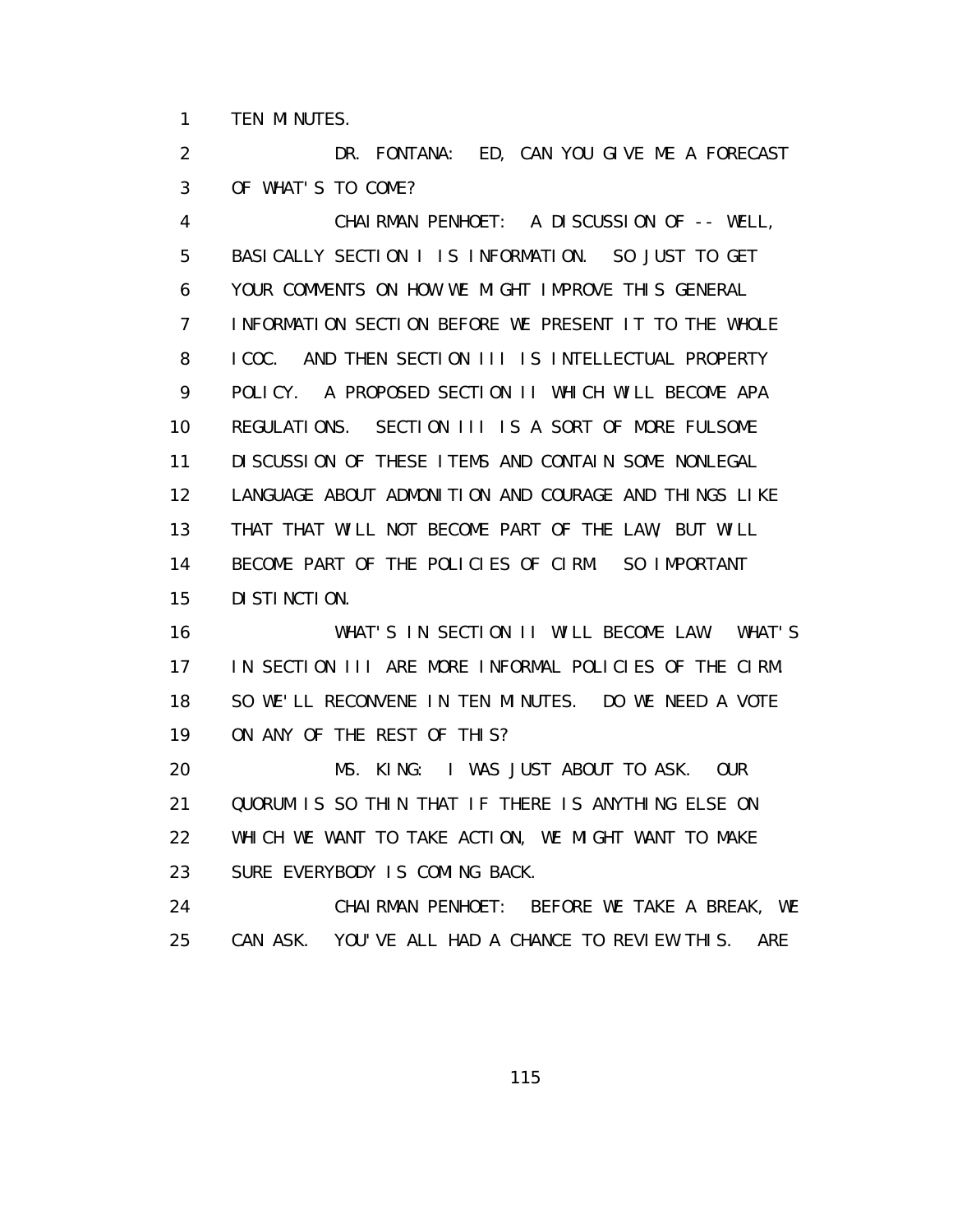1 THERE ANY ITEMS HERE THAT, ASIDE FROM MAKING THINGS TO 2 CONFORM TO WHAT WE JUST TALKED ABOUT IN ITEM 2, THAT WE 3 FEEL UNCOMFORTABLE NOW PRESENTING TO THE FULL ICOC WITH 4 OUR APPROVAL?

 5 MS. KING: PARTICULARLY FOR DR. BRYANT AND 6 DR. STEWARD, SINCE YOU JOINED LATER IN THE DAY, THANK 7 YOU VERY MUCH, IF YOU HAD ANY QUESTIONS ABOUT THAT 8 AND/OR -- MAYBE THE BREAK WOULD BE BENEFICIAL. I 9 WANTED TO SUGGEST THAT TOO FOR PEOPLE TO TAKE A CHANCE 10 TO READ SECTION III IF THERE'S ANYTHING TO VOTE ON. 11 DR. STEWARD: I JUST WANTED TO ASK WHETHER WE 12 WILL NEED A FORMAL VOTE ON MAKING THAT LANGUAGE 13 CONSISTENT. 14 CHAIRMAN PENHOET: BETWEEN THE TWO SECTIONS?

 15 I THINK WE WILL DO THAT, BUT WE CERTAINLY COULD TAKE A 16 FORMAL VOTE ON THAT, TO ASK STAFF TO GO BACK AND 17 CONFORM SECTION III TO THE CHANGES WE MADE IN SECTION 18 II.

 19 DR. STEWARD: WHATEVER. I'M NOT ASKING FOR 20 IT. I'M ASKING IF IT'S SOMETHING THAT WE NEED TO VOTE 21 ON REALLY.

 22 CHAIRMAN PENHOET: PROBABLY BE USEFUL TO DO 23 THAT.

 24 MS. KING: WE CAN DO THAT NOW. WE JUST NEED 25 A MOTION.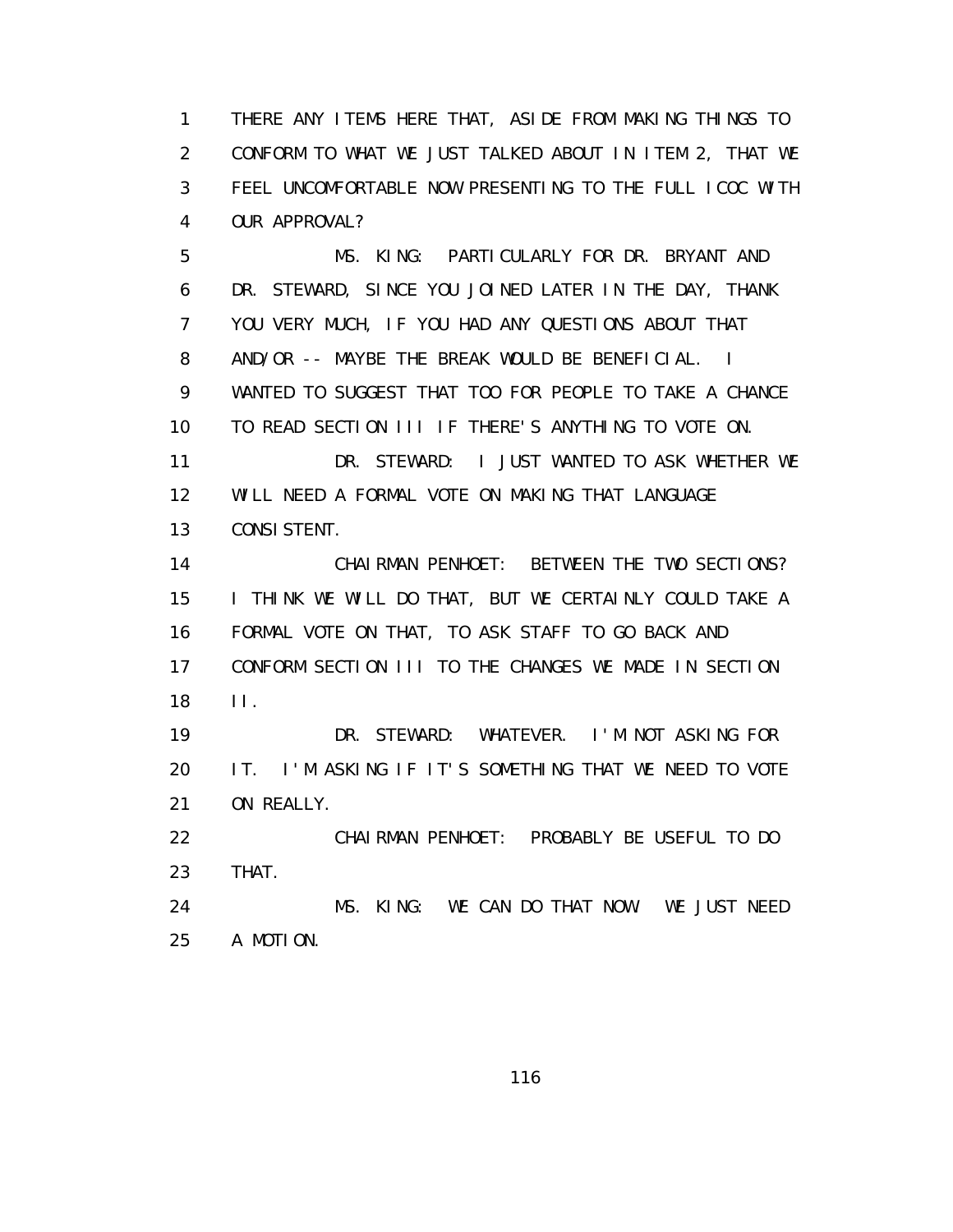1 CHAIRMAN PENHOET: THE MOTION BY OS STEWARD, 2 SECOND BY ED PENHOET. 3 MS. KING: SUSAN BRYANT. 4 DR. BRYANT: YES. 5 MS. KING: MICHAEL GOLDBERG. SHERRY LANSING. 6 TED LOVE. ED PENHOET. 7 CHAIRMAN PENHOET: YES. 8 MS. KING: PHIL PIZZO. FRANCISCO PRIETO. 9 DR. PRIETO: JUST A POINT OF CLARIFICATION. 10 WHAT ARE WE VOTING ON? 11 CHAIRMAN PENHOET: TO CONFORM SECTION III TO 12 WHAT WE AGREED TO IN SECTION II. 13 DR. PRIETO: OKAY. YES. 14 MS. KING: JEANNIE FONTANA. 15 DR. FONTANA: YES. 16 MS. KING: JEFF SHEEHY. 17 MR. SHEEHY: YES. 18 MS. KING: OSWALD STEWARD. 19 DR. STEWARD: YES. 20 MS. KING: JANET WRIGHT. 21 DR. WRIGHT: YES. 22 CHAIRMAN PENHOET: OKAY. WE'LL NOW TAKE A 23 TEN-MINUTE BREAK AND RECONVENE TO DISCUSS SPECIFICALLY 24 WHAT'S IN III EXCEPT THOSE PARTS WHICH ARE OUT OF 25 CONFORMANCE TO II, WHICH WE AGREED TO CHANGE.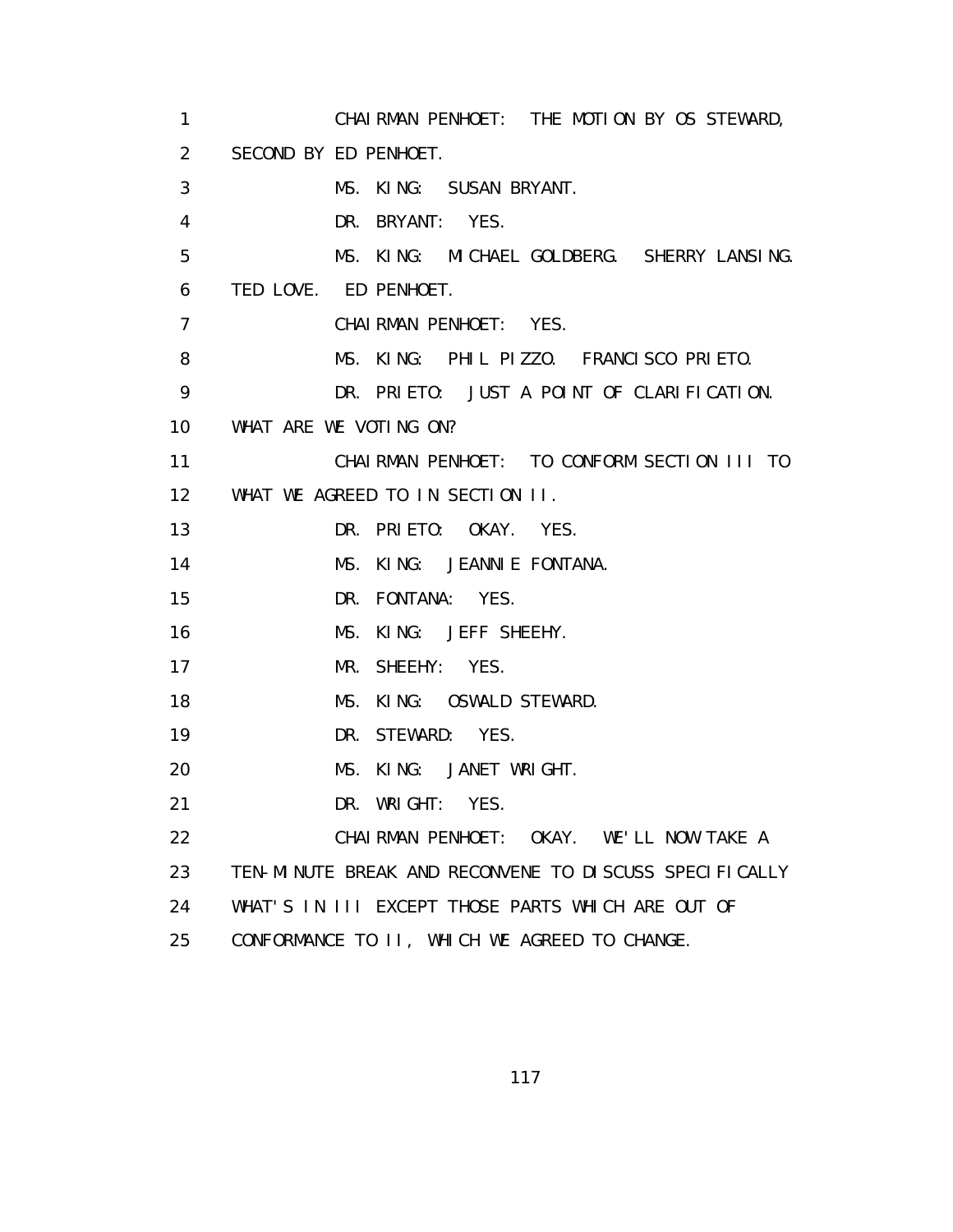1 (A RECESS WAS TAKEN.) 2 CHAIRMAN PENHOET: WE'RE READY. OKAY. WE 3 ARE RECONVENED. WELCOMING YOU BACK TO THE CLARK CENTER 4 AT STANFORD, CALIFORNIA. WE'RE READY TO CONTINUE THE 5 DISCUSSION. I'VE BEEN ASKED BY SEVERAL PEOPLE WHAT OUR 6 PLANS ARE. I'M NOT SURE WE'LL NEED ANY FURTHER VOTES 7 TODAY BECAUSE SECTION II IS THE CORE OF WHAT WE MUST 8 GET DONE IN ORDER TO START THE CLOCK RUNNING ON THE 9 270-DAY FOR APA REGULATIONS, ETC. BUT BETWEEN NOW AND 10 5 O'CLOCK, WHICH IS THE TIME WE SET ASIDE FOR THIS 11 MEETING, WE WOULD LIKE TO DISCUSS WITH YOU AS MUCH AS 12 POSSIBLE THE ITEMS ESPECIALLY IN SECTION III, 13 INTELLECTUAL PROPERTY POLICY. 14 AND YOU'RE ALL TIRED OF HEARING ME SPEAK, I'M 15 SURE, SO I DON'T INTEND TO READ ALL THESE PAGES AS I 16 DID FOR THE OTHER ONES. SO IF WE COULD JUST GO PAGE BY 17 PAGE THROUGH THE DOCUMENT, KEEPING IN MIND THAT WE HAVE 18 ALREADY VOTED TO CONFORM THE POLICY TO THE CHANGES WE 19 MADE IN WHAT WILL BECOME THE REGULATION. PLEASE 20 PROVIDE ANY INPUT YOU HAVE FOR US IN REDRAFTING THIS 21 STATEMENT FOR PRESENTATION TO THE ICOC BOARD ON 22 FEBRUARY 10TH. 23 SO THIS ITEM 3, SECTION III IN THE DOCUMENT 24 BEGINS ON PAGE 19 AND IS A DISCUSSION OF THE TYPES OF

25 INTELLECTUAL PROPERTY. SO DOES ANYONE HAVE ANY

<u>118 - Andrea Stein, Amerikaansk politiker (</u>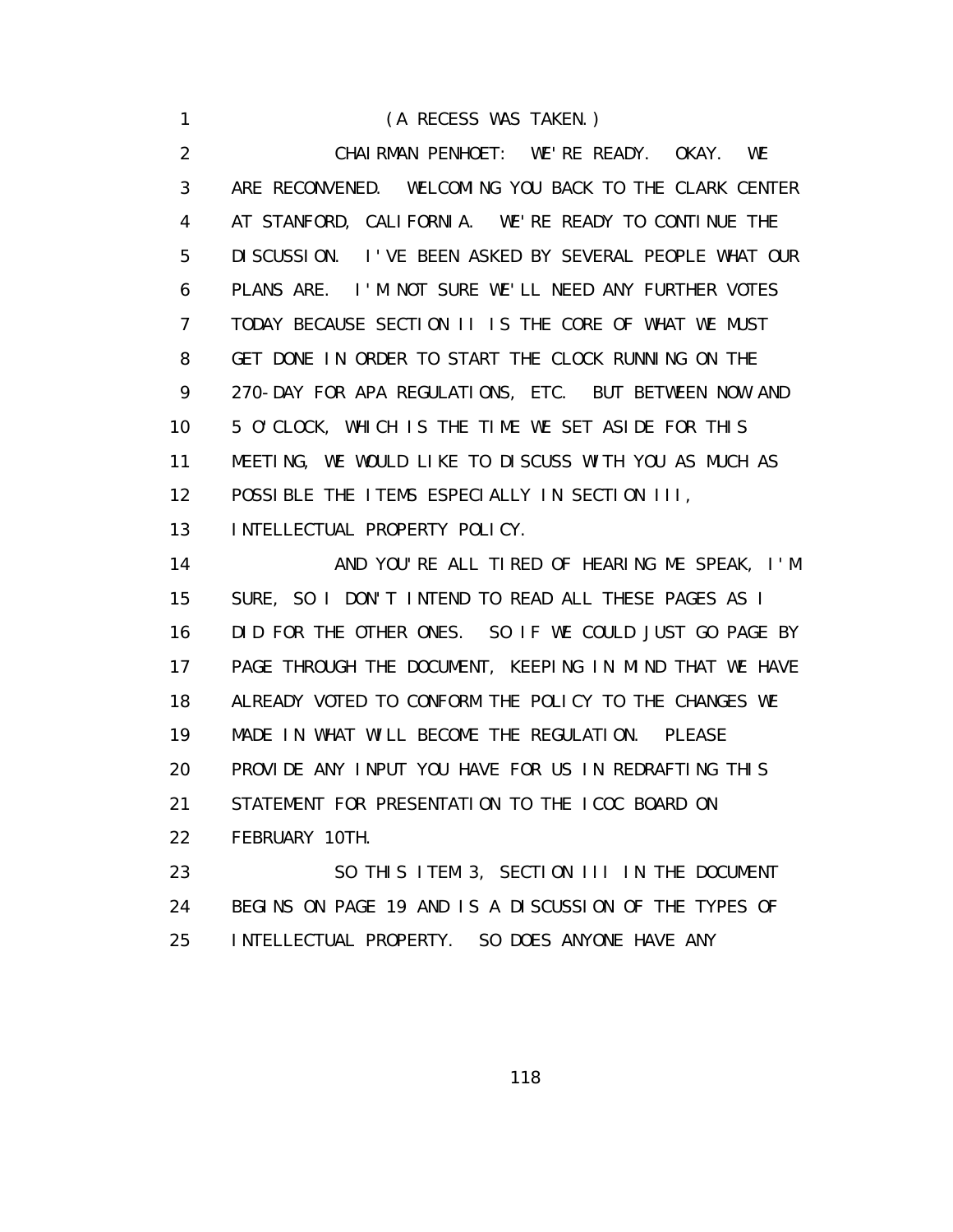1 COMMENTS ON THE MATERIAL CONTAINED ON PAGE 19? IT'S 2 PRIMARILY BACKGROUND MATERIAL FOR THIS DOCUMENT.

 3 SO ON PAGE 20, THE LAST PARAGRAPH OF SECTION 4 J DOES SPEAK TO CIRM POLICIES AND MANDATES. SO IF YOU 5 LOOK CLOSELY AT THAT PARAGRAPH FOR A MOMENT, IT'S SORT 6 OF A GENERAL STATEMENT OF CIRM POLICY AND ITS 7 APPLICATION TO THE FIELD BROADLY. ANY OF YOU HAVE ANY 8 COMMENTS ON THAT? ANY COMMENTS FROM THE BOARD MEMBERS? 9 ANY COMMENTS FROM THE AUDIENCE? OKAY.

 10 THEN SECTION K, CORE PRINCIPLES OF THE POLICY 11 FOR NONPROFIT ORGANIZATION. THESE ARE THE PRINCIPLES 12 WE AGREED UPON BEFORE. WE HAVE CLEARLY MADE SOME -- A 13 RESTATEMENT OF THOSE CORE PRINCIPLES, BUT WE HAVE 14 CLEARLY EXPANDED THIS AND MODIFIED IT AS A RESULT OF 15 OUR WORK TODAY. AND SO I THINK FOR CLARITY SAKE GOING 16 FORWARD, ALTHOUGH THESE ARE THE CORE PRINCIPLES THAT 17 WERE APPROVED AT THE LAST MEETING, THEY WERE APPROVED 18 IN ANTICIPATION OF OUR FURTHER WORK, WE WOULD PROBABLY 19 NOT WANT TO RESTATE THEM THE SAME WAY THEY'RE STATED 20 HERE, BUT THIS IS ONE SECTION WHERE WE CAN CONFORM THIS 21 TO WHAT WE NOW DID IN WORKING ON SECTION II. UNLESS 22 YOU HAVE ANY SPECIFIC COMMENTS ABOUT THAT, WE WILL 23 CARRY OUT THAT CONFORMING WORK ON SECTION K, WHICH WILL 24 MAKE IT CONFORM TO WHAT WE JUST DISCUSSED. ANY 25 COMMENTS ABOUT THAT?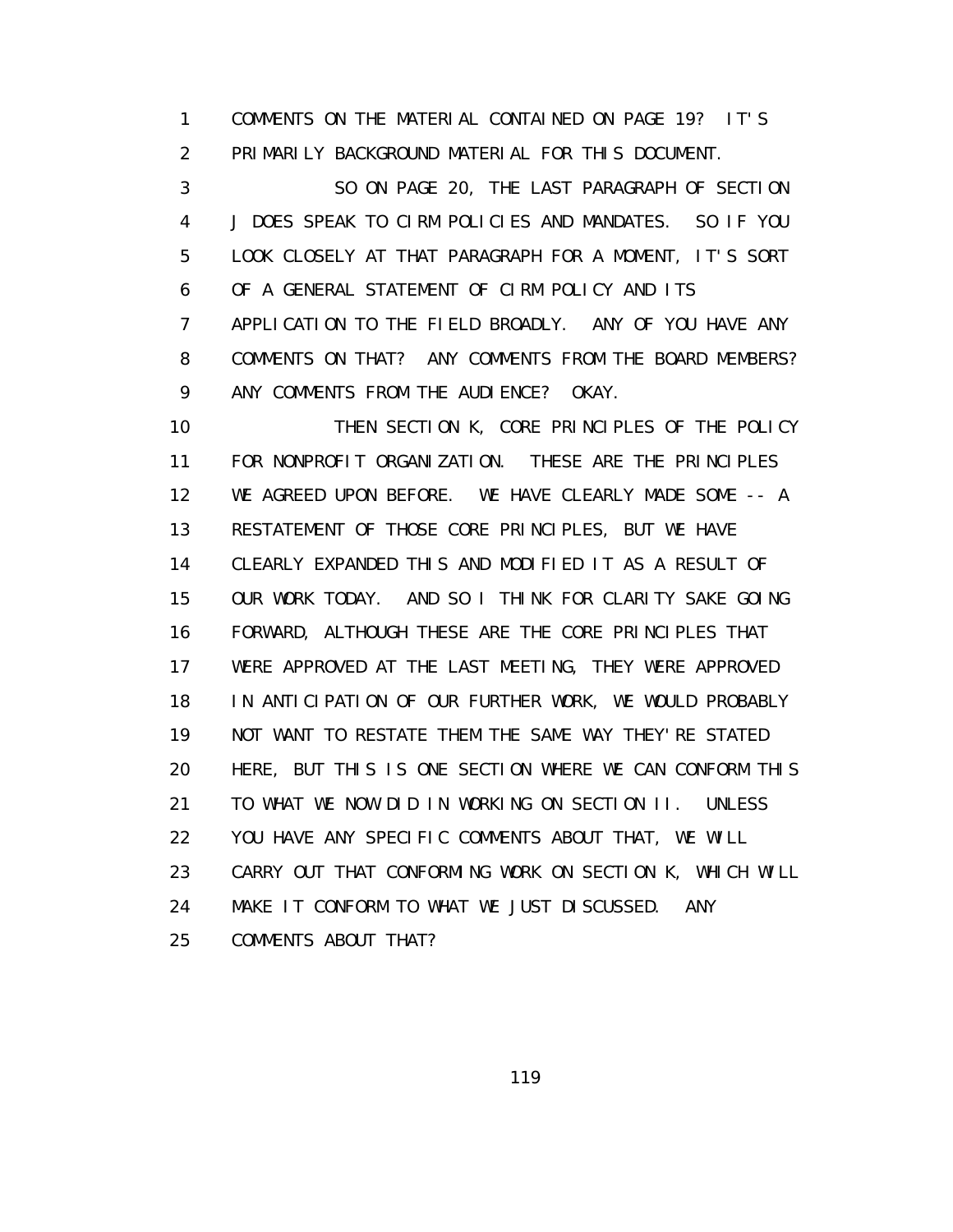1 SECTION L, RIGHTS IN OWNERSHIP ON PAGE 21. 2 BASICALLY AN EXPANDED SECTION OF WHAT WE DISCUSSED 3 ABOUT MANY OF THESE ISSUES, PUBLICATION, REPORTS, 4 ACKNOWLEDGEMENTS, ETC., AND PRESS RELEASES AGAIN. FAIR 5 AMOUNT OF REDUNDANCY TO WHAT'S IN II, BUT WITH 6 DIFFERENT LANGUAGE.

7 AGAIN, IN SECTION L, PAGE 22, UNDER A, CIRM 8 SUPPORTS, WE ANTICIPATE -- WE ARE, IN ADDITION TO 9 TRYING TO PUSH THE ENVELOPE WITH RESPECT TO SHARING OF 10 INTELLECTUAL PROPERTY AND SHARING OF RESEARCH REAGENTS, 11 WE WANT TO SHARE THE RESEARCH RESULTS AS QUICKLY AND AS 12 BROADLY AS POSSIBLE. SO SECTION A(I) SAYS TO ENCOURAGE 13 THE USE OF OPEN ACCESS MEDIA BY CIRM-FUNDED 14 RESEARCHERS, CIRM WILL SUPPORT PUBLICATION COSTS 15 ASSOCIATED WITH PUBLICATION OF SCIENTIFIC ARTICLES IN 16 OPEN ACCESS JOURNALS. THIS IS A POLICY OF CIRM. IT'S 17 CONSISTENT WITH WHAT HHMI DOES TODAY IN THIS REGARD. 18 NIH DOES NOT SPECIFICALLY CALL THAT OUT, BUT 19 ALLOWS GRANTEES TO USE GRANT FUNDS FOR THAT PURPOSE, 20 BUT IT'S, AGAIN, AN AREA WHERE WE'RE TO SOME DEGREE 21 BREAKING NEW GROUND. DO WE HAVE ANY COMMENTS ABOUT US 22 DOING THAT? 23 DR. WRIGHT: I HAVE A QUESTION MARK DRAWN

 24 NEXT TO THAT WHEN I READ IT THE FIRST TIME. THE 25 SUPPORT WOULD COME THROUGH THE GRANT PROCESS THEN. THE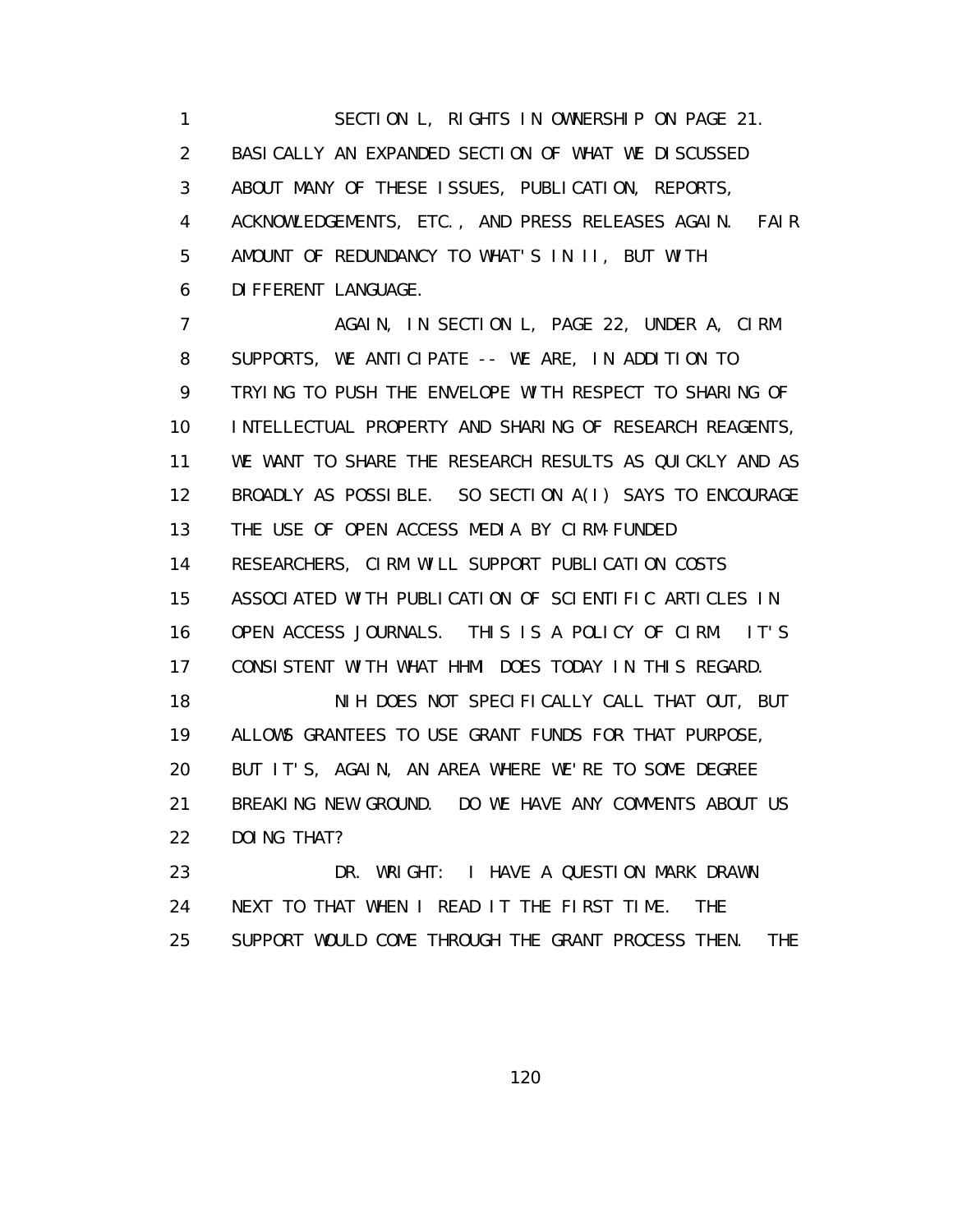1 GRANT IS WHERE THOSE FUNDS COME FROM. GRANTS TO -- 2 DR. CHIU: WE CAN GIVE A SUPPLEMENT TO THE 3 GRANT.

 4 DR. BRYANT: IT WOULD AN ALLOWABLE EXPENSE ON 5 THE GRANT MAYBE.

 6 CHAIRMAN PENHOET: THERE ARE TWO CONCEPTS AT 7 WORK. WE CAN EITHER -- HHMI ACTUALLY ALLOWS 8 INVESTIGATORS TO PAY FOR THIS WITH MONEY ABOVE AND 9 BEYOND THE GRANT ALLOCATION. SO WE CAN EITHER 10 ENCOURAGE IT BY ACTUALLY FUNDING THESE PUBLICATIONS OR 11 WE CAN HAVE IT BE AN ALLOWABLE EXPENSE. THOSE ARE THE 12 TWO ALTERNATIVES, BUT THEY'D HAVE TO BE CONSISTENT 13 PROBABLY ACROSS THE BOARD. HOWARD HUGHES ACTUALLY 14 SEPARATELY PAYS FOR THOSE PUBLICATIONS. THAT'S THE 15 STRONGEST WAY TO ENCOURAGE IT. OR A LESS STRONG WAY 16 WOULD BE ALLOW IT TO BE ALLOWED AS AN ALLOWABLE EXPENSE 17 IN A GRANT, BUT IT WOULD HAVE TO COMPLY WITH THE GRANT. 18 **I THINK WE HAVE GOTTEN AN OPINION THAT THIS**  19 IS AN ALLOWABLE EXPENSE FOR CIRM THAT COULD COME OUT OF 20 THE GRANT POT OF MONEY, NOT OUT OF THE ADMINISTRATIVE 21 POT OF MONEY. IF IT WERE TO COME OUT OF 22 ADMINISTRATIVE, I THINK IT WOULD BE A FINANCIAL BURDEN 23 ON CIRM, BUT COMING OUT OF THE GRANT. AGAIN, MANY 24 PEOPLE BELIEVE THAT WE SHOULD GO FURTHER THAN SIMPLY 25 ALLOWING IT, THAT WE SHOULD ENCOURAGE IT. SO TO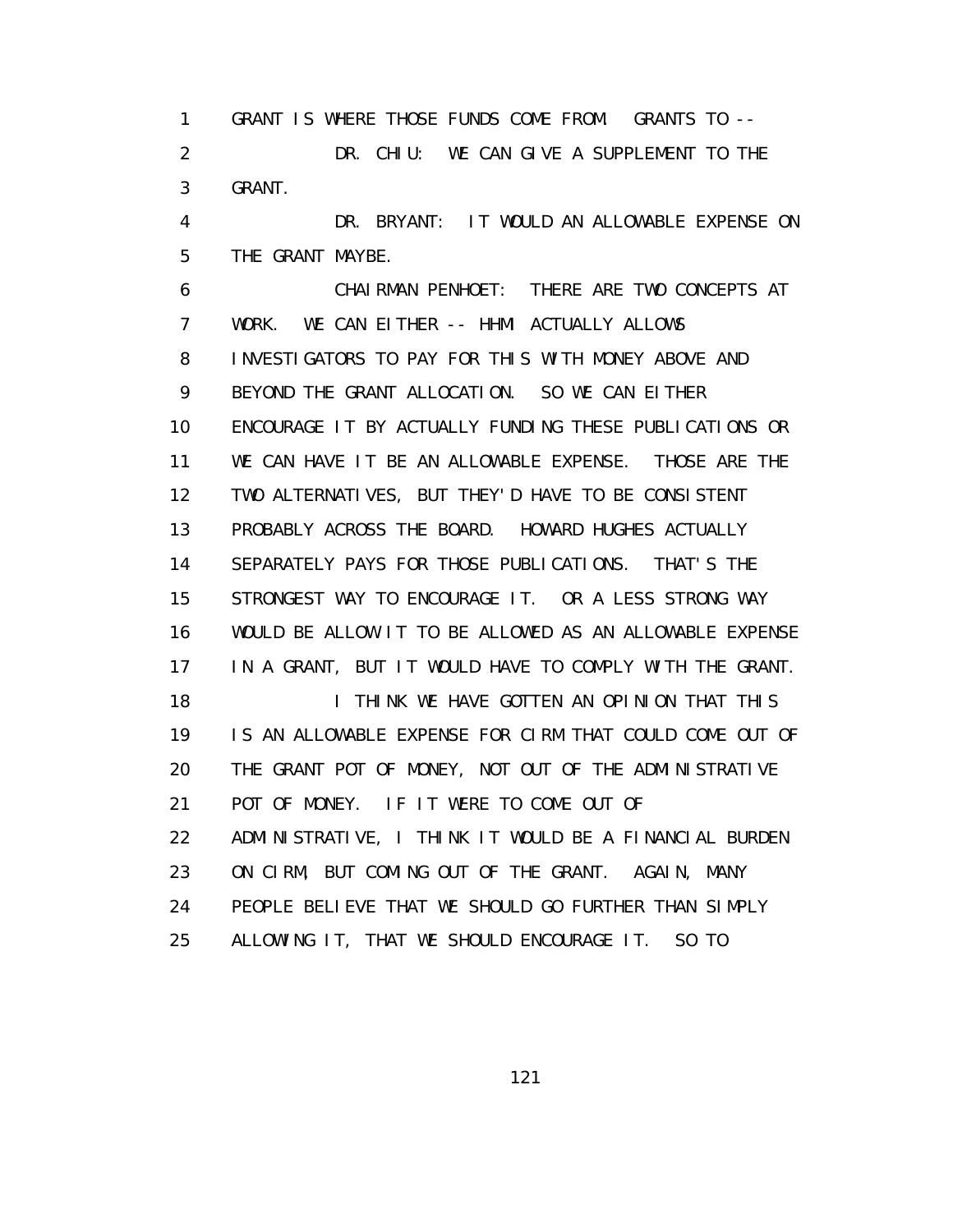1 ENCOURAGE IT, WE WOULD PAY FOR IT SEPARATELY FROM THE 2 GRANT, BUT ONLY TO OUR GRANTEES, NOT TO -- 3 DR. BRYANT: I THINK THAT WOULD BE TERRIFIC 4 AS LONG AS IT DOESN'T CREATE A WHOLE LOT OF EXTRA 5 PAPERWORK FOR EVERYBODY, FOR YOU PARTICULARLY, FOR 6 CIRM. 7 CHAIRMAN PENHOET: ARLENE IS SHAKING HER HEAD 8 NO, THAT IT WOULDN'T CREATE A LOT OF PAPERWORK. 9 DR. BRYANT: GOOD. I'M FOR IT. 10 CHAIRMAN PENHOET: DO WE HAVE ANY OTHER 11 COMMENTS ABOUT THAT? 12 DR. STEWARD: I THINK IT'S VERY IMPORTANT TO 13 ACTUALLY PAY FOR IT OVER THE TOP IF YOU WANT BECAUSE 14 REALLY ALLOWABLE EXPENSES WOULD THEN DETRACT FROM FUNDS 15 THAT ONE COULD USE FOR RESEARCH, SO THERE'S REALLY NO 16 INCENTIVE THERE. 17 CHAIRMAN PENHOET: YES. OKAY. SO THAT'S A 18 POLICY ISSUE. THERE IS SOME SUBSTANCE IN HERE AFTER 19 ALL. OKAY. 20 THEN WE PROPOSE ANOTHER POLICY ISSUE, TO 21 CREATE THE ELECTRONIC LIBRARY REPOSITORY ACCESSIBLE 22 THROUGH THE WEBSITE. IT WILL BE THE REPOSITORY OF 23 THOSE SUMMARIES WE TALKED ABOUT EARLIER, WHICH ARE NOW 24 GOING TO BE MANDATED. BUT THIS WILL BE AN EXPENSE OF 25 CIRM ITSELF. SHOULDN'T BE A HIGH EXPENSE. IT'S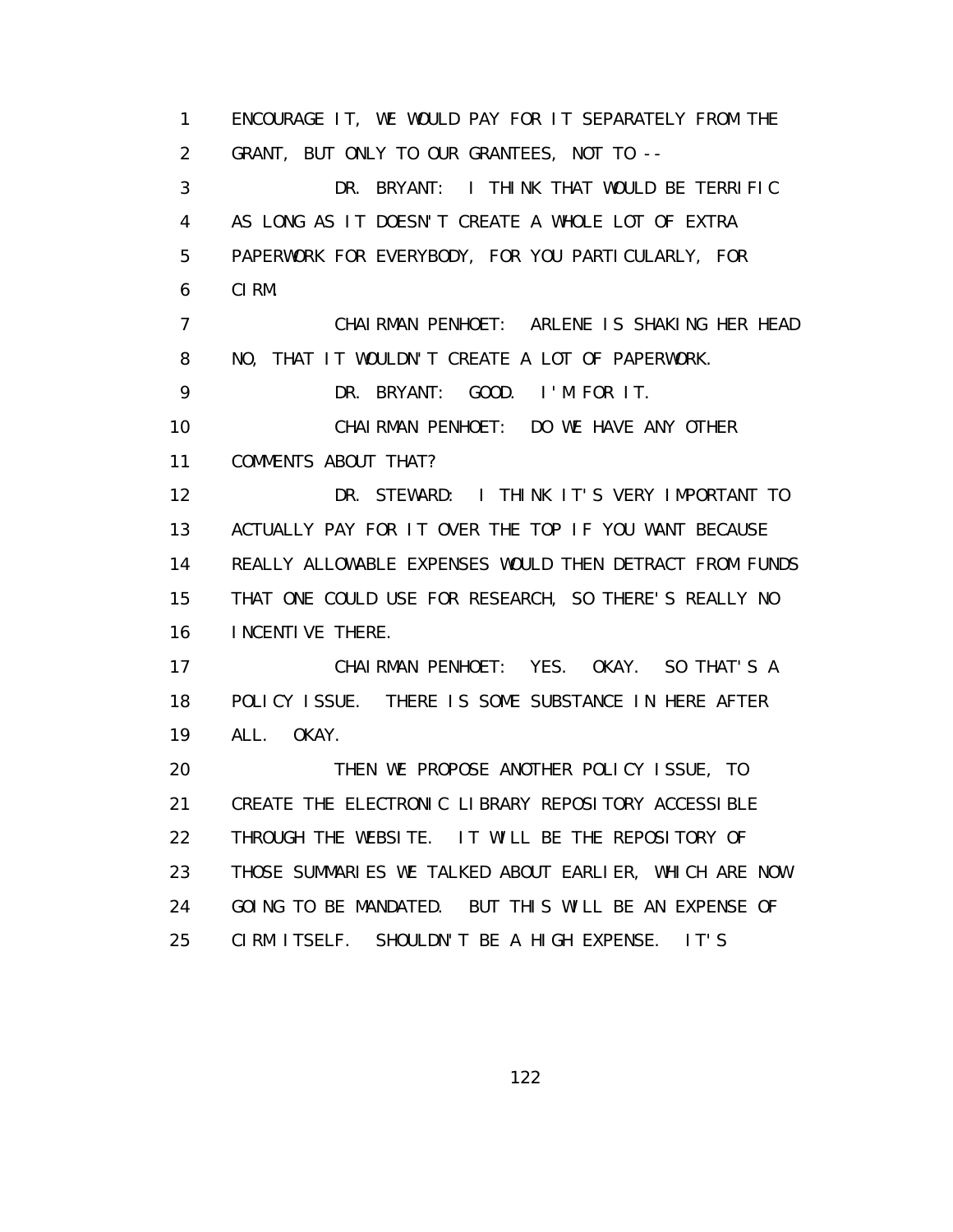1 BASICALLY A WEBSITE, BUT IT IS SOMETHING WE'LL HAVE TO 2 DO GOING FORWARD.

 3 MR. REED: IF I COULD ASK THAT THE SCIENTISTS 4 THEMSELVES HAVE TO CONTRIBUTE BIOGRAPHIES AS A PART OF 5 THAT.

 6 CHAIRMAN PENHOET: DON ASKED THAT SCIENTISTS 7 SUBMIT BIOGRAPHIES TO THIS AS WELL. IF THEY'RE PI'S ON 8 OUR GRANTS, THAT THEIR BIOGRAPHIES BE AVAILABLE ON THE 9 WEBSITE, THE RELEVANT PARTS OF THEIR BIOGRAPHIES. 10 OKAY.

11 THEN THREE LITTLE I'S IS COPIES OF FINAL 12 MANUSCRIPTS SUPPORTED IN WHOLE OR IN PART MAY BE 13 DEPOSITED TO PUBMED CENTRAL AND MADE FREELY AVAILABLE 14 WITHIN X NUMBER OF MONTHS AFTER THE JOURNAL PUBLISHER'S 15 OFFICIAL DATE OF FINAL PUBLICATION. THE BALANCE HERE 16 IS WE WANT TO MAKE SURE THESE THINGS ARE BROADLY 17 AVAILABLE, BUT WE DO NOT WANT TO PRECLUDE OUR 18 INVESTIGATORS FROM PUBLISHING IN CERTAIN HIGH QUALITY 19 JOURNALS WHICH ARE VERY IMPORTANT TO THEM, SOME OF 20 WHICH HAVE A SOMEWHAT LONGER PERIOD OF TIME TO -- WHERE 21 THEY'RE KEPT. YOU HAVE TO GET ACCESS TO THE JOURNAL IN 22 ORDER TO READ THE ARTICLES.

23 WE COULD PUT SOME LANGUAGE IN, NOT LATER THAN 24 THE EXPIRATION OF THE COPYRIGHT OF THE JOURNALS. MARY 25 HAS DONE A FAIR AMOUNT OF HOMEWORK ON THIS ISSUE.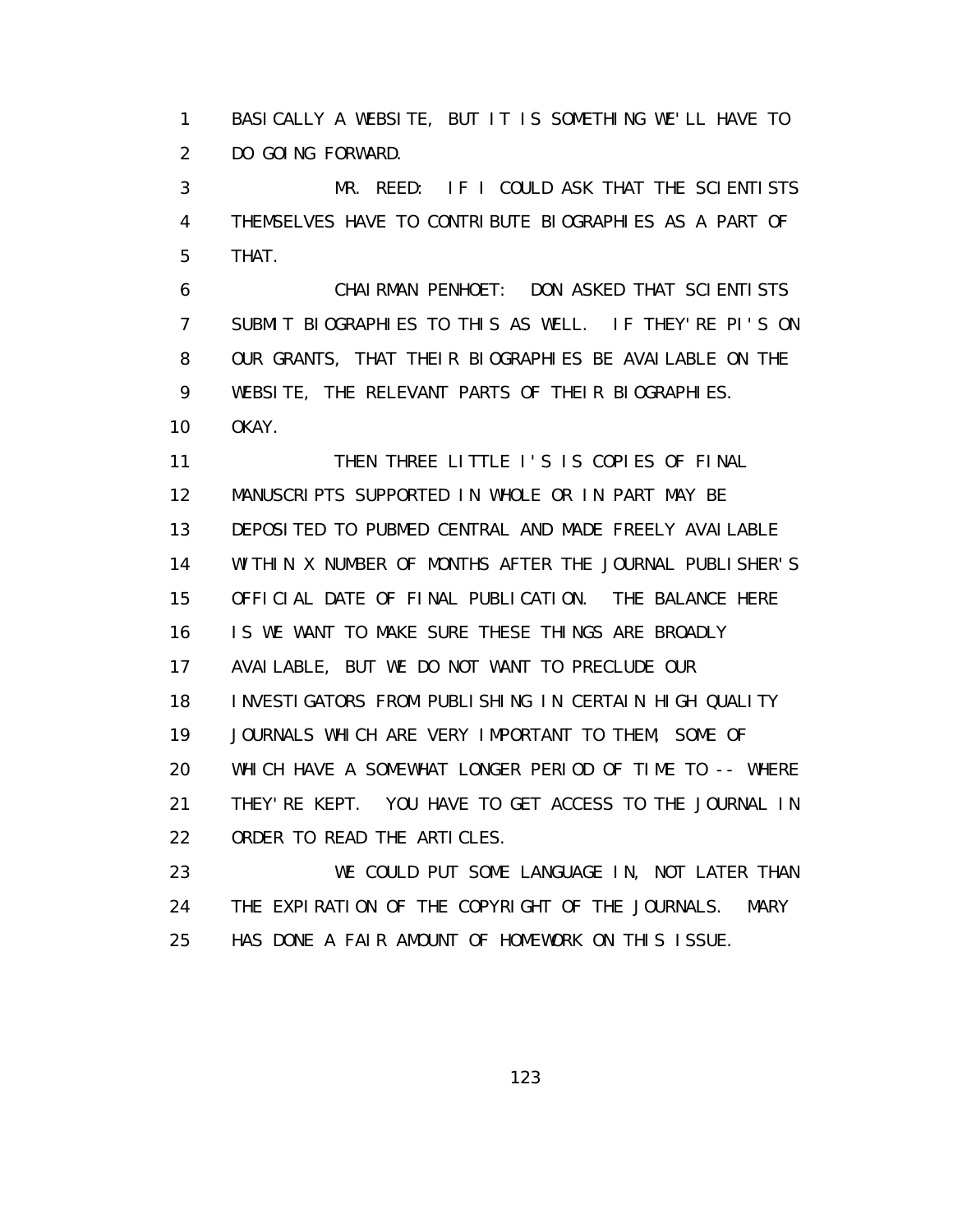1 DR. MAXON: THERE ARE SOME JOURNALS THAT ARE 2 NEVER FREE. SO IT'S A TOUCHY ISSUE. 3 DR. BRYANT: WHICH ONES ARE THEY? 4 DR. MAXON: I DON'T KNOW THEM ALL, BUT I DO 5 KNOW THAT -- I READ SEVERAL REPORTS THAT DESCRIBE 6 DIFFERENT CLASSES OF JOURNALS, SOME OF WHICH HAVE OPEN 7 ACCESS POLICIES IMMEDIATELY, SOME OF WHICH HAVE OPEN 8 ACCESS POLICIES AFTER A PERIOD OF TIME, SIX MONTHS, A 9 YEAR, IT DEPENDS. AND THERE ARE SEVERAL JOURNALS IN 10 EACH ONE OF THESE CATEGORIES, AND THEN ANOTHER CATEGORY 11 WHERE THEY NEVER HAVE OPEN ACCESS. 12 SO HERE'S THE SITUATION. IF WE WERE TO 13 MANDATE THIS IN SOME WAY, WE WOULD PREVENT OUR GRANTEES 14 FROM PUBLISHING IN SOME OF THEIR FAVORITE JOURNALS. 15 DR. BRYANT: YEAH. 16 CHAIRMAN PENHOET: AS A PLACEHOLDER, COULD WE 17 PUT DOWN 12 MONTHS AND THEN DO SOME MORE HOMEWORK ABOUT 18 WHICH THOSE JOURNALS MIGHT BE? 19 DR. BRYANT: YEAH. 20 CHAIRMAN PENHOET: WE ARE PUSHING FOR MORE 21 ACCESS GENERALLY. IF IT'S JUST A FEW JOURNALS THAT ARE 22 BEYOND 12 MONTHS, THAT WOULD BE A PRICE. 23 DR. STEWARD: IT WOULD BE WORTH ACTUALLY 24 PUSHING THESE JOURNALS JUST A LITTLE BIT. IT IS 25 POSSIBLE FOR A JOURNAL TO SELECTIVELY PUT AN ARTICLE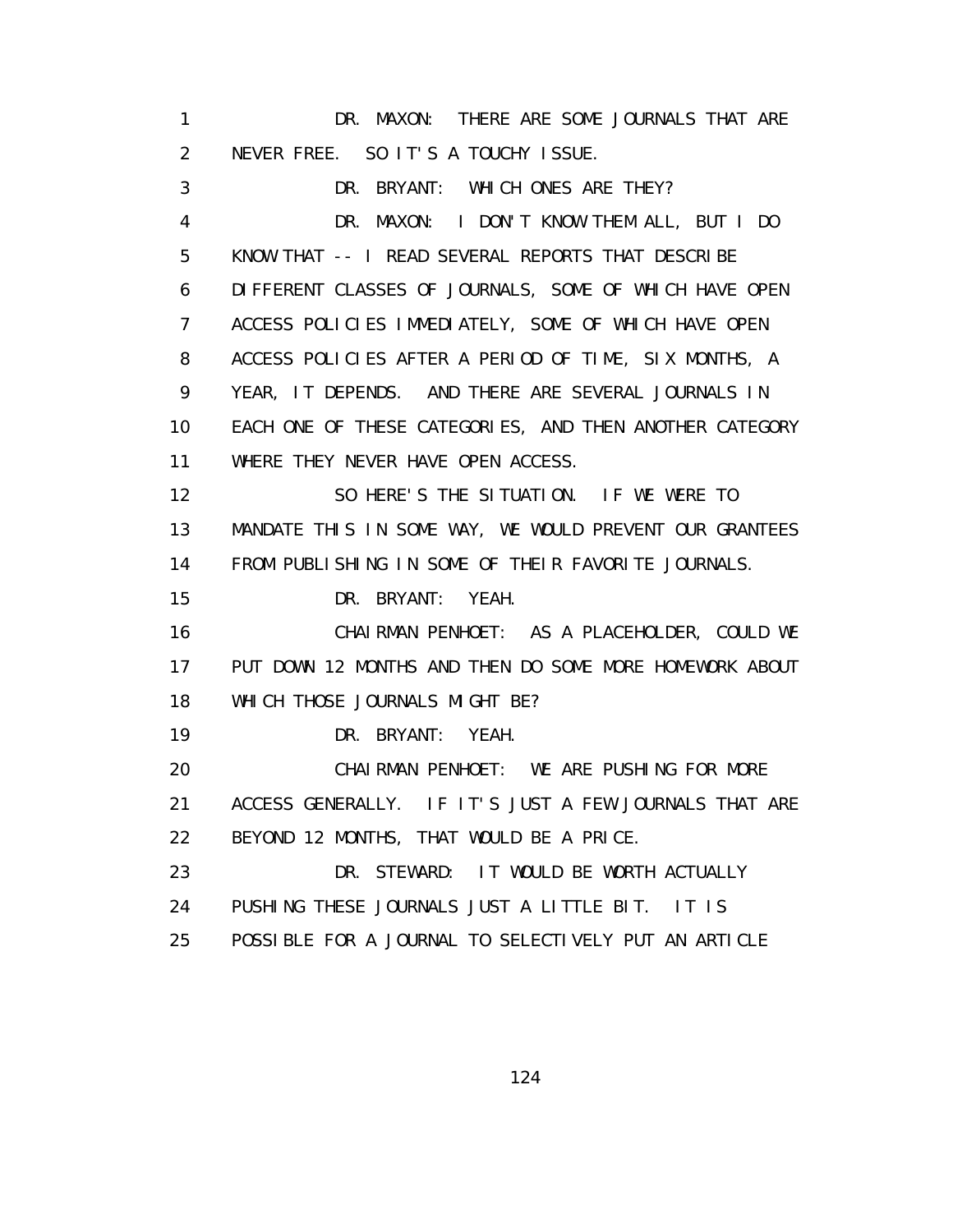1 OUTSIDE THE FIREWALL, SO TO SPEAK. AND MAYBE WE COULD 2 GET SOME OF THESE TO ACTUALLY AGREE TO DO THIS IN THE 3 CASE OF CIRM-FUNDED RESEARCH IF THAT WERE THE POLICY OF 4 CIRM. I DON'T KNOW THAT FOR SURE, BUT IT WOULD BE 5 WORTH EXPLORING.

 6 MR. SHEEHY: ON THIS ISSUE, GIVEN THE FUNDING 7 SOURCE, I THINK IT'S IMPORTANT THAT THE RESULTS OF OUR 8 RESEARCH ARE AVAILABLE AT SOME POINT. I CAN'T IMAGINE 9 SAYING, WELL, THE ONLY WAY YOU CAN ACTUALLY READ THE 10 RESULTS OF A CIRM-FUNDED PROJECT IS TO BUY THE JOURNAL. 11 I THINK OS MAKES AN IMPORTANT POINT. IF WE CAN GIVE 12 REASONABLE MEANS, SIX MONTHS OR A YEAR, WE CAN PUSH 13 THEM TO DO BETTER, WHICH SHOULD BE IN THEIR INTEREST AT 14 SOME POINT. THEY'LL RECOGNIZE THAT, EVEN IF THEY 15 HAVEN'T ALREADY. BUT I ALMOST THINK WE NEED TO 16 STIPULATE THAT EVEN IF IT CLOSES SOME JOURNALS OUT. DO 17 YOU KNOW THE NAME OF ANY OF THE JOURNALS? 18 DR. MAXON: I DO, BUT I'D RATHER NOT SAY THEM 19 IN A PUBLIC MEETING. 20 CHAIRMAN PENHOET: WE HAVE TO BRING THIS IN 21 THE PUBLIC AT SOME POINT. IF WE CAN PUT 12 MONTHS AS A 22 PLACEHOLDER, AND THEN WE'LL GO BACK AND GET A LIST SO 23 WE CAN DISCUSS IT. THEIR POLICIES ARE PUBLIC 24 INFORMATION, BY THE WAY, YOU CAN READ THEM IN THEIR 25 JOURNAL.

<u>125 - Johann Stein, Amerikaansk politiker (</u>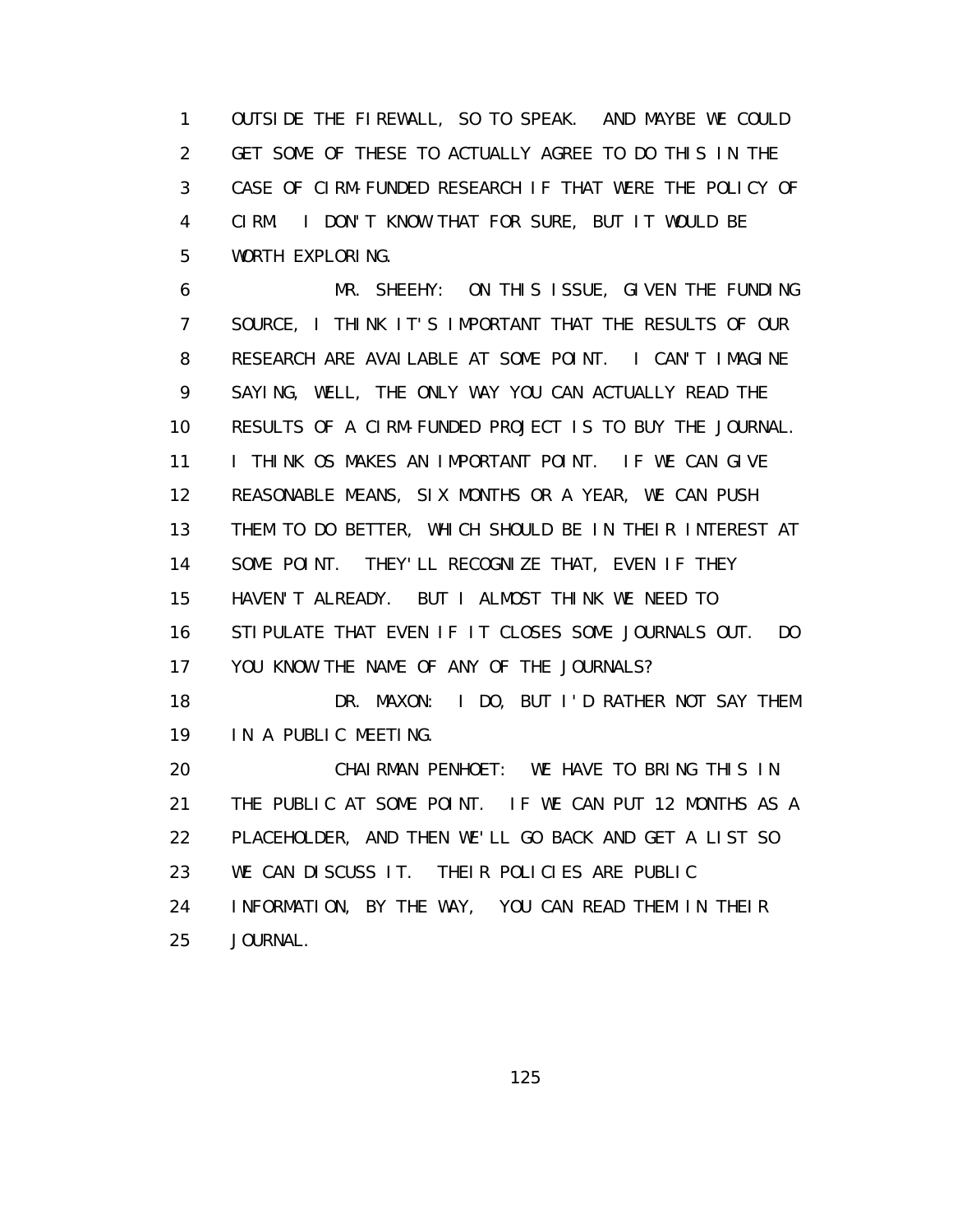1 MS. AURITI: CAN I JUST CLARIFY WHETHER YOU 2 MEAN 12 MONTHS WITHIN THE DATE OF THE EXPIRATION OF THE 3 COPYRIGHT. I JUST WANTED TO MENTION THAT IN INTERNAL 4 DISCUSSIONS THAT WE'VE HAD, SOME OF THE CONSIDERATIONS 5 THAT WE'VE TALKED ABOUT ARE THE PARTICULAR IMPACTS ON 6 MAYBE YOUNGER OR NEWER INVESTIGATORS ON MAYBE BECOMING 7 A GREATER CAREER NAME TO PUBLISH IN SOME OF THESE 8 PARTICULARLY PRESTIGIOUS PEER REVIEW JOURNALS. WE 9 UNDERSTAND BOTH VIEWS, BUT IT'S IMPORTANT TO TAKE THAT 10 INTO CONSIDERATION WHEN DEVELOPING THE POLICY.

 11 AND RELATED TO THAT, I WANTED TO FLIP BACK TO 12 SECTION L ON RIGHTS IN OWNERSHIP, THE THIRD PARAGRAPH. 13 I THOUGHT IT REQUIRED CIRM TO -- REQUIRED THE GRANTEE 14 ORGANIZATION TO ALLOW CIRM WITHOUT CHARGE OF ANY FEES 15 TO REPRODUCE, PUBLISH, OR OTHERWISE USE THE COPYRIGHTED 16 MATERIAL FOR PUBLIC BENEFIT. THE GRANTEE ORGANIZATION 17 IS THE INSTITUTION. WE'RE NOT NORMALLY NEGOTIATING THE 18 COPYRIGHT WITH THE PUBLISHERS. THAT'S SOMETHING THAT 19 THE PI DOES, AND IT WILL REQUIRE THEM TO HAVE TO 20 NEGOTIATE AND TO HAVE THE KNOWLEDGE TO GO AHEAD AND 21 RESERVE THOSE RIGHTS. AND IT'S SOMETHING THAT YOU 22 MIGHT WANT TO LOOK AT IN A LITTLE BIT MORE DETAIL TO 23 SEE IF THAT'S GOING TO BE FEASIBLE.

 24 CHAIRMAN PENHOET: OKAY. THANK YOU. WE'RE 25 GOING TO PUT 12 MONTHS AS A PLACEHOLDER TO GET A LIST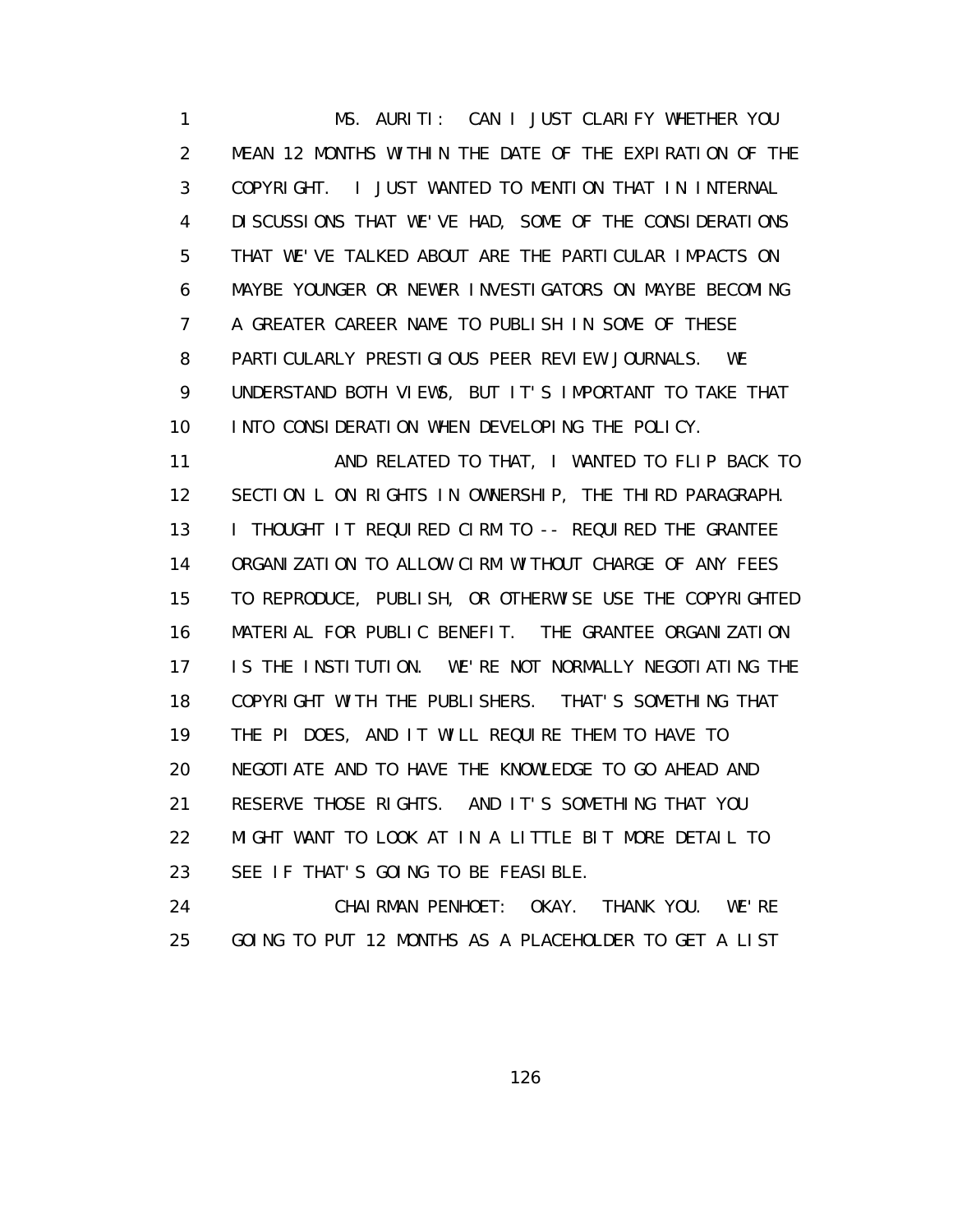1 OF JOURNALS WHICH HAVE A LONGER PERIOD THAN THAT SO WE 2 CAN EVALUATE WHAT JOURNALS. 3 MR. SHEEHY: AND I WOULD JUST MAKE THIS 4 POINT. I UNDERSTAND THE BURDENS ON OTHER PEOPLE'S 5 CAREERS, BUT THAT'S NOT -- WE'RE DOING A SCALE HERE. 6 IT'S A BALANCE. NOT MAKING PUBLICLY FUNDED RESEARCH 7 AVAILABLE, TO ME IT'S MORE MAKING IT AVAILABLE. 8 CHAIRMAN PENHOET: IF WE LEAVE IT AT 12 9 MONTHS -- 10 MR. SHEEHY: I'M FINE WITH THAT. 11 CHAIRMAN PENHOET: YOU WANT TO PUSH IT 12 FURTHER. 13 MR. SHEEHY: YEAH. I JUST -- I DON'T KNOW IF 14 WE NEED TO TAKE A VOTE ON IT OR WHAT, BUT I THINK IT'S 15 IMPORTANT. 16 CHAIRMAN PENHOET: LET'S VOTE ON THIS WHOLE 17 SECTION WHEN WE -- A COPY IN THE ANNUAL REPORT, NO 18 PROBLEM. ALL PUBLICATION. ALL RIGHT. SO WE'VE HAD 19 SEVERAL PROPOSALS TO MODIFY SECTION LITTLE A. ALL 20 RIGHT. FIRST IS PAY FOR IT OVER AND ABOVE THE GRANT 21 AMOUNT ITSELF. PAY FOR OPEN ACCESS PUBLICATIONS. 22 PRESUMABLY THEY CAN BUY FULL PAGE ADS IN THE NEW YORK 23 TIMES FOR YOUR PAPERS. 24 THEN DON REED'S PROPOSAL TO INCLUDE 25 BIOGRAPHIES OF OUR PRINCIPAL INVESTIGATORS TO BE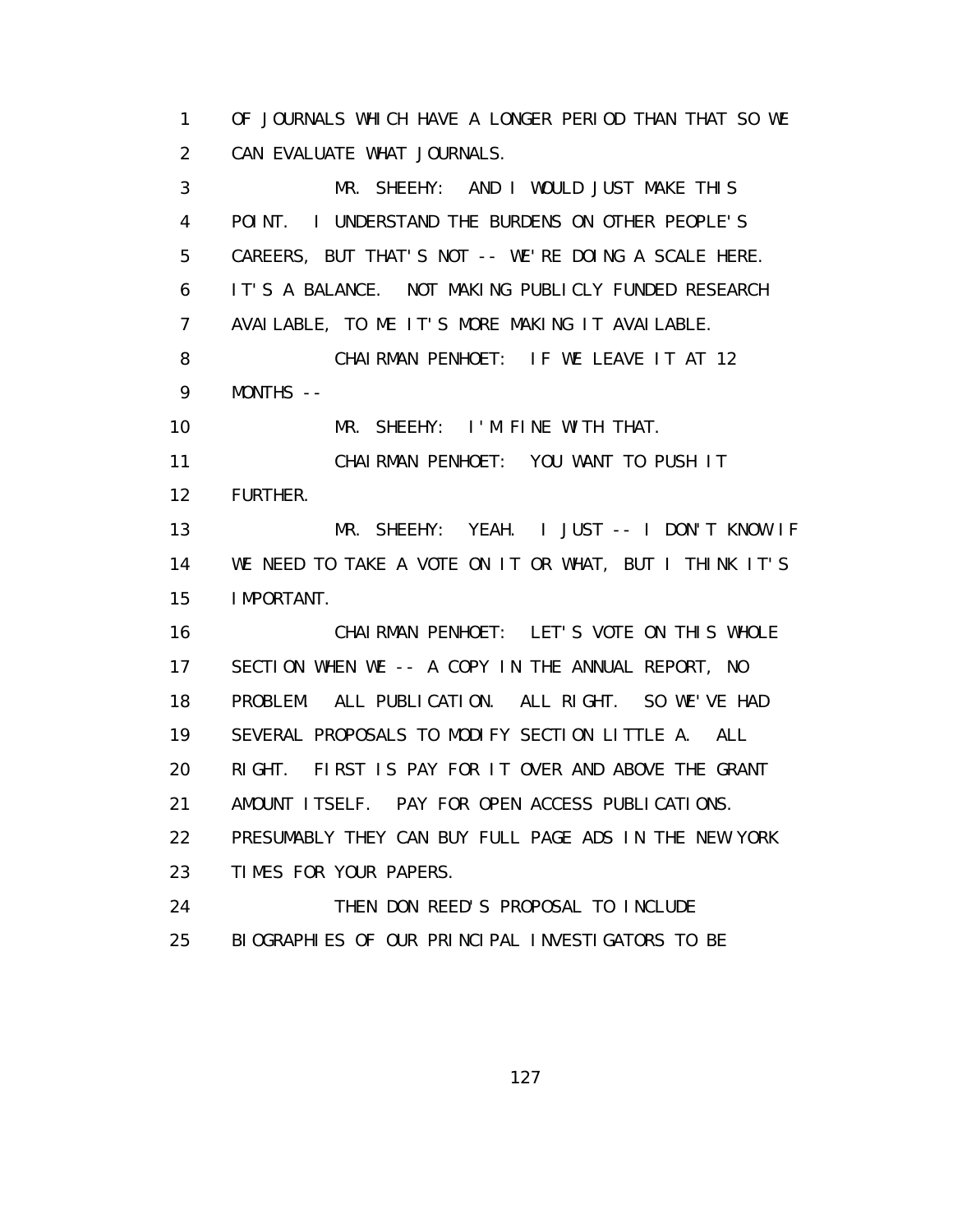1 INCORPORATED INTO TWO LITTLE I'S. 2 THREE LITTLE I'S, PUTTING A 12-MONTH 3 PLACEHOLDER, AND WE'LL GET MORE INFORMATION ABOUT WHICH 4 JOURNALS WILL BE INCLUDED IN THAT SO WE LAY THE BALANCE 5 ON FEBRUARY 10TH. 6 I GUESS THE REST OF THIS IS RELATIVELY 7 SIMPLE. SO LET'S SEE HOW MANY PEOPLE WE STILL HAVE 8 LEFT HERE. THOSE ARE THE SUGGESTED. DO I HAVE A 9 MOTION TO APPROVE A WITH THOSE CHANGES? 10 MR. SHEEHY: SO MOVED. 11 DR. WRIGHT: SECOND. 12 CHAIRMAN PENHOET: MOVED AND SECONDED. 13 MS. KING: SUSAN BRYANT. 14 DR. BRYANT: YES. 15 MS. KING: MICHAEL GOLDBERG. SHERRY LANSING. 16 TED LOVE. ED PENHOET. 17 CHAIRMAN PENHOET: YES. 18 MS. KING: PHIL PIZZO. FRANCISCO PRIETO. 19 WE HAVE LOST OUR QUORUM. 20 CHAIRMAN PENHOET: OKAY. 21 MS. KING: JEANNIE FONTANA. JEFF SHEEHY. 22 MR. SHEEHY: YES. 23 MS. KING: OSWALD STEWARD. 24 DR. STEWARD: YES. 25 MS. KING: JANET WRIGHT.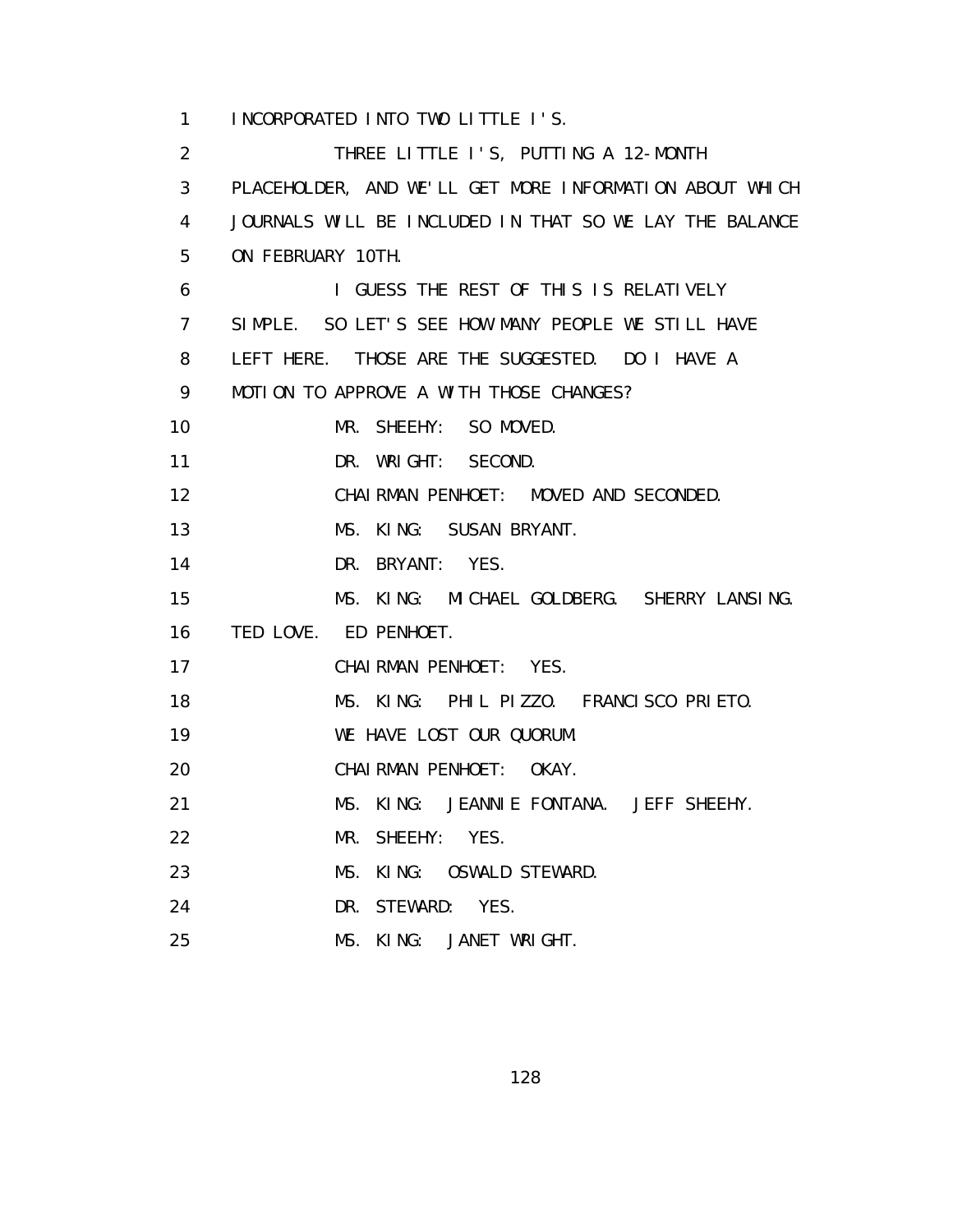1 DR. WRIGHT: YES.

 2 CHAIRMAN PENHOET: WE'LL RECORD THE SENTIMENT 3 OF THE GROUP. HOW'S THAT?

 4 PRESS RELEASES. INVENTION REPORTING. TO 5 SOME DEGREE I THINK THIS DOES ANSWER SOME OF THE 6 QUESTIONS THAT CAME UP EARLIER ABOUT WHO WILL KEEP 7 TRACK OF THIS STUFF. I SEE WENDY STREITZ IN THE BACK 8 ROW.

 9 MS. STREITZ: THIS IS WENDY STREITZ, 10 UNIVERSITY OF CALIFORNIA. I WAS WONDERING IF I COULD 11 ASK A COUPLE QUESTIONS ABOUT THIS ONE. ONE IS IT SEEMS 12 TO IMPLY IN THE FIRST LINE THE DATABASE WOULD TRACK 13 INVENTIONS, PATENTS, AND LICENSE AGREEMENTS. AND THE 14 QUESTION THAT RAISES FOR US IS WHETHER CIRM EXPECTS THE 15 GRANTEE INSTITUTIONS TO PROVIDE COPIES OF THE LICENSE 16 AGREEMENTS, WHICH WE DON'T EVEN DO FOR THE FEDERAL 17 GOVERNMENT RIGHT NOW. AND THE ISSUE IS COMPANIES 18 CONSIDER THOSE VERY PROPRIETARY. IF YOU THINK THERE'S 19 A NEED FOR SOME INFORMATION, MAYBE WE CAN EXTRACT 20 CERTAIN INFORMATION OUT OF THE LICENSES THAT'S 21 IMPORTANT AS A BETTER WAY TO DO THAT. SO SOMETHING TO 22 THINK ABOUT.

23 **IN THE FOURTH LINE IT TALKS ABOUT EXECUTING**  24 WRITTEN AGREEMENTS WITH INVENTORS AND LICENSEES, AND 25 I'M WONDERING WHAT THAT'S MEANT TO GET AT. WHAT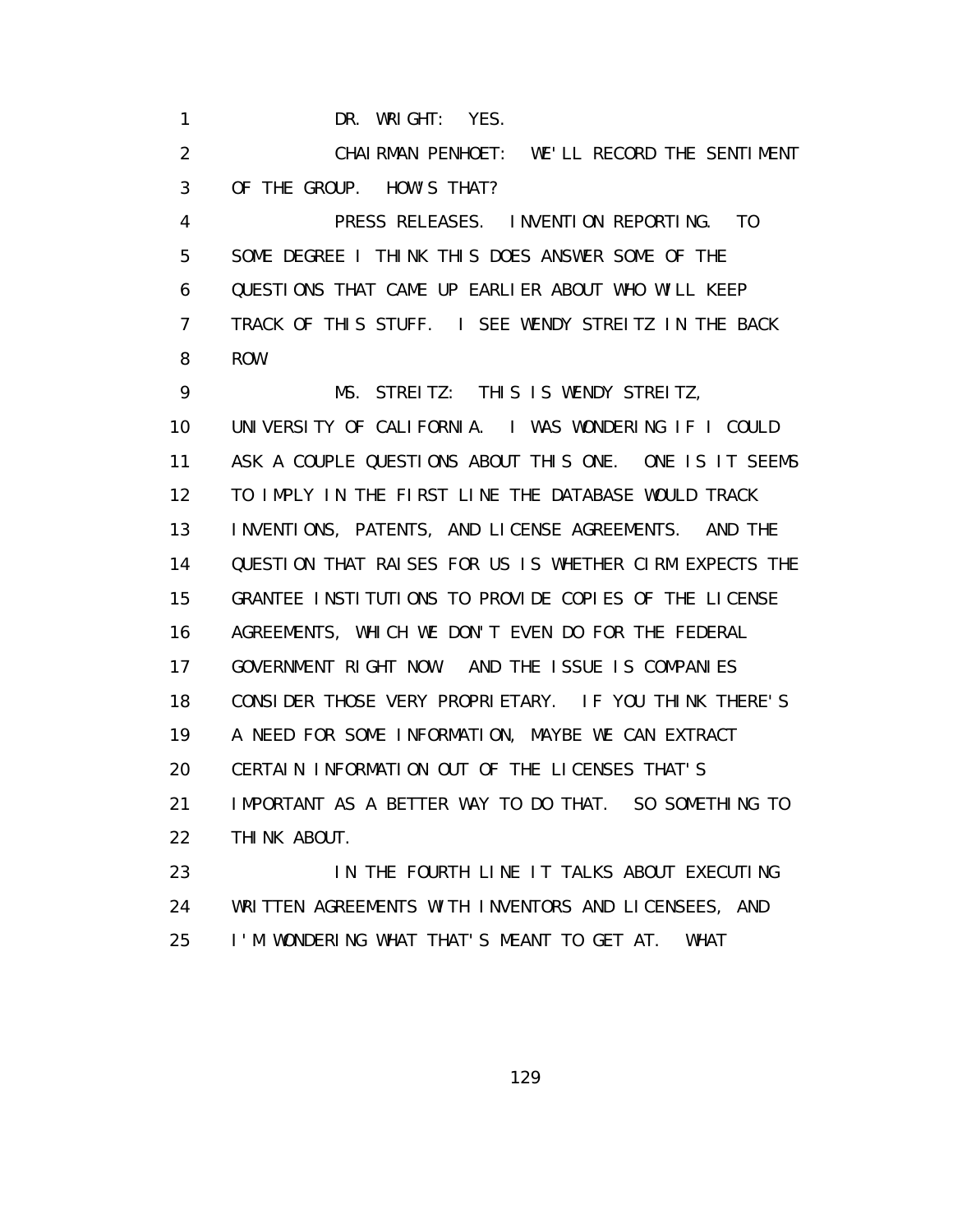1 AGREEMENTS DO WE NEED WITH OUR LICENSEES AND INVENTORS 2 HERE? 3 CHAIRMAN PENHOET: YOU HAVE A POLICY OF 4 SHARING WITH INVENTORS. PRESUMABLY THAT'S A WRITTEN 5 POLICY. 6 MS. STREITZ: IT SAYS IN ORDER TO MAINTAIN 7 THIS DATABASE, WE NEED TO EXECUTE THESE AGREEMENTS. 8 DR. WRIGHT: SOUNDS LIKE THE AGREEMENT --9 (SI MULTANEOUS DI SCUSSI ON.) 10 CHAIRMAN PENHOET: YOU HAVE WRITTEN 11 AGREEMENTS WITH YOUR INVENTOR, SO WE WOULD LIKE A COPY 12 OF THIS, WHATEVER YOUR AGREEMENT IS. UNIVERSITY OF 13 CALIFORNIA HAS A SHARING AGREEMENT. 14 MS. STREITZ: OKAY. SO LET'S TAKE THAT AS AN 15 EXAMPLE. WE HAVE A POLICY AND WE HAVE A STANDARD THING 16 THAT EVERYBODY SIGNS. 17 CHAIRMAN PENHOET: YEAH. THAT'S AN 18 AGREEMENT. 19 MS. STREITZ: WE CAN'T NECESSARILY GO DIG UP 20 THE ONE THAT EACH INVENTOR SIGNED. 21 CHAIRMAN PENHOET: WE JUST NEED THE POLICY 22 BECAUSE EVERY INVENTOR IS SUBJECT TO THAT POLICY. 23 MS. STREITZ: SO MY NEXT QUESTION IS WHY DO 24 YOU NEED THAT IN ORDER TO SET UP THE DATABASE? WE'RE 25 OKAY WITH PROVIDING IT. I'M JUST NOT SURE WHY IT'S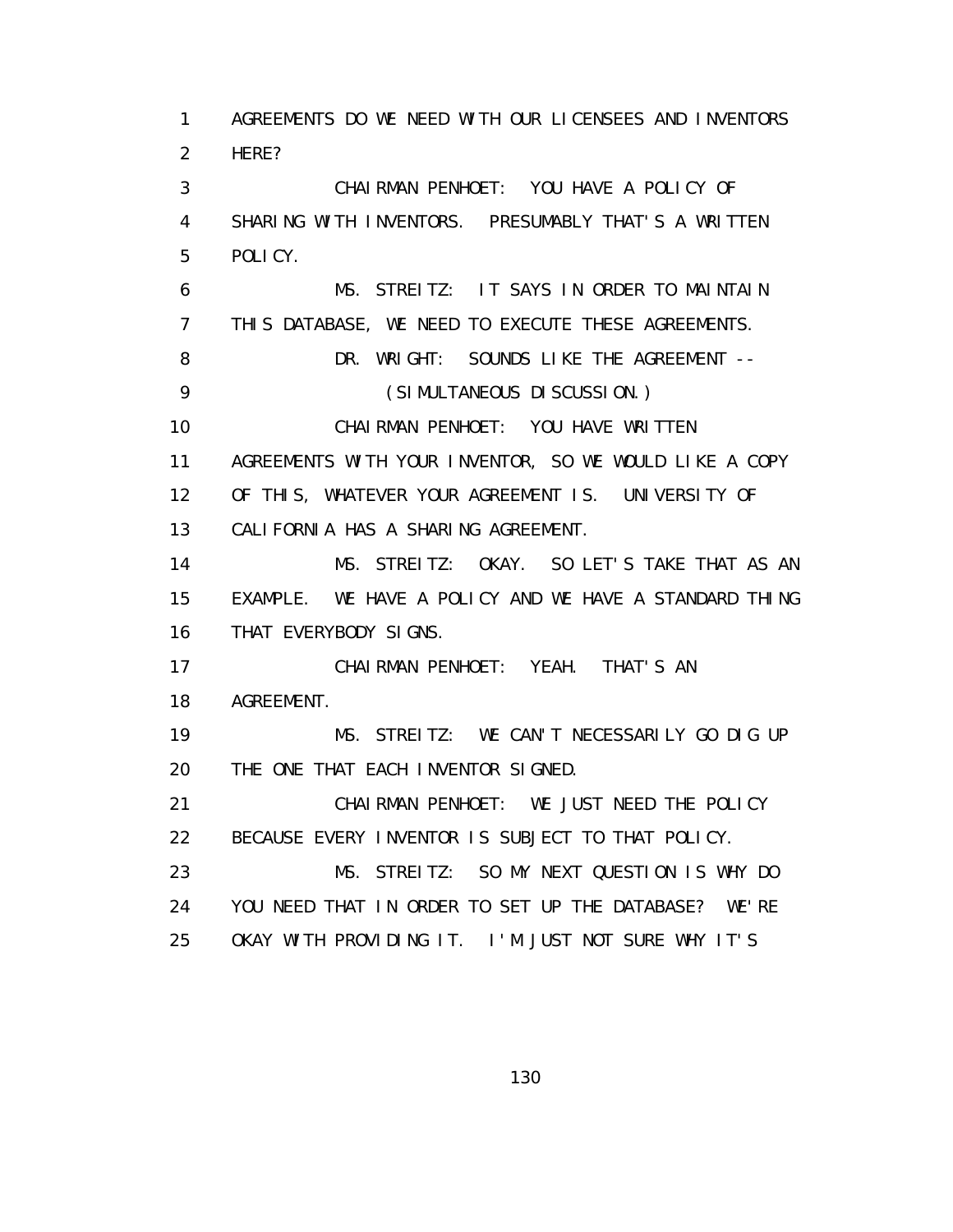1 NECESSARY. I'M NOT SURE YOU NEED THE AGREEMENT THAT 2 WOULD HAVE ANYTHING IN PARTICULAR IN A AGREEMENT WITH 3 THE LICENSEE EITHER AS LONG AS WE'RE ABLE TO PROVIDE 4 YOU THE INFORMATION YOU NEED FOR THE DATABASE. 5 DR. WRIGHT: ARE WE SEEKING TO RECORD THE 6 LICENSE, THE FACT THAT THERE IS A LICENSE BETWEEN A 7 GRANTING ORGANIZATION AND A LICENSEE? WE DON'T REALLY 8 WANT TO KNOW THE AGREEMENT, OR WE WANT TO KNOW THAT 9 YOUR ORGANIZATION HAS LICENSES OUT TO -- 10 CHAIRMAN PENHOET: I THINK WE'VE ALREADY 11 ESTABLISHED WE WANT TO KNOW WHAT THE ACCESSIBILITY 12 PROVISION IS. WE WON'T HAVE ANY WAY OF MONITORING IT 13 OTHERWISE. 14 DR. WRIGHT: THAT COMES IN THE ANNUAL REPORT, 15 OR ARE WE BUILDING A DATABASE OF -- 16 CHAIRMAN PENHOET: YEAH. 17 DR. MAXON: THE SECTION C HERE, IT'S THE MINI 18 VERSION BEHIND WHAT YOU SAW IN SECTION II. IT 19 BASICALLY IN SHORT FORM SAYS CIRM IS GOING TO HAVE A 20 DATABASE, AND IT'S GOING TO TAKE ALL THE INFORMATION 21 THAT IT'S ASKED OF THE GRANTEES AND PUT IT IN THE 22 DATABASE. AND WHAT IT ASKS FOR ARE INVENTION 23 DISCLOSURE, PATENT FILING, WHETHER THERE'S A LICENSE 24 AGREEMENT OR NOT, AND WE'VE ALREADY DISCUSSED PUTTING A 25 PLAN IN THERE TOO AS OF TODAY, WHAT THE PLAN IS, AND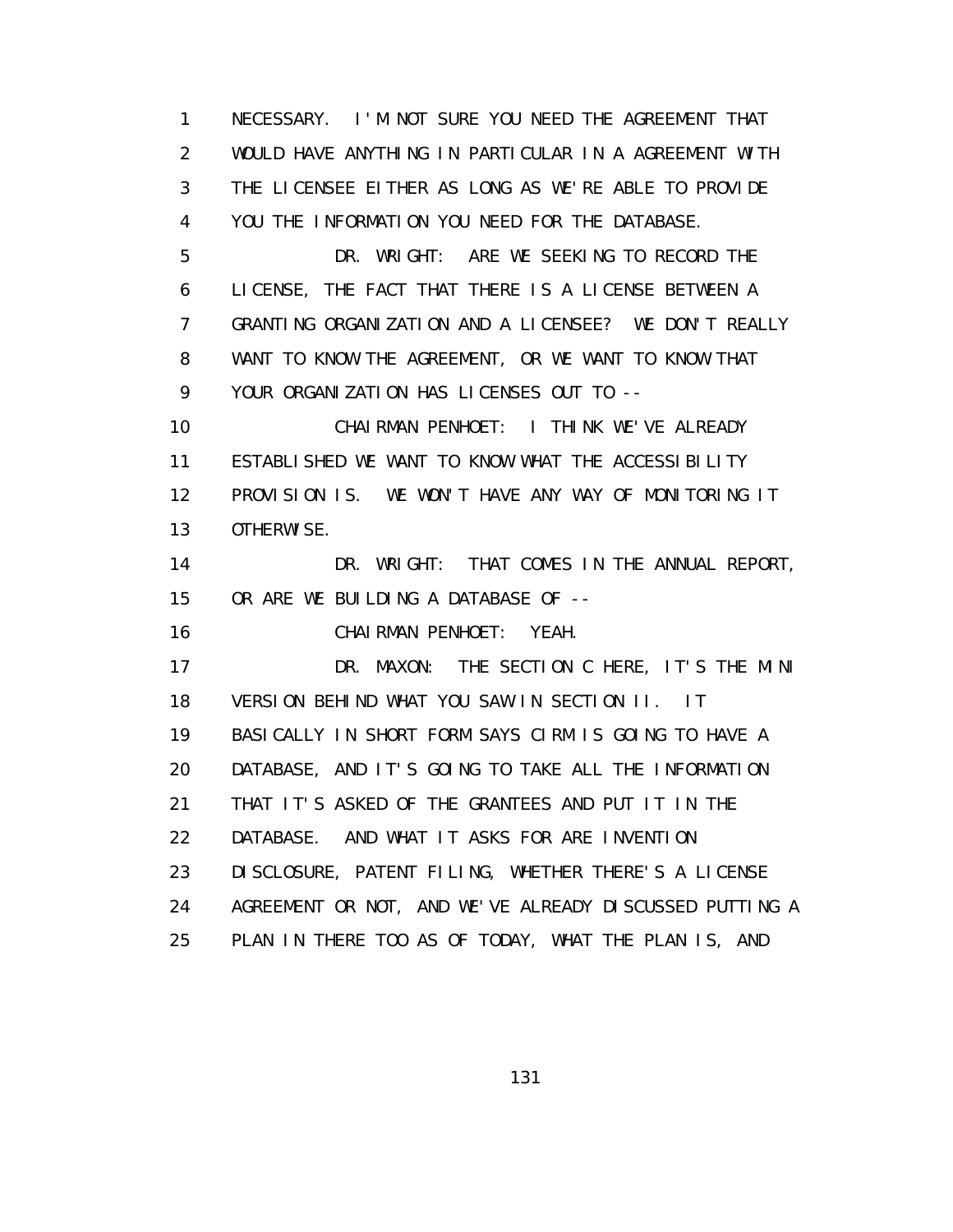1 THEN THE UTILIZATION REPORT. WE'LL WANT TO KNOW WHAT 2 ACTIVITIES THE GRANTEE ORGANIZATIONS DID TO TRY TO 3 LICENSE THE THING OVER THAT GIVEN YEAR. SO THIS IS 4 MEANT TO JUST CAPTURE THOSE IDEAS JUST IN A VERY SMALL 5 SECTION.

 6 DR. WRIGHT: THE CONTENTS OF THE ANNUAL 7 REPORT --

8 DR. MAXON: ONE CAN IMAGINE THAT THERE'S AN 9 ANNUAL PROGRESS REPORT THAT HAS FINANCIAL AND THE 10 SCIENTIFIC PROGRESS DOCUMENTS, AND THEN ON THAT ANNUAL 11 REPORT, YOU COULD SEE A CHECK BOX THAT SAYS DID YOU 12 HAVE ANY INVENTIONS THIS YEAR. YOU CHECK IT OR YOU 13 DON'T. IF YOU CHECK IT, THEN HAVE YOU FILED ANY 14 APPLICATIONS FOR THOSE INVENTIONS FOR PATENTS? YES OR 15 NO? DO YOU HAVE ANY LICENSES, AND THEN IT WOULD TAKE 16 YOU TO ANOTHER WHOLE FORM. SO THAT'S THE INTENT HERE. 17 THE INTENTION TO EXPLAIN WHY WE WANT ALL THAT 18 INFORMATION. BECAUSE WE WANT TO PUT IT INTO A DATABASE 19 AND TRACK IT. IT WASN'T INTENDED TO BE ANYTHING MORE 20 THAN THAT ACTUALLY. SO IF IT DIDN'T MAKE THAT POINT -- 21 CHAIRMAN PENHOET: IT NOW HAS TO CONFORM TO 22 WHAT WE ALREADY DID. 23 DR. MAXON: EXACTLY.

 24 CHAIRMAN PENHOET: THIS IS THE IMPLEMENTATION 25 OF REGS THAT ARE IN II. THEN WE WILL HAVE TO MODIFY.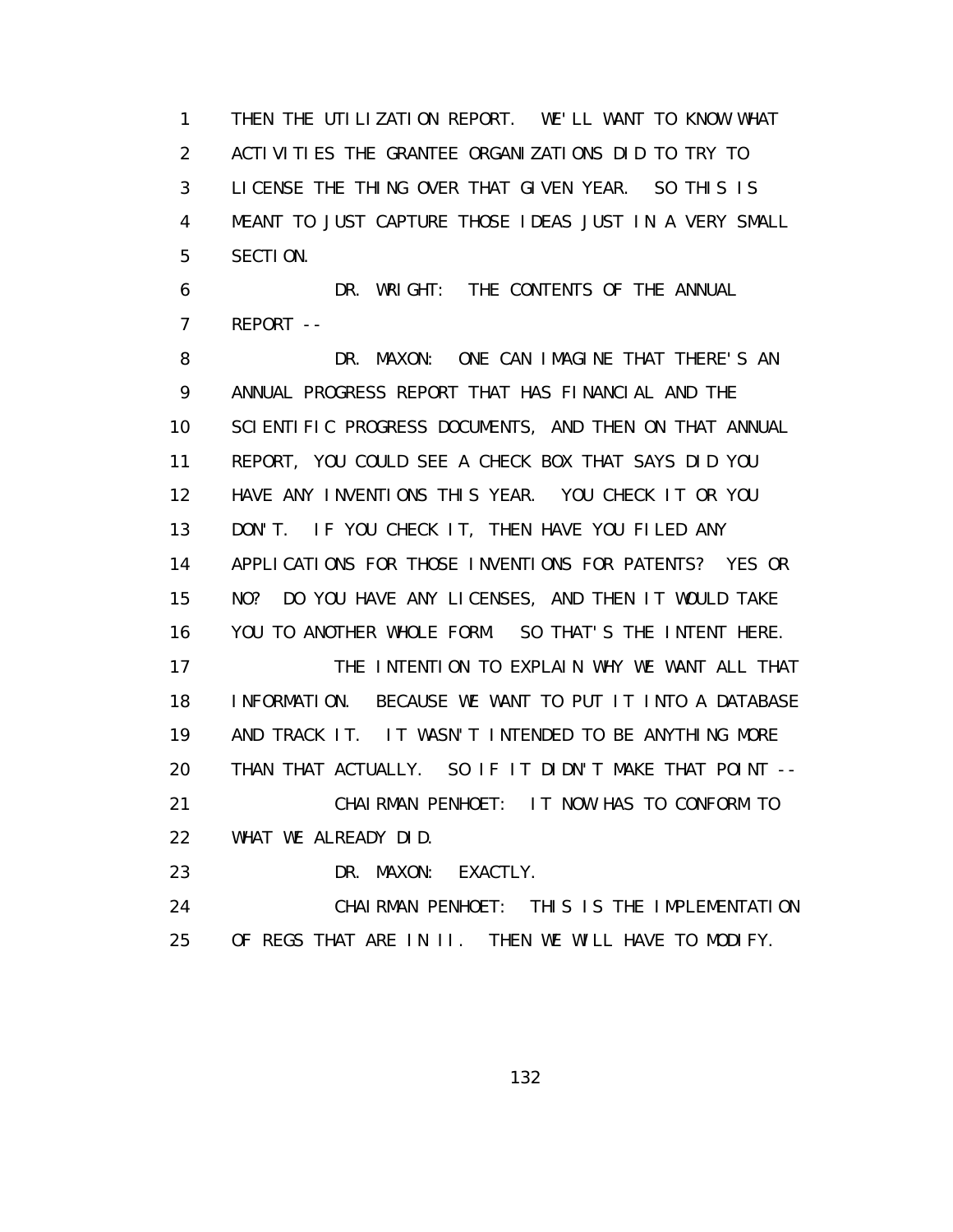1 CORE PRINCIPLES UNDER BACKGROUND INFORMATION. 2 ANYBODY DISAGREE WITH ANY OF THOSE CORE PRINCIPLES? 3 GO TO THE LANGUAGE ON PAGE 24. 4 DR. WRIGHT: GOING BACK TO M OF THE CORE 5 PRINCIPLES. I HAVE A QUESTION MARK NEXT TO THE WORD 6 "PUBLIC GOOD." ONE OF OUR CORE PRINCIPLES IS -- I'M 7 NOT SURE NOW WHERE I GOT THAT. ISN'T THAT ONE OF OUR 8 CORE PRINCIPLES, ASSURING THE PUBLIC GOOD WITH THE 9 RESULTS OF THE RESEARCH? 10 DR. MAXON: THIS IS THE CORE PRINCIPLES OF 11 THE SHARING POLICY. THERE ARE ALSO OTHER CORE 12 PRINCIPLES. 13 DR. WRIGHT: THAT MUST BE WHERE I GOT THAT. 14 CHAIRMAN PENHOET: FOR ALL YOUR INFORMATION, 15 I AM A MEMBER OF THE SCIENCE, TECHNOLOGY, AND ECONOMIC 16 POLICY BOARD OF THE NATIONAL ACADEMY, WHICH IS THE 17 SPONSOR OF REAPING THE BENEFITS OF GENOMIC AND 18 PROTEOMIC RESEARCH; HOWEVER, I HAD NOTHING TO DO WITH 19 THE REPORT ITSELF. I WASN'T INVOLVED IN THAT REPORT 20 OTHER THAN TO VOTE. 21 MR. HALUIN: HAL HALUIN. I HAVE A QUESTION 22 AT THE TOP OF PAGE 25, SHARING THE DATA WITH FELLOW 23 CIRM-FUNDED SCIENTISTS. AND I THINK MAYBE FOR 24 CLARIFICATION THAT SHOULD BE CONSISTENT WITH THE 25 OPEN --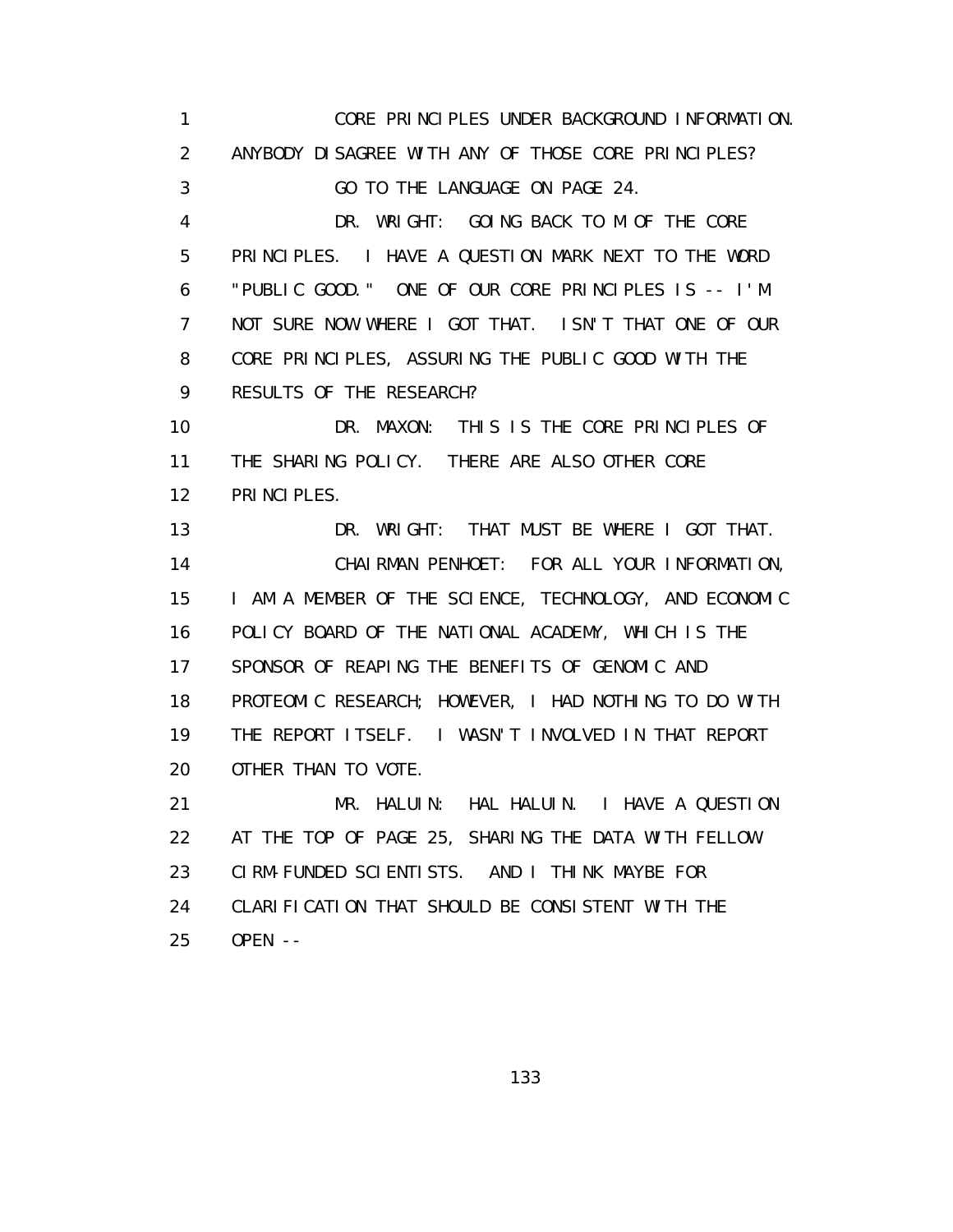1 CHAIRMAN PENHOET: THEY JUST COULDN'T HEAR 2 YOU. MAYBE IF YOU COULD SPEAK MORE DIRECTLY INTO THE 3 MICROPHONE.

 4 MR. HALUIN: MY POINT WAS THAT THERE'S 5 COMPLETE OPEN SHARING. IF YOU READ THIS LITERATURE, 6 THEN THE SCIENTISTS WOULD BE SHARING AMONGST 7 THEMSELVES, AND THAT COULD BLOCK AT LEAST SOME 8 INTERNATIONAL FOREIGN PATENT RIGHTS, SO I THINK IT 9 SHOULD BE CLARIFIED THAT IT WOULD BE DONE IN SUCH A WAY 10 THAT IT DOES NOT PRECLUDE PATENTING IN FOREIGN 11 COUNTRIES. 12 CHAIRMAN PENHOET: GOOD POINT. PROTECTING 13 ACADEMIC FREEDOM AND PROMOTING PUBLICATION, PAGE 25. 14 SOUNDS LIKE A GOOD THING TO DO. MINIMIZE IMPEDIMENTS 15 TO STEM CELL RESEARCH. STREAMLINE THE PROCESS OF 16 RESEARCH, TRANSFERRING RESEARCH TOOLS. 17 MS. STREITZ: WENDY STREITZ, UNIVERSITY OF 18 CALIFORNIA. HERE AND IN SEVERAL OTHER PLACES IN 19 REFERENCE TO A CIRM MTA, WHICH IS A FINE AND A USEFUL

20 TOOL, MY QUESTION IS WHETHER CIRM WOULD ALLOW AN

21 INSTITUTION TO USE ITS OWN MTA IF IT'S GENERALLY

22 SIMILARLY NONRESTRICTIVE.

23 CHAIRMAN PENHOET: I BELIEVE THE ANSWER IS 24 YES. DOES ANYBODY HAVE A DIFFERENT VIEW ABOUT THAT? 25 CIRM MTA OR SIMILAR DOCUMENT GENERATED BY A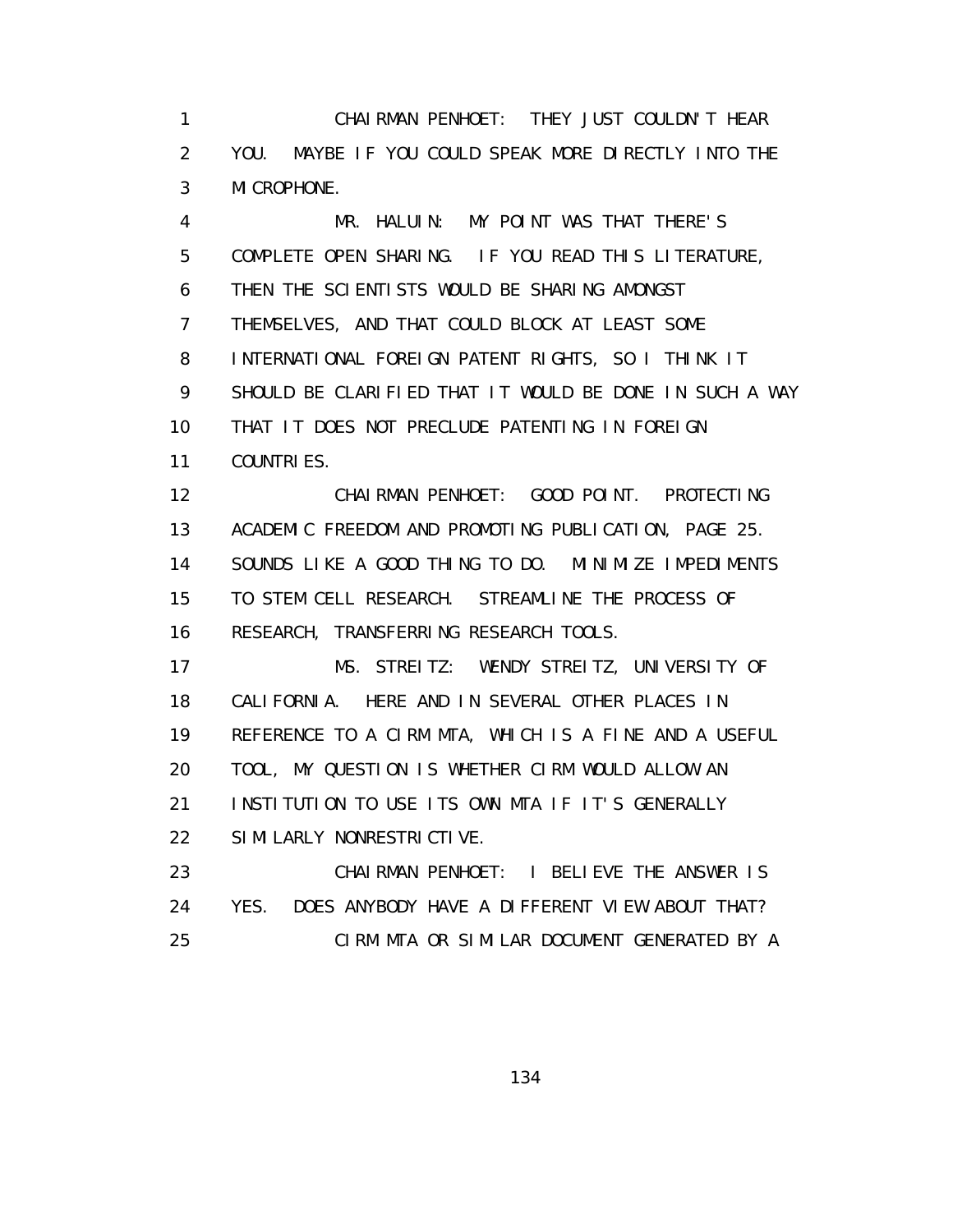1 GRANTEE INSTITUTION.

 2 ALLOWING TO CONFORM TO BAYH-DOLE OBLIGATIONS. 3 ONE OF THE CORE PRINCIPLES, REALIZING, FOR THOSE OF YOU 4 WHO ARE NOT FAMILIAR WITH IT, \$1 OF FEDERAL FUNDS IN 5 ANY RESEARCH PROGRAM REQUIRES YOU TO FOLLOW THIS 6 FEDERAL LAW. SO WE THINK THAT WE DON'T WANT TO 7 DISCOURAGE COMMINGLING OF OUR FUNDS WITH THE FEDERAL 8 MONEY. THAT'S THE IDEA BEHIND CONFORMING TO BAYH-DOLE. 9 COMPATIBLE WITH BAYH-DOLE IS THE RIGHT LANGUAGE. 10 BROAD DISSEMINATION. THERE MAY BE SOME 11 ISSUES UNDER THIS. WE'RE ON PAGE 26 NOW. ANY COMMENTS 12 FROM BOARD MEMBERS ON PAGE 26? PART OF IT IS SOMEWHAT 13 REDUNDANT WITH WHAT'S IN SECTION II. 14 DR. PRIETO: I WAS NOTICING THAT MATERIALS 15 DESCRIBED IN A PUBLICATION MUST BE SHARED -- ACTUALLY 16 THIS IS TALKING ABOUT BIOLOGICAL MATERIALS RATHER THAN 17 THE ISSUE THAT CAME UP EARLIER ABOUT THEY DON'T WANT TO 18 SHARE THEIR PUBLICATION. 19 CHAIRMAN PENHOET: YES, THAT'S RIGHT. IT'S 20 THE MATERIALS. OKAY. 21 PAGE 27. AGAIN, BOTTOM OF THE PAGE, IT SAYS 22 THEY SHOULD MAKE USE OF THE CIRM MTA. SO CIRM MTA OR A 23 SIMILAR DOCUMENT. WHAT WE'RE TRYING TO GET AT HERE IS 24 A LOT OF TIMES THE SLOWING DOWN OF THIS PROCESS IS 25 CREATING A UNIQUE MTA FOR EVERYTHING ON THAT. WE'RE

<u>135 - Andrea Santa Andrea Statistica (h. 135</u>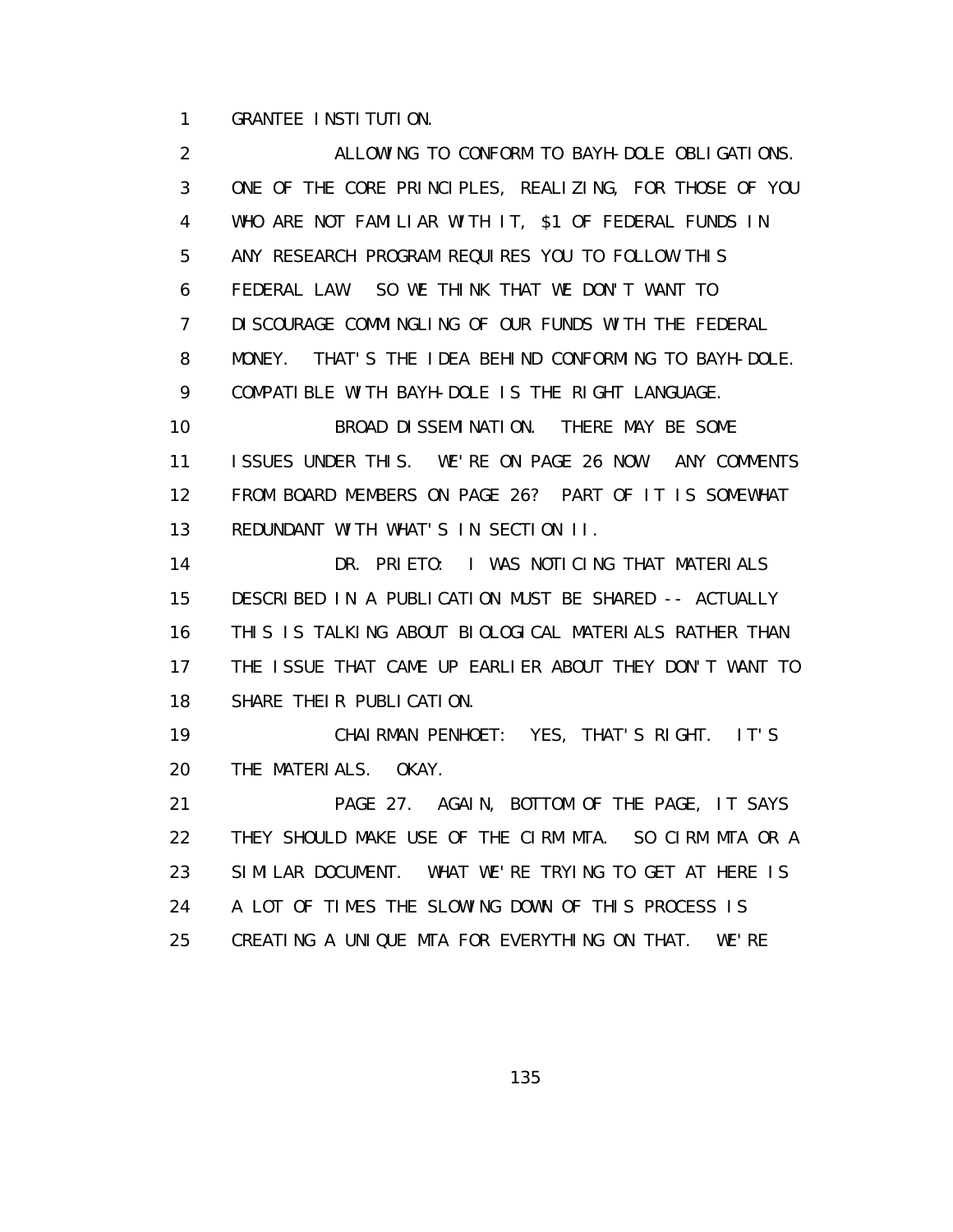1 FOREVER GOING TO BE THINKING ABOUT THAT. WE WANT TO 2 MAKE SURE THEY'RE SOMETHING FAIRLY STANDARD. THERE ARE 3 A WHOLE BUNCH OF THINGS THAT SHOULD BE INCLUDED IN AN 4 MTA. YOU GUYS AT THE UNIVERSITY LEVEL HAVE A RESPONSE 5 TO THE LAUNDRY LIST ON PAGE 28? 6 MR. TAYMOR: I'M NOT AT THE UNIVERSITY LEVEL. 7 I HAVE A QUESTION. AT THE BOTTOM CIRM DOES NOT SUPPORT 8 THE FOLLOWING TERMS. IS THAT CIRM DISCOURAGES? IF ANY 9 OF THE FOLLOWING TERMS ARE INCLUDED, IT'S OKAY, CIRM IS 10 NOT GOING TO DO ANYTHING ABOUT IT, OR YOU JUST DON'T 11 WANT TO SEE IT. 12 CHAIRMAN PENHOET: ENCOURAGE IS THE BETTER 13 WORD. 14 MR. TAYMOR: THEY'RE PERMITTED, BUT 15 DISCOURAGED. 16 CHAIRMAN PENHOET: YEAH. PAGE 29. ARE WE 17 MISSING A WORD IN THE TITLE THERE, MARY? 18 DR. MAXON: I THINK WE ARE. 19 CHAIRMAN PENHOET: SHOULD IT BE DISCLOSING 20 AND PATENTING OF INVENTIONS? MARY AND I HAVE READ THIS 21 SO MANY TIMES BY NOW. 22 DR. MAXON: EYE YEI YEI. 23 CHAIRMAN PENHOET: DISCLOSURE AND PATENTING 24 OF INVENTIONS. ANY COMMENTS FROM ANYONE? 29. KEN 25 TAYMOR.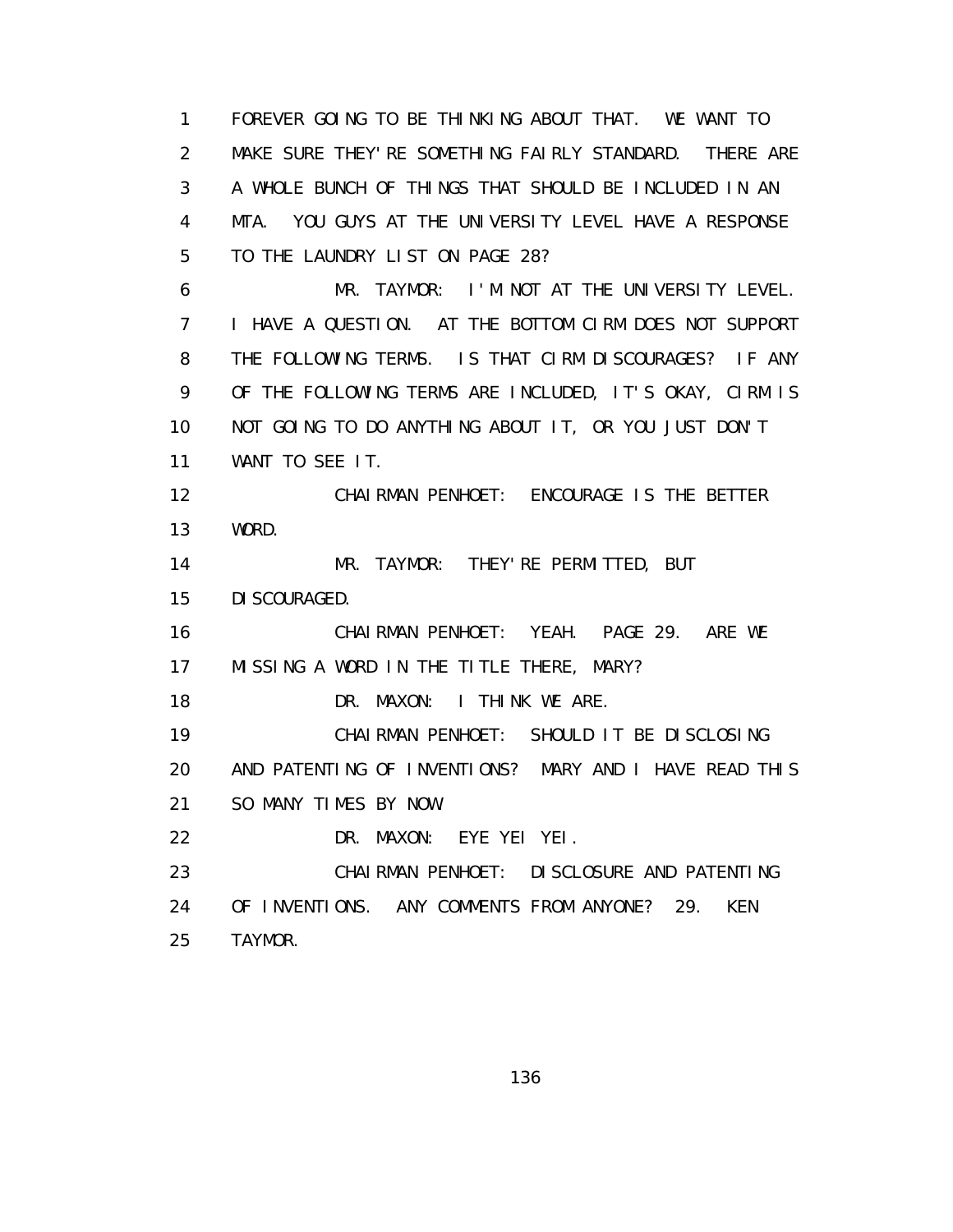1 MR. TAYMOR: WELL, THAT WOULD BE CONFORMED 2 TO. IT'S MORE RESTRICTIVE, I THINK, THAN THE LANGUAGE 3 OF THE REGULATION. THIS IS SCIENTIFIC RESEARCH 4 INSTITUTIONS IN THE STATE OF CALIFORNIA, BUT IS THAT -- 5 CHAIRMAN PENHOET: WE HAVE TO COME UP WITH A 6 DEFINITION OF RESEARCH INSTITUTIONS, WHICH WE'RE GOING 7 TO -- 8 DR. WRIGHT: WE DIDN'T CALL IT SCIENTIFIC. 9 CHAIRMAN PENHOET: YEAH. I BELIEVE YOU'RE 10 RIGHT. 11 PAGE 30, TECHNOLOGY TRANSFER. THIS WHOLE 12 SECTION HAS TO BE CONFORMED TO WHAT WE TALKED ABOUT IN 13 SECTION II. IT'S MOSTLY BACKGROUND MATERIAL HERE ON 14 PAGE 30. 15 SIMILARLY ON PAGE 31. MORE SPECIFICS ABOUT 16 THE CONTENTS OF LICENSES. 17 MR. TAYMOR: JUST TO FOLLOW UP ON A COMMENT 18 THAT WAS MADE BY THE UNIVERSITY OF CALIFORNIA, AND JUST 19 FOR CLARIFICATION. IS IT THE EXPECTATION THAT LICENSES 20 WILL NOT BE GIVEN, FOR EXAMPLE, WITH FINANCIAL TERMS 21 REDACTED? IT WILL NOT BE AVAILABLE TO THE PUBLIC, THAT 22 CIRM WILL NOT REQUIRE AND DOES NOT EXPECT THAT LICENSES 23 BETWEEN GRANTEES AND THEIR LICENSEES WILL BE AVAILABLE 24 TO THE PUBLIC? 25 CHAIRMAN PENHOET: WITH THE EXCEPTION THAT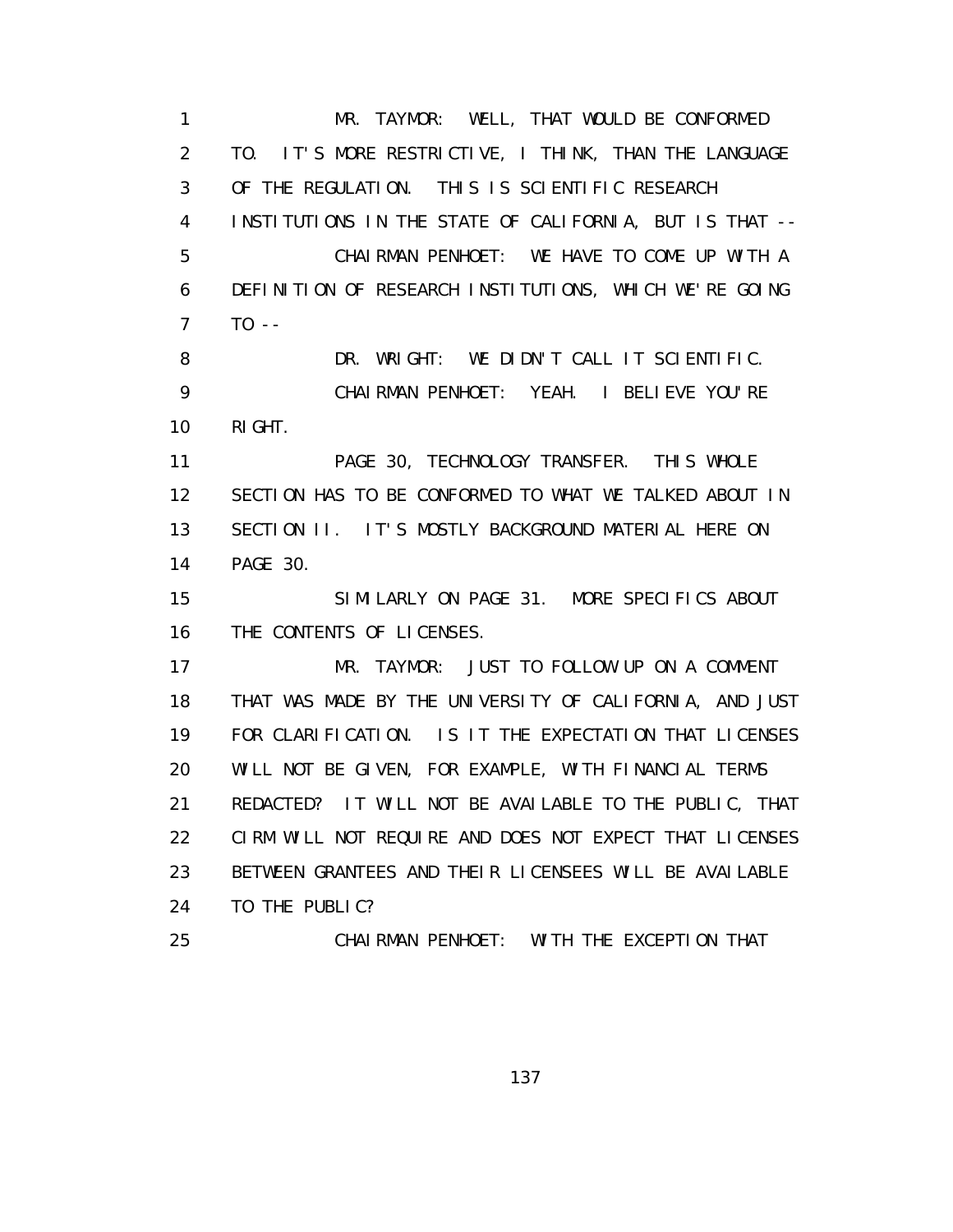1 THE PROVISION -- I THINK WE TALKED ABOUT EARLIER THAT 2 THE PROVISION FOR ACCESS WOULD BE MADE AVAILABLE TO 3 CIRM AND TO THE PUBLIC, BUT THAT THE OTHER PROVISIONS 4 WOULD NOT.

 5 MR. TAYMOR: DOES A REMEDY FOR THE BREACH OF 6 ACCESS, IS THAT A PROVISION FOR THE ACCESS? IT SEEMS 7 TO ME, FOR UNDERSTANDING THE ACCESS PROVISION, YOU NEED 8 TO KNOW THE REMEDY PROVISION FOR IT THAT WAS CONTAINED 9 WITHIN THE LICENSE.

 10 CHAIRMAN PENHOET: I THINK ALL -- THE WAY I 11 UNDERSTOOD THE CONVERSATION WE HAD IS THE LICENSEE 12 WOULD PUT FORTH A PROPOSAL FOR ADDRESSING UNINSURED 13 POPULATIONS IN CALIFORNIA THROUGH A PLAN. THEY'RE 14 EITHER IN CONFORMANCE WITH THE PLAN OR NOT. I THINK 15 THE PLAN WOULD NECESSARILY IN THE ORDINARY COURSE 16 SPECIFY THE REMEDY TO GET THEMSELVES BACK IN COMPLIANCE 17 WITH THE PLAN.

 18 MR. TAYMOR: THAT'S THE PLAN, BUT MY QUESTION 19 GOES TO THE ACTUAL LICENSE, THE ACTUAL DOCUMENT BECAUSE 20 A PLAN COULD BE PROVIDED AS PART OF A LETTER OF INTENT 21 OR A BUSINESS OUTLINE OF THE ARRANGEMENT.

 22 (INTERRUPTION IN PROCEEDINGS.) 23 DR. PRIETO: ARE WE STILL CONNECTED? 24 DR. BRYANT: APPEAR TO BE. THE MUSIC 25 STOPPED.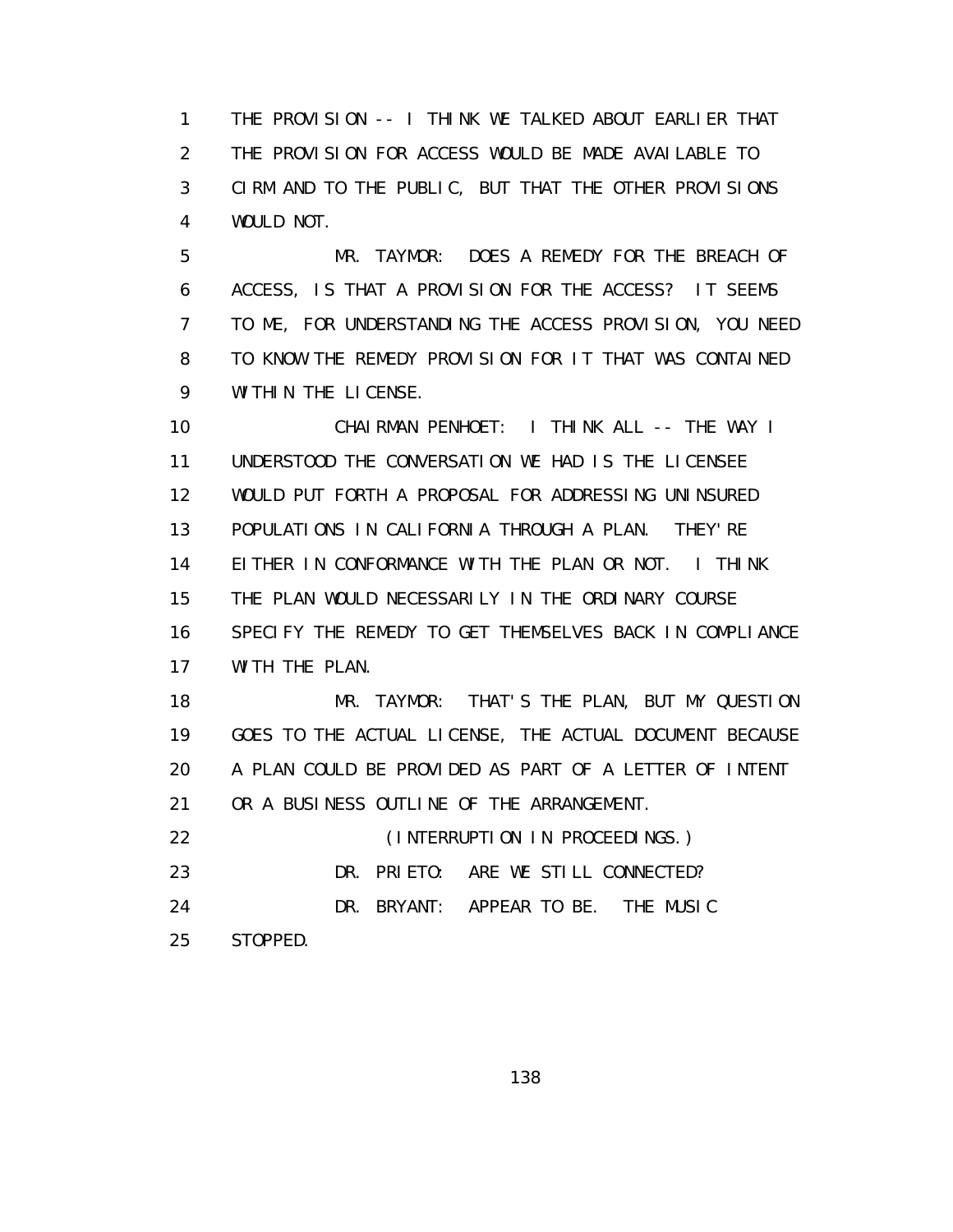1 DR. PRIETO: ED, ARE YOU STILL THERE? SUSAN? 2 DR. BRYANT: YES, IT'S ME. 3 DR. PRIETO: HI, THIS IS FRANCISCO PRIETO. 4 IT SOUNDS LIKE THE TWO OF US ARE CONNECTED, BUT I DON'T 5 KNOW THAT WE'RE STILL CONNECTED TO THE MEETING. 6 DR. BRYANT: MAYBE WE NEED TO DIAL BACK IN 7 THEN. 8 THE REPORTER: THIS IS BETH. MAYBE WE'RE 9 JUST WAITING FOR THEM TO COME BACK ON. 10 CHAIRMAN PENHOET: WE'RE BACK. 11 MS. STREITZ: WENDY STREITZ, UNIVERSITY OF 12 CALIFORNIA. MAYBE I CAN SPEAK TO THAT. 13 CHAIRMAN PENHOET: THE QUESTION WE'RE 14 DISCUSSING IS WHETHER THE COMPLETE LICENSES THAT ARE 15 GRANTED TO LICENSEES BY GRANTEE INSTITUTIONS SHOULD BE 16 MADE AVAILABLE TO THE PUBLIC. AND THE ANSWER WE'VE 17 GIVEN IS THAT SO FAR WE HAVE NOT CONTEMPLATED THE 18 COMPLETE LICENSING AVAILABLE TO THE PUBLIC. WE HAVE 19 CONTEMPLATED THAT THE PROVISIONS OF THE LICENSE THAT 20 REFER TO PLANS FOR ACCESS FOR UNINSURED WOULD BE MADE 21 AVAILABLE TO CIRM AND TO THE ICOC FOR ITS REVIEW. NOW, 22 WHETHER THAT MEANS PUBLIC, WELL, THEY MIGHT BE 23 DISCUSSED IN A PUBLIC MEETING OF ICOC. EVENTUALLY THEY 24 COULD BE MADE PUBLIC, THAT PART OF LICENSE. WENDY 25 STREITZ WAS RESPONDING TO THAT.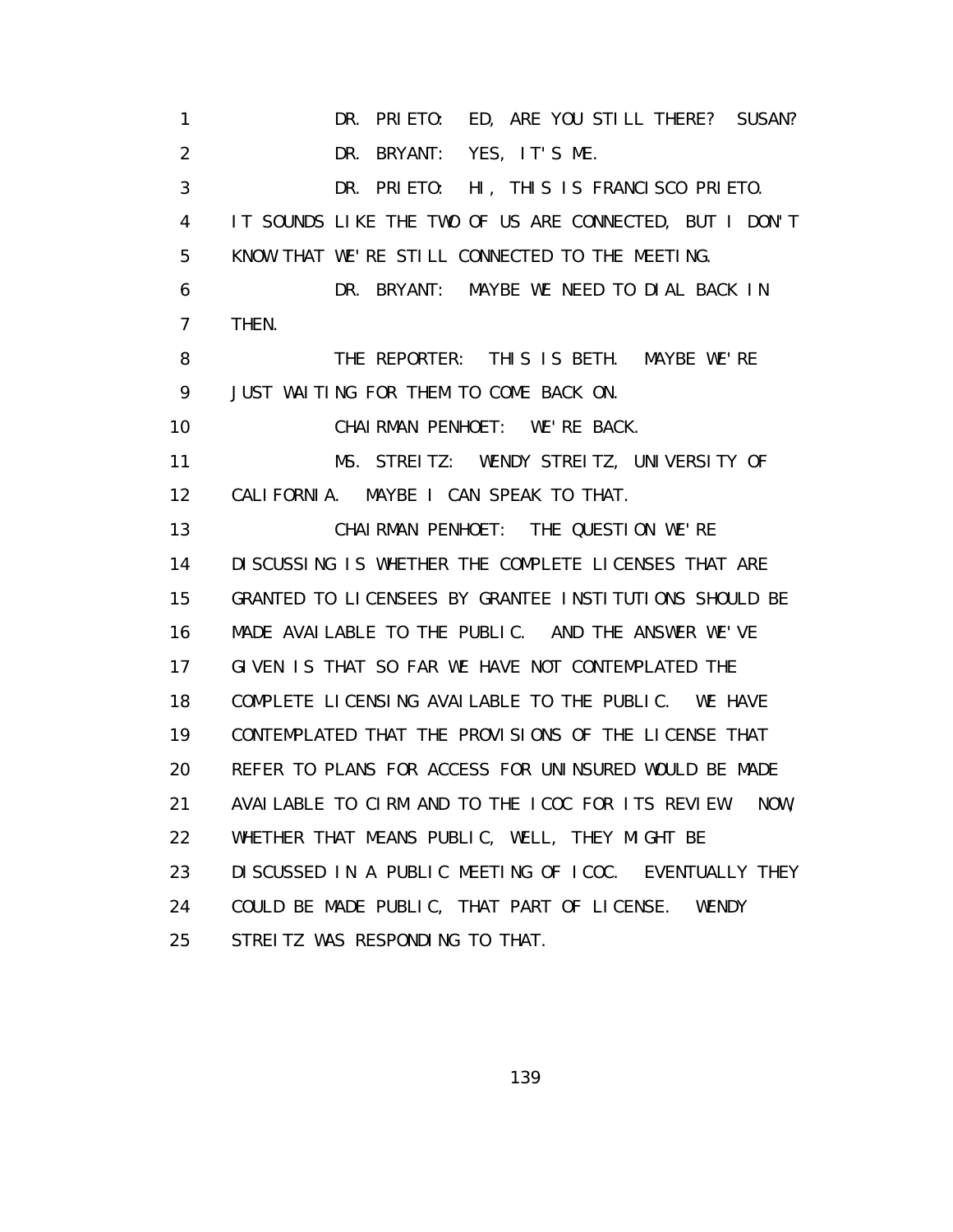1 MS. STREITZ: THAT WAS GOING WHERE I WAS 2 GOING WITH THAT IS MAKING THE PUBLIC ACCESS PLAN 3 AVAILABLE TO THE PUBLIC. PREMATURELY MAY BE A 4 DISINCENTIVE ALSO. I'M KIND OF THINKING OUT LOUD HERE. 5 MAYBE A COMPROMISE WOULD BE TO BE WILLING TO KEEP THE 6 PUBLIC ACCESS CONFIDENTIAL, OF COURSE, CIRM AND ICOC 7 WOULD NEED TO KNOW, UNTIL THERE'S A PRODUCT AVAILABLE 8 BECAUSE UNTIL THERE'S A PRODUCT AVAILABLE...

 9 DR. PRIETO: I SEE A POTENTIAL PROBLEM WITH 10 THAT IN THAT IF IT'S MADE AVAILABLE TO CIRM OR 11 CERTAINLY IF IT'S MADE AVAILABLE TO THE ICOC, I THINK 12 IT WOULD AUTOMATICALLY BECOME A PUBLIC DOCUMENT. AND I 13 DON'T KNOW WHETHER THAT'S A PROBLEM OR NOT. IF THAT'S 14 A DISINCENTIVE, THEN WE NEED TO LOOK AT IT. THE 15 LICENSE ITSELF, I WOULD EXPECT THAT WE'RE LOOKING TO 16 THE GRANTEES TO DETERMINE COMPLIANCE WITH THE LICENSE 17 AGREEMENT, AND IT'S CERTAINLY IN THEIR INTEREST TO DO 18 THAT SO THAT -- I DON'T KNOW THAT IT'S THAT IMPORTANT 19 THAT THE WHOLE LICENSE AGREEMENT BE PUBLIC.

 20 CHAIRMAN PENHOET: THAT WOULD CERTAINLY BE A 21 DISINCENTIVE FOR LICENSING. NEVERTHELESS THEY HAVE THE 22 POWER TO DO IT.

23 DR. PRIETO: IF IT WERE PUBLIC, YOU MEAN? 24 CHAIRMAN PENHOET: YEAH, THE WHOLE LICENSE. 25 HAL HALUIN.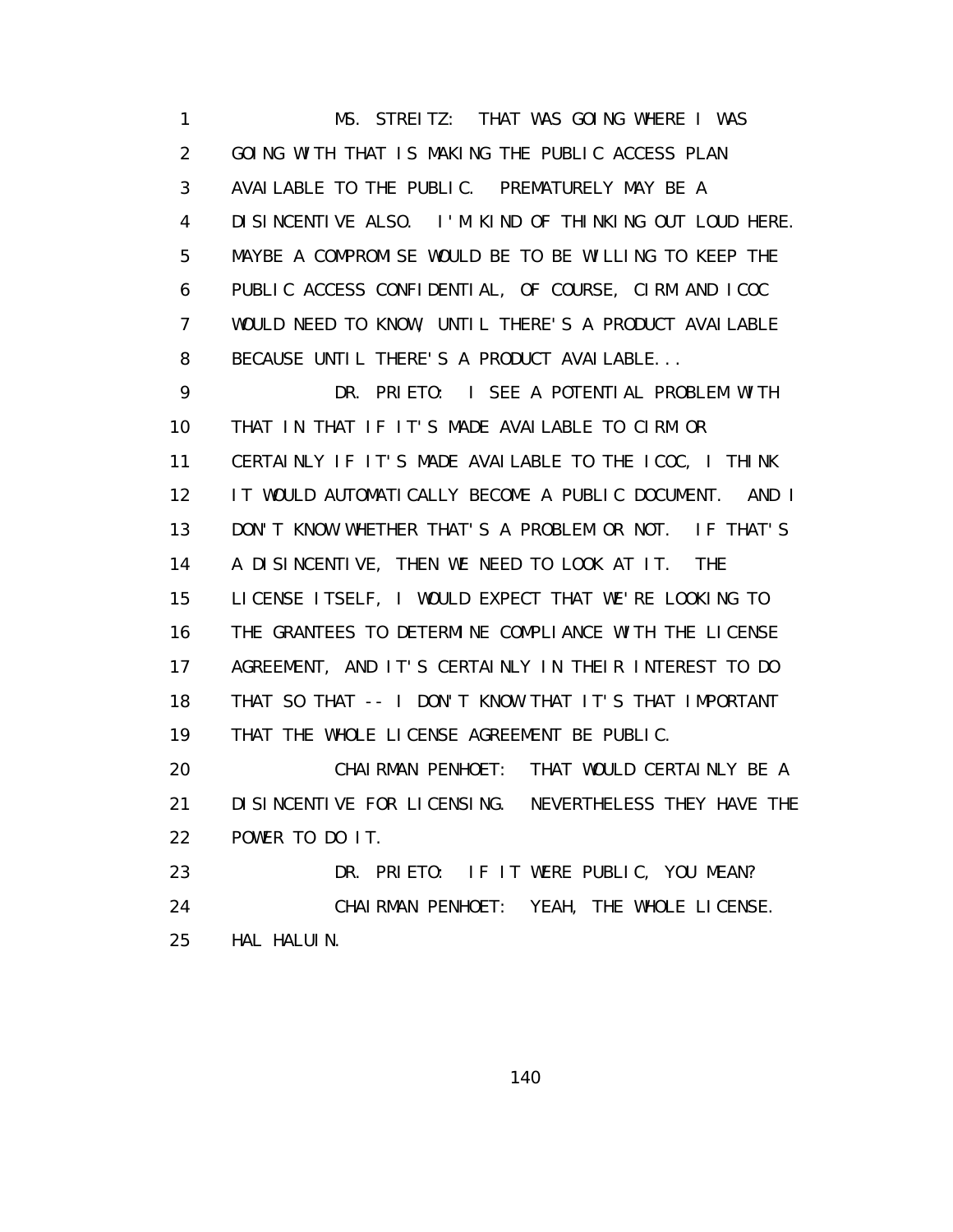1 MR. HALUIN: I HAVE A QUESTION. MAYBE I'M 2 NOT SEEING IT HERE, BUT A SITUATION WHERE YOU HAVE A 3 COLLABORATION BETWEEN PRIVATE INDUSTRY AND A RESTRICTED 4 INSTITUTION, OFTEN THE CASE, AND WE SPEAK TO THAT 5 PARTNERSHIP HERE BETWEEN PRIVATE INDUSTRY AND CIRM 6 FUNDED. SO WHERE THE PRIVATE INDUSTRY IS NOT FUNDED 7 AND WHERE THE INSTITUTION IS FUNDED, AND I CAN SEE 8 SITUATIONS WHERE THIS HAPPENS QUITE OFTEN, WE HAVE 9 CO-INVENTORSHIP, CO-OWNERSHIP OF THOSE RIGHTS. AND 10 WHERE PRIVATE INDUSTRY MAY NOT NEED TO BE BOUND BY SOME 11 RESTRICTIONS HERE AND WHETHER WE SHOULD BE ADDRESSING 12 THAT BECAUSE THAT'S A QUESTION THAT WILL COME UP QUITE 13 FREQUENTLY.

 14 CHAIRMAN PENHOET: WELL, WE DID ANTICIPATE 15 PART OF YOUR QUESTION EARLIER IN THE DISCUSSION ABOUT 16 PROPORTIONAL PARTS. THAT IS, THAT THE VALUE WOULD 17 BE -- THERE ARE MULTIPLE FUNDERS. AND THIS IS 18 COLLABORATION AND THE OTHER PARTY IS A FUNDER, THAT A 19 REQUIREMENT OF OUR LICENSE WOULD BE A FRACTION BASED ON 20 THE INVESTMENT BY THE TWO PARTIES. THAT DOESN'T FULLY 21 COVER YOUR CONCERN, I KNOW.

 22 MR. HALUIN: I THINK IT HAS TO DO WITH 23 OWNERSHIP. AND ACTUALLY MY QUESTION REALLY DEALT WITH 24 THE DISCLOSURE ISSUES, AND THE DESIRE FOR THE PRIVATE 25 COMPANY WOULD BE TO KEEP THEIR THINGS CONFIDENTIAL AND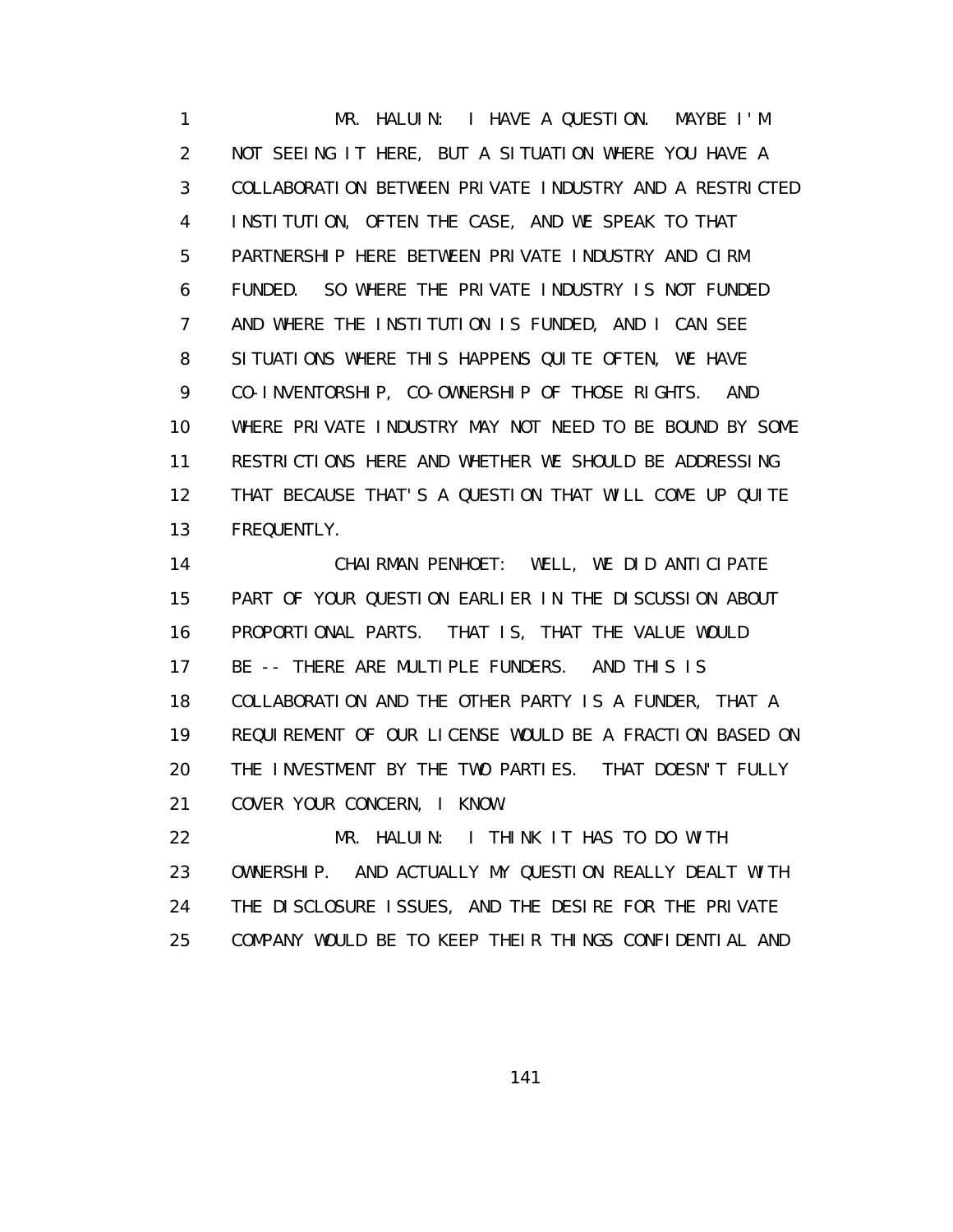1 NOT HAVE THE KIND OF MANDATED DISCLOSURES THAT ARE 2 REQUIRED BY CIRM, FOR INSTANCE.

 3 CHAIRMAN PENHOET: THE WHOLE CONSTRUCT WE'VE 4 JUST MADE PROBABLY INHIBITS TO SOME DEGREE THOSE KINDS 5 OF COLLABORATIONS. THAT MAY BE AN UNINTENDED 6 CONSEQUENCE OF WHAT WE'RE DOING. I'M NOT SURE WE CAN 7 FIX THAT. COMMENTS ON THIS ISSUE? OKAY.

8 WHERE ARE WE ON THIS ISSUE OF REPORTING? 9 WE'RE GOING BACK NOW TO THE REPORTING REQUIREMENTS FOR 10 THE PUBLIC ACCESS PORTION. I THINK THAT UNIVERSITY OF 11 CALIFORNIA HAS A POINT. WE HAVE TO BEGIN TO LOOK AT 12 THE TOTAL WEIGHT OF THE REQUIREMENTS THAT WE'RE PUTTING 13 IN PLACE HERE ON THE BALANCE THAT YOU TALKED ABOUT. 14 PUTTING MY BUSINESSMAN HAT ON, I GUESS THAT 15 PART OF THE AGREEMENT WOULD NOT BE SOMETHING I'D BE 16 OVERLY CONCERNED ABOUT PUBLICIZING IF I WERE A 17 LICENSEE. THERE ARE OTHER COMMERCIAL FIRMS THAT ARE 18 OFTEN MUCH MORE SENSITIVE THAN THAT WOULD BE. DOES 19 STANFORD HAVE A POINT OF VIEW ON THIS? 20 MS. O'NEIL: PARTLY I THINK THAT WE'RE 21 TALKING ABOUT SOMETHING IMPORTANT THAT WE'RE NOT GOING 22 TO BE DEALING WITH INITIALLY. 23 CHAIRMAN PENHOET: YES. THAT'S TRUE, NOT FOR 24 A LONG TIME.

25 MS. O'NEIL: TO SOME DEGREE I WONDER IF IT'S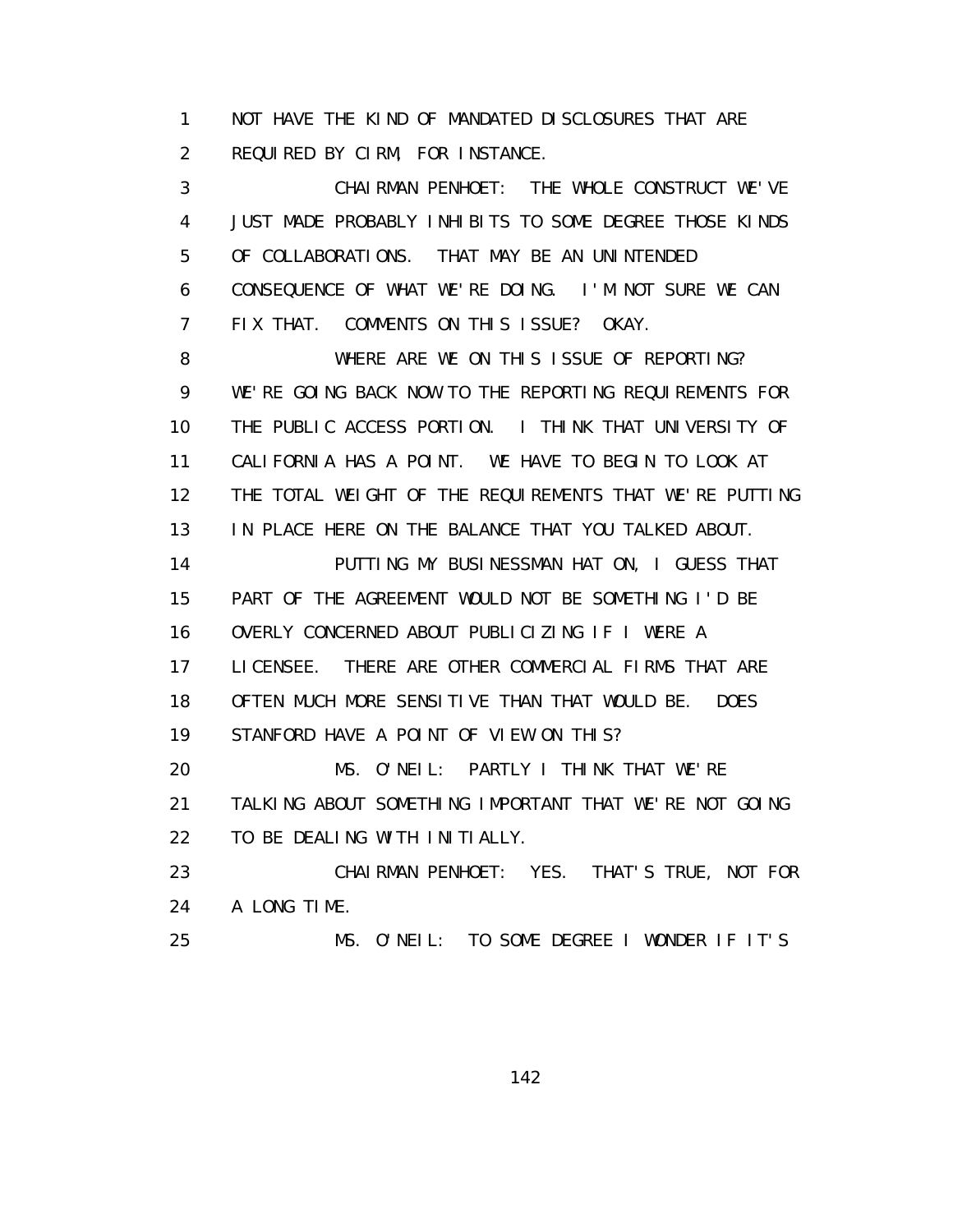1 SOMETHING WE SHOULD TABLE AND THINK ABOUT WITH RESPECT 2 TO COMPANIES.

 3 CHAIRMAN PENHOET: WELL, ONE SUGGESTION, 4 WENDY'S SUGGESTION WAS THAT WE AT THE TIME OF FIRST 5 COMMERCIAL SALE, THAT THESE THINGS BECOME PUBLICLY 6 AVAILABLE SO WE CAN DETERMINE WHETHER THEY'RE IN 7 COMPLIANCE OR NOT. I GUESS YOU DON'T REALLY NEED TO 8 KNOW UNTIL THEN IN A WAY.

 9 MR. SHEEHY: IT DOESN'T SEEM UNREASONABLE 10 THAT THE ACCESS PLAN NOT BE MADE AVAILABLE UNTIL 11 THERE'S ACTUALLY A THERAPY OUT THE DOOR. BUT IF PEOPLE 12 HAVE OTHER THOUGHTS. IT DOESN'T SEEM LIKE AN 13 UNREASONABLE BECAUSE THE PLAN DOESN'T EXIST IN REALITY 14 UNTIL THERE IS A THERAPY. MR. SIMPSON MAY HAVE SOME 15 COMMENTS. I REALLY HAD NOT THOUGHT ABOUT IT. I DON'T 16 SEE WHY A COMPANY WOULDN'T WANT TO ADVERTISE THAT THEY 17 WERE MAKING SOME PROVISION. BUT IN -- BUT I CAN'T -- 18 ON THE OTHER HAND, I CAN'T SEE HOW IT WOULD MAKE ANY 19 DIFFERENCE THAT THAT NOT BE PUBLICIZED UNTIL THE 20 THERAPY IS OUT THE DOOR.

 21 DR. PRIETO: I WOULD AGREE WITH JEFF, THAT 22 UNTIL THERE IS SOMETHING IN HAND, IT'S NOT A BIG ISSUE. 23 AND SO I WOULD CERTAINLY BE WILLING TO ADD THAT LINE. 24 AND IF IT WOULD MAKE A DIFFERENCE IN SOMEONE'S DECISION 25 TO PURSUE A LICENSE OR NOT PURSUE A LICENSE, I'D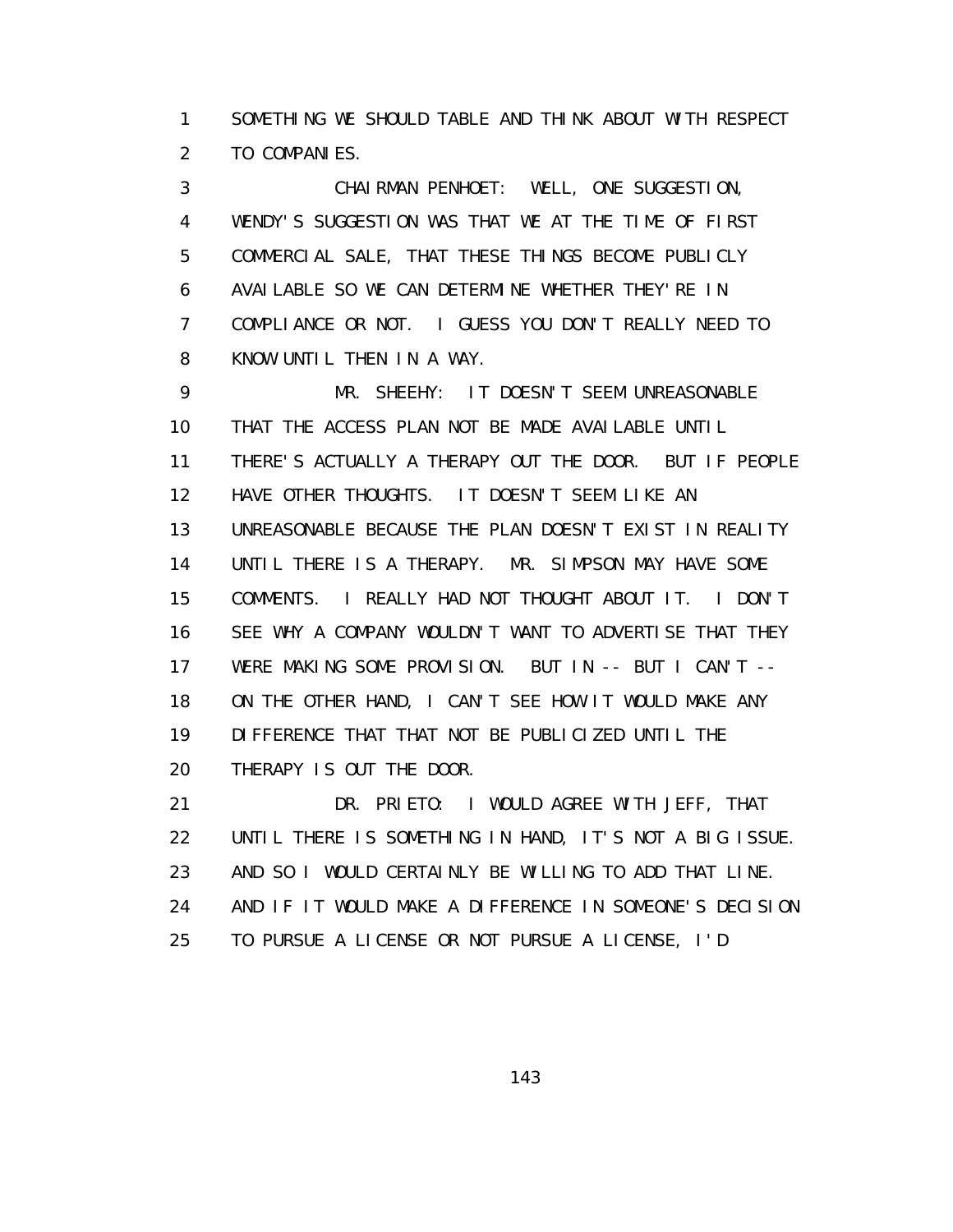1 CERTAINLY RATHER THAT THEY PURSUE A LICENSE.

 2 MR. SHEEHY: I JUST HAD ONE MORE CAVEAT. IT 3 SEEMS TO ME THAT SOME ACCESS PLANS DO COME INTO PLAY IN 4 PHASE III. AND I DON'T -- YOU KNOW, I SEE PEOPLE WITH 5 HIV GETTING ACCESS TO THE NEWEST, LATEST A LOT IN 6 REALLY PROMISING PHASE III STUDIES. THEIR ACCESS PLAN 7 MAY ACTUALLY INCLUDE SOME ACCESS IN PHASE III FOR 8 PEOPLE WHO ARE TERMINAL. I JUST PUT THAT OUT THERE. 9 MR. SIMPSON: JOHN SIMPSON, FOUNDATION FOR 10 TAXPAYER AND CONSUMER RIGHTS. I COME FROM THE POINT OF 11 VIEW THAT ALL SHOULD BE PUBLIC AS SOON AS POSSIBLE, BUT 12 IT WOULD SEEM TO ME THAT EVERY COMPANY WOULD WANT TO -- 13 IT WOULD BE TO THE COMPANY'S ADVANTAGE TO SORT OF SAY 14 THIS IS OUR GREAT IDEA, SO THEY WOULD WANT TO HAVE IT 15 OUT. THAT WOULD BE THE KIND OF THING THAT COMPANIES 16 WOULD PUT PRESS RELEASES OUT ABOUT.

17 MORE THAN THAT THOUGH, IF YOU ARE TRYING TO 18 CREATE CREATIVE IDEAS AND SOLUTIONS, THEN YOU WANT THEM 19 OUT THERE SO THAT ANOTHER COMPANY CAN COME ALONG AND 20 SAY, OH, THAT'S A REAL GOOD IDEA. WE'RE GOING TO ADOPT 21 THAT ONE TOO. I THINK IT SHOULD BE DISCLOSED RIGHT UP 22 FRONT.

 23 MR. SHEEHY: WHAT DO YOU SUGGEST? I NEVER 24 PUT THAT HAT ON, LIKE MAKING THOSE KINDS OF DECISIONS. 25 DO YOU THINK THAT WOULD BE INHIBITING?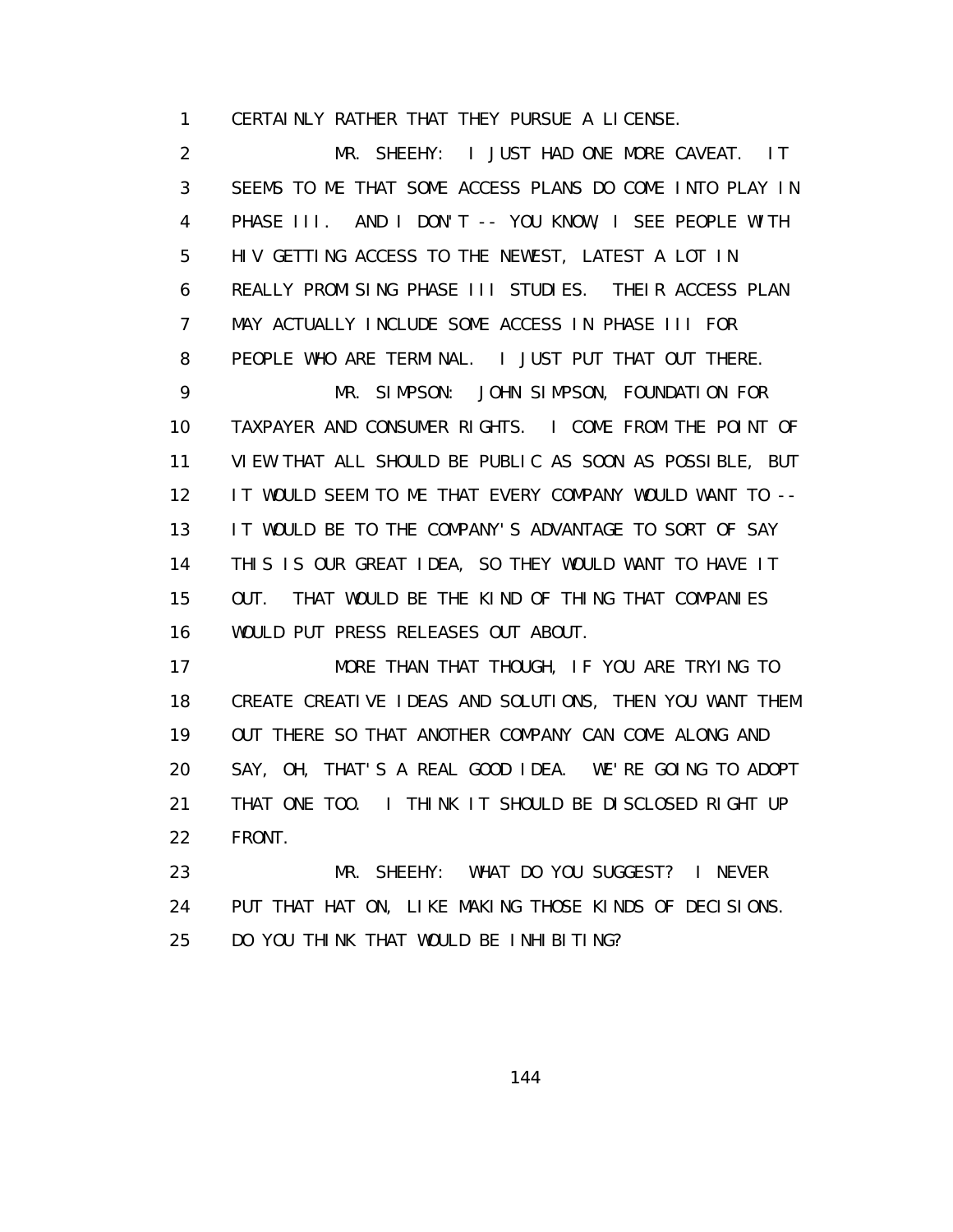1 CHAIRMAN PENHOET: I'M NOT WORRIED ABOUT IT 2 IN ISOLATION. I'M A LITTLE BIT WORRIED ABOUT THE TOTAL 3 WEIGHT OF THE THING. I'M TRYING TO THINK THAT THROUGH. 4 BUT AS A LICENSEE, IT WOULDN'T HAVE BOTHERED ME AS A 5 BUSINESS GUY TO MAKE THAT PART OF THE AGREEMENT PUBLIC. 6 BUT I MIGHT NOT. I DON'T SPEAK FOR THE INDUSTRY IN 7 THIS SETTING, THAT'S FOR SURE, AND I HAVEN'T DONE IT 8 FOR EIGHT YEARS.

 9 MS. O'NEIL: ONE OTHER THING TO KEEP IN MIND 10 IS THAT WHAT WE WOULD BE LICENSING OUT OF THIS RESEARCH 11 WOULD BE EARLY, EARLY STAGE STUFF, REQUIRING LONG 12 LICENSES. AND IN OUR EXPERIENCE, WE AMEND LICENSES, WE 13 CHANGE PLANS AS THE TECHNOLOGY DEVELOPS. SO I WORRY 14 THAT IT WOULD BE A DISINCENTIVE TO COMPANIES TO SAY, 15 DEPENDING ON HOW MUCH INFORMATION WE'RE ASKING THEM TO 16 PUT OUT, IT'S INCENTIVE TO SAY PUBLICIZE YOUR ACCESS 17 PLAN TODAY BECAUSE I THINK CHANCES ARE VERY GOOD OR THE 18 LICENSE, THINGS COULD CHANGE, I HOPE, DRAMATICALLY. 19 MR. SHEEHY: WHAT IF WE SAID THAT THE 20 PUBLICATION -- WE COULD GET ACCESS TO IT WHEN ANY 21 PRODUCT GOES INTO PHASE III? THEN YOU KNOW A LOT OF 22 WHAT'S GOING ON.

 23 CHAIRMAN PENHOET: EVEN WITH THE LANGUAGE 24 THAT SAYS YOU WOULD ENCOURAGE THE PUBLICATION OF THE 25 PUBLIC ACCESS POLICY AT ANY TIME AFTER A LICENSE IS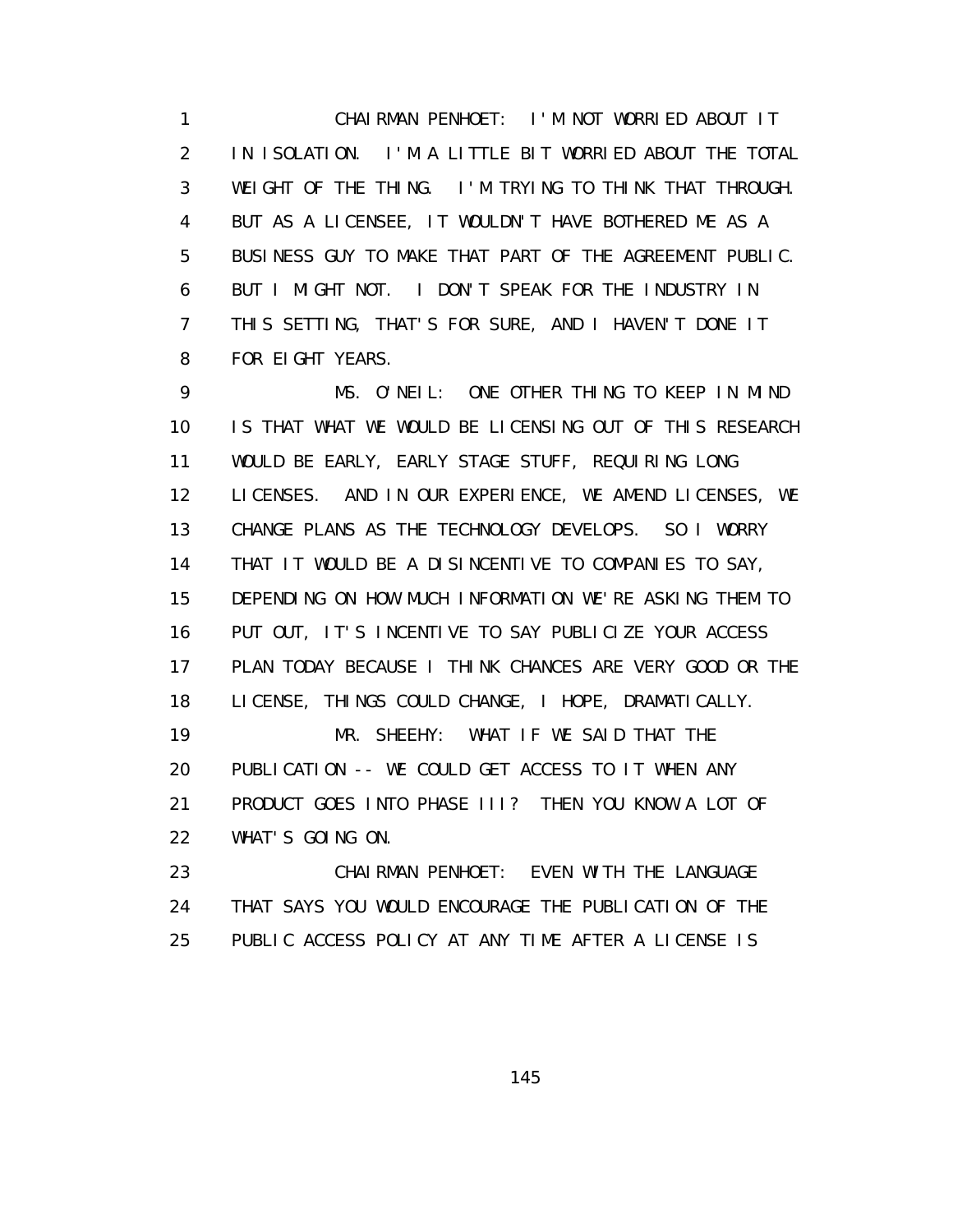1 CONSUMMATED, BUT NOT LATER THAN THE INITIATION OF PHASE 2 III CLINICAL TRIALS. DOES THAT MAKE SENSE? 3 DR. MAXON: SAY THAT AGAIN. 4 CHAIRMAN PENHOET: OKAY. THE REST OF YOU 5 HAVE A SENSE ABOUT THAT? DOES THAT MAKE SENSE TO YOU? 6 DR. PRIETO: I LIKE THAT. 7 CHAIRMAN PENHOET: OKAY. THANK YOU. 8 MOVING RIGHT ALONG. I THINK WE'RE ON PAGE 9 31. 31 IS PRIMARILY INFORMATIONAL AGAIN. 32, AGAIN, 10 MUCH OF THIS CONFORMS TO WHAT WE TALKED ABOUT, 11 INCLUDING THE REVENUE SHARING ON 33. 12 MR. TAYMOR: IN THE SECOND SENTENCE OF 13 LICENSING POLICY ELEMENT TO ENCOURAGE PATENT PROTECTION 14 FOR CELL LINES. IN LOOKING AT THIS IN THE CURRENT 15 COMPETITIVE LANDSCAPE, THAT IS AN AREA WHERE PATENT 16 PROTECTION IS BEING SOUGHT OUT. AND I GUESS YOU'RE 17 SAYING THAT IF A CIRM-FUNDED RESEARCHER DECIDES TO 18 PATENT A CELL LINE, THEY CAN DO THAT. 19 CHAIRMAN PENHOET: YES. 20 MR. TAYMOR: BUT I THINK THERE OUGHT TO BE 21 SOME EXPLANATION AS TO WHY IF THAT'S BEING DONE IN 22 WISCONSIN, IF IT'S LIKELY TO BE DONE IN MASSACHUSETTS, 23 IN MARYLAND, WHY IT SHOULDN'T BE DONE IN CALIFORNIA. 24 IT MAY BE A BAD IDEA BECAUSE IT WOULD BE GREAT IF IT 25 WASN'T DONE ANYPLACE IN THE COUNTRY, BUT GIVEN THAT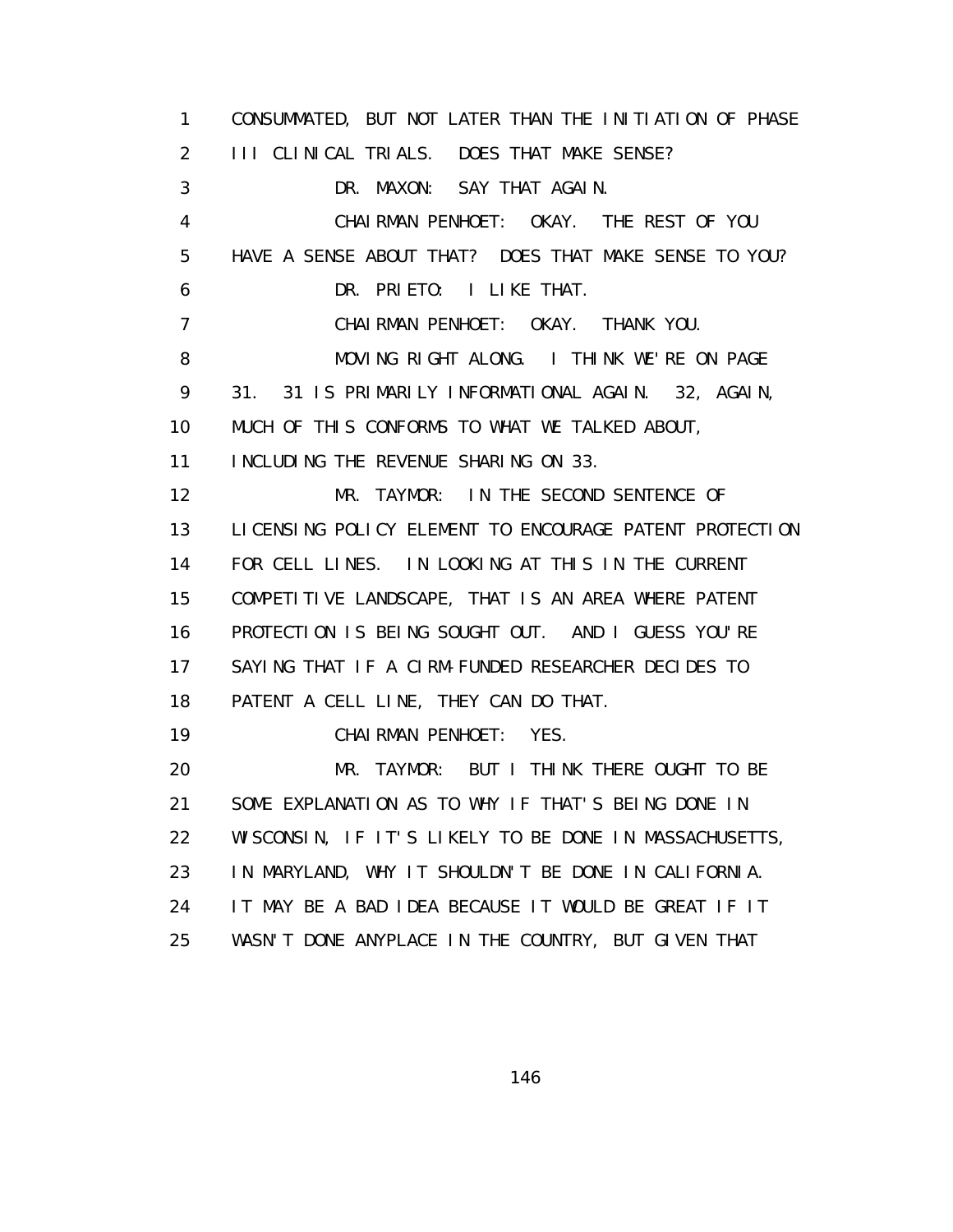1 OTHER RESEARCHERS ELSEWHERE IN THE COUNTRY ARE DOING 2 IT, WHY SHOULD SOMEONE BE YOU'RE SORT OF OUTSIDE OF OUR 3 POLICY, AND THEN THAT MEANS MAYBE THE NEXT TIME YOU 4 APPLY FOR A GRANT, PRESUMABLY YOU'RE GOING TO BE 5 DISFAVORED BECAUSE YOU'RE NOT FOLLOWING OUR POLICIES 6 EVEN THOUGH YOU'RE NOT IN VIOLATION OF THE LAW. 7 DR. PRIETO: HOW ABOUT ELSEWHERE IN THE 8 WORLD? IT'S NOT BEING DONE IN THE UK, IS IT? 9 MR. TAYMOR: I HAVEN'T LOOKED AT THOSE 10 PATENTS. I KNOW THE WARF PATENTS VERY CLEARLY MAKE A 11 CLAIM ON CELL LINES. 12 UNIDENTIFIED SPEAKER: ALL EMBRYONIC STEM 13 CELLS. 14 MR. TAYMOR: THEY DO IT ON A NUMBER OF 15 THINGS. ONE CLAIM IS SPECIFICALLY FOR ALL LINES WITH 16 THOSE CHARACTERISTICS. BUT OTHER RECENT APPLICATIONS 17 ARE FOR LINES, FOR EXAMPLE, IN PARTICULAR AT A 18 PARTICULAR CELL TYPE LIKE NEURO OR CARDIAC. 19 CHAIRMAN PENHOET: I THINK THERE IS A CLEAR 20 DISTINCTION BETWEEN TWO DIFFERENT TYPES OF CELL LINES. 21 SO IT'S THE INTENT TO USE THEM. SOME CELL LINES ARE 22 PRODUCED FOR RESEARCH PURPOSES ONLY, AND OTHER KINDS OF 23 CELL LINES MIGHT ACTUALLY BE THERAPEUTIC. IN THAT CASE 24 I DON'T THINK WE'D WANT TO DISCOURAGE PRIMARILY -- THIS 25 PART WAS PRIMARILY INTENDED TO DEAL WITH MAKING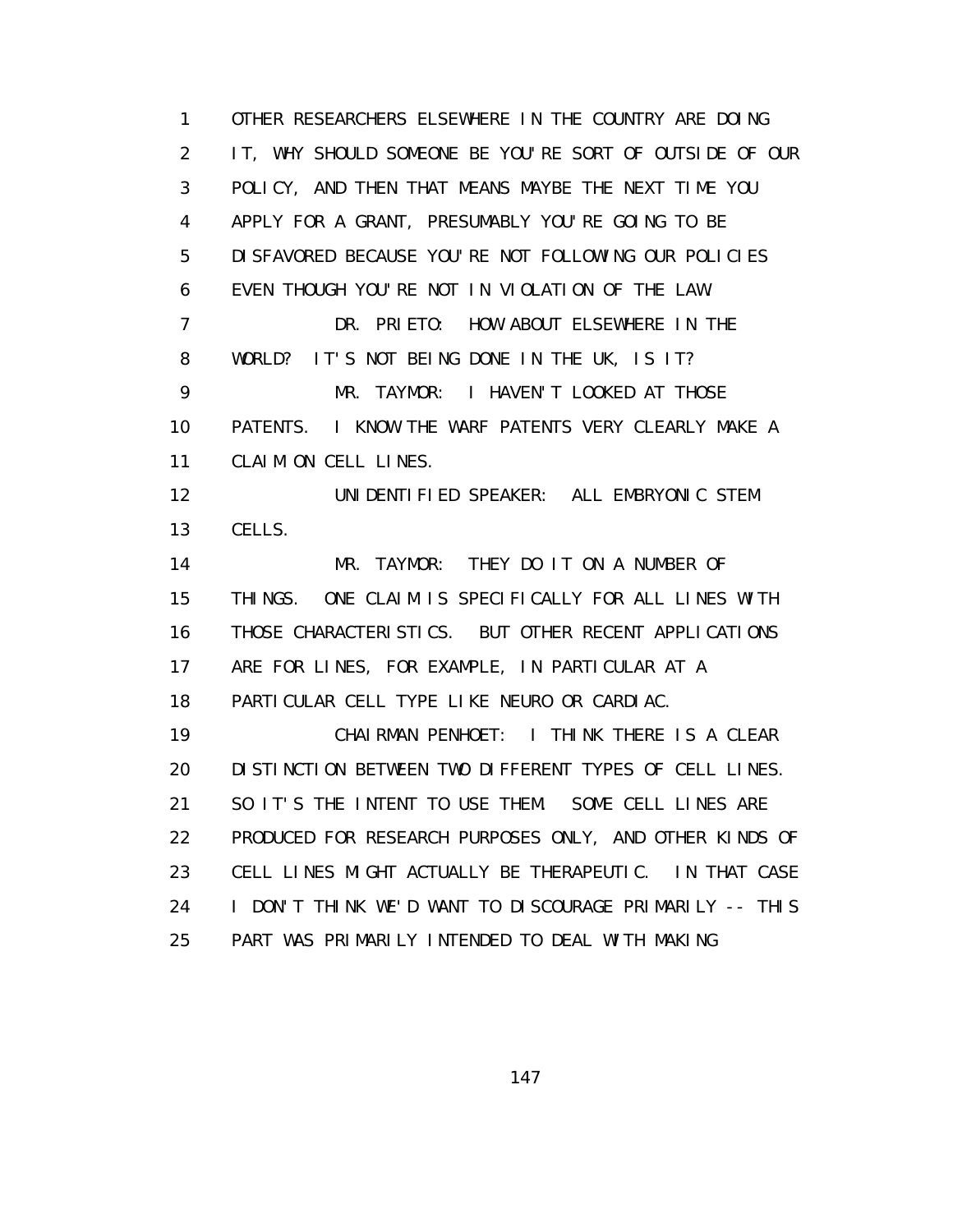1 RESEARCH REAGENTS AVAILABLE. SO PERHAPS WE CAN CRAFT 2 SOME LANGUAGE, MARY, THAT DISTINGUISHES A CELL LINE'S 3 PRIMARY PURPOSE FOR USE AS REAGENTS FOR BASIC RESEARCH 4 AS OPPOSED TO CELL LINES THAT ARE -- BECAUSE WE WOULD 5 BE AT A COMPETITIVE DISADVANTAGE IN THIS FIELD, I 6 THINK, IF WE -- THIS IS SOFT LANGUAGE, BUT I THINK THE 7 INTENT WAS MORE ON THE RESEARCH TOOL SIDE AND NOT 8 NECESSARILY ON THE STEM CELLS THAT COULD BECOME 9 THERAPEUTIC.

 10 THAT MAKE SENSE TO EVERYBODY TO TRY TO 11 DISTINGUISH THOSE? THERE'S NO HARD BORDER THERE 12 BETWEEN THOSE. THIS LANGUAGE IS ADVISORY LANGUAGE 13 NOT --

 14 MR. TAYMOR: ONE QUESTION ON THAT. WOULD IT 15 BE THE CASE -- AND MAYBE THIS IS MORE FOR DR. CHIU -- 16 THAT IF SOMEONE WAS REPEATEDLY SEEING -- A GRANTEE WAS 17 REPEATEDLY SEEN AS VIOLATING POLICY, WHETHER THAT MIGHT 18 NOT BE INCLUDED IN YOUR REPORT IN EVALUATING FUTURE 19 GRANTS BY THAT APPLICANT -- BY THAT GRANTEE AND 20 CONSIDER WHETHER OR NOT THAT GRANTEE OUGHT TO BE 21 AWARDED A GRANT, IN WHICH CASE THE SOFT LANGUAGE MAY 22 HAVE --

 23 DR. CHIU: I THINK WE WOULD EVALUATE THAT ON 24 A CASE-BY-CASE BASIS. SO WE HAVE IN OUR GRANT 25 ADMINISTRATIVE POLICY A SECTION ON FAILURE OF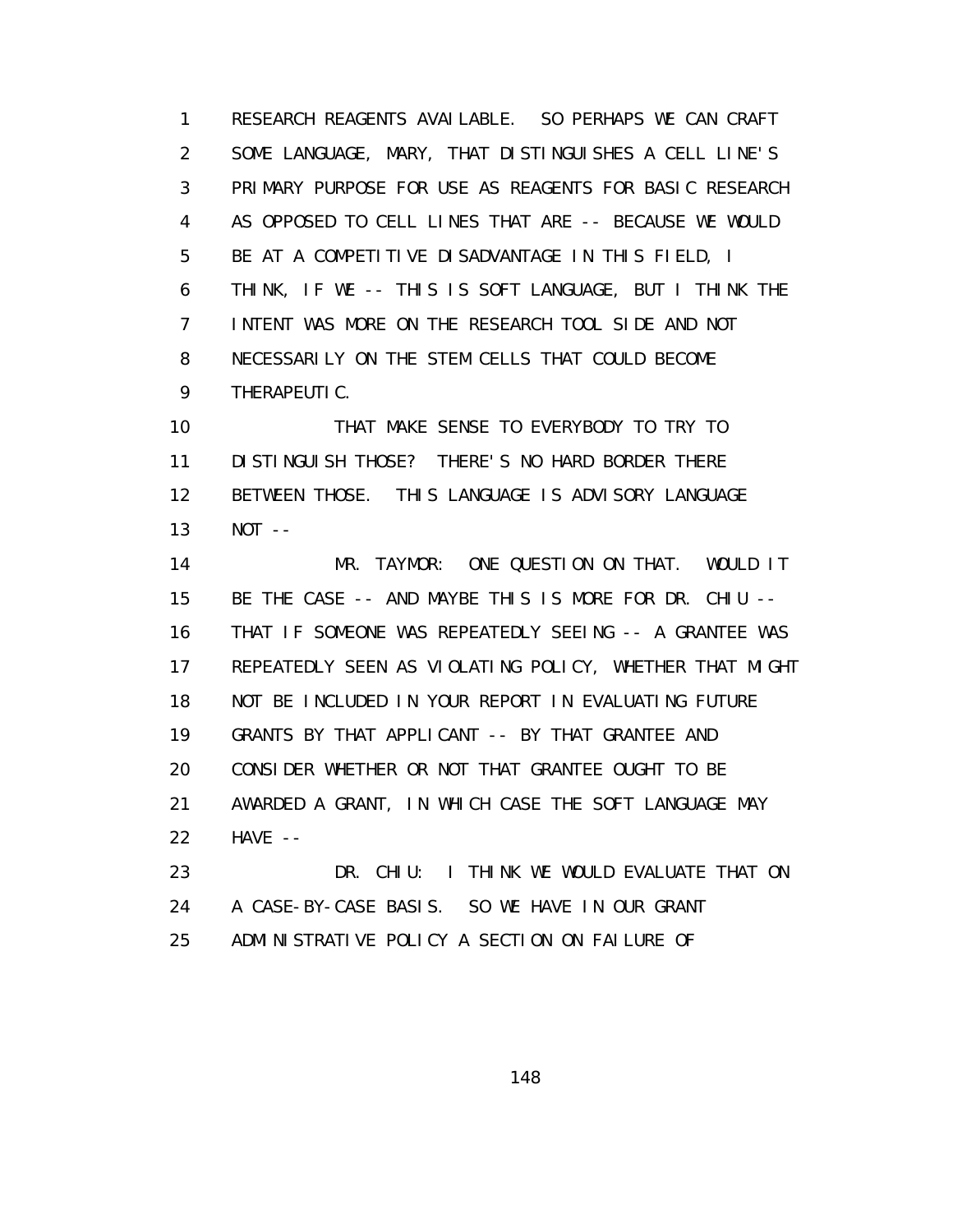1 COMPLIANCE. THERE WILL BE STAGES THAT WE MIGHT 2 REGULATE. THE MAIN TOOL WE HAVE IS DURING THE COURSE 3 OF THE GRANT WITHHOLD SOMETHING UNTIL WE SEE SOME 4 BETTER BEHAVIOR. ONCE A GRANT IS OVER, IT BECOMES 5 HARDER TO ASK FOR RETURN OF FUNDS. AND WE'VE HAD A 6 DISCUSSION ABOUT THAT. 7 NOW, THE NEXT LEVEL WOULD BE DURING REVIEW 8 PROCESS, IF SUCH BEHAVIOR IS GOING TO BE LOOKED AT ON 9 THE SECOND LEVEL OF REVIEW AS SOMETHING (INAUDIBLE). 10 IN TERMS OF CRIMINAL CONDUCT, THEN IT MIGHT BE 11 SOMETHING ELSE THAT IS BEYOND THE SCOPE OF CIRM, SO WE 12 MIGHT HAVE TO TURN IT OVER EARLIER. 13 MR. TAYMOR: DOES THAT MEAN -- AGAIN, THIS IS 14 A POLICY. SO IF DURING THE -- IF THERE WAS A 15 DISCLOSURE MADE BY A GRANTEE SAYING I HAVE OR ACTUALLY 16 THE GRANTEE INSTITUTION SAYS ONE OF OUR PI'S GIVES A 17 DISCLOSURE, DO WE FILE A PATENT APPLICATION ON A CELL 18 LINE, THAT THERE WOULD BE A RISK THAT THAT GRANT WOULD 19 BE WITHHELD UNLESS THERE'S A VIOLATION OF A POLICY 20 UNLESS THE APPLICATION WAS WITHDRAWN? WHAT I'M TRYING

21 TO DO IS UNDERSTAND WHAT IT MEANS TO --

 22 CHAIRMAN PENHOET: IT DOESN'T ENVISION ANY 23 SANCTION NECESSARILY UNLESS YOU SEE REPETITIVE AND 24 WIDESPREAD DISREGARD FOR THE ADVISORY PIECES OF THIS 25 SPECIFICALLY. SPECIFICALLY IT DOES SAY DOESN'T ALLOW.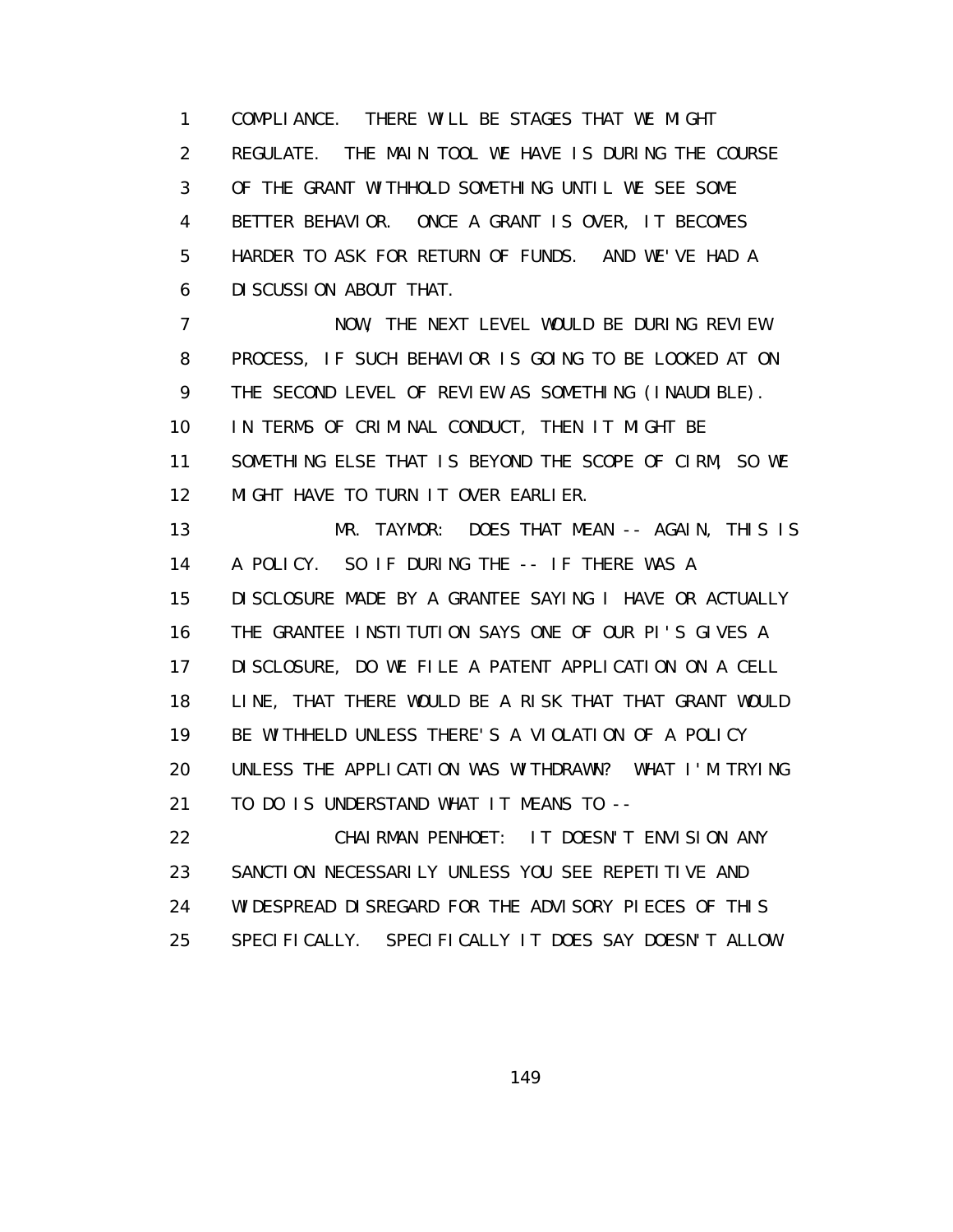1 IT SAYS IT DOESN'T ENCOURAGE.

 2 REVENUE SHARING WE TALKED ABOUT BEFORE. 3 RESEARCH EXEMPTION WE TALKED ABOUT BEFORE. 4 MARCH-IN RIGHTS. SO WE HAVE TO MAKE THAT 5 CONFORM. OKAY. 6 WE CAN GO BACK TO THE BEGINNING. ANY 7 COMMENTS ON THE GENERAL INFORMATION CONTAINED IN 8 SECTION I, CIRM IS A STATE AGENCY? 9 MS. STREITZ: WENDY STREITZ, UNIVERSITY OF 10 CALIFORNIA. ON THE LAST PARAGRAPH OF PAGE 2, THERE'S A 11 REFERENCE TO THE UPDATING OF POLICIES PERIODICALLY BY 12 CIRM. AND IT WOULD BE HELPFUL TO HAVE A CLARIFICATION 13 THAT POLICIES AS THEY'RE REVISED WON'T APPLY 14 RETROACTIVELY TO AGREEMENTS THAT HAVE ALREADY BEEN 15 SIGNED. 16 DR. CHIU: WE ARE TRYING TO CHANGE LANGUAGE 17 IN OUR DRAFT OF THE INTERIM GRANT ADMINISTRATION 18 POLICY. AS WE HAVE DISCUSSED, WE FEEL THAT IF THERE'S 19 A CHANGE OF POLICY IN THIS STREAM IN THE MIDDLE OF THE 20 GRANT, AS YOU KNOW, AS EACH GRANT TO COMES TO ITS 21 ANNIVERSARY DATE, IT GETS REVIEWED. WE WILL SEND OUT A 22 NEW NOTICE OF GRANT AWARD, AND IF ANY INSTITUTION FINDS 23 THAT THE NEW TERMS ARE ONEROUS, THEY DO NOT HAVE TO 24 SIGN ON. AND THAT WOULD BE THE END OF FUNDING OF THAT 25 GRANT, JUST FOR THE PREVIOUS PERIOD, BUT NO FURTHER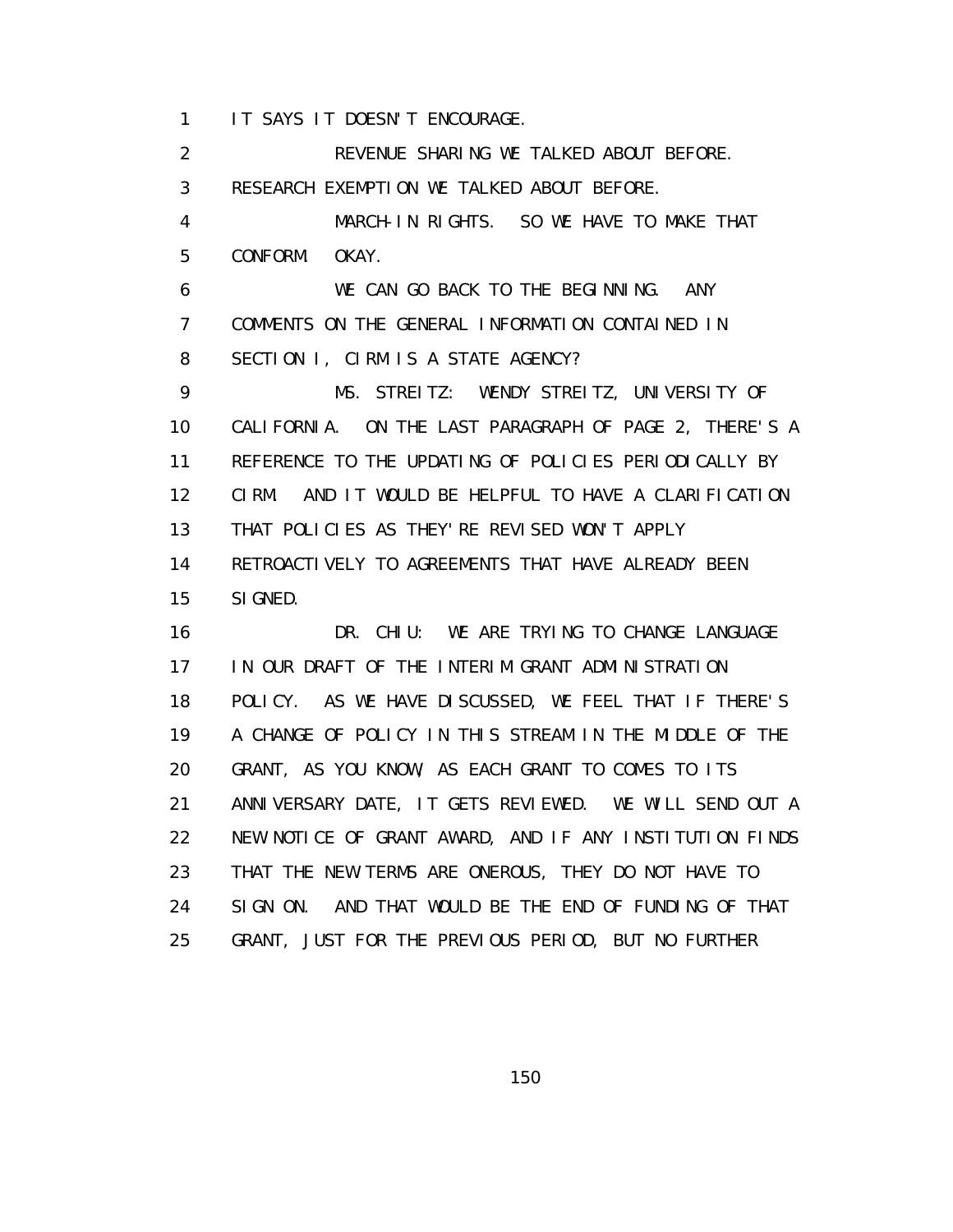1 FUNDS WILL BE AWARDED UNLESS THEY DEGREE TO THE NEW 2 POLICY. 3 CHAIRMAN PENHOET: BY DEFINITION IT'S NOT 4 RETROACTIVE. 5 ANY OTHER COMMENTS ON THE GENERAL INFORMATION 6 SECTION? 7 MR. SIMPSON: I JUST WANT TO SAY I FOUND IT 8 VERY INFORMATIVE, VERY USEFUL, AND VERY 9 WELL-CONSTRUCTED. 10 CHAIRMAN PENHOET: THANK YOU. YOU HAVE MARY 11 MAXON TO THANK. I HAVE TO SAY, GETTING NEAR THE END, 12 MARY HAS DONE A YEOMAN'S WORK HERE. IT'S A HUGE EFFORT 13 TO PUT THIS THING TOGETHER. THERE'S A MOUNTAIN OF 14 PAPERS ABOUT THIS HIGH THAT SHE'S GONE THROUGH AND MANY 15 DIFFERENT PEOPLE SHE'S DISCUSSED WITH. 16 OKAY. ANY OTHER COMMENTS? IF NOT -- 17 MS. AURITI: FOR THE GLOSSARY -- ELLEN AURITI 18 AT THE UNIVERSITY OF CALIFORNIA. FOR THE DEFINITION OF 19 AUTHORIZED ORGANIZATIONAL OFFICIAL, THERE IS AN 20 IMPLICATION IN THERE THAT THE INDIVIDUAL SIGHING 21 ACTUALLY ASSUMES THE OBLIGATIONS IMPOSED BY THE LAWS, 22 REGULATIONS. OBVIOUSLY OUR INDIVIDUALS DON'T -- 23 DR. MAXON: DULY NOTED. WILL BE CORRECTED. 24 CHAIRMAN PENHOET: OKAY. WELL, I THINK WE 25 ARE IN A POSITION TO WRITE A FINAL RECOMMENDATION FOR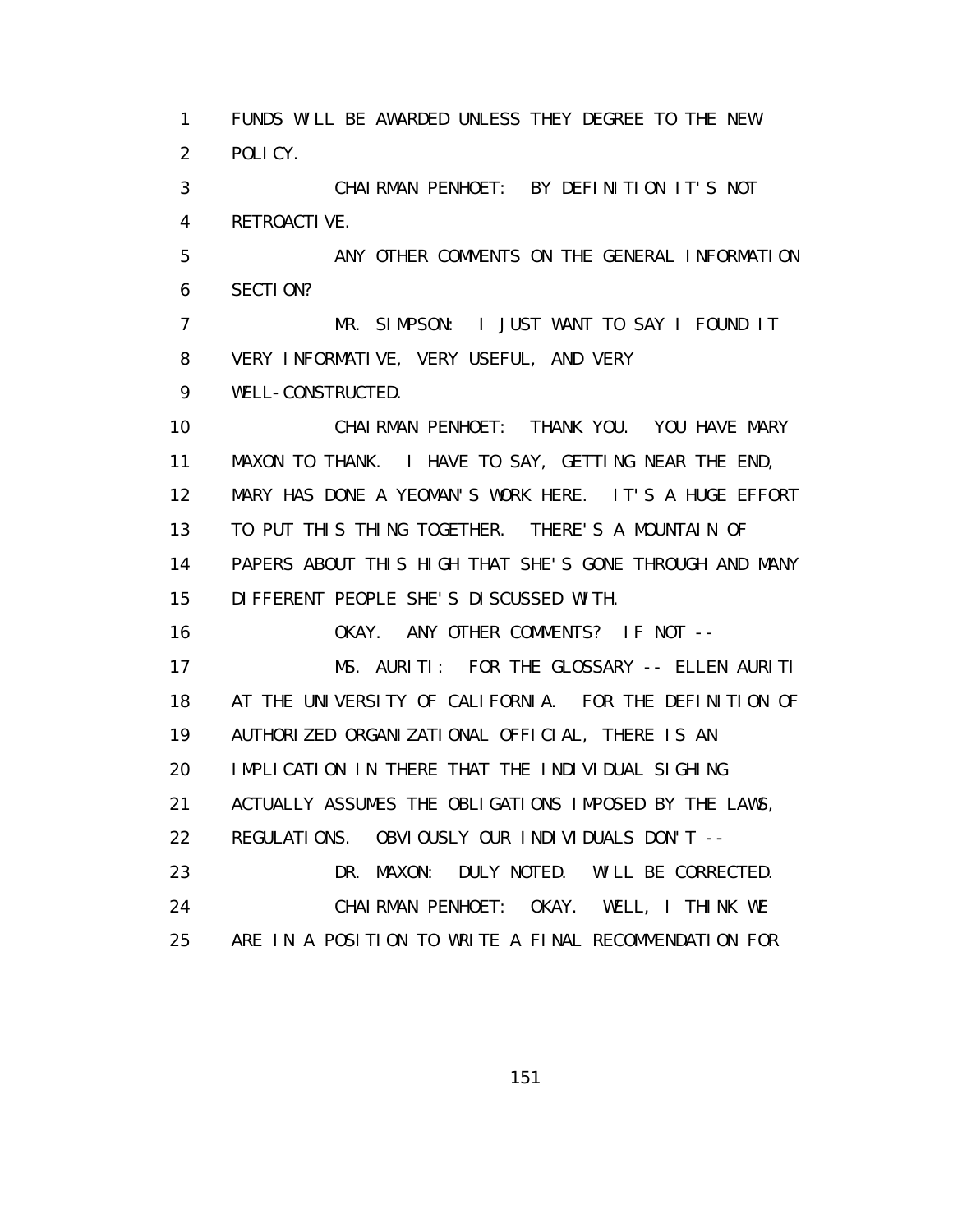1 THE BOARD MEETING. IT WILL BE AN OFFICIAL DOCUMENT -- 2 IT WILL BE AN OFFICIAL POSITION OF THIS TASK FORCE WITH 3 RESPECT TO SECTION II. AND WITH RESPECT TO THE 4 CONFORMING SECTION III TO II THAT WE VOTED ON, IT WILL 5 NOT BE AN OFFICIAL RECOMMENDATION WITH RESPECT TO THE 6 CHANGES WE JUST DISCUSSED IN ITEM 3 OTHER THAN THOSE OR 7 IN ITEM 1, BUT WE'LL PRESENT THE WHOLE DOCUMENT TO THE 8 BOARD WITH THOSE CAVEATS. 9 WITH THAT, I THINK ANY CLOSING REMARKS BY 10 ANYONE IN THE ROOM? ANY BOARD MEMBERS WISH TO MAKE A 11 CLOSING REMARK? 12 MR. SHEEHY: I JUST WANT TO THANK ED. 13 DR. WRIGHT: ME TOO. 14 (APPLAUSE.) 15 CHAIRMAN PENHOET: REMARKS FROM THE AUDIENCE? 16 MR. SIMPSON: ONE QUICK QUESTION. WHEN DO 17 YOU EXPECT THAT THE DOCUMENT THAT YOU WILL BE 18 PRESENTING TO THE ICOC WILL BE AVAILABLE TO THE PUBLIC? 19 DR. MAXON: FEBRUARY 5TH, FIVE DAYS BEFORE 20 THE MEETING. 21 MS. KING: ONLINE. 22 MR. REED: I WOULD JUST LIKE TO SAY I WAS 23 LOOKING AT THE BACK ISSUES OF THE ICOC MEETINGS, AND 24 THIS STRUGGLE BEGAN OVER A YEAR AGO. WHAT'S BEEN MADE 25 A SOLID AND REAL, I FEEL EVERY REASONABLE OBJECTION HAS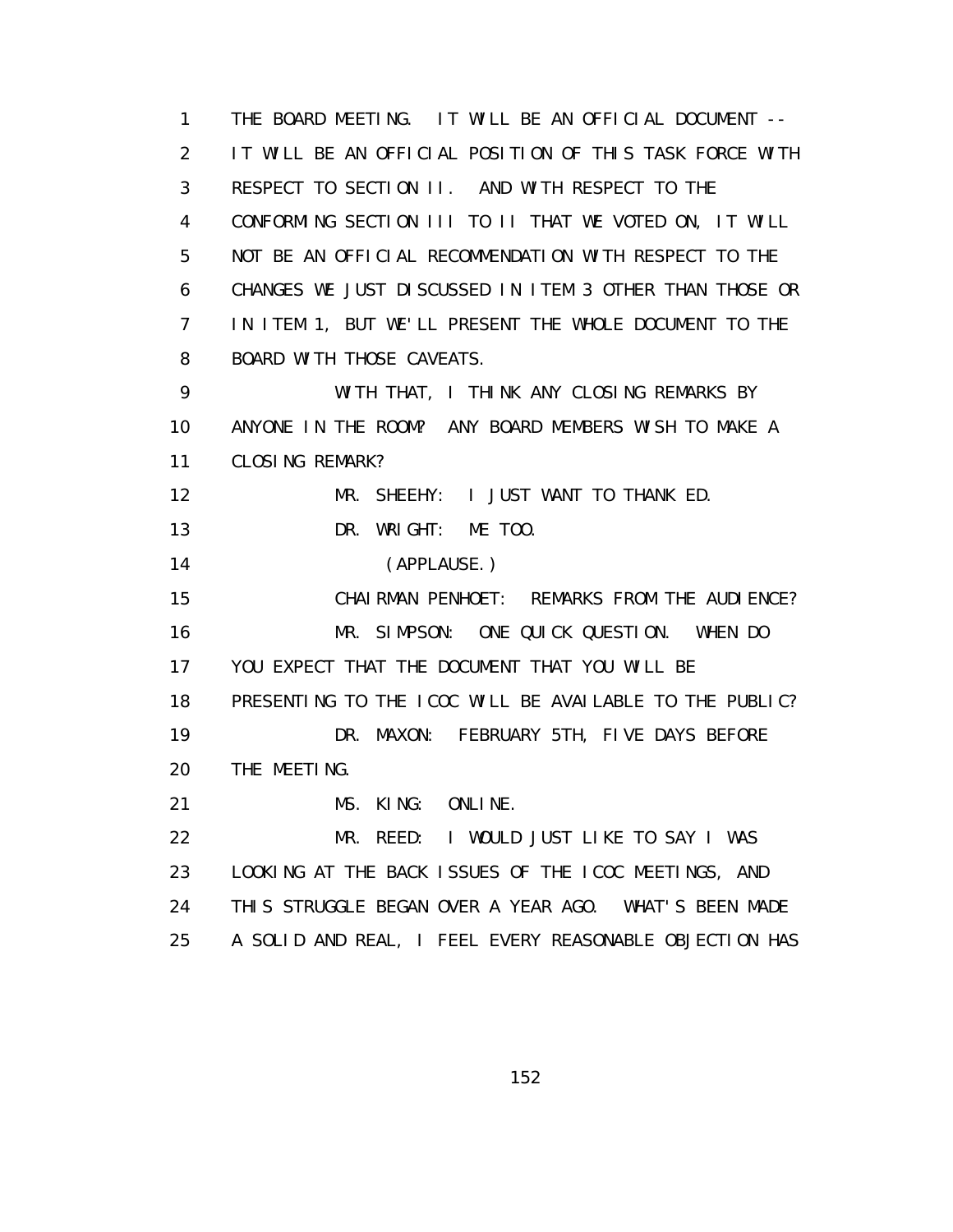| $\mathbf{1}$     | BEEN MET. THIS IS SOMETHING EXCELLENT AND CAUSE FOR |
|------------------|-----------------------------------------------------|
| $\overline{2}$   | PRI DE.                                             |
| $\mathfrak{Z}$   | (APPLAUSE.)                                         |
| $\overline{4}$   | CHAI RMAN PENHOET: THANK YOU, DON.<br>WI TH         |
| 5                | THAT, WE'LL ADJOURN.                                |
| $\boldsymbol{6}$ | (THE MEETING WAS THEN CONCLUDED AT 04:58            |
| $\overline{7}$   | $P.M.$ )                                            |
| 8                |                                                     |
| 9                |                                                     |
| $10\,$           |                                                     |
| 11               |                                                     |
| 12               |                                                     |
| 13               |                                                     |
| 14               |                                                     |
| 15               |                                                     |
| 16               |                                                     |
| 17               |                                                     |
| 18               |                                                     |
| 19               |                                                     |
| 20               |                                                     |
| 21               |                                                     |
| $22\,$           |                                                     |
| 23               |                                                     |
| 24               |                                                     |
| 25               |                                                     |